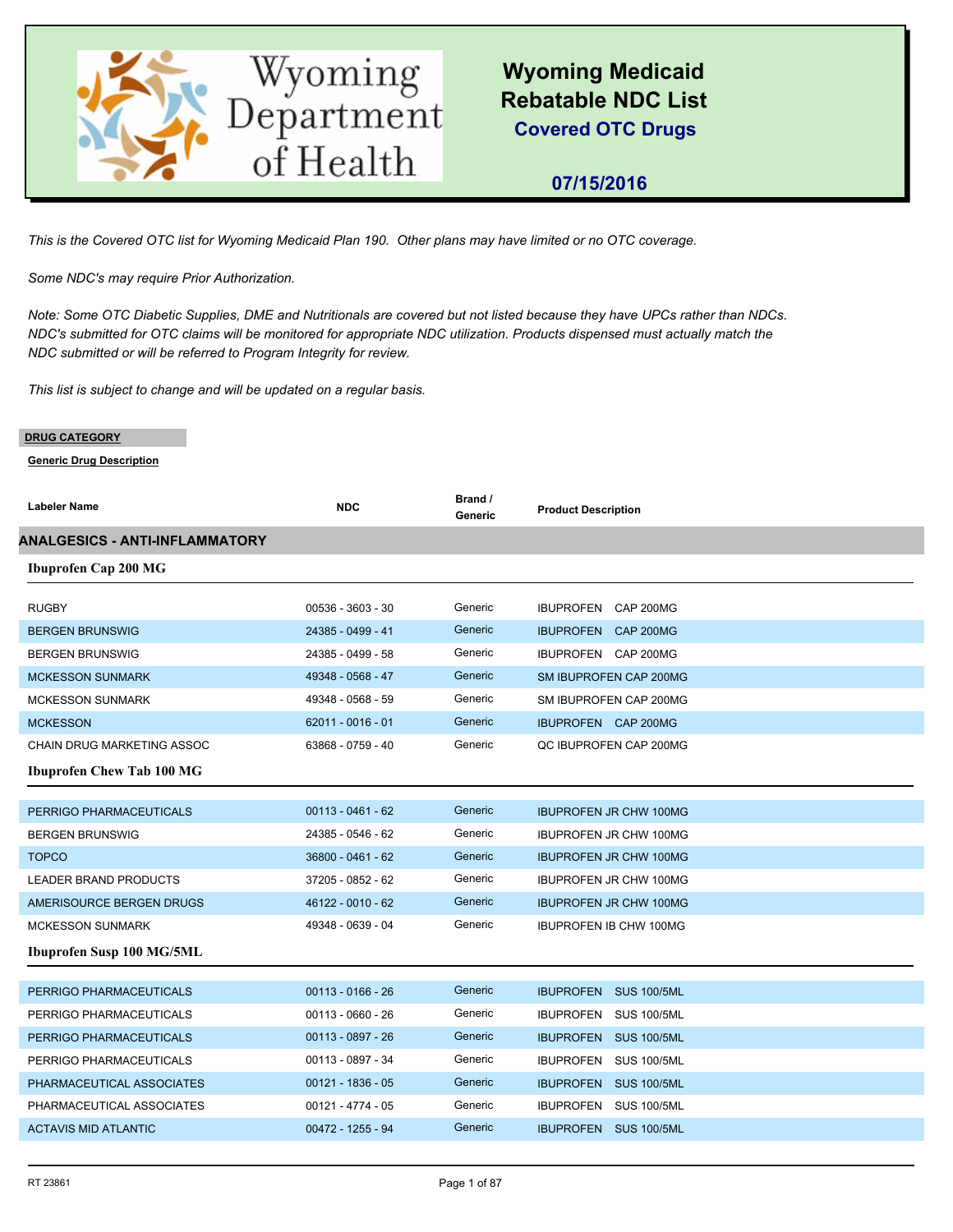| <b>Labeler Name</b>               | <b>NDC</b>          | Brand /<br>Generic | <b>Product Description</b>   |
|-----------------------------------|---------------------|--------------------|------------------------------|
| <b>Ibuprofen Susp 100 MG/5ML</b>  |                     |                    |                              |
| <b>ACTAVIS MID ATLANTIC</b>       | 00472 - 1261 - 94   | Generic            | IBUPROFEN SUS 100/5ML        |
| <b>ACTAVIS MID ATLANTIC</b>       | 00472 - 1263 - 94   | Generic            | IBUPROFEN SUS 100/5ML        |
| <b>RUGBY</b>                      | 00536 - 1081 - 59   | Generic            | IBUPROFEN SUS 100/5ML        |
| <b>RUGBY</b>                      | 00536 - 1081 - 97   | Generic            | IBUPROFEN SUS 100/5ML        |
| <b>RUGBY</b>                      | 00536 - 1082 - 97   | Generic            | IBUPROFEN SUS 100/5ML        |
| <b>MAJOR PHARMACEUTICALS</b>      | $00904 - 5309 - 09$ | Generic            | IBUPROFEN SUS 100/5ML        |
| MAJOR PHARMACEUTICALS             | 00904 - 5309 - 20   | Generic            | IBUPROFEN SUS 100/5ML        |
| <b>MAJOR PHARMACEUTICALS</b>      | 00904 - 5577 - 20   | Generic            | IBUPROFEN SUS 100/5ML        |
| <b>SELECT BRAND</b>               | 15127 - 0900 - 04   | Generic            | IBUPROFEN SUS 100/5ML        |
| <b>SELECT BRAND</b>               | 15127 - 0978 - 04   | Generic            | IBUPROFEN SUS 100/5ML        |
| <b>BERGEN BRUNSWIG</b>            | 24385 - 0009 - 26   | Generic            | IBUPROFEN SUS 100/5ML        |
| <b>BERGEN BRUNSWIG</b>            | 24385 - 0009 - 34   | Generic            | IBUPROFEN SUS 100/5ML        |
| <b>BERGEN BRUNSWIG</b>            | 24385 - 0361 - 26   | Generic            | IBUPROFEN SUS 100/5ML        |
| <b>BERGEN BRUNSWIG</b>            | 24385 - 0361 - 34   | Generic            | IBUPROFEN SUS 100/5ML        |
| <b>BERGEN BRUNSWIG</b>            | 24385 - 0372 - 26   | Generic            | IBUPROFEN SUS 100/5ML        |
| <b>BERGEN BRUNSWIG</b>            | 24385 - 0905 - 26   | Generic            | IBUPROFEN SUS 100/5ML        |
| <b>BERGEN BRUNSWIG</b>            | 24385 - 0905 - 34   | Generic            | IBUPROFEN SUS 100/5ML        |
| <b>TOPCO</b>                      | 36800 - 0166 - 26   | Generic            | IBUPROFEN SUS 100/5ML        |
| <b>TOPCO</b>                      | 36800 - 0660 - 26   | Generic            | IBUPROFEN SUS 100/5ML        |
| <b>TOPCO</b>                      | 36800 - 0897 - 26   | Generic            | <b>IBUPROFEN SUS 100/5ML</b> |
| LEADER BRAND PRODUCTS             | 37205 - 0282 - 26   | Generic            | IBUPROFEN SUS 100/5ML        |
| <b>LEADER BRAND PRODUCTS</b>      | 37205 - 0283 - 26   | Generic            | IBUPROFEN SUS 100/5ML        |
| <b>LEADER BRAND PRODUCTS</b>      | 37205 - 0643 - 26   | Generic            | IBUPROFEN SUS 100/5ML        |
| <b>LEADER BRAND PRODUCTS</b>      | 37205 - 0660 - 26   | Generic            | IBUPROFEN SUS 100/5ML        |
| LEADER BRAND PRODUCTS             | 37205 - 0848 - 26   | Generic            | IBUPROFEN SUS 100/5ML        |
| PERRIGO PHARMACEUTICALS           | 45802 - 0133 - 26   | Generic            | IBUPROFEN SUS 100/5ML        |
| PERRIGO PHARMACEUTICALS           | 45802 - 0140 - 26   | Generic            | IBUPROFEN SUS 100/5ML        |
| PERRIGO PHARMACEUTICALS           | 45802 - 0897 - 26   | Generic            | IBUPROFEN SUS 100/5ML        |
| PERRIGO PHARMACEUTICALS           | 45802 - 0897 - 34   | Generic            | IBUPROFEN SUS 100/5ML        |
| AMERISOURCE BERGEN DRUGS          | 46122 - 0110 - 26   | Generic            | IBUPROFEN SUS 100/5ML        |
| <b>MCKESSON SUNMARK</b>           | 49348 - 0229 - 34   | Generic            | IBUPROFEN SUS 100/5ML        |
| MCKESSON SUNMARK                  | 49348 - 0229 - 37   | Generic            | IBUPROFEN SUS 100/5ML        |
| <b>MCKESSON SUNMARK</b>           | 49348 - 0499 - 34   | Generic            | IBUPROFEN SUS 100/5ML        |
| <b>MCKESSON SUNMARK</b>           | 49348 - 0500 - 34   | Generic            | IBUPROFEN SUS 100/5ML        |
| <b>MCKESSON SUNMARK</b>           | 49348 - 0876 - 34   | Generic            | IBUPROFEN SUS 100/5ML        |
| <b>MCKESSON</b>                   | $62011 - 0010 - 01$ | Generic            | IBUPROFEN SUS 100/5ML        |
| <b>MCKESSON</b>                   | 62011 - 0011 - 01   | Generic            | IBUPROFEN SUS 100/5ML        |
| <b>MCKESSON</b>                   | 62011 - 0030 - 01   | Generic            | IBUPROFEN SUS 100/5ML        |
| <b>MCKESSON</b>                   | 62011 - 0030 - 02   | Generic            | IBUPROFEN SUS 100/5ML        |
| <b>MCKESSON</b>                   | 62011 - 0214 - 01   | Generic            | IBUPROFEN SUS 100/5ML        |
| CHAIN DRUG MARKETING ASSOC        | 63868 - 0756 - 18   | Generic            | IBUPROFEN SUS 100/5ML        |
| <b>CHAIN DRUG MARKETING ASSOC</b> | 63868 - 0758 - 18   | Generic            | IBUPROFEN SUS 100/5ML        |
| PRECISION DOSE, INC               | 68094 - 0494 - 58   | Generic            | IBUPROFEN SUS 100/5ML        |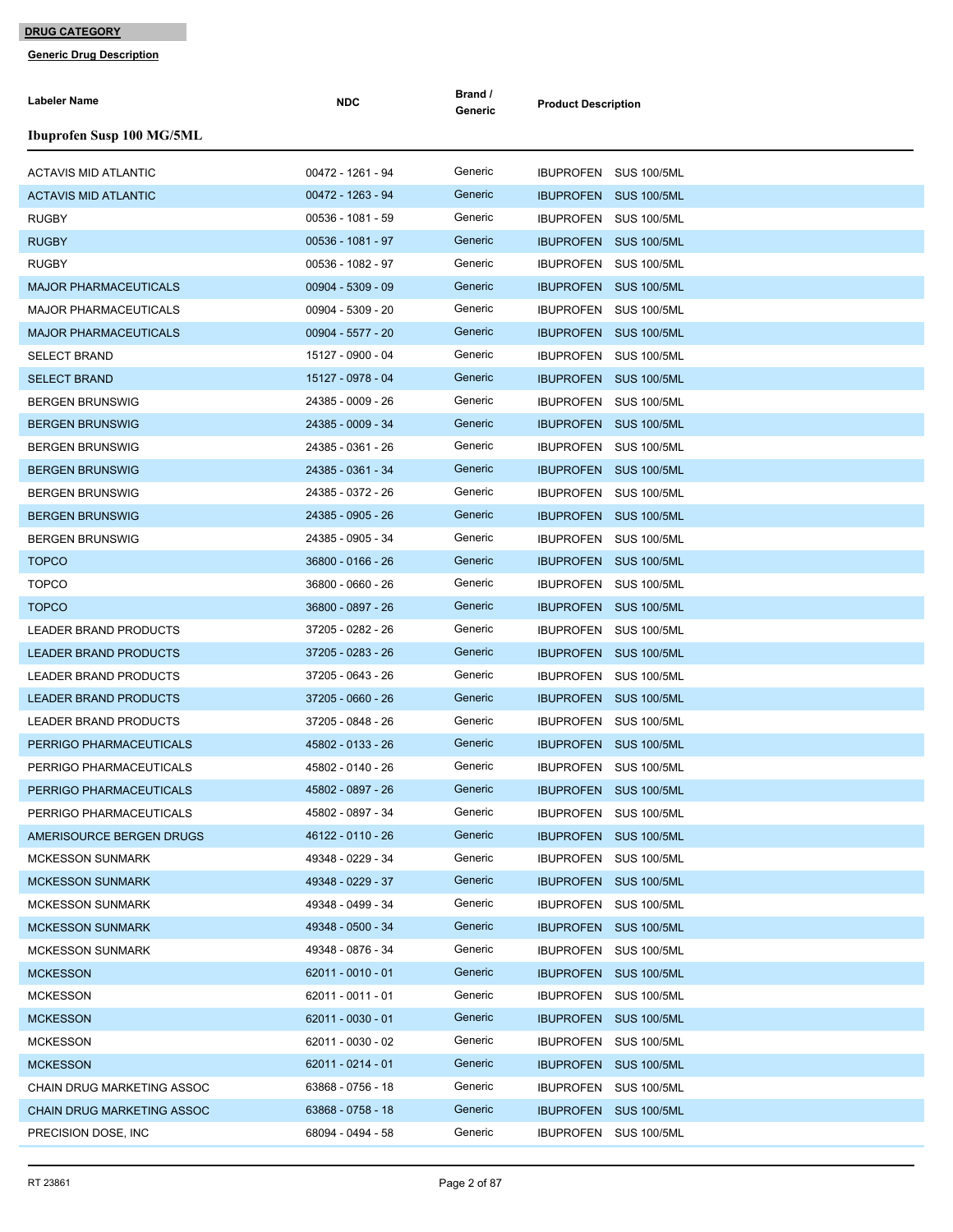| <b>Ibuprofen Susp 100 MG/5ML</b><br>Generic<br>68094 - 0494 - 59<br>PRECISION DOSE, INC<br>IBUPROFEN SUS 100/5ML<br>Generic<br>68094 - 0494 - 61<br>PRECISION DOSE, INC.<br>IBUPROFEN SUS 100/5ML<br>68094 - 0494 - 62<br>Generic<br>PRECISION DOSE, INC.<br>IBUPROFEN SUS 100/5ML<br>Generic<br>68094 - 0503 - 59<br>PRECISION DOSE, INC<br>IBUPROFEN SUS 100/5ML<br>Generic<br>PRECISION DOSE, INC. |
|-------------------------------------------------------------------------------------------------------------------------------------------------------------------------------------------------------------------------------------------------------------------------------------------------------------------------------------------------------------------------------------------------------|
|                                                                                                                                                                                                                                                                                                                                                                                                       |
|                                                                                                                                                                                                                                                                                                                                                                                                       |
|                                                                                                                                                                                                                                                                                                                                                                                                       |
|                                                                                                                                                                                                                                                                                                                                                                                                       |
|                                                                                                                                                                                                                                                                                                                                                                                                       |
| 68094 - 0503 - 61<br>IBUPROFEN SUS 100/5ML                                                                                                                                                                                                                                                                                                                                                            |
| 68094 - 0503 - 62<br>Generic<br>PRECISION DOSE, INC.<br>IBUPROFEN SUS 100/5ML                                                                                                                                                                                                                                                                                                                         |
| Generic<br>68094 - 0600 - 59<br>PRECISION DOSE, INC<br>IBUPROFEN SUS 100/5ML                                                                                                                                                                                                                                                                                                                          |
| Generic<br>68094 - 0600 - 62<br>IBUPROFEN SUS 100/5ML<br>PRECISION DOSE, INC.                                                                                                                                                                                                                                                                                                                         |
| <b>Ibuprofen Susp 40 MG/ML</b>                                                                                                                                                                                                                                                                                                                                                                        |
| $00113 - 0057 - 05$<br>Generic<br>PERRIGO PHARMACEUTICALS<br>IBUPROFEN DRO 50/1.25                                                                                                                                                                                                                                                                                                                    |
| 00904 - 5463 - 35<br>Generic<br>CHLD IBUPRFN DRO 40MG/ML<br><b>MAJOR PHARMACEUTICALS</b>                                                                                                                                                                                                                                                                                                              |
| Generic<br><b>BERGEN BRUNSWIG</b><br>24385 - 0550 - 10<br>IBUPROFEN DRO 50/1.25                                                                                                                                                                                                                                                                                                                       |
| Generic<br>36800 - 0057 - 05<br><b>TOPCO</b><br>IBUPROFEN DRO 50/1.25                                                                                                                                                                                                                                                                                                                                 |
| Generic<br>36800 - 0255 - 10<br><b>TOPCO</b><br>IBUPROFEN DRO 50/1.25                                                                                                                                                                                                                                                                                                                                 |
| Generic<br>37205 - 0436 - 10<br>LEADER BRAND PRODUCTS<br><b>IBU-DROPS</b><br>DRO 50/1.25                                                                                                                                                                                                                                                                                                              |
| Generic<br>37205 - 0646 - 05<br><b>LEADER BRAND PRODUCTS</b><br>IBU-DROPS DRO 40MG/ML                                                                                                                                                                                                                                                                                                                 |
| Generic<br>PERRIGO PHARMACEUTICALS<br>45802 - 0057 - 05<br>IBUPROFEN DRO 50/1.25                                                                                                                                                                                                                                                                                                                      |
| Generic<br>45963 - 0125 - 23<br><b>ACTAVIS</b><br><b>IBUPROFEN</b><br>DRO 50/1.25                                                                                                                                                                                                                                                                                                                     |
| Generic<br>45963 - 0125 - 24<br><b>ACTAVIS</b><br>IBUPROFEN DRO 50/1.25                                                                                                                                                                                                                                                                                                                               |
| 49348 - 0374 - 69<br>Generic<br><b>MCKESSON SUNMARK</b><br><b>IBUPROFEN</b><br>DRO 50/1.25                                                                                                                                                                                                                                                                                                            |
| 49348 - 0642 - 27<br>Generic<br>IBUPROFEN DRO 50/1.25<br><b>MCKESSON SUNMARK</b>                                                                                                                                                                                                                                                                                                                      |
| 62011 - 0004 - 01<br>Generic<br><b>MCKESSON</b><br>IBUPROFEN DRO 50/1.25                                                                                                                                                                                                                                                                                                                              |
| Generic<br>62011 - 0012 - 01<br><b>MCKESSON</b><br><b>IBUPROFEN</b><br>DRO 50/1.25                                                                                                                                                                                                                                                                                                                    |
| Generic<br>63868 - 0076 - 30<br><b>CHAIN DRUG MARKETING ASSOC</b><br>IBUPROFEN DRO 50/1.25                                                                                                                                                                                                                                                                                                            |
| Ibuprofen Tab 200 MG                                                                                                                                                                                                                                                                                                                                                                                  |
|                                                                                                                                                                                                                                                                                                                                                                                                       |
| Generic<br>00113 - 0074 - 71<br>IBUPROFEN TAB 200MG<br>PERRIGO PHARMACEUTICALS<br>Generic                                                                                                                                                                                                                                                                                                             |
| $00113 - 0074 - 78$<br>PERRIGO PHARMACEUTICALS<br>IBUPROFEN TAB 200MG<br>Generic                                                                                                                                                                                                                                                                                                                      |
| $00113 - 0517 - 71$<br>IBUPROFEN TAB 200MG<br>PERRIGO PHARMACEUTICALS<br>Generic<br>$00113 - 0604 - 62$                                                                                                                                                                                                                                                                                               |
| PERRIGO PHARMACEUTICALS<br>IBUPROFEN TAB 200MG<br>Generic<br>00113 - 0604 - 71<br>IBUPROFEN TAB 200MG                                                                                                                                                                                                                                                                                                 |
| PERRIGO PHARMACEUTICALS<br>Generic<br>$00113 - 0604 - 78$<br>PERRIGO PHARMACEUTICALS<br>IBUPROFEN TAB 200MG                                                                                                                                                                                                                                                                                           |
| $00113 - 0604 - 90$<br>Generic<br>PERRIGO PHARMACEUTICALS<br>IBUPROFEN TAB 200MG                                                                                                                                                                                                                                                                                                                      |
| Generic<br>PERRIGO PHARMACEUTICALS<br>$00113 - 0647 - 62$<br>IBUPROFEN TAB 200MG                                                                                                                                                                                                                                                                                                                      |
| Generic<br>$00113 - 0647 - 71$<br>PERRIGO PHARMACEUTICALS<br>IBUPROFEN TAB 200MG                                                                                                                                                                                                                                                                                                                      |
| Generic<br>$00113 - 0647 - 78$                                                                                                                                                                                                                                                                                                                                                                        |
| PERRIGO PHARMACEUTICALS<br>IBUPROFEN TAB 200MG<br>Generic<br>00536 - 1088 - 01<br><b>RUGBY</b><br>IBUPROFEN TAB 200MG                                                                                                                                                                                                                                                                                 |
| $00536 - 1088 - 02$<br>Generic<br><b>RUGBY</b><br>IBUPROFEN TAB 200MG                                                                                                                                                                                                                                                                                                                                 |
| Generic<br><b>RUGBY</b><br>00536 - 1088 - 05<br>IBUPROFEN TAB 200MG                                                                                                                                                                                                                                                                                                                                   |
| Generic<br>$00536 - 1088 - 06$<br><b>RUGBY</b><br><b>IBUPROFEN TAB 200MG</b>                                                                                                                                                                                                                                                                                                                          |
| Generic<br>00536 - 1089 - 01<br><b>RUGBY</b><br>IBUPROFEN TAB 200MG                                                                                                                                                                                                                                                                                                                                   |
| Generic<br><b>RUGBY</b><br>$00536 - 3587 - 01$<br>IBUPROFEN TAB 200MG                                                                                                                                                                                                                                                                                                                                 |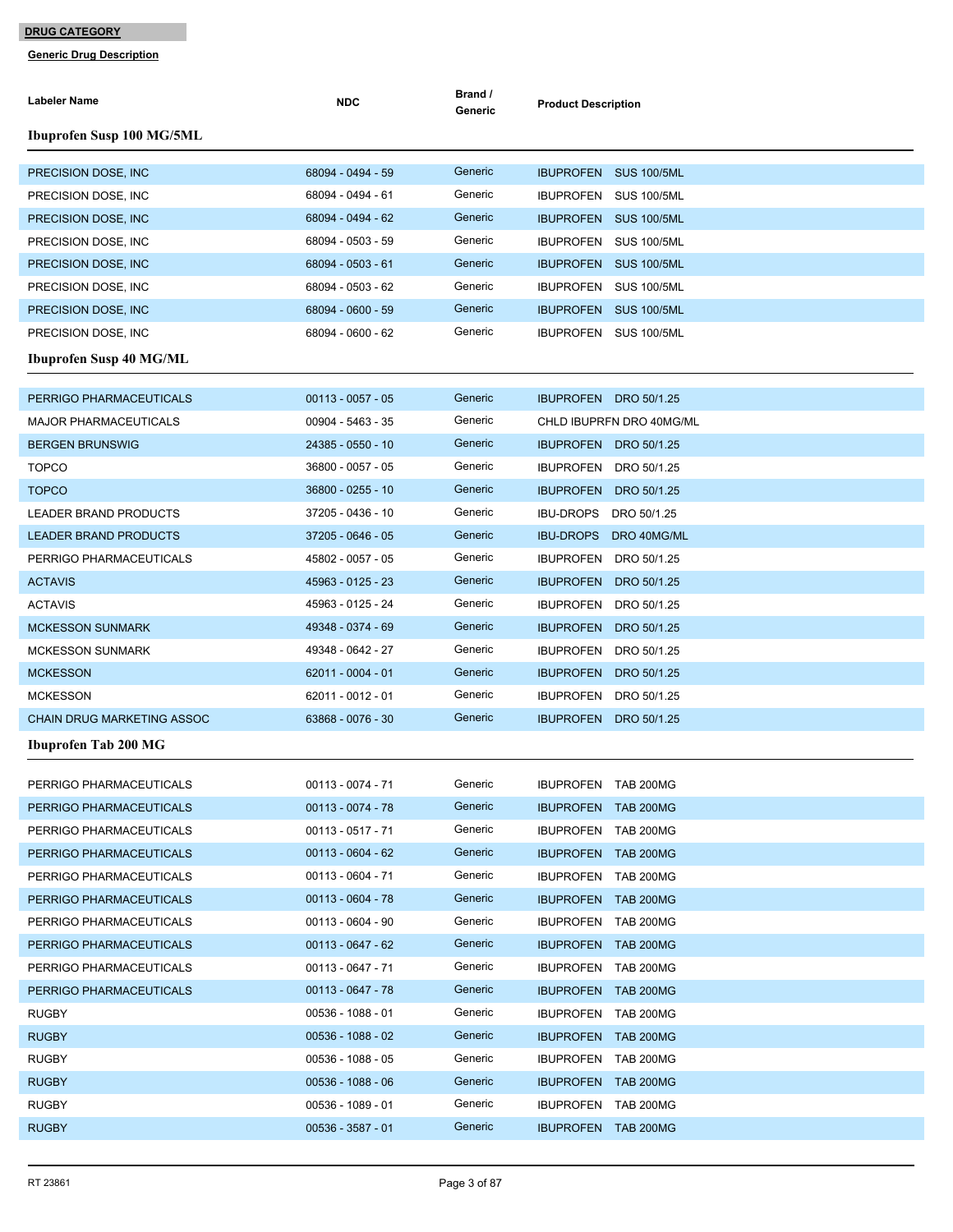| <b>Labeler Name</b>          | <b>NDC</b>        | Brand /<br>Generic | <b>Product Description</b>         |
|------------------------------|-------------------|--------------------|------------------------------------|
| <b>Ibuprofen Tab 200 MG</b>  |                   |                    |                                    |
| <b>RUGBY</b>                 | 00536 - 3587 - 06 | Generic            | IBUPROFEN TAB 200MG                |
| <b>MAJOR PHARMACEUTICALS</b> | 00904 - 7912 - 51 | Generic            | <b>IBUPROFEN TAB 200MG</b>         |
| <b>MAJOR PHARMACEUTICALS</b> | 00904 - 7912 - 59 | Generic            | IBUPROFEN TAB 200MG                |
| <b>MAJOR PHARMACEUTICALS</b> | 00904 - 7914 - 51 | Generic            | <b>IBU-200</b><br><b>TAB 200MG</b> |
| MAJOR PHARMACEUTICALS        | 00904 - 7914 - 59 | Generic            | <b>IBU-200</b><br><b>TAB 200MG</b> |
| <b>MAJOR PHARMACEUTICALS</b> | 00904 - 7914 - 61 | Generic            | <b>IBU-200</b><br><b>TAB 200MG</b> |
| <b>MAJOR PHARMACEUTICALS</b> | 00904 - 7915 - 24 | Generic            | IBUPROFEN TAB 200MG                |
| <b>MAJOR PHARMACEUTICALS</b> | 00904 - 7915 - 40 | Generic            | IBUPROFEN TAB 200MG                |
| <b>MAJOR PHARMACEUTICALS</b> | 00904 - 7915 - 51 | Generic            | IBUPROFEN TAB 200MG                |
| <b>MAJOR PHARMACEUTICALS</b> | 00904 - 7915 - 59 | Generic            | <b>IBUPROFEN TAB 200MG</b>         |
| <b>MAJOR PHARMACEUTICALS</b> | 00904 - 7915 - 70 | Generic            | IBUPROFEN TAB 200MG                |
| <b>MAJOR PHARMACEUTICALS</b> | 00904 - 7915 - 80 | Generic            | <b>IBUPROFEN TAB 200MG</b>         |
| <b>SELECT BRAND</b>          | 15127 - 0312 - 01 | Generic            | SB IBUPROFEN TAB 200MG             |
| <b>SELECT BRAND</b>          | 15127 - 0312 - 24 | Generic            | SB IBUPROFEN TAB 200MG             |
| SELECT BRAND                 | 15127 - 0312 - 25 | Generic            | SB IBUPROFEN TAB 200MG             |
| <b>SELECT BRAND</b>          | 15127 - 0312 - 50 | Generic            | SB IBUPROFEN TAB 200MG             |
| <b>SELECT BRAND</b>          | 15127 - 0335 - 01 | Generic            | SB IBUPROFEN TAB 200MG             |
| <b>SELECT BRAND</b>          | 15127 - 0335 - 24 | Generic            | SB IBUPROFEN TAB 200MG             |
| <b>SELECT BRAND</b>          | 15127 - 0335 - 50 | Generic            | SB IBUPROFEN TAB 200MG             |
| <b>SELECT BRAND</b>          | 15127 - 0905 - 50 | Generic            | SB IBUPROFEN TAB 200MG             |
| <b>SELECT BRAND</b>          | 15127 - 0907 - 24 | Generic            | SB IBUPROFEN TAB 200MG             |
| <b>SELECT BRAND</b>          | 15127 - 0907 - 50 | Generic            | SB IBUPROFEN TAB 200MG             |
| PHARBEST PHARMACEUTICALS     | 16103 - 0393 - 06 | Generic            | IBUPROFEN TAB 200MG                |
| PHARBEST PHARMACEUTICALS     | 16103 - 0393 - 08 | Generic            | <b>IBUPROFEN TAB 200MG</b>         |
| <b>BERGEN BRUNSWIG</b>       | 24385 - 0058 - 78 | Generic            | IBUPROFEN TAB 200MG                |
| <b>BERGEN BRUNSWIG</b>       | 24385 - 0058 - 82 | Generic            | <b>IBUPROFEN TAB 200MG</b>         |
| <b>BERGEN BRUNSWIG</b>       | 24385 - 0059 - 78 | Generic            | IBUPROFEN TAB 200MG                |
| <b>BERGEN BRUNSWIG</b>       | 24385 - 0604 - 71 | Generic            | IBUPROFEN TAB 200MG                |
| <b>BERGEN BRUNSWIG</b>       | 24385 - 0604 - 78 | Generic            | IBUPROFEN TAB 200MG                |
| <b>BERGEN BRUNSWIG</b>       | 24385 - 0604 - 85 | Generic            | IBUPROFEN TAB 200MG                |
| <b>BERGEN BRUNSWIG</b>       | 24385 - 0604 - 90 | Generic            | IBUPROFEN TAB 200MG                |
| <b>BERGEN BRUNSWIG</b>       | 24385 - 0647 - 71 | Generic            | <b>IBUPROFEN TAB 200MG</b>         |
| <b>BERGEN BRUNSWIG</b>       | 24385 - 0647 - 78 | Generic            | IBUPROFEN TAB 200MG                |
| <b>TOPCO</b>                 | 36800 - 0074 - 71 | Generic            | IBUPROFEN TAB 200MG                |
| <b>TOPCO</b>                 | 36800 - 0074 - 78 | Generic            | IBUPROFEN TAB 200MG                |
| <b>TOPCO</b>                 | 36800 - 0183 - 83 | Generic            | IBUPROFEN TAB 200MG                |
| <b>TOPCO</b>                 | 36800 - 0517 - 71 | Generic            | IBUPROFEN TAB 200MG                |
| <b>TOPCO</b>                 | 36800 - 0517 - 78 | Generic            | IBUPROFEN TAB 200MG                |
| <b>TOPCO</b>                 | 36800 - 0604 - 62 | Generic            | IBUPROFEN TAB 200MG                |
| <b>TOPCO</b>                 | 36800 - 0604 - 71 | Generic            | <b>IBUPROFEN TAB 200MG</b>         |
| <b>TOPCO</b>                 | 36800 - 0604 - 78 | Generic            | IBUPROFEN TAB 200MG                |
| <b>TOPCO</b>                 | 36800 - 0604 - 85 | Generic            | IBUPROFEN TAB 200MG                |
| <b>TOPCO</b>                 | 36800 - 0604 - 90 | Generic            | IBUPROFEN TAB 200MG                |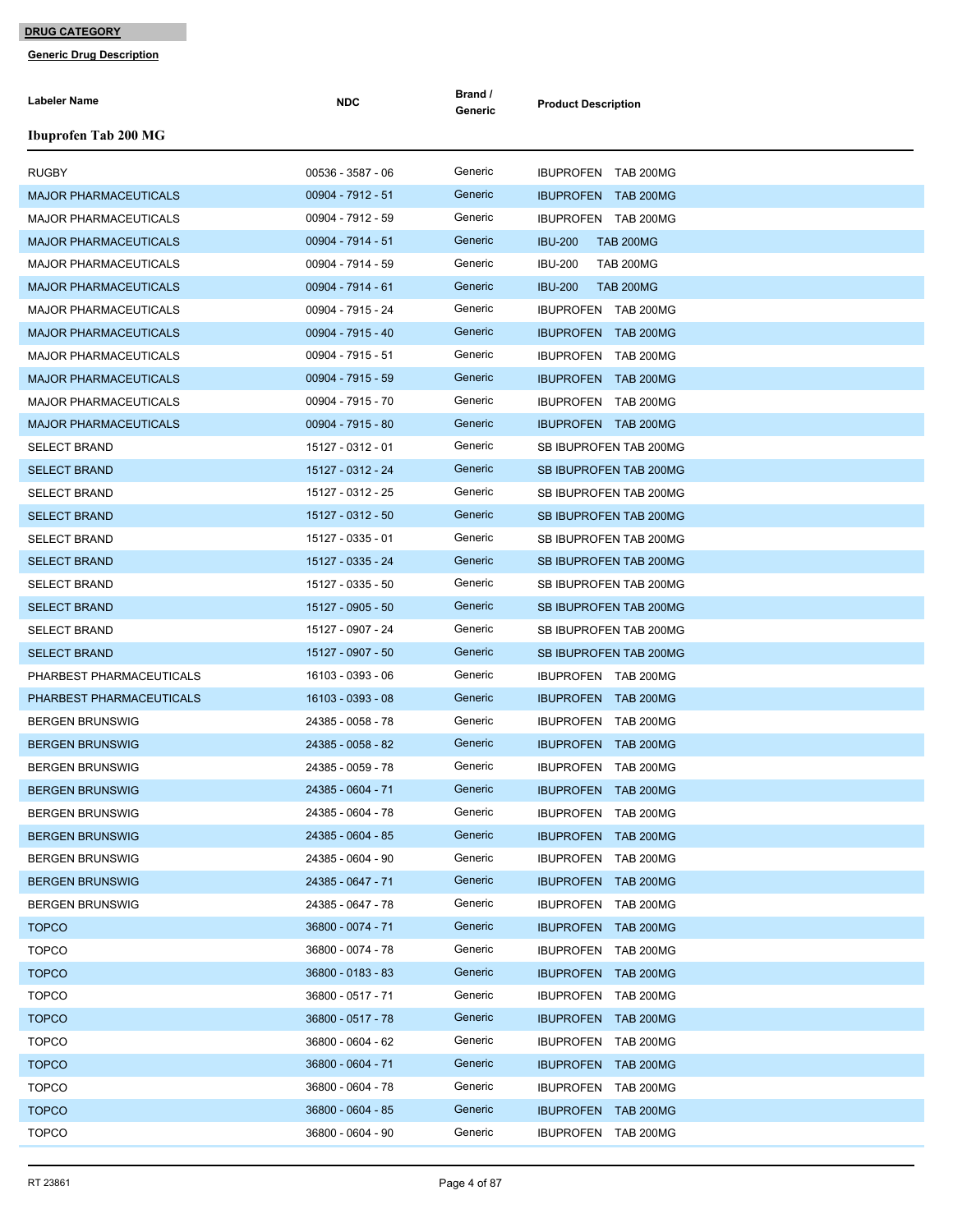| <b>Labeler Name</b>                | <b>NDC</b>        | Brand /<br>Generic | <b>Product Description</b>        |
|------------------------------------|-------------------|--------------------|-----------------------------------|
| <b>Ibuprofen Tab 200 MG</b>        |                   |                    |                                   |
| <b>TOPCO</b>                       | 36800 - 0604 - 93 | Generic            | <b>IBUPROFEN TAB 200MG</b>        |
| <b>TOPCO</b>                       | 36800 - 0647 - 62 | Generic            | IBUPROFEN TAB 200MG               |
| <b>TOPCO</b>                       | 36800 - 0647 - 71 | Generic            | <b>IBUPROFEN TAB 200MG</b>        |
| <b>TOPCO</b>                       | 36800 - 0647 - 78 | Generic            | IBUPROFEN TAB 200MG               |
| <b>TOPCO</b>                       | 36800 - 0647 - 90 | Generic            | <b>IBUPROFEN TAB 200MG</b>        |
| LEADER BRAND PRODUCTS              | 37205 - 0341 - 71 | Generic            | IBUPROFEN TAB 200MG               |
| <b>LEADER BRAND PRODUCTS</b>       | 37205 - 0341 - 78 | Generic            | <b>IBUPROFEN TAB 200MG</b>        |
| LEADER BRAND PRODUCTS              | 37205 - 0345 - 71 | Generic            | IBUPROFEN TAB 200MG               |
| <b>LEADER BRAND PRODUCTS</b>       | 37205 - 0345 - 78 | Generic            | IBUPROFEN TAB 200MG               |
| LEADER BRAND PRODUCTS              | 37205 - 0350 - 71 | Generic            | IBUPROFEN TAB 200MG               |
| <b>LEADER BRAND PRODUCTS</b>       | 37205 - 0605 - 71 | Generic            | IBUPROFEN TAB 200MG               |
| <b>MCKESSON SUNMARK</b>            | 49348 - 0196 - 09 | Generic            | IBUPROFEN TAB 200MG               |
| <b>MCKESSON SUNMARK</b>            | 49348 - 0196 - 10 | Generic            | IBUPROFEN TAB 200MG               |
| <b>MCKESSON SUNMARK</b>            | 49348 - 0196 - 35 | Generic            | IBUPROFEN TAB 200MG               |
| MCKESSON SUNMARK                   | 49348 - 0706 - 04 | Generic            | IBUPROFEN TAB 200MG               |
| MCKESSON SUNMARK                   | 49348 - 0706 - 09 | Generic            | IBUPROFEN TAB 200MG               |
| <b>MCKESSON SUNMARK</b>            | 49348 - 0706 - 10 | Generic            | IBUPROFEN TAB 200MG               |
| <b>MCKESSON SUNMARK</b>            | 49348 - 0706 - 14 | Generic            | IBUPROFEN TAB 200MG               |
| <b>MCKESSON SUNMARK</b>            | 49348 - 0727 - 09 | Generic            | SM IBUPROFEN TAB 200MG            |
| <b>MCKESSON SUNMARK</b>            | 49348 - 0727 - 10 | Generic            | SM IBUPROFEN TAB 200MG            |
| AMNEAL PHARMACEUTICALS             | 53746 - 0140 - 01 | Generic            | IBUPROFEN TAB 200MG               |
| AMNEAL PHARMACEUTICALS             | 53746 - 0140 - 10 | Generic            | IBUPROFEN TAB 200MG               |
| <b>MCKESSON</b>                    | 62011 - 0014 - 01 | Generic            | HM IBUPROFEN TAB 200MG            |
| <b>MCKESSON</b>                    | 62011 - 0014 - 02 | Generic            | HM IBUPROFEN TAB 200MG            |
| MCKESSON                           | 62011 - 0014 - 03 | Generic            | HM IBUPROFEN TAB 200MG            |
| <b>MCKESSON</b>                    | 62011 - 0015 - 01 | Generic            | HM IBUPROFEN TAB 200MG            |
| <b>MCKESSON</b>                    | 62011 - 0015 - 02 | Generic            | HM IBUPROFEN TAB 200MG            |
| <b>MCKESSON</b>                    | 62011 - 0213 - 01 | Generic            | HM IBUPROFEN TAB 200MG            |
| <b>MCKESSON</b>                    | 62011 - 0222 - 01 | Generic            | HM IBUPROFEN TAB 200MG            |
| <b>MCKESSON</b>                    | 62011 - 0222 - 02 | Generic            | HM IBUPROFEN TAB 200MG            |
| AUBURN PHARMACEUTICAL              | 62107 - 0002 - 01 | Generic            | <b>PROVIL</b><br><b>TAB 200MG</b> |
| AUBURN PHARMACEUTICAL              | 62107 - 0002 - 50 | Generic            | <b>PROVIL</b><br><b>TAB 200MG</b> |
| <b>MCKESSON PACKAGING SERVICES</b> | 63739 - 0134 - 01 | Generic            | IBUPROFEN TAB 200MG               |
| <b>CHAIN DRUG MARKETING ASSOC</b>  | 63868 - 0790 - 50 | Generic            | QC IBUPROFEN TAB 200MG            |
| CHAIN DRUG MARKETING ASSOC         | 63868 - 0791 - 50 | Generic            | QC IBUPROFEN TAB 200MG            |
| CHAIN DRUG MARKETING ASSOC         | 63868 - 0983 - 50 | Generic            | QC IBUPROFEN TAB 200MG            |
| Naproxen Sodium Cap 220 MG         |                   |                    |                                   |
| LEADER BRAND PRODUCTS              | 37205 - 0854 - 58 | Generic            | NAPROXEN SOD CAP 220MG            |
| LEADER BRAND PRODUCTS              | 37205 - 0854 - 60 | Generic            | NAPROXEN SOD CAP 220MG            |
| AMERISOURCE BERGEN DRUGS           | 46122 - 0038 - 58 | Generic            | NAPROXEN SOD CAP 220MG            |
| AMERISOURCE BERGEN DRUGS           | 46122 - 0038 - 60 | Generic            | NAPROXEN SOD CAP 220MG            |
| <b>MCKESSON</b>                    | 62011 - 0007 - 01 | Generic            | NAPROXEN SOD CAP 220MG            |
|                                    |                   |                    |                                   |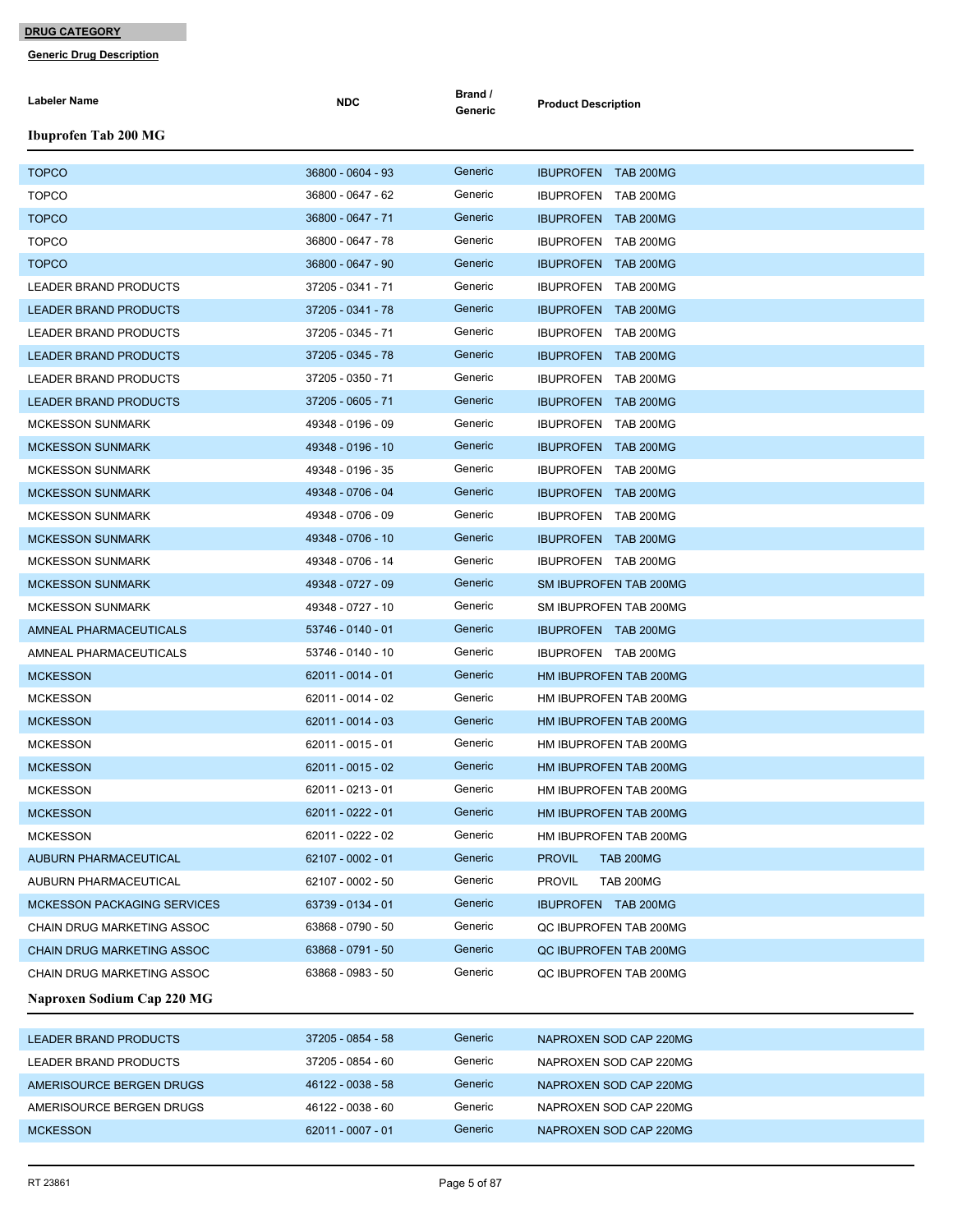**Generic Drug Description**

| <b>Labeler Name</b>               | <b>NDC</b>          | Brand /<br>Generic | <b>Product Description</b> |
|-----------------------------------|---------------------|--------------------|----------------------------|
| Naproxen Sodium Cap 220 MG        |                     |                    |                            |
| <b>MCKESSON</b>                   | 62011 - 0249 - 01   | Generic            | NAPROXEN SOD CAP 220MG     |
| Naproxen Sodium Tab 220 MG        |                     |                    |                            |
| PERRIGO PHARMACEUTICALS           | $00113 - 0368 - 62$ | Generic            | ALL DAY PAIN TAB 220MG     |
| PERRIGO PHARMACEUTICALS           | 00113 - 0368 - 71   | Generic            | ALL DAY PAIN TAB 220MG     |
| PERRIGO PHARMACEUTICALS           | $00113 - 0368 - 78$ | Generic            | ALL DAY PAIN TAB 220MG     |
| PERRIGO PHARMACEUTICALS           | 00113 - 9490 - 62   | Generic            | ALL DAY PAIN TAB 220MG     |
| PERRIGO PHARMACEUTICALS           | 00113 - 9490 - 71   | Generic            | ALL DAY PAIN TAB 220MG     |
| PERRIGO PHARMACEUTICALS           | 00113 - 9490 - 78   | Generic            | ALL DAY PAIN TAB 220MG     |
| <b>RUGBY</b>                      | $00536 - 1022 - 01$ | Generic            | ALL DAY RELF TAB 220MG     |
| <b>RUGBY</b>                      | 00536 - 1022 - 06   | Generic            | ALL DAY RELF TAB 220MG     |
| <b>RUGBY</b>                      | $00536 - 1023 - 01$ | Generic            | ALL DAY RELF TAB 220MG     |
| <b>RUGBY</b>                      | 00536 - 1093 - 01   | Generic            | ALL DAY RELF TAB 220MG     |
| <b>RUGBY</b>                      | 00536 - 1093 - 06   | Generic            | ALL DAY RELF TAB 220MG     |
| <b>RUGBY</b>                      | 00536 - 1094 - 01   | Generic            | ALL DAY RELF TAB 220MG     |
| <b>RUGBY</b>                      | 00536 - 1094 - 06   | Generic            | ALL DAY RELF TAB 220MG     |
| <b>SELECT BRAND</b>               | 15127 - 0466 - 01   | Generic            | NAPROXEN SOD TAB 220MG     |
| <b>SELECT BRAND</b>               | 15127 - 0466 - 24   | Generic            | NAPROXEN SOD TAB 220MG     |
| <b>SELECT BRAND</b>               | 15127 - 0466 - 50   | Generic            | NAPROXEN SOD TAB 220MG     |
| <b>BERGEN BRUNSWIG</b>            | 24385 - 0368 - 71   | Generic            | ALL DAY PAIN TAB 220MG     |
| <b>BERGEN BRUNSWIG</b>            | 24385 - 0368 - 78   | Generic            | ALL DAY PAIN TAB 220MG     |
| <b>BERGEN BRUNSWIG</b>            | 24385 - 0368 - 81   | Generic            | ALL DAY PAIN TAB 220MG     |
| <b>BERGEN BRUNSWIG</b>            | 24385 - 0490 - 71   | Generic            | ALL DAY PAIN TAB 220MG     |
| <b>BERGEN BRUNSWIG</b>            | 24385 - 0490 - 78   | Generic            | ALL DAY PAIN TAB 220MG     |
| <b>TOPCO</b>                      | 36800 - 0368 - 62   | Generic            | ALL DAY PAIN TAB 220MG     |
| <b>TOPCO</b>                      | 36800 - 0368 - 71   | Generic            | ALL DAY PAIN TAB 220MG     |
| <b>TOPCO</b>                      | 36800 - 0368 - 78   | Generic            | ALL DAY PAIN TAB 220MG     |
| TOPCO                             | 36800 - 0368 - 82   | Generic            | ALL DAY PAIN TAB 220MG     |
| <b>TOPCO</b>                      | 36800 - 0490 - 62   | Generic            | ALL DAY PAIN TAB 220MG     |
| <b>TOPCO</b>                      | 36800 - 0490 - 78   | Generic            | ALL DAY PAIN TAB 220MG     |
| PERRIGO PHARMACEUTICALS           | 45802 - 0490 - 71   | Generic            | NAPROXEN SOD TAB 220MG     |
| PERRIGO PHARMACEUTICALS           | 45802 - 0490 - 78   | Generic            | NAPROXEN SOD TAB 220MG     |
| AMERISOURCE BERGEN DRUGS          | 46122 - 0309 - 78   | Generic            | NAPROXEN SOD TAB 220MG     |
| <b>MCKESSON SUNMARK</b>           | 49348 - 0306 - 09   | Generic            | NAPROXEN SOD TAB 220MG     |
| <b>MCKESSON</b>                   | 62011 - 0017 - 01   | Generic            | NAPROXEN SOD TAB 220MG     |
| <b>MCKESSON</b>                   | 62011 - 0017 - 02   | Generic            | NAPROXEN SOD TAB 220MG     |
| CHAIN DRUG MARKETING ASSOC        | 63868 - 0465 - 01   | Generic            | NAPROXEN SOD TAB 220MG     |
| <b>CHAIN DRUG MARKETING ASSOC</b> | 63868 - 0465 - 50   | Generic            | NAPROXEN SOD TAB 220MG     |
| AMERICAN HEALTH PACKAGING         | 68084 - 0914 - 01   | Generic            | NAPROXEN SOD TAB 220MG     |
| AMERICAN HEALTH PACKAGING         | 68084 - 0914 - 11   | Generic            | NAPROXEN SOD TAB 220MG     |

**ANALGESICS - NonNarcotic**

**Acetaminophen Cap 500 MG**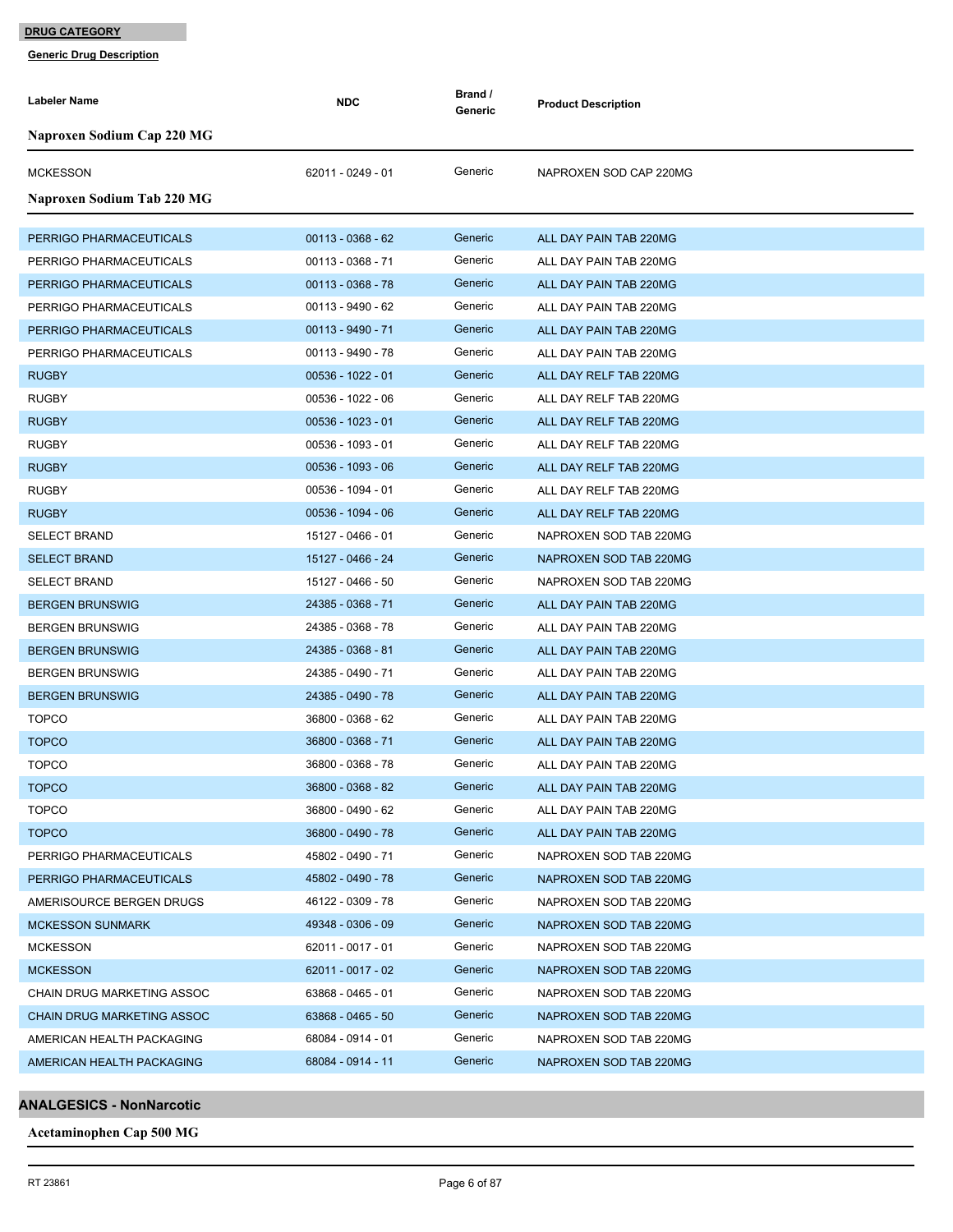| Labeler Name                         | <b>NDC</b>          | Brand /<br>Generic | <b>Product Description</b>            |
|--------------------------------------|---------------------|--------------------|---------------------------------------|
| MAJOR PHARMACEUTICALS                | 00904 - 1987 - 60   | Generic            | <b>MAPAP</b><br>CAP 500MG             |
| <b>MAJOR PHARMACEUTICALS</b>         | 00904 - 1987 - 80   | Generic            | CAP 500MG<br><b>MAPAP</b>             |
| <b>MCKESSON SUNMARK</b>              | 49348 - 0116 - 10   | Generic            | SM PAIN REL CAP 500MG                 |
| <b>Acetaminophen Chew Tab 80 MG</b>  |                     |                    |                                       |
| <b>RUGBY</b>                         | 00536 - 1014 - 07   | Generic            | PAIN & FEVER CHW 80MG                 |
| <b>MAJOR PHARMACEUTICALS</b>         | 00904 - 5256 - 46   | Generic            | <b>MAPAP</b><br>CHW 80MG              |
| Acetaminophen Dispersible Tab 160 MG |                     |                    |                                       |
| <b>MAJOR PHARMACEUTICALS</b>         | 00904 - 5754 - 24   | Generic            | <b>JUNIOR MAPAP TAB 160MG RT</b>      |
| <b>MCKESSON SUNMARK</b>              | 49348 - 0063 - 04   | Generic            | SM RPD MELT TAB 160MG                 |
| <b>MCKESSON</b>                      | 62011 - 0230 - 01   | Generic            | HM RPD MELT TAB 160MG                 |
| CHAIN DRUG MARKETING ASSOC           | 63868 - 0158 - 24   | Generic            | NON-ASA JR TAB 160MG                  |
| Acetaminophen Dispersible Tab 80 MG  |                     |                    |                                       |
| <b>MAJOR PHARMACEUTICALS</b>         | 00904 - 5751 - 46   | Generic            | CHLDS MAPAP TAB 80MG RT               |
| <b>MAJOR PHARMACEUTICALS</b>         | 00904 - 5791 - 46   | Generic            | MAPAP CHILD TAB 80MG RT               |
| <b>LEADER BRAND PRODUCTS</b>         | 37205 - 0516 - 65   | Generic            | CHLD PAIN RL TAB 80MG                 |
| Acetaminophen Liquid 160 MG/5ML      |                     |                    |                                       |
| WOMEN'S CHOICE PHARMACEUTICALS       | 00485 - 0057 - 08   | Generic            | ED-APAP<br>LIQ 80MG/2.5               |
| <b>PAR PHARMACEUTICALS</b>           | 00603 - 0839 - 58   | Generic            | Q-PAP<br>LIQ 160/5ML                  |
| PAR PHARMACEUTICALS                  | 00603 - 0839 - 94   | Generic            | Q-PAP<br>LIQ 160/5ML                  |
| PAR PHARMACEUTICALS                  | 00603 - 0840 - 94   | Generic            | Q-PAP<br>LIQ 160/5ML                  |
| <b>MAJOR PHARMACEUTICALS</b>         | 00904 - 1985 - 00   | Generic            | <b>MAPAP</b><br>LIQ 160/5ML           |
| <b>MAJOR PHARMACEUTICALS</b>         | 00904 - 1985 - 16   | Generic            | <b>MAPAP</b><br>LIQ 160/5ML           |
| <b>MAJOR PHARMACEUTICALS</b>         | 00904 - 1985 - 20   | Generic            | <b>MAPAP</b><br>LIQ 160/5ML           |
| <b>SILARX</b>                        | 54838 - 0144 - 40   | Generic            | CHLD SILAPAP LIQ 160/5ML              |
| <b>SILARX</b>                        | 54838 - 0144 - 70   | Generic            | CHLD SILAPAP LIQ 160/5ML              |
| <b>SILARX</b>                        | 54838 - 0144 - 80   | Generic            | CHLD SILAPAP LIQ 160/5ML              |
| METHOD PHARMACEUTICALS               | 58657 - 0520 - 16   | Generic            | ACETAMIN<br>LIQ 160/5ML               |
| Acetaminophen Liquid 167 MG/5ML      |                     |                    |                                       |
| <b>MAJOR PHARMACEUTICALS</b>         | 00904 - 5847 - 09   | Generic            | MAPAP APAP LIQ 500/15ML               |
| Acetaminophen Soln 100 MG/ML         |                     |                    |                                       |
| PAR PHARMACEUTICALS                  | 00603 - 0838 - 73   | Generic            | Q-PAP INFANT DRO 80/0.8ML             |
| <b>SILARX</b>                        | 54838 - 0145 - 15   | Generic            | INF SILAPAP DRO 80/0.8ML              |
| <b>SILARX</b>                        | 54838 - 0145 - 30   | Generic            | INF SILAPAP DRO 80/0.8ML              |
| Acetaminophen Soln 160 MG/5ML        |                     |                    |                                       |
| PHARMACEUTICAL ASSOCIATES            | $00121 - 0657 - 05$ | Generic            | <b>ACETAMIN</b><br><b>SOL 160/5ML</b> |
| PHARMACEUTICAL ASSOCIATES            | 00121 - 0657 - 11   | Generic            | ACETAMIN<br><b>SOL 160/5ML</b>        |
| PHARMACEUTICAL ASSOCIATES            | 00121 - 0657 - 21   | Generic            | <b>ACETAMIN</b><br><b>SOL 160/5ML</b> |
| <b>RUGBY</b>                         | 00536 - 0122 - 85   | Generic            | PAIN & FEVER SOL 160/5ML              |
| <b>RUGBY</b>                         | 00536 - 0122 - 97   | Generic            | PAIN & FEVER SOL 160/5ML              |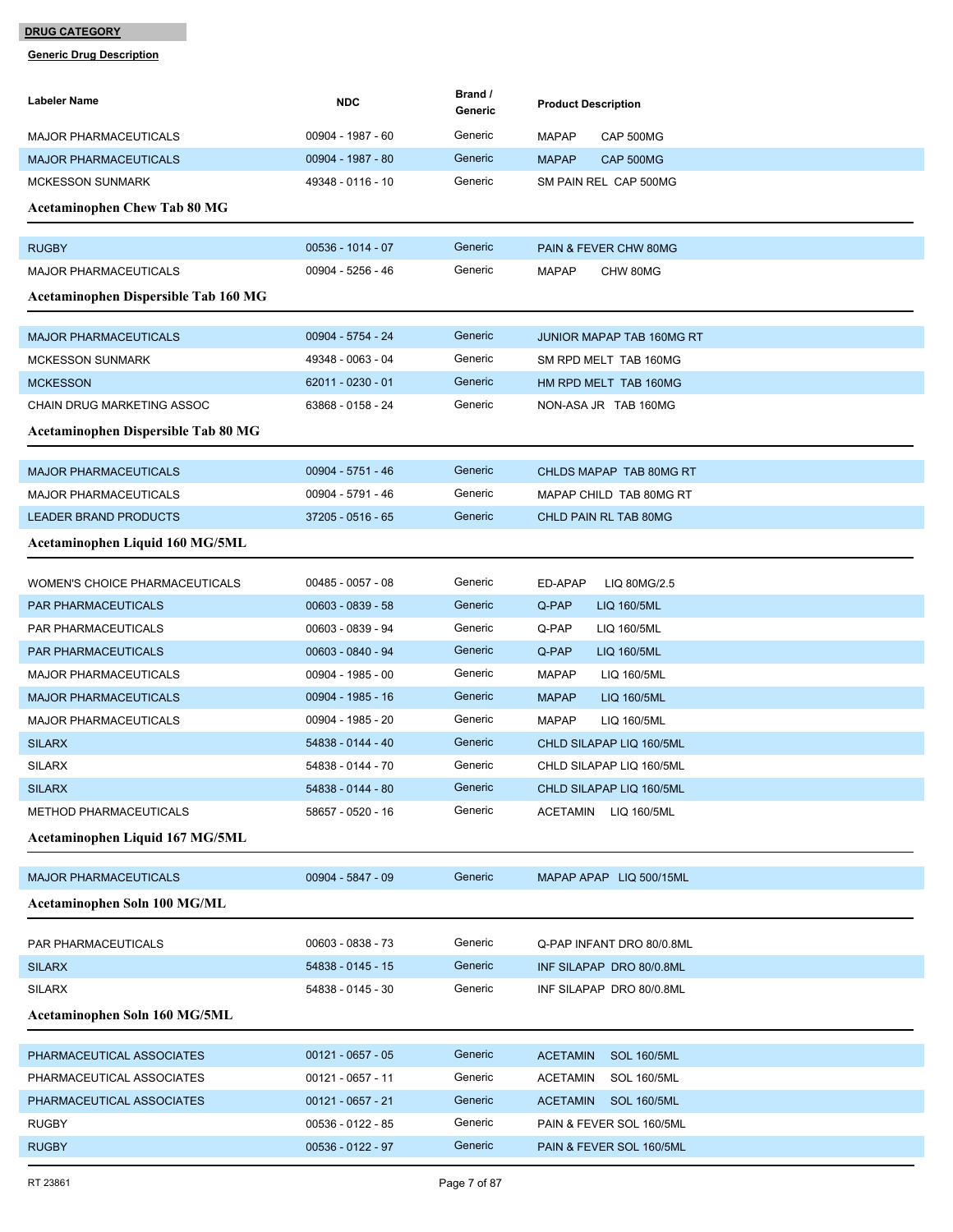| <b>Labeler Name</b>                | <b>NDC</b>                             | Brand /<br>Generic | <b>Product Description</b>                                  |
|------------------------------------|----------------------------------------|--------------------|-------------------------------------------------------------|
| Acetaminophen Soln 160 MG/5ML      |                                        |                    |                                                             |
| <b>Acetaminophen Suppos 120 MG</b> |                                        |                    |                                                             |
|                                    |                                        |                    |                                                             |
| G & W LABS                         | 00713 - 0118 - 01                      | Generic            | <b>ACEPHEN</b><br><b>SUP 120MG</b>                          |
| G & W LABS                         | 00713 - 0118 - 12                      | Generic            | <b>ACEPHEN</b><br>SUP 120MG                                 |
| G & W LABS                         | 00713 - 0118 - 50                      | Generic            | <b>ACEPHEN</b><br><b>SUP 120MG</b>                          |
| <b>PERRIGO</b>                     | 45802 - 0732 - 30                      | Generic            | <b>ACETAMIN</b><br><b>SUP 120MG</b>                         |
| <b>PERRIGO</b>                     | 45802 - 0732 - 33                      | Generic            | <b>ACETAMIN</b><br><b>SUP 120MG</b>                         |
| <b>TARO</b>                        | 51672 - 2115 - 02                      | Generic            | <b>FEVERALL</b><br>SUP 120MG                                |
| <b>TARO</b>                        | 51672 - 2115 - 04                      | Generic            | <b>FEVERALL</b><br>SUP 120MG                                |
| <b>Acetaminophen Suppos 325 MG</b> |                                        |                    |                                                             |
| G & W LABS                         | 00713 - 0164 - 01                      | Generic            | <b>SUP 325MG</b><br><b>ACEPHEN</b>                          |
| G & W LABS                         | 00713 - 0164 - 12                      | Generic            | <b>ACEPHEN</b><br><b>SUP 325MG</b>                          |
| G & W LABS                         | 00713 - 0164 - 50                      | Generic            | <b>ACEPHEN</b><br><b>SUP 325MG</b>                          |
| <b>TARO</b>                        | 51672 - 2116 - 02                      | Generic            | <b>FEVERALL</b><br><b>SUP 325MG</b>                         |
| <b>TARO</b>                        | 51672 - 2116 - 04                      | Generic            | <b>FEVERALL</b><br><b>SUP 325MG</b>                         |
| <b>Acetaminophen Suppos 650 MG</b> |                                        |                    |                                                             |
|                                    |                                        |                    |                                                             |
| G & W LABS                         | 00713 - 0165 - 01                      | Generic            | <b>ACEPHEN</b><br>SUP 650MG                                 |
| G & W LABS                         | 00713 - 0165 - 12<br>00713 - 0165 - 50 | Generic<br>Generic | <b>SUP 650MG</b><br><b>ACEPHEN</b>                          |
| G & W LABS<br><b>PERRIGO</b>       | 45802 - 0730 - 30                      | Generic            | SUP 650MG<br><b>ACEPHEN</b><br><b>ACETAMIN</b><br>SUP 650MG |
| <b>PERRIGO</b>                     | 45802 - 0730 - 32                      | Generic            | <b>ACETAMIN</b><br>SUP 650MG                                |
| <b>PERRIGO</b>                     | 45802 - 0730 - 33                      | Generic            | <b>ACETAMIN</b><br>SUP 650MG                                |
| TARO                               | 51672 - 2117 - 04                      | Generic            | <b>FEVERALL</b><br>SUP 650MG                                |
|                                    |                                        |                    |                                                             |
| <b>Acetaminophen Suppos 80 MG</b>  |                                        |                    |                                                             |
| <b>TARO</b>                        | 51672 - 2114 - 02                      | Brand              | FEVERALL INF SUP 80MG                                       |
| <b>TARO</b>                        | 51672 - 2114 - 04                      | Brand              | FEVERALL INF SUP 80MG                                       |
| Acetaminophen Susp 160 MG/5ML      |                                        |                    |                                                             |
| PERRIGO PHARMACEUTICALS            | $00113 - 0105 - 26$                    | Generic            | PAIN RELIEF SUS 160/5ML                                     |
| PERRIGO PHARMACEUTICALS            | 00113 - 0212 - 26                      | Generic            | PAIN & FEVER SUS 160/5ML                                    |
| <b>PERRIGO</b>                     | $00113 - 0590 - 10$                    | Generic            | PAIN & FEVER SUS 160/5ML                                    |
| PERRIGO PHARMACEUTICALS            | 00113 - 0608 - 26                      | Generic            | PAIN & FEVER SUS 160/5ML                                    |
| PHARMACEUTICAL ASSOCIATES          | $00121 - 1781 - 05$                    | Generic            | <b>ACETAMINOPHN SUS 160/5ML</b>                             |
| <b>RUGBY</b>                       | 00536 - 3606 - 96                      | Generic            | PAIN & FEVER SUS 160/5ML                                    |
| PAR PHARMACEUTICALS                | 00603 - 0841 - 54                      | Generic            | Q-PAP CHILD SUS 160/5ML                                     |
| PAR PHARMACEUTICALS                | 00603 - 0842 - 54                      | Generic            | Q-PAP CHILD SUS 160/5ML                                     |
| PAR PHARMACEUTICALS                | 00603 - 0843 - 54                      | Generic            | Q-PAP CHILD SUS 160/5ML                                     |
| <b>MAJOR PHARMACEUTICALS</b>       | 00904 - 6308 - 20                      | Generic            | MAPAP CHILD SUS 160/5ML                                     |
| <b>MAJOR PHARMACEUTICALS</b>       | 00904 - 6536 - 20                      | Generic            | MAPAP CHILDR SUS 160/5ML                                    |
| <b>BERGEN BRUNSWIG</b>             | 24385 - 0130 - 26                      | Generic            | PAIN RELIEF SUS 160/5ML                                     |
| <b>TOPCO</b>                       | 36800 - 0105 - 26                      | Generic            | PAIN RELIEF SUS 160/5ML                                     |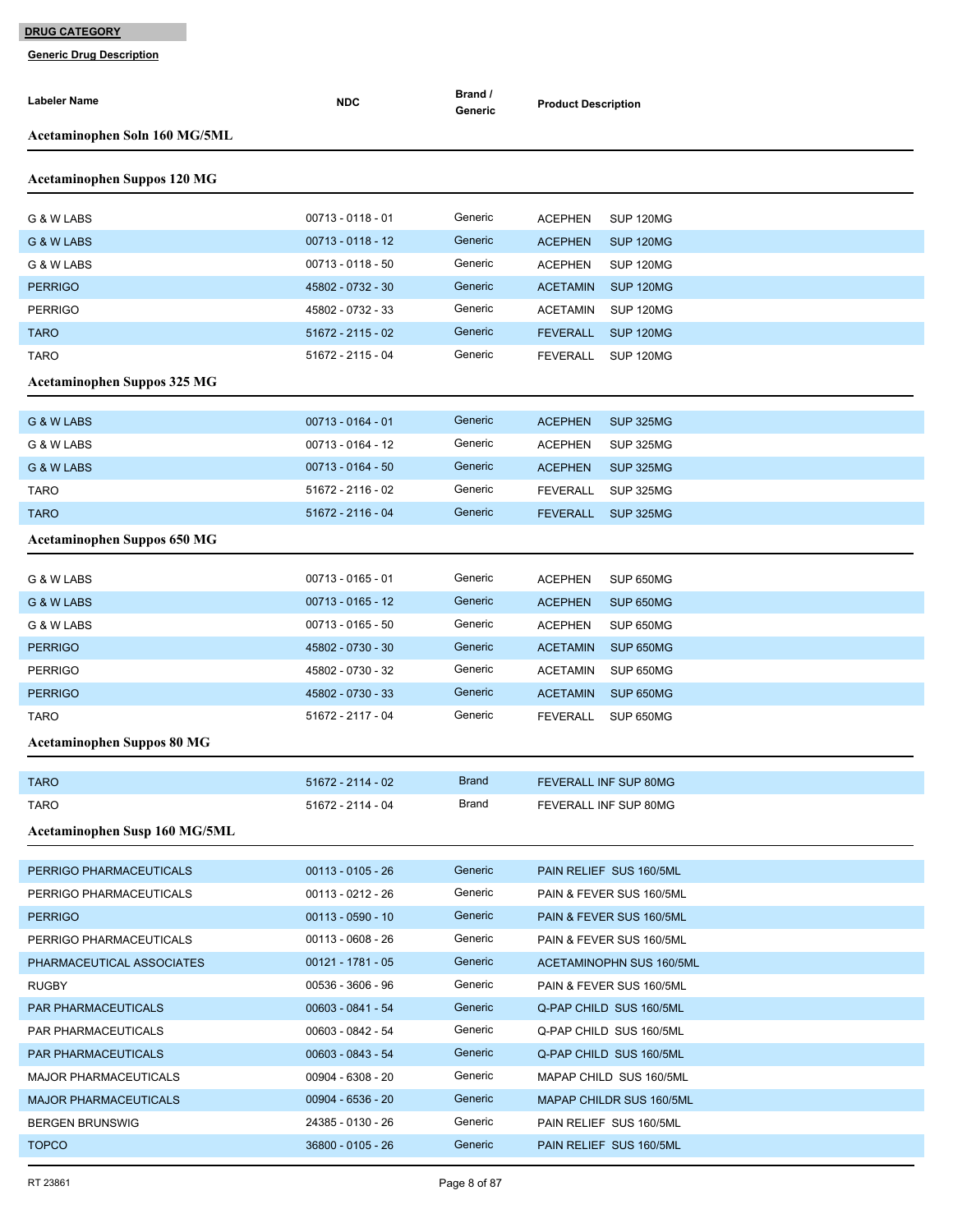| <b>Labeler Name</b>               | <b>NDC</b>          | Brand /<br>Generic | <b>Product Description</b>      |
|-----------------------------------|---------------------|--------------------|---------------------------------|
| Acetaminophen Susp 160 MG/5ML     |                     |                    |                                 |
| <b>TOPCO</b>                      | 36800 - 0130 - 26   | Generic            | PAIN RELIEF SUS 160/5ML         |
| <b>TOPCO</b>                      | 36800 - 0175 - 26   | Generic            | PAIN RELIEF SUS 160/5ML         |
| LEADER BRAND PRODUCTS             | 37205 - 0575 - 16   | Generic            | PAIN & FEVER SUS 160/5ML        |
| <b>LEADER BRAND PRODUCTS</b>      | 37205 - 0576 - 16   | Generic            | PAIN & FEVER SUS 160/5ML        |
| <b>LEADER BRAND PRODUCTS</b>      | 37205 - 0577 - 16   | Generic            | PAIN & FEVER SUS 160/5ML        |
| <b>LEADER BRAND PRODUCTS</b>      | 37205 - 0676 - 26   | Generic            | PAIN & FEVER SUS 160/5ML        |
| PERRIGO PHARMACEUTICALS           | 45802 - 0201 - 26   | Generic            | ACETAMINOPHN SUS 160/5ML        |
| PERRIGO PHARMACEUTICALS           | 45802 - 0203 - 26   | Generic            | <b>ACETAMINOPHN SUS 160/5ML</b> |
| AMERISOURCE BERGEN DRUGS          | 46122 - 0042 - 03   | Generic            | PAIN & FEVER SUS 160/5ML        |
| AMERISOURCE BERGEN DRUGS          | 46122 - 0042 - 46   | Generic            | PAIN & FEVER SUS 160/5ML        |
| AMERISOURCE BERGEN DRUGS          | 46122 - 0050 - 46   | Generic            | PAIN RELIEF SUS 160/5ML         |
| AMERISOURCE BERGEN DRUGS          | 46122 - 0056 - 03   | Generic            | PAIN & FEVER SUS 160/5ML        |
| AMERISOURCE BERGEN DRUGS          | 46122 - 0105 - 26   | Generic            | PAIN & FEVER SUS 160/5ML        |
| AMERISOURCE BERGEN DRUGS          | 46122 - 0106 - 26   | Generic            | PAIN RELIEF SUS 160/5ML         |
| AMERISOURCE BERGEN DRUGS          | 46122 - 0209 - 26   | Generic            | PAIN & FEVER SUS 160/5ML        |
| AMERISOURCE BERGEN DRUGS          | 46122 - 0210 - 26   | Generic            | PAIN & FEVER SUS 160/5ML        |
| AMERISOURCE BERGEN DRUGS          | 46122 - 0211 - 26   | Generic            | PAIN & FEVER SUS 160/5ML        |
| AMERISOURCE BERGEN DRUGS          | 46122 - 0212 - 26   | Generic            | PAIN & FEVER SUS 160/5ML        |
| AMERISOURCE BERGEN DRUGS          | 46122 - 0214 - 26   | Generic            | PAIN & FEVER SUS 160/5ML        |
| AMERISOURCE BERGEN DRUGS          | 46122 - 0322 - 26   | Generic            | PAIN & FEVER SUS 160/5ML        |
| <b>MCKESSON SUNMARK</b>           | 49348 - 0081 - 30   | Generic            | PAIN & FEVER SUS 160/5ML        |
| <b>MCKESSON SUNMARK</b>           | 49348 - 0093 - 34   | Generic            | PAIN & FEVER SUS 160/5ML        |
| <b>MCKESSON SUNMARK</b>           | 49348 - 0119 - 34   | Generic            | PAIN & FEVER SUS 160/5ML        |
| <b>MCKESSON SUNMARK</b>           | 49348 - 0123 - 34   | Generic            | PAIN & FEVER SUS 160/5ML        |
| <b>MCKESSON SUNMARK</b>           | 49348 - 0325 - 34   | Generic            | PAIN & FEVER SUS 160/5ML        |
| <b>MCKESSON SUNMARK</b>           | 49348 - 0430 - 30   | Generic            | PAIN & FEVER SUS 160/5ML        |
| <b>MCKESSON</b>                   | 62011 - 0001 - 01   | Generic            | PAIN & FEVER SUS 160/5ML        |
| <b>MCKESSON</b>                   | $62011 - 0002 - 01$ | Generic            | PAIN & FEVER SUS 160/5ML        |
| <b>MCKESSON</b>                   | 62011 - 0022 - 01   | Generic            | PAIN & FEVER SUS 160/5ML        |
| <b>MCKESSON</b>                   | $62011 - 0029 - 01$ | Generic            | PAIN RELIEF SUS 160/5ML         |
| <b>MCKESSON</b>                   | 62011 - 0183 - 01   | Generic            | PAIN & FEVER SUS 160/5ML        |
| <b>MCKESSON</b>                   | 62011 - 0247 - 01   | Generic            | PAIN & FEVER SUS 160/5ML        |
| CHAIN DRUG MARKETING ASSOC        | 63868 - 0175 - 26   | Generic            | NON-ASPIRIN SUS 160/5ML         |
| CHAIN DRUG MARKETING ASSOC        | 63868 - 0176 - 26   | Generic            | NON-ASPIRIN SUS 160/5ML         |
| CHAIN DRUG MARKETING ASSOC        | 63868 - 0834 - 59   | Generic            | PAIN RELIEF SUS 160/5ML         |
| <b>CHAIN DRUG MARKETING ASSOC</b> | 63868 - 0835 - 60   | Generic            | PAIN RELIEF SUS 160/5ML         |
| PRECISION DOSE, INC.              | 68094 - 0586 - 58   | Generic            | ACETAMINOPHN SUS 160/5ML        |
| PRECISION DOSE, INC.              | 68094 - 0587 - 58   | Generic            | ACETAMINOPHN SUS 160/5ML        |
| PRECISION DOSE, INC.              | 68094 - 0587 - 59   | Generic            | ACETAMINOPHN SUS 160/5ML        |
| PRECISION DOSE, INC.              | 68094 - 0587 - 61   | Generic            | ACETAMINOPHN SUS 160/5ML        |
| PRECISION DOSE, INC.              | 68094 - 0587 - 62   | Generic            | ACETAMINOPHN SUS 160/5ML        |
| PRECISION DOSE, INC.              | 68094 - 0588 - 59   | Generic            | ACETAMINOPHN SUS 325MG          |
| PRECISION DOSE, INC.              | 68094 - 0588 - 62   | Generic            | ACETAMINOPHN SUS 325MG          |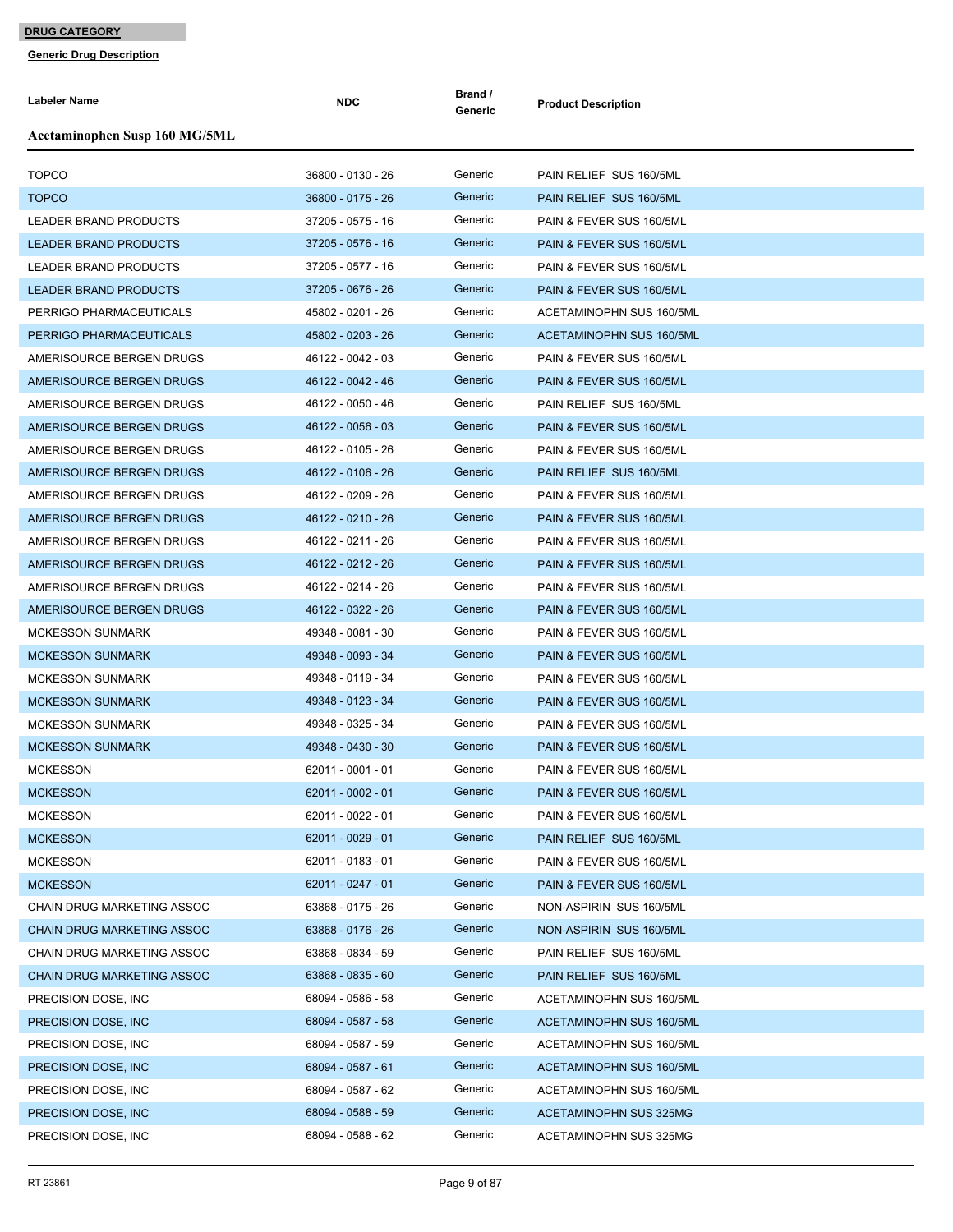| <b>Labeler Name</b>                   | <b>NDC</b>          | Brand /<br>Generic | <b>Product Description</b>          |
|---------------------------------------|---------------------|--------------------|-------------------------------------|
| <b>Acetaminophen Susp 80 MG/0.8ML</b> |                     |                    |                                     |
|                                       |                     |                    |                                     |
| <b>TOPCO</b>                          | 36800 - 0008 - 05   | Generic            | PAIN RELIEF DRO 80/0.8ML            |
| <b>TOPCO</b>                          | 36800 - 0289 - 05   | Generic            | PAIN RELIEF DRO 80/0.8ML            |
| <b>TOPCO</b>                          | 36800 - 0289 - 10   | Generic            | PAIN RELIEF DRO 80/0.8ML            |
| <b>Acetaminophen Tab 325 MG</b>       |                     |                    |                                     |
| <b>RUGBY</b>                          | 00536 - 3222 - 01   | Generic            | PAIN & FEVER TAB 325MG              |
| <b>RUGBY</b>                          | 00536 - 3222 - 10   | Generic            | PAIN & FEVER TAB 325MG              |
| PAR PHARMACEUTICALS                   | 00603 - 0263 - 29   | Generic            | Q-PAP<br><b>TAB 325MG</b>           |
| <b>PAR PHARMACEUTICALS</b>            | $00603 - 0263 - 32$ | Generic            | Q-PAP<br><b>TAB 325MG</b>           |
| <b>MAJOR PHARMACEUTICALS</b>          | 00904 - 1982 - 51   | Generic            | <b>MAPAP</b><br><b>TAB 325MG</b>    |
| <b>MAJOR PHARMACEUTICALS</b>          | 00904 - 1982 - 59   | Generic            | <b>MAPAP</b><br><b>TAB 325MG</b>    |
| <b>MAJOR PHARMACEUTICALS</b>          | 00904 - 1982 - 60   | Generic            | <b>MAPAP</b><br><b>TAB 325MG</b>    |
| <b>MAJOR PHARMACEUTICALS</b>          | 00904 - 1982 - 61   | Generic            | <b>MAPAP</b><br><b>TAB 325MG</b>    |
| <b>MAJOR PHARMACEUTICALS</b>          | 00904 - 1982 - 80   | Generic            | <b>MAPAP</b><br><b>TAB 325MG</b>    |
| <b>SELECT BRAND</b>                   | 15127 - 0072 - 08   | Generic            | NON-ASPIRIN TAB 325MG               |
| <b>SELECT BRAND</b>                   | 15127 - 0072 - 24   | Generic            | NON-ASPIRIN TAB 325MG               |
| PHARBEST PHARMACEUTICALS              | 16103 - 0353 - 07   | Generic            | PHARBETOL TAB 325MG                 |
| PHARBEST PHARMACEUTICALS              | 16103 - 0353 - 08   | Generic            | PHARBETOL TAB 325MG                 |
|                                       |                     | Generic            |                                     |
| PHARBEST PHARMACEUTICALS              | 16103 - 0353 - 11   | Generic            | PHARBETOL TAB 325MG                 |
| <b>BERGEN BRUNSWIG</b>                | 24385 - 0403 - 78   | Generic            | PAIN RELIEF TAB 325MG               |
| <b>TOPCO</b>                          | 36800 - 0403 - 78   |                    | PAIN RELIEF TAB 325MG               |
| AMERISOURCE BERGEN DRUGS              | 46122 - 0247 - 78   | Generic            | PAIN RELIEF TAB 325MG               |
| <b>MCKESSON SUNMARK</b>               | 49348 - 0973 - 10   | Generic            | PAIN RELIEVE TAB 325MG              |
| <b>MCKESSON</b>                       | 62011 - 0032 - 01   | Generic            | PAIN RELIEVE TAB 325MG              |
| <b>AUBURN PHARMACEUTICAL</b>          | 62107 - 0052 - 01   | Generic            | TACTINAL TAB 325MG                  |
| AUBURN PHARMACEUTICAL                 | 62107 - 0052 - 10   | Generic            | <b>TACTINAL</b><br><b>TAB 325MG</b> |
| <b>MCKESSON PACKAGING SERVICES</b>    | 63739 - 0440 - 01   | Generic            | ACETAMIN TAB 325MG                  |
| CHAIN DRUG MARKETING ASSOC            | 63868 - 0082 - 10   | Generic            | PAIN RELIEF TAB 325MG               |
| <b>CHAIN DRUG CONSORTIUM</b>          | 68016 - 0246 - 00   | Generic            | NON-ASPIRIN TAB 325MG               |
| <b>Acetaminophen Tab 500 MG</b>       |                     |                    |                                     |
| PERRIGO PHARMACEUTICALS               | 00113 - 0227 - 71   | Generic            | PAIN RELIEF TAB 500MG               |
| PERRIGO PHARMACEUTICALS               | $00113 - 0484 - 62$ | Generic            | PAIN RELIEF TAB 500MG               |
| PERRIGO PHARMACEUTICALS               | 00113 - 0484 - 71   | Generic            | PAIN RELIEF TAB 500MG               |
| PERRIGO PHARMACEUTICALS               | 00113 - 0484 - 78   | Generic            | PAIN RELIEF TAB 500MG               |
| PERRIGO PHARMACEUTICALS               | 00113 - 0484 - 90   | Generic            | PAIN RELIEF TAB 500MG               |
| <b>RUGBY</b>                          | $00536 - 3218 - 01$ | Generic            | PAIN & FEVER TAB 500MG              |
| <b>RUGBY</b>                          | 00536 - 3218 - 10   | Generic            | PAIN & FEVER TAB 500MG              |
| <b>RUGBY</b>                          | $00536 - 3231 - 01$ | Generic            | PAIN & FEVER TAB 500MG              |
| <b>RUGBY</b>                          | 00536 - 3231 - 10   | Generic            | PAIN & FEVER TAB 500MG              |
| PAR PHARMACEUTICALS                   | $00603 - 0268 - 29$ | Generic            | Q-PAP<br>TAB 500MG                  |
| PAR PHARMACEUTICALS                   | 00603 - 0268 - 32   | Generic            | Q-PAP<br>TAB 500MG                  |
| <b>MAJOR PHARMACEUTICALS</b>          | 00904 - 1983 - 24   | Generic            | <b>MAPAP</b><br>TAB 500MG           |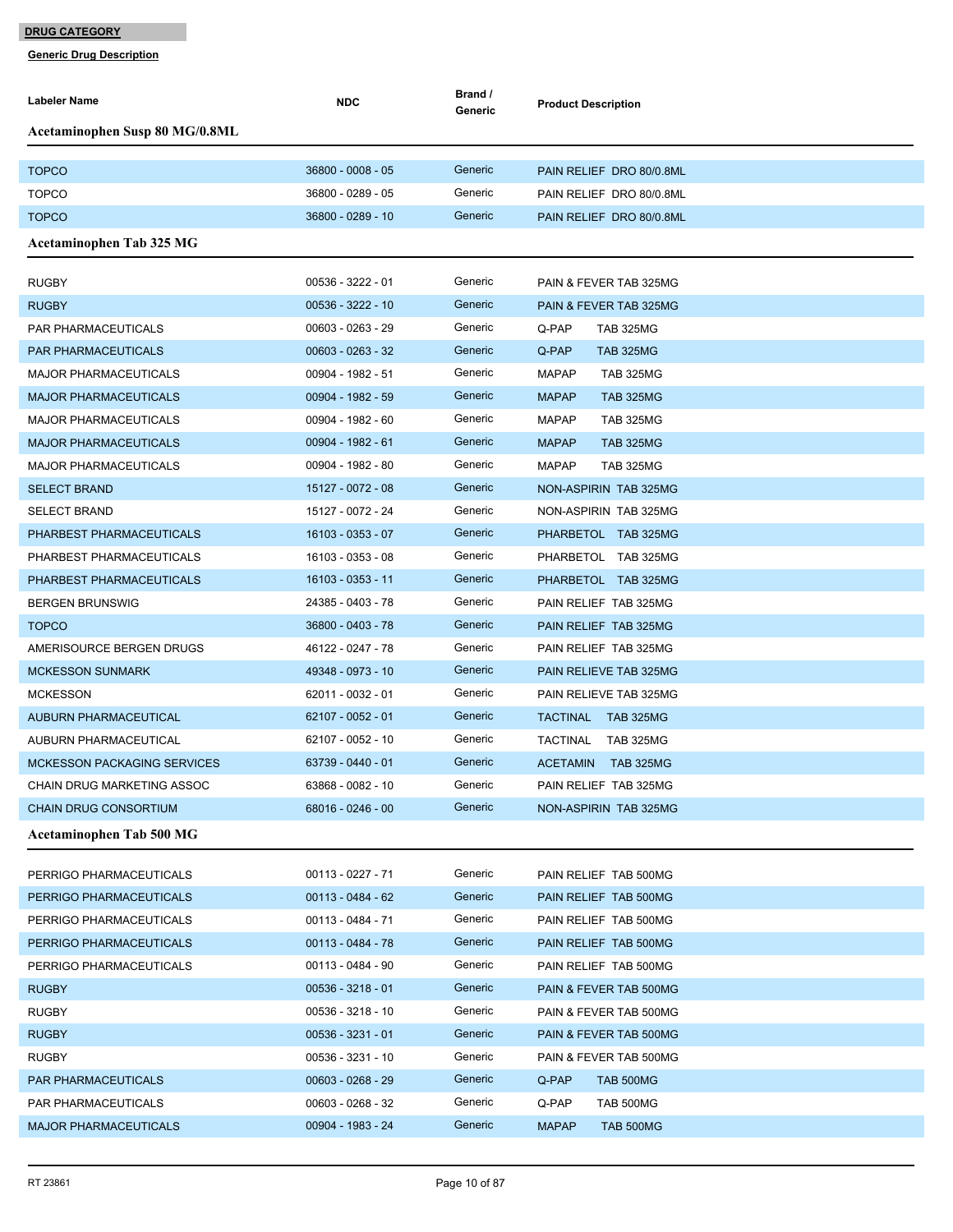| Labeler Name                 | <b>NDC</b>          | Brand /<br>Generic | <b>Product Description</b>   |
|------------------------------|---------------------|--------------------|------------------------------|
| Acetaminophen Tab 500 MG     |                     |                    |                              |
| <b>MAJOR PHARMACEUTICALS</b> | 00904 - 1983 - 40   | Generic            | <b>MAPAP</b><br>TAB 500MG    |
| <b>MAJOR PHARMACEUTICALS</b> | 00904 - 1983 - 51   | Generic            | <b>MAPAP</b><br>TAB 500MG    |
| <b>MAJOR PHARMACEUTICALS</b> | 00904 - 1983 - 59   | Generic            | <b>MAPAP</b><br>TAB 500MG    |
| <b>MAJOR PHARMACEUTICALS</b> | 00904 - 1983 - 60   | Generic            | <b>MAPAP</b><br>TAB 500MG    |
| <b>MAJOR PHARMACEUTICALS</b> | 00904 - 1983 - 80   | Generic            | <b>MAPAP</b><br>TAB 500MG    |
| <b>MAJOR PHARMACEUTICALS</b> | 00904 - 1983 - 94   | Generic            | <b>MAPAP</b><br>TAB 500MG    |
| <b>MAJOR PHARMACEUTICALS</b> | 00904 - 1988 - 59   | Generic            | <b>MAPAP</b><br>TAB 500MG    |
| <b>MAJOR PHARMACEUTICALS</b> | 00904 - 1988 - 60   | Generic            | <b>MAPAP</b><br>TAB 500MG    |
| <b>MAJOR PHARMACEUTICALS</b> | 00904 - 1988 - 61   | Generic            | <b>MAPAP</b><br>TAB 500MG    |
| <b>MAJOR PHARMACEUTICALS</b> | 00904 - 1988 - 80   | Generic            | <b>MAPAP</b><br>TAB 500MG    |
| <b>MAJOR PHARMACEUTICALS</b> | $00904 - 5816 - 60$ | Generic            | <b>MAPAP</b><br>TAB 500MG/RR |
| <b>SELECT BRAND</b>          | 15127 - 0730 - 06   | Generic            | NON-ASPIRIN TAB 500MG        |
| <b>SELECT BRAND</b>          | 15127 - 0730 - 21   | Generic            | NON-ASPIRIN TAB 500MG        |
| <b>SELECT BRAND</b>          | 15127 - 0735 - 05   | Generic            | NON-ASPIRIN TAB 500MG        |
| <b>SELECT BRAND</b>          | 15127 - 0735 - 08   | Generic            | NON-ASPIRIN TAB 500MG        |
| <b>SELECT BRAND</b>          | 15127 - 0735 - 09   | Generic            | NON-ASPIRIN TAB 500MG        |
| <b>SELECT BRAND</b>          | 15127 - 0735 - 16   | Generic            | NON-ASPIRIN TAB 500MG        |
| PHARBEST PHARMACEUTICALS     | 16103 - 0376 - 06   | Generic            | PHARBETOL TAB 500MG          |
| PHARBEST PHARMACEUTICALS     | 16103 - 0376 - 08   | Generic            | PHARBETOL TAB 500MG          |
| PHARBEST PHARMACEUTICALS     | 16103 - 0376 - 11   | Generic            | PHARBETOL TAB 500MG          |
| <b>BERGEN BRUNSWIG</b>       | 24385 - 0145 - 71   | Generic            | PAIN RELIEF TAB 500MG        |
| <b>BERGEN BRUNSWIG</b>       | 24385 - 0484 - 47   | Generic            | PAIN RELIEF TAB 500MG        |
| <b>BERGEN BRUNSWIG</b>       | 24385 - 0484 - 71   | Generic            | PAIN RELIEF TAB 500MG        |
| <b>BERGEN BRUNSWIG</b>       | 24385 - 0484 - 78   | Generic            | PAIN RELIEF TAB 500MG        |
| <b>BERGEN BRUNSWIG</b>       | 24385 - 0484 - 90   | Generic            | PAIN RELIEF TAB 500MG        |
| <b>TOPCO</b>                 | 36800 - 0010 - 71   | Generic            | PAIN RELIEF TAB 500MG        |
| <b>TOPCO</b>                 | 36800 - 0010 - 78   | Generic            | PAIN RELIEF TAB 500MG        |
| <b>TOPCO</b>                 | 36800 - 0046 - 62   | Generic            | PAIN RELIEVE TAB 500MG       |
| <b>TOPCO</b>                 | 36800 - 0046 - 71   | Generic            | PAIN RELIEVE TAB 500MG       |
| <b>TOPCO</b>                 | 36800 - 0046 - 78   | Generic            | PAIN RELIEVE TAB 500MG       |
| <b>TOPCO</b>                 | 36800 - 0046 - 83   | Generic            | PAIN RELIEVE TAB 500MG       |
| <b>TOPCO</b>                 | 36800 - 0227 - 71   | Generic            | PAIN RELIEF TAB 500MG        |
| <b>TOPCO</b>                 | 36800 - 0227 - 78   | Generic            | PAIN RELIEF TAB 500MG        |
| <b>TOPCO</b>                 | 36800 - 0405 - 72   | Generic            | PAIN RELIEF TAB 500MG        |
| <b>TOPCO</b>                 | 36800 - 0405 - 78   | Generic            | PAIN RELIEF TAB 500MG        |
| <b>TOPCO</b>                 | 36800 - 0484 - 62   | Generic            | PAIN RELIEF TAB 500MG        |
| <b>TOPCO</b>                 | 36800 - 0484 - 71   | Generic            | PAIN RELIEF TAB 500MG        |
| <b>TOPCO</b>                 | 36800 - 0484 - 78   | Generic            | PAIN RELIEF TAB 500MG        |
| <b>TOPCO</b>                 | 36800 - 0484 - 90   | Generic            | PAIN RELIEF TAB 500MG        |
| LEADER BRAND PRODUCTS        | 37205 - 0593 - 71   | Generic            | PAIN RELIEVE TAB 500MG       |
| LEADER BRAND PRODUCTS        | 37205 - 0593 - 78   | Generic            | PAIN RELIEVE TAB 500MG       |
| <b>LEADER BRAND PRODUCTS</b> | 37205 - 0594 - 71   | Generic            | PAIN RELIEVE TAB 500MG       |
| LEADER BRAND PRODUCTS        | 37205 - 0594 - 78   | Generic            | PAIN RELIEVE TAB 500MG       |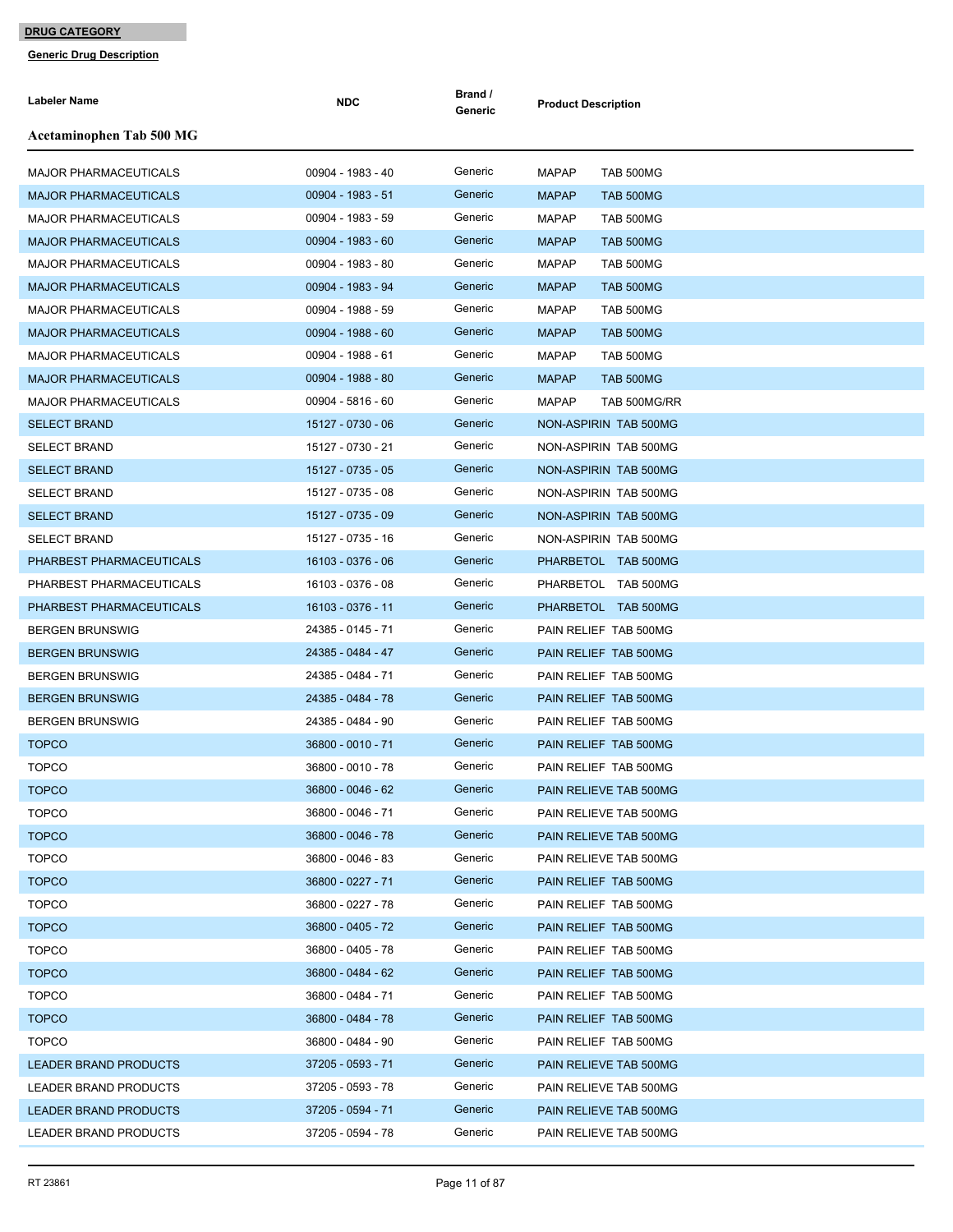| <b>Labeler Name</b>               | <b>NDC</b>          | Brand /<br>Generic | <b>Product Description</b>   |
|-----------------------------------|---------------------|--------------------|------------------------------|
| Acetaminophen Tab 500 MG          |                     |                    |                              |
| <b>LEADER BRAND PRODUCTS</b>      | 37205 - 0594 - 90   | Generic            | PAIN RELIEVE TAB 500MG       |
| LEADER BRAND PRODUCTS             | 37205 - 0980 - 71   | Generic            | PAIN RELIEVE TAB 500MG/RR    |
| <b>LEADER BRAND PRODUCTS</b>      | 37205 - 0980 - 78   | Generic            | PAIN RELIEVE TAB 500MG/RR    |
| PERRIGO PHARMACEUTICALS           | 45802 - 0484 - 78   | Generic            | ACETAMIN TAB 500MG           |
| PERRIGO PHARMACEUTICALS           | 45802 - 0484 - 90   | Generic            | ACETAMIN TAB 500MG           |
| AMERISOURCE BERGEN DRUGS          | 46122 - 0178 - 78   | Generic            | PAIN RELIEVE TAB 500MG       |
| <b>MCKESSON SUNMARK</b>           | 49348 - 0042 - 09   | Generic            | PAIN RELIEVE TAB 500MG       |
| <b>MCKESSON SUNMARK</b>           | 49348 - 0042 - 10   | Generic            | PAIN RELIEVE TAB 500MG       |
| <b>MCKESSON SUNMARK</b>           | 49348 - 0042 - 14   | Generic            | PAIN RELIEVE TAB 500MG       |
| <b>MCKESSON SUNMARK</b>           | 49348 - 0730 - 09   | Generic            | PAIN RELIEVE TAB 500MG       |
| <b>MCKESSON SUNMARK</b>           | 49348 - 0730 - 10   | Generic            | PAIN RELIEVE TAB 500MG       |
| <b>MCKESSON SUNMARK</b>           | 49348 - 0998 - 10   | Generic            | PAIN RELIEVE TAB 500MG       |
| <b>MCKESSON</b>                   | $62011 - 0023 - 01$ | Generic            | PAIN RELIEF TAB 500MG        |
| <b>MCKESSON</b>                   | 62011 - 0023 - 02   | Generic            | PAIN RELIEF TAB 500MG        |
| <b>MCKESSON</b>                   | 62011 - 0023 - 03   | Generic            | PAIN RELIEF TAB 500MG        |
| <b>MCKESSON</b>                   | 62011 - 0027 - 01   | Generic            | PAIN RELIEF TAB 500MG        |
| <b>MCKESSON</b>                   | $62011 - 0049 - 01$ | Generic            | PAIN RELIEF TAB 500MG        |
| AUBURN PHARMACEUTICAL             | 62107 - 0050 - 01   | Generic            | TACTINAL TAB 500MG           |
| <b>AUBURN PHARMACEUTICAL</b>      | 62107 - 0050 - 10   | Generic            | TACTINAL TAB 500MG           |
| AUBURN PHARMACEUTICAL             | 62107 - 0051 - 01   | Generic            | <b>TACTINAL</b><br>TAB 500MG |
| AUBURN PHARMACEUTICAL             | 62107 - 0051 - 10   | Generic            | <b>TACTINAL</b><br>TAB 500MG |
| CHAIN DRUG MARKETING ASSOC        | 63868 - 0503 - 50   | Generic            | NON-ASPIRIN TAB 500MG        |
| <b>CHAIN DRUG MARKETING ASSOC</b> | 63868 - 0507 - 01   | Generic            | NON-ASPIRIN TAB 500MG        |
| CHAIN DRUG MARKETING ASSOC        | 63868 - 0987 - 10   | Generic            | NON-ASPIRIN TAB 500MG/RR     |
| <b>CHAIN DRUG MARKETING ASSOC</b> | 63868 - 0987 - 50   | Generic            | NON-ASPIRIN TAB 500MG/RR     |
| Acetaminophen Tab CR 650 MG       |                     |                    |                              |
| PERRIGO PHARMACEUTICALS           | 00113 - 0217 - 71   | Generic            | 8 HOUR PAIN TAB 650MG        |
| PERRIGO PHARMACEUTICALS           | $00113 - 0544 - 62$ | Generic            | ARTHRTS PAIN TAB 650MG       |
| PERRIGO PHARMACEUTICALS           | 00113 - 0544 - 71   | Generic            | ARTHRTS PAIN TAB 650MG       |
| PERRIGO PHARMACEUTICALS           | 00113 - 0544 - 78   | Generic            | ARTHRTS PAIN TAB 650MG       |
| MAJOR PHARMACEUTICALS             | 00904 - 5769 - 60   | Generic            | ARTHRTS PAIN TAB 650MG       |
| <b>BERGEN BRUNSWIG</b>            | 24385 - 0629 - 71   | Generic            | ARTHRTS PAIN TAB 650MG       |
| <b>BERGEN BRUNSWIG</b>            | 24385 - 0629 - 78   | Generic            | ARTHRTS PAIN TAB 650MG       |
| <b>TOPCO</b>                      | 36800 - 0217 - 78   | Generic            | 8 HOUR PAIN TAB 650MG        |
| <b>TOPCO</b>                      | 36800 - 0544 - 62   | Generic            | ARTHRTS PAIN TAB 650MG       |
| <b>TOPCO</b>                      | 36800 - 0544 - 71   | Generic            | ARTHRTS PAIN TAB 650MG       |
| <b>TOPCO</b>                      | 36800 - 0544 - 78   | Generic            | ARTHRTS PAIN TAB 650MG       |
| <b>TOPCO</b>                      | 36800 - 0966 - 47   | Generic            | ARTHRTS PAIN TAB 650MG       |
| LEADER BRAND PRODUCTS             | 37205 - 0034 - 78   | Generic            | ARTHRTS PAIN TAB 650MG       |
| LEADER BRAND PRODUCTS             | 37205 - 0477 - 78   | Generic            | 8 HOUR PAIN TAB 650MG        |
| AMERISOURCE BERGEN DRUGS          | 46122 - 0062 - 71   | Generic            | 8 HOUR PAIN TAB 650MG        |
| AMERISOURCE BERGEN DRUGS          | 46122 - 0062 - 78   | Generic            | 8 HOUR PAIN TAB 650MG        |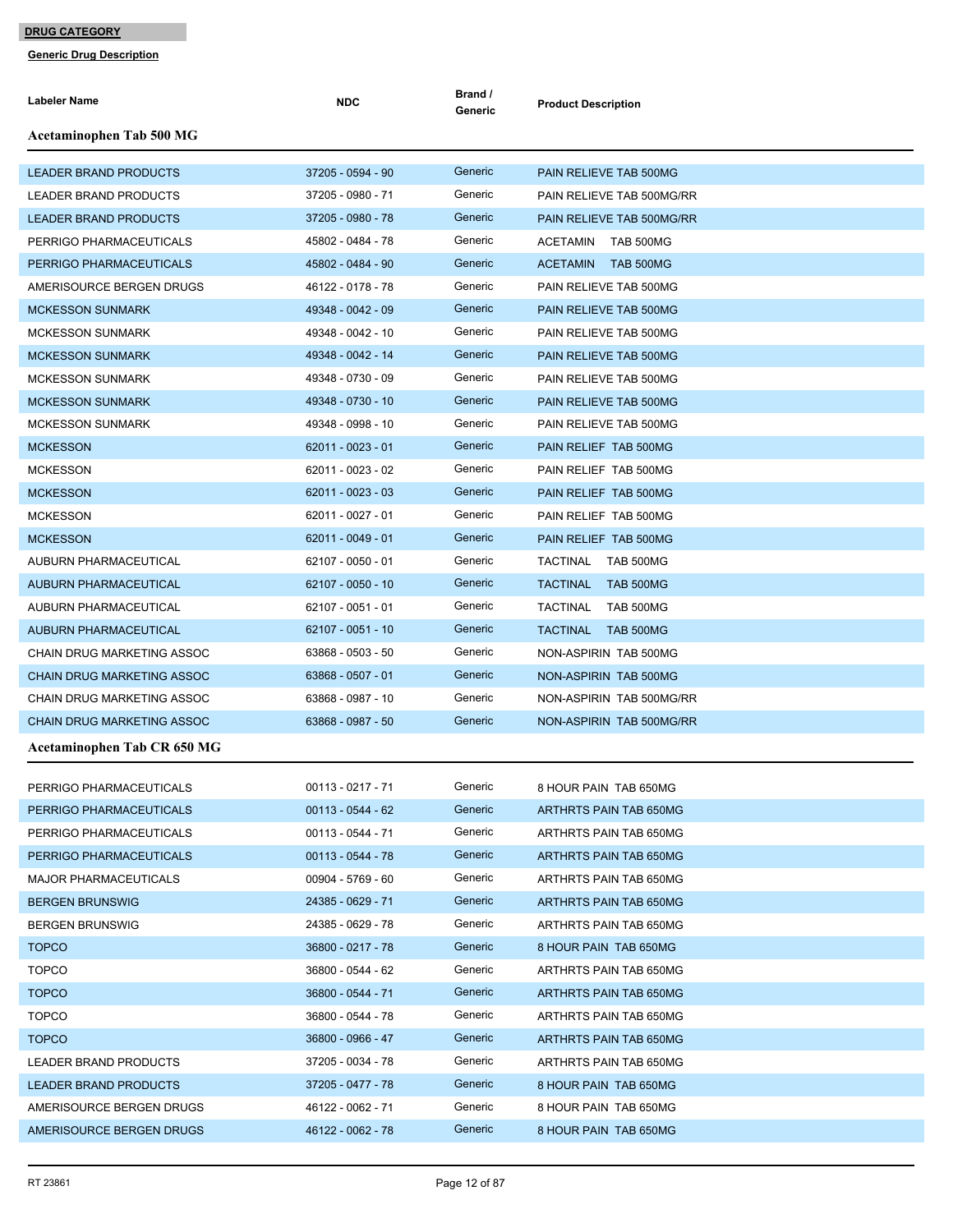| Labeler Name                                       | <b>NDC</b>          | Brand /<br>Generic | <b>Product Description</b>                               |
|----------------------------------------------------|---------------------|--------------------|----------------------------------------------------------|
| Acetaminophen Tab CR 650 MG                        |                     |                    |                                                          |
| AMERISOURCE BERGEN DRUGS                           | 46122 - 0170 - 81   | Generic            | ARTHRTS PAIN TAB 650MG                                   |
| <b>MCKESSON SUNMARK</b>                            | 49348 - 0921 - 09   | Generic            | ARTHRTS PAIN TAB 650MG                                   |
| <b>MCKESSON SUNMARK</b>                            | 49348 - 0921 - 10   | Generic            | ARTHRTS PAIN TAB 650MG                                   |
| <b>MCKESSON SUNMARK</b>                            | 49348 - 0924 - 09   | Generic            | 8 HOUR PAIN TAB 650MG                                    |
| <b>MCKESSON SUNMARK</b>                            | 49348 - 0924 - 10   | Generic            | 8 HOUR PAIN TAB 650MG                                    |
| <b>OHM LABS</b>                                    | 51660 - 0333 - 01   | Generic            | ARTHRTS PAIN TAB 650MG                                   |
| OHM LABS                                           | 51660 - 0333 - 50   | Generic            | ARTHRTS PAIN TAB 650MG                                   |
| <b>MCKESSON</b>                                    | $62011 - 0026 - 01$ | Generic            | ARTHRTS PAIN TAB 650MG                                   |
| CHAIN DRUG MARKETING ASSOC                         | 63868 - 0089 - 01   | Generic            | ARTHRTS PAIN TAB 650MG                                   |
| <b>CHAIN DRUG MARKETING ASSOC</b>                  | 63868 - 0089 - 50   | Generic            | ARTHRTS PAIN TAB 650MG                                   |
| CHAIN DRUG MARKETING ASSOC                         | 63868 - 0091 - 50   | Generic            | QC APAP 8 HR TAB 650MG                                   |
| AMERICAN HEALTH PACKAGING                          | 68084 - 0777 - 25   | Generic            | <b>ACETAMIN</b><br>TAB 650MG                             |
| AMERICAN HEALTH PACKAGING                          | 68084 - 0777 - 95   | Generic            | TAB 650MG<br>ACETAMIN                                    |
| <b>Aspirin Chew Tab 81 MG</b>                      |                     |                    |                                                          |
|                                                    | $00113 - 0274 - 68$ | Generic            |                                                          |
| PERRIGO PHARMACEUTICALS<br>PERRIGO PHARMACEUTICALS | 00113 - 0467 - 68   | Generic            | <b>ASPIRIN</b><br>CHW 81MG<br><b>ASPIRIN</b><br>CHW 81MG |
| <b>RUGBY</b>                                       | $00536 - 1008 - 36$ | Generic            | <b>ASPIRIN</b><br>CHW 81MG                               |
| <b>RUGBY</b>                                       | 00536 - 1008 - 62   | Generic            | <b>ASPIRIN</b><br>CHW 81MG                               |
| <b>PAR PHARMACEUTICALS</b>                         | 00603 - 0024 - 36   | Generic            | <b>ASPIRIN CHLD CHW 81MG</b>                             |
| <b>MAJOR PHARMACEUTICALS</b>                       | 00904 - 4040 - 73   | Generic            | <b>ASPIRIN</b><br>CHW 81MG                               |
| <b>MAJOR PHARMACEUTICALS</b>                       | 00904 - 6288 - 89   | Generic            | <b>ASPIRIN LOW CHW 81MG</b>                              |
| <b>SELECT BRAND</b>                                | 15127 - 0241 - 36   | Generic            | SB CHILD ASA CHW 81MG                                    |
| PHARBEST PHARMACEUTICALS                           | 16103 - 0366 - 05   | Generic            | <b>ASPIRIN</b><br>CHW 81MG                               |
| PHARBEST PHARMACEUTICALS                           | 16103 - 0366 - 11   | Generic            | <b>ASPIRIN</b><br>CHW 81MG                               |
| <b>BERGEN BRUNSWIG</b>                             | 24385 - 0028 - 68   | Generic            | <b>GNP ASPIRIN CHW 81MG</b>                              |
| <b>BERGEN BRUNSWIG</b>                             | 24385 - 0278 - 68   | Generic            | GNP ASPIRIN CHW 81MG                                     |
| <b>BERGEN BRUNSWIG</b>                             | 24385 - 0364 - 68   | Generic            | GNP ASPIRIN CHW 81MG                                     |
| <b>TOPCO</b>                                       | 36800 - 0259 - 68   | Generic            | ASPIRIN<br>CHW 81MG                                      |
| <b>TOPCO</b>                                       | 36800 - 0274 - 68   | Generic            | ASPIRIN LOW CHW 81MG                                     |
| <b>TOPCO</b>                                       | 36800 - 0467 - 68   | Generic            | ASPIRIN LOW CHW 81MG                                     |
| <b>LEADER BRAND PRODUCTS</b>                       | 37205 - 0369 - 68   | Generic            | <b>ASPIRIN</b><br>CHW 81MG                               |
| <b>LEADER BRAND PRODUCTS</b>                       | 37205 - 0467 - 68   | Generic            | CHILD ASA CHW 81MG                                       |
| LEADER BRAND PRODUCTS                              | 37205 - 0708 - 68   | Generic            | CHILD ASA CHW 81MG                                       |
| <b>MCKESSON SUNMARK</b>                            | 49348 - 0191 - 07   | Generic            | SM CHILD ASA CHW 81MG                                    |
| <b>MCKESSON SUNMARK</b>                            | 49348 - 0498 - 07   | Generic            | SM ASPIRIN CHW 81MG                                      |
| <b>MCKESSON SUNMARK</b>                            | 49348 - 0757 - 07   | Generic            | SM CHILD ASA CHW 81MG                                    |
| <b>TIME-CAP LABS</b>                               | 49483 - 0334 - 63   | Generic            | ASPIRIN LOW CHW 81MG                                     |
| <b>MCKESSON</b>                                    | 62011 - 0021 - 01   | Generic            | HM ASPIRIN CHW 81MG                                      |
| <b>MCKESSON</b>                                    | $62011 - 0028 - 01$ | Generic            | HM ASPIRIN CHW 81MG                                      |
| <b>MCKESSON</b>                                    | 62011 - 0212 - 01   | Generic            | HM ASPIRIN CHW 81MG                                      |
| AUBURN PHARMACEUTICAL                              | 62107 - 0026 - 36   | Generic            | CHILD ASA LS CHW 81MG                                    |
| CHAIN DRUG MARKETING ASSOC                         | 63868 - 0240 - 36   | Generic            | ASPIRIN LOW CHW 81MG                                     |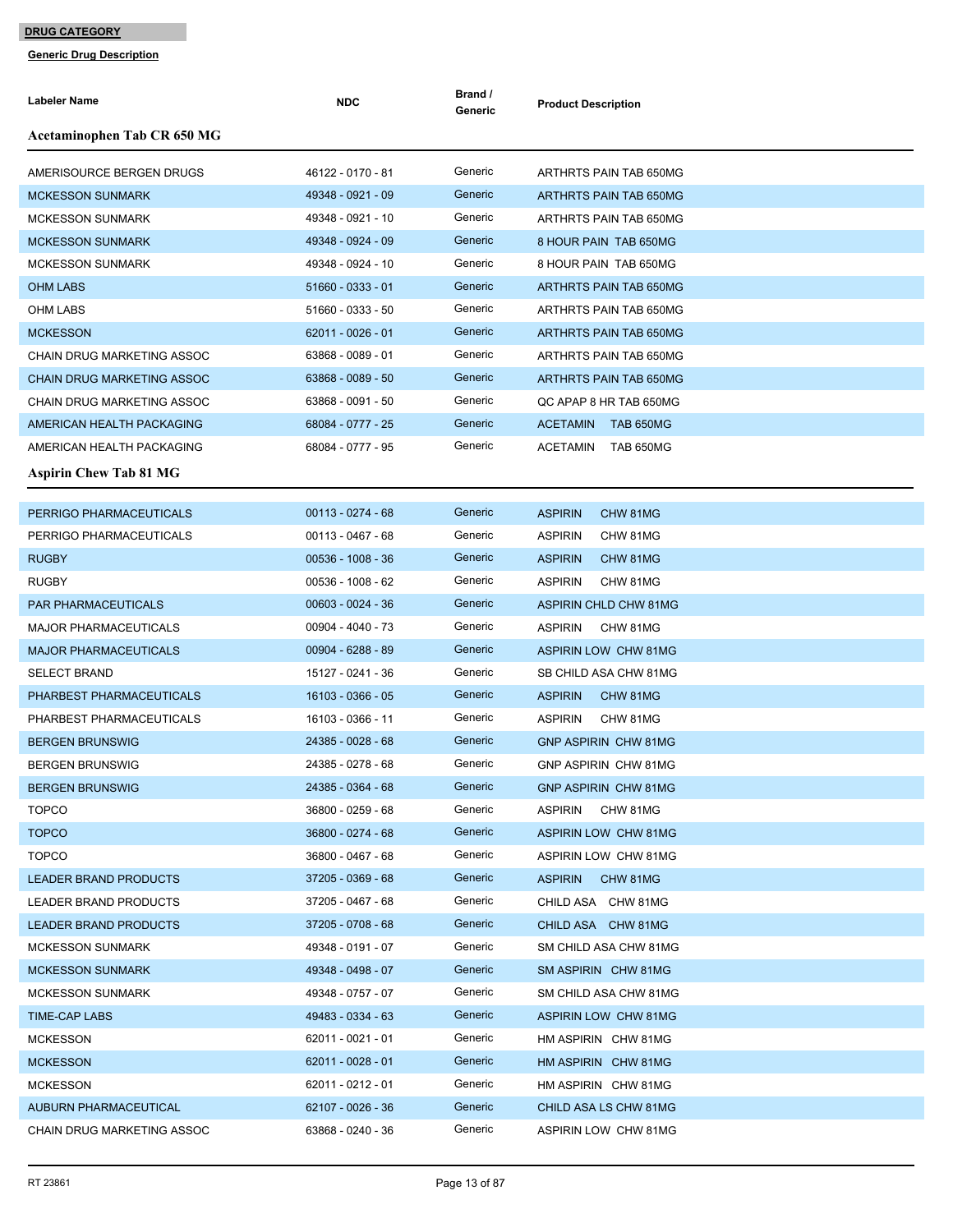| Labeler Name                              | <b>NDC</b>          | Brand /<br>Generic | <b>Product Description</b>         |
|-------------------------------------------|---------------------|--------------------|------------------------------------|
| <b>Aspirin Suppos 300 MG</b>              |                     |                    |                                    |
|                                           |                     |                    |                                    |
| <b>PERRIGO</b>                            | 00574 - 7034 - 12   | Generic            | <b>ASPIRIN</b><br>SUP 300MG        |
| <b>Aspirin Suppos 600 MG</b>              |                     |                    |                                    |
| <b>PERRIGO</b>                            | 00574 - 7036 - 12   | Generic            | <b>ASPIRIN</b><br>SUP 600MG        |
| <b>Aspirin Tab 325 MG</b>                 |                     |                    |                                    |
|                                           |                     |                    |                                    |
| PERRIGO PHARMACEUTICALS                   | $00113 - 0416 - 78$ | Generic            | <b>ASPIRIN</b><br><b>TAB 325MG</b> |
| PERRIGO PHARMACEUTICALS                   | 00113 - 0416 - 87   | Generic            | <b>ASPIRIN</b><br><b>TAB 325MG</b> |
| PERRIGO PHARMACEUTICALS                   | $00113 - 0416 - 90$ | Generic            | <b>ASPIRIN</b><br><b>TAB 325MG</b> |
| <b>RUGBY</b>                              | 00536 - 1053 - 01   | Generic            | <b>ASPIRIN</b><br><b>TAB 325MG</b> |
| <b>RUGBY</b>                              | $00536 - 1053 - 05$ | Generic            | <b>ASPIRIN</b><br><b>TAB 325MG</b> |
| <b>RUGBY</b>                              | 00536 - 1054 - 29   | Generic            | <b>ASPIRIN</b><br><b>TAB 325MG</b> |
| <b>RUGBY</b>                              | $00536 - 3305 - 01$ | Generic            | <b>ASPIRIN</b><br><b>TAB 325MG</b> |
| <b>RUGBY</b>                              | 00536 - 3305 - 10   | Generic            | <b>ASPIRIN</b><br><b>TAB 325MG</b> |
| <b>MAJOR PHARMACEUTICALS</b>              | $00904 - 2009 - 40$ | Generic            | <b>ASPIRIN</b><br><b>TAB 325MG</b> |
| <b>MAJOR PHARMACEUTICALS</b>              | $00904 - 2009 - 60$ | Generic            | <b>ASPIRIN</b><br><b>TAB 325MG</b> |
| <b>SELECT BRAND</b>                       | 15127 - 0738 - 01   | Generic            | SB ASPIRIN TAB 325MG               |
| <b>SELECT BRAND</b>                       | 15127 - 0738 - 05   | Generic            | SB ASPIRIN TAB 325MG               |
| <b>SELECT BRAND</b>                       | 15127 - 0738 - 10   | Generic            | SB ASPIRIN TAB 325MG               |
| <b>SELECT BRAND</b>                       | 15127 - 0738 - 21   | Generic            | SB ASPIRIN TAB 325MG               |
| PHARBEST PHARMACEUTICALS                  | 16103 - 0365 - 08   | Generic            | <b>ASPIRIN</b><br><b>TAB 325MG</b> |
| PHARBEST PHARMACEUTICALS                  | 16103 - 0365 - 11   | Generic            | <b>ASPIRIN</b><br><b>TAB 325MG</b> |
| AMERISOURCE BERGEN DRUGS                  | 46122 - 0292 - 78   | Generic            | <b>GNP ASPIRIN TAB 325MG</b>       |
| <b>MCKESSON SUNMARK</b>                   | 49348 - 0001 - 10   | Generic            | SM ASPIRIN TAB 325MG               |
| <b>MCKESSON SUNMARK</b>                   | 49348 - 0001 - 14   | Generic            | SM ASPIRIN TAB 325MG               |
| <b>MCKESSON SUNMARK</b>                   | 49348 - 0001 - 23   | Generic            | SM ASPIRIN TAB 325MG               |
| <b>TIME-CAP LABS</b>                      | 49483 - 0011 - 10   | Generic            | <b>ASPIRIN</b><br><b>TAB 325MG</b> |
| <b>MCKESSON</b>                           | 62011 - 0020 - 01   | Generic            | HM ASPIRIN TAB 325MG               |
| <b>MCKESSON</b>                           | $62011 - 0020 - 03$ | Generic            | HM ASPIRIN TAB 325MG               |
| CHAIN DRUG MARKETING ASSOC                | 63868 - 0352 - 03   | Generic            | QC ASPIRIN TAB 325MG               |
| <b>CHAIN DRUG MARKETING ASSOC</b>         | 63868 - 0352 - 10   | Generic            | QC ASPIRIN TAB 325MG               |
| <b>Aspirin Tab Delayed Release 325 MG</b> |                     |                    |                                    |
| <b>RUGBY</b>                              | $00536 - 3313 - 01$ | Generic            | <b>ASPIRIN</b><br>TAB 325MG EC     |
| <b>RUGBY</b>                              | 00536 - 3313 - 10   | Generic            | <b>ASPIRIN</b><br>TAB 325MG EC     |
| PAR PHARMACEUTICALS                       | 00603 - 0168 - 21   | Generic            | <b>ASPIRIN</b><br>TAB 325MG EC     |
| PAR PHARMACEUTICALS                       | $00603 - 0169 - 21$ | Generic            | <b>ASPIRIN</b><br>TAB 325MG EC     |
| PAR PHARMACEUTICALS                       | 00603 - 0169 - 32   | Generic            | <b>ASPIRIN</b><br>TAB 325MG EC     |
| <b>MAJOR PHARMACEUTICALS</b>              | 00904 - 2011 - 59   | Generic            | <b>ASPIRIN</b><br>TAB 325MG EC     |
| <b>MAJOR PHARMACEUTICALS</b>              | 00904 - 2013 - 60   | Generic            | <b>ASPIRIN</b><br>TAB 325MG EC     |
| <b>MAJOR PHARMACEUTICALS</b>              | 00904 - 2013 - 72   | Generic            | <b>ASPIRIN</b><br>TAB 325MG EC     |
| <b>MAJOR PHARMACEUTICALS</b>              | 00904 - 2013 - 80   | Generic            | <b>ASPIRIN</b><br>TAB 325MG EC     |
| PHARBEST PHARMACEUTICALS                  | 16103 - 0357 - 08   | Generic            | <b>ASPIRIN</b><br>TAB 325MG EC     |
| PHARBEST PHARMACEUTICALS                  | 16103 - 0357 - 11   | Generic            | <b>ASPIRIN</b><br>TAB 325MG EC     |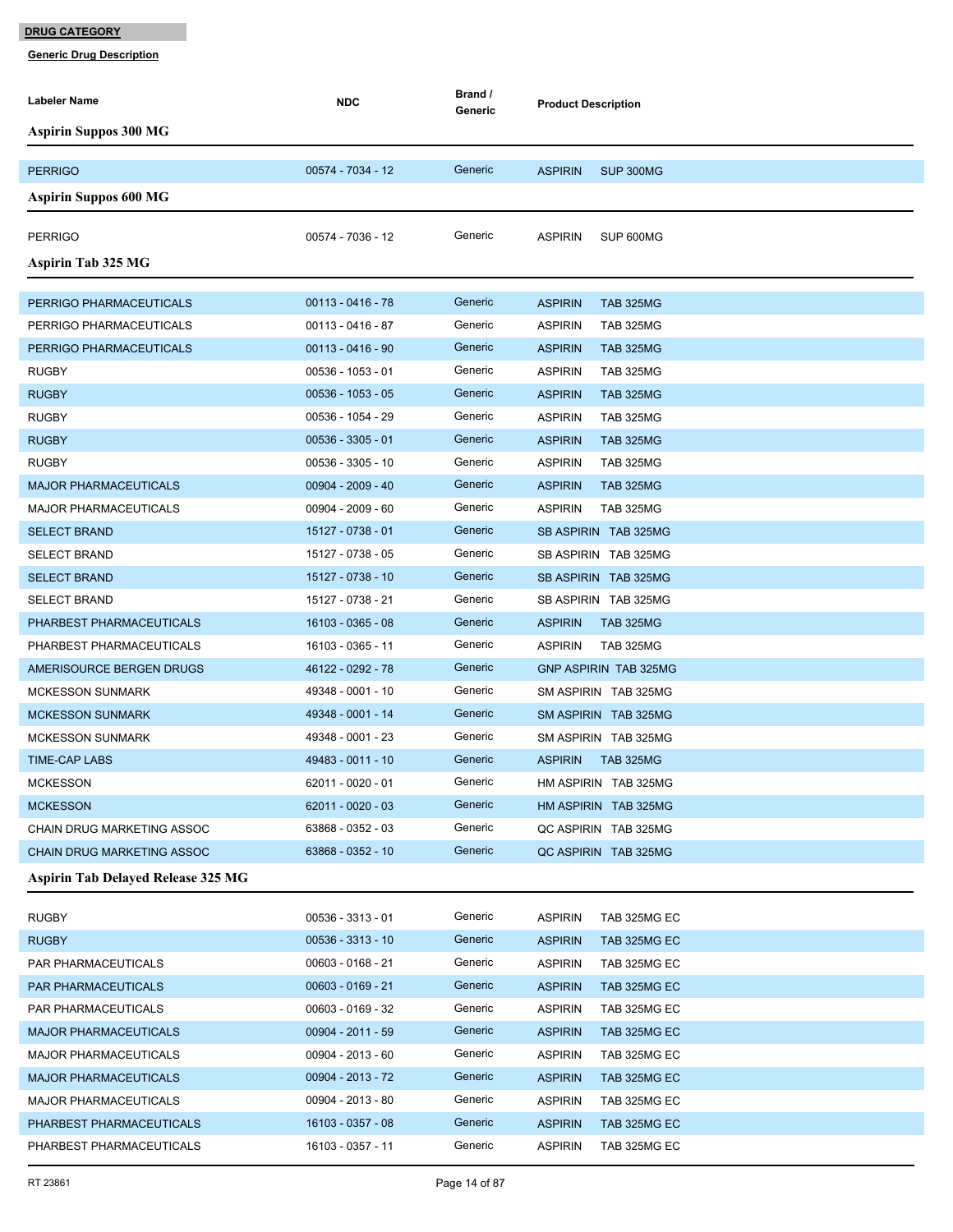| Labeler Name                              | <b>NDC</b>        | Brand /<br>Generic | <b>Product Description</b>      |
|-------------------------------------------|-------------------|--------------------|---------------------------------|
| <b>Aspirin Tab Delayed Release 325 MG</b> |                   |                    |                                 |
| <b>BERGEN BRUNSWIG</b>                    | 24385 - 0429 - 02 | Generic            | <b>GNP ASPIRIN TAB 325MG EC</b> |
| BERGEN BRUNSWIG                           | 24385 - 0429 - 90 | Generic            | GNP ASPIRIN TAB 325MG EC        |
| <b>TOPCO</b>                              | 36800 - 0429 - 02 | Generic            | <b>ASPIRIN</b><br>TAB 325MG EC  |
| LEADER BRAND PRODUCTS                     | 37205 - 0429 - 87 | Generic            | <b>ASPIRIN</b><br>TAB 325MG EC  |
| <b>LEADER BRAND PRODUCTS</b>              | 37205 - 0429 - 96 | Generic            | <b>ASPIRIN</b><br>TAB 325MG EC  |
| <b>MCKESSON SUNMARK</b>                   | 49348 - 0937 - 14 | Generic            | SM ASPIRIN TAB 325MG EC         |
| MCKESSON SUNMARK                          | 49348 - 0937 - 82 | Generic            | SM ASPIRIN TAB 325MG EC         |
| <b>TIME-CAP LABS</b>                      | 49483 - 0331 - 01 | Generic            | <b>ASPIRIN</b><br>TAB 325MG EC  |
| <b>TIME-CAP LABS</b>                      | 49483 - 0331 - 10 | Generic            | <b>ASPIRIN</b><br>TAB 325MG EC  |
| <b>WAL-MART</b>                           | 50844 - 0227 - 12 | Generic            | EQ ASPIRIN TAB 325MG EC         |
| <b>MCKESSON</b>                           | 62011 - 0040 - 01 | Generic            | <b>ASPIRIN</b><br>TAB 325MG EC  |
| AUBURN PHARMACEUTICAL                     | 62107 - 0028 - 01 | Generic            | <b>ECPIRIN</b><br>TAB 325MG EC  |
| <b>AUBURN PHARMACEUTICAL</b>              | 62107 - 0028 - 32 | Generic            | <b>ECPIRIN</b><br>TAB 325MG EC  |
| <b>MCKESSON PACKAGING SERVICES</b>        | 63739 - 0523 - 01 | Generic            | <b>ASPIRIN</b><br>TAB 325MG EC  |
| <b>Aspirin Tab Delayed Release 81 MG</b>  |                   |                    |                                 |
|                                           |                   |                    |                                 |
| <b>RUGBY</b>                              | 00536 - 1004 - 10 | Generic            | <b>ASPIRIN</b><br>TAB 81MG EC   |
| <b>RUGBY</b>                              | 00536 - 1004 - 41 | Generic            | <b>ASPIRIN</b><br>TAB 81MG EC   |
| PAR PHARMACEUTICALS                       | 00603 - 0026 - 22 | Generic            | ASPIRIN LOW TAB 81MG EC         |
| PAR PHARMACEUTICALS                       | 00603 - 0026 - 32 | Generic            | ASPIRIN LOW TAB 81MG EC         |
| <b>MAJOR PHARMACEUTICALS</b>              | 00904 - 7704 - 18 | Generic            | ASPIR-LOW TAB 81MG EC           |
| MAJOR PHARMACEUTICALS                     | 00904 - 7704 - 70 | Generic            | ASPIR-LOW TAB 81MG EC           |
| <b>MAJOR PHARMACEUTICALS</b>              | 00904 - 7704 - 80 | Generic            | ASPIR-LOW TAB 81MG EC           |
| <b>SELECT BRAND</b>                       | 15127 - 0228 - 65 | Generic            | <b>ASPIRIN</b><br>TAB 81MG EC   |
| <b>SELECT BRAND</b>                       | 15127 - 0228 - 94 | Generic            | ASPIRIN LOW TAB 81MG EC         |
| PHARBEST PHARMACEUTICALS                  | 16103 - 0356 - 09 | Generic            | <b>ASPIRIN</b><br>TAB 81MG EC   |
| PHARBEST PHARMACEUTICALS                  | 16103 - 0356 - 11 | Generic            | <b>ASPIRIN</b><br>TAB 81MG EC   |
| <b>TOPCO</b>                              | 36800 - 0277 - 48 | Generic            | ASPIRIN LOW TAB 81MG EC         |
| AMERISOURCE BERGEN DRUGS                  | 46122 - 0180 - 76 | Generic            | ASPIRIN LOW TAB 81MG EC         |
| AMERISOURCE BERGEN DRUGS                  | 46122 - 0180 - 87 | Generic            | ASPIRIN LOW TAB 81MG EC         |
| AMERISOURCE BERGEN DRUGS                  | 46122 - 0182 - 48 | Generic            | GNP ASPIRIN TAB 81MG EC         |
| <b>MCKESSON SUNMARK</b>                   | 49348 - 0980 - 15 | Generic            | SM ASPIRIN TAB 81MG EC          |
| <b>MCKESSON SUNMARK</b>                   | 49348 - 0980 - 23 | Generic            | SM ASPIRIN TAB 81MG EC          |
| <b>MCKESSON SUNMARK</b>                   | 49348 - 0980 - 53 | Generic            | SM ASPIRIN TAB 81MG EC          |
| <b>MCKESSON SUNMARK</b>                   | 49348 - 0981 - 15 | Generic            | SM ASPIRIN TAB 81MG EC          |
| TIME-CAP LABS                             | 49483 - 0387 - 10 | Generic            | ASPIRIN LOW TAB 81MG EC         |
| <b>TIME-CAP LABS</b>                      | 49483 - 0387 - 12 | Generic            | ASPIRIN LOW TAB 81MG EC         |
| <b>MCKESSON</b>                           | 62011 - 0003 - 01 | Generic            | ASPIRIN LOW TAB 81MG EC         |
| <b>MCKESSON</b>                           | 62011 - 0019 - 01 | Generic            | ASPIRIN LOW TAB 81MG EC         |
| AUBURN PHARMACEUTICAL                     | 62107 - 0027 - 26 | Generic            | ASPIR-81<br>TAB 81MG EC         |
| AUBURN PHARMACEUTICAL                     | 62107 - 0027 - 32 | Generic            | ASPIR-81<br>TAB 81MG EC         |
| <b>MCKESSON PACKAGING SERVICES</b>        | 63739 - 0522 - 01 | Generic            | <b>ASPIRIN</b><br>TAB 81MG EC   |
| <b>MCKESSON PACKAGING SERVICES</b>        | 63739 - 0522 - 10 | Generic            | <b>ASPIRIN</b><br>TAB 81MG EC   |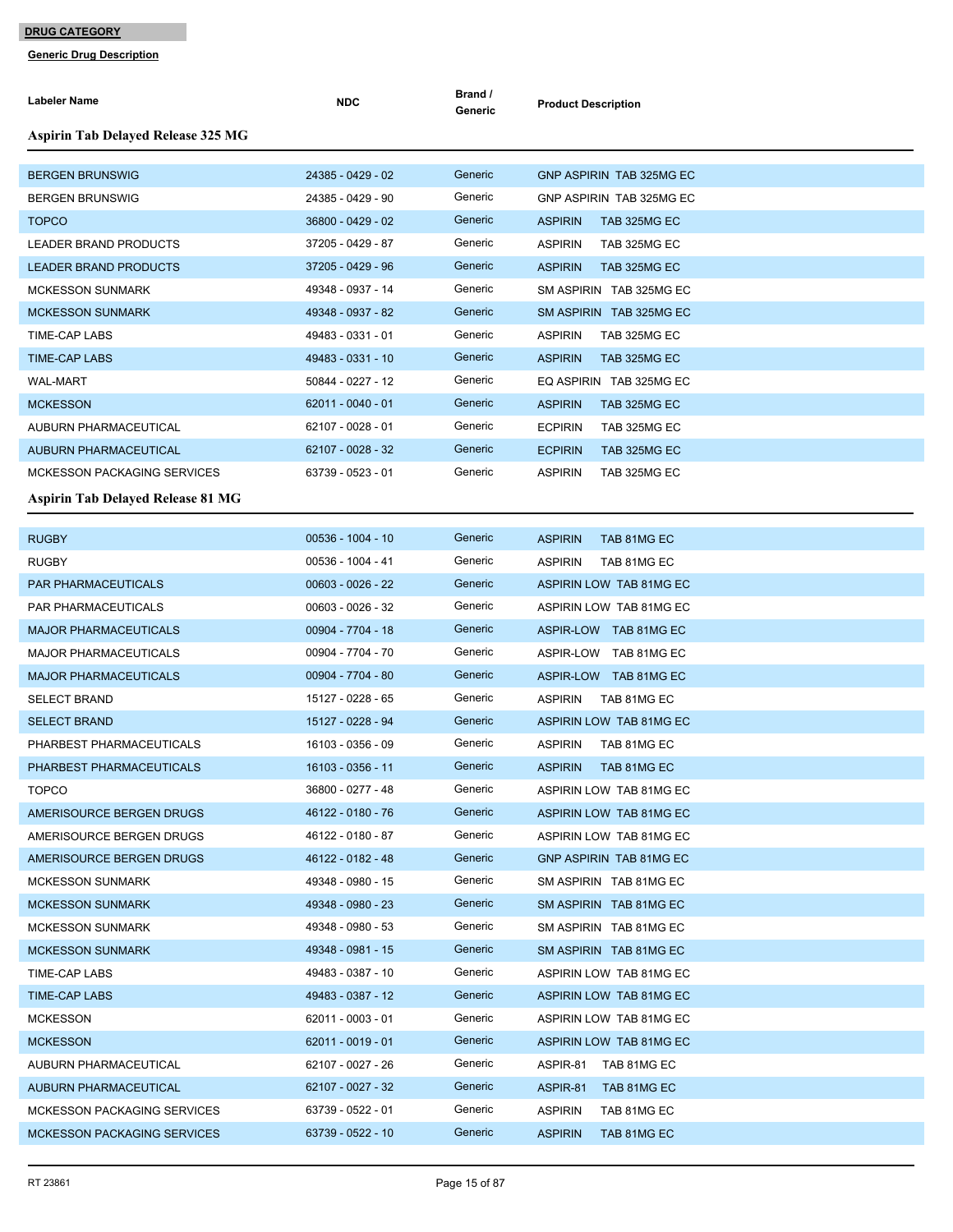| Labeler Name                                            | <b>NDC</b>          | Brand /<br>Generic | <b>Product Description</b>          |
|---------------------------------------------------------|---------------------|--------------------|-------------------------------------|
| <b>Magnesium Salicylate Tab 500 MG</b>                  |                     |                    |                                     |
|                                                         | 15127 - 0448 - 24   | Generic            |                                     |
| <b>SELECT BRAND</b>                                     |                     |                    | SB BACKACHE TAB 500MG               |
| ANTACIDS                                                |                     |                    |                                     |
| Alum & Mag Hydroxide-Simethicone Chew Tab 200-200-25 MG |                     |                    |                                     |
| <b>RUGBY</b>                                            | $00536 - 1011 - 01$ | Generic            | ALMACONE CHW                        |
| <b>MAJOR PHARMACEUTICALS</b>                            | 00904 - 0478 - 60   | Generic            | MINTOX PLUS CHW                     |
| Alum & Mag Hydroxide-Simethicone Susp 200-200-20 MG/5ML |                     |                    |                                     |
|                                                         |                     |                    |                                     |
| PERRIGO PHARMACEUTICALS                                 | $00113 - 0357 - 40$ | Generic            | ANTACID PLUS SUS GAS REL            |
| PERRIGO PHARMACEUTICALS                                 | 00113 - 0851 - 40   | Generic            | SUS<br>ANTACID                      |
| PHARMACEUTICAL ASSOCIATES                               | 00121 - 1761 - 30   | Generic            | <b>MAG-AL PLUS LIQ</b>              |
| <b>RUGBY</b>                                            | 00536 - 0025 - 83   | Generic            | ALMACONE SUS                        |
| <b>RUGBY</b>                                            | 00536 - 1945 - 83   | Generic            | <b>RULOX</b><br><b>SUS</b>          |
| <b>MAJOR PHARMACEUTICALS</b>                            | 00904 - 0004 - 14   | Generic            | <b>MI-ACID</b><br><b>SUS</b>        |
| <b>MAJOR PHARMACEUTICALS</b>                            | 00904 - 5721 - 14   | Generic            | <b>SUS</b><br><b>MINTOX</b>         |
| <b>SELECT BRAND</b>                                     | 15127 - 0883 - 52   | Generic            | SB ANTACID/ SUS ANTIGAS             |
| <b>BERGEN BRUNSWIG</b>                                  | 24385 - 0356 - 40   | Generic            | <b>GNP ANTACID SUS ANTI-GAS</b>     |
| <b>BERGEN BRUNSWIG</b>                                  | 24385 - 0357 - 40   | Generic            | <b>GNP MASANTI SUS REG ST</b>       |
| <b>TOPCO</b>                                            | 36800 - 0357 - 40   | Generic            | ANTACID PLUS SUS GAS REL            |
| <b>TOPCO</b>                                            | 36800 - 0851 - 40   | Generic            | ANTACID FAST SUS RELIEF             |
| <b>LEADER BRAND PRODUCTS</b>                            | 37205 - 0314 - 40   | Generic            | <b>ANTACID</b><br>SUS REG ST        |
| <b>LEADER BRAND PRODUCTS</b>                            | 37205 - 0530 - 40   | Generic            | ANTACID FAST SUS ACTING             |
| <b>MCKESSON SUNMARK</b>                                 | 49348 - 0019 - 39   | Generic            | <b>SM ANTACID/ SUS ANTIGAS</b>      |
| <b>MCKESSON SUNMARK</b>                                 | 49348 - 0020 - 39   | Generic            | SM ANTACID SUS ANTI-GAS             |
| <b>MCKESSON</b>                                         | 62011 - 0147 - 01   | Generic            | HM ANTACID SUS ANTI-GAS             |
| <b>MCKESSON</b>                                         | 62011 - 0148 - 01   | Generic            | HM ANTACID SUS ANTI-GAS             |
| CHAIN DRUG MARKETING ASSOC                              | 63868 - 0694 - 57   | Generic            | QC ANTACID SUS                      |
| CHAIN DRUG MARKETING ASSOC                              | 63868 - 0712 - 57   | Generic            | QC ANTACID SUS ANTI-GAS             |
| Alum & Mag Hydroxide-Simethicone Susp 400-400-40 MG/5ML |                     |                    |                                     |
| PERRIGO PHARMACEUTICALS                                 | $00113 - 0340 - 40$ | Generic            | ANTACID PLUS SUS GAS REL            |
| PERRIGO PHARMACEUTICALS                                 | $00113 - 0588 - 40$ | Generic            | <b>SUS ANTI-GAS</b><br>ANTACID      |
| PHARMACEUTICAL ASSOCIATES                               | 00121 - 1762 - 30   | Generic            | MAG-AL PLUS LIQ XS                  |
| <b>RUGBY</b>                                            | 00536 - 0015 - 83   | Generic            | ALMACONE DBL SUS STRENGTH           |
| <b>MAJOR PHARMACEUTICALS</b>                            | 00904 - 0005 - 14   | Generic            | MI-ACID<br><b>SUS MAX ST</b>        |
| <b>MAJOR PHARMACEUTICALS</b>                            | 00904 - 5725 - 14   | Generic            | <b>SUS MAX ST</b><br><b>MINTOX</b>  |
| <b>SELECT BRAND</b>                                     | 15127 - 0745 - 52   | Generic            | ANTACID/ANTI SUS - GAS DS           |
| <b>BERGEN BRUNSWIG</b>                                  | 24385 - 0340 - 40   | Generic            | <b>GNP MASANTI SUS MAX ST</b>       |
| <b>BERGEN BRUNSWIG</b>                                  | 24385 - 0362 - 40   | Generic            | <b>GNP ANTACID SUS CHERRY</b>       |
| <b>TOPCO</b>                                            | 36800 - 0340 - 40   | Generic            | ANTACID PLUS SUS ANTI-GAS           |
| <b>TOPCO</b>                                            | 36800 - 0588 - 40   | Generic            | <b>ANTACID</b><br><b>SUS MAX ST</b> |
| LEADER BRAND PRODUCTS                                   | 37205 - 0535 - 40   | Generic            | <b>ANTACID</b><br><b>SUS MAX ST</b> |
| <b>LEADER BRAND PRODUCTS</b>                            | 37205 - 0536 - 40   | Generic            | <b>ANTACID</b><br><b>SUS MAX ST</b> |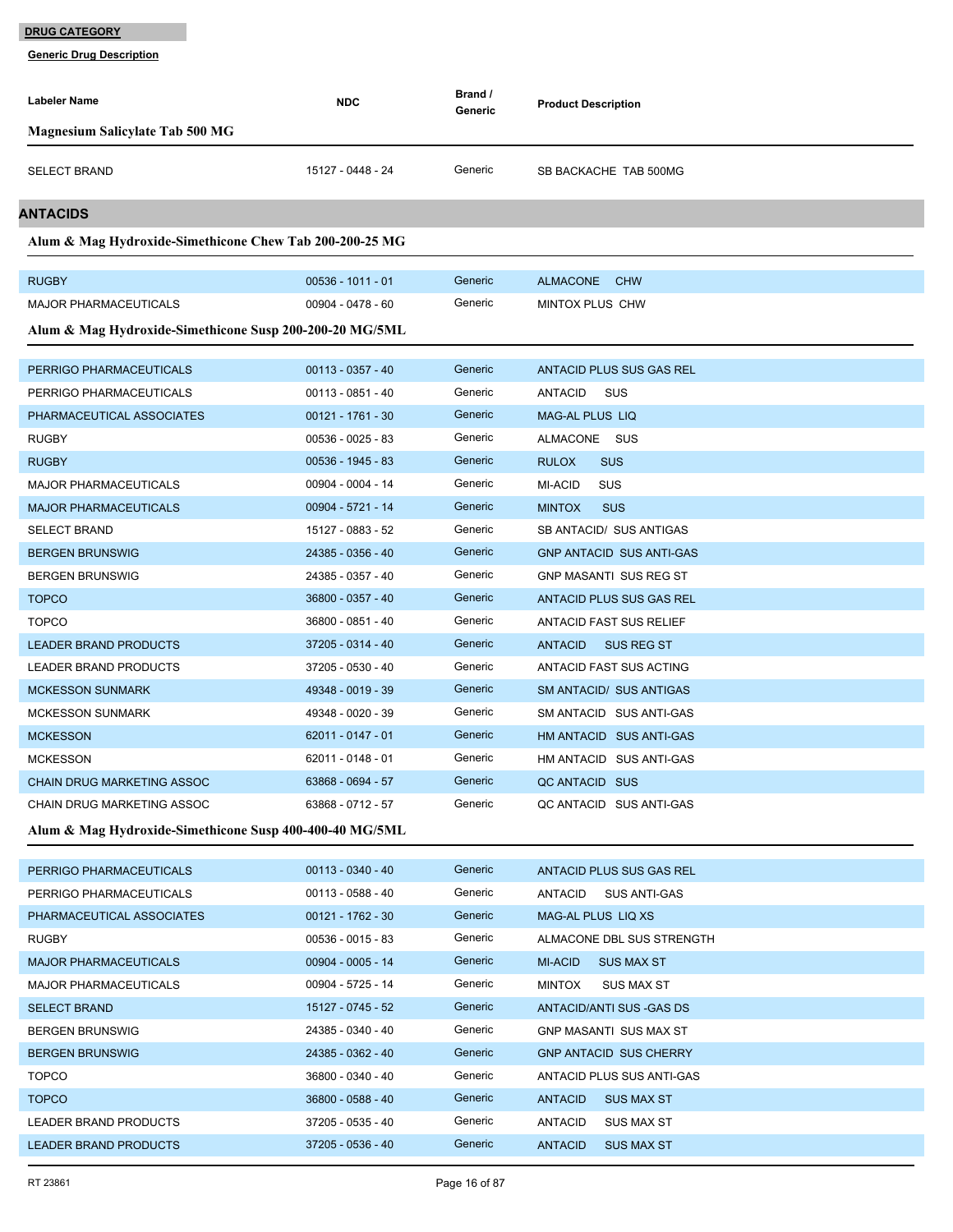| <b>Labeler Name</b>                                         | <b>NDC</b>                                                   | Brand /<br>Generic | <b>Product Description</b>           |  |  |  |  |
|-------------------------------------------------------------|--------------------------------------------------------------|--------------------|--------------------------------------|--|--|--|--|
| Alum & Mag Hydroxide-Simethicone Susp 400-400-40 MG/5ML     |                                                              |                    |                                      |  |  |  |  |
| <b>MCKESSON</b>                                             | 62011 - 0122 - 01                                            | Generic            | ADVANCED<br>SUS ANTACID              |  |  |  |  |
| <b>MCKESSON</b>                                             | 62011 - 0149 - 01                                            | Generic            | HM ANTACID SUS ANTI-GAS              |  |  |  |  |
| Aluminum & Magnesium Hydroxides Susp 200-200 MG/5ML         |                                                              |                    |                                      |  |  |  |  |
| PHARMACEUTICAL ASSOCIATES                                   | 00121 - 1760 - 30                                            | Brand              | MAG-AL<br>LIQ                        |  |  |  |  |
|                                                             |                                                              |                    |                                      |  |  |  |  |
| Aluminum Hydroxide Gel Susp 320 MG/5ML                      |                                                              |                    |                                      |  |  |  |  |
| <b>RUGBY</b>                                                | $00536 - 0091 - 85$                                          | Generic            | ALUM HYDROX SUS 320/5ML              |  |  |  |  |
| Aluminum Hydroxide-Magnesium Carbonate Chew Tab 160-105 MG  |                                                              |                    |                                      |  |  |  |  |
| <b>GLAXO CONSUMER HEALTHCARE L.P.</b>                       | 00135 - 0098 - 26                                            | Brand              | <b>GAVISCON</b><br>CHW EX-STR        |  |  |  |  |
| GLAXO CONSUMER HEALTHCARE L.P.                              | $00135 - 0430 - 03$                                          | <b>Brand</b>       | <b>GAVISCON</b><br><b>CHW EX-STR</b> |  |  |  |  |
| <b>MAJOR PHARMACEUTICALS</b>                                | 00904 - 5365 - 60                                            | Generic            | ACID GONE CHW                        |  |  |  |  |
| AMERISOURCE BERGEN DRUGS                                    | 46122 - 0150 - 78                                            | Generic            | GNP ANTACID CHW 160-105              |  |  |  |  |
| Aluminum Hydroxide-Magnesium Carbonate Susp 508-475 MG/10ML |                                                              |                    |                                      |  |  |  |  |
| GLAXO CONSUMER HEALTHCARE L.P.                              | 00135 - 0095 - 41                                            | Brand              | <b>GAVISCON</b><br>sus               |  |  |  |  |
| GLAXO CONSUMER HEALTHCARE L.P.                              | $00135 - 0574 - 01$                                          | <b>Brand</b>       | <b>SUS CHERRY</b><br><b>GAVISCON</b> |  |  |  |  |
| Aluminum Hydroxide-Magnesium Carbonate Susp 95-358 MG/15ML  |                                                              |                    |                                      |  |  |  |  |
|                                                             |                                                              |                    |                                      |  |  |  |  |
| GLAXO CONSUMER HEALTHCARE L.P.                              | 00135 - 0094 - 41                                            | Brand              | GAVISCON<br>sus                      |  |  |  |  |
| <b>MAJOR PHARMACEUTICALS</b>                                | 00904 - 7727 - 14                                            | Generic            | ACID GONE SUS                        |  |  |  |  |
|                                                             | Aluminum Hydroxide-Magnesium Trisilicate Chew Tab 80-14.2 MG |                    |                                      |  |  |  |  |
| GLAXO CONSUMER HEALTHCARE L.P.                              | 00135 - 0096 - 26                                            | Brand              | GAVISCON CHW                         |  |  |  |  |
| Calcium Carbonate (Antacid) Chew Tab 1000 MG                |                                                              |                    |                                      |  |  |  |  |
| PERRIGO PHARMACEUTICALS                                     | $00113 - 0595 - 23$                                          | Generic            | CAL ANTACID CHW 1000MG               |  |  |  |  |
| GLAXO CONSUMER HEALTHCARE L.P.                              | 00135 - 0118 - 14                                            | Brand              | TUMS ULTRA CHW 1000MG                |  |  |  |  |
| GLAXO CONSUMER HEALTHCARE L.P.                              | $00135 - 0118 - 83$                                          | <b>Brand</b>       | TUMS ULTRA CHW 1000MG                |  |  |  |  |
| GLAXO CONSUMER HEALTHCARE L.P.                              | $00135 - 0180 - 02$                                          | Brand              | TUMS ULTRA CHW 1000MG                |  |  |  |  |
| <b>GLAXO CONSUMER HEALTHCARE L.P.</b>                       | $00135 - 0180 - 14$                                          | <b>Brand</b>       | TUMS ULTRA CHW 1000MG                |  |  |  |  |
| GLAXO CONSUMER HEALTHCARE L.P.                              | $00135 - 0181 - 01$                                          | Brand              | TUMS ULTRA CHW 1000MG                |  |  |  |  |
| GLAXO CONSUMER HEALTHCARE L.P.                              | $00135 - 0181 - 02$                                          | <b>Brand</b>       | TUMS ULTRA CHW 1000MG                |  |  |  |  |
| GLAXO CONSUMER HEALTHCARE L.P.                              | $00135 - 0181 - 03$                                          | Brand              | TUMS ULTRA CHW 1000MG                |  |  |  |  |
| GLAXO CONSUMER HEALTHCARE L.P.                              | $00135 - 0181 - 05$                                          | <b>Brand</b>       | TUMS ULTRA CHW 1000MG                |  |  |  |  |
| GLAXO CONSUMER HEALTHCARE L.P.                              | 00135 - 0181 - 14                                            | Brand              | TUMS ULTRA CHW 1000MG                |  |  |  |  |
| <b>GLAXO CONSUMER HEALTHCARE L.P.</b>                       | $00135 - 0228 - 01$                                          | <b>Brand</b>       | TUMS ULTRA CHW 1000MG                |  |  |  |  |
| <b>TOPCO</b>                                                | 36800 - 0595 - 23                                            | Generic            | CALC ANTACID CHW 1000MG              |  |  |  |  |
| <b>LEADER BRAND PRODUCTS</b>                                | 37205 - 0333 - 69                                            | Generic            | CAL ANTACID CHW 1000MG               |  |  |  |  |
| <b>MCKESSON SUNMARK</b>                                     | 49348 - 0959 - 16                                            | Generic            | SM ANTACID CHW 1000MG                |  |  |  |  |
| Calcium Carbonate (Antacid) Chew Tab 1177 MG (471 MG Ca)    |                                                              |                    |                                      |  |  |  |  |
| GLAXO CONSUMER HEALTHCARE L.P.                              | $00135 - 0560 - 01$                                          | <b>Brand</b>       | TUMS CHW DEL CHW 1177MG              |  |  |  |  |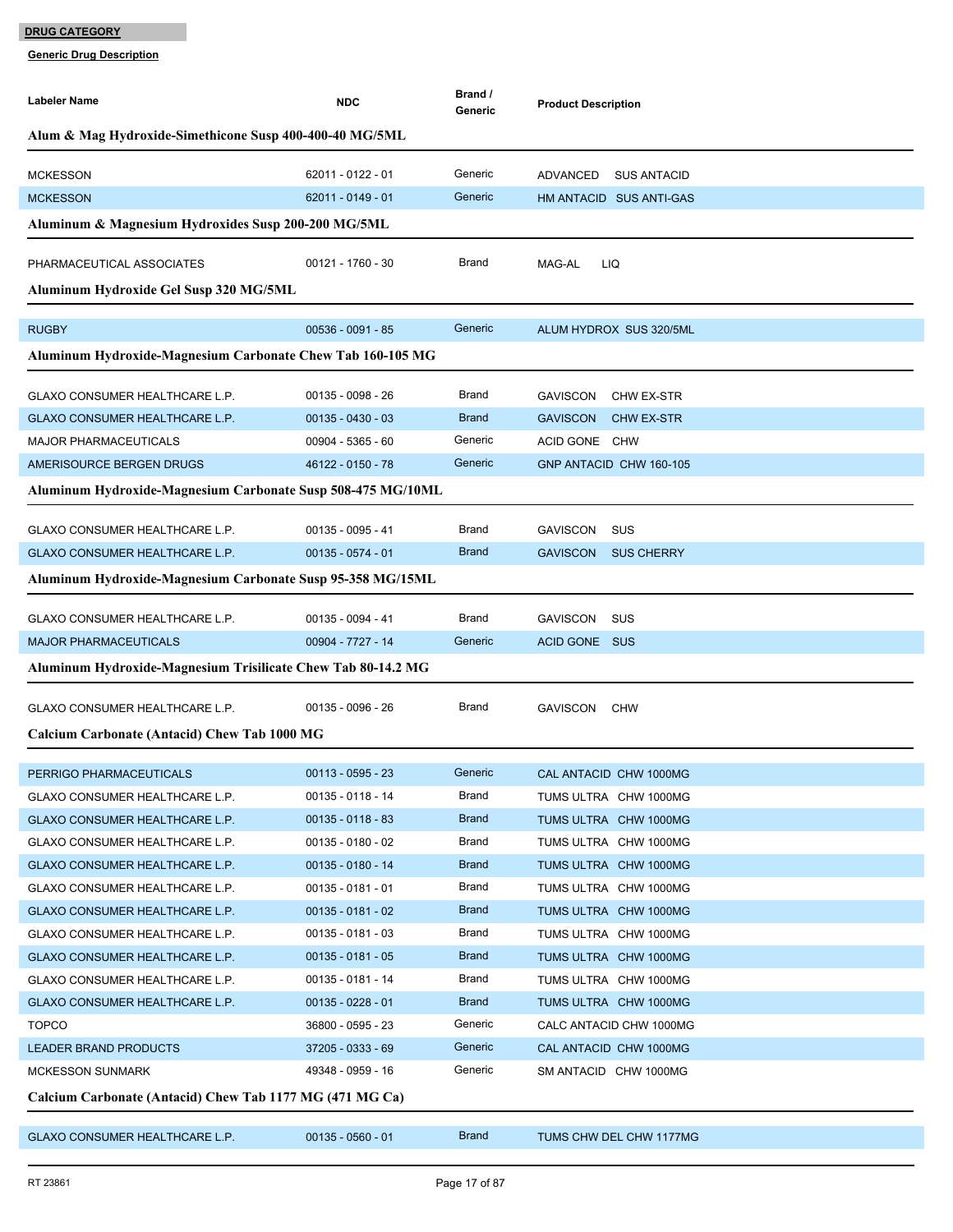| <b>Labeler Name</b>                         | <b>NDC</b>          | Brand /<br>Generic | <b>Product Description</b>  |
|---------------------------------------------|---------------------|--------------------|-----------------------------|
| Calcium Carbonate (Antacid) Chew Tab 500 MG |                     |                    |                             |
|                                             |                     |                    |                             |
| PERRIGO PHARMACEUTICALS                     | $00113 - 0478 - 47$ | Generic            | CALC ANTACID CHW 500MG      |
| PERRIGO PHARMACEUTICALS                     | $00113 - 0485 - 47$ | Generic            | <b>ANTACID</b><br>CHW 500MG |
| GLAXO CONSUMER HEALTHCARE L.P.              | $00135 - 0070 - 03$ | Brand              | <b>TUMS</b><br>CHW 500MG    |
| GLAXO CONSUMER HEALTHCARE L.P.              | $00135 - 0070 - 27$ | <b>Brand</b>       | <b>TUMS</b><br>CHW 500MG    |
| <b>GLAXO CONSUMER HEALTHCARE L.P.</b>       | 00135 - 0070 - 48   | Brand              | TUMS<br>CHW 500MG           |
| GLAXO CONSUMER HEALTHCARE L.P.              | $00135 - 0071 - 27$ | <b>Brand</b>       | <b>TUMS</b><br>CHW 500MG    |
| <b>GLAXO CONSUMER HEALTHCARE L.P.</b>       | $00135 - 0071 - 48$ | Brand              | TUMS<br>CHW 500MG           |
| GLAXO CONSUMER HEALTHCARE L.P.              | $00135 - 0522 - 03$ | Generic            | TUMS FRESHER CHW 500MG      |
| GLAXO CONSUMER HEALTHCARE L.P.              | $00135 - 0541 - 03$ | Generic            | TUMS FRESHER CHW 500MG      |
| <b>RUGBY</b>                                | 00536 - 1007 - 15   | Generic            | CAL-GEST CHW 500MG          |
| <b>RUGBY</b>                                | 00536 - 1048 - 15   | Generic            | <b>ANTACID</b><br>CHW 500MG |
| <b>MAJOR PHARMACEUTICALS</b>                | 00904 - 1257 - 92   | Generic            | CALC ANTACID CHW 500MG      |
| <b>MAJOR PHARMACEUTICALS</b>                | 00904 - 6412 - 92   | Generic            | CALC ANTACID CHW 500MG      |
| <b>SELECT BRAND</b>                         | 15127 - 0210 - 24   | Generic            | <b>ANTACID</b><br>CHW 500MG |
| <b>SELECT BRAND</b>                         | 15127 - 0211 - 24   | Generic            | <b>ANTACID</b><br>CHW 500MG |
| <b>TOPCO</b>                                | 36800 - 0478 - 47   | Generic            | <b>ANTACID</b><br>CHW 500MG |
| <b>TOPCO</b>                                | 36800 - 0485 - 47   | Generic            | CALC ANTACID CHW 500MG      |
| <b>LEADER BRAND PRODUCTS</b>                | 37205 - 0200 - 47   | Generic            | <b>ANTACID</b><br>CHW 500MG |
| LEADER BRAND PRODUCTS                       | 37205 - 0210 - 47   | Generic            | <b>ANTACID</b><br>CHW 500MG |
| <b>MCKESSON SUNMARK</b>                     | 49348 - 0957 - 21   | Generic            | CALC ANTACID CHW 500MG      |
| <b>MCKESSON SUNMARK</b>                     | 49348 - 0958 - 21   | Generic            | CALC ANTACID CHW 500MG      |
| <b>MCKESSON</b>                             | 62011 - 0132 - 01   | Generic            | CALC ANTACID CHW 500MG      |
| CHAIN DRUG MARKETING ASSOC                  | 63868 - 0047 - 15   | Generic            | QC ANTACID CHW 500MG        |
| Calcium Carbonate (Antacid) Chew Tab 750 MG |                     |                    |                             |
|                                             |                     | Generic            |                             |
| PERRIGO PHARMACEUTICALS                     | $00113 - 0179 - 80$ |                    | CALC ANTACID CHW 750MG      |
| PERRIGO PHARMACEUTICALS                     | 00113 - 0468 - 80   | Generic            | ANTACID<br>CHW 750MG        |
| PERRIGO PHARMACEUTICALS                     | $00113 - 0489 - 80$ | Generic            | ANTACID<br><b>CHW 750MG</b> |
| GLAXO CONSUMER HEALTHCARE L.P.              | $00135 - 0074 - 07$ | Brand              | TUMS E-X<br>CHW 750MG       |
| GLAXO CONSUMER HEALTHCARE L.P.              | 00135 - 0074 - 22   | <b>Brand</b>       | TUMS E-X<br>CHW 750MG       |
| <b>GLAXO CONSUMER HEALTHCARE L.P.</b>       | 00135 - 0074 - 24   | Brand              | TUMS E-X<br>CHW 750MG       |
| <b>GLAXO CONSUMER HEALTHCARE L.P.</b>       | $00135 - 0074 - 25$ | <b>Brand</b>       | TUMS E-X CHW 750MG          |
| GLAXO CONSUMER HEALTHCARE L.P.              | 00135 - 0074 - 46   | Brand              | TUMS E-X<br>CHW 750MG       |
| GLAXO CONSUMER HEALTHCARE L.P.              | $00135 - 0076 - 25$ | <b>Brand</b>       | CHW 750MG<br>TUMS E-X       |
| GLAXO CONSUMER HEALTHCARE L.P.              | $00135 - 0140 - 01$ | Brand              | TUMS E-X<br>CHW 750MG       |
| GLAXO CONSUMER HEALTHCARE L.P.              | $00135 - 0140 - 03$ | <b>Brand</b>       | TUMS E-X<br>CHW 750MG       |
| GLAXO CONSUMER HEALTHCARE L.P.              | $00135 - 0154 - 05$ | Brand              | TUMS E-X<br>CHW 750MG       |
| <b>GLAXO CONSUMER HEALTHCARE L.P.</b>       | $00135 - 0178 - 02$ | <b>Brand</b>       | TUMS E-X<br>CHW 750MG       |
| GLAXO CONSUMER HEALTHCARE L.P.              | $00135 - 0178 - 03$ | Brand              | TUMS E-X<br>CHW 750MG       |
| <b>GLAXO CONSUMER HEALTHCARE L.P.</b>       | $00135 - 0178 - 08$ | <b>Brand</b>       | TUMS E-X<br>CHW 750MG       |
| GLAXO CONSUMER HEALTHCARE L.P.              | $00135 - 0178 - 09$ | Brand              | TUMS E-X CHW 750MG          |
| GLAXO CONSUMER HEALTHCARE L.P.              | $00135 - 0243 - 02$ | <b>Brand</b>       | TUMS SMOOTHI CHW 750MG      |
| GLAXO CONSUMER HEALTHCARE L.P.              | $00135 - 0245 - 02$ | Generic            | TUMS SMOOTHI CHW 750MG      |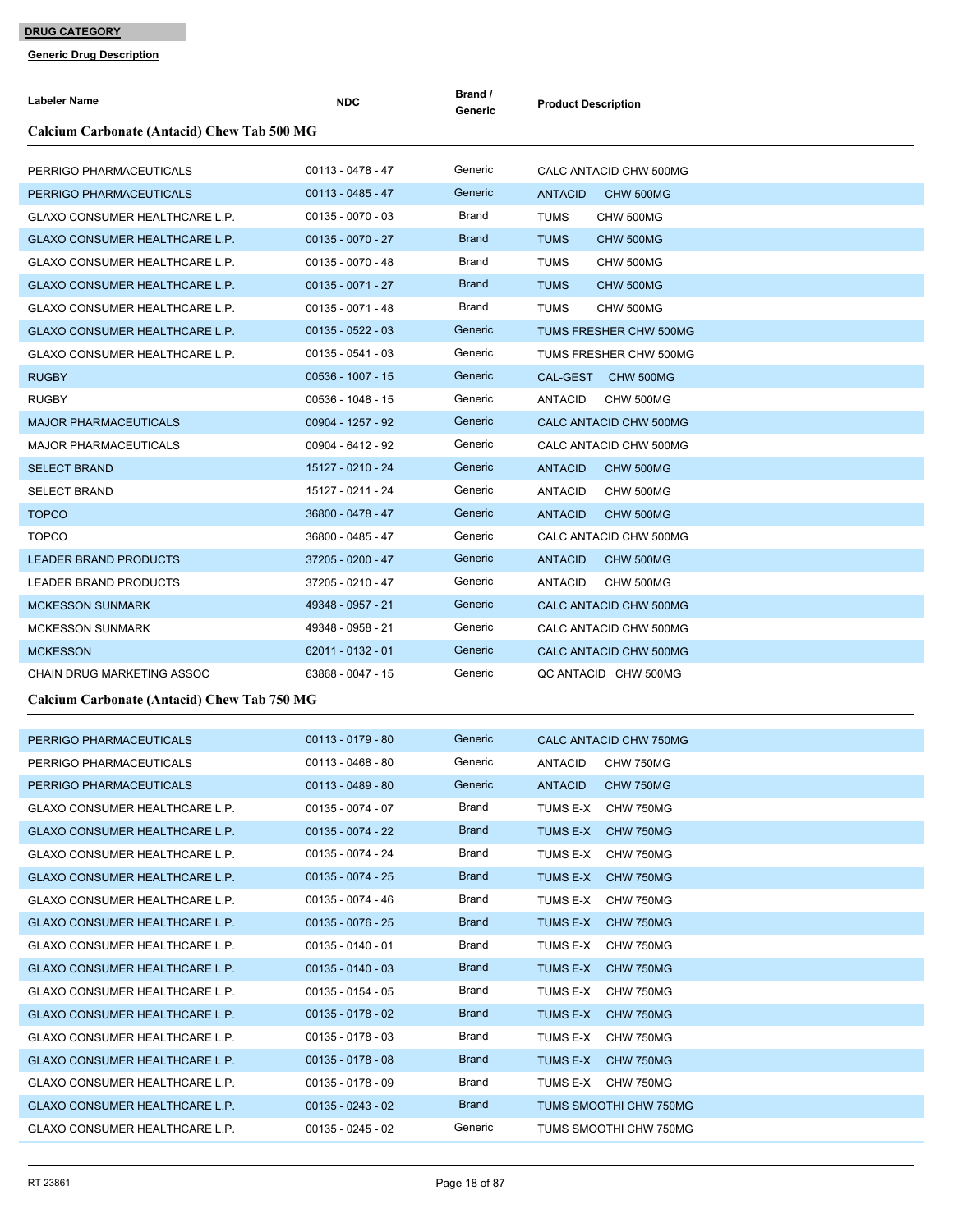| <b>Labeler Name</b>                                      | <b>NDC</b>          | Brand /<br>Generic | <b>Product Description</b>         |  |  |  |
|----------------------------------------------------------|---------------------|--------------------|------------------------------------|--|--|--|
| <b>Calcium Carbonate (Antacid) Chew Tab 750 MG</b>       |                     |                    |                                    |  |  |  |
| <b>GLAXO CONSUMER HEALTHCARE L.P.</b>                    | $00135 - 0246 - 01$ | <b>Brand</b>       | TUMS SMOOTHI CHW 750MG             |  |  |  |
| GLAXO CONSUMER HEALTHCARE L.P.                           | $00135 - 0246 - 02$ | Brand              | TUMS SMOOTHI CHW 750MG             |  |  |  |
| GLAXO CONSUMER HEALTHCARE L.P.                           | $00135 - 0456 - 03$ | <b>Brand</b>       | TUMS SMOOTHI CHW 750MG             |  |  |  |
| GLAXO CONSUMER HEALTHCARE L.P.                           | $00135 - 0469 - 01$ | Brand              | TUMS KIDS CHW 750MG                |  |  |  |
| <b>RUGBY</b>                                             | 00536 - 1049 - 22   | Generic            | CALC ANTACID CHW 750MG             |  |  |  |
| <b>RUGBY</b>                                             | 00536 - 1050 - 22   | Generic            | CALC ANTACID CHW 750MG             |  |  |  |
| <b>MAJOR PHARMACEUTICALS</b>                             | 00904 - 5513 - 79   | Generic            | CALC ANTACID CHW 750MG             |  |  |  |
| <b>MAJOR PHARMACEUTICALS</b>                             | 00904 - 7695 - 91   | Generic            | CALC ANTACID CHW 750MG             |  |  |  |
| <b>SELECT BRAND</b>                                      | 15127 - 0207 - 37   | Generic            | <b>ANTACID</b><br>CHW 750MG        |  |  |  |
| <b>SELECT BRAND</b>                                      | 15127 - 0212 - 96   | Generic            | <b>ANTACID</b><br>CHW 750MG        |  |  |  |
| <b>BERGEN BRUNSWIG</b>                                   | 24385 - 0106 - 80   | Generic            | <b>ANTACID</b><br>CHW 750MG        |  |  |  |
| <b>TOPCO</b>                                             | 36800 - 0179 - 80   | Generic            | CALC ANTACID CHW 750MG             |  |  |  |
| <b>TOPCO</b>                                             | 36800 - 0468 - 80   | Generic            | CALC ANTACID CHW 750MG             |  |  |  |
| <b>TOPCO</b>                                             | 36800 - 0489 - 80   | Generic            | CALC ANTACID CHW 750MG             |  |  |  |
| <b>LEADER BRAND PRODUCTS</b>                             | 37205 - 0205 - 80   | Generic            | <b>ANTACID</b><br>CHW 750MG        |  |  |  |
| LEADER BRAND PRODUCTS                                    | 37205 - 0706 - 80   | Generic            | <b>ANTACID</b><br><b>CHW 750MG</b> |  |  |  |
| <b>MCKESSON SUNMARK</b>                                  | 49348 - 0954 - 34   | Generic            | CALC ANTACID CHW 750MG             |  |  |  |
| <b>MCKESSON</b>                                          | 62011 - 0131 - 01   | Generic            | CALC ANTACID CHW 750MG             |  |  |  |
| <b>MCKESSON</b>                                          | 62011 - 0229 - 01   | Generic            | CALC ANTACID CHW 750MG             |  |  |  |
| Calcium Carbonate (Antacid) Tab 648 MG                   |                     |                    |                                    |  |  |  |
| <b>RUGBY</b>                                             | 00536 - 1024 - 10   | Generic            | CALCIUM CARB TAB 648MG             |  |  |  |
| Calcium Carbonate-Mag Hydroxide Chew Tab 550-110 MG      |                     |                    |                                    |  |  |  |
| AMERISOURCE BERGEN DRUGS                                 | 46122 - 0153 - 47   | Generic            | GNP ANTACID CHW 550-110            |  |  |  |
| Calcium Carbonate-Mag Hydroxide Chew Tab 700-300 MG      |                     |                    |                                    |  |  |  |
| MAJOR PHARMACEUTICALS                                    | 00904 - 5115 - 71   | Generic            | MI-ACID<br><b>CHW</b>              |  |  |  |
| <b>Calcium Carbonate-Simethicone Chew Tab 1000-60 MG</b> |                     |                    |                                    |  |  |  |
| AMERISOURCE BERGEN DRUGS                                 | 46122 - 0151 - 75   | Generic            | ANT/ANTI-GAS CHW 1000-60           |  |  |  |
| <b>Magnesium Oxide Tab 400 MG</b>                        |                     |                    |                                    |  |  |  |
| PAR PHARMACEUTICALS                                      | $00603 - 0209 - 22$ | Generic            | MAG OXIDE TAB 400MG                |  |  |  |
| <b>Magnesium Oxide Tab 420 MG</b>                        |                     |                    |                                    |  |  |  |
| PAR PHARMACEUTICALS                                      | $00603 - 0213 - 21$ | Generic            | MAG OXIDE TAB 420MG                |  |  |  |
| <b>Sodium Bicarbonate Tab 325 MG</b>                     |                     |                    |                                    |  |  |  |
| <b>RUGBY</b>                                             | 00536 - 1046 - 10   | Generic            | SODIUM BICAR TAB 325MG             |  |  |  |
| <b>Sodium Bicarbonate Tab 650 MG</b>                     |                     |                    |                                    |  |  |  |
| <b>RUGBY</b>                                             | 00536 - 1047 - 10   | Generic            | SODIUM BICAR TAB 650MG             |  |  |  |
| <b>RUGBY</b>                                             | 00536 - 4544 - 10   | Generic            | SODIUM BICAR TAB 650MG             |  |  |  |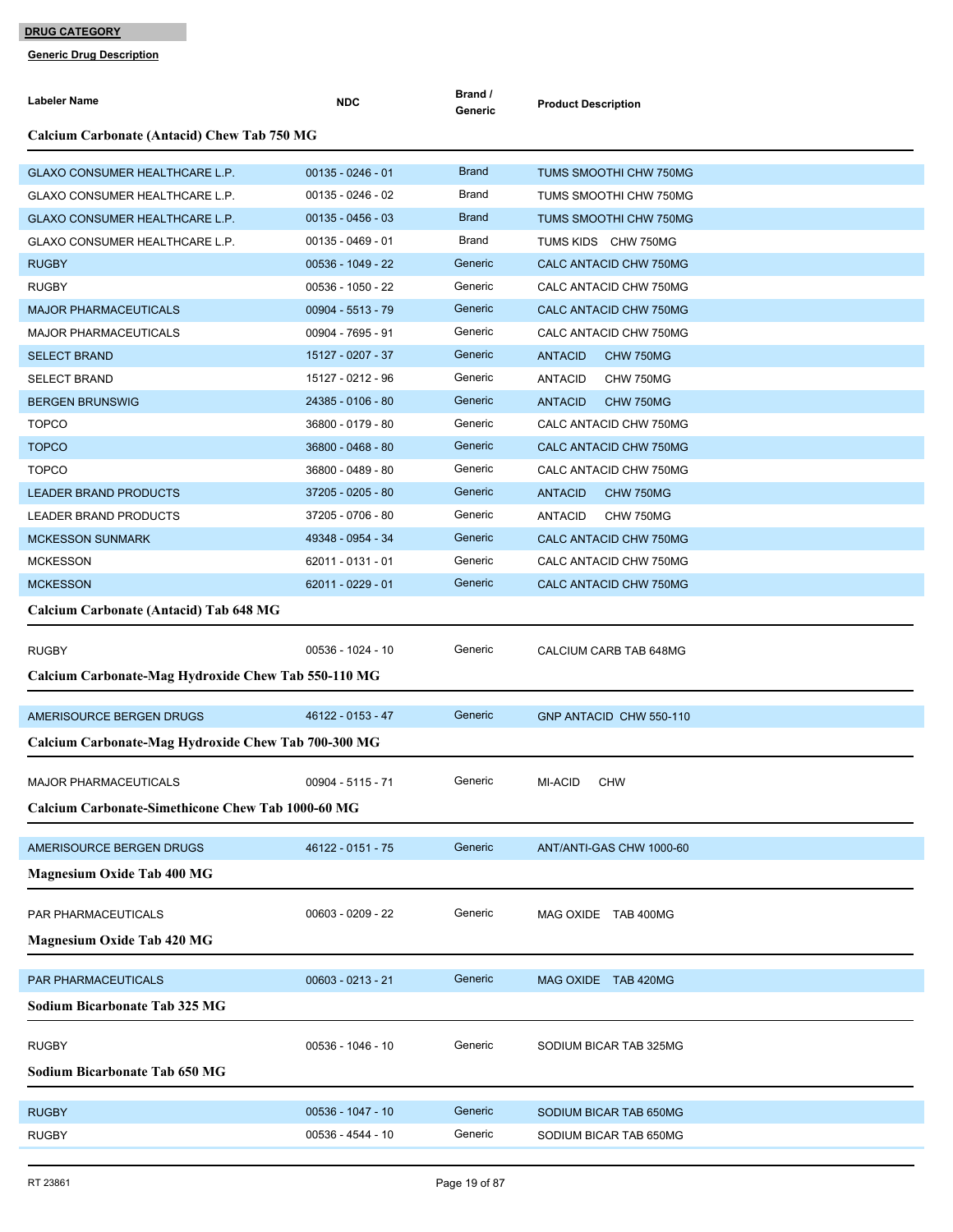| Labeler Name                                                 | <b>NDC</b>                             | Brand /<br>Generic           | <b>Product Description</b>            |
|--------------------------------------------------------------|----------------------------------------|------------------------------|---------------------------------------|
| <b>Sodium Bicarbonate Tab 650 MG</b>                         |                                        |                              |                                       |
| <b>RISING PHARMACEUTICALS</b>                                | 64980 - 0182 - 10                      | Generic                      | SODIUM BICAR TAB 10GR                 |
| <b>ANTIDIABETICS</b>                                         |                                        |                              |                                       |
| Insulin NPH & Regular Susp Pen-Inj 100 Unit/ML (70-30)       |                                        |                              |                                       |
|                                                              |                                        |                              |                                       |
| LILLY                                                        | $00002 - 8803 - 01$                    | <b>Brand</b>                 | <b>HUMULIN</b><br><b>INJ 70/30KWP</b> |
| <b>LILLY</b>                                                 | $00002 - 8803 - 59$                    | <b>Brand</b>                 | <b>HUMULIN</b><br><b>INJ 70/30KWP</b> |
| Insulin NPH (Human) (Isophane) Inj 100 Unit/ML               |                                        |                              |                                       |
| LILLY                                                        | $00002 - 8315 - 01$                    | Brand                        | HUMULIN N INJU-100                    |
| <b>LILLY</b>                                                 | $00002 - 8315 - 17$                    | <b>Brand</b>                 | HUMULIN N INJ U-100                   |
| <b>NOVO NORDISK</b>                                          | 00169 - 1834 - 02                      | <b>Brand</b>                 | NOVOLIN N INJ RELION                  |
| <b>NOVO NORDISK</b>                                          | 00169 - 1834 - 11                      | <b>Brand</b>                 | NOVOLIN N INJU-100                    |
| Insulin NPH (Human) (Isophane) Susp Pen-injector 100 Unit/ML |                                        |                              |                                       |
| LILLY                                                        | $00002 - 8805 - 01$                    | <b>Brand</b>                 | HUMULIN N INJ U-100KWP                |
| <b>LILLY</b>                                                 | $00002 - 8805 - 59$                    | <b>Brand</b>                 | HUMULIN N INJ U-100KWP                |
| Insulin NPH Isophane & Regular Human Inj 100 Unit/ML (70-30) |                                        |                              |                                       |
|                                                              |                                        |                              |                                       |
| LILLY                                                        | $00002 - 8715 - 01$                    | <b>Brand</b>                 | <b>HUMULIN</b><br><b>INJ 70/30</b>    |
| <b>LILLY</b>                                                 | $00002 - 8715 - 17$                    | <b>Brand</b>                 | <b>INJ 70/30</b><br><b>HUMULIN</b>    |
| <b>NOVO NORDISK</b>                                          | 00169 - 1837 - 02<br>00169 - 1837 - 11 | <b>Brand</b><br><b>Brand</b> | NOVOLIN70/30 INJ RELION               |
| <b>NOVO NORDISK</b>                                          |                                        |                              | <b>NOVOLIN</b><br><b>INJ 70/30</b>    |
| Insulin Regular (Human) Inj 100 Unit/ML                      |                                        |                              |                                       |
| LILLY                                                        | $00002 - 8215 - 01$                    | <b>Brand</b>                 | HUMULIN R INJU-100                    |
| <b>LILLY</b>                                                 | $00002 - 8215 - 17$                    | <b>Brand</b>                 | HUMULIN R INJ U-100                   |
| <b>NOVO NORDISK</b>                                          | 00169 - 1833 - 02                      | <b>Brand</b>                 | NOVOLIN R INJ RELION                  |
| <b>NOVO NORDISK</b>                                          | 00169 - 1833 - 11                      | <b>Brand</b>                 | NOVOLIN R INJ U-100                   |
| ANTIDIARRHEALS                                               |                                        |                              |                                       |
| <b>Bismuth Subsalicylate Chew Tab 262 MG</b>                 |                                        |                              |                                       |
|                                                              |                                        |                              |                                       |
| <b>RUGBY</b>                                                 | 00536 - 1021 - 07                      | Generic                      | PEPTIC RELF CHW 262MG                 |
| PAR PHARMACEUTICALS                                          | $00603 - 0235 - 16$                    | Generic                      | PINK BISMUTH CHW 262MG                |
| <b>MAJOR PHARMACEUTICALS</b>                                 | 00904 - 1315 - 46                      | Generic                      | BISMATROL CHW 262MG                   |
| <b>BERGEN BRUNSWIG</b>                                       | 24385 - 0024 - 65                      | Generic                      | PINK BISMUTH CHW 262MG                |
| <b>TOPCO</b>                                                 | 36800 - 0469 - 65                      | Generic                      | STOMACH RELF CHW 262MG                |
| <b>LEADER BRAND PRODUCTS</b>                                 | 37205 - 0720 - 65                      | Generic                      | PINK BISMUTH CHW 262MG                |
| <b>MCKESSON SUNMARK</b>                                      | 49348 - 0953 - 44                      | Generic<br>Generic           | STOMACH RELF CHW 262MG                |
| <b>MCKESSON</b>                                              | 62011 - 0140 - 01                      |                              | STOMACH RELF CHW 262MG                |
| <b>Bismuth Subsalicylate Susp 262 MG/15ML</b>                |                                        |                              |                                       |
| PERRIGO PHARMACEUTICALS                                      | 00113 - 0302 - 34                      | Generic                      | STOMACH RELF SUS 262/15ML             |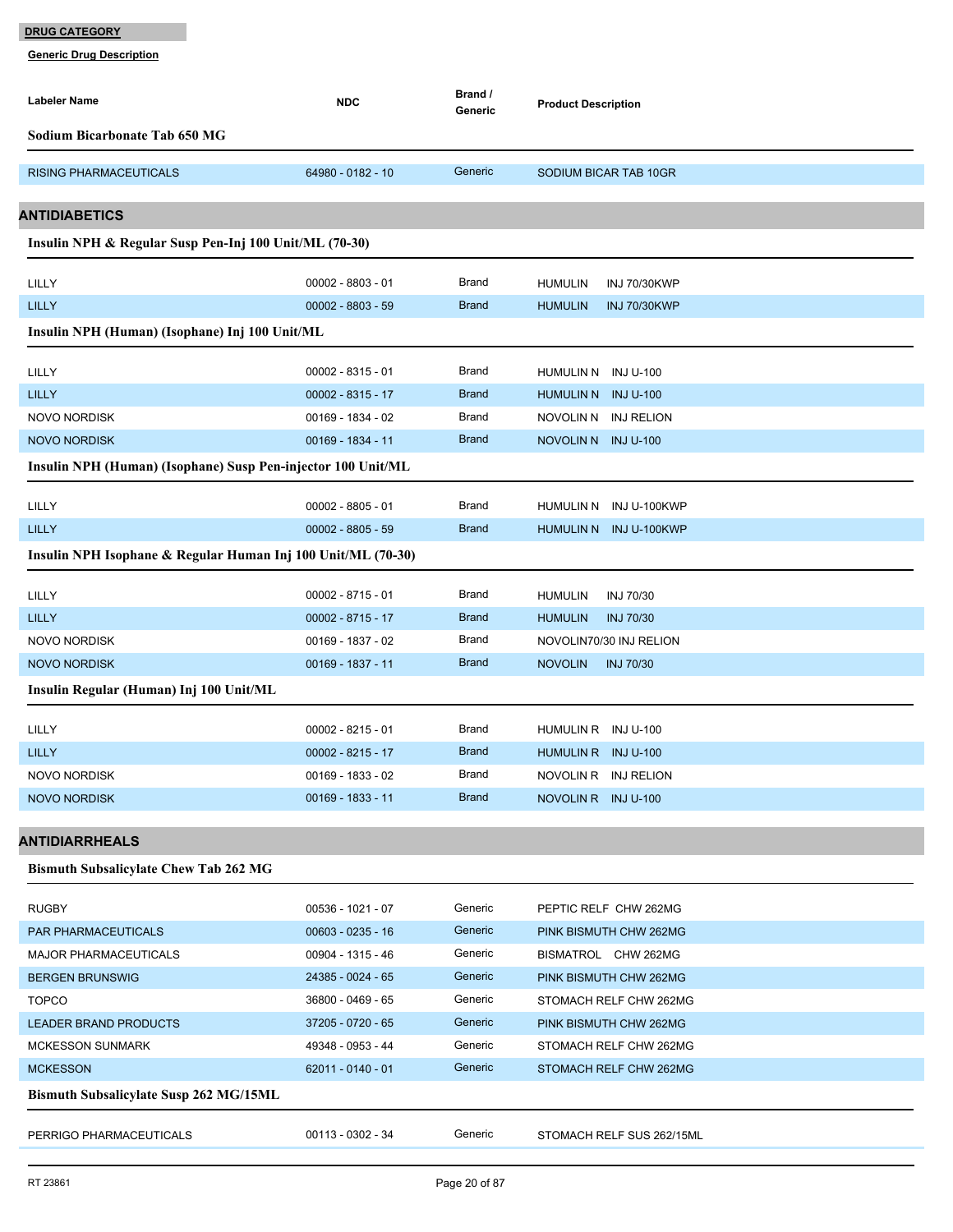| <b>Labeler Name</b>                           | <b>NDC</b>          | Brand /<br>Generic | <b>Product Description</b>            |
|-----------------------------------------------|---------------------|--------------------|---------------------------------------|
| <b>Bismuth Subsalicylate Susp 262 MG/15ML</b> |                     |                    |                                       |
| PERRIGO PHARMACEUTICALS                       | $00113 - 0302 - 40$ | Generic            | STOMACH RELF SUS 262/15ML             |
| <b>RUGBY</b>                                  | 00536 - 1810 - 59   | Generic            | PEPTIC RELF SUS 262/15ML              |
| <b>MAJOR PHARMACEUTICALS</b>                  | 00904 - 1313 - 09   | Generic            | BISMATROL SUS 262/15ML                |
| <b>MAJOR PHARMACEUTICALS</b>                  | 00904 - 5709 - 09   | Generic            | KAO-TIN<br>SUS 262/15ML               |
| <b>MAJOR PHARMACEUTICALS</b>                  | 00904 - 5709 - 16   | Generic            | <b>KAO-TIN</b><br><b>SUS 262/15ML</b> |
| <b>SELECT BRAND</b>                           | 15127 - 0550 - 68   | Generic            | SB BISMUTH SUS 262/15ML               |
| <b>BERGEN BRUNSWIG</b>                        | 24385 - 0302 - 26   | Generic            | STOMACH RELF SUS 262/15ML             |
| <b>BERGEN BRUNSWIG</b>                        | 24385 - 0302 - 34   | Generic            | STOMACH RELF SUS 262/15ML             |
| <b>TOPCO</b>                                  | 36800 - 0302 - 34   | Generic            | STOMACH RELF SUS 262/15ML             |
| <b>TOPCO</b>                                  | 36800 - 0302 - 40   | Generic            | STOMACH RELF SUS 262/15ML             |
| <b>MCKESSON SUNMARK</b>                       | 49348 - 0922 - 37   | Generic            | SM STOMACH SUS 262/15ML               |
| <b>MCKESSON SUNMARK</b>                       | 49348 - 0922 - 38   | Generic            | SM STOMACH SUS 262/15ML               |
| <b>MCKESSON</b>                               | 62011 - 0126 - 01   | Generic            | STOMACH RELF SUS 262/15ML             |
| <b>Bismuth Subsalicylate Susp 525 MG/15ML</b> |                     |                    |                                       |
| PERRIGO PHARMACEUTICALS                       | 00113 - 0337 - 34   | Generic            | STOMACH RELF SUS 525/15ML             |
| <b>MAJOR PHARMACEUTICALS</b>                  | 00904 - 1314 - 09   | Generic            | BISMATROL SUS 525/15ML                |
| <b>SELECT BRAND</b>                           | 15127 - 0555 - 68   | Generic            | BISMUTH MS SUS 525/15ML               |
| <b>BERGEN BRUNSWIG</b>                        | 24385 - 0337 - 34   | Generic            | STOMACH RELF SUS 525/15ML             |
| <b>TOPCO</b>                                  | 36800 - 0337 - 34   | Generic            | STOMACH RELF SUS 525/15ML             |
| <b>TOPCO</b>                                  | 36800 - 0337 - 40   | Generic            | STOMACH RELF SUS 525/15ML             |
| <b>MCKESSON</b>                               | 62011 - 0127 - 01   | Generic            | STOMACH RELF SUS 525/15ML             |
| <b>MCKESSON</b>                               | 62011 - 0279 - 01   | Generic            | <b>STOMACH RELF SUS</b>               |
| <b>Bismuth Subsalicylate Tab 262 MG</b>       |                     |                    |                                       |
| <b>BERGEN BRUNSWIG</b>                        | 24385 - 0017 - 58   | Generic            | PINK BISMUTH TAB 262MG                |
| <b>MCKESSON SUNMARK</b>                       | 49348 - 0511 - 59   | Generic            | STOMACH RELF TAB 262MG                |
| Loperamide HCl Cap 2 MG                       |                     |                    |                                       |
| AMERISOURCE BERGEN DRUGS                      | 46122 - 0207 - 62   | Generic            | ANTI-DIARRHE CAP 2MG                  |
| <b>MCKESSON SUNMARK</b>                       | 49348 - 0752 - 04   | Generic            | ANTI-DIARRHE CAP 2MG                  |
| <b>MCKESSON</b>                               | 62011 - 0158 - 01   | Generic            | LOPERAMIDE CAP 2MG                    |
| Loperamide HCl Liq 1 MG/5ML (0.2 MG/ML)       |                     |                    |                                       |
|                                               |                     |                    |                                       |
| HI-TECH                                       | 50383 - 0618 - 04   | Generic            | LOPERAMIDE LIQ 1MG/5ML                |
| HI-TECH                                       | $50383 - 0618 - 05$ | Generic            | LOPERAMIDE LIQ 1MG/5ML                |
| HI-TECH                                       | $50383 - 0618 - 06$ | Generic            | LOPERAMIDE LIQ 1MG/5ML                |
| HI-TECH                                       | 50383 - 0618 - 10   | Generic            | LOPERAMIDE LIQ 1MG/5ML                |
| HI-TECH                                       | 50383 - 0618 - 11   | Generic            | LOPERAMIDE LIQ 1MG/5ML                |
| Loperamide HCl Liq 1 MG/7.5ML                 |                     |                    |                                       |
| PERRIGO PHARMACEUTICALS                       | 00113 - 0645 - 26   | Generic            | LOPERAMIDE SUS 1MG/7.5                |
| <b>MAJOR PHARMACEUTICALS</b>                  | $00904 - 6256 - 20$ | Generic            | LOPERAMIDE SUS 1MG/7.5                |
| AMERISOURCE BERGEN DRUGS                      | 46122 - 0111 - 26   | Generic            | LOPERAMIDE SUS 1MG/7.5                |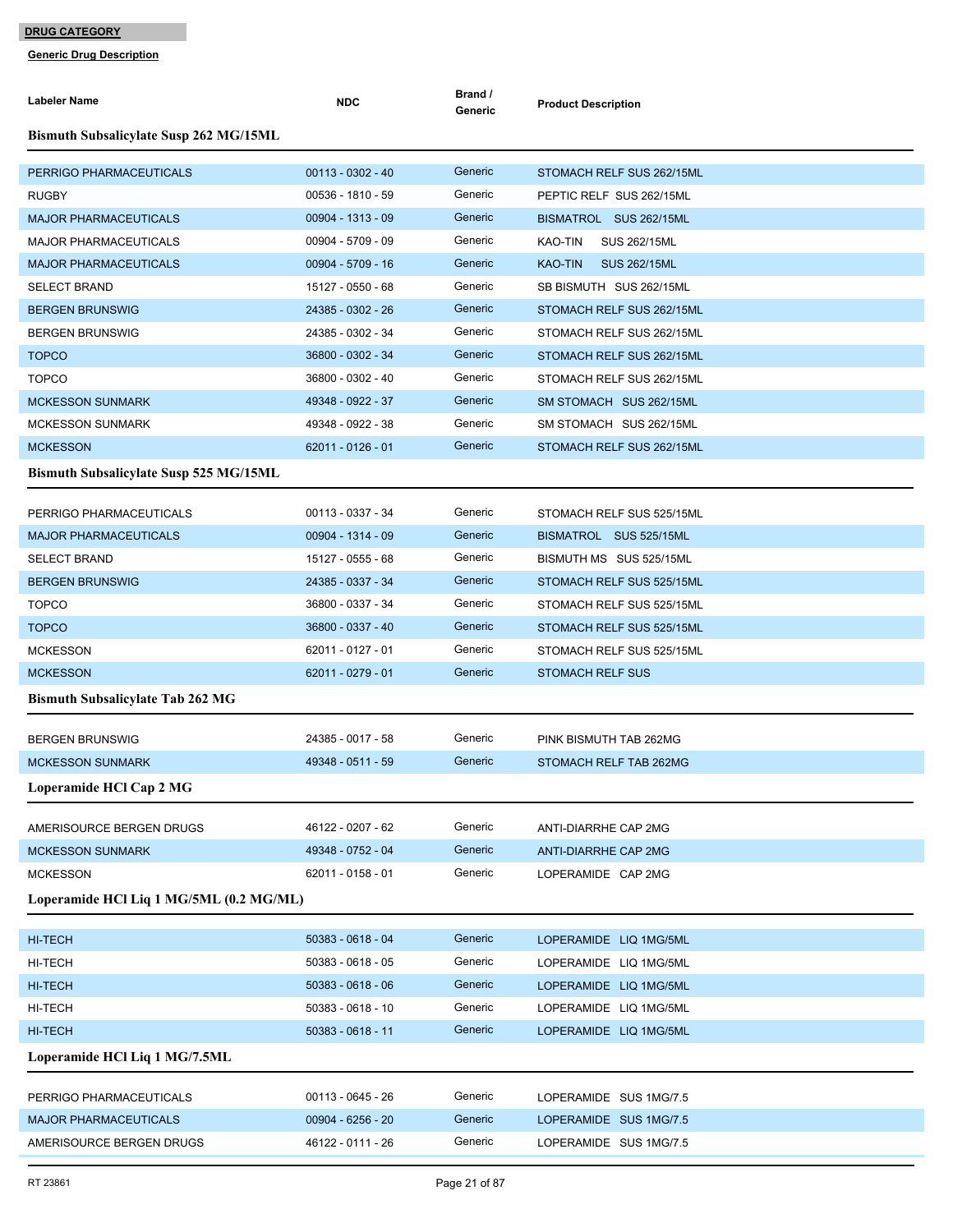**Generic Drug Description**

| Labeler Name                      | <b>NDC</b>          | Brand /<br>Generic | <b>Product Description</b>  |
|-----------------------------------|---------------------|--------------------|-----------------------------|
| Loperamide HCl Liq 1 MG/7.5ML     |                     |                    |                             |
| <b>MCKESSON SUNMARK</b>           | 49348 - 0999 - 34   | Generic            | LOPERAMIDE SUS 1MG/7.5      |
| <b>MCKESSON</b>                   | 62011 - 0151 - 01   | Generic            | LOPERAMIDE SUS 1MG/7.5      |
| <b>MCKESSON</b>                   | 62011 - 0236 - 01   | Generic            | LOPERAMIDE LIQ 1MG/7.5      |
| PRECISION DOSE, INC               | 68094 - 0107 - 59   | Generic            | LOPERAMIDE SUS 1MG/7.5      |
| PRECISION DOSE, INC               | 68094 - 0107 - 62   | Generic            | LOPERAMIDE SUS 1MG/7.5      |
| PRECISION DOSE, INC.              | 68094 - 0108 - 59   | Generic            | LOPERAMIDE SUS 1MG/7.5      |
| PRECISION DOSE, INC.              | 68094 - 0108 - 62   | Generic            | LOPERAMIDE SUS 1MG/7.5      |
| Loperamide HCl Tab 2 MG           |                     |                    |                             |
| PERRIGO PHARMACEUTICALS           | $00113 - 0224 - 53$ | Generic            | ANTI-DIARRHE TAB 2MG        |
| PERRIGO PHARMACEUTICALS           | $00113 - 0224 - 62$ | Generic            | ANTI-DIARRHE TAB 2MG        |
| PERRIGO PHARMACEUTICALS           | $00113 - 0224 - 89$ | Generic            | ANTI-DIARRHE TAB 2MG        |
| PERRIGO PHARMACEUTICALS           | $00113 - 0224 - 91$ | Generic            | ANTI-DIARRHE TAB 2MG        |
| MAJOR PHARMACEUTICALS             | 00904 - 7725 - 12   | Generic            | ANTI-DIARRHE TAB 2MG        |
| <b>MAJOR PHARMACEUTICALS</b>      | 00904 - 7725 - 24   | Generic            | ANTI-DIARRHE TAB 2MG        |
| <b>SELECT BRAND</b>               | 15127 - 0338 - 12   | Generic            | ANTI-DIARRHE TAB 2MG        |
| <b>SELECT BRAND</b>               | 15127 - 0338 - 66   | Generic            | ANTI-DIARRHE TAB 2MG        |
| <b>BERGEN BRUNSWIG</b>            | 24385 - 0386 - 89   | Generic            | ANTI-DIARRHE TAB 2MG        |
| <b>BERGEN BRUNSWIG</b>            | 24385 - 0554 - 53   | Generic            | ANTI-DIARRHE TAB 2MG        |
| <b>BERGEN BRUNSWIG</b>            | 24385 - 0554 - 62   | Generic            | ANTI-DIARRHE TAB 2MG        |
| <b>BERGEN BRUNSWIG</b>            | 24385 - 0554 - 67   | Generic            | ANTI-DIARRHE TAB 2MG        |
| <b>TOPCO</b>                      | 36800 - 0224 - 53   | Generic            | ANTI-DIARRHE TAB 2MG        |
| <b>TOPCO</b>                      | 36800 - 0224 - 62   | Generic            | <b>ANTI-DIARRHE TAB 2MG</b> |
| <b>TOPCO</b>                      | 36800 - 0224 - 80   | Generic            | ANTI-DIARRHE TAB 2MG        |
| <b>TOPCO</b>                      | 36800 - 0224 - 91   | Generic            | ANTI-DIARRHE TAB 2MG        |
| LEADER BRAND PRODUCTS             | 37205 - 0370 - 53   | Generic            | ANTI-DIARRHE TAB 2MG        |
| <b>LEADER BRAND PRODUCTS</b>      | 37205 - 0370 - 67   | Generic            | <b>ANTI-DIARRHE TAB 2MG</b> |
| LEADER BRAND PRODUCTS             | 37205 - 0370 - 89   | Generic            | ANTI-DIARRHE TAB 2MG        |
| AMERISOURCE BERGEN DRUGS          | 46122 - 0169 - 08   | Generic            | <b>ANTI-DIARRHE TAB 2MG</b> |
| <b>MCKESSON SUNMARK</b>           | 49348 - 0529 - 02   | Generic            | SM ANTI-DIAR TAB 2MG        |
| <b>MCKESSON SUNMARK</b>           | 49348 - 0529 - 04   | Generic            | SM ANTI-DIAR TAB 2MG        |
| <b>MCKESSON SUNMARK</b>           | 49348 - 0529 - 08   | Generic            | SM ANTI-DIAR TAB 2MG        |
| <b>MCKESSON SUNMARK</b>           | 49348 - 0529 - 34   | Generic            | SM ANTI-DIAR TAB 2MG        |
| OHM LABS                          | 51660 - 0123 - 12   | Generic            | ANTI-DIARRHE TAB 2MG        |
| <b>MCKESSON</b>                   | $62011 - 0150 - 01$ | Generic            | <b>ANTI-DIARRHE TAB 2MG</b> |
| <b>MCKESSON</b>                   | 62011 - 0150 - 02   | Generic            | ANTI-DIARRHE TAB 2MG        |
| <b>MCKESSON</b>                   | $62011 - 0150 - 03$ | Generic            | ANTI-DIARRHE TAB 2MG        |
| CHAIN DRUG MARKETING ASSOC        | 63868 - 0338 - 12   | Generic            | ANTI-DIARRHE TAB 2MG        |
| <b>CHAIN DRUG MARKETING ASSOC</b> | 63868 - 0338 - 24   | Generic            | ANTI-DIARRHE TAB 2MG        |
| CHAIN DRUG MARKETING ASSOC        | 63868 - 0338 - 60   | Generic            | ANTI-DIARRHE TAB 2MG        |

## **ANTIHISTAMINES**

**Brompheniramine Maleate Liquid 1 MG/ML**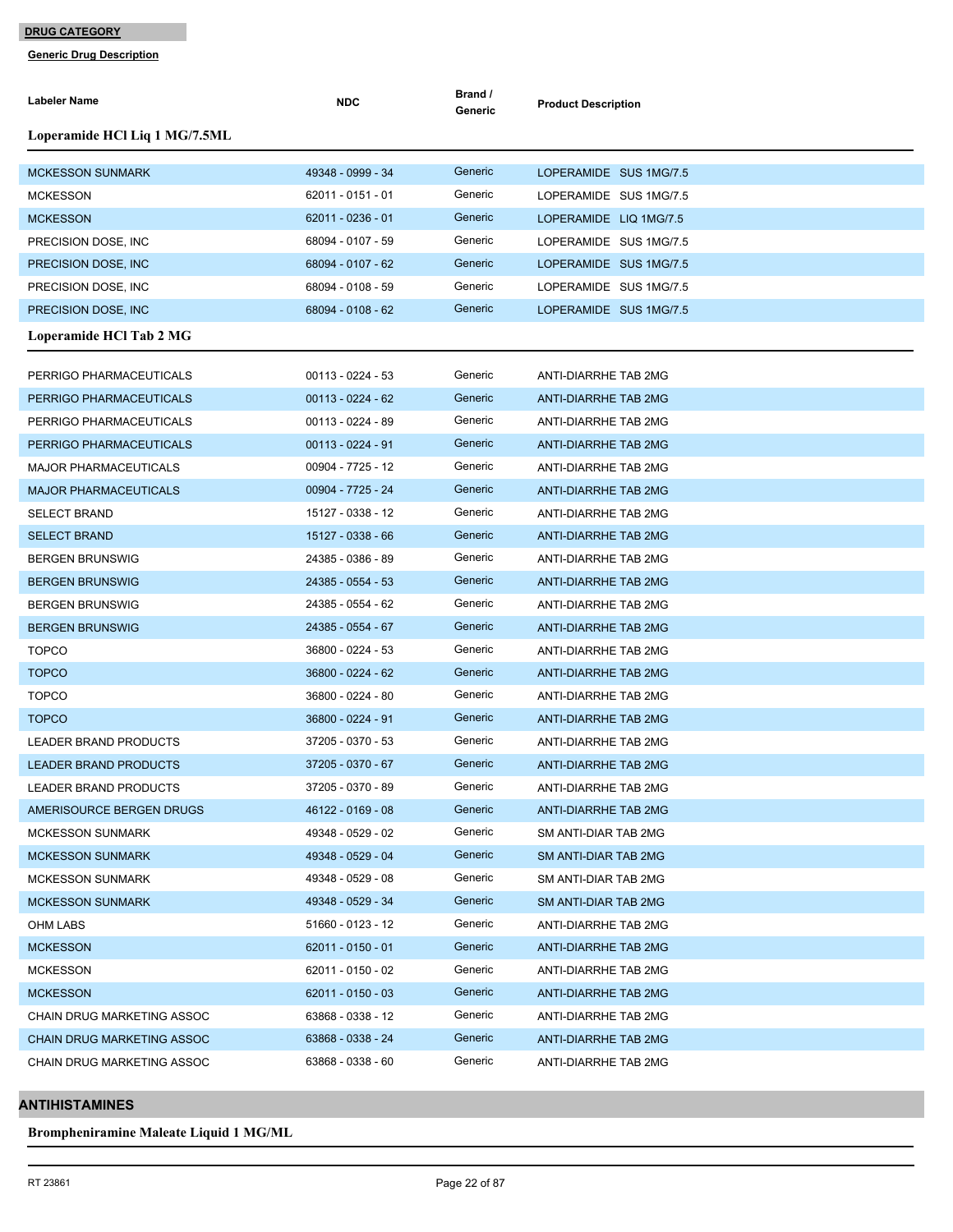| Labeler Name                                | <b>NDC</b>          | Brand /<br>Generic | <b>Product Description</b>    |
|---------------------------------------------|---------------------|--------------------|-------------------------------|
| <b>JAYMAC PHARMACEUTICAL LLC</b>            | 64661 - 0031 - 30   | <b>Brand</b>       | <b>J-TAN PD</b><br>DRO 1MG/ML |
| <b>Cetirizine HCI Chew Tab 10 MG</b>        |                     |                    |                               |
| SANDOZ                                      | 00781 - 5284 - 64   | Generic            | CETIRIZINE CHW 10MG           |
| <b>MAJOR PHARMACEUTICALS</b>                | 00904 - 5879 - 12   | Generic            | ALL DAY ALLG CHW 10MG         |
| <b>SUN PHARMACEUTICAL</b>                   | 47335 - 0344 - 83   | Generic            | CETIRIZINE CHW 10MG           |
| <b>Cetirizine HCI Chew Tab 5 MG</b>         |                     |                    |                               |
| <b>SANDOZ</b>                               | 00781 - 5283 - 64   | Generic            | CETIRIZINE CHW 5MG            |
| <b>SUN PHARMACEUTICAL</b>                   | 47335 - 0343 - 83   | Generic            | CETIRIZINE CHW 5MG            |
| Cetirizine HCl Oral Soln 1 MG/ML (5 MG/5ML) |                     |                    |                               |
| PERRIGO PHARMACEUTICALS                     | 00113 - 0974 - 26   | Generic            | ALL DAY ALLG SOL 5MG/5ML      |
| <b>MAJOR PHARMACEUTICALS</b>                | 00904 - 5828 - 20   | Generic            | ALL DAY ALLG SOL 1MG/ML       |
| <b>MAJOR PHARMACEUTICALS</b>                | 00904 - 6372 - 20   | Generic            | ALL DAY ALLG SOL 1MG/ML       |
| <b>BERGEN BRUNSWIG</b>                      | 24385 - 0188 - 26   | Generic            | ALL DAY ALLG SOL 1MG/ML       |
| <b>TOPCO</b>                                | 36800 - 0974 - 26   | Generic            | ALL DAY ALLG SOL 5MG/5ML      |
| LEADER BRAND PRODUCTS                       | 37205 - 0591 - 26   | Generic            | ALLERGY RELF SOL 5MG/5ML      |
| <b>LEADER BRAND PRODUCTS</b>                | 37205 - 0826 - 26   | Generic            | ALL DAY ALLG SYP 1MG/ML       |
| LEADER BRAND PRODUCTS                       | 37205 - 0855 - 26   | Generic            | ALL DAY ALLG SOL 5MG/5ML      |
| PERRIGO PHARMACEUTICALS                     | 45802 - 0974 - 26   | Generic            | CETIRIZINE SYP 1MG/ML         |
| AMERISOURCE BERGEN DRUGS                    | 46122 - 0020 - 26   | Generic            | ALL DAY ALLG SYP 1MG/ML       |
| AMERISOURCE BERGEN DRUGS                    | 46122 - 0101 - 26   | Generic            | ALL DAY ALLG SOL 5MG/5ML      |
| <b>MCKESSON SUNMARK</b>                     | 49348 - 0078 - 34   | Generic            | ALL DAY ALLG SOL 5MG/5ML      |
| <b>MCKESSON SUNMARK</b>                     | 49348 - 0326 - 34   | Generic            | ALL DAY ALLG SOL 5MG/5ML      |
| <b>MCKESSON SUNMARK</b>                     | 49348 - 0934 - 34   | Generic            | ALL DAY ALLG SOL 5MG/5ML      |
| <b>TARO</b>                                 | 51672 - 2088 - 08   | Generic            | CETIRIZINE SYP 1MG/ML         |
| TARO                                        | 51672 - 2102 - 08   | Generic            | CETIRIZINE SOL 5MG/5ML        |
| <b>SILARX</b>                               | 54838 - 0552 - 40   | Generic            | CETIRIZINE SOL 5MG/5ML        |
| <b>MCKESSON</b>                             | 62011 - 0051 - 01   | Generic            | CETIRIZINE SOL 5MG/5ML        |
| <b>MCKESSON</b>                             | 62011 - 0054 - 01   | Generic            | ALLERGY COMP SOL 1MG/ML       |
| <b>MCKESSON</b>                             | 62011 - 0093 - 01   | Generic            | CETIRIZINE SOL 5MG/5ML        |
| <b>MCKESSON</b>                             | $62011 - 0180 - 01$ | Generic            | CETIRIZINE SOL 5MG/5ML        |
| PRECISION DOSE, INC.                        | 68094 - 0720 - 59   | Generic            | CETIRIZINE SOL 5MG/5ML        |
| PRECISION DOSE, INC.                        | 68094 - 0720 - 62   | Generic            | CETIRIZINE SOL 5MG/5ML        |
| Cetirizine HCl Tab 10 MG                    |                     |                    |                               |
| <b>PERRIGO</b>                              | 00113 - 9458 - 39   | Generic            | ALL DAY ALLG TAB 10MG         |
| <b>PERRIGO</b>                              | $00113 - 9458 - 66$ | Generic            | ALL DAY ALLG TAB 10MG         |
| MYLAN                                       | 00378 - 3637 - 01   | Generic            | CETIRIZINE TAB 10MG           |
| <b>MYLAN</b>                                | 00378 - 3637 - 05   | Generic            | CETIRIZINE TAB 10MG           |
| <b>RUGBY</b>                                | 00536 - 1041 - 05   | Generic            | CETIRIZINE TAB 10MG           |
| <b>RUGBY</b>                                | $00536 - 4088 - 07$ | Generic            | CETIRIZINE TAB 10MG           |
| <b>RUGBY</b>                                | 00536 - 4088 - 11   | Generic            | CETIRIZINE TAB 10MG           |
| <b>RUGBY</b>                                | $00536 - 4088 - 88$ | Generic            | CETIRIZINE TAB 10MG           |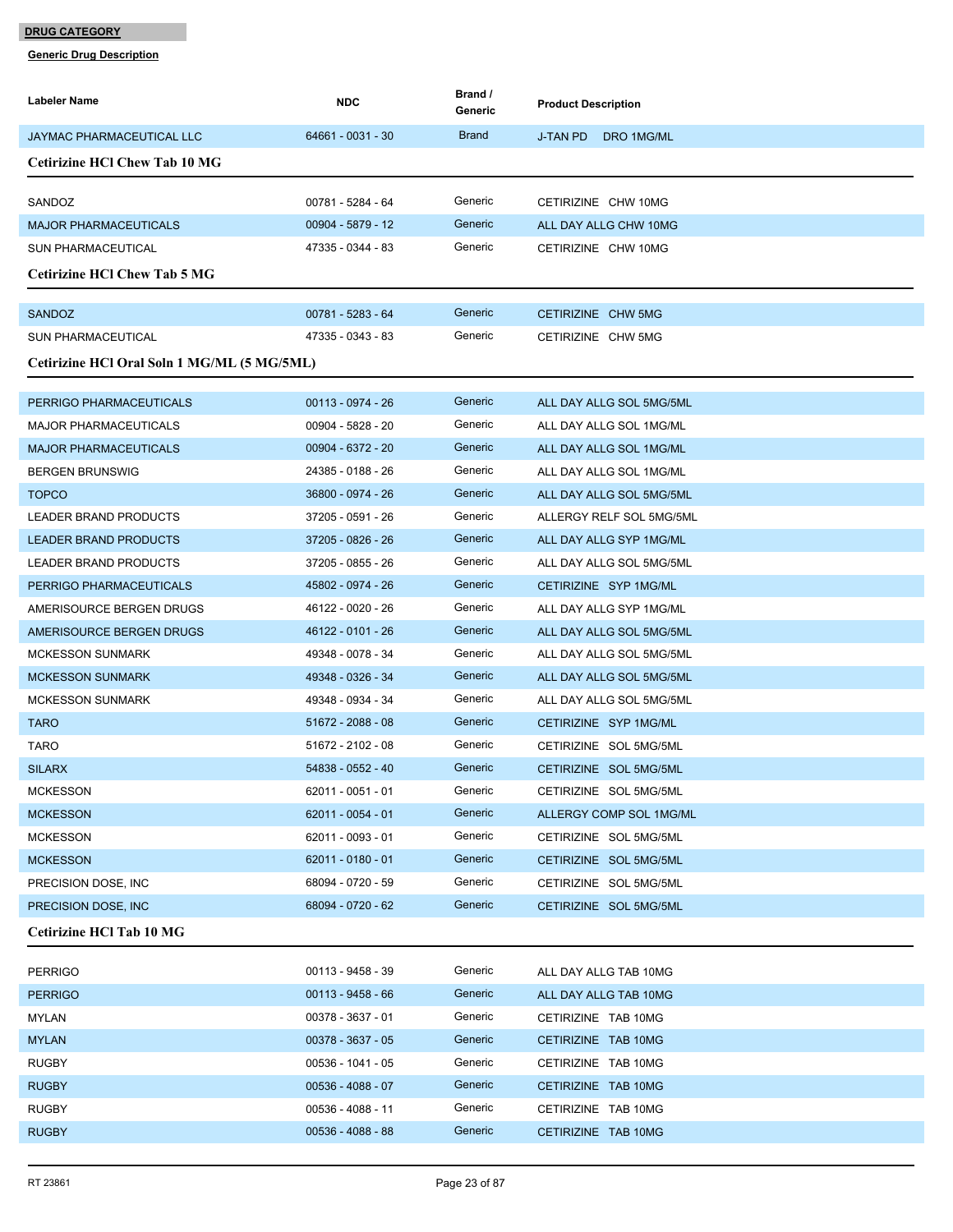| Labeler Name                      | <b>NDC</b>        | Brand /<br>Generic | <b>Product Description</b> |
|-----------------------------------|-------------------|--------------------|----------------------------|
| <b>Cetirizine HCl Tab 10 MG</b>   |                   |                    |                            |
| SANDOZ                            | 00781 - 1684 - 01 | Generic            | CETIRIZINE TAB 10MG        |
| <b>MAJOR PHARMACEUTICALS</b>      | 00904 - 5852 - 41 | Generic            | ALL DAY ALLG TAB 10MG      |
| <b>MAJOR PHARMACEUTICALS</b>      | 00904 - 5852 - 43 | Generic            | ALL DAY ALLG TAB 10MG      |
| <b>MAJOR PHARMACEUTICALS</b>      | 00904 - 5852 - 46 | Generic            | ALL DAY ALLG TAB 10MG      |
| <b>MAJOR PHARMACEUTICALS</b>      | 00904 - 5852 - 60 | Generic            | ALL DAY ALLG TAB 10MG      |
| <b>MAJOR PHARMACEUTICALS</b>      | 00904 - 5852 - 61 | Generic            | CETIRIZINE TAB 10MG        |
| <b>MAJOR PHARMACEUTICALS</b>      | 00904 - 5852 - 89 | Generic            | ALL DAY ALLG TAB 10MG      |
| <b>SELECT BRAND</b>               | 15127 - 0909 - 14 | Generic            | SB ALLERGY TAB 10MG        |
| <b>SELECT BRAND</b>               | 15127 - 0909 - 30 | Generic            | SB ALLERGY TAB 10MG        |
| PACK PHARMACEUTICALS, LLC         | 16571 - 0402 - 10 | Generic            | CETIRIZINE TAB 10MG        |
| PACK PHARMACEUTICALS, LLC         | 16571 - 0402 - 50 | Generic            | CETIRIZINE TAB 10MG        |
| <b>NORTHSTAR RX</b>               | 16714 - 0271 - 02 | Generic            | CETIRIZINE TAB 10MG        |
| NORTHSTAR RX                      | 16714 - 0271 - 03 | Generic            | CETIRIZINE TAB 10MG        |
| <b>BERGEN BRUNSWIG</b>            | 24385 - 0998 - 65 | Generic            | GNP ALL DAY TAB ALLERGY    |
| <b>BERGEN BRUNSWIG</b>            | 24385 - 0998 - 74 | Generic            | GNP ALL DAY TAB ALLERGY    |
| <b>BERGEN BRUNSWIG</b>            | 24385 - 0998 - 75 | Generic            | GNP ALL DAY TAB ALLERGY    |
| <b>TOPCO</b>                      | 36800 - 0458 - 13 | Generic            | ALL DAY ALLG TAB 10MG      |
| <b>TOPCO</b>                      | 36800 - 0458 - 39 | Generic            | ALL DAY ALLG TAB 10MG      |
| <b>TOPCO</b>                      | 36800 - 0458 - 47 | Generic            | ALL DAY ALLG TAB 10MG      |
| <b>TOPCO</b>                      | 36800 - 0458 - 66 | Generic            | ALL DAY ALLG TAB 10MG      |
| <b>TOPCO</b>                      | 36800 - 0458 - 72 | Generic            | ALL DAY ALLG TAB 10MG      |
| <b>TOPCO</b>                      | 36800 - 0458 - 87 | Generic            | ALL DAY ALLG TAB 10MG      |
| <b>TOPCO</b>                      | 36800 - 0458 - 95 | Generic            | ALL DAY ALLG TAB 10MG      |
| <b>PERRIGO</b>                    | 45802 - 0919 - 39 | Generic            | CETIRIZINE TAB 10MG        |
| <b>PERRIGO</b>                    | 45802 - 0919 - 87 | Generic            | CETIRIZINE TAB 10MG        |
| <b>MCKESSON SUNMARK</b>           | 49348 - 0939 - 12 | Generic            | SM ALL DAY TAB ALLERGY     |
| <b>MCKESSON SUNMARK</b>           | 49348 - 0939 - 44 | Generic            | SM ALL DAY TAB ALLERGY     |
| <b>MCKESSON SUNMARK</b>           | 49348 - 0984 - 46 | Generic            | SM ALL DAY TAB ALLERGY     |
| <b>MYLAN INSTITUTIONAL</b>        | 51079 - 0597 - 01 | Generic            | CETIRIZINE TAB 10MG        |
| <b>MYLAN INSTITUTIONAL</b>        | 51079 - 0597 - 20 | Generic            | CETIRIZINE TAB 10MG        |
| <b>OHM LABS</b>                   | 51660 - 0939 - 30 | Generic            | CETIRIZINE TAB 10MG        |
| <b>OHM LABS</b>                   | 51660 - 0939 - 54 | Generic            | CETIRIZINE TAB 10MG        |
| <b>OHM LABS</b>                   | 51660 - 0939 - 90 | Generic            | CETIRIZINE TAB 10MG        |
| DR.REDDY'S LABORATORIES, INC.     | 55111 - 0699 - 90 | Generic            | CETIRIZINE TAB 10MG        |
| <b>APOTEX</b>                     | 60505 - 2633 - 01 | Generic            | CETIRIZINE TAB 10MG        |
| <b>APOTEX</b>                     | 60505 - 2633 - 08 | Generic            | CETIRIZINE TAB 10MG        |
| AMERICAN HEALTH PACKAGING         | 60687 - 0165 - 01 | Generic            | CETIRIZINE TAB 10MG        |
| AMERICAN HEALTH PACKAGING         | 60687 - 0165 - 11 | Generic            | CETIRIZINE TAB 10MG        |
| <b>MCKESSON</b>                   | 62011 - 0052 - 01 | Generic            | ALL DAY ALLG TAB 10MG      |
| <b>MCKESSON</b>                   | 62011 - 0052 - 02 | Generic            | ALL DAY ALLG TAB 10MG      |
| <b>MCKESSON</b>                   | 62011 - 0205 - 02 | Generic            | ALL DAY ALLG TAB 10MG      |
| <b>CHAIN DRUG MARKETING ASSOC</b> | 63868 - 0132 - 14 | Generic            | QC ALLERGY TAB 10MG        |
| CHAIN DRUG MARKETING ASSOC        | 63868 - 0132 - 30 | Generic            | QC ALLERGY TAB 10MG        |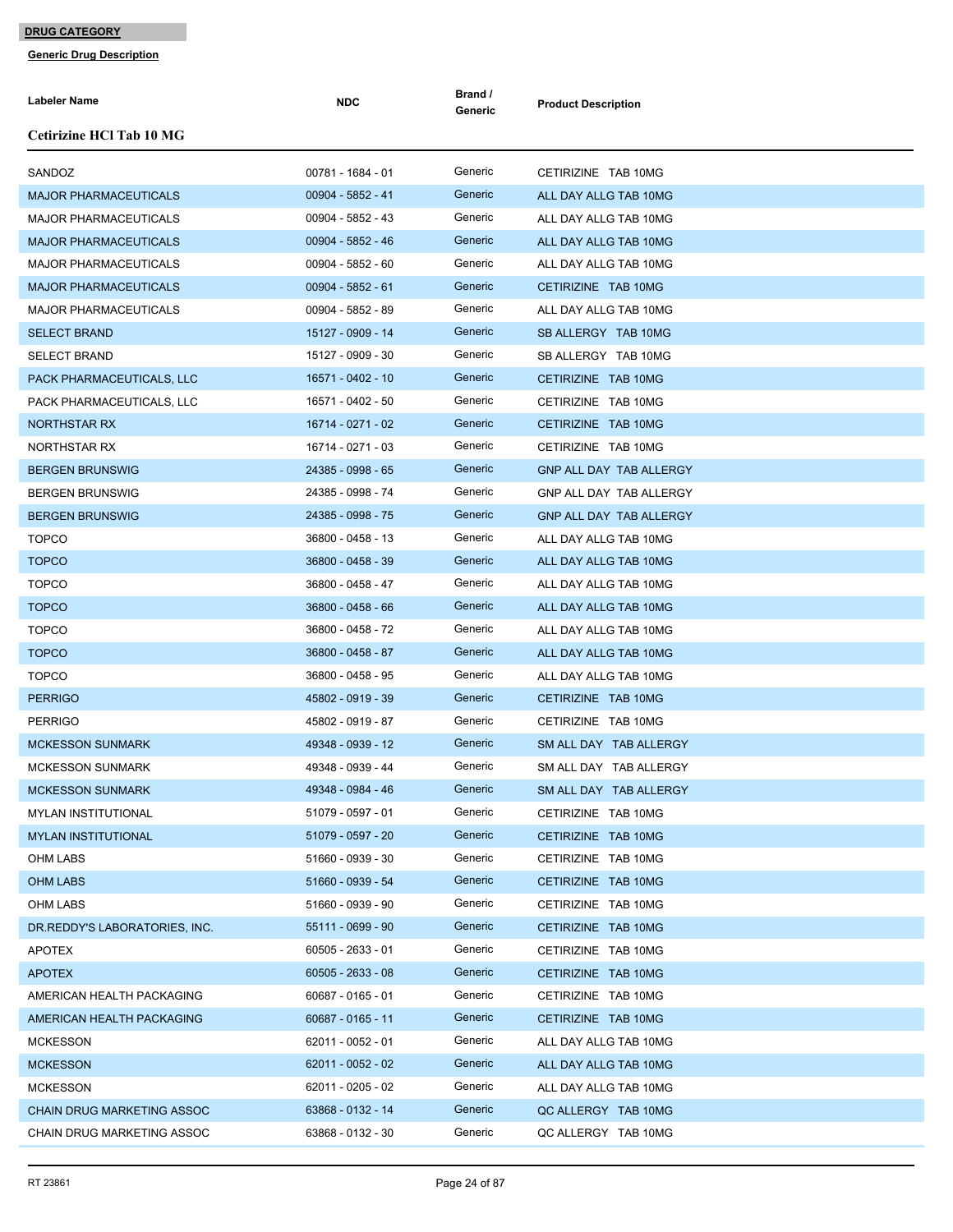| <b>Labeler Name</b>                          | <b>NDC</b>          | Brand /<br>Generic | <b>Product Description</b> |
|----------------------------------------------|---------------------|--------------------|----------------------------|
| <b>Cetirizine HCl Tab 10 MG</b>              |                     |                    |                            |
| <b>CHAIN DRUG MARKETING ASSOC</b>            | 63868 - 0132 - 90   | Generic            | QC ALLERGY TAB 10MG        |
| <b>Cetirizine HCl Tab 5 MG</b>               |                     |                    |                            |
| <b>MYLAN</b>                                 | 00378 - 3635 - 01   | Generic            | CETIRIZINE TAB 5MG         |
| SANDOZ                                       | 00781 - 1683 - 01   | Generic            | CETIRIZINE TAB 5MG         |
| PACK PHARMACEUTICALS, LLC                    | 16571 - 0401 - 10   | Generic            | CETIRIZINE TAB 5MG         |
| Chlorcyclizine HCl Tab 25 MG                 |                     |                    |                            |
| <b>MAGNA PHARMACEUTICALS, INC</b>            | 58407 - 0025 - 30   | <b>Brand</b>       | <b>AHIST</b><br>TAB 25MG   |
| Chlorpheniramine Maleate Liquid 2 MG/ML      |                     |                    |                            |
| <b>WOMEN'S CHOICE PHARMACEUTICALS</b>        | 00485 - 0094 - 02   | Brand              | ED CHLORPED LIQ 2MG/ML     |
| Chlorpheniramine Maleate Syrup 2 MG/5ML      |                     |                    |                            |
| <b>WOMEN'S CHOICE PHARMACEUTICALS</b>        | 00485 - 0098 - 04   | Generic            | ED CHLORPED SYP JR         |
| <b>WOMEN'S CHOICE PHARMACEUTICALS</b>        | 00485 - 0098 - 16   | Generic            | ED CHLORPED SYP JR         |
| <b>RUGBY</b>                                 | 00536 - 1025 - 47   | Generic            | ALLER-CHLOR SYP 2MG/5ML    |
| <b>Chlorpheniramine Maleate Tab 4 MG</b>     |                     |                    |                            |
| <b>EDWARDS</b>                               | $00485 - 0085 - 01$ | Generic            | ED-CHLORTAN TAB 4MG        |
| <b>RUGBY</b>                                 | $00536 - 1006 - 01$ | Generic            | ALLER-CHLOR TAB 4MG        |
| <b>RUGBY</b>                                 | 00536 - 1006 - 10   | Generic            | ALLER-CHLOR TAB 4MG        |
| <b>RUGBY</b>                                 | 00536 - 1006 - 35   | Generic            | ALLER-CHLOR TAB 4MG        |
| <b>RUGBY</b>                                 | 00536 - 3467 - 10   | Generic            | ALLER-CHLOR TAB 4MG        |
| <b>MAJOR PHARMACEUTICALS</b>                 | 00904 - 0012 - 24   | Generic            | <b>ALLERGY</b><br>TAB 4MG  |
| <b>MAJOR PHARMACEUTICALS</b>                 | 00904 - 0012 - 59   | Generic            | TAB 4MG<br><b>ALLERGY</b>  |
| <b>MAJOR PHARMACEUTICALS</b>                 | $00904 - 0012 - 61$ | Generic            | <b>ALLERGY</b><br>TAB 4MG  |
| <b>MAJOR PHARMACEUTICALS</b>                 | 00904 - 0012 - 80   | Generic            | <b>ALLERGY</b><br>TAB 4MG  |
| <b>SELECT BRAND</b>                          | 15127 - 0821 - 09   | Generic            | CHLORPHENIR TAB 4MG        |
| <b>BERGEN BRUNSWIG</b>                       | 24385 - 0463 - 62   | Generic            | GNP ALLERGY TAB 4MG        |
| <b>BERGEN BRUNSWIG</b>                       | 24385 - 0463 - 78   | Generic            | GNP ALLERGY TAB 4MG        |
| <b>TOPCO</b>                                 | 36800 - 0463 - 62   | Generic            | ALLERGY<br>TAB 4MG         |
| <b>LEADER BRAND PRODUCTS</b>                 | 37205 - 0215 - 62   | Generic            | <b>ALLERGY</b><br>TAB 4MG  |
| LEADER BRAND PRODUCTS                        | 37205 - 0215 - 78   | Generic            | TAB 4MG<br>ALLERGY         |
| <b>MCKESSON SUNMARK</b>                      | 49348 - 0025 - 04   | Generic            | SM ALLERGY TAB 4MG         |
| <b>MCKESSON SUNMARK</b>                      | 49348 - 0025 - 10   | Generic            | SM ALLERGY TAB 4MG         |
| TIME-CAP LABS                                | 49483 - 0242 - 01   | Generic            | ALLERGY-TIME TAB 4MG       |
| TIME-CAP LABS                                | 49483 - 0242 - 10   | Generic            | ALLERGY-TIME TAB 4MG       |
| <b>MCKESSON</b>                              | $62011 - 0059 - 01$ | Generic            | HM ALLERGY TAB 4MG         |
| <b>Chlorpheniramine Maleate Tab CR 12 MG</b> |                     |                    |                            |
| KVK TECH                                     | 10702 - 0017 - 06   | Generic            | CHLORPHENIR TAB 12MG CR    |
| <b>KVK TECH</b>                              | 10702 - 0017 - 24   | Generic            | CHLORPHENIR TAB 12MG CR    |
| LEADER BRAND PRODUCTS                        | 37205 - 0117 - 62   | Generic            | ALLERGY<br>TAB 12MG CR     |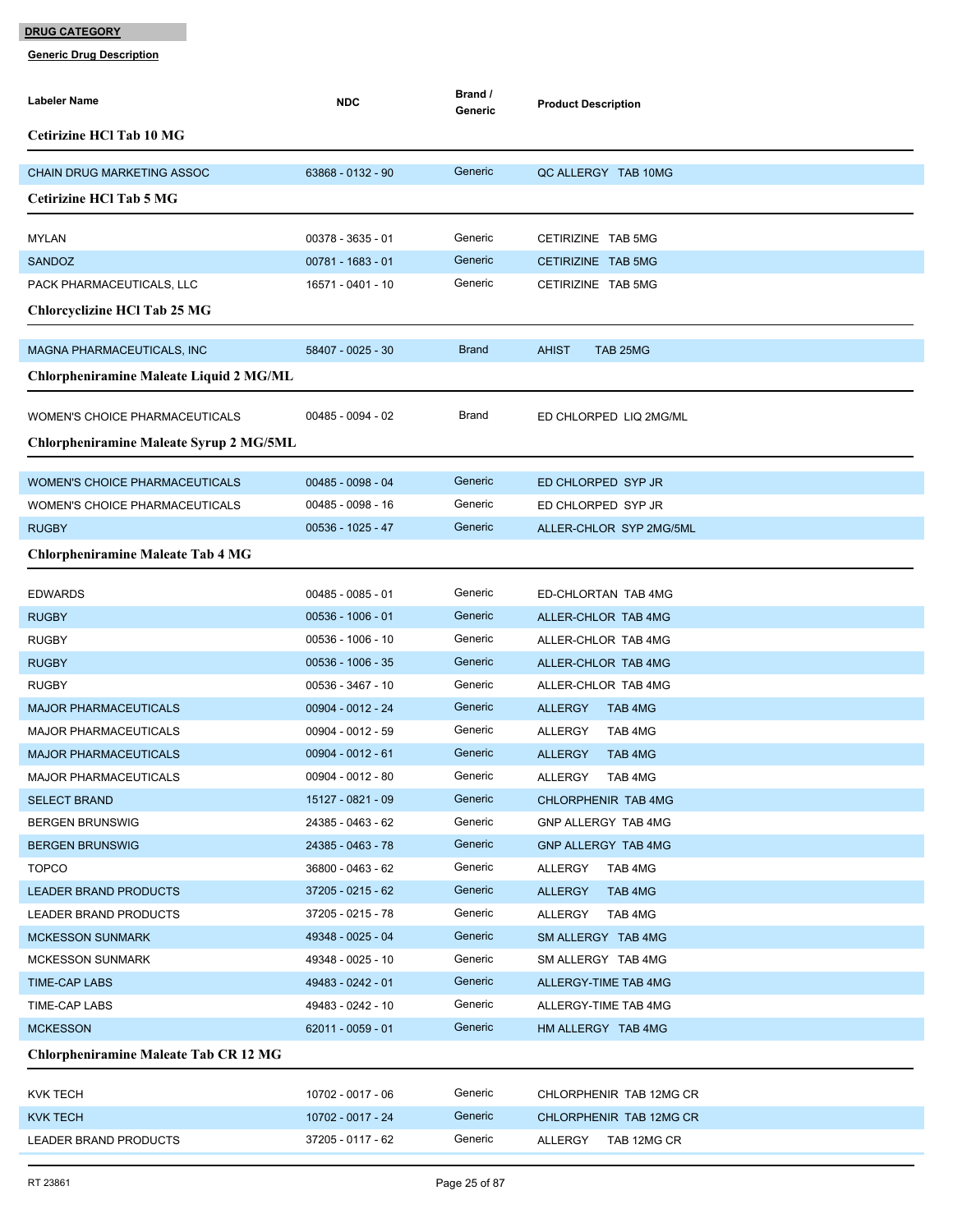| <b>Labeler Name</b>                                              | <b>NDC</b>                               | Brand /<br>Generic | <b>Product Description</b>                     |  |  |  |
|------------------------------------------------------------------|------------------------------------------|--------------------|------------------------------------------------|--|--|--|
| <b>Chlorpheniramine Maleate Tab CR 12 MG</b>                     |                                          |                    |                                                |  |  |  |
| <b>GM PHARMACEUTICALS</b>                                        | 58809 - 0363 - 01                        | Generic            | <b>CHLORPHEN SR TAB 12MG</b>                   |  |  |  |
| <b>Clemastine Fumarate Tab 1.34 MG (1 MG Base Equiv)</b>         |                                          |                    |                                                |  |  |  |
| PERRIGO PHARMACEUTICALS                                          | 00113 - 0282 - 73                        | Generic            | DAYHIST ALRG TAB 12 HOUR                       |  |  |  |
| <b>SANDOZ</b>                                                    | 00781 - 1358 - 01                        | Generic            | CLEMASTINE TAB 1.34MG                          |  |  |  |
| <b>BERGEN BRUNSWIG</b>                                           | 24385 - 0183 - 51                        | Generic            | GNP DAYHIST TAB 1.34MG                         |  |  |  |
| <b>TOPCO</b>                                                     | 36800 - 0282 - 51                        | Generic            | DAYHIST ALRG TAB 12 HOUR                       |  |  |  |
| LEADER BRAND PRODUCTS                                            | 37205 - 0228 - 73                        | Generic            | ALLERHIST-1 TAB 1.34MG                         |  |  |  |
| <b>MCKESSON SUNMARK</b>                                          | 49348 - 0686 - 03                        | Generic            | ALLERGY RELF TAB 1.34MG                        |  |  |  |
| Dexbrompheniramine Maleate Tab 2 MG                              |                                          |                    |                                                |  |  |  |
|                                                                  |                                          |                    |                                                |  |  |  |
| POLY PHARMACEUTICALS                                             | 50991 - 0783 - 60                        | Brand              | ALA-HIST IR TAB 2MG                            |  |  |  |
| Diphenhydramine HCl Cap 25 MG                                    |                                          |                    |                                                |  |  |  |
| PERRIGO PHARMACEUTICALS                                          | $00113 - 0462 - 62$                      | Generic            | ALLERGY RELF CAP 25MG                          |  |  |  |
| SANDOZ                                                           | $00185 - 0648 - 01$                      | Generic            | DIPHENHYDRAM CAP 25MG                          |  |  |  |
| <b>SANDOZ</b>                                                    | $00185 - 0648 - 10$                      | Generic            | DIPHENHYDRAM CAP 25MG                          |  |  |  |
| <b>RUGBY</b>                                                     | $00536 - 1010 - 01$                      | Generic            | DIPHENHIST CAP 25MG                            |  |  |  |
| <b>PAR PHARMACEUTICALS</b>                                       | $00603 - 0241 - 18$                      | Generic            | CAP 25MG<br>Q-DRYL                             |  |  |  |
| PAR PHARMACEUTICALS                                              | 00603 - 3339 - 21                        | Generic            | DIPHENHYDRAM CAP 25MG                          |  |  |  |
| PAR PHARMACEUTICALS                                              | 00603 - 3339 - 32                        | Generic            | DIPHENHYDRAM CAP 25MG                          |  |  |  |
| <b>MAJOR PHARMACEUTICALS</b>                                     | 00904 - 2035 - 24                        | Generic            | BANOPHEN CAP 25MG                              |  |  |  |
| <b>MAJOR PHARMACEUTICALS</b>                                     | 00904 - 5306 - 60                        | Generic            | DIPHENHYDRAM CAP 25MG                          |  |  |  |
|                                                                  | 00904 - 5306 - 61                        | Generic            | DIPHENHYDRAM CAP 25MG                          |  |  |  |
| <b>MAJOR PHARMACEUTICALS</b>                                     | 00904 - 5306 - 80                        | Generic            |                                                |  |  |  |
| <b>MAJOR PHARMACEUTICALS</b>                                     | 10267 - 0835 - 01                        | Generic            | DIPHENHYDRAM CAP 25MG                          |  |  |  |
| CONTRACT PHARMACAL CORPORATION<br>CONTRACT PHARMACAL CORPORATION | 10267 - 0835 - 04                        | Generic            | DIPHENHYDRAM CAP 25MG<br>DIPHENHYDRAM CAP 25MG |  |  |  |
| SELECT BRAND                                                     | 15127 - 0283 - 24                        | Generic            | ALLERGY CAP 25MG                               |  |  |  |
| <b>SELECT BRAND</b>                                              | 15127 - 0283 - 48                        | Generic            | ALLERGY<br>CAP 25MG                            |  |  |  |
| PHARBEST PHARMACEUTICALS                                         | 16103 - 0348 - 03                        | Generic            | PHARBEDRYL CAP 25MG                            |  |  |  |
| PHARBEST PHARMACEUTICALS                                         | 16103 - 0348 - 08                        | Generic            | PHARBEDRYL CAP 25MG                            |  |  |  |
| PHARBEST PHARMACEUTICALS                                         | 16103 - 0348 - 11                        | Generic            | PHARBEDRYL CAP 25MG                            |  |  |  |
|                                                                  | 24385 - 0462 - 62                        | Generic            | GNP ALLERGY CAP 25MG                           |  |  |  |
| <b>BERGEN BRUNSWIG</b><br><b>BERGEN BRUNSWIG</b>                 | 24385 - 0462 - 78                        | Generic            | GNP ALLERGY CAP 25MG                           |  |  |  |
| <b>TOPCO</b>                                                     | 36800 - 0462 - 62                        | Generic            | ALLERGY<br>CAP 25MG                            |  |  |  |
|                                                                  | 36800 - 0462 - 67                        | Generic            | ALLERGY<br>CAP 25MG                            |  |  |  |
| <b>TOPCO</b>                                                     |                                          | Generic            |                                                |  |  |  |
| <b>TOPCO</b>                                                     | 36800 - 0462 - 78                        | Generic            | ALLERGY<br>CAP 25MG                            |  |  |  |
| <b>MCKESSON SUNMARK</b>                                          | 49348 - 0971 - 10<br>$62011 - 0056 - 01$ | Generic            | ALLERGY RELF CAP 25MG                          |  |  |  |
| <b>MCKESSON</b>                                                  |                                          | Generic            | CAP 25MG<br>ALLERGY                            |  |  |  |
| <b>MCKESSON</b>                                                  | 62011 - 0056 - 03                        | Generic            | ALLERGY<br>CAP 25MG                            |  |  |  |
| <b>MCKESSON</b>                                                  | 62011 - 0264 - 01                        |                    | HM ALLERGY CAP 25MG                            |  |  |  |
| <b>MCKESSON</b>                                                  | 62011 - 0264 - 02                        | Generic            | HM ALLERGY CAP 25MG                            |  |  |  |
| <b>CHAIN DRUG MARKETING ASSOC</b>                                | 63868 - 0087 - 01                        | Generic            | COMP ALLERGY CAP 25MG                          |  |  |  |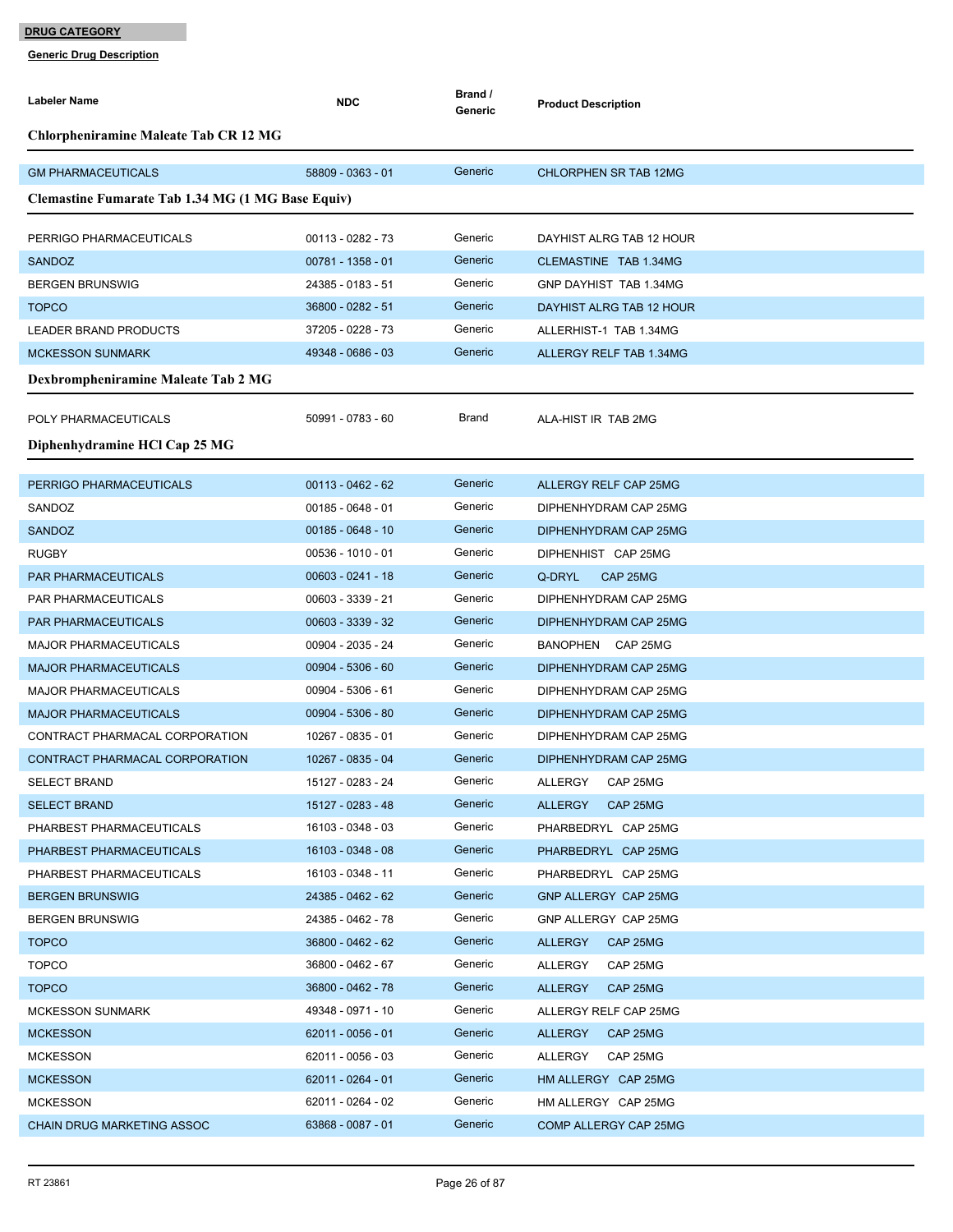| <b>Labeler Name</b>                    | <b>NDC</b>          | Brand /<br>Generic | <b>Product Description</b>      |
|----------------------------------------|---------------------|--------------------|---------------------------------|
| Diphenhydramine HCl Cap 25 MG          |                     |                    |                                 |
| <b>CHAIN DRUG MARKETING ASSOC</b>      | 63868 - 0087 - 24   | Generic            | COMP ALLERGY CAP 25MG           |
| <b>SDA LABORATORIES INC</b>            | 66424 - 0020 - 01   | Generic            | DIPHENHYDRAM CAP 25MG           |
| <b>SDA LABORATORIES INC</b>            | 66424 - 0020 - 10   | Generic            | DIPHENHYDRAM CAP 25MG           |
| Diphenhydramine HCl Cap 50 MG          |                     |                    |                                 |
| <b>SANDOZ</b>                          | $00185 - 0649 - 01$ | Generic            | DIPHENHYDRAM CAP 50MG           |
| SANDOZ                                 | $00185 - 0649 - 10$ | Generic            | DIPHENHYDRAM CAP 50MG           |
| PAR PHARMACEUTICALS                    | 00603 - 3340 - 21   | Generic            | DIPHENHYDRAM CAP 50MG           |
| PAR PHARMACEUTICALS                    | 00603 - 3340 - 32   | Generic            | DIPHENHYDRAM CAP 50MG           |
| <b>MAJOR PHARMACEUTICALS</b>           | $00904 - 2056 - 61$ | Generic            | DIPHENHYDRAM CAP 50MG           |
| <b>MAJOR PHARMACEUTICALS</b>           | 00904 - 5307 - 60   | Generic            | BANOPHEN CAP 50MG               |
| <b>MAJOR PHARMACEUTICALS</b>           | 00904 - 5307 - 80   | Generic            | BANOPHEN CAP 50MG               |
| PHARBEST PHARMACEUTICALS               | 16103 - 0347 - 11   | Generic            | PHARBEDRYL CAP 50MG             |
| <b>SDA LABORATORIES INC</b>            | 66424 - 0021 - 01   | Generic            | DIPHENHYDRAM CAP 50MG           |
| <b>SDA LABORATORIES INC</b>            | 66424 - 0021 - 10   | Generic            | DIPHENHYDRAM CAP 50MG           |
| Diphenhydramine HCl Liquid 12.5 MG/5ML |                     |                    |                                 |
| PERRIGO PHARMACEUTICALS                | $00113 - 0379 - 26$ | Generic            | ALLERGY RELF LIQ 12.5/5ML       |
| <b>RUGBY</b>                           | 00536 - 0770 - 85   | Generic            | DIPHENHIST LIQ 12.5/5ML         |
| <b>RUGBY</b>                           | 00536 - 0770 - 97   | Generic            | DIPHENHIST LIQ 12.5/5ML         |
| PAR PHARMACEUTICALS                    | 00603 - 0823 - 54   | Generic            | Q-DRYL<br>LIQ 12.5/5ML          |
| PAR PHARMACEUTICALS                    | 00603 - 0823 - 58   | Generic            | Q-DRYL<br>LIQ 12.5/5ML          |
| PAR PHARMACEUTICALS                    | 00603 - 0823 - 81   | Generic            | Q-DRYL<br>LIQ 12.5/5ML          |
| <b>PAR PHARMACEUTICALS</b>             | 00603 - 0823 - 94   | Generic            | Q-DRYL<br>LIQ 12.5/5ML          |
| <b>MAJOR PHARMACEUTICALS</b>           | 00904 - 1228 - 00   | Generic            | <b>BANOPHEN</b><br>LIQ 12.5/5ML |
| <b>MAJOR PHARMACEUTICALS</b>           | 00904 - 1228 - 20   | Generic            | <b>BANOPHEN</b><br>LIQ 12.5/5ML |
| <b>MAJOR PHARMACEUTICALS</b>           | 00904 - 5174 - 16   | Generic            | BANOPHEN LIQ 12.5/5ML           |
| <b>BERGEN BRUNSWIG</b>                 | 24385 - 0379 - 26   | Generic            | CHLD ALLERGY LIQ 12.5/5ML       |
| <b>TOPCO</b>                           | 36800 - 0379 - 26   | Generic            | CHLD ALLERGY LIQ 12.5/5ML       |
| <b>TOPCO</b>                           | 36800 - 0379 - 34   | Generic            | CHLD ALLERGY LIQ 12.5/5ML       |
| LEADER BRAND PRODUCTS                  | 37205 - 0565 - 26   | Generic            | ALLERGY<br>LIQ 12.5/5ML         |
| <b>LEADER BRAND PRODUCTS</b>           | 37205 - 0565 - 34   | Generic            | ALLERGY<br>LIQ 12.5/5ML         |
| <b>MCKESSON SUNMARK</b>                | 49348 - 0045 - 34   | Generic            | ALLERGY RELF LIQ 12.5/5ML       |
| <b>MCKESSON SUNMARK</b>                | 49348 - 0045 - 37   | Generic            | ALLERGY RELF LIQ 12.5/5ML       |
| <b>SILARX</b>                          | 54838 - 0135 - 40   | Generic            | SILADRYL ALR LIQ 12.5/5ML       |
| <b>SILARX</b>                          | 54838 - 0135 - 70   | Generic            | SILADRYL ALR LIQ 12.5/5ML       |
| <b>SILARX</b>                          | 54838 - 0135 - 80   | Generic            | SILADRYL ALR LIQ 12.5/5ML       |
| <b>MCKESSON</b>                        | 62011 - 0057 - 01   | Generic            | ALLERGY CHLD LIQ 12.5/5ML       |
| CHAIN DRUG MARKETING ASSOC             | 63868 - 0823 - 54   | Generic            | CHLD ALLERGY LIQ 12.5/5ML       |
| Diphenhydramine HCl Syrup 12.5 MG/5ML  |                     |                    |                                 |
| PAR PHARMACEUTICALS                    | $00603 - 0860 - 54$ | Generic            | QUENALIN SYP 12.5/5ML           |
| <b>SILARX</b>                          | 54838 - 0154 - 40   | Generic            | SILPHEN COUG SYP 12.5/5ML       |
|                                        |                     |                    |                                 |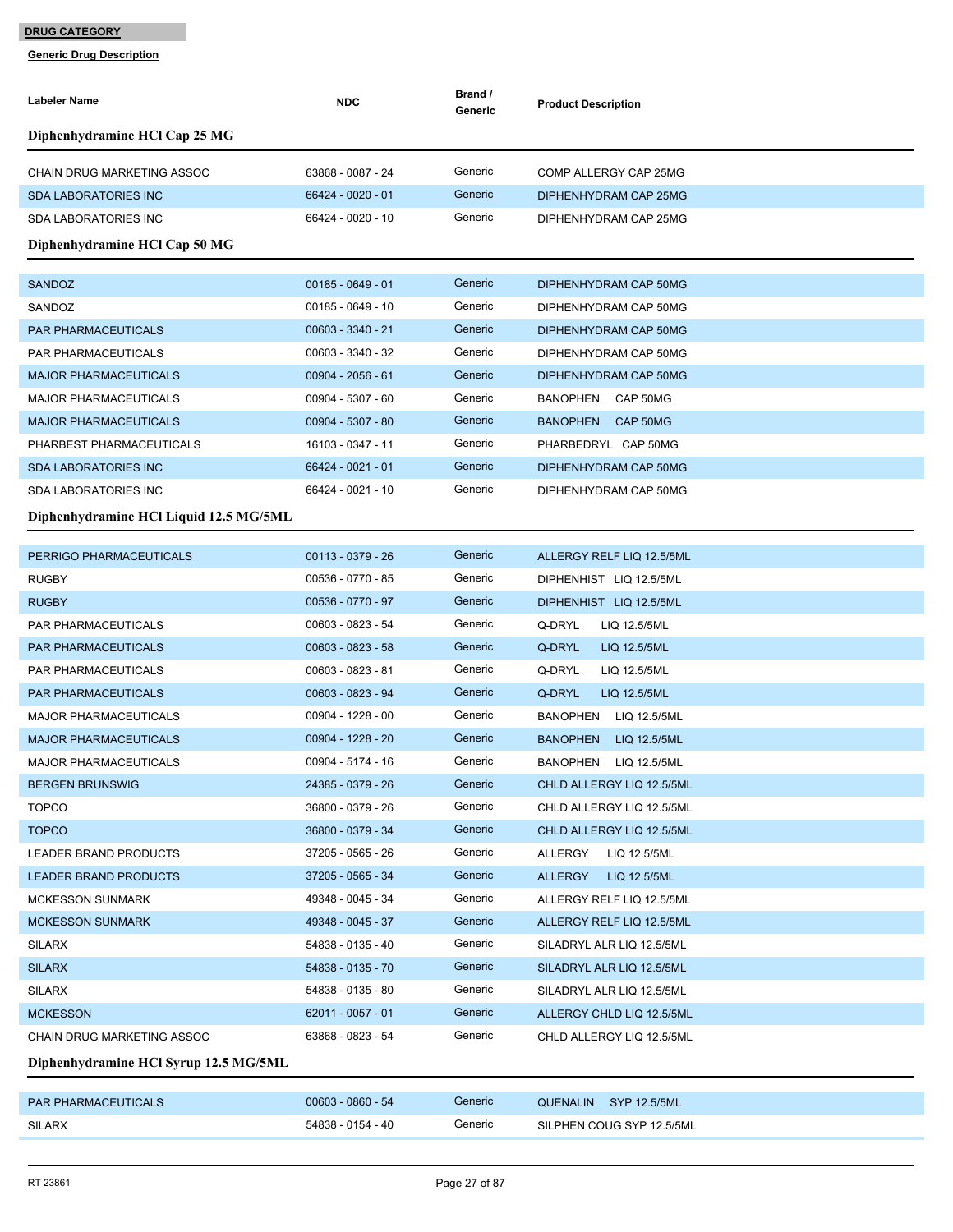| <b>Labeler Name</b>                       | <b>NDC</b>          | Brand /<br>Generic | <b>Product Description</b> |  |  |  |
|-------------------------------------------|---------------------|--------------------|----------------------------|--|--|--|
| Diphenhydramine HCl Syrup 12.5 MG/5ML     |                     |                    |                            |  |  |  |
| <b>SILARX</b>                             | 54838 - 0154 - 70   | Generic            | SILPHEN COUG SYP 12.5/5ML  |  |  |  |
| <b>SILARX</b>                             | 54838 - 0154 - 80   | Generic            | SILPHEN COUG SYP 12.5/5ML  |  |  |  |
| Diphenhydramine HCl Tab 25 MG             |                     |                    |                            |  |  |  |
|                                           |                     |                    |                            |  |  |  |
| PERRIGO PHARMACEUTICALS                   | $00113 - 0479 - 62$ | Generic            | ALLERGY RELF TAB 25MG      |  |  |  |
| PERRIGO PHARMACEUTICALS                   | 00113 - 0479 - 78   | Generic            | ALLERGY RELF TAB 25MG      |  |  |  |
| <b>RUGBY</b>                              | $00536 - 1016 - 01$ | Generic            | DIPHENHIST TAB 25MG        |  |  |  |
| <b>MAJOR PHARMACEUTICALS</b>              | 00904 - 5551 - 24   | Generic            | BANOPHEN TAB 25MG          |  |  |  |
| <b>MAJOR PHARMACEUTICALS</b>              | $00904 - 5551 - 59$ | Generic            | BANOPHEN TAB 25MG          |  |  |  |
| <b>SELECT BRAND</b>                       | 15127 - 0018 - 01   | Generic            | SB ALLERGY TAB 25MG MED    |  |  |  |
| <b>BERGEN BRUNSWIG</b>                    | 24385 - 0479 - 62   | Generic            | GNP ALLERGY TAB 25MG       |  |  |  |
| <b>BERGEN BRUNSWIG</b>                    | 24385 - 0479 - 78   | Generic            | GNP ALLERGY TAB 25MG       |  |  |  |
| <b>TOPCO</b>                              | 36800 - 0479 - 62   | Generic            | <b>ALLERGY</b><br>TAB 25MG |  |  |  |
| <b>TOPCO</b>                              | 36800 - 0479 - 67   | Generic            | <b>ALLERGY</b><br>TAB 25MG |  |  |  |
| <b>TOPCO</b>                              | 36800 - 0479 - 78   | Generic            | <b>ALLERGY</b><br>TAB 25MG |  |  |  |
| <b>TOPCO</b>                              | 36800 - 0479 - 79   | Generic            | ALLERGY<br>TAB 25MG        |  |  |  |
| <b>MCKESSON SUNMARK</b>                   | 49348 - 0983 - 10   | Generic            | SM ALLERGY TAB 25MG RLF    |  |  |  |
| <b>TIME-CAP LABS</b>                      | 49483 - 0061 - 01   | Generic            | DIPHENHYDRAM TAB 25MG      |  |  |  |
| <b>TIME-CAP LABS</b>                      | 49483 - 0061 - 10   | Generic            | DIPHENHYDRAM TAB 25MG      |  |  |  |
| <b>MCKESSON</b>                           | 62011 - 0058 - 01   | Generic            | HM ALLERGY TAB 25MG        |  |  |  |
| <b>MCKESSON</b>                           | $62011 - 0058 - 03$ | Generic            | HM ALLERGY TAB 25MG        |  |  |  |
| Fexofenadine HCl Susp 30 MG/5ML (6 MG/ML) |                     |                    |                            |  |  |  |
| <b>ACTAVIS MID ATLANTIC</b>               | 00472 - 0527 - 94   | Generic            | FEXOFENADINE SUS 30MG/5ML  |  |  |  |
| <b>RUGBY</b>                              | $00536 - 1005 - 97$ | Generic            | FEXOFENADINE SUS 30MG/5ML  |  |  |  |
| <b>Fexofenadine HCl Tab 180 MG</b>        |                     |                    |                            |  |  |  |
| <b>PERRIGO</b>                            | 00113 - 0571 - 39   | Generic            | ALLER-EASE TAB 180MG       |  |  |  |
| <b>MYLAN</b>                              | 00378 - 0782 - 05   | Generic            | FEXOFENADINE TAB 180MG     |  |  |  |
| MYLAN                                     | 00378 - 0782 - 93   | Generic            | FEXOFENADINE TAB 180MG     |  |  |  |
| <b>RUGBY</b>                              | $00536 - 1066 - 15$ | Generic            | FEXOFENADINE TAB 180MG     |  |  |  |
| <b>MAJOR PHARMACEUTICALS</b>              | 00904 - 6214 - 18   | Generic            | FEXOFENADINE TAB 180MG     |  |  |  |
| <b>MAJOR PHARMACEUTICALS</b>              | 00904 - 6214 - 46   | Generic            | FEXOFENADINE TAB 180MG     |  |  |  |
| <b>MAJOR PHARMACEUTICALS</b>              | 00904 - 6214 - 48   | Generic            | FEXOFENADINE TAB 180MG     |  |  |  |
| <b>MAJOR PHARMACEUTICALS</b>              | 00904 - 6214 - 52   | Generic            | FEXOFENADINE TAB 180MG     |  |  |  |
| <b>MAJOR PHARMACEUTICALS</b>              | 00904 - 6214 - 89   | Generic            | FEXOFENADINE TAB 180MG     |  |  |  |
| <b>LEADER BRAND PRODUCTS</b>              | 37205 - 0650 - 65   | Generic            | ALLER-EASE TAB 180MG       |  |  |  |
| LEADER BRAND PRODUCTS                     | 37205 - 0650 - 88   | Generic            | ALLER-EASE TAB 180MG       |  |  |  |
| PERRIGO PHARMACEUTICALS                   | 45802 - 0571 - 78   | Generic            | FEXOFENADINE TAB 180MG     |  |  |  |
| AMERISOURCE BERGEN DRUGS                  | 46122 - 0040 - 22   | Generic            | GNP ALLERGY TAB 180MG      |  |  |  |
| AMERISOURCE BERGEN DRUGS                  | 46122 - 0040 - 61   | Generic            | GNP ALLERGY TAB 180MG      |  |  |  |
| AMERISOURCE BERGEN DRUGS                  | 46122 - 0040 - 65   | Generic            | GNP ALLERGY TAB 180MG      |  |  |  |
| AMERISOURCE BERGEN DRUGS                  | 46122 - 0040 - 75   | Generic            | GNP ALLERGY TAB 180MG      |  |  |  |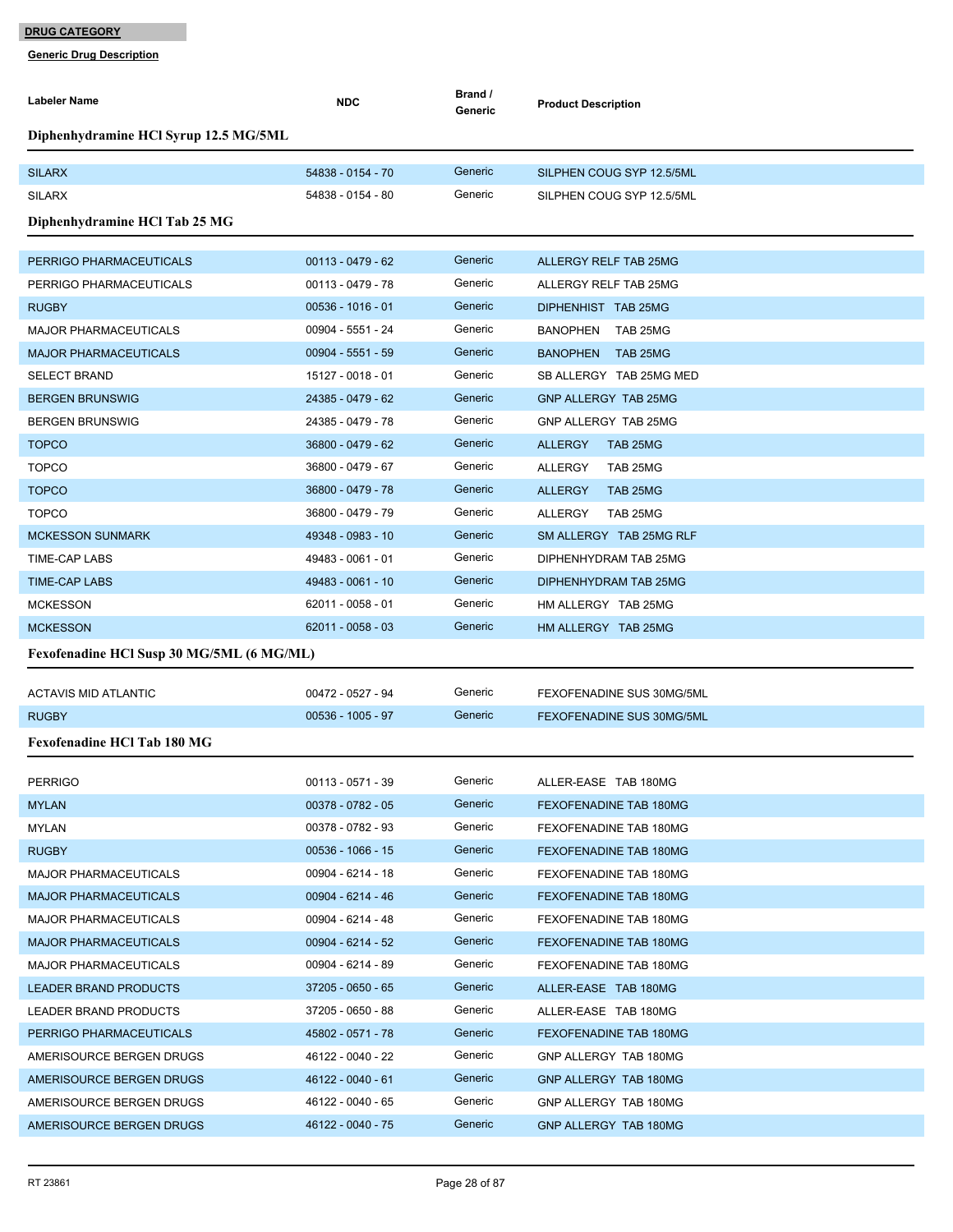| <b>Labeler Name</b>                                | <b>NDC</b>          | Brand /<br>Generic | <b>Product Description</b>         |
|----------------------------------------------------|---------------------|--------------------|------------------------------------|
| <b>Fexofenadine HCl Tab 180 MG</b>                 |                     |                    |                                    |
| <b>MCKESSON SUNMARK</b>                            | 49348 - 0968 - 44   | Generic            | FEXOFENADINE TAB 180MG             |
| <b>MCKESSON SUNMARK</b>                            | 49348 - 0968 - 56   | Generic            | <b>FEXOFENADINE TAB 180MG</b>      |
| <b>MCKESSON SUNMARK</b>                            | 49348 - 0968 - 57   | Generic            | FEXOFENADINE TAB 180MG             |
| <b>MYLAN INSTITUTIONAL</b>                         | 51079 - 0548 - 01   | Generic            | FEXOFENADINE TAB 180MG             |
| <b>MYLAN INSTITUTIONAL</b>                         | 51079 - 0548 - 20   | Generic            | FEXOFENADINE TAB 180MG             |
| DR.REDDY'S LABORATORIES, INC.                      | 55111 - 0784 - 30   | Generic            | FEXOFENADINE TAB 180MG             |
| AMERICAN HEALTH PACKAGING                          | 60687 - 0175 - 01   | Generic            | FEXOFENADINE TAB 180MG             |
| AMERICAN HEALTH PACKAGING                          | 60687 - 0175 - 11   | Generic            | FEXOFENADINE TAB 180MG             |
| <b>MCKESSON</b>                                    | 62011 - 0067 - 01   | Generic            | FEXOFENADINE TAB 180MG             |
| <b>MCKESSON</b>                                    | 62011 - 0067 - 02   | Generic            | FEXOFENADINE TAB 180MG             |
| <b>MCKESSON</b>                                    | 62011 - 0233 - 01   | Generic            | FEXOFENADINE TAB 180MG             |
| <b>RECKITT BENCKISER</b>                           | 63824 - 0926 - 05   | Generic            | MUCINEX ALLR TAB 180MG             |
| <b>RECKITT BENCKISER</b>                           | 63824 - 0926 - 10   | Generic            | MUCINEX ALLR TAB 180MG             |
| <b>RECKITT BENCKISER</b>                           | 63824 - 0926 - 30   | Generic            | MUCINEX ALLR TAB 180MG             |
| <b>RECKITT BENCKISER</b>                           | 63824 - 0926 - 40   | Generic            | MUCINEX ALLR TAB 180MG             |
| <b>WOCKHARDT USA</b>                               | 64679 - 0987 - 24   | Generic            | <b>ALLERGY</b><br><b>TAB 180MG</b> |
| <b>Fexofenadine HCl Tab 60 MG</b>                  |                     |                    |                                    |
| <b>PERRIGO</b>                                     | $00113 - 0425 - 53$ | Generic            | ALLER-EASE TAB 60MG                |
| <b>MYLAN</b>                                       | 00378 - 0781 - 05   | Generic            | <b>FEXOFENADINE TAB 60MG</b>       |
| MYLAN                                              | 00378 - 0781 - 91   | Generic            | FEXOFENADINE TAB 60MG              |
| PERRIGO PHARMACEUTICALS                            | 45802 - 0425 - 78   | Generic            | <b>FEXOFENADINE TAB 60MG</b>       |
| <b>MCKESSON SUNMARK</b>                            | 49348 - 0970 - 02   | Generic            | FEXOFENADINE TAB 60MG              |
| <b>MYLAN INSTITUTIONAL</b>                         | 51079 - 0547 - 01   | Generic            | <b>FEXOFENADINE TAB 60MG</b>       |
| <b>MYLAN INSTITUTIONAL</b>                         | 51079 - 0547 - 20   | Generic            | FEXOFENADINE TAB 60MG              |
| <b>MCKESSON</b>                                    | $62011 - 0068 - 01$ | Generic            | <b>FEXOFENADINE TAB 60MG</b>       |
| <b>Loratadine Rapidly-Disintegrating Tab 10 MG</b> |                     |                    |                                    |
| <b>MAJOR PHARMACEUTICALS</b>                       | $00904 - 5806 - 15$ | Generic            | <b>ALLERGY</b><br>TAB 10MG         |
| <b>BERGEN BRUNSWIG</b>                             | 24385 - 0161 - 52   | Generic            | ALLERGY RELF TAB 10MG              |
| <b>BERGEN BRUNSWIG</b>                             | 24385 - 0540 - 53   | Generic            | ALLERGY RELF TAB 10MG              |
| <b>LEADER BRAND PRODUCTS</b>                       | 37205 - 0745 - 65   | Generic            | ALLERGY RELF TAB 10MG              |
| AMERISOURCE BERGEN DRUGS                           | 46122 - 0140 - 52   | Generic            | ALLERGY RELF TAB 10MG              |
| <b>MCKESSON SUNMARK</b>                            | 49348 - 0930 - 01   | Generic            | LORATADINE TAB 10MG                |
| <b>MCKESSON SUNMARK</b>                            | 49348 - 0930 - 44   | Generic            | LORATADINE TAB 10MG                |
| <b>OHM LABS</b>                                    | 51660 - 0527 - 31   | Generic            | ALLERGY RELF TAB 10MG              |
| <b>MCKESSON</b>                                    | 62011 - 0073 - 01   | Generic            | ALLERGY RELF TAB 10MG              |
| <b>CHAIN DRUG MARKETING ASSOC</b>                  | 63868 - 0157 - 10   | Generic            | ALLERGY RELF TAB 10MG              |
| <b>Loratadine Syrup 5 MG/5ML</b>                   |                     |                    |                                    |
| <b>MAJOR PHARMACEUTICALS</b>                       | 00904 - 6234 - 20   | Generic            | LORATADINE SOL 5MG/5ML             |
| <b>BERGEN BRUNSWIG</b>                             | 24385 - 0531 - 26   | Generic            | LORATADINE SYP 5MG/5ML             |
| LEADER BRAND PRODUCTS                              | 37205 - 0378 - 26   | Generic            | ALLERGY RELF SYP 5MG/5ML           |
|                                                    |                     |                    |                                    |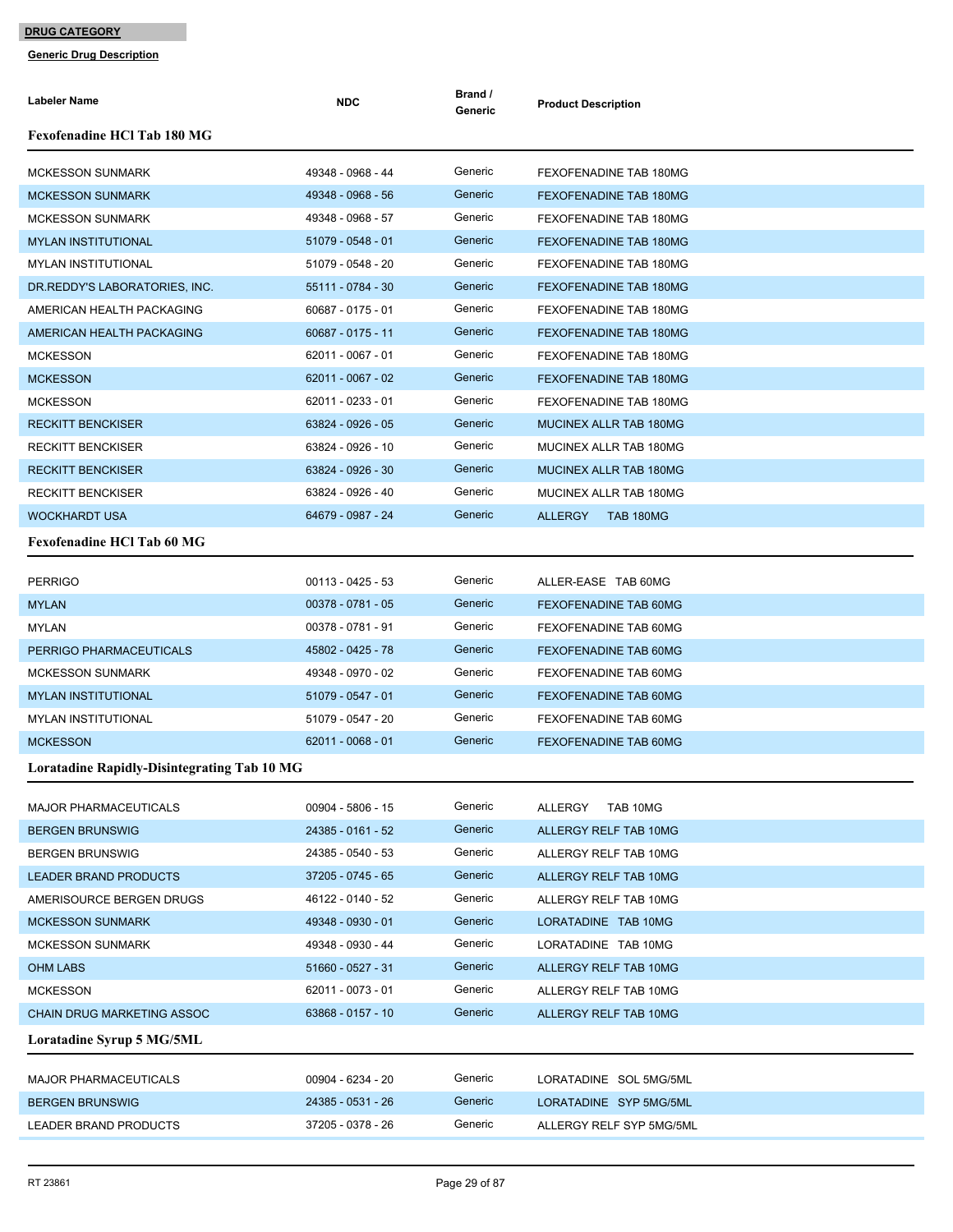| Labeler Name                                       | <b>NDC</b>          | Brand /<br>Generic | <b>Product Description</b>                     |
|----------------------------------------------------|---------------------|--------------------|------------------------------------------------|
| Loratadine Syrup 5 MG/5ML                          |                     |                    |                                                |
| AMERISOURCE BERGEN DRUGS                           | 46122 - 0164 - 26   | Generic            | LORATADINE SYP 5MG/5ML                         |
| <b>MCKESSON SUNMARK</b>                            | 49348 - 0333 - 34   | Generic            | LORATADINE SYP 5MG/5ML                         |
| <b>MCKESSON SUNMARK</b>                            | 49348 - 0636 - 34   | Generic            | LORATADINE SYP 5MG/5ML                         |
| <b>TARO</b>                                        | 51672 - 2073 - 08   | Generic            | LORATADINE SYP 5MG/5ML                         |
| <b>TARO</b>                                        | 51672 - 2085 - 08   | Generic            | LORATADINE SYP 5MG/5ML                         |
| <b>TARO</b>                                        | 51672 - 2092 - 08   | Generic            | LORATADINE SOL 5MG/5ML                         |
| <b>SILARX</b>                                      | 54838 - 0554 - 40   | Generic            | LORATADINE SOL 5MG/5ML                         |
| <b>SILARX</b>                                      | 54838 - 0558 - 40   | Generic            | LORATADINE SOL 5MG/5ML                         |
| <b>MCKESSON</b>                                    | 62011 - 0072 - 01   | Generic            | LORATADINE SYP 5MG/5ML                         |
| <b>MCKESSON</b>                                    | 62011 - 0181 - 01   | Generic            | LORATADINE SYP 5MG/5ML                         |
| <b>Loratadine Tab 10 MG</b>                        |                     |                    |                                                |
| PERRIGO PHARMACEUTICALS                            | $00113 - 0612 - 39$ | Generic            | ALLERGY RELF TAB 10MG                          |
|                                                    | $00113 - 0612 - 46$ | Generic            |                                                |
| PERRIGO PHARMACEUTICALS                            | $00113 - 0612 - 60$ | Generic            | ALLERGY RELF TAB 10MG                          |
| PERRIGO PHARMACEUTICALS<br>PERRIGO PHARMACEUTICALS | 00113 - 0612 - 65   | Generic            | ALLERGY RELF TAB 10MG<br>ALLERGY RELF TAB 10MG |
| <b>SANDOZ</b>                                      | $00781 - 5077 - 01$ | Generic            | LORATADINE TAB 10MG                            |
| <b>MAJOR PHARMACEUTICALS</b>                       | 00904 - 5728 - 87   | Generic            | ALLERGY<br>TAB 10MG                            |
| <b>MAJOR PHARMACEUTICALS</b>                       | 00904 - 5728 - 89   | Generic            | <b>ALLERGY</b><br>TAB 10MG                     |
| <b>MAJOR PHARMACEUTICALS</b>                       | 00904 - 6074 - 46   | Generic            | ALLERGY<br>TAB 10MG                            |
| <b>MAJOR PHARMACEUTICALS</b>                       | 00904 - 6074 - 60   | Generic            | <b>ALLERGY</b><br>TAB 10MG                     |
| <b>MAJOR PHARMACEUTICALS</b>                       | 00904 - 6074 - 61   | Generic            | LORATADINE TAB 10MG                            |
| <b>MAJOR PHARMACEUTICALS</b>                       | 00904 - 6074 - 89   | Generic            | <b>ALLERGY</b><br>TAB 10MG                     |
| <b>SELECT BRAND</b>                                | 15127 - 0715 - 10   | Generic            | LORATADINE TAB 10MG                            |
| <b>SELECT BRAND</b>                                | 15127 - 0715 - 30   | Generic            | LORATADINE TAB 10MG                            |
| NORTHSTAR RX                                       | 16714 - 0482 - 01   | Generic            | LORATADINE TAB 10MG                            |
| <b>NORTHSTAR RX</b>                                | 16714 - 0482 - 02   | Generic            | LORATADINE TAB 10MG                            |
| NORTHSTAR RX                                       | 16714 - 0482 - 03   | Generic            | LORATADINE TAB 10MG                            |
| <b>BERGEN BRUNSWIG</b>                             | 24385 - 0471 - 52   | Generic            | LORATADINE TAB 10MG                            |
| <b>BERGEN BRUNSWIG</b>                             | 24385 - 0471 - 78   | Generic            | LORATADINE TAB 10MG                            |
| <b>BERGEN BRUNSWIG</b>                             | 24385 - 0471 - 99   | Generic            | LORATADINE TAB 10MG                            |
| <b>TOPCO</b>                                       | 36800 - 0612 - 46   | Generic            | ALLERGY RELF TAB 10MG                          |
| <b>TOPCO</b>                                       | 36800 - 0612 - 65   | Generic            | ALLERGY RELF TAB 10MG                          |
| <b>TOPCO</b>                                       | 36800 - 0612 - 72   | Generic            | ALLERGY RELF TAB 10MG                          |
| <b>TOPCO</b>                                       | 36800 - 0612 - 76   | Generic            | ALLERGY RELF TAB 10MG                          |
| <b>TOPCO</b>                                       | 36800 - 0612 - 87   | Generic            | ALLERGY RELF TAB 10MG                          |
| <b>LEADER BRAND PRODUCTS</b>                       | 37205 - 0346 - 72   | Generic            | LORATADINE TAB 10MG                            |
| PERRIGO PHARMACEUTICALS                            | 45802 - 0650 - 65   | Generic            | LORATADINE TAB 10MG                            |
| PERRIGO PHARMACEUTICALS                            | 45802 - 0650 - 78   | Generic            | LORATADINE TAB 10MG                            |
| PERRIGO PHARMACEUTICALS                            | 45802 - 0650 - 87   | Generic            | LORATADINE TAB 10MG                            |
| AMERISOURCE BERGEN DRUGS                           | 46122 - 0158 - 65   | Generic            | LORATADINE TAB 10MG                            |
| <b>MCKESSON SUNMARK</b>                            | 49348 - 0818 - 01   | Generic            | ALLERGY RELF TAB 10MG                          |
| <b>MCKESSON SUNMARK</b>                            | 49348 - 0818 - 13   | Generic            | ALLERGY RELF TAB 10MG                          |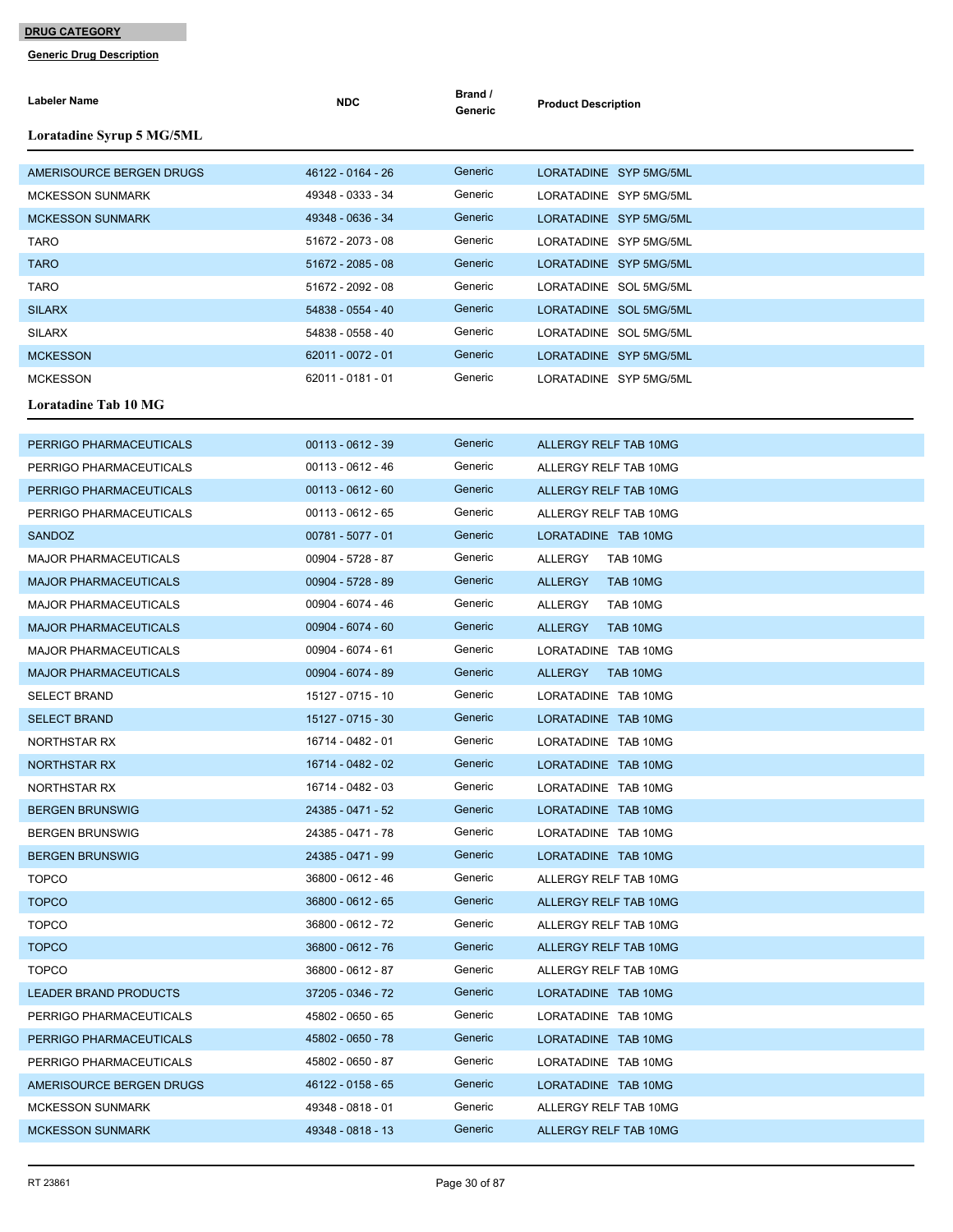**Generic Drug Description**

| Labeler Name                        | <b>NDC</b>          | Brand /<br>Generic | <b>Product Description</b>          |
|-------------------------------------|---------------------|--------------------|-------------------------------------|
| <b>Loratadine Tab 10 MG</b>         |                     |                    |                                     |
| <b>MCKESSON SUNMARK</b>             | 49348 - 0818 - 44   | Generic            | ALLERGY RELF TAB 10MG               |
| <b>MCKESSON SUNMARK</b>             | 49348 - 0818 - 56   | Generic            | <b>ALLERGY RELF TAB 10MG</b>        |
| <b>MYLAN INSTITUTIONAL</b>          | 51079 - 0246 - 01   | Generic            | LORATADINE TAB 10MG                 |
| <b>MYLAN INSTITUTIONAL</b>          | 51079 - 0246 - 20   | Generic            | LORATADINE TAB 10MG                 |
| OHM LABS                            | 51660 - 0526 - 01   | Generic            | ALLERGY RELF TAB 10MG               |
| <b>OHM LABS</b>                     | 51660 - 0526 - 05   | Generic            | <b>ALLERGY RELF TAB 10MG</b>        |
| OHM LABS                            | 51660 - 0526 - 31   | Generic            | ALLERGY RELF TAB 10MG               |
| <b>APOTEX</b>                       | $60505 - 0147 - 01$ | Generic            | LORATADINE TAB 10MG                 |
| <b>APOTEX</b>                       | 60505 - 0147 - 08   | Generic            | LORATADINE TAB 10MG                 |
| <b>MCKESSON</b>                     | 62011 - 0248 - 02   | Generic            | LORATADINE TAB 10MG                 |
| CHAIN DRUG MARKETING ASSOC          | 63868 - 0151 - 01   | Generic            | LORATADINE TAB 10MG                 |
| <b>CHAIN DRUG MARKETING ASSOC</b>   | 63868 - 0151 - 10   | Generic            | LORATADINE TAB 10MG                 |
| CHAIN DRUG MARKETING ASSOC          | 63868 - 0151 - 30   | Generic            | LORATADINE TAB 10MG                 |
| AMERICAN HEALTH PACKAGING           | 68084 - 0248 - 01   | Generic            | LORATADINE TAB 10MG                 |
| AMERICAN HEALTH PACKAGING           | 68084 - 0248 - 11   | Generic            | LORATADINE TAB 10MG                 |
| Triprolidine HCl Drops 0.938 MG/ML  |                     |                    |                                     |
| <b>ALLEGIS PHARMACEUTICALS</b>      | 28595 - 0801 - 30   | <b>Brand</b>       | HISTEX PD DRO 0.938MG               |
| Triprolidine HCl Liquid 0.625 MG/ML |                     |                    |                                     |
| <b>GM PHARMACEUTICALS</b>           | 58809 - 0501 - 30   | Brand              | VANAHIST PD LIQ 0.625MG             |
| Triprolidine HCl Syrup 2.5 MG/5ML   |                     |                    |                                     |
| <b>ALLEGIS PHARMACEUTICALS</b>      | 28595 - 0802 - 08   | <b>Brand</b>       | <b>HISTEX</b><br><b>SYP 2.5MG/5</b> |
| <b>CONTRACEPTIVES</b>               |                     |                    |                                     |
|                                     |                     |                    |                                     |
| <b>Levonorgestrel Tab 1.5 MG</b>    |                     |                    |                                     |
| <b>GAVIS PHARMACEUTICALS</b>        | 43386 - 0622 - 30   | Generic            | MY WAY<br>TAB 1.5MG                 |
| <b>AFAXYS</b>                       | $50102 - 0111 - 01$ | Generic            | ECONTRA EZ TAB 1.5MG                |
| AFAXYS                              | 50102 - 0111 - 12   | Generic            | ECONTRA EZ TAB 1.5MG                |
| <b>TEVA/WOMENS HEALTH</b>           | 51285 - 0100 - 88   | Generic            | TAKE ACTION TAB 1.5MG               |
| <b>TEVA/WOMENS HEALTH</b>           | 51285 - 0103 - 88   | Generic            | AFTERA<br>TAB 1.5MG                 |
| <b>TEVA/WOMENS HEALTH</b>           | 51285 - 0146 - 19   | <b>Brand</b>       | <b>PLAN B</b><br>TAB 1.5MG          |
| <b>TEVA/WOMENS HEALTH</b>           | 51285 - 0162 - 88   | Brand              | PLAN B<br>TAB 1.5MG                 |
| <b>TEVA/WOMENS HEALTH</b>           | 51285 - 0943 - 88   | <b>Brand</b>       | <b>PLAN B</b><br><b>TAB 1.5MG</b>   |
| <b>ACTAVIS PHARMA</b>               | 52544 - 0065 - 54   | Generic            | NEXT CHOICE TAB 1.5MG               |
| <b>SUN PHARMACEUTICALS</b>          | 62756 - 0718 - 60   | Generic            | <b>OPCICON</b><br>TAB 1.5MG         |
| PHARMACIST PHARMACEUTICAL LLC       | 63704 - 0010 - 01   | Generic            | LEVONORGESTR TAB 1.5MG              |
| WOCKHARDT USA                       | 64679 - 0050 - 02   | Generic            | <b>REACT</b><br>TAB 1.5MG           |
| LUPIN PHARMACEUTICALS               | 68180 - 0853 - 13   | Generic            | FALLBACK TAB 1.5MG                  |

## **COUGH/COLD/ALLERGY**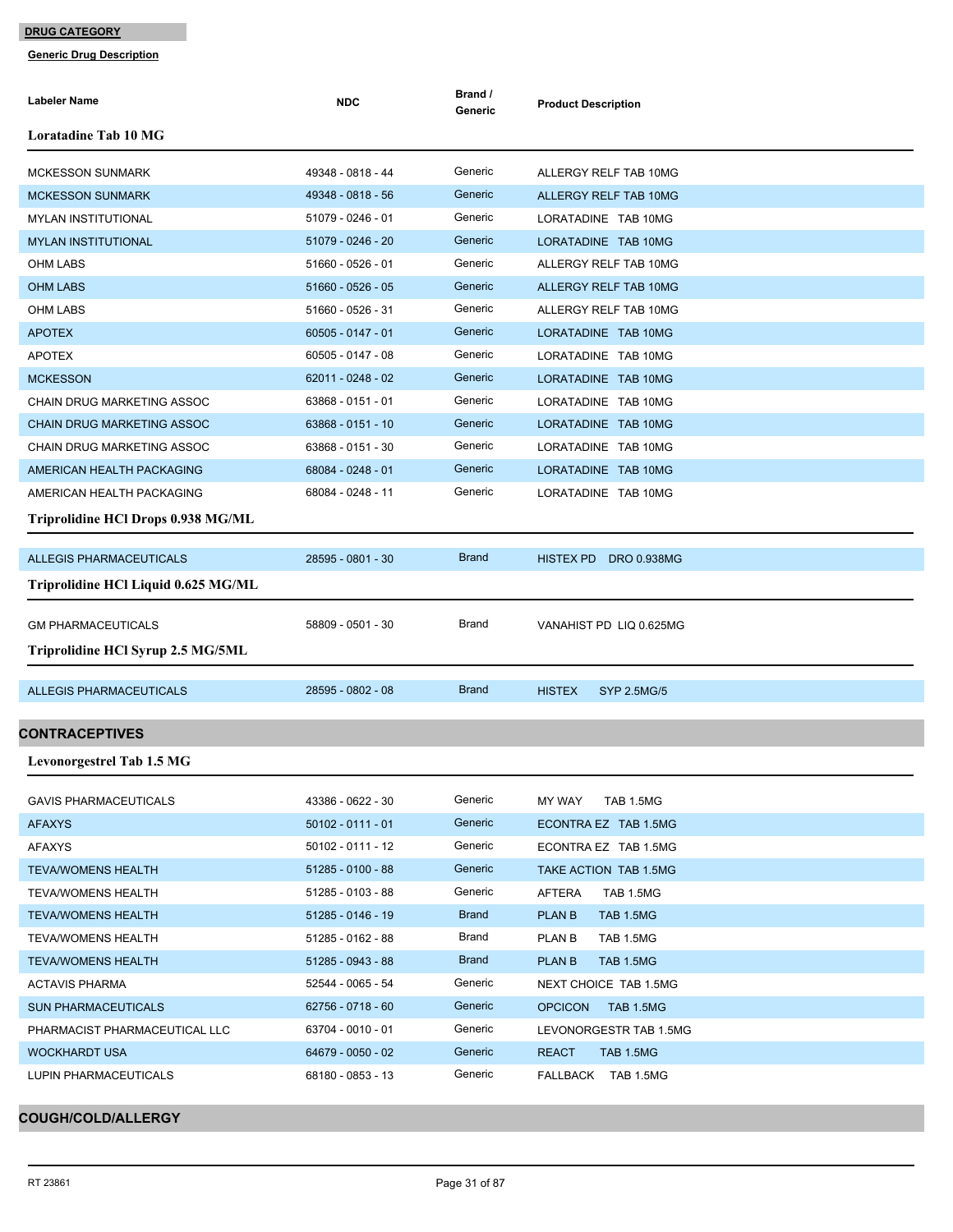| Labeler Name                                                 | <b>NDC</b>          | Brand /<br>Generic | <b>Product Description</b>             |
|--------------------------------------------------------------|---------------------|--------------------|----------------------------------------|
| *Camphor-Eucalyptus-Menthol - Oint***                        |                     |                    |                                        |
|                                                              |                     |                    |                                        |
| AMERISOURCE BERGEN DRUGS                                     | 46122 - 0157 - 54   | <b>Brand</b>       | <b>GNP CHEST OIN RUB</b>               |
| <b>MCKESSON</b>                                              | 62011 - 0075 - 01   | Brand              | HM CHEST RUB OIN                       |
| *Camphor-Eucalyptus-Menthol-Turp Oil-White Pet -Oint***      |                     |                    |                                        |
| <b>MCKESSON SUNMARK</b>                                      | 49348 - 0398 - 96   | Generic            | SM MEDICATED MIS CHST RUB              |
| *PE-DM-GG Liqd & Diphenhyd-PE-APAP Liqd Therapy Pack***      |                     |                    |                                        |
| <b>RECKITT BENCKISER</b>                                     | 63824 - 0287 - 22   | Brand              | MUCINEX CHLD MIS DAY/NITE              |
| <b>RECKITT BENCKISER</b>                                     | 63824 - 0528 - 22   | <b>Brand</b>       | <b>MUCINEX FAST MIS DAY/NGHT</b>       |
| *PE-DM-GG-APAP Liqd & PE-Diphenhyd-APAP Liqd Therapy Pack*** |                     |                    |                                        |
|                                                              |                     |                    |                                        |
| <b>RECKITT BENCKISER</b>                                     | 63824 - 0526 - 22   | Brand              | MUCINEX FAST MIS DAY/NGHT              |
| *PE-DM-GG-APAP Pack & PE-Diphenhyd-APAP Pack Therapy Pack*** |                     |                    |                                        |
|                                                              |                     |                    |                                        |
| <b>RECKITT BENCKISER</b>                                     | 63824 - 0234 - 44   | <b>Brand</b>       | <b>MUCINEX</b><br><b>MIS DAY/NGHT</b>  |
| Acetaminophen w/ DM Liq 1000-30 MG/30ML                      |                     |                    |                                        |
| <b>TOPCO</b>                                                 | 36800 - 0698 - 34   | Generic            | COUGH & SORE LIQ THRT DAY              |
| Acetaminophen w/ DM Susp 160-5 MG/5ML                        |                     |                    |                                        |
|                                                              |                     |                    |                                        |
| <b>NOVARTIS</b>                                              | $00067 - 8115 - 04$ | <b>Brand</b>       | TRIAMINIC SUS CGH/ST                   |
| Brompheniramine & Phenylephrine Elixir 1-2.5 MG/5ML          |                     |                    |                                        |
| PERRIGO PHARMACEUTICALS                                      | 00113 - 0906 - 26   | Generic            | COLD/ALLERGY ELX CHILDREN              |
| <b>WOMEN'S CHOICE PHARMACEUTICALS</b>                        | 00485 - 0202 - 16   | Generic            | RYNEX PE<br><b>ELX</b>                 |
| <b>MAJOR PHARMACEUTICALS</b>                                 | 00904 - 5781 - 20   | Generic            | <b>DIMAPHEN</b><br><b>ELX CHILDREN</b> |
| <b>MAJOR PHARMACEUTICALS</b>                                 | $00904 - 6462 - 09$ | Generic            | <b>DIMAPHEN</b><br><b>ELX CHILDREN</b> |
| <b>MAJOR PHARMACEUTICALS</b>                                 | 00904 - 6462 - 20   | Generic            | <b>DIMAPHEN</b><br><b>ELX CHILDREN</b> |
| <b>BERGEN BRUNSWIG</b>                                       | 24385 - 0517 - 26   | Generic            | <b>GNP CLD/ALLE ELX CHILDREN</b>       |
| <b>BERGEN BRUNSWIG</b>                                       | 24385 - 0517 - 34   | Generic            | <b>GNP CLD/ALLE ELX CHILDREN</b>       |
| <b>TOPCO</b>                                                 | 36800 - 0906 - 26   | Generic            | COLD/ALLERGY ELX CHILDREN              |
| <b>TOPCO</b>                                                 | 36800 - 0906 - 34   | Generic            | COLD/ALLERGY ELX CHILDREN              |
| <b>LEADER BRAND PRODUCTS</b>                                 | 37205 - 0931 - 26   | Generic            | <b>COLD/ALLERGY ELX CHILDREN</b>       |
| <b>MCKESSON SUNMARK</b>                                      | 49348 - 0777 - 34   | Generic            | SM CLD/ALRGY ELX CHILDREN              |
| <b>MCKESSON SUNMARK</b>                                      | 49348 - 0777 - 37   | Generic            | SM CLD/ALRGY ELX CHILDREN              |
| <b>MCKESSON</b>                                              | 62011 - 0062 - 01   | Generic            | COLD/ALLERGY ELX CHILDREN              |
| Brompheniramine & Phenylephrine Syrup 1-2.5 MG/5ML           |                     |                    |                                        |
| <b>NOVARTIS</b>                                              | 00067 - 8117 - 04   | <b>Brand</b>       | TRIAMINIC SYP CLD/ALRG                 |
| Brompheniramine & Phenylephrine Tab 4-10 MG                  |                     |                    |                                        |
|                                                              |                     |                    |                                        |
| ALLEGIS PHARMACEUTICALS                                      | 28595 - 0900 - 60   | Brand              | RU-HIST D TAB 4-10MG                   |
| Brompheniramine & Pseudoephedrine Cap 4-60 MG                |                     |                    |                                        |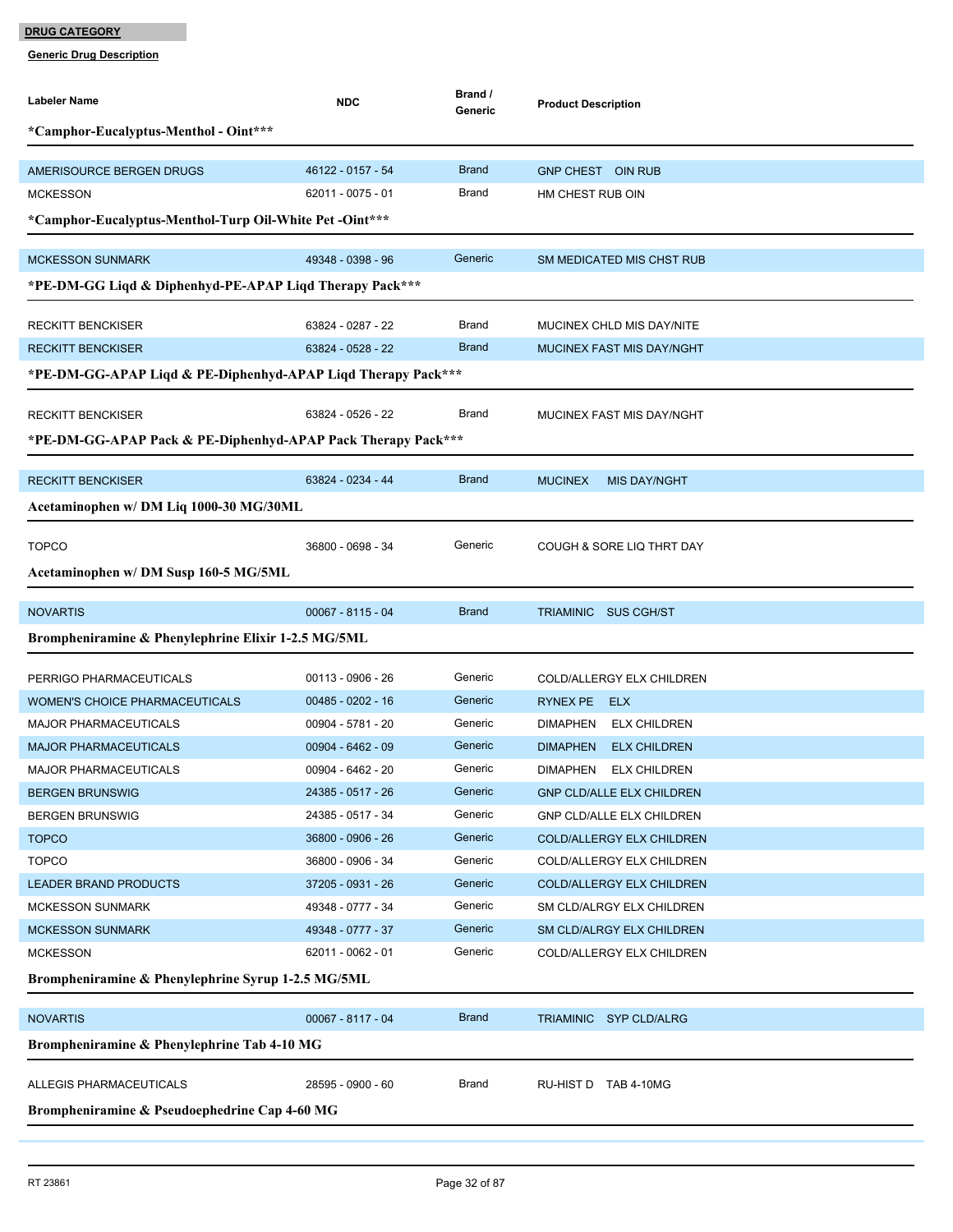| <b>Labeler Name</b>                                       | <b>NDC</b>          | Brand /<br>Generic | <b>Product Description</b>                     |
|-----------------------------------------------------------|---------------------|--------------------|------------------------------------------------|
| Brompheniramine & Pseudoephedrine Cap 4-60 MG             |                     |                    |                                                |
| <b>VALEANT</b>                                            | $00095 - 0860 - 06$ | <b>Brand</b>       | LODRANE D CAP 4-60MG                           |
| Brompheniramine & Pseudoephedrine Elixir 1-15 MG/5ML      |                     |                    |                                                |
| <b>WOMEN'S CHOICE PHARMACEUTICALS</b>                     | $00485 - 0206 - 16$ | Generic            | RYNEX PSE LIQ                                  |
| PAR PHARMACEUTICALS                                       | 00603 - 0851 - 94   | Generic            | Q-TAPP<br><b>ELX 1-15/5ML</b>                  |
| <b>SILARX</b>                                             | 54838 - 0125 - 40   | Generic            | <b>BROTAPP</b><br>LIQ                          |
| <b>SILARX</b>                                             | 54838 - 0125 - 70   | Generic            | <b>LIQ</b><br><b>BROTAPP</b>                   |
| <b>SILARX</b>                                             | 54838 - 0125 - 80   | Generic            | <b>BROTAPP</b><br>LIQ                          |
| Brompheniramine & Pseudoephedrine Liquid 1-7.5 MG/ML      |                     |                    |                                                |
| JAYMAC PHARMACEUTICAL LLC                                 | 64661 - 0032 - 30   | <b>Brand</b>       | J-TAN D PD DRO 1-7.5MG                         |
| Brompheniramine-Acetaminophen Tab 2-250 MG                |                     |                    |                                                |
| MAGNA PHARMACEUTICALS, INC                                | 58407 - 0225 - 01   | <b>Brand</b>       | <b>STAFLEX</b><br><b>TAB 2-250MG</b>           |
| Cetirizine-Pseudoephedrine Tab SR 12HR 5-120 MG           |                     |                    |                                                |
|                                                           | $00113 - 0176 - 53$ | Generic            |                                                |
| PERRIGO PHARMACEUTICALS<br>PERRIGO PHARMACEUTICALS        | $00113 - 0176 - 62$ | Generic            | ALLERGY-D TAB 5-120MG<br>ALLERGY-D TAB 5-120MG |
| <b>PERRIGO</b>                                            | $00113 - 2176 - 53$ | Generic            | ALLERGY-D TAB 5-120MG                          |
| <b>PERRIGO</b>                                            | $00113 - 2176 - 62$ | Generic            | ALLERGY-D TAB 5-120MG                          |
| <b>MAJOR PHARMACEUTICALS</b>                              | 00904 - 5831 - 12   | Generic            | ALLERGY-D TAB 5-120MG                          |
| <b>BERGEN BRUNSWIG</b>                                    | 24385 - 0175 - 53   | Generic            | ALLERGY-D TAB 5-120MG                          |
| <b>BERGEN BRUNSWIG</b>                                    | 24385 - 0175 - 62   | Generic            | ALLERGY-D TAB 5-120MG                          |
| <b>TOPCO</b>                                              | 36800 - 0176 - 53   | Generic            | ALLERGY D TAB 5-120MG                          |
| <b>TOPCO</b>                                              | 36800 - 0176 - 62   | Generic            | ALLERGY D TAB 5-120MG                          |
| PERRIGO PHARMACEUTICALS                                   | 45802 - 0721 - 53   | Generic            | CETIRIZ/PSE TAB 5-120MG                        |
| PERRIGO PHARMACEUTICALS                                   | 45802 - 0721 - 62   | Generic            | CETIRIZ/PSE TAB 5-120MG                        |
| <b>MCKESSON SUNMARK</b>                                   | 49348 - 0851 - 04   | Generic            | ALLERGY-D TAB 5-120MG                          |
| <b>MCKESSON</b>                                           | 62011 - 0055 - 01   | Generic            | ALLGY COMP-D TAB 5-120MG                       |
| Chlophedianol-Dexbrompheniramine Soln 12.5-1 MG/5ML       |                     |                    |                                                |
| <b>RAMCNEIL</b>                                           | 12830 - 0864 - 16   | <b>Brand</b>       | CHLO HIST SOL                                  |
| Chlophedianol-Guaifenesin Liquid 12.5-100 MG/5ML          |                     |                    |                                                |
| <b>RAMCNEIL</b>                                           | 12830 - 0767 - 16   | <b>Brand</b>       | CHLO TUSS EX LIQ 12.5-100                      |
| Chlophedianol-Pyrilamine Liquid 12.5-12.5 MG/5ML          |                     |                    |                                                |
|                                                           |                     |                    |                                                |
| <b>CENTURION LABS</b>                                     | 23359 - 0032 - 16   | <b>Brand</b>       | <b>NINJACOF</b><br>LIQ                         |
| Chlophedianol-Pyrilamine Liquid 25-50 MG/15ML             |                     |                    |                                                |
| <b>GM PHARMACEUTICALS</b>                                 | 58809 - 0350 - 04   | <b>Brand</b>       | VANACOF-8 LIQ 25-50/15                         |
| Chlophedianol-Pyrilamine-APAP Liquid 12.5-12.5-160 MG/5ML |                     |                    |                                                |
| <b>CENTURION LABS</b>                                     | 23359 - 0033 - 16   | <b>Brand</b>       | NINJACOF-A LIQ                                 |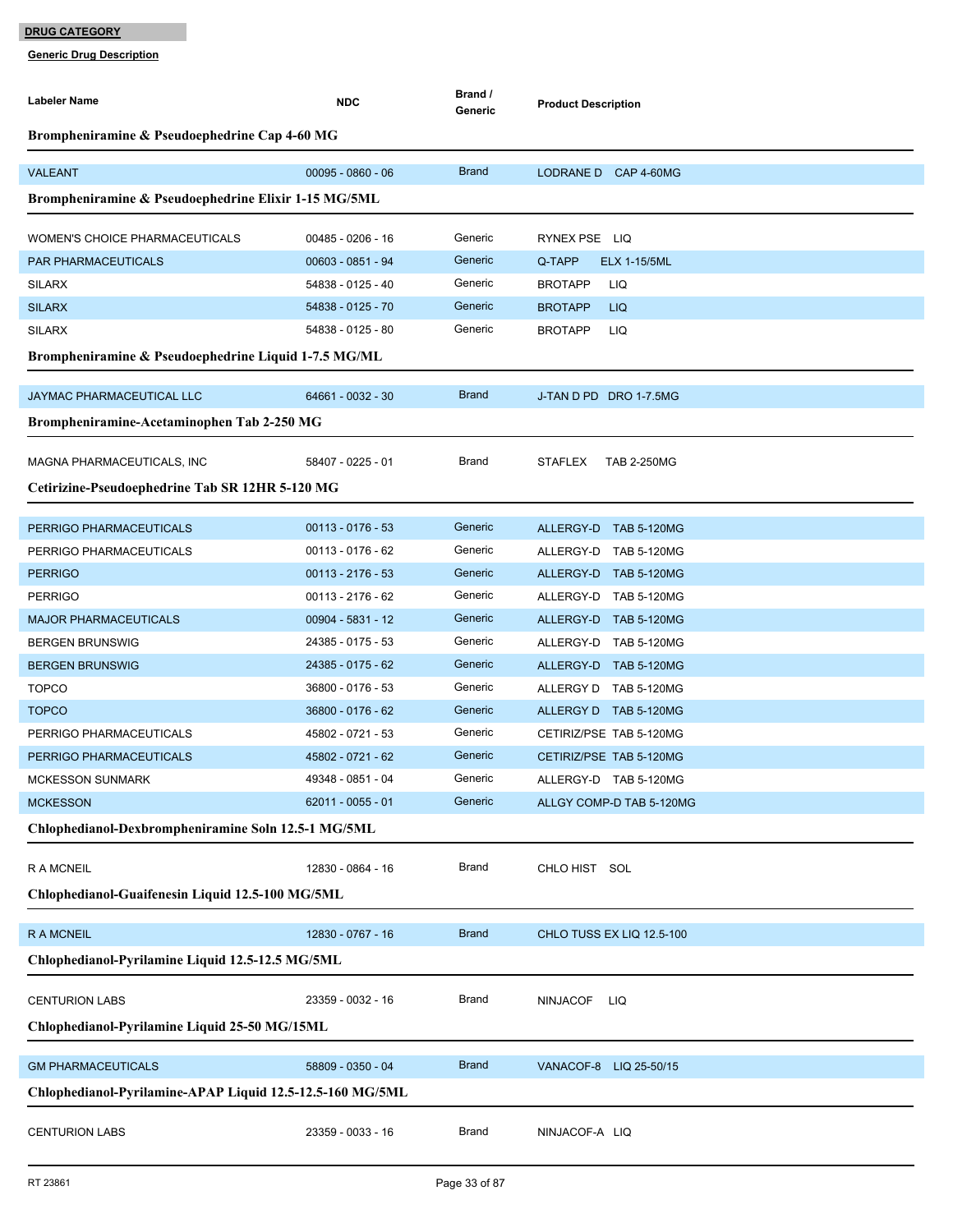| Labeler Name                                                 | <b>NDC</b>                             | Brand /<br>Generic | <b>Product Description</b>                         |  |  |
|--------------------------------------------------------------|----------------------------------------|--------------------|----------------------------------------------------|--|--|
| Chlorcyclizine & Pseudoephedrine Liquid 25-60 MG/5ML         |                                        |                    |                                                    |  |  |
|                                                              |                                        |                    |                                                    |  |  |
| MAGNA PHARMACEUTICALS, INC                                   | 58407 - 0624 - 04                      | <b>Brand</b>       | STAHIST AD LIQ                                     |  |  |
| Chlorcyclizine & Pseudoephedrine Tab 25-60 MG                |                                        |                    |                                                    |  |  |
| MAGNA PHARMACEUTICALS, INC                                   | 58407 - 0625 - 30                      | Brand              | STAHIST AD TAB 25-60MG                             |  |  |
| Chlorpheniramine & Phenylephrine Liquid 1-2.5 MG/ML          |                                        |                    |                                                    |  |  |
|                                                              |                                        |                    |                                                    |  |  |
| <b>LASER PHARMACEUTICALS</b>                                 | 16477 - 0121 - 30                      | <b>Brand</b>       | <b>DALLERGY</b><br><b>DRO 1-2.5MG</b>              |  |  |
| Chlorpheniramine & Phenylephrine Liquid 1-3.5 MG/ML          |                                        |                    |                                                    |  |  |
| <b>VIRTUS PHARMACEUTICALS OPCO</b>                           | 76439 - 0319 - 30                      | Generic            | <b>VIRDEC</b><br><b>DRO</b>                        |  |  |
| Chlorpheniramine & Phenylephrine Liquid 2-5 MG/ML            |                                        |                    |                                                    |  |  |
|                                                              |                                        |                    |                                                    |  |  |
| <b>WOMEN'S CHOICE PHARMACEUTICALS</b>                        | $00485 - 0096 - 02$                    | <b>Brand</b>       | ED CHLORPED DRO D                                  |  |  |
| Chlorpheniramine & Phenylephrine Liquid 4-10 MG/5ML          |                                        |                    |                                                    |  |  |
| WOMEN'S CHOICE PHARMACEUTICALS                               | 00485 - 0155 - 16                      | Brand              | ED A-HIST LIQ 4-10/5ML                             |  |  |
| LARKEN LABORATORIES, INC.                                    | 68047 - 0185 - 16                      | Generic            | NOHIST-LQ LIQ 4-10/5ML                             |  |  |
| Chlorpheniramine & Phenylephrine Tab 4-10 MG                 |                                        |                    |                                                    |  |  |
|                                                              |                                        |                    |                                                    |  |  |
| <b>WOMEN'S CHOICE PHARMACEUTICALS</b>                        | 00485 - 0254 - 01                      | Generic            | ED A-HIST TAB 4-10MG                               |  |  |
| <b>SELECT BRAND</b>                                          | 15127 - 0082 - 24                      | Generic<br>Generic | SINUS/ALERGY TAB MAX ST                            |  |  |
| <b>BERGEN BRUNSWIG</b><br><b>TOPCO</b>                       | 24385 - 0961 - 62<br>36800 - 0139 - 62 | Generic            | SINUS/ALLERG TAB 4-10MG<br>COLD/ALLERGY TAB 4-10MG |  |  |
| <b>TOPCO</b>                                                 | 36800 - 0358 - 62                      | Generic            | SINUS/ALERGY TAB PE MAX                            |  |  |
| AMERISOURCE BERGEN DRUGS                                     | 46122 - 0181 - 62                      | Generic            | COLD/ALLERGY TAB 4-10MG                            |  |  |
| Chlorpheniramine & Pseudoephedrine Liquid 2-30 MG/5ML        |                                        |                    |                                                    |  |  |
|                                                              |                                        |                    |                                                    |  |  |
| LARKEN LABORATORIES, INC.                                    | 68047 - 0120 - 16                      | Brand              | LOHIST-D<br>LIQ                                    |  |  |
| Chlorpheniramine & Pseudoephedrine Tab 4-60 MG               |                                        |                    |                                                    |  |  |
| <b>MAJOR PHARMACEUTICALS</b>                                 | 00904 - 5351 - 24                      | Generic            | <b>TAB 4-60MG</b>                                  |  |  |
| MAJOR PHARMACEUTICALS                                        | 00904 - 5351 - 96                      | Generic            | <b>SUDOGEST</b><br>SUDOGEST<br><b>TAB 4-60MG</b>   |  |  |
| Chlorpheniramine w/ Codeine Liquid 2-9 MG/5ML                |                                        |                    |                                                    |  |  |
|                                                              |                                        |                    |                                                    |  |  |
| MAGNA PHARMACEUTICALS, INC                                   | 58407 - 0920 - 16                      | <b>Brand</b>       | Z-TUSS AC LIQ 2-9/5ML                              |  |  |
| Chlorpheniramine-DM Tab 4-30 MG                              |                                        |                    |                                                    |  |  |
| <b>MAJOR PHARMACEUTICALS</b>                                 | 00904 - 5817 - 44                      | Generic            | <b>COUGH &amp; COLD TAB</b>                        |  |  |
| <b>SELECT BRAND</b>                                          | 15127 - 0268 - 16                      | Generic            | SB COLD/CGH TAB HBP                                |  |  |
| Chlorphen-PE-APAP Tab 2-5-325 MG & PE-APAP Tab 5-325 MG Pack |                                        |                    |                                                    |  |  |
|                                                              |                                        |                    |                                                    |  |  |
| <b>SELECT BRAND</b>                                          | 15127 - 0933 - 24                      | Generic            | SB SINUS CNG PAK /PAIN                             |  |  |
| AMERISOURCE BERGEN DRUGS                                     | 46122 - 0075 - 60                      | Generic            | SINUS RELIEF PAK CNG/PAIN                          |  |  |
| Chlorphen-Phenylephrine w/ APAP Effer Tab 2-5-250 MG         |                                        |                    |                                                    |  |  |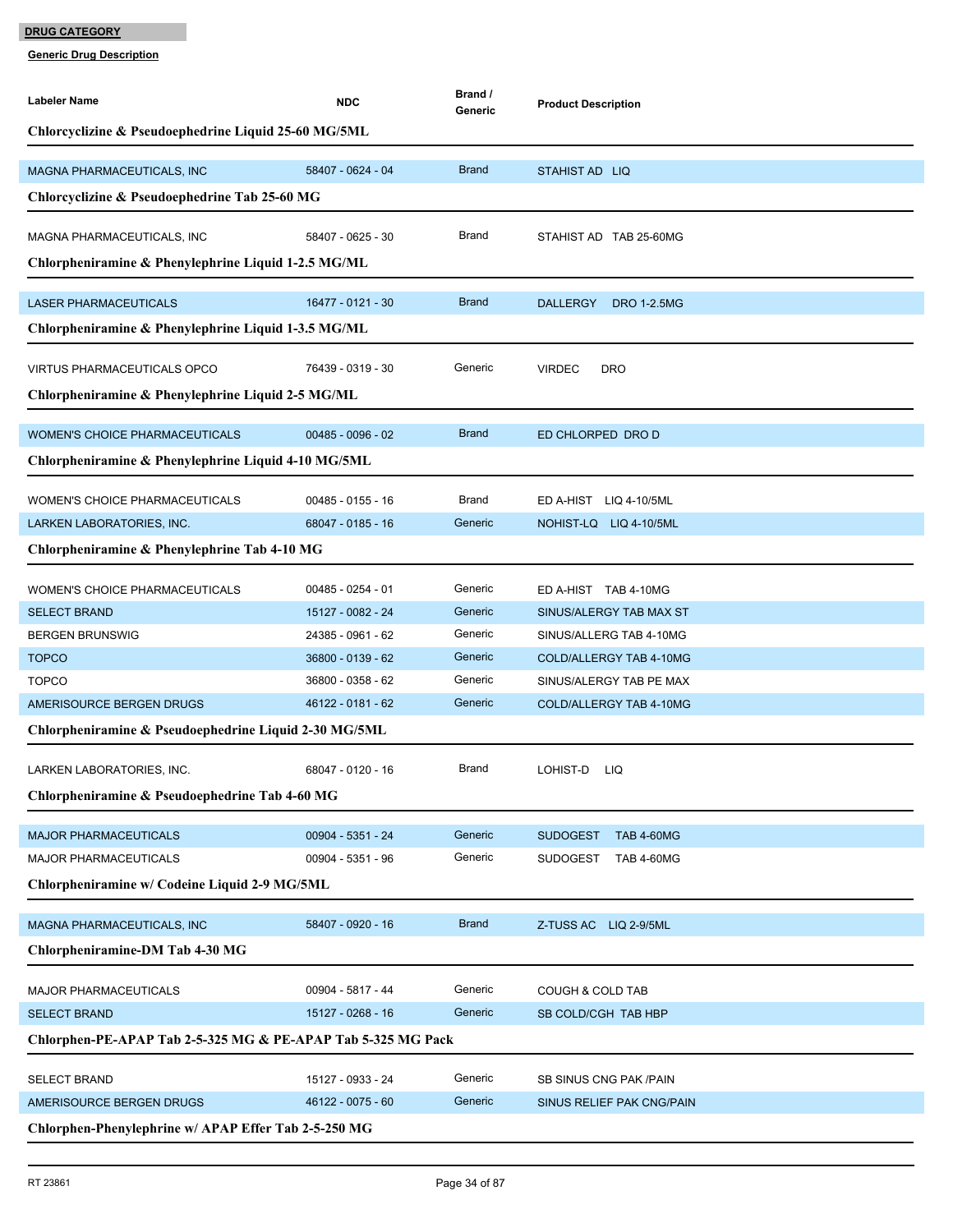| <b>Labeler Name</b>                                   | <b>NDC</b>          | Brand /<br>Generic | <b>Product Description</b>            |  |  |
|-------------------------------------------------------|---------------------|--------------------|---------------------------------------|--|--|
| Chlorphen-Phenylephrine w/ APAP Effer Tab 2-5-250 MG  |                     |                    |                                       |  |  |
| CHAIN DRUG MARKETING ASSOC                            | 63868 - 0228 - 20   | Generic            | <b>COLD RELIEF TAB PLUS</b>           |  |  |
| Chlorphen-Phenylephrine w/ APAP Tab 2-5-325 MG        |                     |                    |                                       |  |  |
| PERRIGO PHARMACEUTICALS                               | $00113 - 0476 - 62$ | Generic            | <b>ALLERGY</b><br><b>TAB MULTI-SY</b> |  |  |
| <b>SELECT BRAND</b>                                   | 15127 - 0966 - 24   | Generic            | <b>SB SINUS CNG TAB /PAIN</b>         |  |  |
| <b>SELECT BRAND</b>                                   | 15127 - 0967 - 24   | Generic            | SB ALLERGY TAB MULTI-SY               |  |  |
| <b>BERGEN BRUNSWIG</b>                                | 24385 - 0147 - 62   | Generic            | GNP ALLERGY TAB MULTI-SY              |  |  |
| <b>TOPCO</b>                                          | 36800 - 0476 - 62   | Generic            | <b>ALLERGY</b><br><b>TAB MULTI-SY</b> |  |  |
| <b>TOPCO</b>                                          | 36800 - 0476 - 67   | Generic            | ALLERGY<br><b>TAB MULTI-SY</b>        |  |  |
| <b>TOPCO</b>                                          | 36800 - 0935 - 62   | Generic            | NIGHT TIME TAB SINUS                  |  |  |
| LEADER BRAND PRODUCTS                                 | 37205 - 0940 - 62   | Generic            | ALLERGY<br><b>TAB MULTI-SY</b>        |  |  |
| AMERISOURCE BERGEN DRUGS                              | 46122 - 0074 - 62   | Generic            | GNP SINUS TAB CNG/PAIN                |  |  |
| <b>MCKESSON SUNMARK</b>                               | 49348 - 0778 - 04   | Generic            | SM ALLERGY TAB MULTI-SY               |  |  |
| <b>CHAIN DRUG MARKETING ASSOC</b>                     | 63868 - 0981 - 24   | Generic            | QC ALLERGY TAB RELIEF                 |  |  |
| Chlorphen-Phenylephrine w/ APAP Tab 4-10-325 MG       |                     |                    |                                       |  |  |
| U S PHARMACEUTICAL                                    | 52747 - 0475 - 70   | <b>Brand</b>       | <b>NOREL AD</b><br>TAB 4-10-325       |  |  |
| Dexbrompheniramine & Pseudoephedrine Soln 1-30 MG/5ML |                     |                    |                                       |  |  |
| <b>LLORENS PHARMACEUTICAL</b>                         | 54859 - 0802 - 04   | <b>Brand</b>       | <b>CONEX</b><br><b>SOL CLD/ALRG</b>   |  |  |
| Dexbrompheniramine & Pseudoephedrine Tab 2-60 MG      |                     |                    |                                       |  |  |
| LLORENS PHARMACEUTICAL                                | 54859 - 0702 - 60   | Brand              | <b>CONEX</b><br><b>TAB 2-60MG</b>     |  |  |
| Dexbrompheniramine-Phenylephrine Syrup 1-5 MG/5ML     |                     |                    |                                       |  |  |
|                                                       |                     |                    |                                       |  |  |
| <b>LASER PHARMACEUTICALS</b>                          | 16477 - 0822 - 01   | <b>Brand</b>       | <b>SYP</b><br><b>DALLERGY</b>         |  |  |
| Dexbrompheniramine-Phenylephrine Tab 1-5 MG           |                     |                    |                                       |  |  |
| LASER PHARMACEUTICALS                                 | 16477 - 0161 - 01   | <b>Brand</b>       | DALLERGY TAB 1-5MG                    |  |  |
| Dexbrompheniramine-Phenylephrine Tab 2-10 MG          |                     |                    |                                       |  |  |
| POLY PHARMACEUTICALS                                  | 50991 - 0782 - 60   | <b>Brand</b>       | ALA-HIST PE TAB 2-10MG                |  |  |
| Dexchlorpheniramine & Pseudoephedrine Tab 2-60 MG     |                     |                    |                                       |  |  |
|                                                       |                     |                    |                                       |  |  |
| CAPELLON PHARMACEUTICALS                              | 64543 - 0097 - 90   | Brand              | <b>RESCON</b><br><b>TAB 2-60MG</b>    |  |  |
| Dexchlorpheniramine-Phenylephrine Tab 2-10 MG         |                     |                    |                                       |  |  |
| WOMEN'S CHOICE PHARMACEUTICALS                        | $00485 - 0080 - 01$ | <b>Brand</b>       | <b>RYMED</b><br><b>TAB 2-10MG</b>     |  |  |
| Dextromethorphan HBr Cap 15 MG                        |                     |                    |                                       |  |  |
| <b>RUGBY</b>                                          | 00536 - 1068 - 34   | Generic            | ROBAFEN CGH CAP 15MG                  |  |  |
| <b>MAJOR PHARMACEUTICALS</b>                          | 00904 - 5752 - 95   | Generic            | ROBAFEN CGH CAP 15MG                  |  |  |
| <b>SELECT BRAND</b>                                   | 15127 - 0984 - 20   | Generic            | SB CGH CONTR CAP 15MG                 |  |  |
| Dextromethorphan HBr Liquid 15 MG/15ML                |                     |                    |                                       |  |  |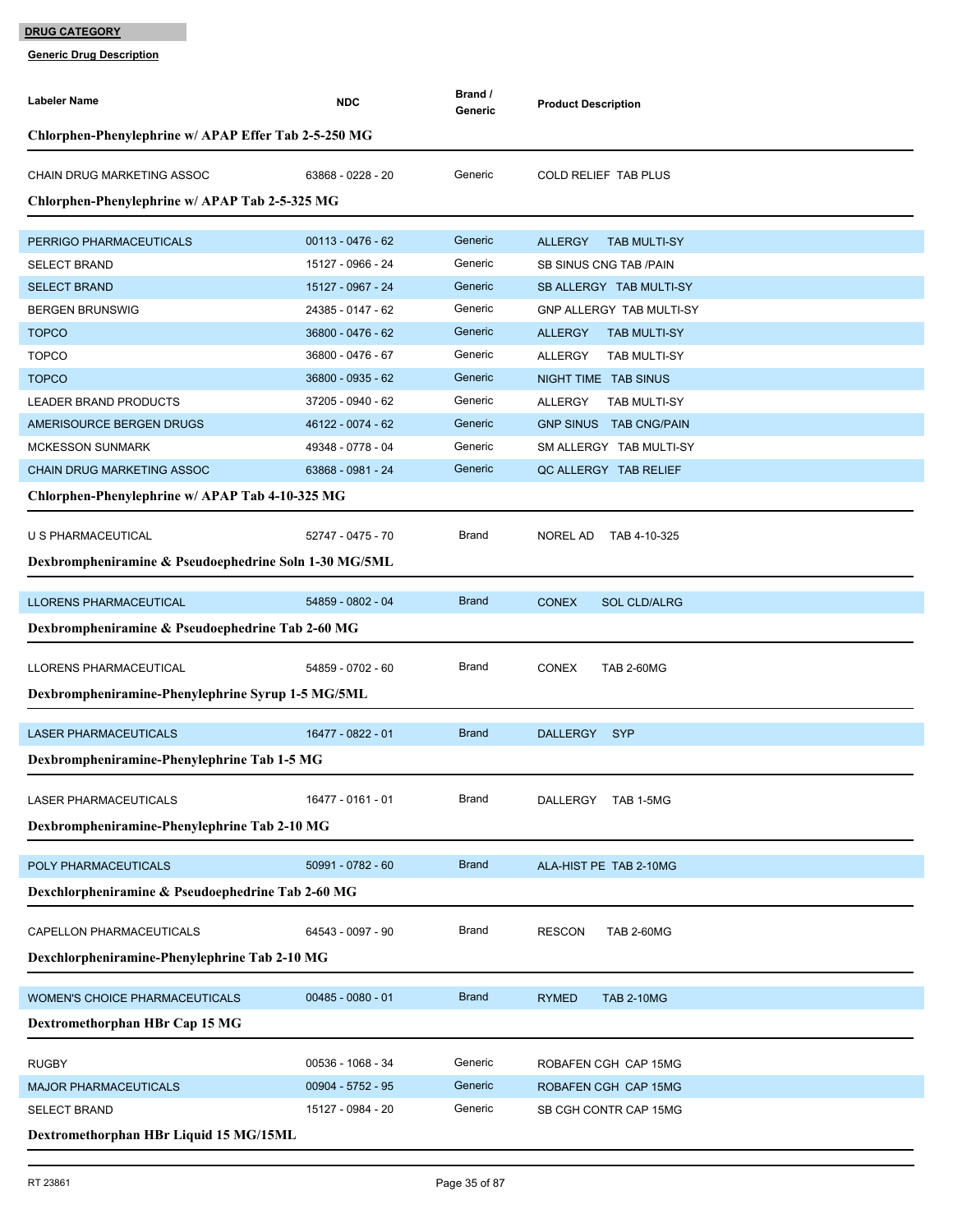I

| <b>Labeler Name</b>                                         | <b>NDC</b>          | Brand /<br>Generic | <b>Product Description</b>       |
|-------------------------------------------------------------|---------------------|--------------------|----------------------------------|
| <b>TOPCO</b>                                                | 36800 - 0473 - 38   | Generic            | DAY TIME LIQ COUGH               |
| Dextromethorphan HBr Liquid 15 MG/5ML                       |                     |                    |                                  |
| <b>SELECT BRAND</b>                                         | 15127 - 0925 - 04   | Generic            | SB CGH RELF LIQ 15MG/5ML         |
| <b>BERGEN BRUNSWIG</b>                                      | 24385 - 0262 - 26   | Generic            | GNP CGH RELF LIQ 15MG/5ML        |
| <b>BERGEN BRUNSWIG</b>                                      | 24385 - 0263 - 26   | Generic            | GNP CGH RELF LIQ 15MG/5ML        |
| <b>CHAIN DRUG MARKETING ASSOC</b>                           | 63868 - 0070 - 04   | Generic            | QC CGH RELF LIQ 15MG/5ML         |
| Dextromethorphan HBr Syrup 15 MG/5ML                        |                     |                    |                                  |
| <b>BERGEN BRUNSWIG</b>                                      | 24385 - 0493 - 26   | Generic            | <b>TUSSIN COUGH SYP 15MG/5ML</b> |
| <b>TOPCO</b>                                                | 36800 - 0300 - 26   | Generic            | <b>TUSSIN COUGH SYP 15MG/5ML</b> |
| Dextromethorphan Polistirex Extended Release Susp 30 MG/5ML |                     |                    |                                  |
| <b>MAJOR PHARMACEUTICALS</b>                                | 00904 - 6312 - 56   | Generic            | COUGH DM<br>SUS 30MG/5ML         |
| <b>LEADER BRAND PRODUCTS</b>                                | 37205 - 0697 - 21   | Generic            | COUGH DM SUS 30MG/5ML            |
| PERRIGO PHARMACEUTICALS                                     | 45802 - 0433 - 21   | Generic            | DEXTROMETHOR SUS 30MG/5ML        |
| AMERISOURCE BERGEN DRUGS                                    | 46122 - 0141 - 21   | Generic            | GNP COUGH DM SUS 30MG/5ML        |
| AMERISOURCE BERGEN DRUGS                                    | 46122 - 0141 - 25   | Generic            | GNP COUGH DM SUS 30MG/5ML        |
| AMERISOURCE BERGEN DRUGS                                    | 46122 - 0142 - 21   | Generic            | GNP COUGH DM SUS 30MG/5ML        |
| <b>MCKESSON</b>                                             | 62011 - 0176 - 01   | Generic            | HM COUGH DM SUS 30MG/5ML         |
| <b>MCKESSON</b>                                             | $62011 - 0198 - 01$ | Generic            | HM COUGH DM SUS 30MG/5ML         |
| <b>MCKESSON</b>                                             | 62011 - 0251 - 01   | Generic            | HM COUGH DM SUS 30MG/5ML         |
| <b>RECKITT BENCKISER</b>                                    | 63824 - 0171 - 63   | <b>Brand</b>       | <b>DELSYM</b><br>SUS 30MG/5ML    |
| <b>RECKITT BENCKISER</b>                                    | 63824 - 0171 - 65   | Brand              | <b>DELSYM</b><br>SUS 30MG/5ML    |
| <b>RECKITT BENCKISER</b>                                    | 63824 - 0172 - 63   | <b>Brand</b>       | <b>DELSYM</b><br>SUS 30MG/5ML    |
| <b>RECKITT BENCKISER</b>                                    | 63824 - 0172 - 65   | <b>Brand</b>       | <b>DELSYM</b><br>SUS 30MG/5ML    |
| <b>RECKITT BENCKISER</b>                                    | 63824 - 0173 - 63   | <b>Brand</b>       | DELSYM CHILD SUS 30MG/5ML        |
| <b>RECKITT BENCKISER</b>                                    | 63824 - 0173 - 65   | Brand              | DELSYM CHILD SUS 30MG/5ML        |
| <b>RECKITT BENCKISER</b>                                    | 63824 - 0175 - 63   | <b>Brand</b>       | <b>DELSYM</b><br>SUS 30MG/5ML    |
| <b>RECKITT BENCKISER</b>                                    | 63824 - 0175 - 65   | Brand              | <b>DELSYM</b><br>SUS 30MG/5ML    |
| <b>RECKITT BENCKISER</b>                                    | 63824 - 0176 - 63   | <b>Brand</b>       | <b>DELSYM</b><br>SUS 30MG/5ML    |
| <b>RECKITT BENCKISER</b>                                    | 63824 - 0176 - 65   | Brand              | DELSYM<br>SUS 30MG/5ML           |
| <b>RECKITT BENCKISER</b>                                    | 63824 - 0177 - 63   | <b>Brand</b>       | DELSYM CHILD SUS 30MG/5ML        |
| <b>RECKITT BENCKISER</b>                                    | 63824 - 0177 - 65   | Brand              | DELSYM CHILD SUS 30MG/5ML        |
| Dextromethorphan-Doxylamine-APAP Cap 15-6.25-325 MG         |                     |                    |                                  |
| <b>MAJOR PHARMACEUTICALS</b>                                | 00904 - 5764 - 44   | Generic            | NIGHT TIME CAP COLD/FLU          |
| <b>SELECT BRAND</b>                                         | 15127 - 0985 - 12   | Generic            | NIGHT TIME CAP COLD/FLU          |
| <b>TOPCO</b>                                                | 36800 - 0977 - 53   | Generic            | NITE TIME CAP COLD/FLU           |
| <b>TOPCO</b>                                                | 36800 - 0977 - 60   | Generic            | NITE TIME CAP COLD/FLU           |
| LEADER BRAND PRODUCTS                                       | 37205 - 0707 - 62   | Generic            | NITE-TIME CAP COLD/FLU           |
| AMERISOURCE BERGEN DRUGS                                    | 46122 - 0183 - 73   | Generic            | NIGHT TIME CAP COLD/FLU          |
| AMERISOURCE BERGEN DRUGS                                    | 46122 - 0245 - 62   | Generic            | NIGHT TIME CAP COLD/FLU          |
| <b>MCKESSON SUNMARK</b>                                     | 49348 - 0741 - 03   | Generic            | SM NITE TIME CAP COLD/FLU        |
| <b>MCKESSON</b>                                             | 62011 - 0084 - 02   | Generic            | NIGHT TIME CAP COLD/FLU          |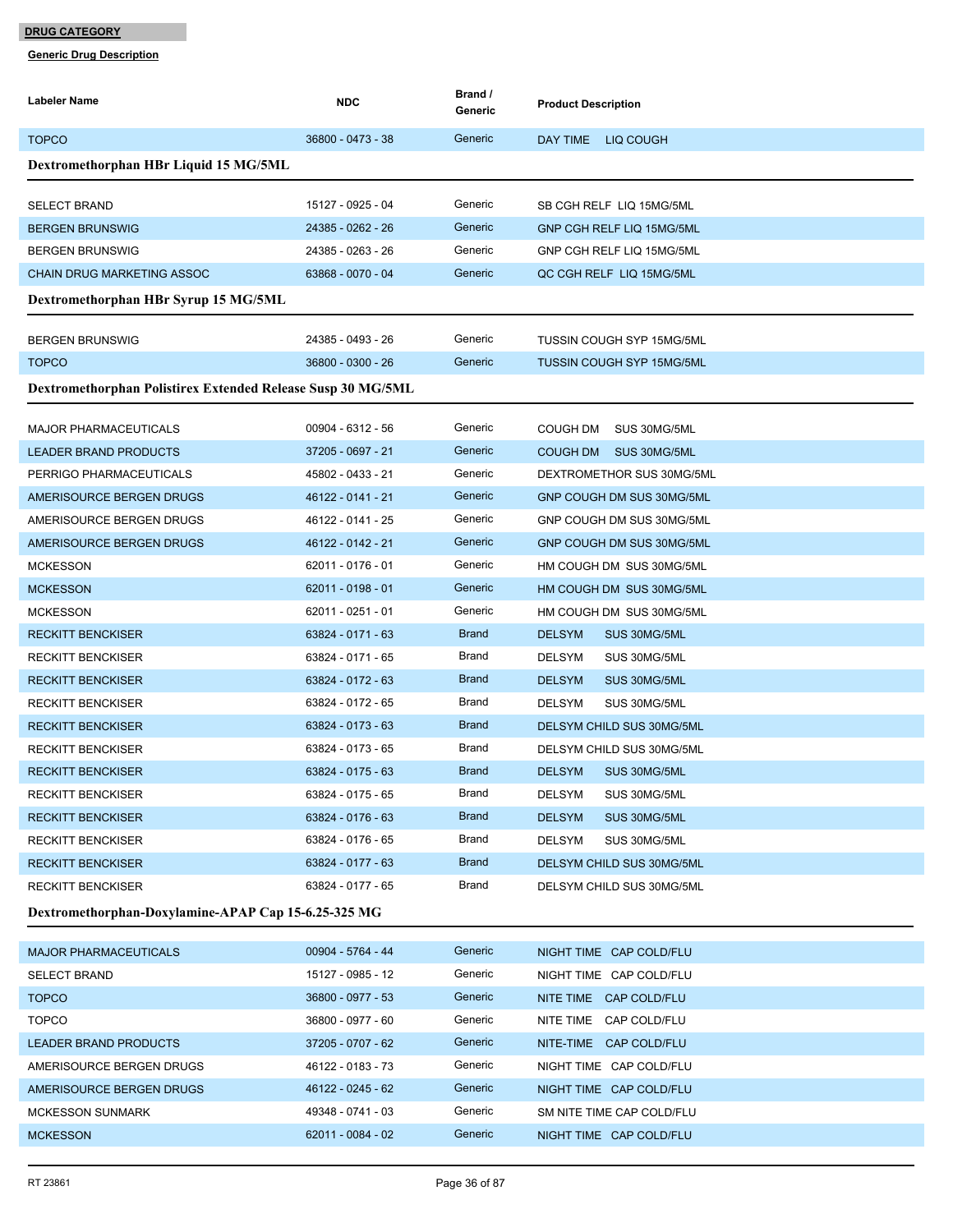| Labeler Name                                                 | <b>NDC</b>          | Brand /<br>Generic | <b>Product Description</b>    |  |  |  |  |
|--------------------------------------------------------------|---------------------|--------------------|-------------------------------|--|--|--|--|
| Dextromethorphan-Doxylamine-APAP Cap 15-6.25-325 MG          |                     |                    |                               |  |  |  |  |
| <b>MCKESSON</b>                                              | 62011 - 0262 - 01   | Generic            | NIGHT TIME CAP COLD&FLU       |  |  |  |  |
| Dextromethorphan-Doxylamine-APAP Liquid 15-6.25-325 MG/15ML  |                     |                    |                               |  |  |  |  |
| <b>MAJOR PHARMACEUTICALS</b>                                 | 00904 - 5777 - 09   | Generic            | ALL-NITE<br>LIQ COLD/FLU      |  |  |  |  |
| AMERISOURCE BERGEN DRUGS                                     | 46122 - 0136 - 34   | Generic            | NIGHT TIME LIQ COLD/FLU       |  |  |  |  |
| AMERISOURCE BERGEN DRUGS                                     | 46122 - 0136 - 40   | Generic            | NIGHT TIME LIQ COLD/FLU       |  |  |  |  |
| AMERISOURCE BERGEN DRUGS                                     | 46122 - 0198 - 34   | Generic            | NIGHT TIME LIQ COLD/FLU       |  |  |  |  |
| AMERISOURCE BERGEN DRUGS                                     | 46122 - 0198 - 40   | Generic            | NIGHT TIME LIQ COLD/FLU       |  |  |  |  |
| <b>MCKESSON SUNMARK</b>                                      | 49348 - 0975 - 37   | Generic            | SM NITE TIME LIQ CLD/FLU      |  |  |  |  |
| <b>MCKESSON SUNMARK</b>                                      | 49348 - 0975 - 39   | Generic            | SM NITE TIME LIQ CLD/FLU      |  |  |  |  |
| <b>MCKESSON</b>                                              | 62011 - 0082 - 02   | Generic            | NIGHT TIME LIQ CLD/FLU        |  |  |  |  |
| <b>MCKESSON</b>                                              | 62011 - 0083 - 02   | Generic            | NIGHT TIME LIQ CLD/FLU        |  |  |  |  |
| Dextromethorphan-Doxylamine-APAP Liquid 30-12.5-1000 MG/30ML |                     |                    |                               |  |  |  |  |
| <b>SELECT BRAND</b>                                          | 15127 - 0987 - 06   | Generic            | NIGHT TIME LIQ COLD/FLU       |  |  |  |  |
| <b>SELECT BRAND</b>                                          | 15127 - 0987 - 10   | Generic            | NIGHT TIME LIQ COLD/FLU       |  |  |  |  |
| <b>TOPCO</b>                                                 | 36800 - 0041 - 30   | Generic            | NITE-TIME LIQ COLD/FLU        |  |  |  |  |
| <b>TOPCO</b>                                                 | 36800 - 0041 - 38   | Generic            | NITE-TIME LIQ COLD/FLU        |  |  |  |  |
| <b>TOPCO</b>                                                 | 36800 - 0666 - 34   | Generic            | COUGH & SORE LIQ NGT TIME     |  |  |  |  |
| <b>TOPCO</b>                                                 | 36800 - 0908 - 30   | Generic            | NITE TIME LIQ COLD/FLU        |  |  |  |  |
| <b>TOPCO</b>                                                 | 36800 - 0908 - 38   | Generic            | NITE TIME LIQ COLD/FLU        |  |  |  |  |
| <b>TOPCO</b>                                                 | 36800 - 0990 - 38   | Generic            | NITE TIME LIQ COLD/FLU        |  |  |  |  |
| CHAIN DRUG MARKETING ASSOC                                   | 63868 - 0065 - 08   | Generic            | QC COUGH LIQ SORE THR         |  |  |  |  |
| Dextromethorphan-Guaifenesin Granules Packet 5-100 MG        |                     |                    |                               |  |  |  |  |
| <b>RECKITT BENCKISER</b>                                     | 63824 - 0256 - 12   | <b>Brand</b>       | MUCINEX CGH GRA 5-100MG       |  |  |  |  |
| Dextromethorphan-Guaifenesin Liquid 10-100 MG/5ML            |                     |                    |                               |  |  |  |  |
| PERRIGO PHARMACEUTICALS                                      | 00113 - 0578 - 26   | Generic            | TUSSIN DM LIQ                 |  |  |  |  |
| <b>PAR PHARMACEUTICALS</b>                                   | 00603 - 1330 - 58   | Generic            | IOPHEN DM-NR LIQ 100-10/5     |  |  |  |  |
| <b>MAJOR PHARMACEUTICALS</b>                                 | 00904 - 6464 - 20   | Generic            | ROBAFEN DM LIQ 10-100/5       |  |  |  |  |
| <b>BERGEN BRUNSWIG</b>                                       | 24385 - 0359 - 26   | Generic            | <b>GNP TUSSIN LIQ DM</b>      |  |  |  |  |
| <b>BERGEN BRUNSWIG</b>                                       | 24385 - 0359 - 34   | Generic            | GNP TUSSIN LIQ DM             |  |  |  |  |
| <b>BERGEN BRUNSWIG</b>                                       | 24385 - 0578 - 26   | Generic            | GNP TUSSIN LIQ DM COUGH       |  |  |  |  |
| <b>TOPCO</b>                                                 | 36800 - 0359 - 26   | Generic            | <b>TUSSIN DM LIQ 100-10/5</b> |  |  |  |  |
| <b>TOPCO</b>                                                 | 36800 - 0359 - 34   | Generic            | <b>TUSSIN DM LIQ 100-10/5</b> |  |  |  |  |
| <b>TOPCO</b>                                                 | 36800 - 0359 - 40   | Generic            | <b>TUSSIN DM LIQ 100-10/5</b> |  |  |  |  |
| <b>TOPCO</b>                                                 | 36800 - 0578 - 26   | Generic            | <b>TUSSIN DM LIQ 100-10/5</b> |  |  |  |  |
| LEADER BRAND PRODUCTS                                        | 37205 - 0712 - 26   | Generic            | TUSSIN DM LIQ CLEAR           |  |  |  |  |
| <b>HI-TECH</b>                                               | $50383 - 0062 - 06$ | Generic            | DM/GG<br>SOL 10-100/5         |  |  |  |  |
| HI-TECH                                                      | 50383 - 0062 - 07   | Generic            | DM/GG<br>SOL 10-100/5         |  |  |  |  |
| <b>HI-TECH</b>                                               | 50383 - 0062 - 11   | Generic            | DM/GG<br>SOL                  |  |  |  |  |
| HI-TECH                                                      | 50383 - 0062 - 12   | Generic            | DM/GG<br>SOL                  |  |  |  |  |
| <b>SILARX</b>                                                | 54838 - 0133 - 40   | Generic            | SILTUSSIN DM LIQ DAS          |  |  |  |  |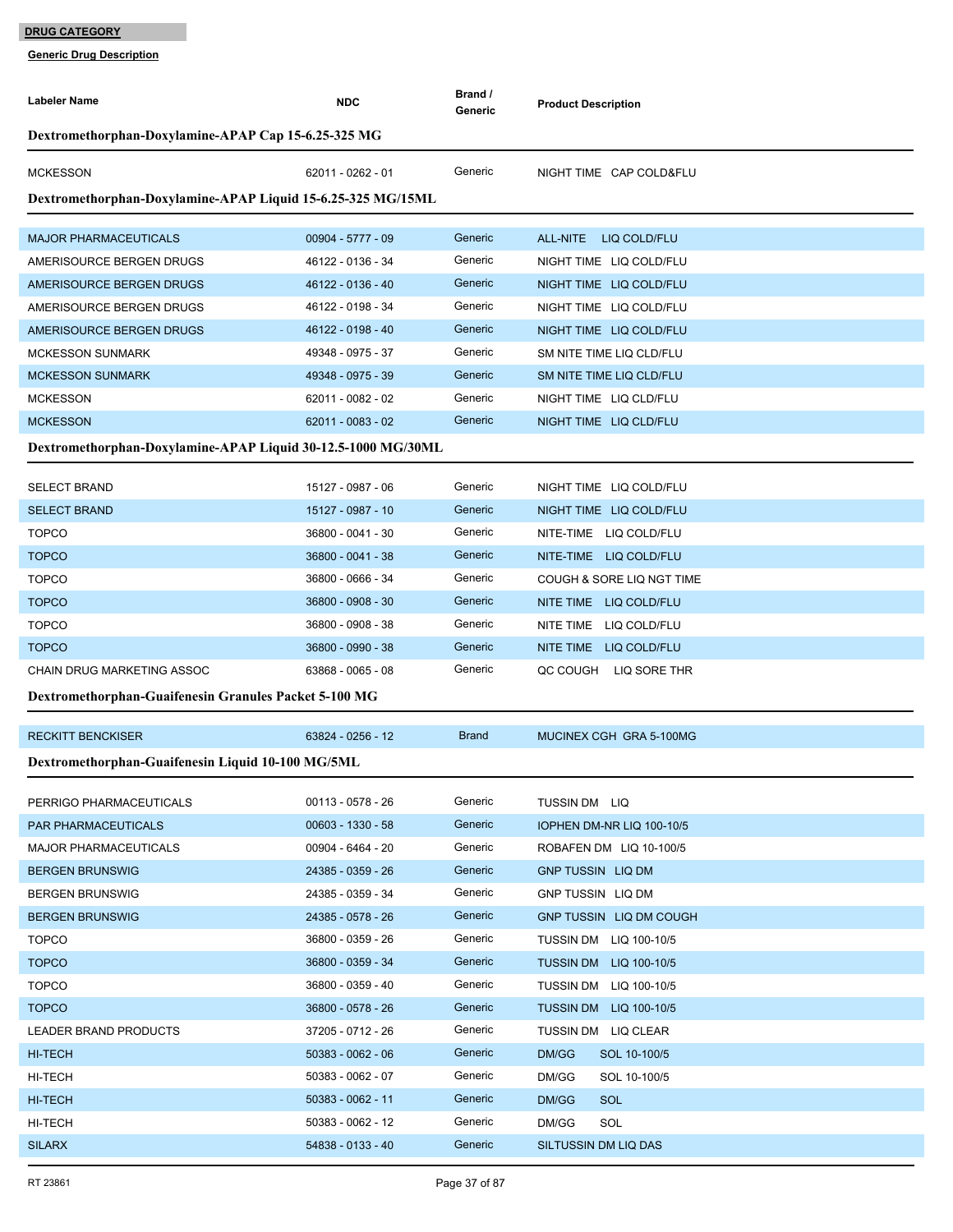| Labeler Name                                      | <b>NDC</b>          | Brand /<br>Generic | <b>Product Description</b>       |  |  |  |  |
|---------------------------------------------------|---------------------|--------------------|----------------------------------|--|--|--|--|
| Dextromethorphan-Guaifenesin Liquid 10-100 MG/5ML |                     |                    |                                  |  |  |  |  |
| <b>SILARX</b>                                     | 54838 - 0139 - 40   | Generic            | SILTUSSIN-DM LIQ DIABETIC        |  |  |  |  |
| LLORENS PHARMACEUTICAL                            | 54859 - 0505 - 04   | Generic            | TUSNEL DIABT LIQ 10-100/5        |  |  |  |  |
| LLORENS PHARMACEUTICAL                            | 54859 - 0505 - 16   | Generic            | TUSNEL DIABT LIQ 10-100/5        |  |  |  |  |
| <b>MCKESSON</b>                                   | $62011 - 0091 - 01$ | Generic            | HM TUSSIN LIQ ADLT DM            |  |  |  |  |
| <b>MCKESSON</b>                                   | 62011 - 0091 - 02   | Generic            | HM TUSSIN LIQ ADLT DM            |  |  |  |  |
| <b>MCKESSON</b>                                   | 62011 - 0092 - 01   | Generic            | <b>TUSSIN ADULT LIQ CGH/CONG</b> |  |  |  |  |
| <b>MCKESSON</b>                                   | 62011 - 0092 - 02   | Generic            | <b>TUSSIN ADULT LIQ CGH/CONG</b> |  |  |  |  |
| Dextromethorphan-Guaifenesin Liquid 10-200 MG/5ML |                     |                    |                                  |  |  |  |  |
| <b>PERRIGO</b>                                    | 00113 - 0799 - 26   | Generic            | TUSSIN DM MX LIQ 10-200/5        |  |  |  |  |
| <b>TOPCO</b>                                      | 36800 - 0799 - 26   | Generic            | TUSSIN DM LIQ MAX                |  |  |  |  |
| <b>TOPCO</b>                                      | 36800 - 0799 - 34   | Generic            | TUSSIN DM LIQ MAX                |  |  |  |  |
| LEADER BRAND PRODUCTS                             | 37205 - 0629 - 26   | Generic            | TUSSIN DM MX LIQ 10-200/5        |  |  |  |  |
| <b>LEADER BRAND PRODUCTS</b>                      | 37205 - 0629 - 34   | Generic            | TUSSIN DM MX LIQ 10-200/5        |  |  |  |  |
| AMERISOURCE BERGEN DRUGS                          | 46122 - 0017 - 26   | Generic            | GNP TUSSIN LIQ DM MAX            |  |  |  |  |
| AMERISOURCE BERGEN DRUGS                          | 46122 - 0017 - 34   | Generic            | <b>GNP TUSSIN LIQ DM MAX</b>     |  |  |  |  |
| AMERISOURCE BERGEN DRUGS                          | 46122 - 0139 - 26   | Generic            | <b>TUSSIN DM LIQ 10-200/5</b>    |  |  |  |  |
| AMERISOURCE BERGEN DRUGS                          | 46122 - 0139 - 34   | Generic            | <b>TUSSIN DM LIQ 10-200/5</b>    |  |  |  |  |
| <b>SILARX</b>                                     | 54838 - 0140 - 40   | Generic            | SILTUSSIN-DM LIQ MAX ST          |  |  |  |  |
| <b>MCKESSON</b>                                   | 62011 - 0211 - 01   | Generic            | HM TUSSIN LIQ DM MAX             |  |  |  |  |
| Dextromethorphan-Guaifenesin Liquid 5-100 MG/5ML  |                     |                    |                                  |  |  |  |  |
| PERRIGO PHARMACEUTICALS                           | 00113 - 0419 - 26   | Generic            | MUCUS RELIEF LIQ 5-100MG         |  |  |  |  |
| <b>BERGEN BRUNSWIG</b>                            | 24385 - 0985 - 26   | Generic            | MUCUS RELIEF LIQ 5-100MG         |  |  |  |  |
| <b>TOPCO</b>                                      | 36800 - 0419 - 26   | Generic            | MUCUS RELIEF LIQ 5-100MG         |  |  |  |  |
| <b>LEADER BRAND PRODUCTS</b>                      | 37205 - 0993 - 26   | Generic            | <b>MUCUS RELIEF LIQ 5-100MG</b>  |  |  |  |  |
| <b>MCKESSON SUNMARK</b>                           | 49348 - 0828 - 34   | Generic            | MUCUS RELIEF LIQ 5-100MG         |  |  |  |  |
| <b>RECKITT BENCKISER</b>                          | 63824 - 0019 - 66   | Generic            | MUCINEX DM LIQ 20-400            |  |  |  |  |
| <b>RECKITT BENCKISER</b>                          | 63824 - 0213 - 66   | Generic            | DELSYM COUGH LIQ CONGS DM        |  |  |  |  |
| <b>RECKITT BENCKISER</b>                          | 63824 - 0214 - 66   | Generic            | DELSYM COUGH LIQ CONGS DM        |  |  |  |  |
| <b>RECKITT BENCKISER</b>                          | 63824 - 0286 - 64   | Generic            | MUCINEX CGH LIQ 5-100MG          |  |  |  |  |
| Dextromethorphan-Guaifenesin Syrup 10-100 MG/5ML  |                     |                    |                                  |  |  |  |  |
| PERRIGO PHARMACEUTICALS                           | $00113 - 0359 - 26$ | Generic            | <b>TUSSIN DM SYP 100-10/5</b>    |  |  |  |  |
| PERRIGO PHARMACEUTICALS                           | 00113 - 0359 - 34   | Generic            | TUSSIN DM SYP 100-10/5           |  |  |  |  |
| PHARMACEUTICAL ASSOCIATES                         | $00121 - 0638 - 05$ | Generic            | <b>GUAIFENESIN SYP DM</b>        |  |  |  |  |
| PHARMACEUTICAL ASSOCIATES                         | 00121 - 0638 - 10   | Generic            | <b>GUAIFENESIN SYP DM</b>        |  |  |  |  |
| <b>RUGBY</b>                                      | 00536 - 0970 - 85   | Generic            | EXTRA ACTION SYP 100-10/5        |  |  |  |  |
| <b>RUGBY</b>                                      | 00536 - 0970 - 97   | Generic            | EXTRA ACTION SYP 100-10/5        |  |  |  |  |
| PAR PHARMACEUTICALS                               | $00603 - 0855 - 58$ | Generic            | Q-TUSSIN DM SYP 100-10/5         |  |  |  |  |
| PAR PHARMACEUTICALS                               | 00603 - 0855 - 81   | Generic            | Q-TUSSIN DM SYP 100-10/5         |  |  |  |  |
| PAR PHARMACEUTICALS                               | 00603 - 0855 - 94   | Generic            | Q-TUSSIN DM SYP 100-10/5         |  |  |  |  |
| <b>MAJOR PHARMACEUTICALS</b>                      | $00904 - 0053 - 00$ | Generic            | ROBAFEN DM SYP 100-10/5          |  |  |  |  |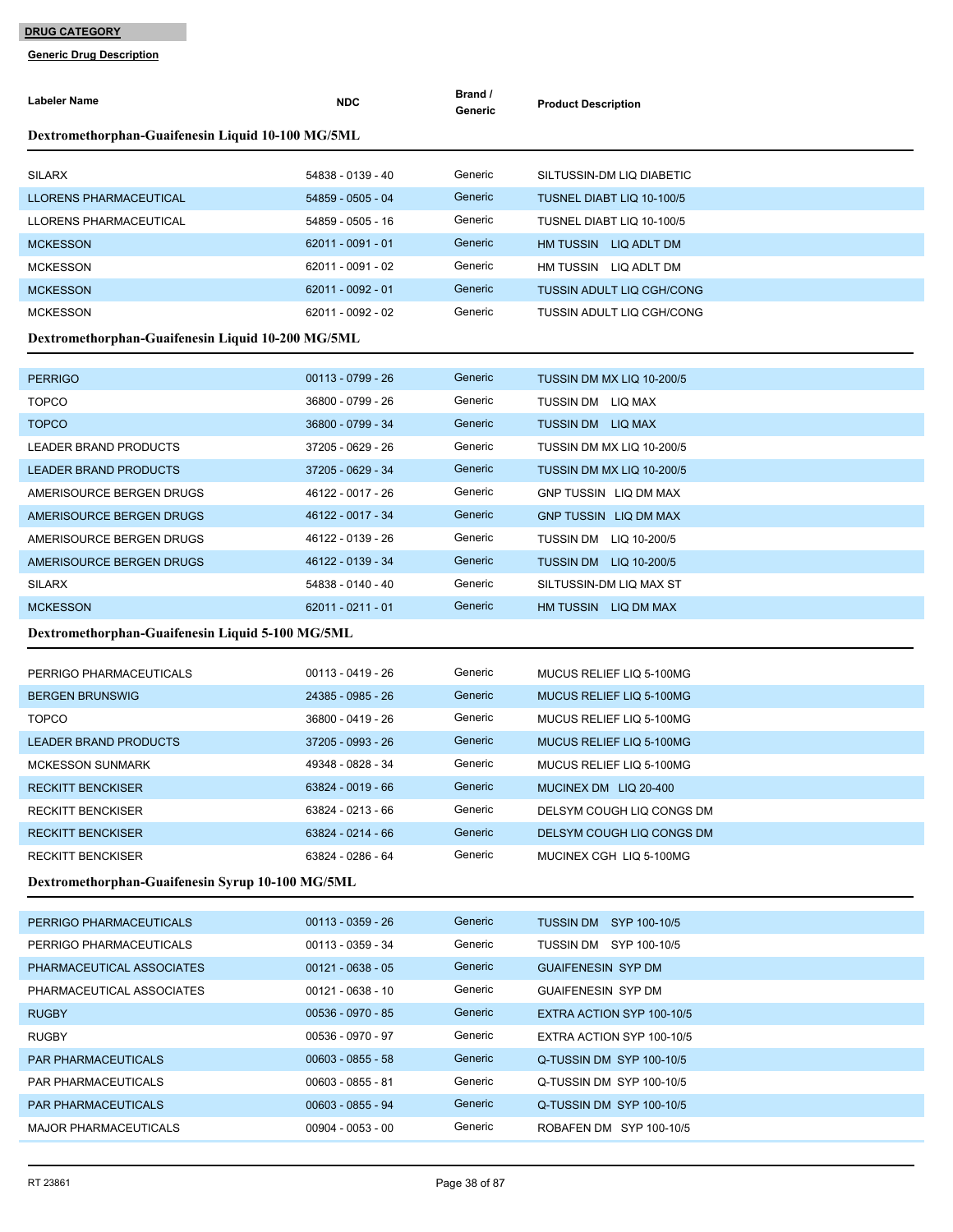| Labeler Name                                        | <b>NDC</b>          | Brand /<br>Generic | <b>Product Description</b>    |  |  |  |  |
|-----------------------------------------------------|---------------------|--------------------|-------------------------------|--|--|--|--|
| Dextromethorphan-Guaifenesin Syrup 10-100 MG/5ML    |                     |                    |                               |  |  |  |  |
| <b>MAJOR PHARMACEUTICALS</b>                        | $00904 - 0053 - 09$ | Generic            | ROBAFEN DM SYP 100-10/5       |  |  |  |  |
| <b>MAJOR PHARMACEUTICALS</b>                        | 00904 - 0053 - 16   | Generic            | ROBAFEN DM SYP 100-10/5       |  |  |  |  |
| <b>MAJOR PHARMACEUTICALS</b>                        | $00904 - 0053 - 20$ | Generic            | ROBAFEN DM SYP 100-10/5       |  |  |  |  |
| <b>MAJOR PHARMACEUTICALS</b>                        | 00904 - 6306 - 20   | Generic            | ROBAFEN DM SYP 100-10/5       |  |  |  |  |
| <b>LEADER BRAND PRODUCTS</b>                        | 37205 - 0970 - 26   | Generic            | <b>TUSSIN DM SYP 100-10/5</b> |  |  |  |  |
| <b>LEADER BRAND PRODUCTS</b>                        | 37205 - 0970 - 34   | Generic            | <b>TUSSIN DM SYP 100-10/5</b> |  |  |  |  |
| <b>MCKESSON SUNMARK</b>                             | 49348 - 0017 - 34   | Generic            | SM TUSSIN DM SYP 100-10/5     |  |  |  |  |
| <b>MCKESSON SUNMARK</b>                             | 49348 - 0017 - 37   | Generic            | SM TUSSIN DM SYP 100-10/5     |  |  |  |  |
| <b>MCKESSON SUNMARK</b>                             | 49348 - 0017 - 39   | Generic            | SM TUSSIN DM SYP 100-10/5     |  |  |  |  |
| <b>MCKESSON SUNMARK</b>                             | 49348 - 0861 - 34   | Generic            | SM TUSSIN SYP DM              |  |  |  |  |
| <b>MCKESSON SUNMARK</b>                             | 49348 - 0861 - 37   | Generic            | SM TUSSIN SYP DM              |  |  |  |  |
| <b>SILARX</b>                                       | 54838 - 0209 - 40   | Generic            | SILTUSSIN-DM SYP ALC FREE     |  |  |  |  |
| <b>SILARX</b>                                       | 54838 - 0209 - 70   | Generic            | SILTUSSIN-DM SYP ALC FREE     |  |  |  |  |
| <b>SILARX</b>                                       | 54838 - 0209 - 80   | Generic            | SILTUSSIN-DM SYP ALC FREE     |  |  |  |  |
| Dextromethorphan-Guaifenesin Syrup 5-100 MG/5ML     |                     |                    |                               |  |  |  |  |
| <b>NOVARTIS</b>                                     | 00067 - 8118 - 04   | <b>Brand</b>       | TRIAMINIC SYP CGH/CNG         |  |  |  |  |
| Dextromethorphan-Guaifenesin Tab 20-400 MG          |                     |                    |                               |  |  |  |  |
| <b>MAJOR PHARMACEUTICALS</b>                        | 00904 - 6233 - 46   | Generic            | <b>MUCUS RELIEF TAB DM</b>    |  |  |  |  |
| <b>MAJOR PHARMACEUTICALS</b>                        | 00904 - 6233 - 52   | Generic            | <b>MUCUS RELIEF TAB DM</b>    |  |  |  |  |
| <b>BERGEN BRUNSWIG</b>                              | 24385 - 0026 - 71   | Generic            | MUCUS RELIEF TAB DM           |  |  |  |  |
| <b>LEADER BRAND PRODUCTS</b>                        | 37205 - 0538 - 71   | Generic            | CHEST CONGES TAB 20-400MG     |  |  |  |  |
| <b>LEADER BRAND PRODUCTS</b>                        | 37205 - 0675 - 62   | Generic            | TABTUSSIN DM TAB 20-400MG     |  |  |  |  |
| AMERISOURCE BERGEN DRUGS                            | 46122 - 0058 - 62   | Generic            | TAB TUSSIN TAB DM             |  |  |  |  |
| <b>MCKESSON SUNMARK</b>                             | 49348 - 0728 - 09   | Generic            | CHEST CONGES TAB 20-400MG     |  |  |  |  |
| <b>TIME-CAP LABS</b>                                | 49483 - 0280 - 06   | Generic            | MUCOSA DM TAB 20-400MG        |  |  |  |  |
| <b>MCKESSON</b>                                     | 62011 - 0061 - 01   | Generic            | CHEST CONGES TAB RELF DM      |  |  |  |  |
| <b>CHAIN DRUG MARKETING ASSOC</b>                   | 63868 - 0753 - 50   | Generic            | QC MEDIFIN TAB DM             |  |  |  |  |
| Dextromethorphan-Guaifenesin Tab SR 12HR 30-600 MG  |                     |                    |                               |  |  |  |  |
| <b>RECKITT BENCKISER</b>                            | 63824 - 0056 - 32   | Brand              | MUCINEX DM TAB 30-600ER       |  |  |  |  |
| <b>RECKITT BENCKISER</b>                            | 63824 - 0056 - 34   | <b>Brand</b>       | MUCINEX DM TAB 30-600ER       |  |  |  |  |
| <b>RECKITT BENCKISER</b>                            | 63824 - 0056 - 69   | <b>Brand</b>       |                               |  |  |  |  |
| Dextromethorphan-Guaifenesin Tab SR 12HR 60-1200 MG |                     |                    | MUCINEX DM TAB 30-600ER       |  |  |  |  |
|                                                     |                     |                    |                               |  |  |  |  |
| PERRIGO PHARMACEUTICALS                             | 45802 - 0735 - 66   | Generic            | GUAIF/DM HYD TAB 60-1200      |  |  |  |  |
| RECKITT BENCKISER                                   | 63824 - 0072 - 35   | <b>Brand</b>       | MUCINEX DM TAB 60-1200        |  |  |  |  |
| <b>RECKITT BENCKISER</b>                            | 63824 - 0072 - 36   | <b>Brand</b>       | MUCINEX DM TAB 60-1200        |  |  |  |  |
| <b>RECKITT BENCKISER</b>                            | 63824 - 0072 - 46   | <b>Brand</b>       | MUCINEX DM TAB 60-1200        |  |  |  |  |
| Dextromethorphan-Phenylephrine-APAP Cap 10-5-325 MG |                     |                    |                               |  |  |  |  |
| <b>MAJOR PHARMACEUTICALS</b>                        | 00904 - 5763 - 44   | <b>Brand</b>       | DAY TIME<br>CAP COLD/FLU      |  |  |  |  |
| <b>SELECT BRAND</b>                                 | 15127 - 0989 - 12   | Generic            | SB DAY TIME CAP COLD/FLU      |  |  |  |  |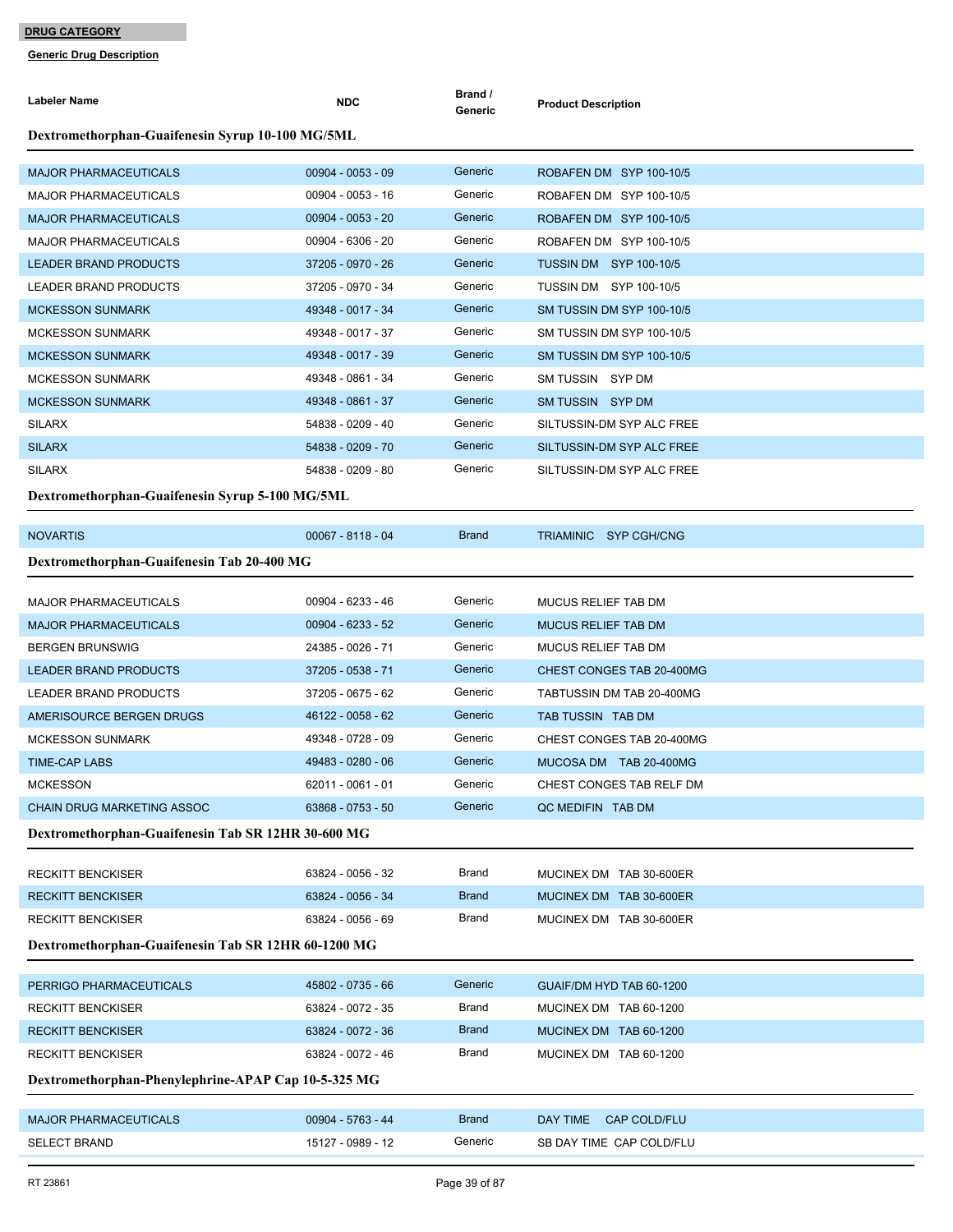| <b>Labeler Name</b>                                        | <b>NDC</b>          | Brand /<br>Generic | <b>Product Description</b>       |  |  |  |  |
|------------------------------------------------------------|---------------------|--------------------|----------------------------------|--|--|--|--|
| Dextromethorphan-Phenylephrine-APAP Cap 10-5-325 MG        |                     |                    |                                  |  |  |  |  |
| <b>BERGEN BRUNSWIG</b>                                     | 24385 - 0036 - 62   | Generic            | GNP DAY TIME CAP COLD/FLU        |  |  |  |  |
| <b>TOPCO</b>                                               | 36800 - 0215 - 53   | Generic            | DAYTIME PE CAP COLD/FLU          |  |  |  |  |
| <b>TOPCO</b>                                               | 36800 - 0215 - 60   | Generic            | DAYTIME PE CAP COLD/FLU          |  |  |  |  |
| AMERISOURCE BERGEN DRUGS                                   | 46122 - 0184 - 73   | Generic            | DAY COLD/FLU CAP 10-5-325        |  |  |  |  |
| <b>MCKESSON SUNMARK</b>                                    | 49348 - 0738 - 04   | Generic            | SM DAY TIME CAP PE               |  |  |  |  |
| <b>MCKESSON</b>                                            | 62011 - 0066 - 02   | Generic            | HM DAY TIME CAP                  |  |  |  |  |
| <b>MCKESSON</b>                                            | 62011 - 0261 - 01   | Generic            | DAY TIME CAP 10-5-325            |  |  |  |  |
| <b>RECKITT BENCKISER</b>                                   | 63824 - 0592 - 16   | Generic            | MUCINEX COLD CAP SINUS           |  |  |  |  |
| Dextromethorphan-Phenylephrine-APAP Liqd 10-5-325 MG/15ML  |                     |                    |                                  |  |  |  |  |
| <b>BERGEN BRUNSWIG</b>                                     | 24385 - 0005 - 34   | Generic            | <b>GNP DAY TIME LIQ COLD/FLU</b> |  |  |  |  |
| <b>TOPCO</b>                                               | 36800 - 0656 - 30   | Generic            | DAY TIME LIQ COLD/FLU            |  |  |  |  |
| <b>TOPCO</b>                                               | 36800 - 0656 - 38   | Generic            | DAY TIME LIQ COLD/FLU            |  |  |  |  |
| AMERISOURCE BERGEN DRUGS                                   | 46122 - 0015 - 33   | Generic            | <b>GNP FLU RELF LIQ DAYTIME</b>  |  |  |  |  |
| <b>MCKESSON SUNMARK</b>                                    | 49348 - 0753 - 37   | Generic            | SM DAY TIME LIQ COLD/FLU         |  |  |  |  |
| <b>MCKESSON</b>                                            | 62011 - 0065 - 02   | Generic            | HM DAYTIME LIQ COLD/FLU          |  |  |  |  |
| <b>CHAIN DRUG MARKETING ASSOC</b>                          | 63868 - 0067 - 08   | Generic            | QC FLU RELF LIQ DAYTIME          |  |  |  |  |
| Dextromethorphan-Phenylephrine-APAP Powd Pack 20-10-500 MG |                     |                    |                                  |  |  |  |  |
| <b>NOVARTIS</b>                                            | $00067 - 6426 - 06$ | Brand              | PAK SEV COLD<br>THERAFLU         |  |  |  |  |
| Dextromethorphan-Phenylephrine-APAP Powd Pack 20-10-650 MG |                     |                    |                                  |  |  |  |  |
| PERRIGO PHARMACEUTICALS                                    | $00113 - 0096 - 91$ | Generic            | <b>FLU/COLD/CGH POW DAYTIME</b>  |  |  |  |  |
| <b>MCKESSON</b>                                            | 62011 - 0253 - 01   | Generic            | COLD/CGH/FLU POW DAYTIME         |  |  |  |  |
| <b>CHAIN DRUG MARKETING ASSOC</b>                          | 63868 - 0763 - 06   | Generic            | QC COLD/CGH POW DAYTIME          |  |  |  |  |
| Dextromethorphan-Phenylephrine-APAP Tab 10-5-325 MG        |                     |                    |                                  |  |  |  |  |
| MAJOR PHARMACEUTICALS                                      | 00904 - 5786 - 24   | Generic            | MAPAP COLD TAB 10-5-325          |  |  |  |  |
| <b>TOPCO</b>                                               | 36800 - 0371 - 62   | Generic            | COLD MULT-SY TAB DAYTIME         |  |  |  |  |
| <b>TOPCO</b>                                               | 36800 - 0402 - 62   | Generic            | COLD HEAD TAB CONGESTI           |  |  |  |  |
| AMERISOURCE BERGEN DRUGS                                   | 46122 - 0073 - 62   | Generic            | COLD RELIEF TAB MULTI-S          |  |  |  |  |
| Dextromethorphan-Pyrilamine Liquid 7.5-7.5 MG/5ML          |                     |                    |                                  |  |  |  |  |
| CAPITAL PHARMACEUTICAL                                     | 29978 - 0127 - 16   | Brand              | CAPRON DM LIQ                    |  |  |  |  |
| Diphenhydramine-Acetaminophen Tab 12.5-325 MG              |                     |                    |                                  |  |  |  |  |
| <b>RUGBY</b>                                               | $00536 - 1003 - 01$ | Generic            | ACETA-GESIC TAB 12.5-325         |  |  |  |  |
| Diphenhydramine-Phenylephrine Liq 6.25-2.5 MG/5ML          |                     |                    |                                  |  |  |  |  |
| <b>TOPCO</b>                                               | 36800 - 0913 - 26   | Generic            | TRIACTING NT LIQ COLD/CGH        |  |  |  |  |
| Diphenhydramine-Phenylephrine Syrup 6.25-2.5 MG/5ML        |                     |                    |                                  |  |  |  |  |
| <b>NOVARTIS</b>                                            | 00067 - 8106 - 04   | <b>Brand</b>       | TRIAMINIC SYP COLD/CGH           |  |  |  |  |
| Diphenhydramine-Phenylephrine-APAP Liq 12.5-5-325 MG/10ML  |                     |                    |                                  |  |  |  |  |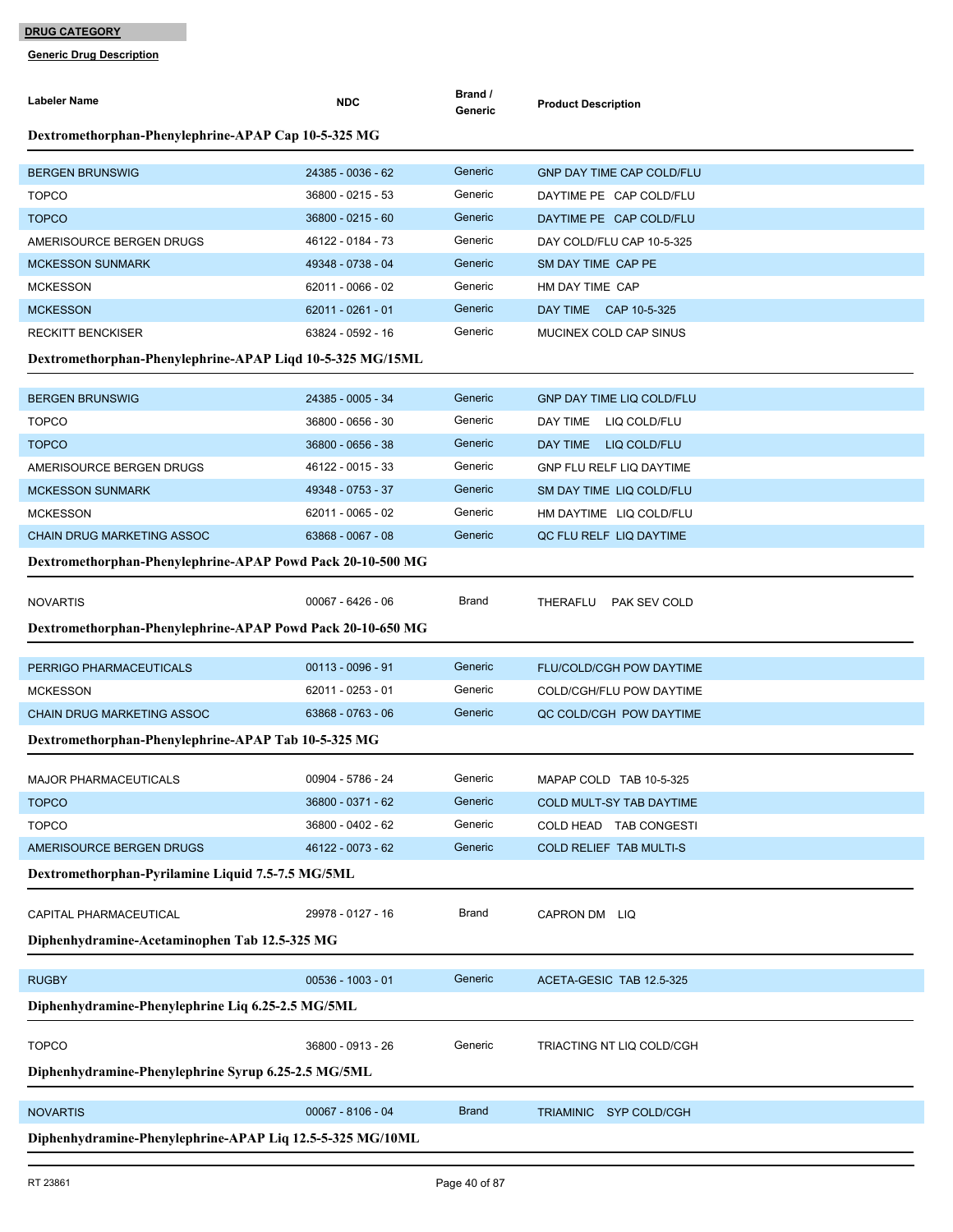| Labeler Name                                              | <b>NDC</b>          | Brand /<br>Generic | <b>Product Description</b>       |
|-----------------------------------------------------------|---------------------|--------------------|----------------------------------|
| <b>RECKITT BENCKISER</b>                                  | 63824 - 0211 - 66   | Generic            | DELSYM NIGHT LIQ CGH+CLD         |
| <b>RECKITT BENCKISER</b>                                  | 63824 - 0212 - 66   | Generic            | DELSYM NIGHT LIQ CGH+CLD         |
| <b>RECKITT BENCKISER</b>                                  | 63824 - 0262 - 66   | Generic            | <b>MUCINEX</b><br>LIQ            |
| <b>RECKITT BENCKISER</b>                                  | 63824 - 0500 - 66   | Generic            | MUCINEX FAST LIQ COLD FLU        |
| <b>RECKITT BENCKISER</b>                                  | 63824 - 0600 - 64   | Generic            | MUCINEX MS LIQ COLD NGH          |
| Diphenhydramine-Phenylephrine-APAP Liq 12.5-5-325 MG/15ML |                     |                    |                                  |
| AMERISOURCE BERGEN DRUGS                                  | 46122 - 0016 - 33   | Generic            | <b>GNP FLU RELF LIQ NIGHTIME</b> |
| CHAIN DRUG MARKETING ASSOC                                | 63868 - 0068 - 08   | Generic            | QC FLU RELF LIQ NIGHTIME         |
| Diphenhydramine-Phenylephrine-APAP Packet 25-10-650 MG    |                     |                    |                                  |
| <b>NOVARTIS</b>                                           | $00067 - 7918 - 06$ | <b>Brand</b>       | THERAFLU SEV POW COLD/CGH        |
| <b>RECKITT BENCKISER</b>                                  | 63824 - 0233 - 04   | Generic            | <b>MUCINEX</b><br>PAK FAST-MAX   |
| <b>CHAIN DRUG MARKETING ASSOC</b>                         | 63868 - 0764 - 06   | Generic            | QC COLD/CGH POW NIGHTTIM         |
| Diphenhydramine-Phenylephrine-APAP Tab 12.5-5-325 MG      |                     |                    |                                  |
|                                                           |                     |                    |                                  |
| <b>SELECT BRAND</b>                                       | 15127 - 0973 - 24   | Generic            | SB ALLERGY/ TAB COLD PE          |
| <b>SELECT BRAND</b>                                       | 15127 - 0974 - 12   | Generic            | SB SEVERE TAB COLD PE            |
| AMERISOURCE BERGEN DRUGS                                  | 46122 - 0052 - 62   | Generic            | ALLERGY PLUS TAB SINUS           |
| <b>CHAIN DRUG MARKETING ASSOC</b>                         | 63868 - 0985 - 24   | Generic            | QC ALLERGY/ TAB SINUS            |
| Diphenhydramine-Phenylephrine-APAP Tab 25-5-325 MG        |                     |                    |                                  |
| AMERISOURCE BERGEN DRUGS                                  | 46122 - 0053 - 60   | Generic            | ALLERGY PLUS TAB SEV/SINU        |
| <b>RECKITT BENCKISER</b>                                  | 63824 - 0550 - 20   | Generic            | MUCINEX FAST TAB 25-5-325        |
| DM-GG-PE Tab & APAP-Diphenhyd-PE Tab Therapy Pack         |                     |                    |                                  |
| <b>RECKITT BENCKISER</b>                                  | 63824 - 0555 - 30   | Brand              | MUCINEX FAST MIS MX DAY/N        |
| Doxylamine-DM Liquid 6.25-15 MG/15ML                      |                     |                    |                                  |
| <b>BERGEN BRUNSWIG</b>                                    | 24385 - 0461 - 34   | Generic            | NIGHT TIME LIQ COUGH             |
| <b>BERGEN BRUNSWIG</b>                                    | 24385 - 0461 - 40   | Generic            | NIGHT TIME LIQ COUGH             |
| <b>TOPCO</b>                                              | 36800 - 0668 - 38   | Generic            | NITE TIME LIQ COUGH              |
| Doxylamine-Phenylephrine Tab 7.5-10 MG                    |                     |                    |                                  |
|                                                           |                     |                    |                                  |
| POLY PHARMACEUTICALS                                      | 50991 - 0216 - 01   | Brand              | POLY HIST TAB 7.5-10MG           |
| Doxylamine-Pseudoephedrine Liquid 6.25-30 MG/5ML          |                     |                    |                                  |
| <b>SALLUS LABORATORIES</b>                                | 69036 - 0110 - 16   | <b>Brand</b>       | LORTUSS LQ LIQ                   |
| Fexofenadine-Pseudoephedrine Tab SR 12HR 60-120 MG        |                     |                    |                                  |
|                                                           |                     |                    |                                  |
| DR.REDDY'S LABORATORIES, INC.                             | 55111 - 0447 - 14   | Generic            | FEXOFEN/PSE TAB 60-120MG         |
| Fexofenadine-Pseudoephedrine Tab SR 24HR 180-240 MG       |                     |                    |                                  |
| DR.REDDY'S LABORATORIES, INC.                             | 55111 - 0557 - 35   | Generic            | FEXOFEN/PSE TAB 180-240          |
| <b>Guaifenesin Granules Packet 100 MG</b>                 |                     |                    |                                  |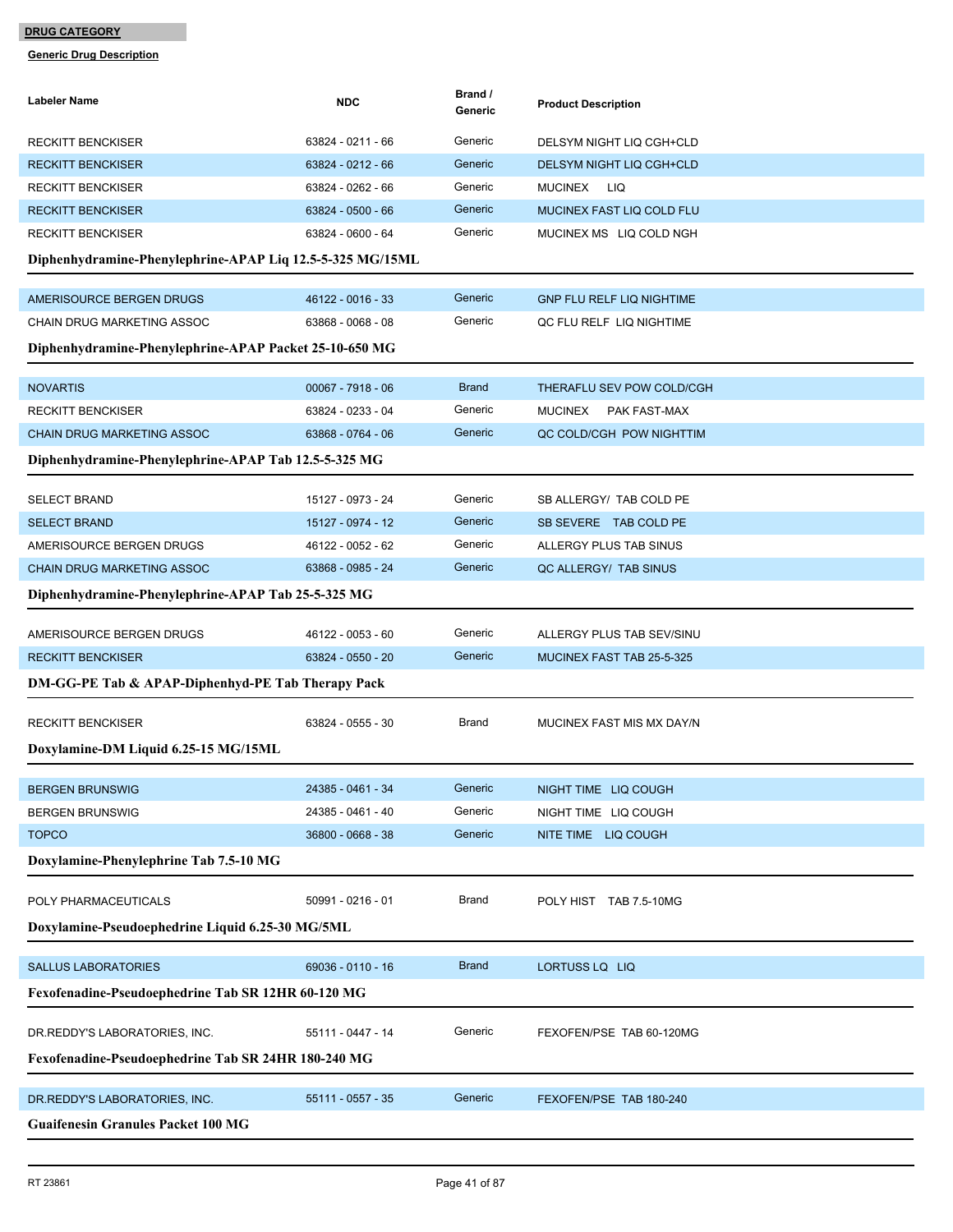| Labeler Name                              | <b>NDC</b>          | Brand /<br>Generic | <b>Product Description</b>           |
|-------------------------------------------|---------------------|--------------------|--------------------------------------|
| <b>Guaifenesin Granules Packet 100 MG</b> |                     |                    |                                      |
| <b>RECKITT BENCKISER</b>                  | 63824 - 0254 - 12   | Brand              | MUCINEX/KIDS GRA 100MG               |
| Guaifenesin Liquid 100 MG/5ML             |                     |                    |                                      |
| PERRIGO PHARMACEUTICALS                   | $00113 - 0288 - 26$ | Generic            | MUCUS RELIEF LIQ 100/5ML             |
| PHARMACEUTICAL ASSOCIATES                 | 00121 - 1744 - 05   | Generic            | GUAIFENESIN SOL 100/5ML              |
| PHARMACEUTICAL ASSOCIATES                 | 00121 - 1744 - 10   | Generic            | <b>GUAIFENESIN SOL 100/5ML</b>       |
| PHARMACEUTICAL ASSOCIATES                 | 00121 - 1744 - 15   | Generic            | GUAIFENESIN SOL 100/5ML              |
| <b>PAR PHARMACEUTICALS</b>                | $00603 - 0857 - 58$ | Generic            | Q-TUSSIN SOL 100/5ML                 |
| PAR PHARMACEUTICALS                       | 00603 - 0857 - 81   | Generic            | Q-TUSSIN<br><b>SOL 100/5ML</b>       |
| <b>PAR PHARMACEUTICALS</b>                | 00603 - 0857 - 94   | Generic            | Q-TUSSIN SOL 100/5ML                 |
| PAR PHARMACEUTICALS                       | 00603 - 1328 - 58   | Generic            | IOPHEN-NR LIQ 100/5ML                |
| <b>BERGEN BRUNSWIG</b>                    | 24385 - 0982 - 26   | Generic            | MUCUS RELIEF LIQ 100/5ML             |
| <b>TOPCO</b>                              | 36800 - 0288 - 26   | Generic            | MUCUS RELIEF LIQ 100/5ML             |
| AMERISOURCE BERGEN DRUGS                  | 46122 - 0299 - 34   | Generic            | <b>TUSSIN MUCUS LIQ 100/5ML</b>      |
| HI-TECH                                   | 50383 - 0063 - 06   | Generic            | GUAIFENESIN SOL 100/5ML              |
| <b>HI-TECH</b>                            | 50383 - 0063 - 07   | Generic            | <b>GUAIFENESIN SOL 100/5ML</b>       |
| HI-TECH                                   | 50383 - 0063 - 11   | Generic            | GUAIFENESIN SOL 200/10ML             |
| <b>HI-TECH</b>                            | 50383 - 0063 - 12   | Generic            | GUAIFENESIN SOL 200/10ML             |
| HI-TECH                                   | 50383 - 0063 - 17   | Generic            | GUAIFENESIN SOL 300/15ML             |
| <b>HI-TECH</b>                            | 50383 - 0063 - 18   | Generic            | GUAIFENESIN SOL 300/15ML             |
| <b>SILARX</b>                             | 54838 - 0138 - 40   | Generic            | SILTUSS DAS LIQ 100/5ML              |
| <b>METHOD PHARMACEUTICALS</b>             | 58657 - 0509 - 16   | Generic            | <b>GUAIFENESIN LIQ 100/5ML</b>       |
| <b>MCKESSON</b>                           | 62011 - 0089 - 01   | Generic            | <b>TUSSIN ADULT LIQ 100/5ML</b>      |
| <b>MCKESSON</b>                           | 62011 - 0089 - 02   | Generic            | <b>TUSSIN ADULT LIQ 100/5ML</b>      |
| <b>RECKITT BENCKISER</b>                  | 63824 - 0285 - 64   | Generic            | MUCINEX CHLD LIQ 100/5ML             |
| Guaifenesin Syrup 100 MG/5ML              |                     |                    |                                      |
|                                           |                     |                    |                                      |
| <b>PERRIGO</b>                            | $00113 - 0061 - 26$ | Generic            | TUSSIN CHEST SYP 100/5ML             |
| <b>PERRIGO</b>                            | 00113 - 0061 - 34   | Generic            | <b>TUSSIN CHEST SYP 100/5ML</b>      |
| <b>RUGBY</b>                              | 00536 - 0825 - 85   | Generic            | <b>COUGH</b><br><b>SYP 100/5ML</b>   |
| <b>RUGBY</b>                              | 00536 - 0825 - 97   | Generic            | <b>COUGH</b><br><b>SYP 100/5ML</b>   |
| <b>RUGBY</b>                              | 00536 - 1095 - 97   | Generic            | <b>SYP</b><br><b>COUGH</b>           |
| <b>MAJOR PHARMACEUTICALS</b>              | $00904 - 0061 - 00$ | Generic            | <b>ROBAFEN</b><br><b>SYP 100/5ML</b> |
| <b>MAJOR PHARMACEUTICALS</b>              | $00904 - 0061 - 09$ | Generic            | <b>ROBAFEN</b><br><b>SYP 100/5ML</b> |
| <b>MAJOR PHARMACEUTICALS</b>              | 00904 - 0061 - 16   | Generic            | <b>ROBAFEN</b><br>SYP 100/5ML        |
| <b>SELECT BRAND</b>                       | 15127 - 0940 - 44   | Generic            | SB CGH CONTR SYP 100/5ML             |
| <b>SELECT BRAND</b>                       | 15127 - 0940 - 48   | Generic            | SB CGH CONTR SYP 100/5ML             |
| <b>BERGEN BRUNSWIG</b>                    | 24385 - 0310 - 34   | Generic            | GNP TUSSIN SYP 100/5ML               |
| <b>TOPCO</b>                              | 36800 - 0310 - 26   | Generic            | <b>TUSSIN CHEST SYP 100/5ML</b>      |
| <b>MCKESSON SUNMARK</b>                   | 49348 - 0278 - 34   | Generic            | SM TUSSIN SYP 100/5ML                |
| <b>MCKESSON SUNMARK</b>                   | 49348 - 0278 - 37   | Generic            | SM TUSSIN SYP 100/5ML                |
| <b>SILARX</b>                             | 54838 - 0117 - 40   | Generic            | SILTUSSIN SA SYP 100/5ML             |
| <b>SILARX</b>                             | 54838 - 0117 - 70   | Generic            | SILTUSSIN SA SYP 100/5ML             |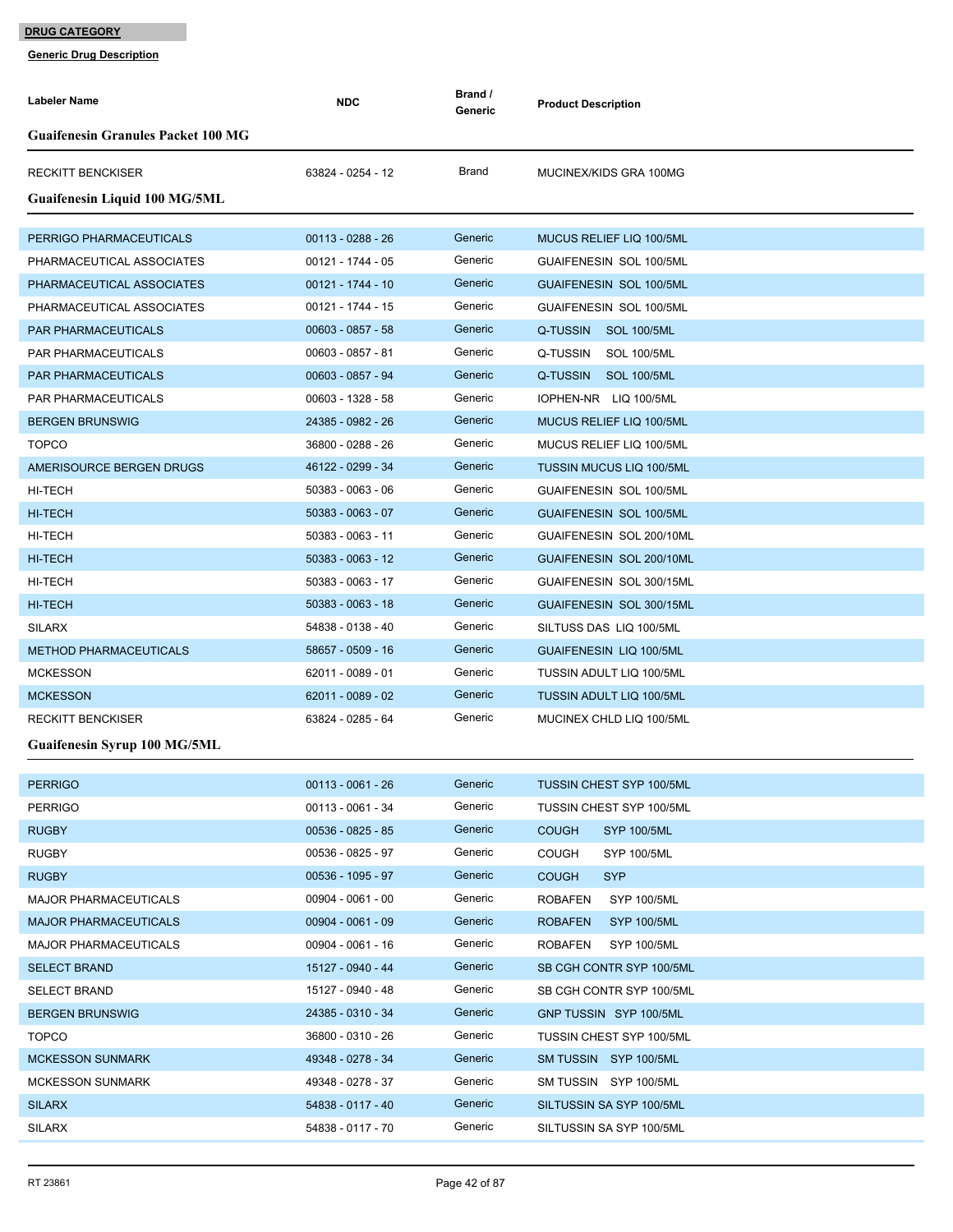| Guaifenesin Syrup 100 MG/5ML<br>54838 - 0117 - 80<br>Generic<br><b>SILARX</b><br>SILTUSSIN SA SYP 100/5ML<br><b>Guaifenesin Tab 200 MG</b><br>Generic<br>00603 - 4886 - 21<br><b>PAR PHARMACEUTICALS</b><br>ORGAN-I NR TAB 200MG<br>Generic<br>00603 - 4890 - 21<br><b>PAR PHARMACEUTICALS</b><br>ORGAN-I NR TAB 200MG<br>00904 - 5154 - 60<br>Generic<br>GUAIFENESIN TAB 200MG<br><b>MAJOR PHARMACEUTICALS</b><br>Generic<br><b>SELECT BRAND</b><br>15127 - 0129 - 60<br>SB COUGHTAB TAB 200MG<br>Generic<br>LEADER BRAND PRODUCTS<br>37205 - 0466 - 72<br>COUGHTAB TAB 200MG<br>Generic<br>60687 - 0176 - 25<br>AMERICAN HEALTH PACKAGING<br>ORGAN-I NR TAB 200MG<br>Generic<br>60687 - 0176 - 95<br>AMERICAN HEALTH PACKAGING<br>ORGAN-I NR TAB 200MG<br><b>Guaifenesin Tab 400 MG</b><br>Generic<br>00904 - 6232 - 46<br><b>MAJOR PHARMACEUTICALS</b><br><b>MUCUS RELIEF TAB 400MG</b><br>00904 - 6232 - 52<br>Generic<br><b>MAJOR PHARMACEUTICALS</b><br>MUCUS RELIEF TAB 400MG<br>Generic<br>24385 - 0602 - 71<br>MUCUS RELIEF TAB 400MG<br><b>BERGEN BRUNSWIG</b><br>Generic<br>37205 - 0476 - 71<br>LEADER BRAND PRODUCTS<br>CHEST CONGES TAB 400MG<br>Generic<br>37205 - 0674 - 62<br><b>LEADER BRAND PRODUCTS</b><br>TABTUSSIN TAB 400MG<br>Generic<br>46122 - 0057 - 62<br>AMERISOURCE BERGEN DRUGS<br>TAB TUSSIN TAB 400MG<br>49348 - 0729 - 09<br>Generic<br><b>MCKESSON SUNMARK</b><br>CHEST CONGES TAB 400MG<br>Generic<br><b>TIME-CAP LABS</b><br>49483 - 0272 - 06<br><b>TAB 400MG</b><br><b>MUCOSA</b><br>Generic<br>$62011 - 0060 - 01$<br><b>MCKESSON</b><br>CHEST CONGES TAB 400MG<br>Generic<br>63868 - 0998 - 50<br>CHAIN DRUG MARKETING ASSOC<br>MEDIFIN 400 TAB 400MG<br>Guaifenesin Tab SR 12HR 1200 MG<br>45802 - 0325 - 30<br>Generic<br>PERRIGO PHARMACEUTICALS<br><b>GUAIFENESIN TAB 1200 ER</b><br>Generic<br>45802 - 0325 - 66<br>PERRIGO PHARMACEUTICALS<br>GUAIFENESIN TAB 1200 ER<br>Generic<br><b>MCKESSON</b><br>62011 - 0299 - 01<br>HM MUCUS ER TAB 1200MG<br><b>RECKITT BENCKISER</b><br>63824 - 0023 - 35<br>Brand<br><b>MUCINEX</b><br>TAB 1200MG<br><b>Brand</b><br>63824 - 0023 - 36<br><b>RECKITT BENCKISER</b><br><b>MUCINEX</b><br><b>TAB 1200MG</b><br>Brand<br>63824 - 0023 - 46<br><b>RECKITT BENCKISER</b><br><b>MUCINEX</b><br><b>TAB 1200MG</b><br><b>Brand</b><br>63824 - 0023 - 48<br><b>MUCINEX</b><br><b>TAB 1200MG</b><br><b>RECKITT BENCKISER</b><br><b>Guaifenesin Tab SR 12HR 600 MG</b><br><b>RUGBY</b><br>00536 - 1026 - 37<br>Generic<br>MUCUS-ER<br>TAB 600MG<br>Generic<br><b>MAJOR PHARMACEUTICALS</b><br>00904 - 6133 - 39<br>MUCUS-ER<br>TAB 600MG<br>37205 - 0628 - 58<br>Generic<br><b>LEADER BRAND PRODUCTS</b><br>MUCUS-ER TAB 600MG<br>Generic<br>45802 - 0498 - 58<br>PERRIGO PHARMACEUTICALS<br>GUAIFENESIN TAB 600MG ER<br>Generic<br>45802 - 0498 - 60<br>PERRIGO PHARMACEUTICALS<br>GUAIFENESIN TAB 600MG ER<br>Generic<br>45802 - 0498 - 78<br>PERRIGO PHARMACEUTICALS<br><b>GUAIFENESIN TAB 600MG ER</b><br>Generic<br>AMERISOURCE BERGEN DRUGS<br>46122 - 0028 - 58<br>GNP MUCUS-ER TAB 600MG<br>Generic<br>AMERISOURCE BERGEN DRUGS<br>46122 - 0028 - 60<br>GNP MUCUS-ER TAB 600MG<br>Generic<br>49348 - 0905 - 47<br><b>MCKESSON SUNMARK</b><br>SM MUCUS ER TAB 600MG<br>Generic<br>49348 - 0905 - 59<br><b>MCKESSON SUNMARK</b><br>SM MUCUS ER TAB 600MG | Labeler Name | <b>NDC</b> | Brand /<br>Generic | <b>Product Description</b> |
|-----------------------------------------------------------------------------------------------------------------------------------------------------------------------------------------------------------------------------------------------------------------------------------------------------------------------------------------------------------------------------------------------------------------------------------------------------------------------------------------------------------------------------------------------------------------------------------------------------------------------------------------------------------------------------------------------------------------------------------------------------------------------------------------------------------------------------------------------------------------------------------------------------------------------------------------------------------------------------------------------------------------------------------------------------------------------------------------------------------------------------------------------------------------------------------------------------------------------------------------------------------------------------------------------------------------------------------------------------------------------------------------------------------------------------------------------------------------------------------------------------------------------------------------------------------------------------------------------------------------------------------------------------------------------------------------------------------------------------------------------------------------------------------------------------------------------------------------------------------------------------------------------------------------------------------------------------------------------------------------------------------------------------------------------------------------------------------------------------------------------------------------------------------------------------------------------------------------------------------------------------------------------------------------------------------------------------------------------------------------------------------------------------------------------------------------------------------------------------------------------------------------------------------------------------------------------------------------------------------------------------------------------------------------------------------------------------------------------------------------------------------------------------------------------------------------------------------------------------------------------------------------------------------------------------------------------------------------------------------------------------------------------------------------------------------------------------------------------------------------------------------------------------------------------------------------------------------------------------------------------------------------------------------------------------------------------------------------------|--------------|------------|--------------------|----------------------------|
|                                                                                                                                                                                                                                                                                                                                                                                                                                                                                                                                                                                                                                                                                                                                                                                                                                                                                                                                                                                                                                                                                                                                                                                                                                                                                                                                                                                                                                                                                                                                                                                                                                                                                                                                                                                                                                                                                                                                                                                                                                                                                                                                                                                                                                                                                                                                                                                                                                                                                                                                                                                                                                                                                                                                                                                                                                                                                                                                                                                                                                                                                                                                                                                                                                                                                                                                               |              |            |                    |                            |
|                                                                                                                                                                                                                                                                                                                                                                                                                                                                                                                                                                                                                                                                                                                                                                                                                                                                                                                                                                                                                                                                                                                                                                                                                                                                                                                                                                                                                                                                                                                                                                                                                                                                                                                                                                                                                                                                                                                                                                                                                                                                                                                                                                                                                                                                                                                                                                                                                                                                                                                                                                                                                                                                                                                                                                                                                                                                                                                                                                                                                                                                                                                                                                                                                                                                                                                                               |              |            |                    |                            |
|                                                                                                                                                                                                                                                                                                                                                                                                                                                                                                                                                                                                                                                                                                                                                                                                                                                                                                                                                                                                                                                                                                                                                                                                                                                                                                                                                                                                                                                                                                                                                                                                                                                                                                                                                                                                                                                                                                                                                                                                                                                                                                                                                                                                                                                                                                                                                                                                                                                                                                                                                                                                                                                                                                                                                                                                                                                                                                                                                                                                                                                                                                                                                                                                                                                                                                                                               |              |            |                    |                            |
|                                                                                                                                                                                                                                                                                                                                                                                                                                                                                                                                                                                                                                                                                                                                                                                                                                                                                                                                                                                                                                                                                                                                                                                                                                                                                                                                                                                                                                                                                                                                                                                                                                                                                                                                                                                                                                                                                                                                                                                                                                                                                                                                                                                                                                                                                                                                                                                                                                                                                                                                                                                                                                                                                                                                                                                                                                                                                                                                                                                                                                                                                                                                                                                                                                                                                                                                               |              |            |                    |                            |
|                                                                                                                                                                                                                                                                                                                                                                                                                                                                                                                                                                                                                                                                                                                                                                                                                                                                                                                                                                                                                                                                                                                                                                                                                                                                                                                                                                                                                                                                                                                                                                                                                                                                                                                                                                                                                                                                                                                                                                                                                                                                                                                                                                                                                                                                                                                                                                                                                                                                                                                                                                                                                                                                                                                                                                                                                                                                                                                                                                                                                                                                                                                                                                                                                                                                                                                                               |              |            |                    |                            |
|                                                                                                                                                                                                                                                                                                                                                                                                                                                                                                                                                                                                                                                                                                                                                                                                                                                                                                                                                                                                                                                                                                                                                                                                                                                                                                                                                                                                                                                                                                                                                                                                                                                                                                                                                                                                                                                                                                                                                                                                                                                                                                                                                                                                                                                                                                                                                                                                                                                                                                                                                                                                                                                                                                                                                                                                                                                                                                                                                                                                                                                                                                                                                                                                                                                                                                                                               |              |            |                    |                            |
|                                                                                                                                                                                                                                                                                                                                                                                                                                                                                                                                                                                                                                                                                                                                                                                                                                                                                                                                                                                                                                                                                                                                                                                                                                                                                                                                                                                                                                                                                                                                                                                                                                                                                                                                                                                                                                                                                                                                                                                                                                                                                                                                                                                                                                                                                                                                                                                                                                                                                                                                                                                                                                                                                                                                                                                                                                                                                                                                                                                                                                                                                                                                                                                                                                                                                                                                               |              |            |                    |                            |
|                                                                                                                                                                                                                                                                                                                                                                                                                                                                                                                                                                                                                                                                                                                                                                                                                                                                                                                                                                                                                                                                                                                                                                                                                                                                                                                                                                                                                                                                                                                                                                                                                                                                                                                                                                                                                                                                                                                                                                                                                                                                                                                                                                                                                                                                                                                                                                                                                                                                                                                                                                                                                                                                                                                                                                                                                                                                                                                                                                                                                                                                                                                                                                                                                                                                                                                                               |              |            |                    |                            |
|                                                                                                                                                                                                                                                                                                                                                                                                                                                                                                                                                                                                                                                                                                                                                                                                                                                                                                                                                                                                                                                                                                                                                                                                                                                                                                                                                                                                                                                                                                                                                                                                                                                                                                                                                                                                                                                                                                                                                                                                                                                                                                                                                                                                                                                                                                                                                                                                                                                                                                                                                                                                                                                                                                                                                                                                                                                                                                                                                                                                                                                                                                                                                                                                                                                                                                                                               |              |            |                    |                            |
|                                                                                                                                                                                                                                                                                                                                                                                                                                                                                                                                                                                                                                                                                                                                                                                                                                                                                                                                                                                                                                                                                                                                                                                                                                                                                                                                                                                                                                                                                                                                                                                                                                                                                                                                                                                                                                                                                                                                                                                                                                                                                                                                                                                                                                                                                                                                                                                                                                                                                                                                                                                                                                                                                                                                                                                                                                                                                                                                                                                                                                                                                                                                                                                                                                                                                                                                               |              |            |                    |                            |
|                                                                                                                                                                                                                                                                                                                                                                                                                                                                                                                                                                                                                                                                                                                                                                                                                                                                                                                                                                                                                                                                                                                                                                                                                                                                                                                                                                                                                                                                                                                                                                                                                                                                                                                                                                                                                                                                                                                                                                                                                                                                                                                                                                                                                                                                                                                                                                                                                                                                                                                                                                                                                                                                                                                                                                                                                                                                                                                                                                                                                                                                                                                                                                                                                                                                                                                                               |              |            |                    |                            |
|                                                                                                                                                                                                                                                                                                                                                                                                                                                                                                                                                                                                                                                                                                                                                                                                                                                                                                                                                                                                                                                                                                                                                                                                                                                                                                                                                                                                                                                                                                                                                                                                                                                                                                                                                                                                                                                                                                                                                                                                                                                                                                                                                                                                                                                                                                                                                                                                                                                                                                                                                                                                                                                                                                                                                                                                                                                                                                                                                                                                                                                                                                                                                                                                                                                                                                                                               |              |            |                    |                            |
|                                                                                                                                                                                                                                                                                                                                                                                                                                                                                                                                                                                                                                                                                                                                                                                                                                                                                                                                                                                                                                                                                                                                                                                                                                                                                                                                                                                                                                                                                                                                                                                                                                                                                                                                                                                                                                                                                                                                                                                                                                                                                                                                                                                                                                                                                                                                                                                                                                                                                                                                                                                                                                                                                                                                                                                                                                                                                                                                                                                                                                                                                                                                                                                                                                                                                                                                               |              |            |                    |                            |
|                                                                                                                                                                                                                                                                                                                                                                                                                                                                                                                                                                                                                                                                                                                                                                                                                                                                                                                                                                                                                                                                                                                                                                                                                                                                                                                                                                                                                                                                                                                                                                                                                                                                                                                                                                                                                                                                                                                                                                                                                                                                                                                                                                                                                                                                                                                                                                                                                                                                                                                                                                                                                                                                                                                                                                                                                                                                                                                                                                                                                                                                                                                                                                                                                                                                                                                                               |              |            |                    |                            |
|                                                                                                                                                                                                                                                                                                                                                                                                                                                                                                                                                                                                                                                                                                                                                                                                                                                                                                                                                                                                                                                                                                                                                                                                                                                                                                                                                                                                                                                                                                                                                                                                                                                                                                                                                                                                                                                                                                                                                                                                                                                                                                                                                                                                                                                                                                                                                                                                                                                                                                                                                                                                                                                                                                                                                                                                                                                                                                                                                                                                                                                                                                                                                                                                                                                                                                                                               |              |            |                    |                            |
|                                                                                                                                                                                                                                                                                                                                                                                                                                                                                                                                                                                                                                                                                                                                                                                                                                                                                                                                                                                                                                                                                                                                                                                                                                                                                                                                                                                                                                                                                                                                                                                                                                                                                                                                                                                                                                                                                                                                                                                                                                                                                                                                                                                                                                                                                                                                                                                                                                                                                                                                                                                                                                                                                                                                                                                                                                                                                                                                                                                                                                                                                                                                                                                                                                                                                                                                               |              |            |                    |                            |
|                                                                                                                                                                                                                                                                                                                                                                                                                                                                                                                                                                                                                                                                                                                                                                                                                                                                                                                                                                                                                                                                                                                                                                                                                                                                                                                                                                                                                                                                                                                                                                                                                                                                                                                                                                                                                                                                                                                                                                                                                                                                                                                                                                                                                                                                                                                                                                                                                                                                                                                                                                                                                                                                                                                                                                                                                                                                                                                                                                                                                                                                                                                                                                                                                                                                                                                                               |              |            |                    |                            |
|                                                                                                                                                                                                                                                                                                                                                                                                                                                                                                                                                                                                                                                                                                                                                                                                                                                                                                                                                                                                                                                                                                                                                                                                                                                                                                                                                                                                                                                                                                                                                                                                                                                                                                                                                                                                                                                                                                                                                                                                                                                                                                                                                                                                                                                                                                                                                                                                                                                                                                                                                                                                                                                                                                                                                                                                                                                                                                                                                                                                                                                                                                                                                                                                                                                                                                                                               |              |            |                    |                            |
|                                                                                                                                                                                                                                                                                                                                                                                                                                                                                                                                                                                                                                                                                                                                                                                                                                                                                                                                                                                                                                                                                                                                                                                                                                                                                                                                                                                                                                                                                                                                                                                                                                                                                                                                                                                                                                                                                                                                                                                                                                                                                                                                                                                                                                                                                                                                                                                                                                                                                                                                                                                                                                                                                                                                                                                                                                                                                                                                                                                                                                                                                                                                                                                                                                                                                                                                               |              |            |                    |                            |
|                                                                                                                                                                                                                                                                                                                                                                                                                                                                                                                                                                                                                                                                                                                                                                                                                                                                                                                                                                                                                                                                                                                                                                                                                                                                                                                                                                                                                                                                                                                                                                                                                                                                                                                                                                                                                                                                                                                                                                                                                                                                                                                                                                                                                                                                                                                                                                                                                                                                                                                                                                                                                                                                                                                                                                                                                                                                                                                                                                                                                                                                                                                                                                                                                                                                                                                                               |              |            |                    |                            |
|                                                                                                                                                                                                                                                                                                                                                                                                                                                                                                                                                                                                                                                                                                                                                                                                                                                                                                                                                                                                                                                                                                                                                                                                                                                                                                                                                                                                                                                                                                                                                                                                                                                                                                                                                                                                                                                                                                                                                                                                                                                                                                                                                                                                                                                                                                                                                                                                                                                                                                                                                                                                                                                                                                                                                                                                                                                                                                                                                                                                                                                                                                                                                                                                                                                                                                                                               |              |            |                    |                            |
|                                                                                                                                                                                                                                                                                                                                                                                                                                                                                                                                                                                                                                                                                                                                                                                                                                                                                                                                                                                                                                                                                                                                                                                                                                                                                                                                                                                                                                                                                                                                                                                                                                                                                                                                                                                                                                                                                                                                                                                                                                                                                                                                                                                                                                                                                                                                                                                                                                                                                                                                                                                                                                                                                                                                                                                                                                                                                                                                                                                                                                                                                                                                                                                                                                                                                                                                               |              |            |                    |                            |
|                                                                                                                                                                                                                                                                                                                                                                                                                                                                                                                                                                                                                                                                                                                                                                                                                                                                                                                                                                                                                                                                                                                                                                                                                                                                                                                                                                                                                                                                                                                                                                                                                                                                                                                                                                                                                                                                                                                                                                                                                                                                                                                                                                                                                                                                                                                                                                                                                                                                                                                                                                                                                                                                                                                                                                                                                                                                                                                                                                                                                                                                                                                                                                                                                                                                                                                                               |              |            |                    |                            |
|                                                                                                                                                                                                                                                                                                                                                                                                                                                                                                                                                                                                                                                                                                                                                                                                                                                                                                                                                                                                                                                                                                                                                                                                                                                                                                                                                                                                                                                                                                                                                                                                                                                                                                                                                                                                                                                                                                                                                                                                                                                                                                                                                                                                                                                                                                                                                                                                                                                                                                                                                                                                                                                                                                                                                                                                                                                                                                                                                                                                                                                                                                                                                                                                                                                                                                                                               |              |            |                    |                            |
|                                                                                                                                                                                                                                                                                                                                                                                                                                                                                                                                                                                                                                                                                                                                                                                                                                                                                                                                                                                                                                                                                                                                                                                                                                                                                                                                                                                                                                                                                                                                                                                                                                                                                                                                                                                                                                                                                                                                                                                                                                                                                                                                                                                                                                                                                                                                                                                                                                                                                                                                                                                                                                                                                                                                                                                                                                                                                                                                                                                                                                                                                                                                                                                                                                                                                                                                               |              |            |                    |                            |
|                                                                                                                                                                                                                                                                                                                                                                                                                                                                                                                                                                                                                                                                                                                                                                                                                                                                                                                                                                                                                                                                                                                                                                                                                                                                                                                                                                                                                                                                                                                                                                                                                                                                                                                                                                                                                                                                                                                                                                                                                                                                                                                                                                                                                                                                                                                                                                                                                                                                                                                                                                                                                                                                                                                                                                                                                                                                                                                                                                                                                                                                                                                                                                                                                                                                                                                                               |              |            |                    |                            |
|                                                                                                                                                                                                                                                                                                                                                                                                                                                                                                                                                                                                                                                                                                                                                                                                                                                                                                                                                                                                                                                                                                                                                                                                                                                                                                                                                                                                                                                                                                                                                                                                                                                                                                                                                                                                                                                                                                                                                                                                                                                                                                                                                                                                                                                                                                                                                                                                                                                                                                                                                                                                                                                                                                                                                                                                                                                                                                                                                                                                                                                                                                                                                                                                                                                                                                                                               |              |            |                    |                            |
|                                                                                                                                                                                                                                                                                                                                                                                                                                                                                                                                                                                                                                                                                                                                                                                                                                                                                                                                                                                                                                                                                                                                                                                                                                                                                                                                                                                                                                                                                                                                                                                                                                                                                                                                                                                                                                                                                                                                                                                                                                                                                                                                                                                                                                                                                                                                                                                                                                                                                                                                                                                                                                                                                                                                                                                                                                                                                                                                                                                                                                                                                                                                                                                                                                                                                                                                               |              |            |                    |                            |
|                                                                                                                                                                                                                                                                                                                                                                                                                                                                                                                                                                                                                                                                                                                                                                                                                                                                                                                                                                                                                                                                                                                                                                                                                                                                                                                                                                                                                                                                                                                                                                                                                                                                                                                                                                                                                                                                                                                                                                                                                                                                                                                                                                                                                                                                                                                                                                                                                                                                                                                                                                                                                                                                                                                                                                                                                                                                                                                                                                                                                                                                                                                                                                                                                                                                                                                                               |              |            |                    |                            |
|                                                                                                                                                                                                                                                                                                                                                                                                                                                                                                                                                                                                                                                                                                                                                                                                                                                                                                                                                                                                                                                                                                                                                                                                                                                                                                                                                                                                                                                                                                                                                                                                                                                                                                                                                                                                                                                                                                                                                                                                                                                                                                                                                                                                                                                                                                                                                                                                                                                                                                                                                                                                                                                                                                                                                                                                                                                                                                                                                                                                                                                                                                                                                                                                                                                                                                                                               |              |            |                    |                            |
|                                                                                                                                                                                                                                                                                                                                                                                                                                                                                                                                                                                                                                                                                                                                                                                                                                                                                                                                                                                                                                                                                                                                                                                                                                                                                                                                                                                                                                                                                                                                                                                                                                                                                                                                                                                                                                                                                                                                                                                                                                                                                                                                                                                                                                                                                                                                                                                                                                                                                                                                                                                                                                                                                                                                                                                                                                                                                                                                                                                                                                                                                                                                                                                                                                                                                                                                               |              |            |                    |                            |
|                                                                                                                                                                                                                                                                                                                                                                                                                                                                                                                                                                                                                                                                                                                                                                                                                                                                                                                                                                                                                                                                                                                                                                                                                                                                                                                                                                                                                                                                                                                                                                                                                                                                                                                                                                                                                                                                                                                                                                                                                                                                                                                                                                                                                                                                                                                                                                                                                                                                                                                                                                                                                                                                                                                                                                                                                                                                                                                                                                                                                                                                                                                                                                                                                                                                                                                                               |              |            |                    |                            |
|                                                                                                                                                                                                                                                                                                                                                                                                                                                                                                                                                                                                                                                                                                                                                                                                                                                                                                                                                                                                                                                                                                                                                                                                                                                                                                                                                                                                                                                                                                                                                                                                                                                                                                                                                                                                                                                                                                                                                                                                                                                                                                                                                                                                                                                                                                                                                                                                                                                                                                                                                                                                                                                                                                                                                                                                                                                                                                                                                                                                                                                                                                                                                                                                                                                                                                                                               |              |            |                    |                            |
|                                                                                                                                                                                                                                                                                                                                                                                                                                                                                                                                                                                                                                                                                                                                                                                                                                                                                                                                                                                                                                                                                                                                                                                                                                                                                                                                                                                                                                                                                                                                                                                                                                                                                                                                                                                                                                                                                                                                                                                                                                                                                                                                                                                                                                                                                                                                                                                                                                                                                                                                                                                                                                                                                                                                                                                                                                                                                                                                                                                                                                                                                                                                                                                                                                                                                                                                               |              |            |                    |                            |
|                                                                                                                                                                                                                                                                                                                                                                                                                                                                                                                                                                                                                                                                                                                                                                                                                                                                                                                                                                                                                                                                                                                                                                                                                                                                                                                                                                                                                                                                                                                                                                                                                                                                                                                                                                                                                                                                                                                                                                                                                                                                                                                                                                                                                                                                                                                                                                                                                                                                                                                                                                                                                                                                                                                                                                                                                                                                                                                                                                                                                                                                                                                                                                                                                                                                                                                                               |              |            |                    |                            |
|                                                                                                                                                                                                                                                                                                                                                                                                                                                                                                                                                                                                                                                                                                                                                                                                                                                                                                                                                                                                                                                                                                                                                                                                                                                                                                                                                                                                                                                                                                                                                                                                                                                                                                                                                                                                                                                                                                                                                                                                                                                                                                                                                                                                                                                                                                                                                                                                                                                                                                                                                                                                                                                                                                                                                                                                                                                                                                                                                                                                                                                                                                                                                                                                                                                                                                                                               |              |            |                    |                            |
|                                                                                                                                                                                                                                                                                                                                                                                                                                                                                                                                                                                                                                                                                                                                                                                                                                                                                                                                                                                                                                                                                                                                                                                                                                                                                                                                                                                                                                                                                                                                                                                                                                                                                                                                                                                                                                                                                                                                                                                                                                                                                                                                                                                                                                                                                                                                                                                                                                                                                                                                                                                                                                                                                                                                                                                                                                                                                                                                                                                                                                                                                                                                                                                                                                                                                                                                               |              |            |                    |                            |
|                                                                                                                                                                                                                                                                                                                                                                                                                                                                                                                                                                                                                                                                                                                                                                                                                                                                                                                                                                                                                                                                                                                                                                                                                                                                                                                                                                                                                                                                                                                                                                                                                                                                                                                                                                                                                                                                                                                                                                                                                                                                                                                                                                                                                                                                                                                                                                                                                                                                                                                                                                                                                                                                                                                                                                                                                                                                                                                                                                                                                                                                                                                                                                                                                                                                                                                                               |              |            |                    |                            |
|                                                                                                                                                                                                                                                                                                                                                                                                                                                                                                                                                                                                                                                                                                                                                                                                                                                                                                                                                                                                                                                                                                                                                                                                                                                                                                                                                                                                                                                                                                                                                                                                                                                                                                                                                                                                                                                                                                                                                                                                                                                                                                                                                                                                                                                                                                                                                                                                                                                                                                                                                                                                                                                                                                                                                                                                                                                                                                                                                                                                                                                                                                                                                                                                                                                                                                                                               |              |            |                    |                            |
|                                                                                                                                                                                                                                                                                                                                                                                                                                                                                                                                                                                                                                                                                                                                                                                                                                                                                                                                                                                                                                                                                                                                                                                                                                                                                                                                                                                                                                                                                                                                                                                                                                                                                                                                                                                                                                                                                                                                                                                                                                                                                                                                                                                                                                                                                                                                                                                                                                                                                                                                                                                                                                                                                                                                                                                                                                                                                                                                                                                                                                                                                                                                                                                                                                                                                                                                               |              |            |                    |                            |
|                                                                                                                                                                                                                                                                                                                                                                                                                                                                                                                                                                                                                                                                                                                                                                                                                                                                                                                                                                                                                                                                                                                                                                                                                                                                                                                                                                                                                                                                                                                                                                                                                                                                                                                                                                                                                                                                                                                                                                                                                                                                                                                                                                                                                                                                                                                                                                                                                                                                                                                                                                                                                                                                                                                                                                                                                                                                                                                                                                                                                                                                                                                                                                                                                                                                                                                                               |              |            |                    |                            |
| 62011 - 0076 - 01<br><b>MCKESSON</b><br>HM MUCUS ER TAB 600MG                                                                                                                                                                                                                                                                                                                                                                                                                                                                                                                                                                                                                                                                                                                                                                                                                                                                                                                                                                                                                                                                                                                                                                                                                                                                                                                                                                                                                                                                                                                                                                                                                                                                                                                                                                                                                                                                                                                                                                                                                                                                                                                                                                                                                                                                                                                                                                                                                                                                                                                                                                                                                                                                                                                                                                                                                                                                                                                                                                                                                                                                                                                                                                                                                                                                                 |              |            | Generic            |                            |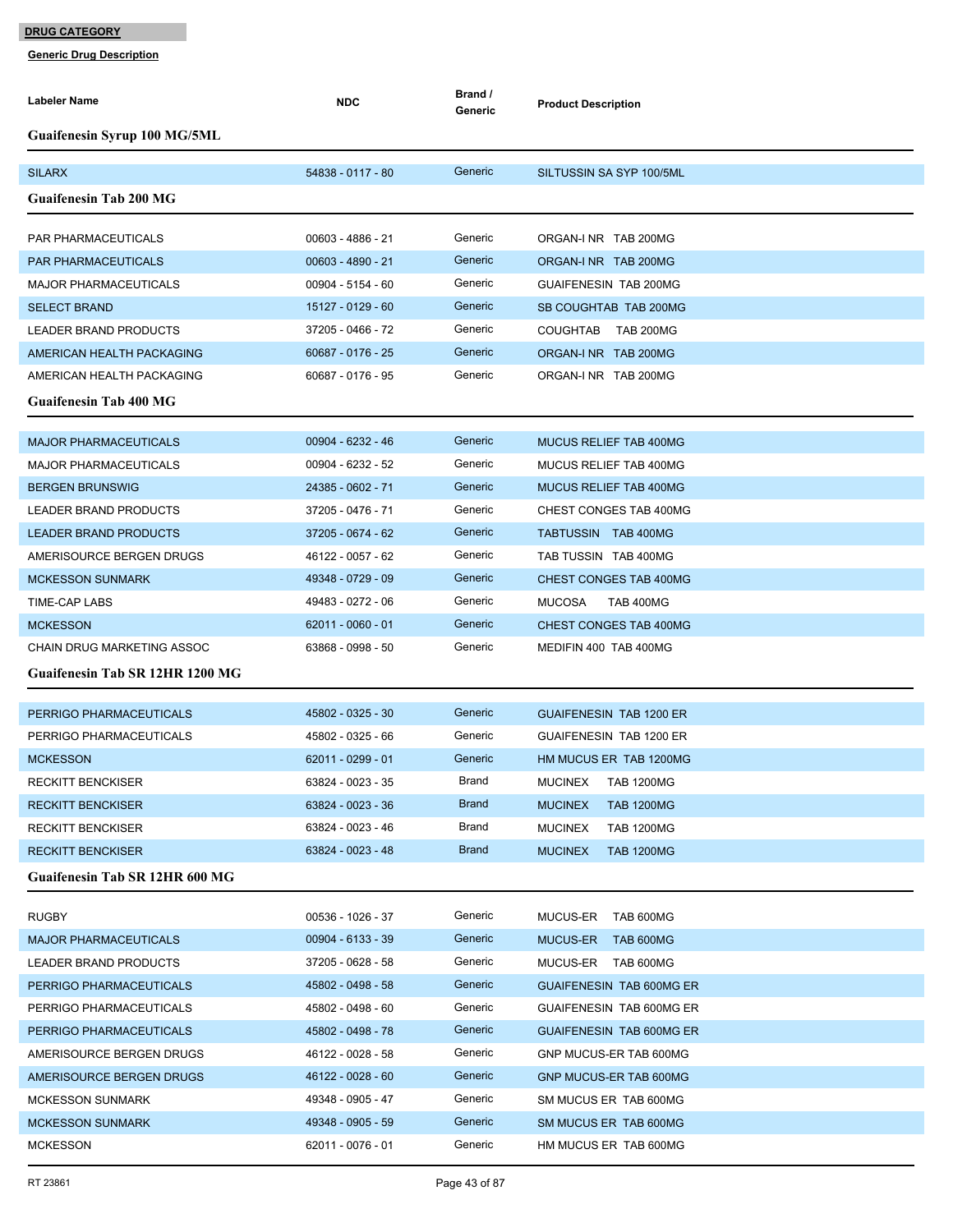| <b>Labeler Name</b>                       | <b>NDC</b>          | Brand /<br>Generic | <b>Product Description</b>      |
|-------------------------------------------|---------------------|--------------------|---------------------------------|
| <b>Guaifenesin Tab SR 12HR 600 MG</b>     |                     |                    |                                 |
| <b>MCKESSON</b>                           | 62011 - 0076 - 02   | Generic            | HM MUCUS ER TAB 600MG           |
| <b>RECKITT BENCKISER</b>                  | 63824 - 0008 - 15   | Brand              | <b>MUCINEX</b><br>TAB 600MG ER  |
| <b>RECKITT BENCKISER</b>                  | 63824 - 0008 - 27   | <b>Brand</b>       | <b>MUCINEX</b><br>TAB 600MG ER  |
| <b>RECKITT BENCKISER</b>                  | 63824 - 0008 - 32   | Brand              | <b>MUCINEX</b><br>TAB 600MG ER  |
| <b>RECKITT BENCKISER</b>                  | 63824 - 0008 - 34   | <b>Brand</b>       | <b>MUCINEX</b><br>TAB 600MG ER  |
| <b>RECKITT BENCKISER</b>                  | 63824 - 0008 - 36   | Brand              | <b>MUCINEX</b><br>TAB 600MG ER  |
| <b>RECKITT BENCKISER</b>                  | 63824 - 0008 - 50   | <b>Brand</b>       | <b>MUCINEX</b><br>TAB 600MG ER  |
| <b>RECKITT BENCKISER</b>                  | 63824 - 0008 - 61   | Brand              | <b>MUCINEX</b><br>TAB 600MG ER  |
| <b>RECKITT BENCKISER</b>                  | 63824 - 0008 - 69   | <b>Brand</b>       | <b>MUCINEX</b><br>TAB 600MG ER  |
| AMERICAN HEALTH PACKAGING                 | 68084 - 0572 - 01   | Brand              | <b>MUCINEX</b><br>TAB 600MG ER  |
| AMERICAN HEALTH PACKAGING                 | 68084 - 0572 - 11   | <b>Brand</b>       | <b>MUCINEX</b><br>TAB 600MG ER  |
| Guaifenesin-Codeine Liquid 200-8 MG/5ML   |                     |                    |                                 |
| <b>CENTURION LABS</b>                     | 23359 - 0040 - 16   | Generic            | NINJACOF-XG LIQ 200-8/5         |
| Guaifenesin-Codeine Liquid 225-7.5 MG/5ML |                     |                    |                                 |
| ALLEGIS PHARMACEUTICALS                   | 00682 - 0475 - 16   | <b>Brand</b>       | MAR-COF CG LIQ 225-7.5          |
|                                           |                     |                    |                                 |
| Guaifenesin-Codeine Soln 100-10 MG/5ML    |                     |                    |                                 |
| PHARMACEUTICAL ASSOCIATES                 | 00121 - 0775 - 04   | Generic            | GG/CODEINE SOL 100-10/5         |
| PHARMACEUTICAL ASSOCIATES                 | $00121 - 0775 - 16$ | Generic            | GG/CODEINE SOL 100-10/5         |
| PHARMACEUTICAL ASSOCIATES                 | 00121 - 1775 - 05   | Generic            | GG/CODEINE SOL 100-10/5         |
| PHARMACEUTICAL ASSOCIATES                 | 00121 - 1775 - 10   | Generic            | GG/CODEINE SOL 100-10/5         |
| PAR PHARMACEUTICALS                       | 00603 - 1075 - 54   | Generic            | CHERATUSSIN SYP 100-10/5        |
| <b>PAR PHARMACEUTICALS</b>                | $00603 - 1075 - 56$ | Generic            | CHERATUSSIN SYP 100-10/5        |
| PAR PHARMACEUTICALS                       | 00603 - 1075 - 58   | Generic            | CHERATUSSIN SYP 100-10/5        |
| <b>PAR PHARMACEUTICALS</b>                | 00603 - 1329 - 58   | Generic            | <b>IOPHEN C-NR LIQ 100-10/5</b> |
| PACK PHARMACEUTICALS, LLC                 | 16571 - 0302 - 16   | Generic            | GUAIFENESIN SYP 100-10/5        |
| HI-TECH                                   | 50383 - 0087 - 04   | Generic            | GUAIATUSSIN SYP 100-10/5        |
| HI-TECH                                   | 50383 - 0087 - 05   | Generic            | GUAIATUSSIN SYP 100-10/5        |
| HI-TECH                                   | 50383 - 0087 - 07   | Generic            | GUAIATUSSIN SYP 100-10/5        |
| HI-TECH                                   | 50383 - 0087 - 10   | Generic            | GUAIATUSSIN SYP 100-10/5        |
| HI-TECH                                   | 50383 - 0087 - 12   | Generic            | GUAIATUSSIN SYP 100-10/5        |
| HI-TECH                                   | 50383 - 0087 - 16   | Generic            | GUAIATUSSIN SYP 100-10/5        |
| <b>METHOD PHARMACEUTICALS</b>             | 58657 - 0500 - 04   | Generic            | GG/CODEINE SOL 100-10/5         |
| <b>METHOD PHARMACEUTICALS</b>             | 58657 - 0500 - 16   | Generic            | GG/CODEINE SOL 100-10/5         |
| <b>VIRTUS PHARMACEUTICALS</b>             | 69543 - 0252 - 04   | Generic            | VIRTUSSIN AC SOL 100-10/5       |
| <b>VIRTUS PHARMACEUTICALS</b>             | 69543 - 0252 - 16   | Generic            | VIRTUSSIN AC SOL 100-10/5       |
| <b>VIRTUS PHARMACEUTICALS OPCO</b>        | 76439 - 0252 - 04   | Generic            | VIRTUSSIN AC SOL 100-10/5       |
| VIRTUS PHARMACEUTICALS OPCO               | 76439 - 0252 - 16   | Generic            | VIRTUSSIN AC SOL 100-10/5       |
| Guaifenesin-Codeine Soln 100-6.3 MG/5ML   |                     |                    |                                 |
| R A MCNEIL                                | 12830 - 0717 - 16   | Generic            | M-CLEAR WC LIQ 100-6.3          |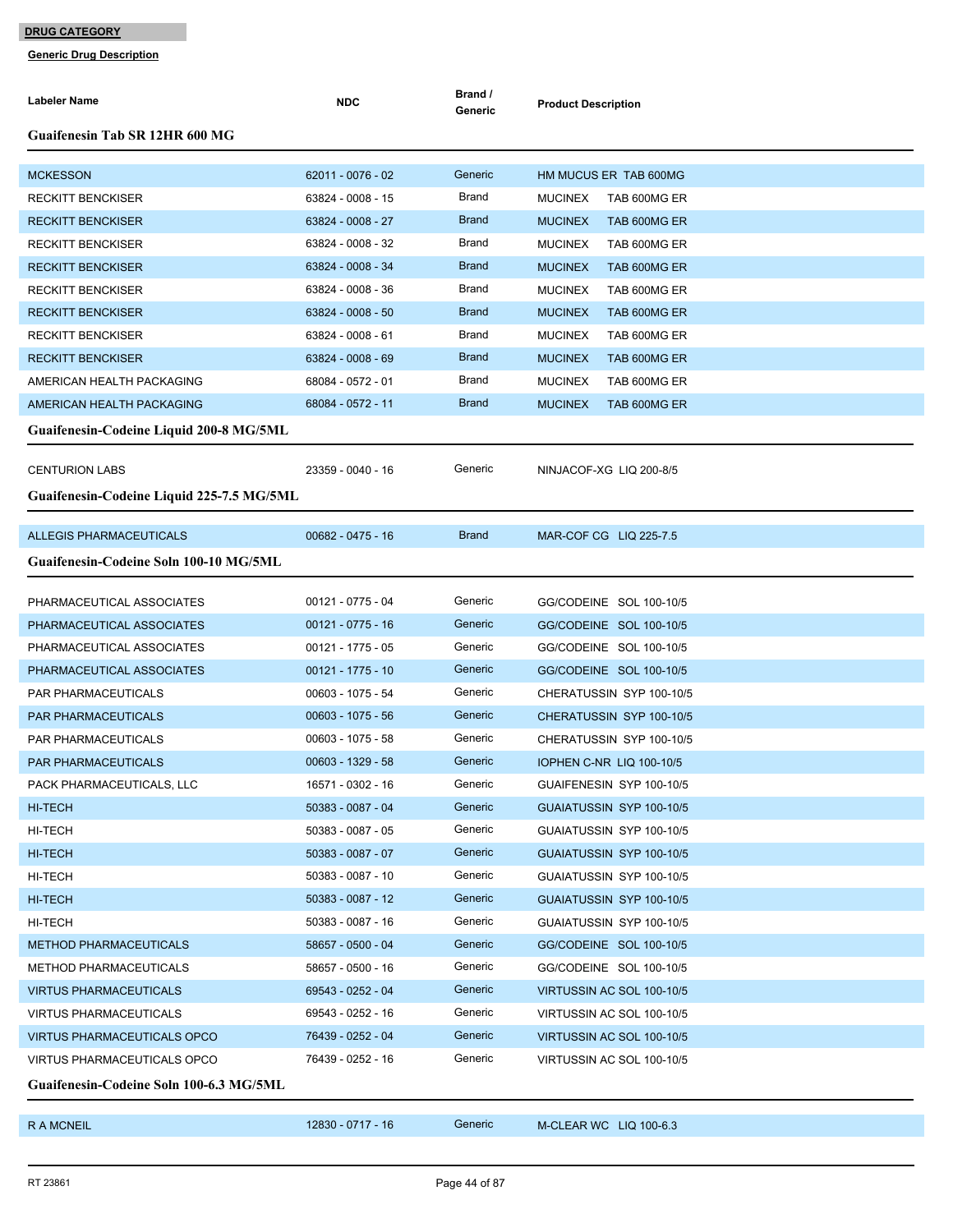| Labeler Name                                                 | <b>NDC</b>          | Brand /<br>Generic | <b>Product Description</b>            |  |  |  |  |
|--------------------------------------------------------------|---------------------|--------------------|---------------------------------------|--|--|--|--|
| Guaifenesin-Codeine Soln 100-6.3 MG/5ML                      |                     |                    |                                       |  |  |  |  |
| <b>BUREL PHARMACEUTICALS</b>                                 | 35573 - 0006 - 16   | Generic            | RELCOF C<br>SOL 100-6.3               |  |  |  |  |
| Loratadine & Pseudoephedrine Tab SR 12HR 5-120 MG            |                     |                    |                                       |  |  |  |  |
| <b>PERRIGO</b>                                               | $00113 - 2013 - 39$ | Generic            | ALLERGY/CONG TAB 5-120MG              |  |  |  |  |
| <b>PERRIGO</b>                                               | $00113 - 2013 - 52$ | Generic            | ALLERGY/CONG TAB 5-120MG              |  |  |  |  |
| <b>PERRIGO</b>                                               | $00113 - 2013 - 60$ | Generic            | ALLERGY/CONG TAB 5-120MG              |  |  |  |  |
| PERRIGO PHARMACEUTICALS                                      | 45802 - 0106 - 39   | Generic            | LORATADINE-D TAB 5-120MG              |  |  |  |  |
| PERRIGO PHARMACEUTICALS                                      | 45802 - 0106 - 52   | Generic            | LORATADINE-D TAB 5-120MG              |  |  |  |  |
| PERRIGO PHARMACEUTICALS                                      | 45802 - 0106 - 60   | Generic            | LORATADINE-D TAB 5-120MG              |  |  |  |  |
| AMERISOURCE BERGEN DRUGS                                     | 46122 - 0109 - 52   | Generic            | LORATADINE-D TAB 5-120MG              |  |  |  |  |
| <b>MCKESSON SUNMARK</b>                                      | 49348 - 0183 - 47   | Generic            | LORATADINE D TAB 5-120MG              |  |  |  |  |
| <b>MCKESSON</b>                                              | 62011 - 0120 - 01   | Generic            | ALLERGY/CONG TAB 5-120MG              |  |  |  |  |
| Loratadine & Pseudoephedrine Tab SR 24HR 10-240 MG           |                     |                    |                                       |  |  |  |  |
|                                                              |                     |                    |                                       |  |  |  |  |
| <b>PERRIGO</b>                                               | 00113 - 0165 - 22   | Generic            | ALLERGY/CONG TAB RELIEF               |  |  |  |  |
| <b>PERRIGO</b>                                               | $00113 - 0165 - 52$ | Generic            | ALLERGY/CONG TAB RELIEF               |  |  |  |  |
| <b>MAJOR PHARMACEUTICALS</b>                                 | 00904 - 5833 - 15   | Generic            | LORATADINE-D TAB 10-240MG             |  |  |  |  |
| <b>MAJOR PHARMACEUTICALS</b>                                 | 00904 - 5833 - 48   | Generic            | LORATADINE-D TAB 10-240MG             |  |  |  |  |
| LEADER BRAND PRODUCTS                                        | 37205 - 0348 - 52   | Generic            | ALLERGY RELF TAB D-24                 |  |  |  |  |
| LEADER BRAND PRODUCTS                                        | 37205 - 0348 - 88   | Generic            | ALLERGY RELF TAB D-24                 |  |  |  |  |
| PERRIGO PHARMACEUTICALS                                      | 45802 - 0008 - 22   | Generic            | LORATADINE-D TAB 10-240MG             |  |  |  |  |
| PERRIGO PHARMACEUTICALS                                      | 45802 - 0008 - 52   | Generic            | LORATADINE-D TAB 10-240MG             |  |  |  |  |
| AMERISOURCE BERGEN DRUGS                                     | 46122 - 0167 - 52   | Generic            | ALLER/CONGES TAB 10-240MG             |  |  |  |  |
| AMERISOURCE BERGEN DRUGS                                     | 46122 - 0206 - 22   | Generic            | LORATADINE-D TAB 10-240MG             |  |  |  |  |
| <b>MCKESSON SUNMARK</b>                                      | 49348 - 0543 - 01   | Generic            | LORATA-DINE TAB D 24HR                |  |  |  |  |
| <b>MCKESSON SUNMARK</b>                                      | 49348 - 0543 - 57   | Generic            | LORATA-DINE TAB D 24HR                |  |  |  |  |
| OHM LABS                                                     | 51660 - 0724 - 15   | Generic            | ALLERGY RELF TAB DECONGES             |  |  |  |  |
| <b>OHM LABS</b>                                              | 51660 - 0724 - 69   | Generic            | ALLERGY RELF TAB DECONGES             |  |  |  |  |
| <b>MCKESSON</b>                                              | 62011 - 0071 - 01   | Generic            | ALLERGY REL/ TAB DECONGES             |  |  |  |  |
| <b>CHAIN DRUG MARKETING ASSOC</b>                            | 63868 - 0154 - 10   | Generic            | LORATADINE-D TAB 10-240MG             |  |  |  |  |
| PE-DM-APAP & PE-CPM-DM-APAP Tab Day/Night Therapy Pack       |                     |                    |                                       |  |  |  |  |
| <b>SELECT BRAND</b>                                          | 15127 - 0927 - 24   | Generic            | SB COLD MULT PAK DAY/NGHT             |  |  |  |  |
| <b>BERGEN BRUNSWIG</b>                                       | 24385 - 0963 - 60   | Generic            | COLD HEAD PAK DAY/NGHT                |  |  |  |  |
| PE-DM-GG-APAP Cap & PE-Doxyl-DM-APAP Cap Therapy Pack        |                     |                    |                                       |  |  |  |  |
| RECKITT BENCKISER                                            | 63824 - 0594 - 24   | Brand              | <b>MUCINEX</b><br><b>CAP DAY/NGHT</b> |  |  |  |  |
| <b>RECKITT BENCKISER</b>                                     | 63824 - 0690 - 24   | <b>Brand</b>       | <b>CAP DAY/NGHT</b><br><b>MUCINEX</b> |  |  |  |  |
| PE-DM-GG-APAP Tab & PE-Diphenhyd-APAP Tab Therapy Pack       |                     |                    |                                       |  |  |  |  |
|                                                              |                     |                    |                                       |  |  |  |  |
| RECKITT BENCKISER                                            | 63824 - 0551 - 30   | Generic            | MUCINEX FAST MIS DAY/NGHT             |  |  |  |  |
| PE-GG-APAP Tab 5-200-325MG &PE-Diphenhyd-APAP Tab 5-25-325MG |                     |                    |                                       |  |  |  |  |
| <b>RECKITT BENCKISER</b>                                     | 63824 - 0202 - 20   | Generic            | SINUS-MAX MIS DAY/NGHT                |  |  |  |  |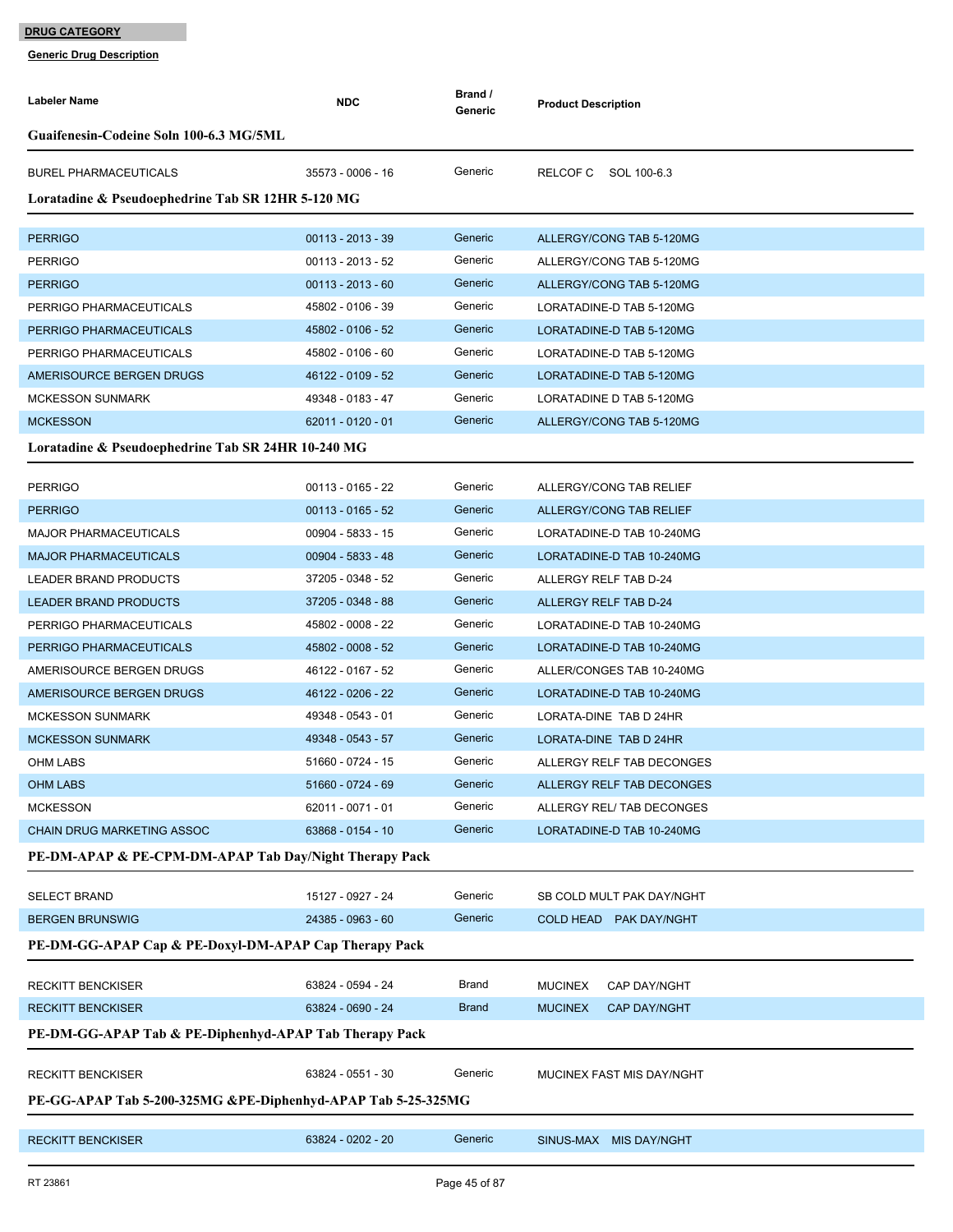| <b>Labeler Name</b>                                      | <b>NDC</b>          | Brand /<br>Generic | <b>Product Description</b>       |
|----------------------------------------------------------|---------------------|--------------------|----------------------------------|
| Pheniramine-Phenylephrine w/ APAP Powd Pack 20-10-650 MG |                     |                    |                                  |
|                                                          |                     |                    |                                  |
| <b>NOVARTIS</b>                                          | 00067 - 7916 - 06   | Brand              | THERAFLU FLU PAK SORE THR        |
| <b>TOPCO</b>                                             | 36800 - 0133 - 91   | <b>Brand</b>       | FLU & SORE POW THROAT            |
| Phenyleph-Chlorphen-DM w/APAP Susp 2.5-1-5-160 MG/5ML    |                     |                    |                                  |
| <b>NOVARTIS</b>                                          | 00067 - 8116 - 04   | Generic            | TRIAMINIC SUS FEV&CLD            |
| <b>BERGEN BRUNSWIG</b>                                   | 24385 - 0984 - 26   | Generic            | PAIN RELIEF SUS PLS COLD         |
| <b>TOPCO</b>                                             | 36800 - 0903 - 26   | Generic            | PAIN RELIEF SUS PLS COLD         |
| AMERISOURCE BERGEN DRUGS                                 | 46122 - 0036 - 26   | Generic            | MULTI-SYMPT SUS PLS COLD         |
| <b>MCKESSON SUNMARK</b>                                  | 49348 - 0879 - 34   | Generic            | SM CHILDRENS SUS MS COLD         |
| <b>CHAIN DRUG MARKETING ASSOC</b>                        | 63868 - 0063 - 04   | Generic            | QC COLD RELF SUS PLUS MS         |
| Phenyleph-Chlorphen-DM w/APAP Tab 5-2-10-325 MG          |                     |                    |                                  |
| <b>BERGEN BRUNSWIG</b>                                   | 24385 - 0195 - 62   | Generic            | <b>CLD HEAD CNG TAB NIGHTTIM</b> |
| <b>TOPCO</b>                                             | 36800 - 0014 - 62   | Generic            | <b>COLD MULTI-S TAB NIGHTTIM</b> |
| <b>TOPCO</b>                                             | 36800 - 0393 - 62   | Generic            | <b>CLD HEAD CNG TAB NIGHTTIM</b> |
| <b>CHAIN DRUG MARKETING ASSOC</b>                        | 63868 - 0072 - 24   | Generic            | MULTI-SYMPTM TAB NIGHTTIM        |
| CHAIN DRUG MARKETING ASSOC                               | 63868 - 0074 - 24   | Generic            | QC COLD/HEAD TAB NIGHTTIM        |
| Phenylephrine w/ Acetaminophen Tab 5-325 MG              |                     |                    |                                  |
|                                                          |                     |                    |                                  |
| PERRIGO PHARMACEUTICALS                                  | 00113 - 0272 - 62   | Generic            | SINUS CONGST TAB /PAIN DT        |
| <b>MAJOR PHARMACEUTICALS</b>                             | 00904 - 5783 - 24   | Generic            | MAPAP SINUS TAB MAX ST           |
| <b>SELECT BRAND</b>                                      | 15127 - 0965 - 24   | Generic            | SB SINUS CNG TAB / PAIN DT       |
| <b>BERGEN BRUNSWIG</b>                                   | 24385 - 0169 - 62   | Generic            | GNP SINUS TAB CNG/PAIN           |
| <b>TOPCO</b>                                             | 36800 - 0272 - 62   | Generic            | SINUS CONGST TAB / PAIN DT       |
| LEADER BRAND PRODUCTS                                    | 37205 - 0571 - 62   | Generic            | PAIN RLF SIN TAB PE DAY          |
| <b>CHAIN DRUG MARKETING ASSOC</b>                        | 63868 - 0984 - 24   | Generic            | QC SINUS PAI TAB RELIEF          |
| Phenylephrine w/ DM-GG Liqd 10-18-200 MG/15ML            |                     |                    |                                  |
| <b>GM PHARMACEUTICALS</b>                                | 58809 - 0555 - 08   | Brand              | VANACOF DM LIQ                   |
|                                                          |                     |                    |                                  |
| Phenylephrine w/ DM-GG Liqd 2.5-5-100 MG/5ML             |                     |                    |                                  |
| <b>MCKESSON SUNMARK</b>                                  | 49348 - 0083 - 36   | Generic            | SEVERE CONG LIQ COUGH            |
| RECKITT BENCKISER                                        | 63824 - 0014 - 66   | Brand              | MUCINEX CONG LIQ COUGH           |
| <b>RECKITT BENCKISER</b>                                 | 63824 - 0014 - 69   | <b>Brand</b>       | MUCINEX CONG LIQ COUGH           |
| <b>RECKITT BENCKISER</b>                                 | 63824 - 0282 - 64   | Brand              | MUCINEX COLD LIQ CHILDREN        |
| <b>RECKITT BENCKISER</b>                                 | 63824 - 0282 - 67   | <b>Brand</b>       | MUCINEX COLD LIQ CHILDREN        |
| <b>RECKITT BENCKISER</b>                                 | 63824 - 0283 - 67   | <b>Brand</b>       | MUCINEX CONG LIQ & COUGH         |
| Phenylephrine w/ DM-GG Ligd 5-10-100 MG/5ML              |                     |                    |                                  |
| PERRIGO PHARMACEUTICALS                                  | $00113 - 0516 - 26$ | Generic            | TUSSIN CF LIQ CGH/COLD           |
| PERRIGO PHARMACEUTICALS                                  | 00113 - 0516 - 34   | Generic            | TUSSIN CF LIQ CGH/COLD           |
| <b>MAJOR PHARMACEUTICALS</b>                             |                     |                    |                                  |
|                                                          | 00904 - 6537 - 20   | Generic            | ROBAFEN CF LIQ 5-10-100          |
| <b>SELECT BRAND</b>                                      | 15127 - 0943 - 04   | Generic            | SB CGH CONTR LIQ CF              |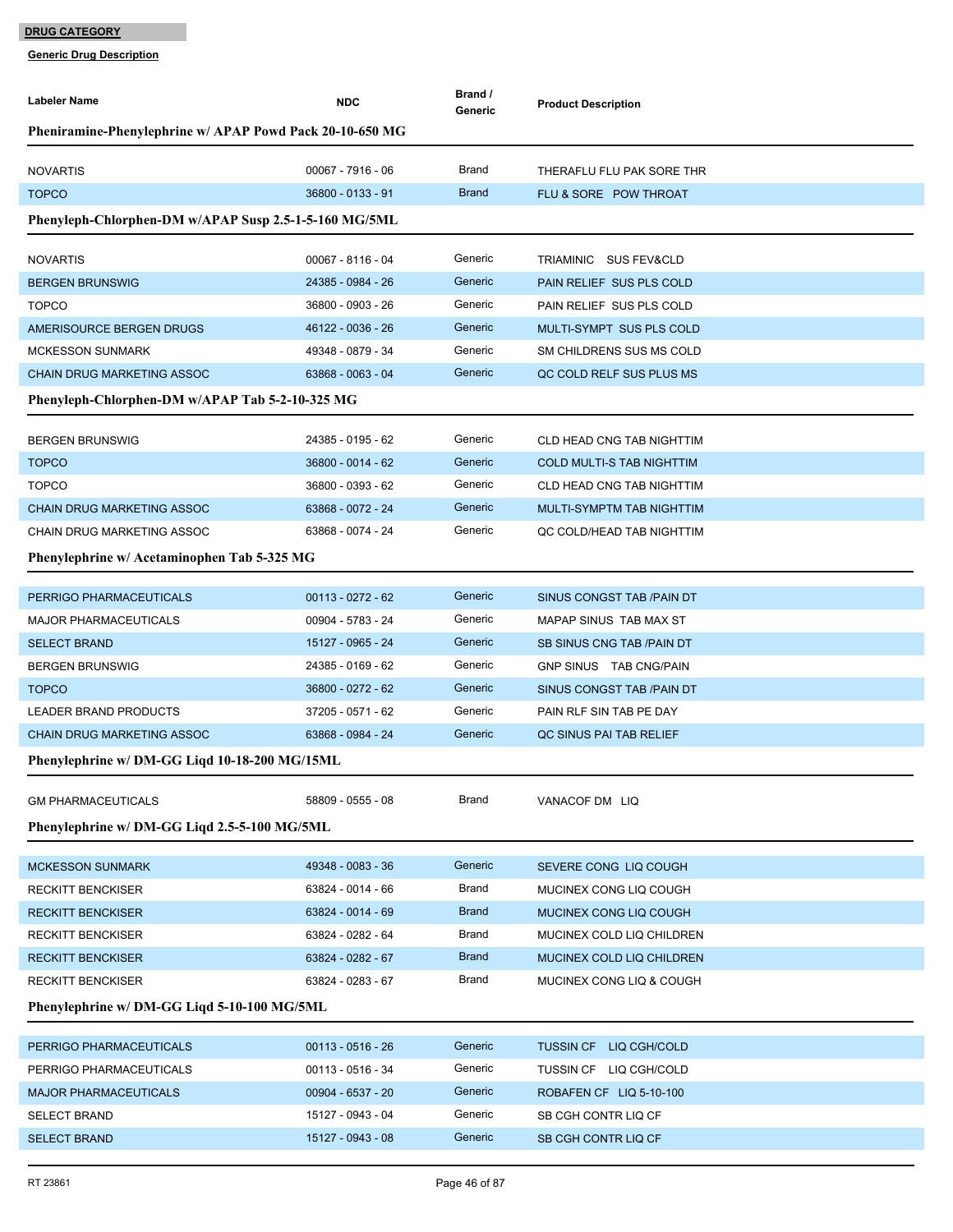| <b>Labeler Name</b>                                  | <b>NDC</b>                             | Brand /<br>Generic | <b>Product Description</b>                                   |
|------------------------------------------------------|----------------------------------------|--------------------|--------------------------------------------------------------|
| Phenylephrine w/ DM-GG Liqd 5-10-100 MG/5ML          |                                        |                    |                                                              |
| <b>TOPCO</b>                                         | 36800 - 0516 - 26                      | Generic            | TUSSIN CF LIQ                                                |
| <b>TOPCO</b>                                         | 36800 - 0516 - 34                      | Generic            | TUSSIN CF LIQ                                                |
| LEADER BRAND PRODUCTS                                | 37205 - 0709 - 26                      | Generic            | TUSSIN CF LIQ                                                |
| <b>LEADER BRAND PRODUCTS</b>                         | 37205 - 0709 - 34                      | Generic            | TUSSIN CF LIQ                                                |
| <b>MCKESSON SUNMARK</b>                              | 49348 - 0737 - 34                      | Generic            | <b>SM TUSSIN CF LIQ</b>                                      |
| <b>MCKESSON SUNMARK</b>                              | 49348 - 0737 - 37                      | Generic            | <b>SM TUSSIN CF LIQ</b>                                      |
| <b>MCKESSON</b>                                      | 62011 - 0090 - 01                      | Generic            | <b>TUSSIN ADULT LIQ COLD</b>                                 |
| <b>CHAIN DRUG MARKETING ASSOC</b>                    | 63868 - 0244 - 04                      | Generic            | TUSSIN CF LIQ                                                |
| CHAIN DRUG MARKETING ASSOC                           | 63868 - 0244 - 08                      | Generic            | TUSSIN CF LIQ                                                |
| Phenylephrine w/ DM-GG Liqd 5-10-200 MG/5ML          |                                        |                    |                                                              |
| AMERISOURCE BERGEN DRUGS                             | 46122 - 0138 - 26                      | Generic            | <b>TUSSIN CF</b><br>LIQ MAX/M-S                              |
| AMERISOURCE BERGEN DRUGS                             | 46122 - 0138 - 34                      | Generic            | TUSSIN CF LIQ MAX/M-S                                        |
| Phenylephrine w/ DM-GG Syrup 5-10-100 MG/5ML         |                                        |                    |                                                              |
| <b>MAJOR PHARMACEUTICALS</b>                         | 00904 - 6309 - 20                      | Generic            | ROBAFEN CF SYP CGH/CLD                                       |
| <b>BERGEN BRUNSWIG</b>                               | 24385 - 0904 - 26                      | Generic            | GNP TUSSIN SYP CF                                            |
| <b>BERGEN BRUNSWIG</b>                               | 24385 - 0904 - 34                      | Generic            | <b>GNP TUSSIN SYP CF</b>                                     |
| Phenylephrine w/ DM-GG Tab 10-15-380 MG              |                                        |                    |                                                              |
|                                                      |                                        |                    |                                                              |
| POLY PHARMACEUTICALS                                 | 50991 - 0730 - 60                      | Brand              | DECONEX DMX TAB                                              |
| NIVAGEN PHARMACEUTICALS                              | 75834 - 0040 - 60                      | Generic            | NIVANEX DMX TAB                                              |
| Phenylephrine w/ DM-GG Tab 10-15-395 MG              |                                        |                    |                                                              |
| ALLEGIS PHARMACEUTICALS                              | 28595 - 0906 - 60                      | Brand              | DURAVENT DM TAB                                              |
| Phenylephrine w/ DM-GG Tab 5-10-200 MG               |                                        |                    |                                                              |
| <b>RECKITT BENCKISER</b>                             | 63824 - 0193 - 20                      | <b>Brand</b>       | MUCINEX FAST TAB 5-10-200                                    |
| <b>RECKITT BENCKISER</b>                             | 63824 - 0193 - 30                      | Brand              | MUCINEX FAST TAB 5-10-200                                    |
| Phenylephrine-APAP-GG Liqd 10-650-400 MG/20ML        |                                        |                    |                                                              |
| <b>RECKITT BENCKISER</b>                             | 63824 - 0016 - 66                      | <b>Brand</b>       | MUCINEX COLD LIQ SINUS                                       |
| <b>RECKITT BENCKISER</b>                             | 63824 - 0260 - 66                      | Generic            | LIQ<br><b>MUCINEX</b>                                        |
| <b>RECKITT BENCKISER</b>                             | 63824 - 0261 - 66                      | Generic            | <b>MUCINEX</b><br>LIQ                                        |
| Phenylephrine-APAP-GG Tab 5-325-200 MG               |                                        |                    |                                                              |
|                                                      |                                        |                    |                                                              |
| <b>SELECT BRAND</b>                                  | 15127 - 0963 - 24                      | Generic            | SB SINUS CNG TAB /PAIN                                       |
| AMERISOURCE BERGEN DRUGS                             | 46122 - 0194 - 60                      | Generic<br>Generic | MUCUS RELIEF TAB CLD/SINU                                    |
| <b>RECKITT BENCKISER</b>                             | 63824 - 0190 - 20                      | Generic            | MUCINEX COLD TAB SINUS                                       |
| <b>RECKITT BENCKISER</b><br><b>RECKITT BENCKISER</b> | 63824 - 0190 - 30<br>63824 - 0200 - 20 | Generic            | MUCINEX COLD TAB SINUS<br><b>MUCINEX</b><br><b>TAB SINUS</b> |
| <b>RECKITT BENCKISER</b>                             | 63824 - 0200 - 30                      | Generic            | <b>TAB SINUS</b><br><b>MUCINEX</b>                           |
| <b>RECKITT BENCKISER</b>                             | 63824 - 0201 - 20                      | Generic            | <b>MUCINEX</b><br><b>TAB SINUS</b>                           |
| <b>RECKITT BENCKISER</b>                             | 63824 - 0201 - 30                      | Generic            | <b>TAB SINUS</b><br><b>MUCINEX</b>                           |
|                                                      |                                        |                    |                                                              |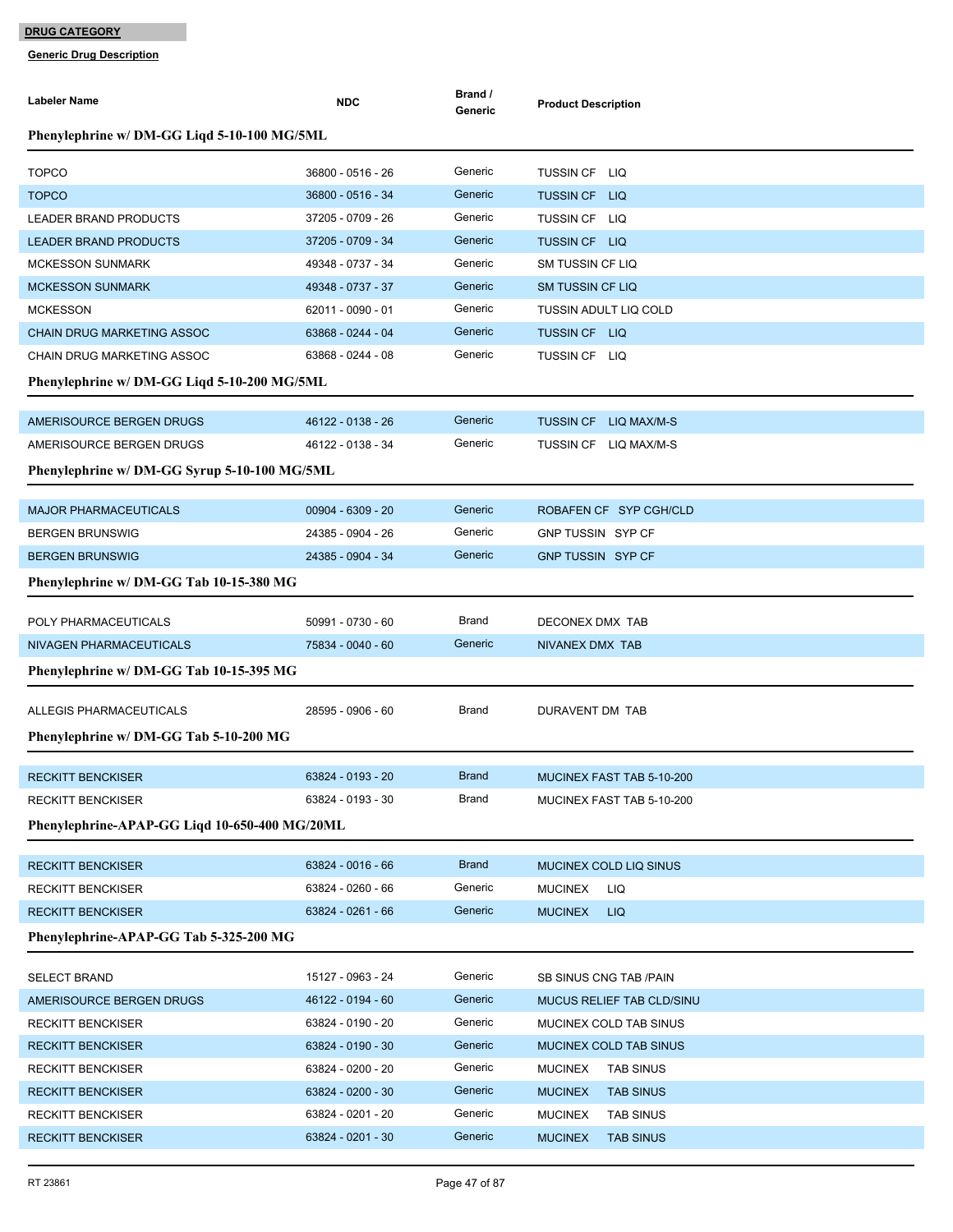| Labeler Name                                                 | <b>NDC</b>          | Brand /<br>Generic | <b>Product Description</b>           |  |  |  |  |
|--------------------------------------------------------------|---------------------|--------------------|--------------------------------------|--|--|--|--|
| Phenylephrine-APAP-GG Tab 5-325-200 MG                       |                     |                    |                                      |  |  |  |  |
| <b>RECKITT BENCKISER</b>                                     | 63824 - 0201 - 44   | Generic            | <b>TAB SINUS</b><br><b>MUCINEX</b>   |  |  |  |  |
| <b>CHAIN DRUG MARKETING ASSOC</b>                            | 63868 - 0071 - 24   | Generic            | <b>SINUS CONGST TAB /PAIN</b>        |  |  |  |  |
| Phenylephrine-Bromphen w/ Codeine Liqd 3.33-1.33-6.33 MG/5ML |                     |                    |                                      |  |  |  |  |
| <b>RAMCNEIL</b>                                              | 12830 - 0754 - 12   | Brand              | M-END PE LIQ                         |  |  |  |  |
| Phenylephrine-Bromphen w/ Codeine Liquid 10-4-10 MG/5ML      |                     |                    |                                      |  |  |  |  |
| POLY PHARMACEUTICALS                                         | 50991 - 0723 - 16   | <b>Brand</b>       | POLY-TUSSIN LIQ 10-4-10              |  |  |  |  |
| Phenylephrine-Brompheniramine-DM Elixir 2.5-1-5 MG/5ML       |                     |                    |                                      |  |  |  |  |
|                                                              |                     |                    |                                      |  |  |  |  |
| PERRIGO PHARMACEUTICALS                                      | 00113 - 0987 - 26   | Generic            | COLD/COUGH ELX CHILD                 |  |  |  |  |
| <b>MAJOR PHARMACEUTICALS</b>                                 | 00904 - 5782 - 20   | Generic            | DIMAPHEN DM ELX COLD/CGH             |  |  |  |  |
| <b>MAJOR PHARMACEUTICALS</b>                                 | 00904 - 6463 - 20   | Generic            | DIMAPHEN DM ELX 2.5-1-5              |  |  |  |  |
| <b>BERGEN BRUNSWIG</b>                                       | 24385 - 0519 - 26   | Generic            | <b>GNP COLD/CGH ELX CHILD</b>        |  |  |  |  |
| <b>TOPCO</b>                                                 | 36800 - 0987 - 26   | Generic            | COLD/COUGH ELX CHILD                 |  |  |  |  |
| <b>LEADER BRAND PRODUCTS</b>                                 | 37205 - 0969 - 26   | Generic            | COLD/COUGH ELX DM CHILD              |  |  |  |  |
| <b>MCKESSON SUNMARK</b>                                      | 49348 - 0775 - 34   | Generic            | SM COLD/CGH ELX DM CHILD             |  |  |  |  |
| <b>MCKESSON</b>                                              | 62011 - 0063 - 01   | Generic            | HM COLD/CGH ELX CHILDREN             |  |  |  |  |
| Phenylephrine-Brompheniramine-DM Liquid 2.5-1-5 MG/5ML       |                     |                    |                                      |  |  |  |  |
| WOMEN'S CHOICE PHARMACEUTICALS                               | 00485 - 0204 - 04   | Generic            | RYNEX DM LIQ                         |  |  |  |  |
| WOMEN'S CHOICE PHARMACEUTICALS                               | $00485 - 0204 - 16$ | Generic            | RYNEX DM LIQ                         |  |  |  |  |
| LARKEN LABORATORIES, INC.                                    | 68047 - 0143 - 16   | Generic            | ENDACOF-DM LIQ 2.5-1-5               |  |  |  |  |
| Phenylephrine-Brompheniramine-DM Liquid 7.5-4-15 MG/5ML      |                     |                    |                                      |  |  |  |  |
| <b>ALLEGIS PHARMACEUTICALS</b>                               | 28595 - 0800 - 16   | Generic            | AP-HIST DM LIQ 7.5-4-15              |  |  |  |  |
| POLY PHARMACEUTICALS                                         | 50991 - 0814 - 16   | Brand              | ALAHIST DM LIQ 7.5-4-15              |  |  |  |  |
| NIVAGEN PHARMACEUTICALS                                      | 75834 - 0060 - 16   | Generic            | NIVA-HIST DM LIQ 7.5-4-15            |  |  |  |  |
| Phenylephrine-Brompheniramine-DM Syrup 5-2-10 MG/5ML         |                     |                    |                                      |  |  |  |  |
|                                                              |                     |                    |                                      |  |  |  |  |
| LARKEN LABORATORIES, INC.                                    | 68047 - 0129 - 16   | Generic            | LOHIST-DM SYP 5-2-10MG               |  |  |  |  |
| Phenylephrine-Chlorphen w/ Codeine Syrup 5-2-10 MG/5ML       |                     |                    |                                      |  |  |  |  |
| CAPITAL PHARMACEUTICAL                                       | 29978 - 0420 - 16   | <b>Brand</b>       | <b>CAPCOF</b><br><b>SYP 5-2-10MG</b> |  |  |  |  |
| Phenylephrine-Chlorphen-DM Liquid 10-4-15 MG/5ML             |                     |                    |                                      |  |  |  |  |
| WOMEN'S CHOICE PHARMACEUTICALS                               | $00485 - 0171 - 16$ | Generic            | ED A-HIST DM LIQ                     |  |  |  |  |
| LARKEN LABORATORIES, INC.                                    | 68047 - 0186 - 16   | Generic            | NOHIST-DM LIQ                        |  |  |  |  |
| Phenylephrine-Chlorphen-DM Liquid 3.5-1-3 MG/ML              |                     |                    |                                      |  |  |  |  |
| VIRTUS PHARMACEUTICALS OPCO                                  | 76439 - 0320 - 30   | Generic            | VIRDEC DM DRO 3.5-1-3                |  |  |  |  |
| Phenylephrine-Chlorphen-DM Syrup 10-4-20 MG/5ML              |                     |                    |                                      |  |  |  |  |
|                                                              |                     |                    |                                      |  |  |  |  |
| <b>LASER PHARMACEUTICALS</b>                                 | 16477 - 0186 - 01   | <b>Brand</b>       | DONATUSSIN SYP                       |  |  |  |  |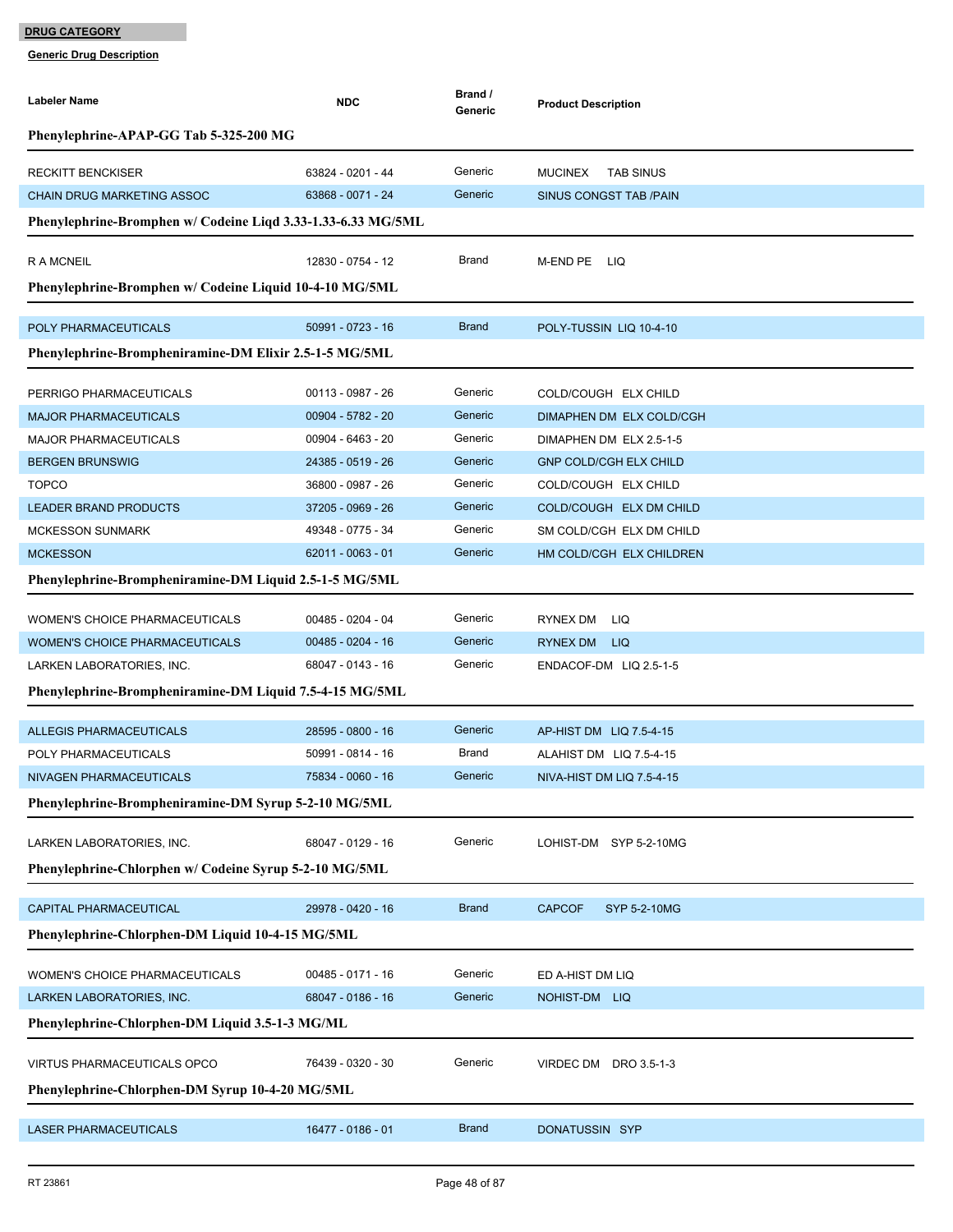| Labeler Name                                                 | <b>NDC</b>                             | Brand /<br>Generic    | <b>Product Description</b>                                           |  |  |
|--------------------------------------------------------------|----------------------------------------|-----------------------|----------------------------------------------------------------------|--|--|
| Phenylephrine-Chlorphen-DM Tab 10-4-10 MG                    |                                        |                       |                                                                      |  |  |
|                                                              |                                        |                       |                                                                      |  |  |
| <b>WOMEN'S CHOICE PHARMACEUTICALS</b>                        | $00485 - 0240 - 01$                    | Brand                 | ED A-HIST DM TAB 10-4-10                                             |  |  |
| Phenylephrine-Dexbromphen-Chlophedianol Liqd 5-1-12.5 MG/5ML |                                        |                       |                                                                      |  |  |
| <b>RAMCNEIL</b>                                              | 12830 - 0760 - 16                      | <b>Brand</b>          | CHLO TUSS LIQ                                                        |  |  |
| Phenylephrine-Dexchlorphenir-Codeine Syrup 5-1-9 MG/5ML      |                                        |                       |                                                                      |  |  |
|                                                              |                                        |                       |                                                                      |  |  |
| PRO-PHARMA LLC                                               | 66594 - 0499 - 16                      | Brand                 | PRO-RED AC SYP 5-1-9/5                                               |  |  |
| Phenylephrine-DM Soln 2.5-5 MG/5ML                           |                                        |                       |                                                                      |  |  |
| <b>BERGEN BRUNSWIG</b>                                       | 24385 - 0981 - 26                      | Generic               | TRIACTING DT LIQ COLD/CGH                                            |  |  |
| <b>TOPCO</b>                                                 | 36800 - 0444 - 26                      | Generic               | TRIACTING DT LIQ COLD/CGH                                            |  |  |
| Phenylephrine-DM Syrup 2.5-5 MG/5ML                          |                                        |                       |                                                                      |  |  |
|                                                              |                                        |                       |                                                                      |  |  |
| <b>NOVARTIS</b>                                              | $00067 - 8105 - 04$                    | <b>Brand</b>          | TRIAMINIC SOL COLD/CGH                                               |  |  |
| Phenylephrine-DM-GG w/ APAP Cap 5-10-200-325 MG              |                                        |                       |                                                                      |  |  |
|                                                              |                                        |                       |                                                                      |  |  |
| <b>RECKITT BENCKISER</b>                                     | 63824 - 0591 - 16<br>63824 - 0689 - 16 | Brand<br><b>Brand</b> | <b>MUCINEX</b><br>CAP FAST-MAX<br><b>CAP SINUS</b><br><b>MUCINEX</b> |  |  |
| <b>RECKITT BENCKISER</b>                                     |                                        |                       |                                                                      |  |  |
| Phenylephrine-DM-GG w/ APAP Liq 5-10-200-325 MG/10ML         |                                        |                       |                                                                      |  |  |
| <b>RECKITT BENCKISER</b>                                     | 63824 - 0015 - 66                      | Brand                 | MUCINEX COLD LIQ FLU&SORE                                            |  |  |
| <b>RECKITT BENCKISER</b>                                     | 63824 - 0015 - 69                      | <b>Brand</b>          | MUCINEX COLD LIQ FLU&SORE                                            |  |  |
| <b>RECKITT BENCKISER</b>                                     | 63824 - 0017 - 64                      | Brand                 | MUCINEX CHLD LIQ MULTISYM                                            |  |  |
| <b>RECKITT BENCKISER</b>                                     | 63824 - 0020 - 66                      | <b>Brand</b>          | MUCINEX FAST LIQ SEV COLD                                            |  |  |
| <b>RECKITT BENCKISER</b>                                     | 63824 - 0215 - 66                      | Generic               | CGH/COLD DAY LIQ DELSYM                                              |  |  |
| <b>RECKITT BENCKISER</b>                                     | 63824 - 0278 - 64                      | <b>Brand</b>          | MUCINEX COLD LIQ CHILD                                               |  |  |
| Phenylephrine-DM-GG w/ APAP Liq 5-10-200-325 MG/15ML         |                                        |                       |                                                                      |  |  |
| <b>PERRIGO</b>                                               | 00113 - 0603 - 34                      | Generic               | COLD & FLU LIQ DAY TIME                                              |  |  |
| <b>PERRIGO</b>                                               | $00113 - 0603 - 40$                    | Generic               | COLD & FLU LIQ DAY TIME                                              |  |  |
| Phenylephrine-DM-GG w/ APAP Packet 10-20-400-650 MG          |                                        |                       |                                                                      |  |  |
|                                                              |                                        |                       |                                                                      |  |  |
| <b>RECKITT BENCKISER</b>                                     | 63824 - 0231 - 04                      | Brand                 | <b>MUCINEX</b><br>PAK FAST-MAX                                       |  |  |
| <b>RECKITT BENCKISER</b>                                     | 63824 - 0232 - 08                      | <b>Brand</b>          | <b>MUCINEX</b><br>PAK FAST-MAX                                       |  |  |
| Phenylephrine-DM-GG w/ APAP Tab 5-10-200-325 MG              |                                        |                       |                                                                      |  |  |
| PERRIGO PHARMACEUTICALS                                      | 00113 - 0234 - 62                      | Generic               | COLD HEAD TAB CONG DT                                                |  |  |
| PERRIGO PHARMACEUTICALS                                      | $00113 - 0308 - 62$                    | Generic               | COLD MULT-SY TAB SEVR DAY                                            |  |  |
| <b>PERRIGO</b>                                               | $00113 - 0548 - 53$                    | Generic               | COLD & FLU TAB DAYTIME                                               |  |  |
| <b>PERRIGO</b>                                               | $00113 - 0548 - 62$                    | Generic               | COLD & FLU TAB DAYTIME                                               |  |  |
| <b>SELECT BRAND</b>                                          | 15127 - 0962 - 24                      | Generic               | SB COLD MULT TAB SYMP SEV                                            |  |  |
| <b>SELECT BRAND</b>                                          | 15127 - 0964 - 24                      | Generic               | SB COLD HEAD TAB CONGEST                                             |  |  |
| <b>TOPCO</b>                                                 | 36800 - 0234 - 62                      | Generic               | COLD HEAD TAB CONG DT                                                |  |  |
| <b>TOPCO</b>                                                 | 36800 - 0308 - 62                      | Generic               | COLD MULT-SY TAB SEVR DAY                                            |  |  |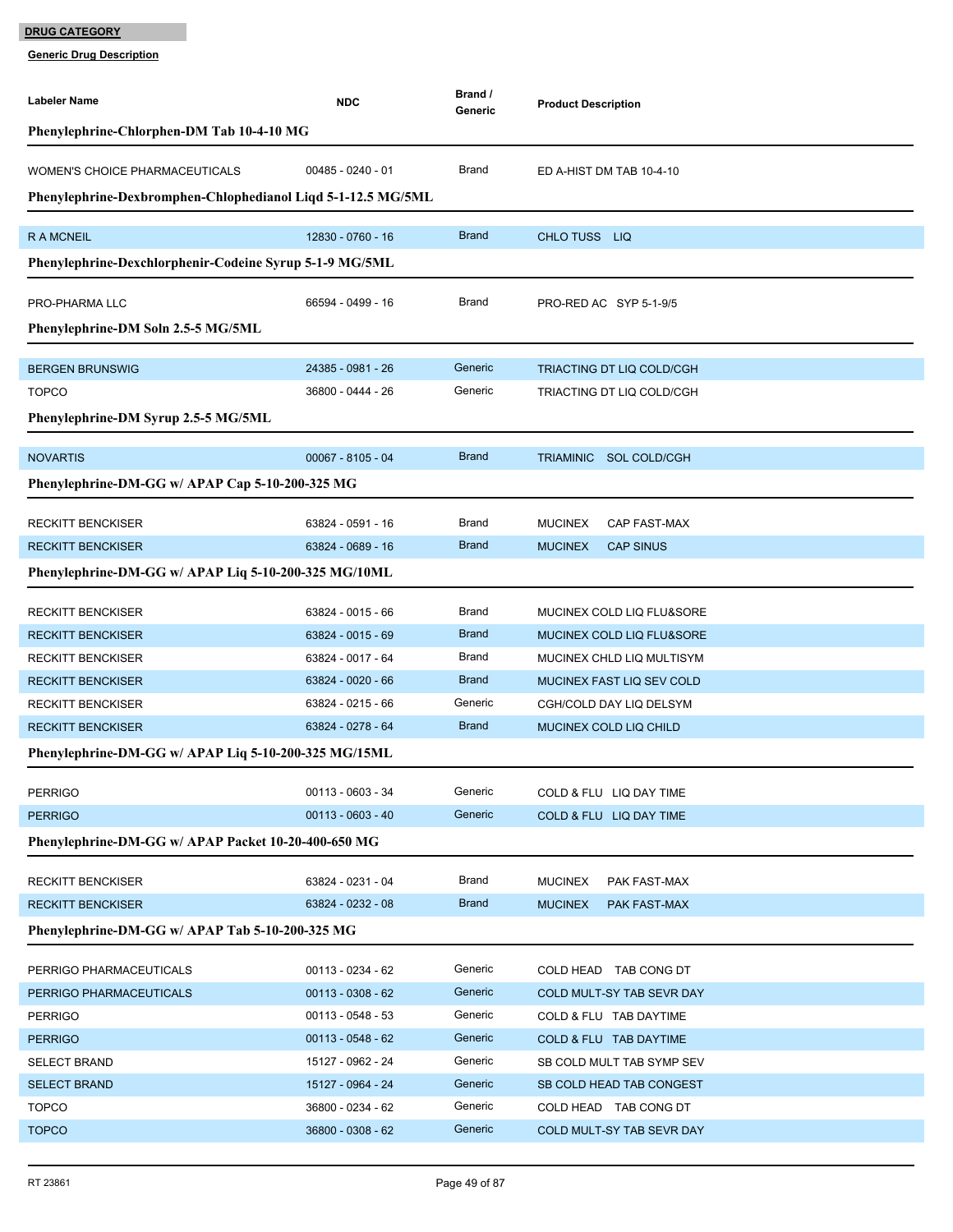| Labeler Name                                               | <b>NDC</b>          | Brand /<br>Generic | <b>Product Description</b>      |  |  |  |
|------------------------------------------------------------|---------------------|--------------------|---------------------------------|--|--|--|
| Phenylephrine-DM-GG w/ APAP Tab 5-10-200-325 MG            |                     |                    |                                 |  |  |  |
| AMERISOURCE BERGEN DRUGS                                   | 46122 - 0072 - 62   | Generic            | COLD RELIEF TAB MULTI-SY        |  |  |  |
| AMERISOURCE BERGEN DRUGS                                   | 46122 - 0126 - 62   | Generic            | <b>GNP COLD RLF TAB DAYTIME</b> |  |  |  |
| AMERISOURCE BERGEN DRUGS                                   | 46122 - 0192 - 60   | Generic            | MUCUS RELIEF TAB COLD/FLU       |  |  |  |
| AMERISOURCE BERGEN DRUGS                                   | 46122 - 0193 - 60   | Generic            | MUCUS RELIEF TAB CONG/CLD       |  |  |  |
| <b>MCKESSON SUNMARK</b>                                    | 49348 - 0104 - 04   | Generic            | SM COLD&FLU TAB SEVERE          |  |  |  |
| <b>MCKESSON SUNMARK</b>                                    | 49348 - 0118 - 04   | Generic            | SM COLD&FLU TAB SEVERE          |  |  |  |
| <b>MCKESSON</b>                                            | 62011 - 0241 - 01   | Generic            | HM SEVERE TAB COLD/FLU          |  |  |  |
| <b>RECKITT BENCKISER</b>                                   | 63824 - 0191 - 20   | Generic            | MUCINEX COLD TAB FLU&SORE       |  |  |  |
| <b>RECKITT BENCKISER</b>                                   | 63824 - 0191 - 30   | Generic            | MUCINEX COLD TAB FLU&SORE       |  |  |  |
| <b>RECKITT BENCKISER</b>                                   | 63824 - 0192 - 20   | Generic            | MUCINEX FAST TAB CONGEST        |  |  |  |
| <b>RECKITT BENCKISER</b>                                   | 63824 - 0192 - 30   | Generic            | MUCINEX FAST TAB CONGEST        |  |  |  |
| <b>RECKITT BENCKISER</b>                                   | 63824 - 0196 - 20   | Generic            | MUCINEX FAST TAB SEV COLD       |  |  |  |
| <b>RECKITT BENCKISER</b>                                   | 63824 - 0196 - 30   | Generic            | MUCINEX FAST TAB SEV COLD       |  |  |  |
| <b>CHAIN DRUG MARKETING ASSOC</b>                          | 63868 - 0073 - 24   | Generic            | MULTI-SYMPTM TAB DAYTIME        |  |  |  |
| Phenylephrine-Doxylamine-DM-APAP Liq 5-6.25-10-325 MG/15ML |                     |                    |                                 |  |  |  |
| <b>PERRIGO</b>                                             | 00113 - 0763 - 34   | Generic            | COLD & FLU LIQ NIGHTTIM         |  |  |  |
| <b>PERRIGO</b>                                             | 00113 - 0763 - 40   | Generic            | COLD & FLU LIQ NIGHTTIM         |  |  |  |
| AMERISOURCE BERGEN DRUGS                                   | 46122 - 0034 - 34   | Generic            | MULTI-SYMPT LIQ CLD NGHT        |  |  |  |
| Phenylephrine-Doxyl-DM-Acetaminophen Cap 5-6.25-10-325 MG  |                     |                    |                                 |  |  |  |
| <b>RECKITT BENCKISER</b>                                   | 63824 - 0593 - 16   | Generic            | MUCINEX COLD CAP FLU NGHT       |  |  |  |
| Phenylephrine-Guaifenesin Liqd 2.5-100 MG/5ML              |                     |                    |                                 |  |  |  |
| <b>RECKITT BENCKISER</b>                                   | 63824 - 0284 - 64   | Brand              | MUCINEX COLD LIQ 2.5-100        |  |  |  |
| Phenylephrine-Guaifenesin Liqd 5-100 MG/5ML                |                     |                    |                                 |  |  |  |
|                                                            |                     |                    |                                 |  |  |  |
| <b>WOMEN'S CHOICE PHARMACEUTICALS</b>                      | $00485 - 0208 - 16$ | Generic            | ED BRON GP LIQ                  |  |  |  |
| CAPELLON PHARMACEUTICALS                                   | 64543 - 0044 - 04   | Brand              | RESCON-GG LIQ                   |  |  |  |
| CAPELLON PHARMACEUTICALS                                   | 64543 - 0044 - 16   | <b>Brand</b>       | RESCON-GG LIQ                   |  |  |  |
| Phenylephrine-Guaifenesin Syrup 5-200 MG/5ML               |                     |                    |                                 |  |  |  |
| JAYMAC PHARMACEUTICAL LLC                                  | 64661 - 0011 - 16   | Brand              | J-MAX<br>SYP 5-200MG            |  |  |  |
| Phenylephrine-Guaifenesin Tab 10-380 MG                    |                     |                    |                                 |  |  |  |
| POLY PHARMACEUTICALS                                       | 50991 - 0716 - 60   | <b>Brand</b>       | DECONEX IR TAB 10-380MG         |  |  |  |
| Phenylephrine-Guaifenesin Tab 10-400 MG                    |                     |                    |                                 |  |  |  |
| <b>WOMEN'S CHOICE PHARMACEUTICALS</b>                      | $00485 - 0250 - 01$ | Generic            | MUCAPHED TAB 10-400MG           |  |  |  |
| <b>MAJOR PHARMACEUTICALS</b>                               | 00904 - 5792 - 46   | Generic            | MUCUSRELIEF TAB SINUS           |  |  |  |
| <b>MAJOR PHARMACEUTICALS</b>                               | 00904 - 5792 - 52   | Generic            | MUCUSRELIEF TAB SINUS           |  |  |  |
| <b>BERGEN BRUNSWIG</b>                                     | 24385 - 0925 - 71   | Generic            | <b>MUCUS RELIEF TAB PE</b>      |  |  |  |
| <b>LEADER BRAND PRODUCTS</b>                               | 37205 - 0874 - 71   | Generic            | CHEST CONGST TAB RLF PE         |  |  |  |
| <b>MCKESSON SUNMARK</b>                                    | 49348 - 0774 - 09   | Generic            | CHEST CONGST TAB RLF PE         |  |  |  |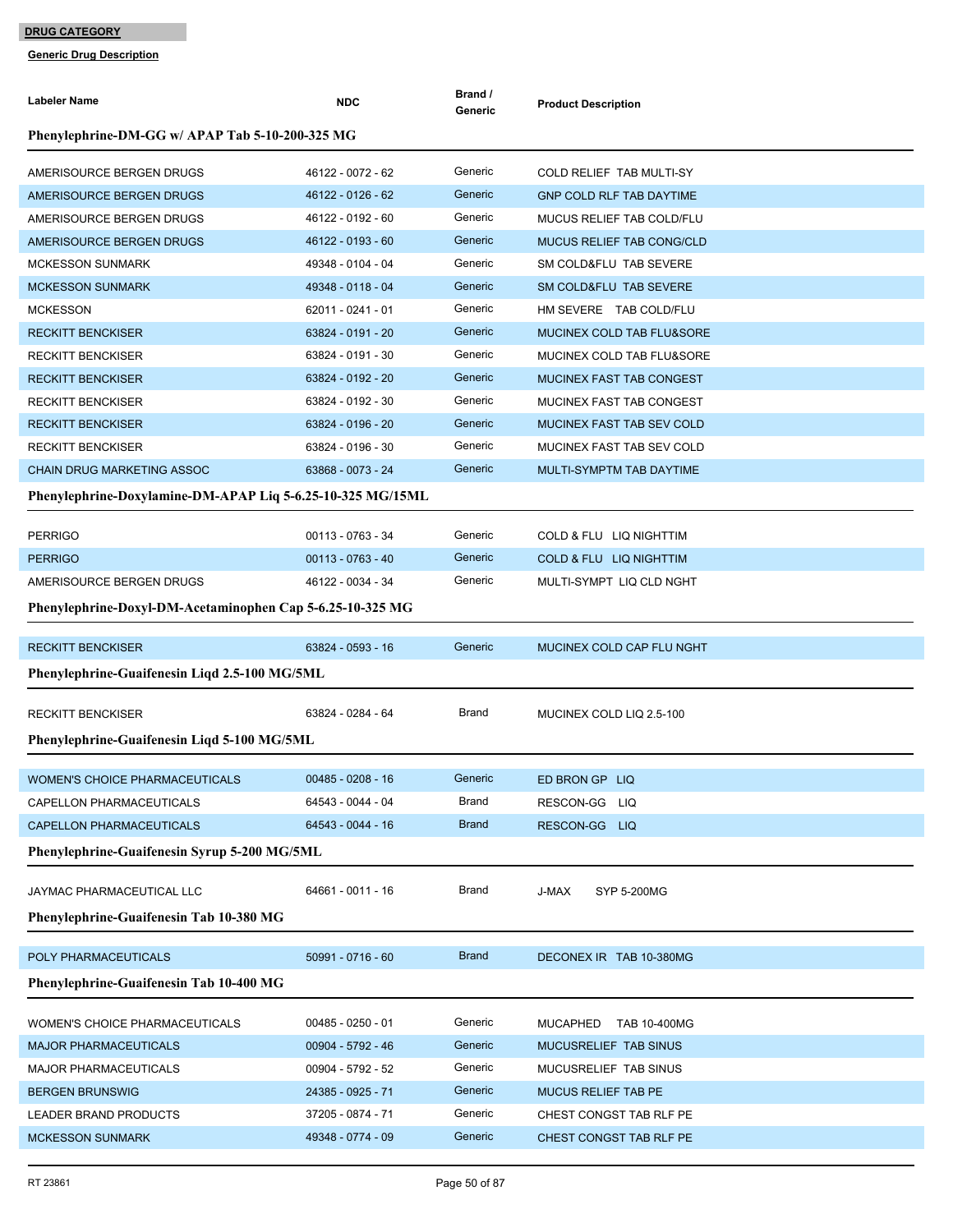| <b>Labeler Name</b>                                          | <b>NDC</b>          | Brand /<br>Generic | <b>Product Description</b>     |  |  |  |
|--------------------------------------------------------------|---------------------|--------------------|--------------------------------|--|--|--|
| Phenylephrine-Guaifenesin Tab 10-400 MG                      |                     |                    |                                |  |  |  |
| <b>CHAIN DRUG MARKETING ASSOC</b>                            | 63868 - 0752 - 50   | Brand              | MEDIFIN PE TAB 10-400MG        |  |  |  |
| Phenylephrine-Ibuprofen Tab 10-200 MG                        |                     |                    |                                |  |  |  |
| <b>RUGBY</b>                                                 | 00536 - 1044 - 19   | Generic            | CONGESTION TAB 10-200MG        |  |  |  |
| <b>RUGBY</b>                                                 | 00536 - 1044 - 34   | Generic            | CONGESTION TAB 10-200MG        |  |  |  |
| Phenylephrine-Pyrilamine-DM Syrup 5-8.33-10 MG/5ML           |                     |                    |                                |  |  |  |
| PAR PHARMACEUTICALS                                          | 00603 - 0728 - 54   | <b>Brand</b>       | <b>CODITUSS DM SYP</b>         |  |  |  |
| Phenylephrine-Thonzylamine-DM Liquid 5-25-10 MG/5ML          |                     |                    |                                |  |  |  |
|                                                              |                     |                    |                                |  |  |  |
| POLY PHARMACEUTICALS                                         | 50991 - 0220 - 16   | Brand              | POLY-HIST DM LIQ 5-25-10       |  |  |  |
| Phenylephrine-Triprolidine-Codeine Syrup 10-2.5-10 MG/5ML    |                     |                    |                                |  |  |  |
| <b>ALLEGIS PHARMACEUTICALS</b>                               | 28595 - 0250 - 16   | <b>Brand</b>       | HISTEX-AC SYP                  |  |  |  |
| Phenyleph-Triprolidine-DM Syrup 10-2.5-20 MG/5ML             |                     |                    |                                |  |  |  |
| <b>ALLEGIS PHARMACEUTICALS</b>                               | 28595 - 0804 - 16   | Brand              | HISTEX-DM SYP                  |  |  |  |
| Pseudoephed-Bromphen-DM Elixir 15-1-5 MG/5ML                 |                     |                    |                                |  |  |  |
|                                                              |                     |                    |                                |  |  |  |
| PAR PHARMACEUTICALS                                          | 00603 - 0852 - 94   | Generic            | Q-TAPP DM ELX                  |  |  |  |
| <b>SILARX</b>                                                | 54838 - 0136 - 40   | Generic            | BROTAPP DM LIQ 15-1-5/5        |  |  |  |
| <b>SILARX</b>                                                | 54838 - 0136 - 70   | Generic            | BROTAPP DM LIQ 15-1-5/5        |  |  |  |
| Pseudoephed-Chlorphen-DM Liq 15-1-5 MG/5ML                   |                     |                    |                                |  |  |  |
| <b>RUGBY</b>                                                 | 00536 - 2310 - 97   | Generic            | <b>KIDKARE</b><br>LIQ CGH/COLD |  |  |  |
| <b>MAJOR PHARMACEUTICALS</b>                                 | $00904 - 5050 - 20$ | Generic            | PEDIA RELIEF LIQ CGH/COLD      |  |  |  |
| <b>SILARX</b>                                                | 54838 - 0115 - 40   | Generic            | PEDIATRIC LIQ CGH/COLD         |  |  |  |
| Pseudoephed-Chlorphen-DM Liq 15-2-15 MG/5ML                  |                     |                    |                                |  |  |  |
| <b>RAMCNEIL</b>                                              | 12830 - 0810 - 16   | Generic            | M-END DM<br><b>LIQ</b>         |  |  |  |
| Pseudoephed-Chlorphen-DM Syrup 30-2-10 MG/5ML                |                     |                    |                                |  |  |  |
| CAPELLON PHARMACEUTICALS                                     | 64543 - 0105 - 04   | <b>Brand</b>       | RESCON-DM SYP                  |  |  |  |
| CAPELLON PHARMACEUTICALS                                     | 64543 - 0105 - 16   | <b>Brand</b>       | RESCON-DM SYP                  |  |  |  |
| Pseudoephed-Dexbromphen-Chlophedianol Liqd 30-1-12.5 MG/5ML  |                     |                    |                                |  |  |  |
| R A MCNEIL                                                   | 12830 - 0762 - 16   | <b>Brand</b>       | CHLO TUSS LIQ                  |  |  |  |
| Pseudoephed-Dexbrompheniramine-DM Liqd 20-0.667-10 MG/5ML    |                     |                    |                                |  |  |  |
|                                                              |                     |                    |                                |  |  |  |
| <b>RAMCNEIL</b>                                              | 12830 - 0816 - 16   | <b>Brand</b>       | M-END DMX LIQ                  |  |  |  |
| Pseudoephed-Dexchlorphen-Chlophedianol Liqd 30-1-12.5 MG/5ML |                     |                    |                                |  |  |  |
| <b>GM PHARMACEUTICALS</b>                                    | 58809 - 0999 - 01   | Brand              | VANACOF<br>LIQ                 |  |  |  |
| Pseudoephed-Doxylamine-DM Liquid 30-6.25-15 MG/5ML           |                     |                    |                                |  |  |  |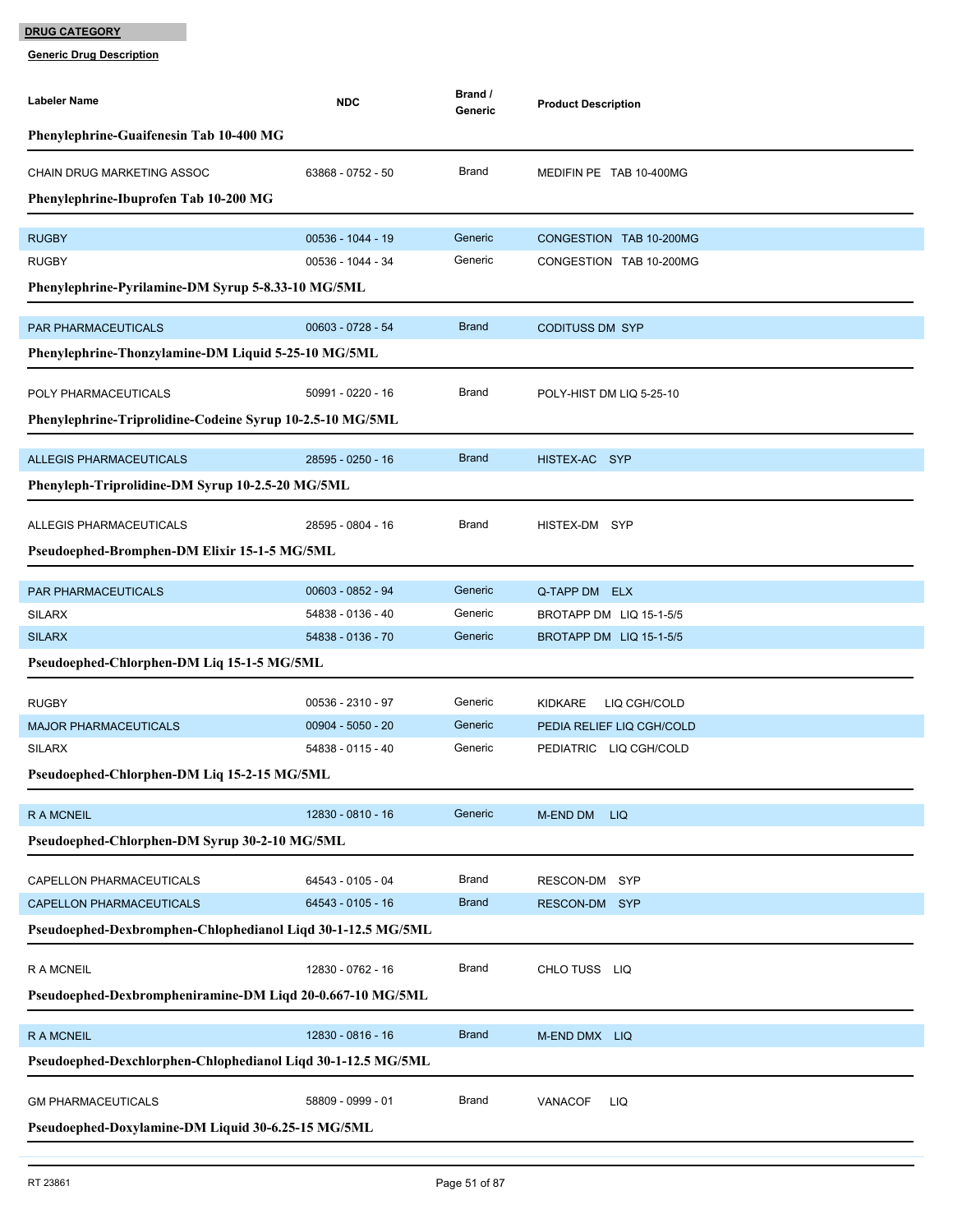| <b>Labeler Name</b>                                      | <b>NDC</b>          | Brand /<br>Generic | <b>Product Description</b> |
|----------------------------------------------------------|---------------------|--------------------|----------------------------|
| Pseudoephed-Doxylamine-DM Liquid 30-6.25-15 MG/5ML       |                     |                    |                            |
| <b>SALLUS LABORATORIES</b>                               | 69036 - 0120 - 16   | <b>Brand</b>       | LORTUSS DM LIQ             |
| Pseudoephedrine w/ COD-GG Liquid 30-10-100 MG/5ML        |                     |                    |                            |
| <b>SALLUS LABORATORIES</b>                               | 69036 - 0130 - 16   | Brand              | LORTUSS EX LIQ             |
| Pseudoephedrine w/ COD-GG Soln 30-10-100 MG/5ML          |                     |                    |                            |
| <b>PAR PHARMACEUTICALS</b>                               | 00603 - 1078 - 58   | Generic            | <b>CHERATUSSIN SOL DAC</b> |
| <b>VIRTUS PHARMACEUTICALS</b>                            | 69543 - 0253 - 16   | Generic            | VIRTUSSIN SOL DAC          |
| <b>VIRTUS PHARMACEUTICALS OPCO</b>                       | 76439 - 0253 - 16   | Generic            | VIRTUSSIN SOL DAC          |
| Pseudoephedrine w/ COD-GG Syrup 30-10-100 MG/5ML         |                     |                    |                            |
| LLORENS PHARMACEUTICAL                                   | 54859 - 0520 - 16   | Generic            | TUSNEL C SYP               |
| Pseudoephedrine w/ DM-GG Liquid 15-5-50 MG/5ML           |                     |                    |                            |
| <b>LLORENS PHARMACEUTICAL</b>                            | 54859 - 0544 - 04   | <b>Brand</b>       | TUSNEL PEDI LIQ 15-5-50    |
| Pseudoephedrine w/ DM-GG Liquid 30-15-200 MG/5ML         |                     |                    |                            |
|                                                          |                     |                    |                            |
| LLORENS PHARMACEUTICAL                                   | 54859 - 0502 - 06   | Brand              | <b>TUSNEL</b><br>LIQ       |
| LLORENS PHARMACEUTICAL                                   | 54859 - 0502 - 10   | <b>Brand</b>       | <b>TUSNEL</b><br>LIQ       |
| LLORENS PHARMACEUTICAL                                   | 54859 - 0502 - 16   | Brand              | <b>TUSNEL</b><br>LIQ       |
| Pseudoephedrine w/ DM-GG Liquid 7.5-2.5-25 MG/ML         |                     |                    |                            |
| <b>LLORENS PHARMACEUTICAL</b>                            | 54859 - 0603 - 02   | <b>Brand</b>       | TUSNEL-DM DRO PEDIATRC     |
| Pseudoephedrine w/ DM-GG Tab 30-30-400 MG                |                     |                    |                            |
|                                                          |                     |                    |                            |
| CAPITAL PHARMACEUTICAL                                   | 29978 - 0606 - 30   | <b>Brand</b>       | CAPMIST DM TAB             |
| <b>CAPITAL PHARMACEUTICAL</b>                            | 29978 - 0606 - 90   | <b>Brand</b>       | <b>CAPMIST DM TAB</b>      |
| Pseudoephedrine w/ DM-GG Tab 60-15-400 MG                |                     |                    |                            |
| CAPITAL PHARMACEUTICAL                                   | 29978 - 0601 - 90   | Brand              | CAPMIST DM TAB             |
| Pseudoephedrine w/ DM-GG Tab 60-20-380 MG                |                     |                    |                            |
| POLY PHARMACEUTICALS                                     | 50991 - 0214 - 01   | <b>Brand</b>       | POLY-VENT DM TAB           |
| Pseudoephedrine-Bromphen-Codeine Liq 10-1.33-6.33 MG/5ML |                     |                    |                            |
| <b>RAMCNEIL</b>                                          | 12830 - 0735 - 16   | Generic            | M-END WC<br><b>LIQ</b>     |
| <b>CENTURION LABS</b>                                    | 23359 - 0023 - 16   | <b>Brand</b>       | <b>RYDEX</b><br><b>LIQ</b> |
| Pseudoephedrine-Bromphen-Codeine Liqd 30-2-7.5 MG/5ML    |                     |                    |                            |
|                                                          |                     |                    |                            |
| ALLEGIS PHARMACEUTICALS                                  | 00682 - 0480 - 16   | <b>Brand</b>       | MAR-COF BP LIQ 30-2-7.5    |
| Pseudoephedrine-Chlorphen w/ Codeine Liq 30-2-10 MG/5ML  |                     |                    |                            |
| PAR PHARMACEUTICALS                                      | $00603 - 1520 - 54$ | <b>Brand</b>       | PHENHIST DH LIQ 30-2-10    |
| PAR PHARMACEUTICALS                                      | $00603 - 1520 - 58$ | Brand              | PHENHIST DH LIQ 30-2-10    |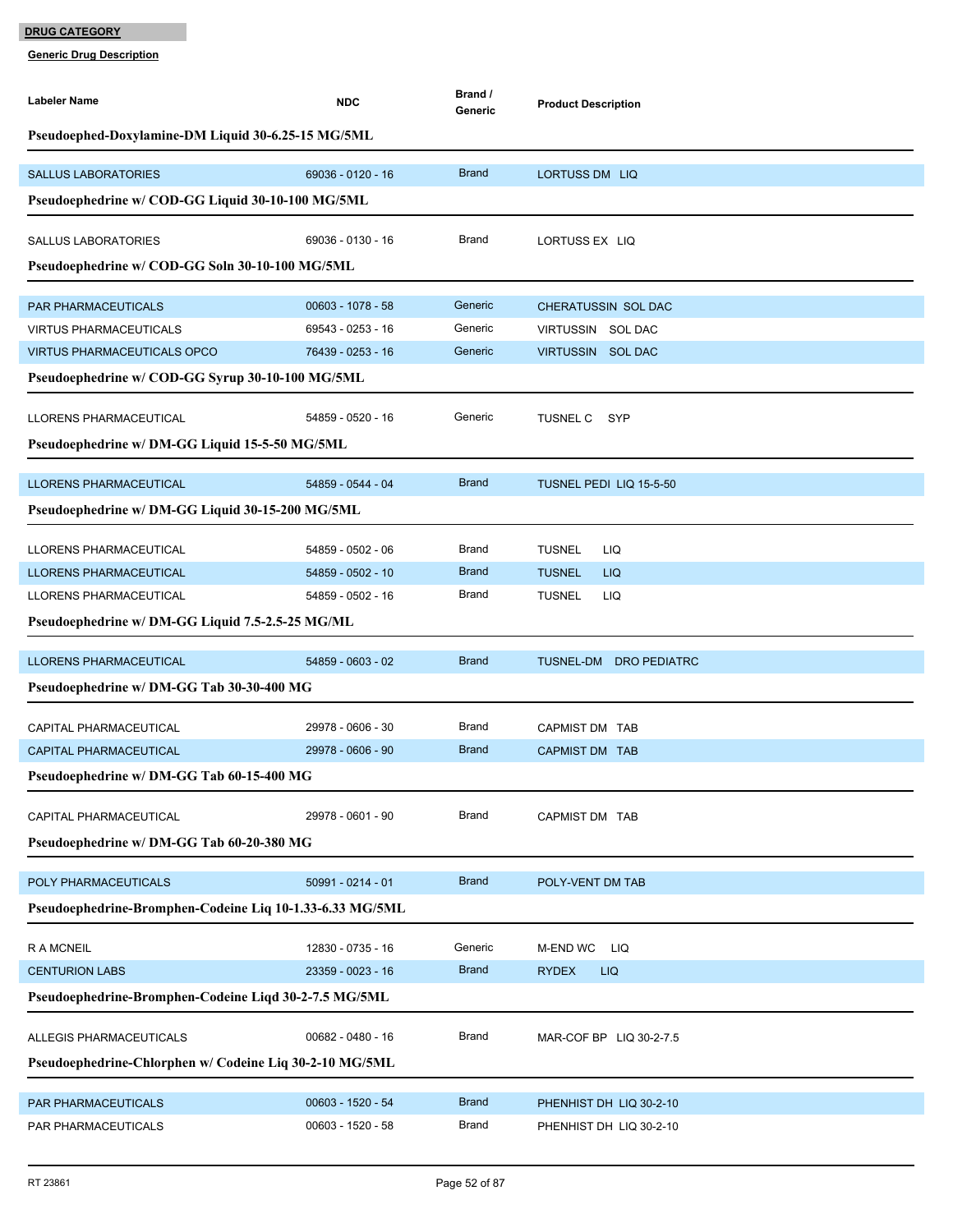| Labeler Name                                               | <b>NDC</b>                             | Brand /<br>Generic | <b>Product Description</b>                           |  |  |
|------------------------------------------------------------|----------------------------------------|--------------------|------------------------------------------------------|--|--|
| Pseudoephedrine-Dexbromphen-Codeine Liqd 20-0.667-6 MG/5ML |                                        |                    |                                                      |  |  |
|                                                            |                                        |                    |                                                      |  |  |
| <b>RAMCNEIL</b>                                            | 12830 - 0739 - 16                      | <b>Brand</b>       | M-END MAX D LIQ                                      |  |  |
| Pseudoephedrine-DM-GG w/ APAP Tab 60-20-200-325 MG         |                                        |                    |                                                      |  |  |
| POLY PHARMACEUTICALS                                       | 50991 - 0535 - 01                      | Brand              | <b>DURAFLU</b><br><b>TAB</b>                         |  |  |
| Pseudoephedrine-DM-GG w/ APAP Tab 60-20-200-500 MG         |                                        |                    |                                                      |  |  |
|                                                            |                                        |                    |                                                      |  |  |
| POLY PHARMACEUTICALS                                       | $50991 - 0510 - 01$                    | <b>Brand</b>       | <b>DURAFLU</b><br><b>TAB</b>                         |  |  |
| Pseudoephedrine-Guaifenesin Cap 30-150 MG                  |                                        |                    |                                                      |  |  |
| LASER PHARMACEUTICALS                                      | 16477 - 0306 - 01                      | Brand              | RESPAIRE-30 CAP                                      |  |  |
| Pseudoephedrine-Guaifenesin Liqd 7.5-50 MG/ML              |                                        |                    |                                                      |  |  |
|                                                            |                                        |                    |                                                      |  |  |
| <b>LLORENS PHARMACEUTICAL</b>                              | 54859 - 0602 - 02                      | <b>Brand</b>       | TUSNEL PED DRO 7.5-50                                |  |  |
| Pseudoephedrine-Guaifenesin Tab 60-380 MG                  |                                        |                    |                                                      |  |  |
| POLY PHARMACEUTICALS                                       | 50991 - 0212 - 01                      | Brand              | POLY-VENT IR TAB 60-380MG                            |  |  |
| Pseudoephedrine-Guaifenesin Tab 60-400 MG                  |                                        |                    |                                                      |  |  |
|                                                            |                                        |                    |                                                      |  |  |
| <b>B.F. ASCHER</b>                                         | $00225 - 0580 - 06$                    | <b>Brand</b>       | <b>CONGESTAC</b><br>TAB 60-400MG                     |  |  |
| <b>B.F. ASCHER</b>                                         | $00225 - 0580 - 08$                    | Brand              | CONGESTAC TAB 60-400MG                               |  |  |
| Pseudoephedrine-Guaifenesin Tab SR 12HR 120-1200 MG        |                                        |                    |                                                      |  |  |
| <b>RECKITT BENCKISER</b>                                   | 63824 - 0041 - 24                      | <b>Brand</b>       | MUCINEX D TAB 120-1200                               |  |  |
| <b>RECKITT BENCKISER</b>                                   | 63824 - 0041 - 36                      | Brand              | MUCINEX D TAB 120-1200                               |  |  |
| Pseudoephedrine-Guaifenesin Tab SR 12HR 60-600 MG          |                                        |                    |                                                      |  |  |
|                                                            |                                        |                    |                                                      |  |  |
| <b>PERRIGO</b>                                             | 00113 - 2002 - 89                      | Generic            | <b>MUCUS D</b><br><b>TAB 60-600MG</b>                |  |  |
| PERRIGO PHARMACEUTICALS                                    | 45802 - 0230 - 68                      | Generic            | <b>GUAIFENESIN TAB PSE HCL</b>                       |  |  |
| PERRIGO PHARMACEUTICALS                                    | 45802 - 0230 - 89                      | Generic            | <b>GUAIFENESIN TAB PSE HCL</b>                       |  |  |
| <b>MCKESSON SUNMARK</b>                                    | 49348 - 0113 - 48                      | Generic            | MUCUS RLF D TAB 60-600MG                             |  |  |
| <b>MCKESSON</b>                                            | 62011 - 0259 - 01                      | Generic            | MUCUS RELF D TAB 60-600MG                            |  |  |
| <b>RECKITT BENCKISER</b>                                   | 63824 - 0057 - 18                      | Brand              | MUCINEX D TAB 60-600MG                               |  |  |
| <b>RECKITT BENCKISER</b>                                   | 63824 - 0057 - 36                      | <b>Brand</b>       | MUCINEX D TAB 60-600MG                               |  |  |
| Pseudoephedrine-Ibuprofen Tab 30-200 MG                    |                                        |                    |                                                      |  |  |
| <b>BERGEN BRUNSWIG</b>                                     | 24385 - 0465 - 60                      | Generic            | GNP IBUPROFN TAB COLD/SIN                            |  |  |
| <b>TOPCO</b>                                               | 36800 - 0083 - 60                      | Generic            | IBUPROFEN TAB COLD/SIN                               |  |  |
| <b>MCKESSON</b>                                            | 62011 - 0070 - 01                      | Generic            | COLD & SINUS TAB RELIEF                              |  |  |
| CHAIN DRUG MARKETING ASSOC                                 | 63868 - 0453 - 20                      | Generic            | QC IBUPROFEN TAB COLD/SIN                            |  |  |
| Pseudoephedrine-Naproxen Sodium Tab SR 12HR 120-220 MG     |                                        |                    |                                                      |  |  |
|                                                            |                                        |                    |                                                      |  |  |
| <b>PERRIGO</b>                                             | $00113 - 2417 - 01$                    | Generic<br>Generic | SINUS&COLD-D TAB NON-DRSY                            |  |  |
| AMERISOURCE BERGEN DRUGS<br><b>MCKESSON</b>                | 46122 - 0197 - 52<br>62011 - 0204 - 01 | Generic            | SINUS/COLD-D TAB 120-220<br>SINUS/COLD-D TAB 120-220 |  |  |
|                                                            |                                        |                    |                                                      |  |  |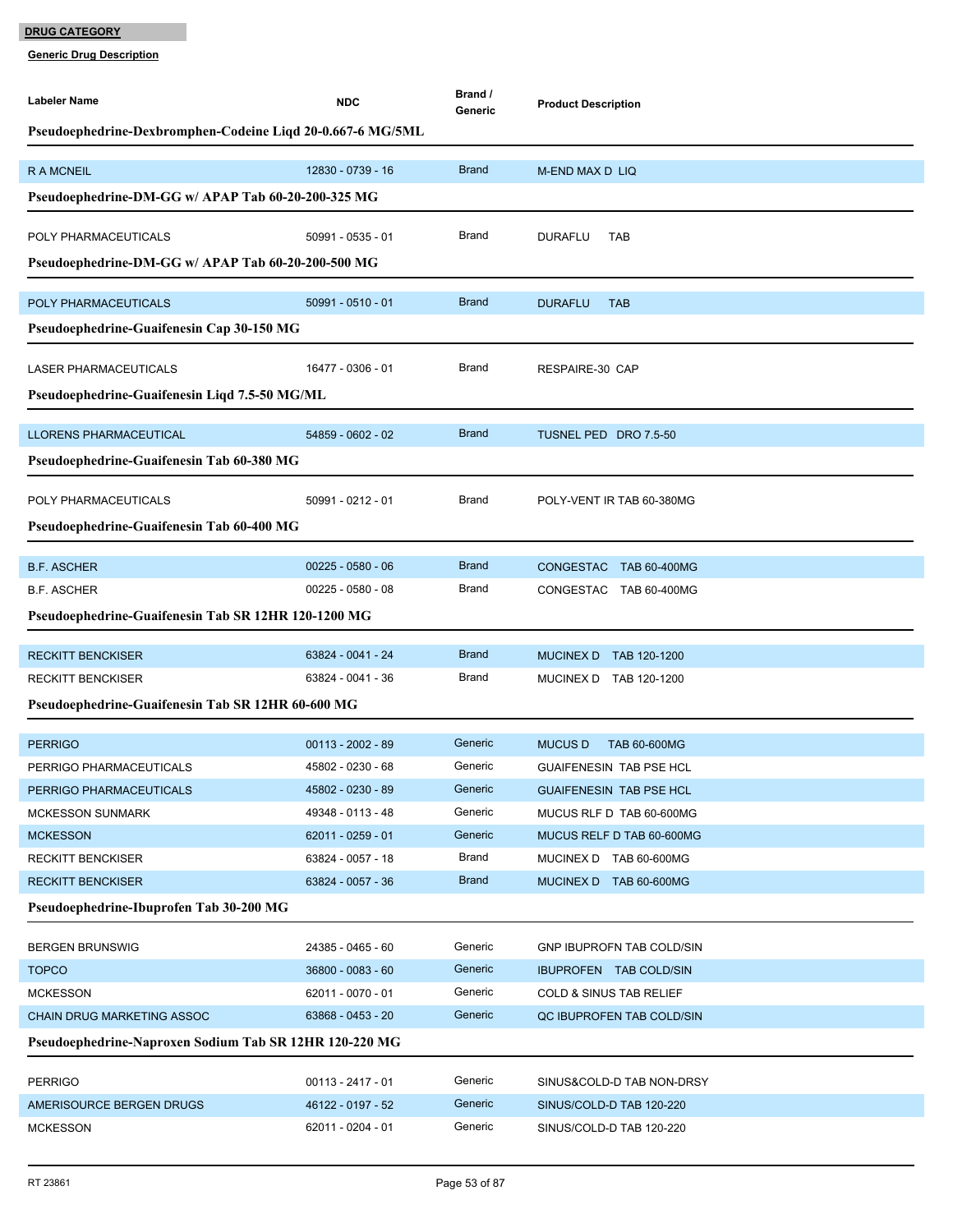| Labeler Name                                      | <b>NDC</b>                             | Brand /<br>Generic | <b>Product Description</b>           |
|---------------------------------------------------|----------------------------------------|--------------------|--------------------------------------|
| Pyrilamine-Phenylephrine Tab 25-10 MG             |                                        |                    |                                      |
|                                                   |                                        |                    |                                      |
| <b>XSPIRE PHARMA</b>                              | 42195 - 0210 - 10                      | Generic            | PYRILAMIN/PE TAB 25-10MG             |
| Pyrilamine-Phenylephrine Tab 30-10 MG             |                                        |                    |                                      |
| <b>CARWIN ASSOCIATES</b>                          | 15370 - 0031 - 10                      | Brand              | RU-HIST-D TAB 30-10MG                |
| Thonzylamine-Chlophedianol Liquid 6.25-6.25 MG/ML |                                        |                    |                                      |
|                                                   |                                        |                    |                                      |
| POLY PHARMACEUTICALS                              | 50991 - 0222 - 45                      | <b>Brand</b>       | POLY-HIST PD LIQ                     |
| Thonzylamine-Phenylephrine Liquid 50-10 MG/15ML   |                                        |                    |                                      |
| <b>GM PHARMACEUTICALS</b>                         | 58809 - 0729 - 04                      | <b>Brand</b>       | NASOPEN PE LIQ                       |
|                                                   |                                        |                    |                                      |
| Triprolidine & Pseudoephedrine Tab 2.5-60 MG      |                                        |                    |                                      |
| <b>WOMEN'S CHOICE PHARMACEUTICALS</b>             | $00485 - 0210 - 01$                    | Generic            | ED A-HIST TAB 2.5-60MG               |
| <b>MAJOR PHARMACEUTICALS</b>                      | 00904 - 0250 - 24                      | Generic            | TAB 2.5-60MG<br><b>APRODINE</b>      |
| <b>MAJOR PHARMACEUTICALS</b>                      | $00904 - 0250 - 59$                    | Generic            | APRODINE TAB 2.5-60MG                |
| Triprolidine-Phenylephrine Liquid 2.5-10 MG/5ML   |                                        |                    |                                      |
| <b>ALLEGIS PHARMACEUTICALS</b>                    | 28595 - 0803 - 16                      | Brand              | HISTEX-PE SYP 2.5-10/5               |
| <b>DERMATOLOGICALS</b>                            |                                        |                    |                                      |
| *Bacitracin-Polymyxin B Oint***                   |                                        |                    |                                      |
|                                                   |                                        |                    |                                      |
| <b>FOUGERA</b>                                    | $00168 - 0021 - 09$                    | Generic            | DOUBLE ANTIB OIN                     |
| <b>FOUGERA</b>                                    | 00168 - 0021 - 31                      | Generic            | DOUBLE ANTIB OIN                     |
| <b>FOUGERA</b>                                    | $00168 - 0021 - 35$                    | Generic            | DOUBLE ANTIB OIN                     |
| <b>MCKESSON SUNMARK</b>                           | 49348 - 0274 - 72                      | Generic            | <b>DOUBLE ANTIB OIN</b>              |
| <b>MCKESSON</b>                                   | 62011 - 0097 - 01                      | Generic            | DOUBLE ANTIB OIN                     |
| *Neomycin-Bacitracin-Polymyxin Oint***            |                                        |                    |                                      |
| PERRIGO PHARMACEUTICALS                           | 00113 - 0067 - 64                      | Generic            | TRIPLE ANTIB OIN                     |
| <b>FOUGERA</b>                                    | $00168 - 0012 - 09$                    | Generic            | <b>BAC/NEO/POLY OIN</b>              |
| <b>FOUGERA</b>                                    | 00168 - 0012 - 31                      | Generic            | BAC/NEO/POLY OIN                     |
| <b>FOUGERA</b>                                    | $00168 - 0012 - 35$                    | Generic            | BAC/NEO/POLY OIN                     |
| ACTAVIS MID ATLANTIC                              | 00472 - 0179 - 34                      | Generic            | TRIPLE ANTIB OIN                     |
| <b>ACTAVIS MID ATLANTIC</b>                       | 00472 - 0179 - 56                      | Generic            | TRIPLE ANTIB OIN                     |
| <b>PAR PHARMACEUTICALS</b>                        | 00603 - 0644 - 50                      | Generic            | TRIPLE ANTIB OIN                     |
| G & W LABS                                        | 00713 - 0268 - 31                      | Generic            | <b>TRIPLE ANTIB OIN</b>              |
| <b>MAJOR PHARMACEUTICALS</b>                      | 00904 - 0734 - 31                      | Generic            | TRIPLE ANTIB OIN                     |
| <b>MAJOR PHARMACEUTICALS</b>                      | 00904 - 0734 - 36                      | Generic            | TRIPLE ANTIB OIN                     |
| <b>BERGEN BRUNSWIG</b>                            | 24385 - 0061 - 01                      | Generic            | GNP TRIPLE OIN ANTIBIOT              |
| <b>BERGEN BRUNSWIG</b>                            | 24385 - 0061 - 03                      | Generic<br>Generic | <b>GNP TRIPLE OIN ANTIBIOT</b>       |
| LEADER BRAND PRODUCTS                             | 37205 - 0273 - 10<br>45802 - 0061 - 01 | Generic            | TRIPLE ANTIB OIN                     |
| <b>PERRIGO</b><br><b>PERRIGO</b>                  | 45802 - 0061 - 03                      | Generic            | TRIPLE ANTIB OIN<br>TRIPLE ANTIB OIN |
|                                                   |                                        |                    |                                      |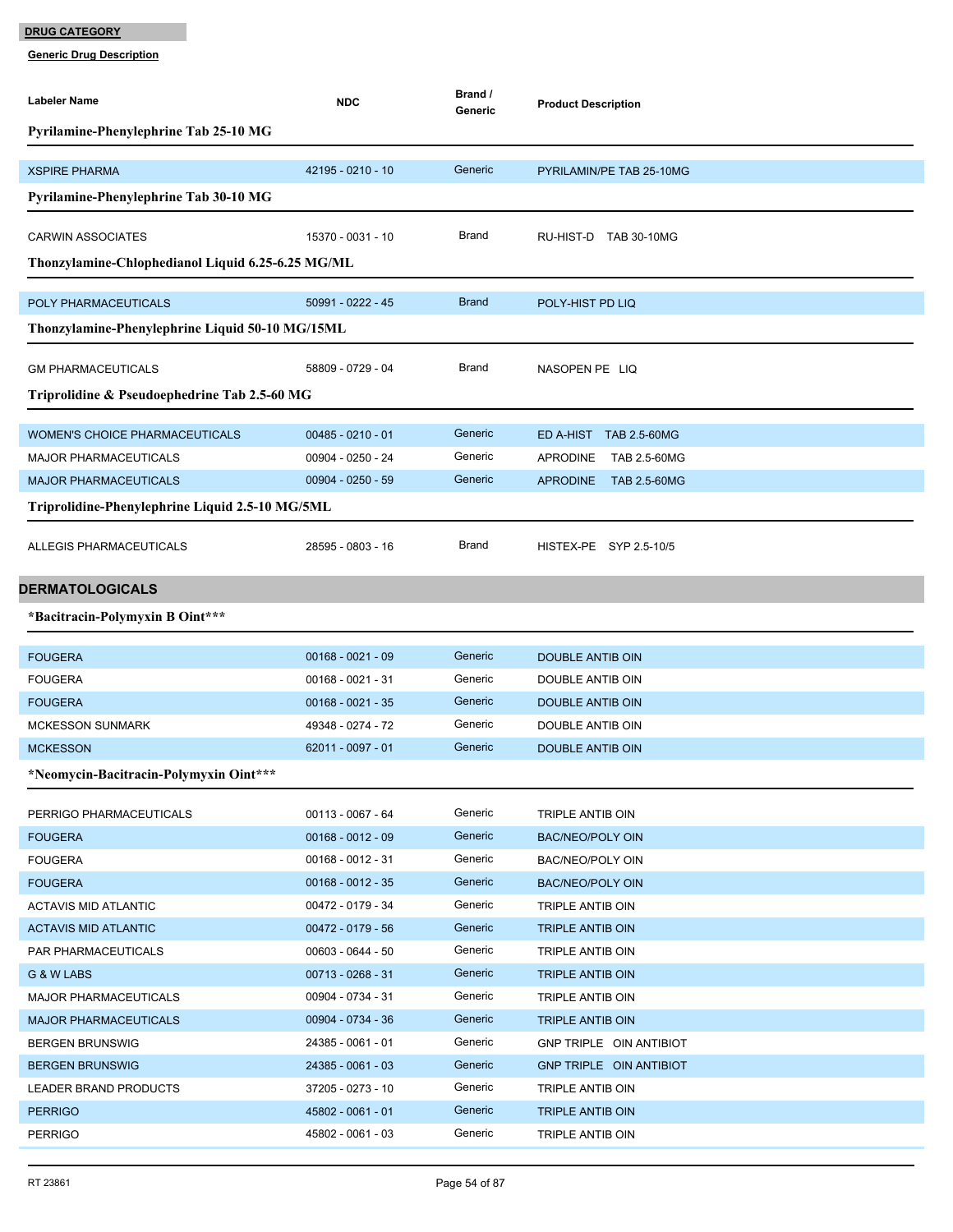| <b>Labeler Name</b>                     | <b>NDC</b>          | Brand /<br>Generic | <b>Product Description</b> |
|-----------------------------------------|---------------------|--------------------|----------------------------|
| *Neomycin-Bacitracin-Polymyxin Oint***  |                     |                    |                            |
| <b>PERRIGO</b>                          | 45802 - 0061 - 70   | Generic            | <b>TRIPLE ANTIB OIN</b>    |
| PERRIGO PHARMACEUTICALS                 | 45802 - 0143 - 01   | Generic            | TRIPLE ANTIB OIN           |
| PERRIGO PHARMACEUTICALS                 | 45802 - 0143 - 03   | Generic            | <b>TRIPLE ANTIB OIN</b>    |
| PERRIGO PHARMACEUTICALS                 | 45802 - 0143 - 70   | Generic            | <b>TRIPLE ANTIB OIN</b>    |
| <b>MCKESSON SUNMARK</b>                 | 49348 - 0029 - 72   | Generic            | SM TRIPLE OIN ANTIBIOT     |
| <b>TARO</b>                             | 51672 - 2016 - 01   | Generic            | TRIPLE ANTIB OIN           |
| <b>TARO</b>                             | 51672 - 2016 - 02   | Generic            | <b>TRIPLE ANTIB OIN</b>    |
| <b>MCKESSON</b>                         | 62011 - 0098 - 01   | Generic            | HM TRIPLE OIN ANTIBIOT     |
| <b>Bacitracin Oint 500 Unit/GM</b>      |                     |                    |                            |
| G & W LABS                              | 00713 - 0280 - 31   | Generic            | BACITRACIN OIN 500/GM      |
| LEADER BRAND PRODUCTS                   | 37205 - 0275 - 10   | Generic            | BACITRACIN OIN 500/GM      |
| PERRIGO PHARMACEUTICALS                 | 45802 - 0060 - 01   | Generic            | BACITRACIN OIN 500/GM      |
| PERRIGO PHARMACEUTICALS                 | 45802 - 0060 - 03   | Generic            | BACITRACIN OIN 500/GM      |
| PERRIGO PHARMACEUTICALS                 | 45802 - 0060 - 70   | Generic            | BACITRACIN OIN 500/GM      |
| <b>MCKESSON SUNMARK</b>                 | 49348 - 0154 - 72   | Generic            | SM FIRST AID OIN 500/GM    |
| <b>MCKESSON</b>                         | 62011 - 0094 - 01   | Generic            | BACITRACIN OIN 500/GM      |
| <b>Bacitracin Zinc Oint 500 Unit/GM</b> |                     |                    |                            |
| <b>FOUGERA</b>                          | 00168 - 0011 - 04   | Generic            | BACITR ZINC OIN 500/GM     |
| <b>FOUGERA</b>                          | $00168 - 0011 - 16$ | Generic            | BACITR ZINC OIN 500/GM     |
| <b>FOUGERA</b>                          | $00168 - 0011 - 31$ | Generic            | BACITR ZINC OIN 500/GM     |
| <b>FOUGERA</b>                          | $00168 - 0011 - 35$ | Generic            | BACITR ZINC OIN 500/GM     |
| <b>FOUGERA</b>                          | $00168 - 0111 - 09$ | Generic            | BACITR ZINC OIN 500/GM     |
| <b>ACTAVIS MID ATLANTIC</b>             | 00472 - 1105 - 34   | Generic            | BACITR ZINC OIN 500/GM     |
| <b>ACTAVIS MID ATLANTIC</b>             | 00472 - 1105 - 56   | Generic            | BACITR ZINC OIN 500/GM     |
| <b>PAR PHARMACEUTICALS</b>              | $00603 - 0441 - 50$ | Generic            | BACITR ZINC OIN 500/GM     |
| <b>BERGEN BRUNSWIG</b>                  | 24385 - 0060 - 03   | Generic            | BACITR ZINC OIN 500/GM     |
| <b>TARO</b>                             | 51672 - 2075 - 01   | Generic            | BACITR ZINC OIN 500/GM     |
| <b>TARO</b>                             | 51672 - 2075 - 02   | Generic            | BACITR ZINC OIN 500/GM     |
| Castellani Paint                        |                     |                    |                            |
| <b>VALEANT</b>                          | 00884 - 2893 - 01   | Generic            | CASTELLANI LIQ PAINT       |
| VALEANT                                 | 00884 - 2993 - 01   | Generic            | CASTELLANI LIQ PAINT/CL    |
| <b>Clotrimazole Cream 1%</b>            |                     |                    |                            |
| <b>MAJOR PHARMACEUTICALS</b>            | 00904 - 7822 - 31   | Generic            | <b>CLOTRIMAZOLE CRE 1%</b> |
| <b>MAJOR PHARMACEUTICALS</b>            | 00904 - 7822 - 36   | Generic            | <b>CLOTRIMAZOLE CRE 1%</b> |
| <b>BERGEN BRUNSWIG</b>                  | 24385 - 0205 - 01   | Generic            | ATHLETE FOOT CRE 1%        |
| <b>BERGEN BRUNSWIG</b>                  | 24385 - 0205 - 03   | Generic            | ATHLETE FOOT CRE 1%        |
| <b>PERRIGO</b>                          | 45802 - 0434 - 01   | Generic            | <b>CLOTRIMAZOLE CRE 1%</b> |
| <b>PERRIGO</b>                          | 45802 - 0434 - 11   | Generic            | <b>CLOTRIMAZOLE CRE 1%</b> |
| <b>MCKESSON SUNMARK</b>                 | 49348 - 0279 - 72   | Generic            | <b>CLOTRIMAZOLE CRE 1%</b> |
| <b>TARO</b>                             | 51672 - 2002 - 01   | Generic            | <b>CLOTRIMAZOLE CRE 1%</b> |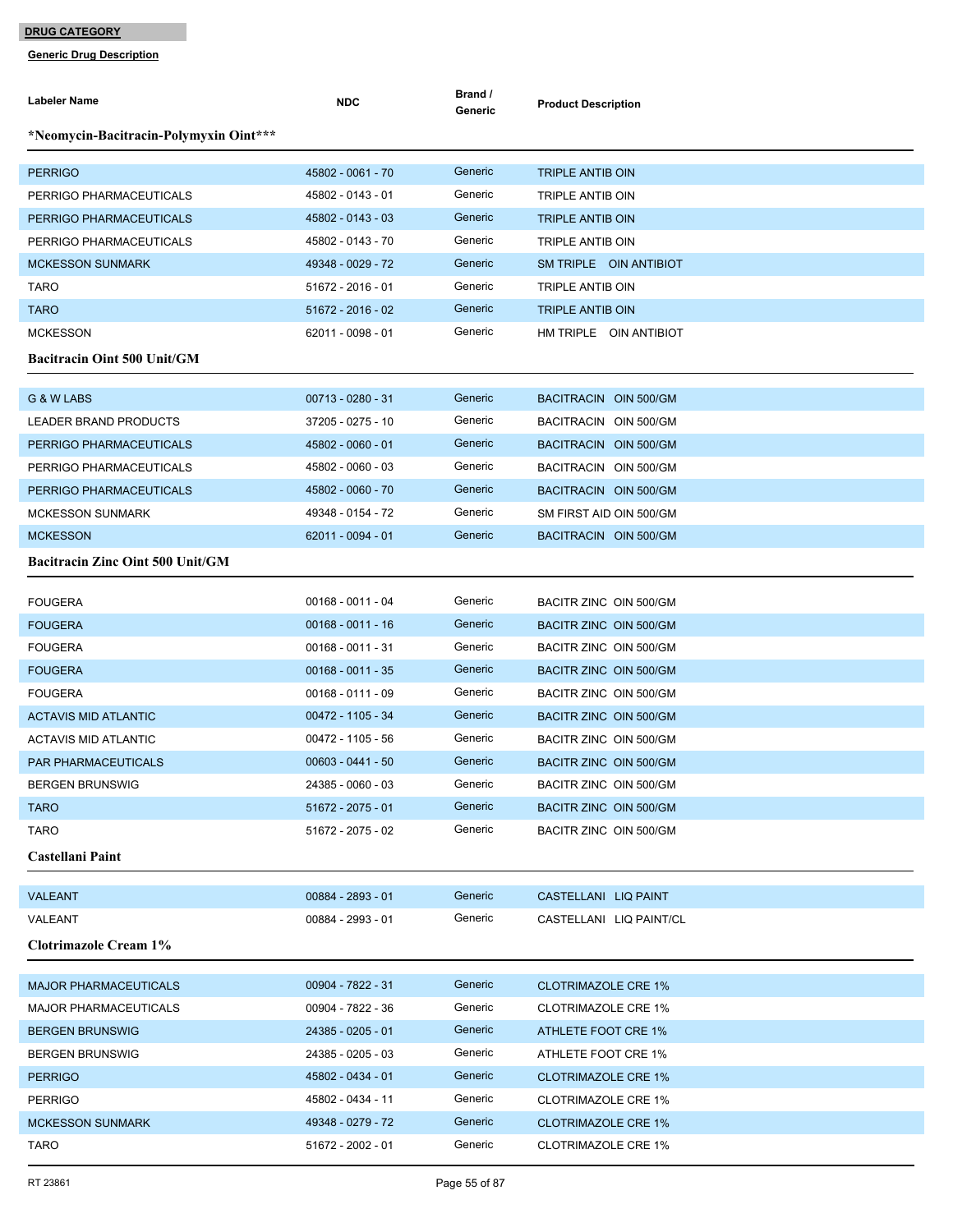| <b>Labeler Name</b>                            | <b>NDC</b>          | Brand /<br>Generic | <b>Product Description</b>           |
|------------------------------------------------|---------------------|--------------------|--------------------------------------|
| <b>Clotrimazole Cream 1%</b>                   |                     |                    |                                      |
| <b>TARO</b>                                    | 51672 - 2002 - 02   | Generic            | <b>CLOTRIMAZOLE CRE 1%</b>           |
| <b>Clotrimazole Ointment 1%</b>                |                     |                    |                                      |
|                                                |                     |                    |                                      |
| CAPITAL PHARMACEUTICAL                         | 29978 - 0918 - 60   | Brand              | ALEVAZOL OIN 1%                      |
| Clotrimazole Soln 1%                           |                     |                    |                                      |
| <b>TARO</b>                                    | 51672 - 2037 - 01   | Generic            | <b>CLOTRIMAZOLE SOL 1%</b>           |
| Hydrocortisone Cream 0.5%                      |                     |                    |                                      |
|                                                |                     |                    |                                      |
| <b>FOUGERA</b>                                 | $00168 - 0014 - 31$ | Generic            | HYDROCORT CRE 0.5%                   |
| <b>BERGEN BRUNSWIG</b>                         | 24385 - 0190 - 03   | Generic            | HYDROCORT CRE 0.5%                   |
| <b>Hydrocortisone Cream 1%</b>                 |                     |                    |                                      |
| PERRIGO PHARMACEUTICALS                        | 00113 - 0541 - 64   | Generic            | ANTI-ITCH CRE 1%                     |
| PERRIGO PHARMACEUTICALS                        | 00113 - 0973 - 64   | Generic            | ANTI-ITCH CRE 1%                     |
| <b>FOUGERA</b>                                 | $00168 - 0154 - 08$ | Generic            | HYDROCORT CRE 1%                     |
| <b>FOUGERA</b>                                 | $00168 - 0154 - 31$ | Generic            | HYDROCORT CRE 1%                     |
| <b>ACTAVIS MID ATLANTIC</b>                    | 00472 - 0343 - 56   | Generic            | HYDROCORT CRE 1%                     |
| <b>RUGBY</b>                                   | 00536 - 1069 - 95   | Generic            | HYDROSKIN CRE 1%                     |
| <b>RUGBY</b>                                   | 00536 - 5108 - 95   | Generic            | HYDROSKIN CRE 1%                     |
| PAR PHARMACEUTICALS                            | $00603 - 0535 - 50$ | Generic            | HYDROCORT CRE 1%                     |
| <b>MAJOR PHARMACEUTICALS</b>                   | 00904 - 7623 - 31   | Generic            | HYDROCORT CRE 1%                     |
| <b>SELECT BRAND</b>                            | 15127 - 0127 - 01   | Generic            | SB HYDROCORT CRE 1%                  |
| <b>BERGEN BRUNSWIG</b>                         | 24385 - 0021 - 03   | Generic            | GNP HYDROCOR CRE 1% PLUS             |
| <b>LEADER BRAND PRODUCTS</b>                   | 37205 - 0162 - 10   | Generic            | HYDROCORT CRE 1%                     |
| <b>PERRIGO</b>                                 | 45802 - 0438 - 03   | Generic            | HYDROCORT CRE 1%                     |
| <b>PERRIGO</b>                                 | 45802 - 0438 - 05   | Generic            | HYDROCORT CRE 1%                     |
| MCKESSON SUNMARK                               | 49348 - 0521 - 72   | Generic            | SM HYDROCORT CRE 1%                  |
| <b>TARO</b>                                    | 51672 - 2013 - 01   | Generic            | HYDROCORT CRE 1%                     |
| <b>TARO</b>                                    | 51672 - 2013 - 02   | Generic            | HYDROCORT CRE 1%                     |
| <b>TARO</b>                                    | 51672 - 2063 - 02   | Generic<br>Generic | HYDROCORT CRE 1%                     |
| <b>TARO</b><br><b>Hydrocortisone Lotion 1%</b> | 51672 - 2069 - 02   |                    | HYDROCORT CRE 1%                     |
|                                                |                     |                    |                                      |
| <b>RUGBY</b>                                   | 00536 - 1079 - 97   | Generic            | HYDROSKIN LOT 1%                     |
| <b>RUGBY</b>                                   | 00536 - 5105 - 97   | Generic            | HYDRO SKIN LOT 1%                    |
| <b>BERGEN BRUNSWIG</b>                         | 24385 - 0283 - 06   | Generic            | <b>HYDRO-LOTION LOT 1%</b>           |
| <b>Hydrocortisone Oint 0.5%</b>                |                     |                    |                                      |
| <b>FOUGERA</b>                                 | $00168 - 0016 - 31$ | Generic            | HYDROCORT OIN 0.5%                   |
| <b>Hydrocortisone Oint 1%</b>                  |                     |                    |                                      |
|                                                | $00168 - 0181 - 31$ | Generic            |                                      |
| <b>FOUGERA</b><br><b>ACTAVIS MID ATLANTIC</b>  | 00472 - 0345 - 56   | Generic            | HYDROCORT OIN 1%<br>HYDROCORT OIN 1% |
|                                                |                     |                    |                                      |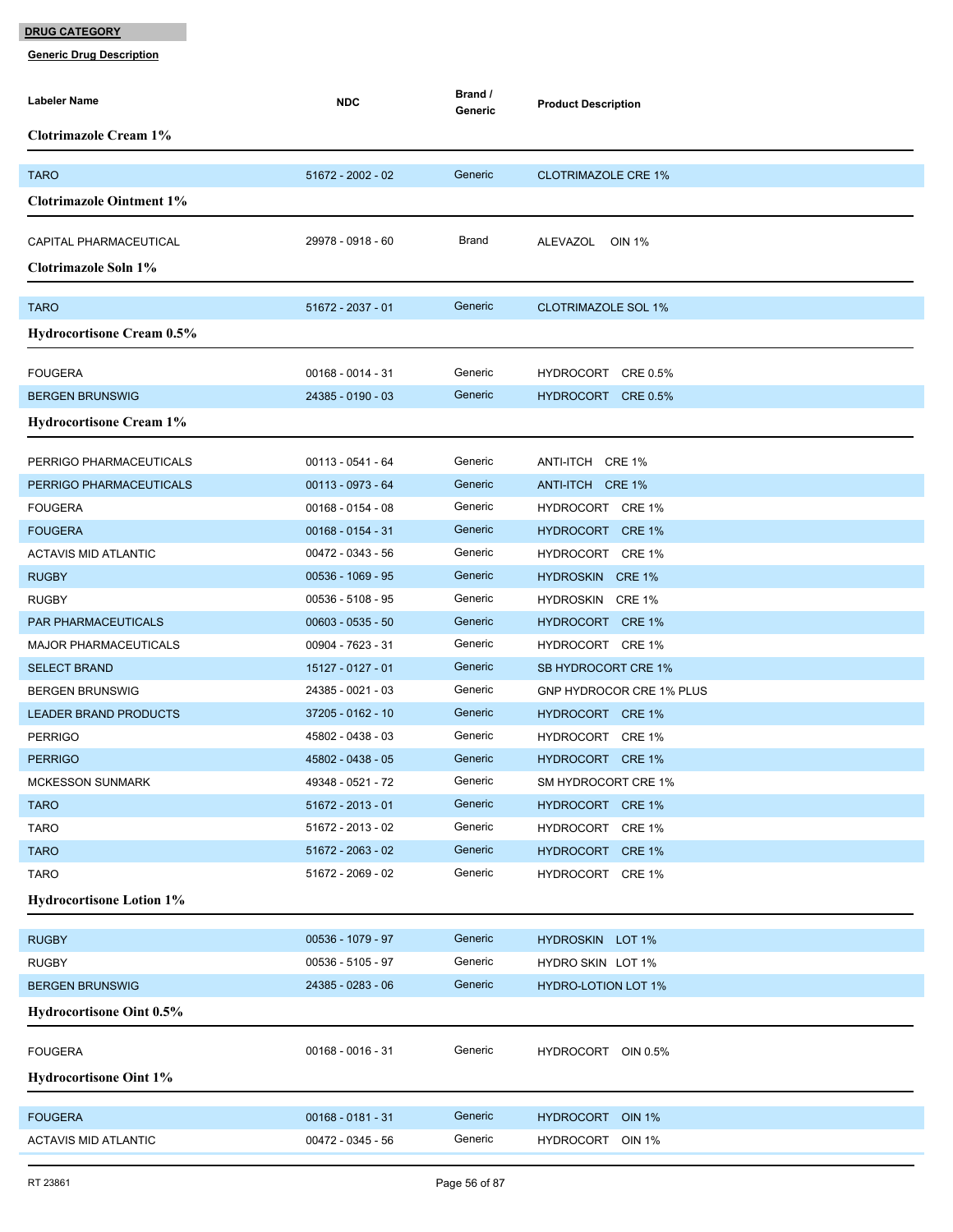| Labeler Name                             | <b>NDC</b>        | Brand /<br>Generic | <b>Product Description</b>      |
|------------------------------------------|-------------------|--------------------|---------------------------------|
| <b>Hydrocortisone Oint 1%</b>            |                   |                    |                                 |
| <b>SELECT BRAND</b>                      | 15127 - 0128 - 01 | Generic            | SB HYDROCORT OIN 1%             |
| <b>BERGEN BRUNSWIG</b>                   | 24385 - 0276 - 03 | Generic            | HYDROCORT OIN 1%                |
| <b>PERRIGO</b>                           | 45802 - 0276 - 03 | Generic            | HYDROCORT OIN 1%                |
| <b>MCKESSON SUNMARK</b>                  | 49348 - 0522 - 72 | Generic            | SM HYDROCORT OIN 1%             |
| <b>TARO</b>                              | 51672 - 2018 - 02 | Generic            | HYDROCORT OIN 1%                |
| <b>Hydrocortisone Soln 1%</b>            |                   |                    |                                 |
| <b>RECKITT BENCKISER</b>                 | 63824 - 0850 - 15 | Generic            | SCALPICIN SOL 1%                |
| Hydrocortisone-Aloe Vera Cream 0.5%      |                   |                    |                                 |
|                                          |                   |                    |                                 |
| <b>TARO</b>                              | 51672 - 2010 - 02 | Generic            | HC/ALOE<br><b>CRE 0.5%</b>      |
| Hydrocortisone-Aloe Vera Cream 1%        |                   |                    |                                 |
| <b>ACTAVIS MID ATLANTIC</b>              | 00472 - 0339 - 56 | Generic            | HYDROCORT/ CRE ALOE 1%          |
| <b>BERGEN BRUNSWIG</b>                   | 24385 - 0274 - 03 | Generic            | HYDROCORT/ CRE ALOE 1%          |
| LEADER BRAND PRODUCTS                    | 37205 - 0272 - 10 | Generic            | HYDROCORT/ CRE ALOE 1%          |
| <b>MCKESSON SUNMARK</b>                  | 49348 - 0441 - 72 | Generic            | SM HYDROCORT CRE 1% PLUS        |
| <b>MCKESSON</b>                          | 62011 - 0095 - 01 | Generic            | HYDROCORT/ CRE ALOE 1%          |
| <b>MCKESSON</b>                          | 62011 - 0096 - 01 | Generic            | HM HYDROCORT CRE 1% PLUS        |
| <b>Miconazole Nitrate Aerosol 2%</b>     |                   |                    |                                 |
| <b>NOVARTIS</b>                          | 00067 - 0969 - 46 | Generic            | DESENEX SPRY AER LIQUID         |
| <b>Miconazole Nitrate Aerosol Pow 2%</b> |                   |                    |                                 |
|                                          |                   |                    |                                 |
| <b>NOVARTIS</b>                          | 00067 - 0959 - 40 | Generic            | <b>DESENEX</b><br><b>AER 2%</b> |
| <b>LEADER BRAND PRODUCTS</b>             | 37205 - 0998 - 66 | Generic            | <b>MICATIN</b><br><b>AER 2%</b> |
| <b>Miconazole Nitrate Cream 2%</b>       |                   |                    |                                 |
| <b>ACTAVIS MID ATLANTIC</b>              | 00472 - 0735 - 14 | Generic            | ANTIFUNGAL CRE 2%               |
| ACTAVIS MID ATLANTIC                     | 00472 - 0735 - 42 | Generic            | ANTIFUNGAL CRE 2%               |
| <b>ACTAVIS MID ATLANTIC</b>              | 00472 - 0735 - 56 | Generic            | ANTIFUNGAL CRE 2%               |
| PAR PHARMACEUTICALS                      | 00603 - 7805 - 50 | Generic            | MICONAZOLE CRE 2%               |
| <b>COLOPLAST</b>                         | 11701 - 0045 - 14 | Generic            | <b>BAZA ANTIFUN CRE 2%</b>      |
| <b>COLOPLAST</b>                         | 11701 - 0045 - 22 | Generic            | <b>BAZA ANTIFUN CRE 2%</b>      |
| <b>COLOPLAST</b>                         | 11701 - 0045 - 23 | Generic            | BAZA ANTIFUN CRE 2%             |
| <b>MCKESSON SUNMARK</b>                  | 49348 - 0689 - 72 | Generic            | SM ANTIFUNGL CRE 2%             |
| SMITH & NEPHEW UNITED                    | 50484 - 0328 - 00 | Generic            | ANTIFUNGAL CRE 2%               |
| <b>SMITH &amp; NEPHEW UNITED</b>         | 50484 - 0329 - 00 | Generic            | ANTIFUNGAL CRE 2%               |
| <b>TARO</b>                              | 51672 - 2001 - 01 | Generic            | MICONAZOLE CRE 2%               |
| <b>TARO</b>                              | 51672 - 2001 - 02 | Generic            | MICONAZOLE CRE 2%               |
| MEDLINE/DERMAL MANAGEMENT                | 53329 - 0079 - 64 | Generic            | ANTIFUNGAL CRE 2%               |
| MEDLINE/DERMAL MANAGEMENT                | 53329 - 0080 - 57 | Generic            | SOOTHE&COOL CRE INZO 2%         |
| MEDLINE/DERMAL MANAGEMENT                | 53329 - 0080 - 58 | Generic            | SOOTHE&COOL CRE INZO 2%         |
| MEDLINE/DERMAL MANAGEMENT                | 53329 - 0162 - 04 | Generic            | REMEDY<br><b>CRE ANTIFUNG</b>   |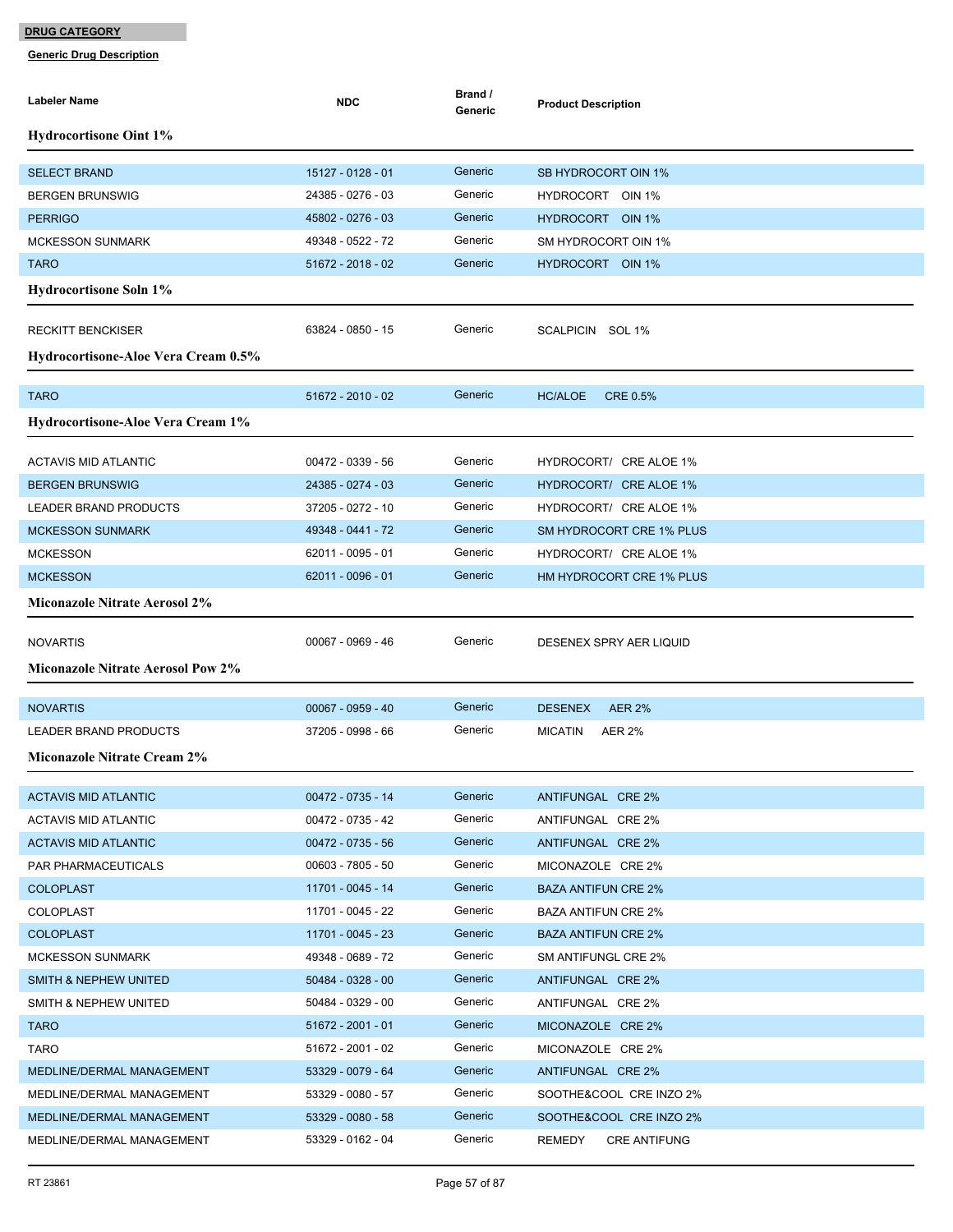| Labeler Name                                                 | <b>NDC</b>                             | Brand /<br>Generic | <b>Product Description</b>                       |  |  |
|--------------------------------------------------------------|----------------------------------------|--------------------|--------------------------------------------------|--|--|
| <b>Miconazole Nitrate Kit 2%</b>                             |                                        |                    |                                                  |  |  |
|                                                              |                                        |                    |                                                  |  |  |
| <b>VALEANT</b>                                               | $00884 - 5493 - 01$                    | <b>Brand</b>       | <b>FUNGOID TINC KIT</b>                          |  |  |
| <b>Miconazole Nitrate Ointment 2%</b>                        |                                        |                    |                                                  |  |  |
| <b>COLOPLAST</b>                                             | 11701 - 0067 - 14                      | Generic            | CRITIC-AID OIN 2%                                |  |  |
| <b>COLOPLAST</b>                                             | 11701 - 0067 - 22                      | Generic            | CRITIC-AID OIN 2%                                |  |  |
| COLOPLAST                                                    | 11701 - 0067 - 23                      | Generic            | CRITIC-AID OIN 2%                                |  |  |
| <b>Miconazole Nitrate Powder 2%</b>                          |                                        |                    |                                                  |  |  |
|                                                              |                                        |                    |                                                  |  |  |
| <b>NOVARTIS</b>                                              | $00067 - 0949 - 15$                    | Generic            | <b>DESENEX SHAK POW 2%</b>                       |  |  |
| <b>NOVARTIS</b>                                              | 00067 - 0949 - 30                      | Generic            | <b>DESENEX SHAK POW 2%</b>                       |  |  |
| GLAXO CONSUMER HEALTHCARE L.P.                               | $00145 - 1501 - 03$                    | Generic            | ZEASORB-AF POW 2%                                |  |  |
| GLAXO CONSUMER HEALTHCARE L.P.                               | $00145 - 1506 - 05$                    | Generic            | ZEASORB-AF POW 2%                                |  |  |
| <b>COLOPLAST</b>                                             | 11701 - 0038 - 16                      | Generic            | <b>MICRO GUARD POW 2%</b>                        |  |  |
| <b>LEADER BRAND PRODUCTS</b>                                 | 37205 - 0653 - 18                      | Generic            | MICONAZORB POW AF 2%                             |  |  |
| AMERISOURCE BERGEN DRUGS                                     | 46122 - 0039 - 27                      | Generic            | MICONAZORB POW AF 2%                             |  |  |
| <b>Miconazole Nitrate Soln 2%</b>                            |                                        |                    |                                                  |  |  |
| VALEANT                                                      | 00884 - 0293 - 01                      | Brand              | <b>FUNGOID TINC SOL 2%</b>                       |  |  |
| Neomycin-Bacitracin-Polymyxin-Pramoxine Oint 1%              |                                        |                    |                                                  |  |  |
|                                                              |                                        |                    |                                                  |  |  |
| G & W LABS                                                   | 00713 - 0622 - 31                      | Generic            | TRIPLE ANTIB OIN PLUS                            |  |  |
| <b>BERGEN BRUNSWIG</b>                                       | 24385 - 0143 - 03                      | Generic            | TRIPLE ANTIB OIN PLUS                            |  |  |
| <b>LEADER BRAND PRODUCTS</b>                                 | 37205 - 0266 - 10<br>49348 - 0600 - 72 | Generic<br>Generic | TRIPLE ANTIB OIN PLUS<br>TRIPLE ANTIB OIN MAX ST |  |  |
| <b>MCKESSON SUNMARK</b>                                      |                                        | Generic            |                                                  |  |  |
| <b>TARO</b><br><b>TARO</b>                                   | 51672 - 2027 - 01<br>51672 - 2027 - 02 | Generic            | TRIPLE ANTIB OIN PLUS                            |  |  |
| <b>MCKESSON</b>                                              | 62011 - 0099 - 01                      | Generic            | TRIPLE ANTIB OIN PLUS                            |  |  |
|                                                              |                                        |                    | TRIPLE ANTIB OIN MAX ST                          |  |  |
| Neomycin-Polymyxin w/ Pramoxine Cream 1%                     |                                        |                    |                                                  |  |  |
| <b>MCKESSON SUNMARK</b>                                      | 49348 - 0690 - 69                      | Generic            | SM ANTIBIOTI CRE PLUS                            |  |  |
| <b>Permethrin Creme Rinse 1%</b>                             |                                        |                    |                                                  |  |  |
|                                                              |                                        | Generic            |                                                  |  |  |
| AMERISOURCE BERGEN DRUGS<br><b>MCKESSON</b>                  | 46122 - 0108 - 46<br>62011 - 0255 - 01 | Generic            | LICE TRTMNT LIQ 1%<br>LICE TRTMNT LIQ 1%         |  |  |
| <b>Permethrin Lotion 1%</b>                                  |                                        |                    |                                                  |  |  |
|                                                              |                                        |                    |                                                  |  |  |
| <b>ACTAVIS MID ATLANTIC</b>                                  | $00472 - 5242 - 67$                    | Generic            | PERMETHRIN LOT 1%                                |  |  |
| <b>ACTAVIS MID ATLANTIC</b>                                  | 00472 - 5242 - 69                      | Generic            | PERMETHRIN LOT 1%                                |  |  |
| <b>MCKESSON SUNMARK</b>                                      | 49348 - 0460 - 30                      | Generic            | <b>SM LICE</b><br><b>LOT TREATMNT</b>            |  |  |
| <b>MCKESSON SUNMARK</b>                                      | 49348 - 0460 - 34                      | Generic            | SM LICE<br><b>LOT TREATMNT</b>                   |  |  |
| <b>MCKESSON</b>                                              | 62011 - 0112 - 01                      | Generic            | LICE TREATME LOT 1%                              |  |  |
| Pyreth-Piperonyl Butox Sham-Permeth Aero-Nit Remover Gel Kit |                                        |                    |                                                  |  |  |
| <b>BERGEN BRUNSWIG</b>                                       | 24385 - 0634 - 23                      | Generic            | <b>GNP LICE</b><br>KIT                           |  |  |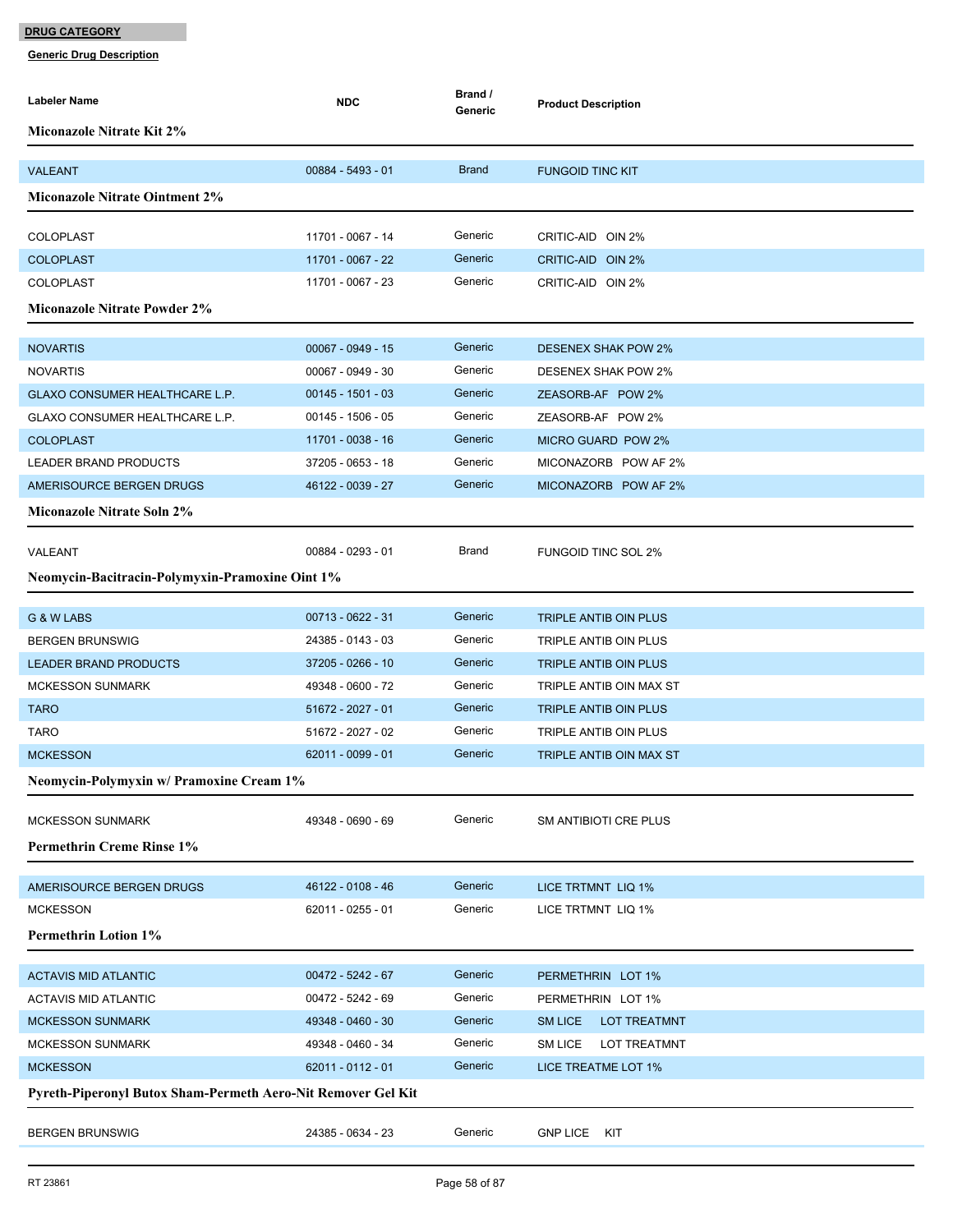| Labeler Name                                                 | <b>NDC</b>          | Brand /<br>Generic | <b>Product Description</b> |  |  |  |
|--------------------------------------------------------------|---------------------|--------------------|----------------------------|--|--|--|
| Pyreth-Piperonyl Butox Sham-Permeth Aero-Nit Remover Gel Kit |                     |                    |                            |  |  |  |
| <b>LEADER BRAND PRODUCTS</b>                                 | 37205 - 0519 - 02   | Generic            | LICE SOLN KIT              |  |  |  |
| Pyrethrins-Piperonyl Butoxide Liq 0.33-4%                    |                     |                    |                            |  |  |  |
| LEADER BRAND PRODUCTS                                        | 37205 - 0285 - 16   | Generic            | LICE TRTMNT LIQ CRM RNSE   |  |  |  |
| Pyrethrins-Piperonyl Butoxide Shampoo 0.33-4%                |                     |                    |                            |  |  |  |
| PERRIGO PHARMACEUTICALS                                      | 00113 - 0866 - 26   | Generic            | LICE KILLING SHA 0.33-4%   |  |  |  |
| <b>MAJOR PHARMACEUTICALS</b>                                 | 00904 - 2528 - 20   | Generic            | LICE KILLING SHA 0.33-4%   |  |  |  |
| <b>BERGEN BRUNSWIG</b>                                       | 24385 - 0116 - 03   | Generic            | LICE TREATMT SHA 0.33-4%   |  |  |  |
| LEADER BRAND PRODUCTS                                        | 37205 - 0165 - 26   | Generic            | LICE KILLING SHA 0.33-4%   |  |  |  |
| <b>MCKESSON SUNMARK</b>                                      | 49348 - 0443 - 34   | Generic            | LICE KILLING SHA 0.33-4%   |  |  |  |
| <b>MCKESSON</b>                                              | 62011 - 0119 - 02   | Generic            | LICE KILLING SHA 0.33-4%   |  |  |  |
| Terbinafine Gel 1%                                           |                     |                    |                            |  |  |  |
|                                                              |                     |                    |                            |  |  |  |
| <b>NOVARTIS</b>                                              | 00067 - 6239 - 42   | <b>Brand</b>       | <b>LAMISIL ADV GEL 1%</b>  |  |  |  |
| Terbinafine HCl Cream 1%                                     |                     |                    |                            |  |  |  |
| <b>NOVARTIS</b>                                              | 00067 - 3998 - 42   | Brand              | LAMISIL AT CRE 1%          |  |  |  |
| <b>NOVARTIS</b>                                              | $00067 - 8100 - 12$ | <b>Brand</b>       | LAMISIL AT CRE 1%          |  |  |  |
| <b>NOVARTIS</b>                                              | $00067 - 8100 - 30$ | Brand              | LAMISIL AT CRE 1%          |  |  |  |
| <b>NOVARTIS</b>                                              | 00067 - 8114 - 12   | <b>Brand</b>       | LAMISIL AT CRE 1%          |  |  |  |
| <b>BERGEN BRUNSWIG</b>                                       | 24385 - 0524 - 03   | Generic            | <b>TERBINAFINE CRE 1%</b>  |  |  |  |
| <b>BERGEN BRUNSWIG</b>                                       | 24385 - 0524 - 05   | Generic            | <b>TERBINAFINE CRE 1%</b>  |  |  |  |
| LEADER BRAND PRODUCTS                                        | 37205 - 0941 - 99   | Generic            | ATHLETE FOOT CRE AF        |  |  |  |
| <b>MCKESSON SUNMARK</b>                                      | 49348 - 0790 - 72   | Generic            | <b>ATHLETE FOOT CRE 1%</b> |  |  |  |
| <b>TARO</b>                                                  | 51672 - 2080 - 01   | Generic            | <b>TERBINAFINE CRE 1%</b>  |  |  |  |
| <b>TARO</b>                                                  | 51672 - 2080 - 02   | Generic            | <b>TERBINAFINE CRE 1%</b>  |  |  |  |
| <b>Terbinafine HCl Soln 1%</b>                               |                     |                    |                            |  |  |  |
| <b>NOVARTIS</b>                                              | 00067 - 6292 - 83   | Brand              | LAMISIL AT SPR 1%          |  |  |  |
| <b>NOVARTIS</b>                                              | 00067 - 6293 - 83   | <b>Brand</b>       | LAMISIL AT SPR 1%          |  |  |  |
| <b>Tolnaftate Aerosol 1%</b>                                 |                     |                    |                            |  |  |  |
|                                                              |                     |                    |                            |  |  |  |
| PERRIGO PHARMACEUTICALS                                      | 00113 - 0154 - 73   | Generic            | ATH FOOT SPR AER 1%        |  |  |  |
| <b>LEADER BRAND PRODUCTS</b>                                 | 37205 - 0344 - 66   | Generic            | ANTIFUNGAL AER 1%          |  |  |  |
| <b>Tolnaftate Aerosol Pow 1%</b>                             |                     |                    |                            |  |  |  |
| <b>NOVARTIS</b>                                              | 00067 - 6114 - 46   | Generic            | LAMISIL AF AER 1%          |  |  |  |
| PERRIGO PHARMACEUTICALS                                      | $00113 - 0695 - 90$ | Generic            | JOCK ITCH AER 1%           |  |  |  |
| Tolnaftate Cream 1%                                          |                     |                    |                            |  |  |  |
|                                                              |                     |                    |                            |  |  |  |
| <b>MAJOR PHARMACEUTICALS</b>                                 | 00904 - 0722 - 36   | Generic<br>Generic | ANTIFUNGAL CRE 1%          |  |  |  |
| <b>BERGEN BRUNSWIG</b>                                       | 24385 - 0032 - 03   | Generic            | TOLNAFTATE CRE 1%          |  |  |  |
| LEADER BRAND PRODUCTS                                        | 37205 - 0197 - 10   |                    | ANTIFUNGAL CRE 1%          |  |  |  |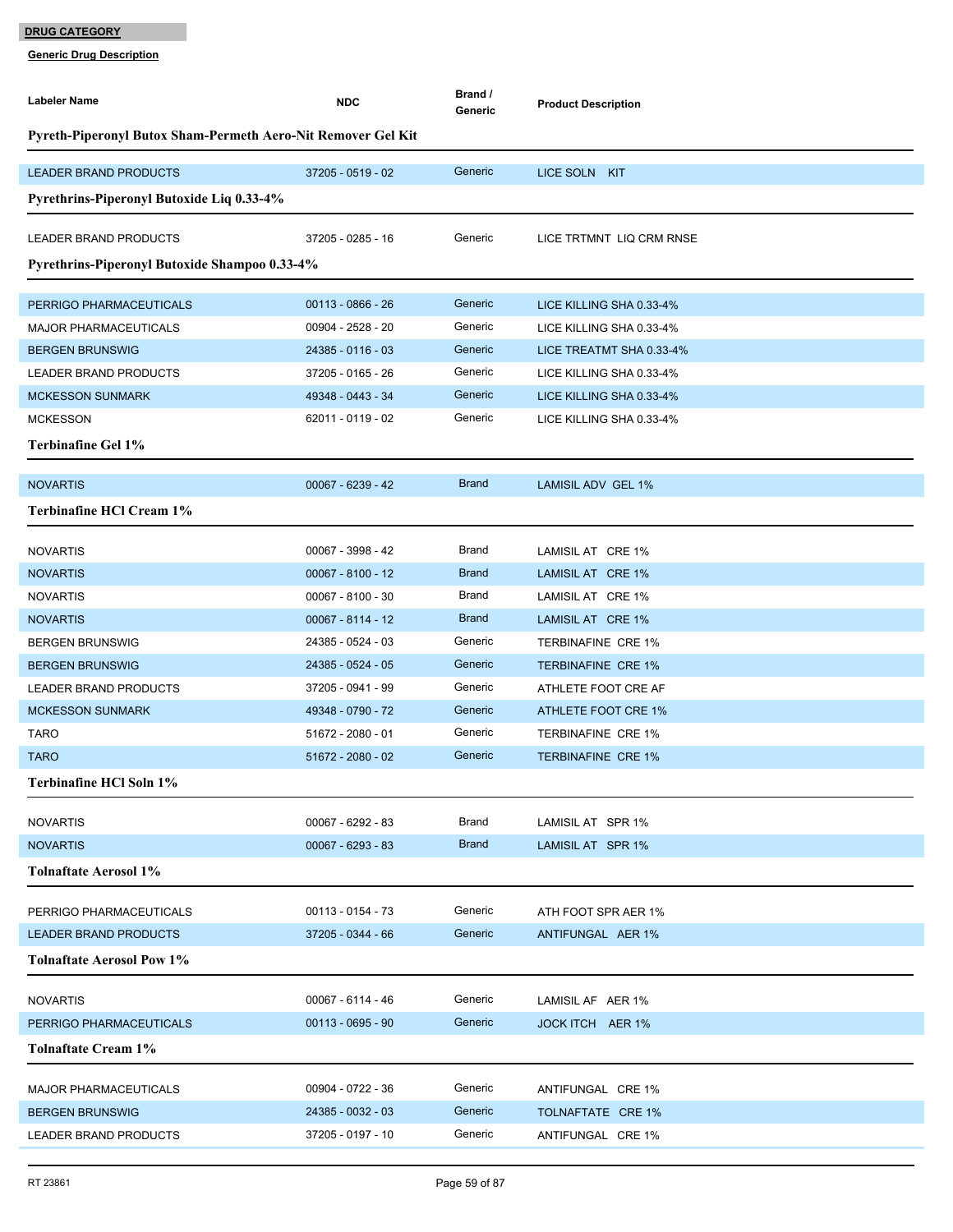| Labeler Name                           | <b>NDC</b>          | Brand /<br>Generic | <b>Product Description</b>   |
|----------------------------------------|---------------------|--------------------|------------------------------|
| Tolnaftate Cream 1%                    |                     |                    |                              |
| <b>PERRIGO</b>                         | 45802 - 0032 - 01   | Generic            | TOLNAFTATE CRE 1%            |
| <b>PERRIGO</b>                         | 45802 - 0032 - 03   | Generic            | TOLNAFTATE CRE 1%            |
| <b>MCKESSON SUNMARK</b>                | 49348 - 0155 - 29   | Generic            | <b>SM ANTIFUNGL CRE 1%</b>   |
| <b>TARO</b>                            | 51672 - 2020 - 01   | Generic            | TOLNAFTATE CRE 1%            |
| <b>TARO</b>                            | 51672 - 2020 - 02   | Generic            | <b>TOLNAFTATE CRE 1%</b>     |
| CHAIN DRUG MARKETING ASSOC             | 63868 - 0104 - 46   | Generic            | TOLNAFTATE CRE 1%            |
| <b>Tolnaftate Powder 1%</b>            |                     |                    |                              |
|                                        |                     |                    |                              |
| <b>RUGBY</b>                           | $00536 - 5150 - 26$ | Generic            | <b>ANTI-FUNGAL POW 1%</b>    |
| <b>MAJOR PHARMACEUTICALS</b>           | 00904 - 0726 - 45   | Generic            | TOLNAFTATE POW 1%            |
| Tolnaftate Soln 1%                     |                     |                    |                              |
| PERRIGO PHARMACEUTICALS                | 45802 - 0701 - 11   | Generic            | TOLNAFTATE SOL 1%            |
|                                        |                     |                    |                              |
| <b>GASTROINTESTINAL AGENTS - MISC.</b> |                     |                    |                              |
| <b>Simethicone Cap 125 MG</b>          |                     |                    |                              |
| <b>NOVARTIS</b>                        | 00067 - 6275 - 10   | Generic            | GAS-X<br>CAP 125MG           |
| <b>NOVARTIS</b>                        | 00067 - 6275 - 20   | Generic            | GAS-X<br><b>CAP 125MG</b>    |
| <b>NOVARTIS</b>                        | 00067 - 6275 - 50   | Generic            | GAS-X<br>CAP 125MG           |
| <b>NOVARTIS</b>                        | 00067 - 6275 - 72   | Generic            | GAS-X<br><b>CAP 125MG</b>    |
| <b>NOVARTIS</b>                        | 00067 - 6275 - 82   | Generic            | GAS-X<br>CAP 125MG           |
| PERRIGO PHARMACEUTICALS                | $00113 - 0428 - 60$ | Generic            | GAS RELIEF CAP 125MG         |
| <b>MAJOR PHARMACEUTICALS</b>           | 00904 - 5458 - 46   | Generic            | <b>GAS FREE</b><br>CAP 125MG |
| <b>MAJOR PHARMACEUTICALS</b>           | 00904 - 6460 - 46   | Generic            | GAS RELIEF CAP 125MG         |
| <b>BERGEN BRUNSWIG</b>                 | 24385 - 0428 - 65   | Generic            | GAS RELIEF CAP 125MG         |
| <b>TOPCO</b>                           | 36800 - 0428 - 60   | Generic            | GAS RELIEF CAP 125MG         |
| <b>TOPCO</b>                           | 36800 - 0428 - 71   | Generic            | GAS RELIEF CAP 125MG         |
| <b>LEADER BRAND PRODUCTS</b>           | 37205 - 0295 - 65   | Generic            | GAS RELIEF CAP 125MG         |
| <b>MCKESSON</b>                        | 62011 - 0160 - 01   | Generic            | GAS RELIEF CAP 125MG         |
| <b>Simethicone Cap 180 MG</b>          |                     |                    |                              |
| <b>NOVARTIS</b>                        | 00067 - 6274 - 18   | Generic            | GAS-X<br>CAP 180MG           |
| <b>NOVARTIS</b>                        | 00067 - 6274 - 50   | Generic            | GAS-X<br>CAP 180MG           |
| PERRIGO PHARMACEUTICALS                | 00113 - 0657 - 72   | Generic            | GAS RELIEF CAP 180MG         |
| <b>RUGBY</b>                           | 00536 - 3604 - 08   | Generic            | SIMETHICONE CAP 180MG        |
| <b>MAJOR PHARMACEUTICALS</b>           | 00904 - 5572 - 52   | Generic            | GAS RELIEF CAP 180MG         |
| <b>BERGEN BRUNSWIG</b>                 | 24385 - 0460 - 72   | Generic            | ANTI-GAS CAP 180MG           |
| <b>LEADER BRAND PRODUCTS</b>           | 37205 - 0292 - 72   | Generic            | GAS RELIEF CAP 180MG         |
| <b>MCKESSON SUNMARK</b>                | 49348 - 0489 - 12   | Generic            | GAS RELIEF CAP 180MG         |
| <b>Simethicone Chew Tab 125 MG</b>     |                     |                    |                              |
| <b>NOVARTIS</b>                        | $00067 - 0117 - 18$ | <b>Brand</b>       | GAS-X EX-STR CHW 125MG       |
| <b>NOVARTIS</b>                        | 00067 - 0117 - 48   | <b>Brand</b>       | GAS-X EX-STR CHW 125MG       |
|                                        |                     |                    |                              |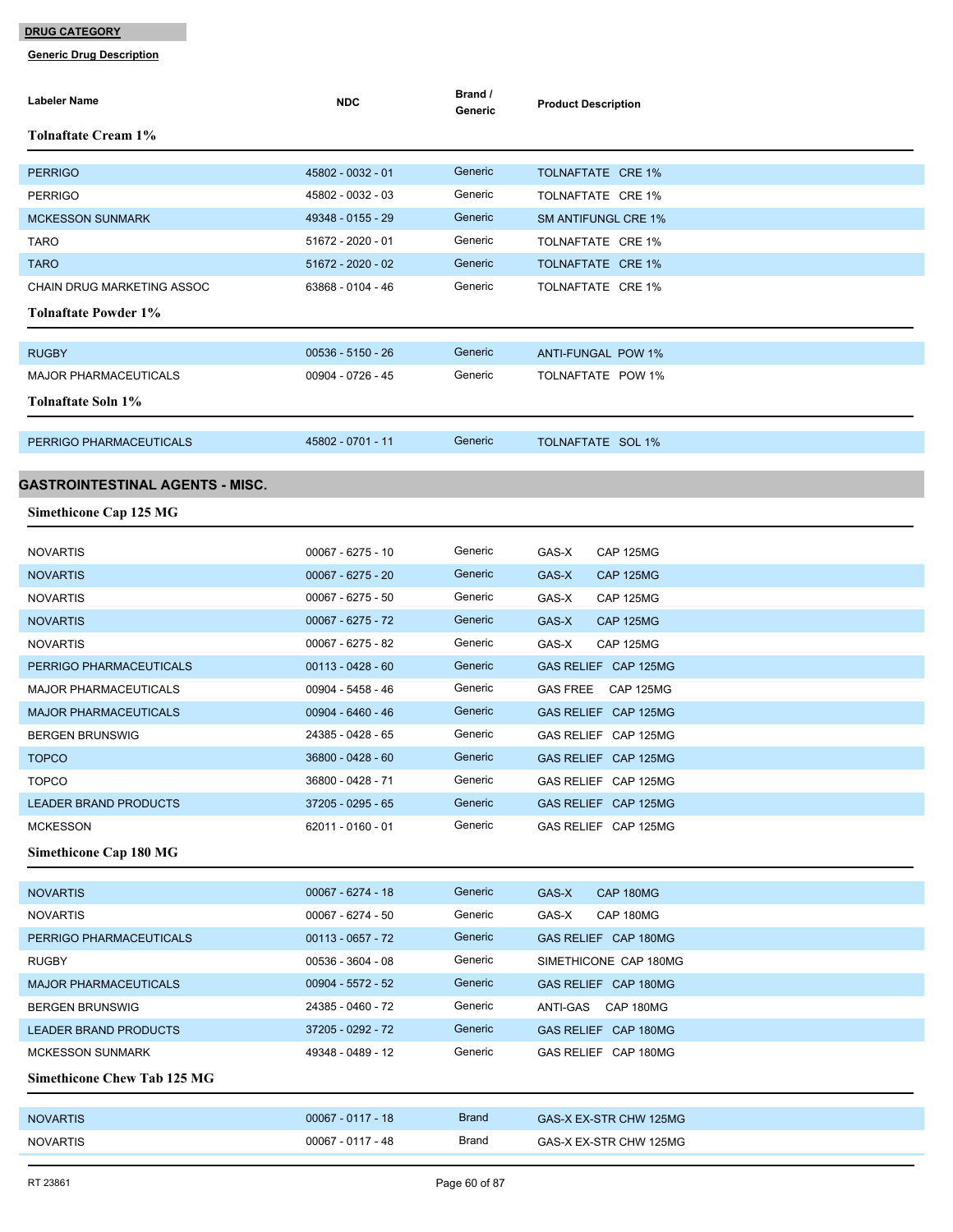| Labeler Name                                             | <b>NDC</b>          | Brand /<br>Generic | <b>Product Description</b> |
|----------------------------------------------------------|---------------------|--------------------|----------------------------|
| <b>Simethicone Chew Tab 125 MG</b>                       |                     |                    |                            |
| <b>NOVARTIS</b>                                          | $00067 - 0129 - 18$ | <b>Brand</b>       | GAS-X EX-STR CHW 125MG     |
| <b>RUGBY</b>                                             | $00536 - 1020 - 08$ | Generic            | GAS RELIEF CHW 125MG       |
| <b>PAR PHARMACEUTICALS</b>                               | $00603 - 0211 - 20$ | Generic            | MYTAB GAS CHW 125MG        |
| <b>SELECT BRAND</b>                                      | 15127 - 0157 - 08   | Generic            | SB GAS RELF CHW 125MG      |
| <b>BERGEN BRUNSWIG</b>                                   | 24385 - 0307 - 89   | Generic            | GNP GAS RELF CHW 125MG     |
| <b>MCKESSON SUNMARK</b>                                  | 49348 - 0863 - 48   | Generic            | SM GAS REL CHW 125MG       |
| <b>MCKESSON</b>                                          | 62011 - 0189 - 01   | Generic            | HM GAS RELF CHW 125MG      |
| <b>Simethicone Chew Tab 80 MG</b>                        |                     |                    |                            |
| <b>NOVARTIS</b>                                          | 00067 - 0113 - 36   | Brand              | GAS-X<br>CHW 80MG          |
| <b>NOVARTIS</b>                                          | $00067 - 0116 - 36$ | <b>Brand</b>       | GAS-X<br>CHW 80MG          |
| <b>RUGBY</b>                                             | 00536 - 1019 - 01   | Generic            | GAS RELIEF CHW 80MG        |
| <b>PAR PHARMACEUTICALS</b>                               | $00603 - 0210 - 21$ | Generic            | MYTAB GAS CHW 80MG         |
| <b>MAJOR PHARMACEUTICALS</b>                             | 00904 - 5068 - 60   | Generic            | MI-ACID GAS CHW 80MG       |
| <b>BERGEN BRUNSWIG</b>                                   | 24385 - 0118 - 78   | Generic            | GNP GAS RELF CHW 80MG      |
| LEADER BRAND PRODUCTS                                    | 37205 - 0112 - 78   | Generic            | GAS RELIEF CHW 80MG        |
| <b>MCKESSON SUNMARK</b>                                  | 49348 - 0509 - 07   | Generic            | SM GAS RELF CHW 80MG       |
| <b>MCKESSON</b>                                          | 62011 - 0138 - 01   | Generic            | HM GAS RELF CHW 80MG       |
| Simethicone Susp 40 MG/0.6ML                             |                     |                    |                            |
| PERRIGO PHARMACEUTICALS                                  | 00113 - 0882 - 10   | Generic            | SIMETHICONE DRO 20/0.3ML   |
| <b>RUGBY</b>                                             | 00536 - 2220 - 75   | Generic            | GAS RELIEF DRO 20/0.3ML    |
| <b>PAR PHARMACEUTICALS</b>                               | $00603 - 0894 - 50$ | Generic            | SIMETHICONE DRO 40/0.6ML   |
| <b>MAJOR PHARMACEUTICALS</b>                             | 00904 - 5894 - 30   | Generic            | GAS RELIEF DRO 20/0.3ML    |
| <b>SELECT BRAND</b>                                      | 15127 - 0042 - 17   | Generic            | GAS RELIEF DRO 40/0.6ML    |
| <b>TOPCO</b>                                             | 36800 - 0882 - 10   | Generic            | GAS RELIEF DRO 40/0.6ML    |
| <b>LEADER BRAND PRODUCTS</b>                             | 37205 - 0119 - 10   | Generic            | SIMETHICONE DRO 40/0.6ML   |
| AMERISOURCE BERGEN DRUGS                                 | 46122 - 0051 - 03   | Generic            | GAS RELIEF DRO 20/0.3ML    |
| <b>MCKESSON SUNMARK</b>                                  | 49348 - 0740 - 27   | Generic            | GAS RELIEF DRO 20/0.3ML    |
| <b>MCKESSON</b>                                          | 62011 - 0139 - 01   | Generic            | GAS RELIEF DRO 40/0.6ML    |
| <b>MCKESSON</b>                                          | 62011 - 0187 - 01   | Generic            | GAS RELIEF DRO 20/0.3ML    |
|                                                          |                     |                    |                            |
| <b>HEMATOPOIETIC AGENTS</b>                              |                     |                    |                            |
| Carbonyl Iron Susp 15 MG/1.25ML (Elemental Iron)         |                     |                    |                            |
| <b>CENTURION LABS</b>                                    | 23359 - 0012 - 04   | Generic            | WEE CARE SUS 15/1.25       |
| Polysaccharide Iron Complex Cap 150 MG (Iron Equivalent) |                     |                    |                            |
| NNODUM CORPORATION                                       | 63044 - 0203 - 01   | Generic            | IFEREX 150 CAP             |
| NNODUM CORPORATION                                       | 63044 - 0203 - 61   | Generic            | IFEREX 150 CAP             |
| LAXATIVES                                                |                     |                    |                            |
|                                                          |                     |                    |                            |
| *Sodium Phosphates - Enema***                            |                     |                    |                            |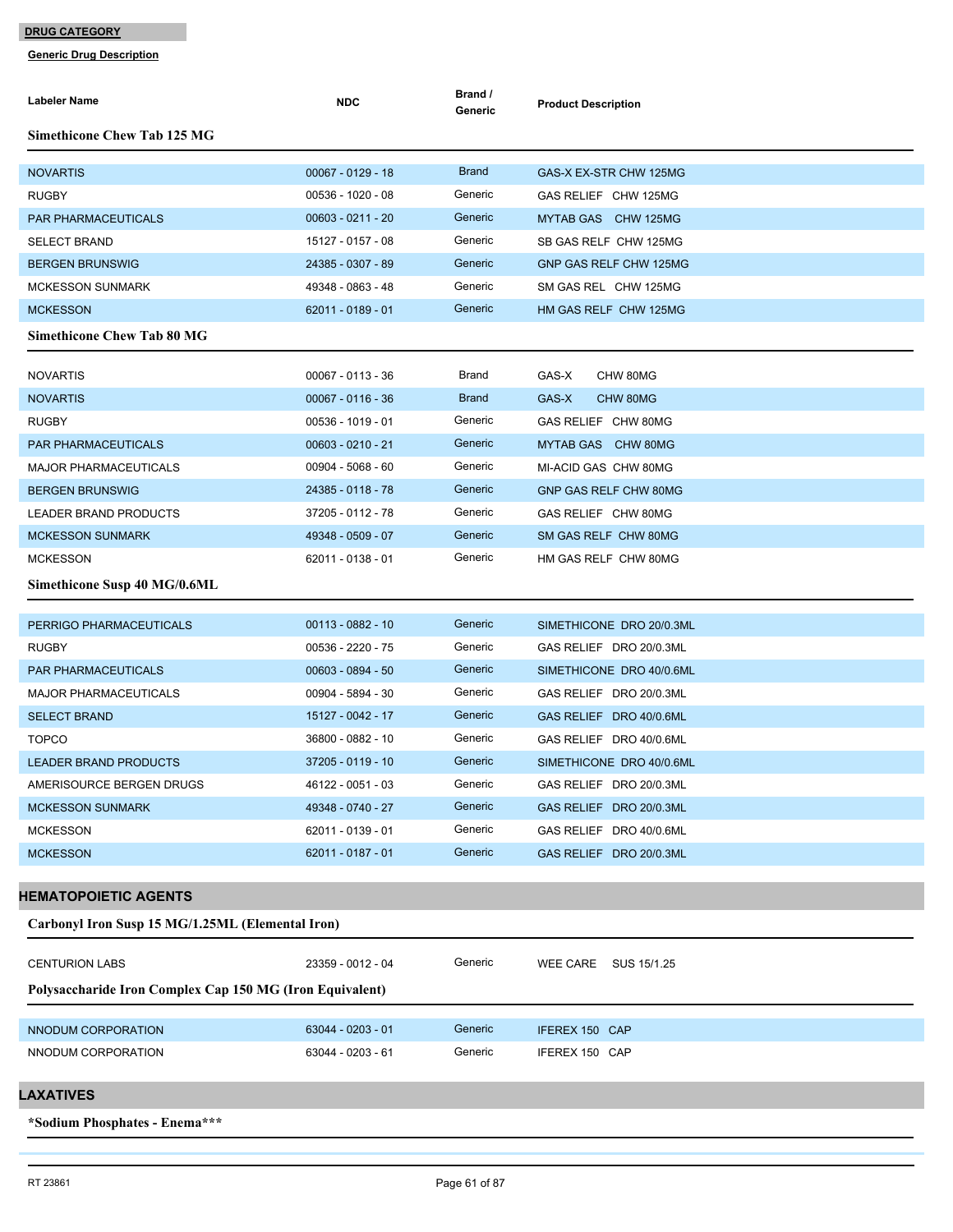| Labeler Name                                             | <b>NDC</b>          | Brand /<br>Generic | <b>Product Description</b>        |
|----------------------------------------------------------|---------------------|--------------------|-----------------------------------|
| *Sodium Phosphates - Enema***                            |                     |                    |                                   |
| FLEET PHARMACEUTICALS                                    | $00132 - 0201 - 40$ | <b>Brand</b>       | <b>FLEET</b><br><b>ENE</b>        |
| FLEET PHARMACEUTICALS                                    | 00132 - 0201 - 42   | <b>Brand</b>       | <b>FLEET</b><br>ENE               |
| <b>FLEET PHARMACEUTICALS</b>                             | $00132 - 0201 - 45$ | <b>Brand</b>       | <b>FLEET</b><br><b>ENE</b>        |
| <b>FLEET PHARMACEUTICALS</b>                             | 00132 - 0202 - 20   | Brand              | <b>FLEET</b><br><b>ENE PED</b>    |
| <b>RUGBY</b>                                             | 00536 - 7415 - 51   | Generic            | <b>ENEMA READY- ENE-TO-USE</b>    |
| <b>MAJOR PHARMACEUTICALS</b>                             | 00904 - 6320 - 78   | Generic            | <b>ENEMA READY- ENE -TO-USE</b>   |
| <b>BERGEN BRUNSWIG</b>                                   | 24385 - 0039 - 36   | Generic            | <b>GNP ENEMA ENE</b>              |
| <b>TOPCO</b>                                             | 36800 - 0002 - 02   | Generic            | <b>ENEMA</b><br><b>ENE SINGLE</b> |
| <b>TOPCO</b>                                             | 36800 - 0002 - 36   | Generic            | <b>ENE SINGLE</b><br><b>ENEMA</b> |
| AMERISOURCE BERGEN DRUGS                                 | 46122 - 0161 - 28   | Generic            | <b>GNP ENEMA ENE</b>              |
| AMERISOURCE BERGEN DRUGS                                 | 46122 - 0161 - 36   | Generic            | <b>GNP ENEMA ENE</b>              |
| <b>MCKESSON SUNMARK</b>                                  | 49348 - 0864 - 14   | Generic            | <b>SM ENEMA</b><br>ENE            |
| <b>MCKESSON SUNMARK</b>                                  | 49348 - 0864 - 20   | Generic            | <b>SM ENEMA</b><br><b>ENE</b>     |
| <b>MCKESSON</b>                                          | 62011 - 0154 - 01   | Generic            | HM ENEMA<br>ENE                   |
| <b>MCKESSON</b>                                          | 62011 - 0191 - 01   | Generic            | HM ENEMA<br>ENE R-T-U             |
| <b>MCKESSON</b>                                          | 62011 - 0191 - 02   | Generic            | HM ENEMA ENE R-T-U                |
| <b>Benzocaine-Docusate Sodium Rectal Enema 20-283 MG</b> |                     |                    |                                   |
|                                                          |                     |                    |                                   |
| <b>ENEMEEZ</b>                                           | 17433 - 9877 - 03   | Generic            | <b>ENEMEEZ PLUS ENE 20-283</b>    |
| <b>ENEMEEZ</b>                                           | 17433 - 9883 - 05   | Generic            | DOCUSOL PLUS ENE 20-283           |
| <b>Bisacodyl Enema 10 MG/30ML</b>                        |                     |                    |                                   |
| <b>FLEET PHARMACEUTICALS</b>                             | 00132 - 0703 - 36   | <b>Brand</b>       | FLEET BISACO ENE 10/30ML          |
| <b>Bisacodyl Suppos 10 MG</b>                            |                     |                    |                                   |
| <b>RUGBY</b>                                             | 00536 - 1355 - 01   | Generic            | LAXATIVE<br>SUP 10MG              |
| <b>RUGBY</b>                                             | 00536 - 1355 - 12   | Generic            | LAXATIVE SUP 10MG                 |
| <b>PERRIGO</b>                                           | 00574 - 7050 - 12   | Generic            | BISACODYL SUP 10MG                |
| <b>PERRIGO</b>                                           | $00574 - 7050 - 50$ | Generic            | BISACODYL SUP 10MG                |
| G & W LABS                                               | 00713 - 0109 - 01   | Generic            | BISAC-EVAC SUP 10MG               |
| G & W LABS                                               | 00713 - 0109 - 05   | Generic            | BISAC-EVAC SUP 10MG               |
| G & W LABS                                               | 00713 - 0109 - 08   | Generic            | BISAC-EVAC SUP 10MG               |
| G & W LABS                                               | 00713 - 0109 - 10   | Generic            | BISAC-EVAC SUP 10MG               |
| G & W LABS                                               | 00713 - 0109 - 12   | Generic            | BISAC-EVAC SUP 10MG               |
| G & W LABS                                               | 00713 - 0109 - 50   | Generic            | BISAC-EVAC SUP 10MG               |
| <b>MAJOR PHARMACEUTICALS</b>                             | 00904 - 5058 - 12   | Generic            | BISCOLAX SUP 10MG                 |
| <b>MAJOR PHARMACEUTICALS</b>                             | $00904 - 5058 - 60$ | Generic            | BISCOLAX SUP 10MG                 |
| CHAIN DRUG MARKETING ASSOC                               | 63868 - 0328 - 08   | Generic            | QC LAXATIVE SUP 10MG              |
| <b>Bisacodyl Tab Delayed Release 5 MG</b>                |                     |                    |                                   |
|                                                          |                     |                    |                                   |
| <b>FLEET PHARMACEUTICALS</b>                             | $00132 - 0704 - 02$ | Generic            | FLEET LAXATI TAB 5MG EC           |
| <b>RUGBY</b>                                             | 00536 - 3381 - 01   | Generic            | STIM LAXAT TAB 5MG EC             |
| <b>RUGBY</b>                                             | 00536 - 3381 - 10   | Generic            | STIM LAXAT TAB 5MG EC             |
| PAR PHARMACEUTICALS                                      | 00603 - 2483 - 21   | Generic            | BISACODYL TAB 5MG EC              |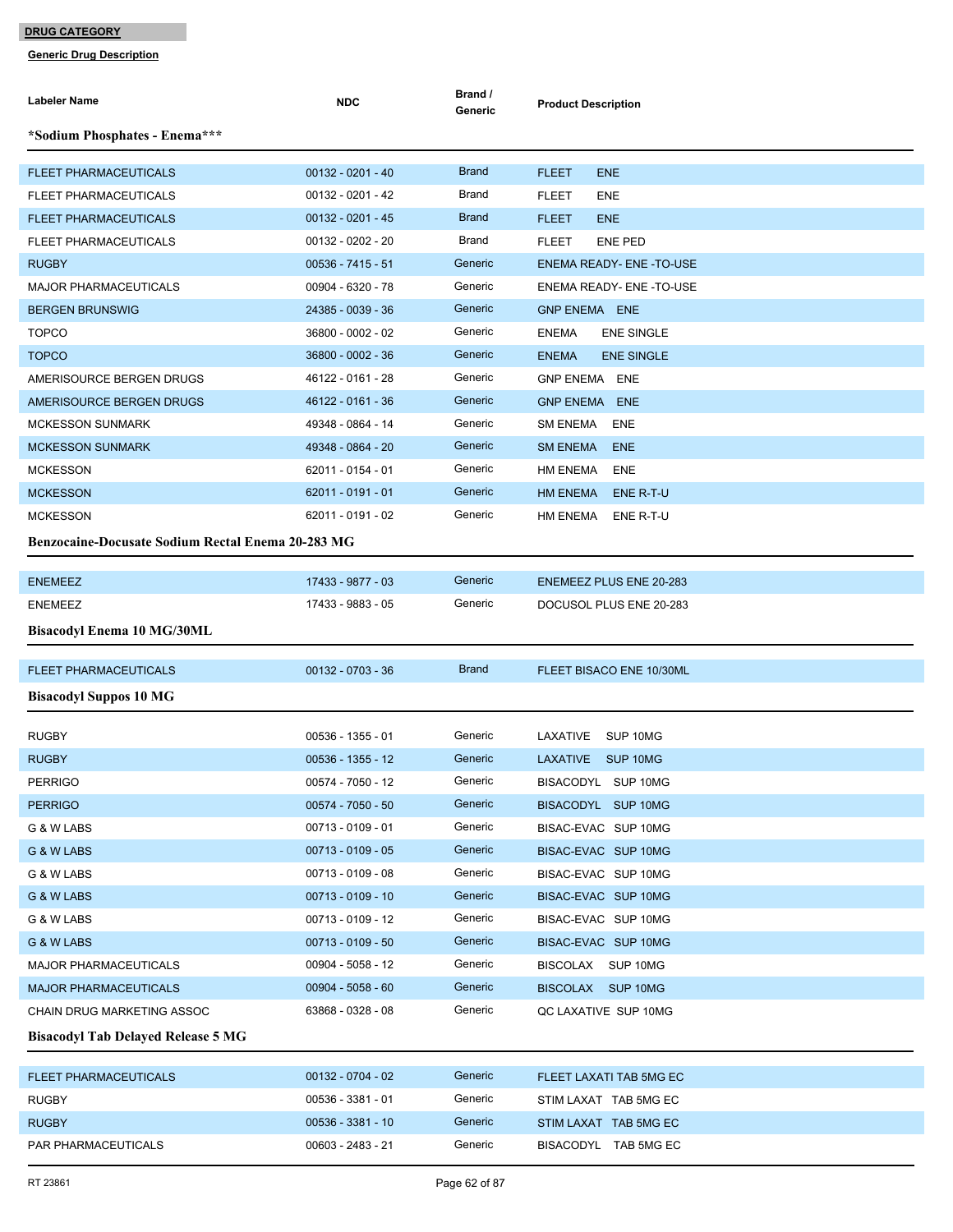| <b>Labeler Name</b>                       | <b>NDC</b>          | Brand /<br>Generic | <b>Product Description</b>     |
|-------------------------------------------|---------------------|--------------------|--------------------------------|
| <b>Bisacodyl Tab Delayed Release 5 MG</b> |                     |                    |                                |
| <b>MAJOR PHARMACEUTICALS</b>              | $00904 - 6407 - 61$ | Generic            | BISACODYL TAB 5MG EC           |
| <b>MAJOR PHARMACEUTICALS</b>              | 00904 - 7927 - 17   | Generic            | BISACODYL TAB 5MG EC           |
| <b>MAJOR PHARMACEUTICALS</b>              | 00904 - 7927 - 60   | Generic            | BISACODYL TAB 5MG EC           |
| <b>MAJOR PHARMACEUTICALS</b>              | 00904 - 7927 - 80   | Generic            | BISACODYL TAB 5MG EC           |
| <b>SELECT BRAND</b>                       | 15127 - 0178 - 07   | Generic            | SB BISACODYL TAB 5MG EC        |
| <b>BERGEN BRUNSWIG</b>                    | 24385 - 0193 - 65   | Generic            | <b>GNP LAXATIVE TAB 5MG EC</b> |
| <b>BERGEN BRUNSWIG</b>                    | 24385 - 0903 - 63   | Generic            | <b>GNP LAXATIVE TAB 5MG EC</b> |
| <b>BERGEN BRUNSWIG</b>                    | 24385 - 0903 - 78   | Generic            | GNP BISA-LAX TAB 5MG EC        |
| <b>TOPCO</b>                              | 36800 - 0086 - 63   | Generic            | LAXATIVE TAB 5MG EC            |
| <b>TOPCO</b>                              | 36800 - 0174 - 65   | Generic            | WOMANS LAXAT TAB 5MG EC        |
| <b>LEADER BRAND PRODUCTS</b>              | 37205 - 0128 - 63   | Generic            | BISACODYL TAB 5MG EC           |
| <b>LEADER BRAND PRODUCTS</b>              | 37205 - 0298 - 65   | Generic            | FEMININE LAX TAB 5MG EC        |
| <b>MCKESSON SUNMARK</b>                   | 49348 - 0599 - 05   | Generic            | SM LAXATIVE TAB 5MG EC         |
| <b>MCKESSON SUNMARK</b>                   | 49348 - 0920 - 44   | Generic            | WOMENS LAXAT TAB 5MG EC        |
| <b>TIME-CAP LABS</b>                      | 49483 - 0003 - 01   | Generic            | BISACODYL TAB 5MG EC           |
| <b>TIME-CAP LABS</b>                      | 49483 - 0003 - 10   | Generic            | BISACODYL TAB 5MG EC           |
| <b>MCKESSON</b>                           | $62011 - 0159 - 01$ | Generic            | HM LAXATIVE TAB 5MG EC         |
| AUBURN PHARMACEUTICAL                     | 62107 - 0030 - 01   | Generic            | <b>DUCODYL</b><br>TAB 5MG EC   |
| <b>AUBURN PHARMACEUTICAL</b>              | 62107 - 0030 - 10   | Generic            | <b>DUCODYL</b><br>TAB 5MG EC   |
| Calcium Polycarbophil Tab 625 MG          |                     |                    |                                |
| PERRIGO PHARMACEUTICALS                   | 00113 - 0477 - 75   | Generic            | FIBER LAXATV TAB 625MG         |
| KONSYL PHARMACEUTICAL                     | $00224 - 0500 - 80$ | Generic            | KONSYL FIBER TAB 625MG         |
| KONSYL PHARMACEUTICAL                     | 00224 - 0500 - 90   | Generic            | KONSYL FIBER TAB 625MG         |
| <b>RUGBY</b>                              | $00536 - 4306 - 05$ | Generic            | FIBER-LAX TAB 625MG            |
| <b>RUGBY</b>                              | 00536 - 4306 - 08   | Generic            | FIBER-LAX TAB 625MG            |
| <b>RUGBY</b>                              | 00536 - 4306 - 11   | Generic            | FIBER-LAX TAB 625MG            |
| <b>MAJOR PHARMACEUTICALS</b>              | 00904 - 2500 - 91   | Generic            | <b>FIBER</b><br>TAB 625MG      |
| <b>BERGEN BRUNSWIG</b>                    | 24385 - 0125 - 76   | Generic            | FIBER-CAPS TAB 625MG           |
| <b>TOPCO</b>                              | 36800 - 0477 - 75   | Generic            | FIBER LAXATV TAB 625MG         |
| <b>TOPCO</b>                              | 36800 - 0477 - 92   | Generic            | FIBER LAXATV TAB 625MG         |
| <b>LEADER BRAND PRODUCTS</b>              | 37205 - 0213 - 75   | Generic            | FIBER LAXATV TAB 625MG         |
| <b>MCKESSON SUNMARK</b>                   | 49348 - 0759 - 13   | Generic            | FIBER LAXATV TAB 625MG         |
| AMERICAN HEALTH PACKAGING                 | 68084 - 0960 - 32   | Generic            | FIBER-CAPS TAB 625MG           |
| AMERICAN HEALTH PACKAGING                 | 68084 - 0960 - 33   | Generic            | FIBER-CAPS TAB 625MG           |
| Castor Oil 100%                           |                     |                    |                                |
|                                           |                     |                    |                                |
| <b>MCKESSON SUNMARK</b>                   | 49348 - 0016 - 36   | Generic            | SM CASTOR OIL 100%             |
| Docusate Calcium Cap 240 MG               |                     |                    |                                |
| <b>RUGBY</b>                              | $00536 - 1065 - 01$ | Generic            | STOOL SOFTNR CAP 240MG         |
| <b>RUGBY</b>                              | 00536 - 1065 - 05   | Generic            | STOOL SOFTNR CAP 240MG         |
| <b>RUGBY</b>                              | $00536 - 1065 - 10$ | Generic            | STOOL SOFTNR CAP 240MG         |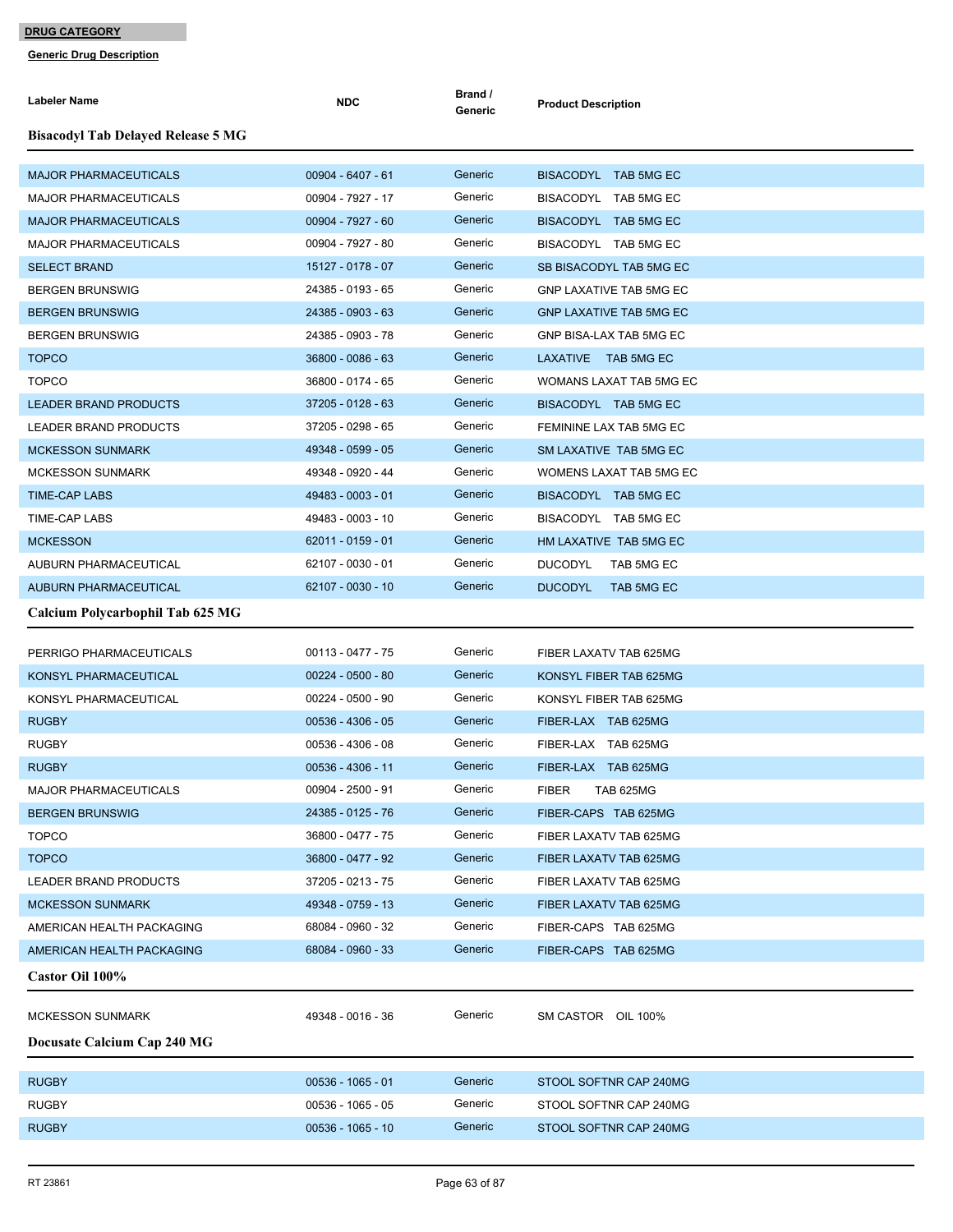| Labeler Name                 | <b>NDC</b>          | Brand /<br>Generic | <b>Product Description</b>         |
|------------------------------|---------------------|--------------------|------------------------------------|
| Docusate Calcium Cap 240 MG  |                     |                    |                                    |
| <b>RUGBY</b>                 | 00536 - 3755 - 01   | Generic            | STOOL SOFTNR CAP 240MG             |
| <b>RUGBY</b>                 | $00536 - 3755 - 05$ | Generic            | STOOL SOFTNR CAP 240MG             |
| <b>RUGBY</b>                 | 00536 - 3755 - 10   | Generic            | STOOL SOFTNR CAP 240MG             |
| <b>MAJOR PHARMACEUTICALS</b> | 00904 - 5779 - 40   | Generic            | <b>KAO-TIN</b><br><b>CAP 240MG</b> |
| <b>MAJOR PHARMACEUTICALS</b> | 00904 - 5779 - 60   | Generic            | KAO-TIN<br>CAP 240MG               |
| <b>MAJOR PHARMACEUTICALS</b> | 00904 - 6459 - 59   | Generic            | <b>KAO-TIN</b><br><b>CAP 240MG</b> |
| <b>BERGEN BRUNSWIG</b>       | 24385 - 0435 - 78   | Generic            | DOCUSATE CAL CAP 240MG             |
| <b>MCKESSON SUNMARK</b>      | 49348 - 0122 - 10   | Generic            | STOOL SOFTNR CAP 240MG             |
| <b>MCKESSON SUNMARK</b>      | 49348 - 0280 - 10   | Generic            | DOCUSATE CAL CAP 240MG             |
| Docusate Sodium Cap 100 MG   |                     |                    |                                    |
| PERRIGO PHARMACEUTICALS      | $00113 - 0486 - 72$ | Generic            | STOOL SOFTNR CAP 100MG             |
| <b>FLEET PHARMACEUTICALS</b> | $00132 - 0751 - 60$ | Generic            | SOF-LAX CAP 100MG                  |
| <b>RUGBY</b>                 | 00536 - 1062 - 10   | Generic            | STOOL SOFTNR CAP 100MG             |
| <b>RUGBY</b>                 | 00536 - 1062 - 29   | Generic            | STOOL SOFTNR CAP 100MG             |
| <b>RUGBY</b>                 | $00536 - 3756 - 01$ | Generic            | STOOL SOFTNR CAP 100MG             |
| <b>RUGBY</b>                 | 00536 - 3756 - 10   | Generic            | STOOL SOFTNR CAP 100MG             |
| <b>PAR PHARMACEUTICALS</b>   | $00603 - 0150 - 21$ | Generic            | DOCQLACE CAP 100MG                 |
| PAR PHARMACEUTICALS          | 00603 - 0150 - 32   | Generic            | DOCQLACE<br>CAP 100MG              |
| <b>MAJOR PHARMACEUTICALS</b> | 00904 - 2244 - 61   | Generic            | <b>DOK</b><br>CAP 100MG            |
| <b>MAJOR PHARMACEUTICALS</b> | 00904 - 6455 - 61   | Generic            | <b>DOK</b><br>CAP 100MG            |
| <b>MAJOR PHARMACEUTICALS</b> | 00904 - 6457 - 60   | Generic            | <b>DOK</b><br>CAP 100MG            |
| <b>MAJOR PHARMACEUTICALS</b> | 00904 - 6457 - 80   | Generic            | <b>DOK</b><br>CAP 100MG            |
| <b>MAJOR PHARMACEUTICALS</b> | 00904 - 7889 - 59   | Generic            | <b>DOK</b><br>CAP 100MG            |
| <b>MAJOR PHARMACEUTICALS</b> | 00904 - 7889 - 60   | Generic            | <b>DOK</b><br>CAP 100MG            |
| <b>MAJOR PHARMACEUTICALS</b> | 00904 - 7889 - 80   | Generic            | <b>DOK</b><br>CAP 100MG            |
| <b>SELECT BRAND</b>          | 15127 - 0288 - 10   | Generic            | DOCUSATE SOD CAP 100MG             |
| PHARBEST PHARMACEUTICALS     | 16103 - 0384 - 08   | Generic            | DOCUSATE SOD CAP 100MG             |
| PHARBEST PHARMACEUTICALS     | 16103 - 0384 - 11   | Generic            | DOCUSATE SOD CAP 100MG             |
| <b>BERGEN BRUNSWIG</b>       | 24385 - 0436 - 78   | Generic            | STOOL SOFTNR CAP 100MG             |
| <b>TOPCO</b>                 | 36800 - 0486 - 72   | Generic            | STOOL SOFTNR CAP 100MG             |
| <b>TOPCO</b>                 | 36800 - 0486 - 78   | Generic            | STOOL SOFTNR CAP 100MG             |
| PERRIGO PHARMACEUTICALS      | 45802 - 0486 - 78   | Generic            | DOCUSATE SOD CAP 100MG             |
| AMERISOURCE BERGEN DRUGS     | 46122 - 0231 - 72   | Generic            | STOOL SOFTNR CAP 100MG             |
| AMERISOURCE BERGEN DRUGS     | 46122 - 0231 - 78   | Generic            | STOOL SOFTNR CAP 100MG             |
| <b>MCKESSON SUNMARK</b>      | 49348 - 0058 - 19   | Generic            | STOOL SOFTNR CAP 100MG             |
| <b>MCKESSON SUNMARK</b>      | 49348 - 0121 - 05   | Generic            | STOOL SOFTNR CAP 100MG             |
| <b>MCKESSON SUNMARK</b>      | 49348 - 0483 - 10   | Generic            | STOOL SOFTNR CAP 100MG             |
| <b>MCKESSON SUNMARK</b>      | 49348 - 0483 - 19   | Generic            | STOOL SOFTNR CAP 100MG             |
| <b>MCKESSON SUNMARK</b>      | 49348 - 0483 - 90   | Generic            | STOOL SOFTNR CAP 100MG             |
| <b>MCKESSON SUNMARK</b>      | 49348 - 0616 - 90   | Generic            | STOOL SOFTNR CAP 100MG             |
| <b>MCKESSON SUNMARK</b>      | 49348 - 0917 - 05   | Generic            | STOOL SOFTNR CAP 100MG             |
| AMERICAN HEALTH PACKAGING    | 60687 - 0129 - 01   | Generic            | DOCUSATE SOD CAP 100MG             |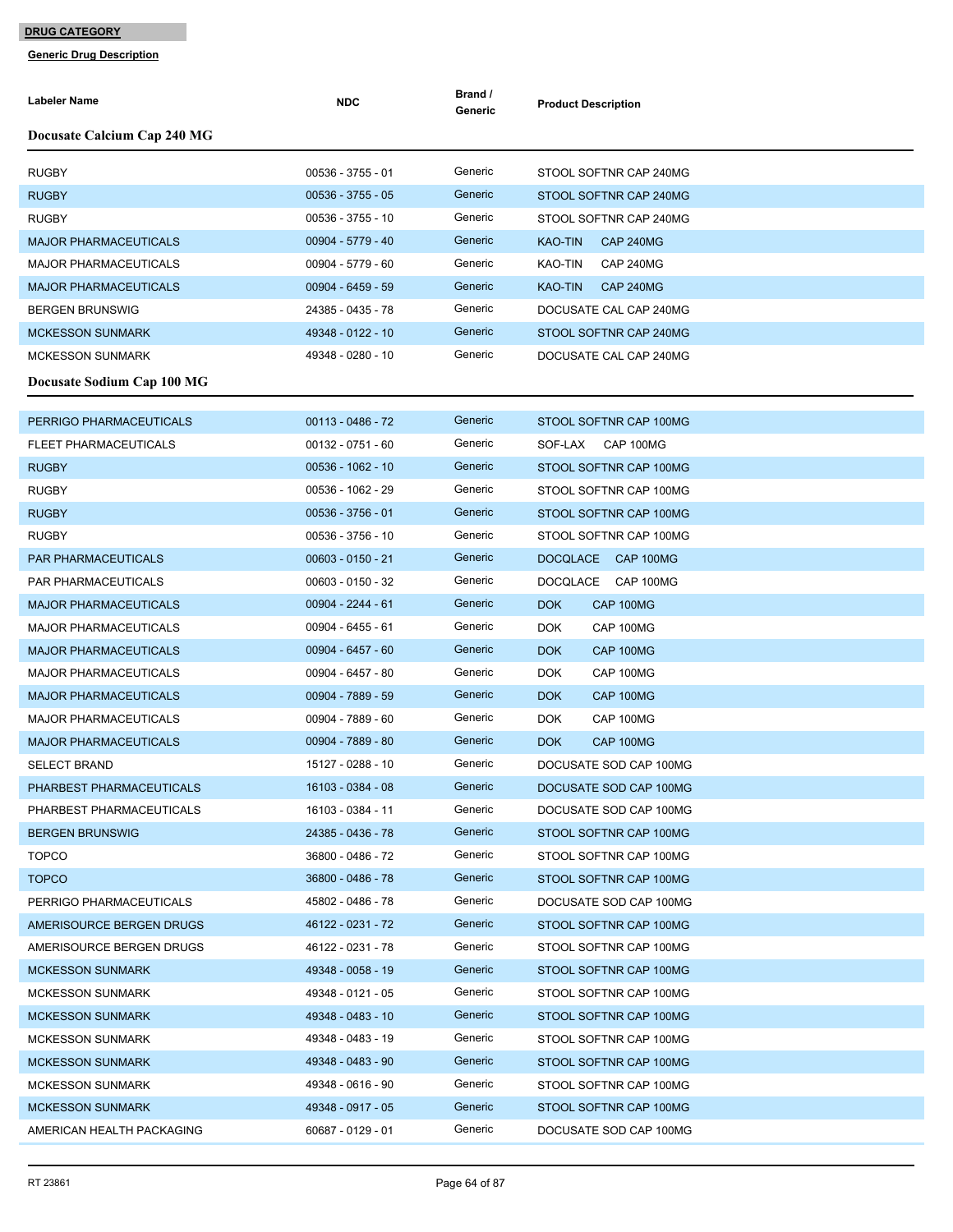| Labeler Name                       | <b>NDC</b>          | Brand /<br>Generic | <b>Product Description</b>         |
|------------------------------------|---------------------|--------------------|------------------------------------|
| Docusate Sodium Cap 100 MG         |                     |                    |                                    |
| AMERICAN HEALTH PACKAGING          | 60687 - 0129 - 11   | Generic            | DOCUSATE SOD CAP 100MG             |
| <b>MCKESSON</b>                    | 62011 - 0163 - 03   | Generic            | STOOL SOFTNR CAP 100MG             |
| <b>MCKESSON</b>                    | 62011 - 0224 - 01   | Generic            | STOOL SOFTNR CAP 100MG             |
| AUBURN PHARMACEUTICAL              | 62107 - 0033 - 01   | Generic            | <b>CAP 100MG</b><br><b>DOCUSIL</b> |
| <b>AUBURN PHARMACEUTICAL</b>       | 62107 - 0033 - 10   | Generic            | <b>DOCUSIL</b><br>CAP 100MG        |
| AMERICAN HEALTH PACKAGING          | 62584 - 0683 - 01   | Generic            | DOCUSATE SOD CAP 100MG             |
| AMERICAN HEALTH PACKAGING          | 62584 - 0683 - 11   | Generic            | DOCUSATE SOD CAP 100MG             |
| <b>MCKESSON PACKAGING SERVICES</b> | 63739 - 0478 - 01   | Generic            | DOCUSATE SOD CAP 100MG             |
| <b>MCKESSON PACKAGING SERVICES</b> | 63739 - 0478 - 10   | Generic            | DOCUSATE SOD CAP 100MG             |
| <b>SDA LABORATORIES INC</b>        | 66424 - 0030 - 10   | Generic            | STOOL SOFTNR CAP 100MG             |
| PURDUE PRODUCTS LP                 | 67618 - 0101 - 10   | <b>Brand</b>       | <b>COLACE</b><br>CAP 100MG         |
| PURDUE PRODUCTS LP                 | 67618 - 0101 - 30   | Brand              | <b>COLACE</b><br>CAP 100MG         |
| PURDUE PRODUCTS LP                 | 67618 - 0101 - 52   | <b>Brand</b>       | <b>COLACE</b><br>CAP 100MG         |
| PURDUE PRODUCTS LP                 | 67618 - 0101 - 60   | Brand              | <b>COLACE</b><br>CAP 100MG         |
| Docusate Sodium Cap 250 MG         |                     |                    |                                    |
| <b>RUGBY</b>                       | $00536 - 1064 - 01$ | Generic            | STOOL SOFTNR CAP 250MG             |
| <b>RUGBY</b>                       | 00536 - 1064 - 10   | Generic            | STOOL SOFTNR CAP 250MG             |
| <b>RUGBY</b>                       | 00536 - 3757 - 01   | Generic            | STOOL SOFTNR CAP 250MG             |
| <b>RUGBY</b>                       | 00536 - 3757 - 10   | Generic            | STOOL SOFTNR CAP 250MG             |
| <b>MAJOR PHARMACEUTICALS</b>       | $00904 - 6458 - 59$ | Generic            | DOK<br><b>CAP 250MG</b>            |
| <b>MAJOR PHARMACEUTICALS</b>       | 00904 - 7891 - 59   | Generic            | <b>DOK</b><br>CAP 250MG            |
| <b>BERGEN BRUNSWIG</b>             | 24385 - 0443 - 78   | Generic            | STOOL SOFTNR CAP 250MG             |
| AMERISOURCE BERGEN DRUGS           | 46122 - 0263 - 78   | Generic            | STOOL SOFTNR CAP 250MG             |
| <b>MCKESSON SUNMARK</b>            | 49348 - 0125 - 10   | Generic            | STOOL SOFTNR CAP 250MG             |
| <b>MCKESSON SUNMARK</b>            | 49348 - 0714 - 10   | Generic            | STOOL SOFTNR CAP 250MG             |
| <b>MCKESSON</b>                    | 62011 - 0164 - 01   | Generic            | STOOL SOFTNR CAP 250MG             |
| <b>MCKESSON</b>                    | 62011 - 0244 - 01   | Generic            | STOOL SOFTNR CAP 250MG             |
| Docusate Sodium Cap 50 MG          |                     |                    |                                    |
| PURDUE PRODUCTS LP                 | 67618 - 0100 - 30   | <b>Brand</b>       | CAP 50MG<br><b>COLACE</b>          |
| PURDUE PRODUCTS LP                 | 67618 - 0100 - 60   | Brand              | <b>COLACE</b><br>CAP 50MG          |
| PURDUE PRODUCTS LP                 | 67618 - 0109 - 28   | <b>Brand</b>       | COLACE CLEAR CAP 50 MG             |
| Docusate Sodium Enema 100 MG/5ML   |                     |                    |                                    |
| <b>ENEMEEZ</b>                     | 17433 - 9884 - 05   | Brand              | DOCUSOL KIDS ENE 100MG/5M          |
| Docusate Sodium Enema 283 MG       |                     |                    |                                    |
|                                    |                     |                    |                                    |
| <b>ENEMEEZ</b>                     | 17433 - 9876 - 03   | Generic            | <b>ENEMEEZ MINI ENE</b>            |
| <b>ENEMEEZ</b>                     | 17433 - 9878 - 05   | Generic            | DOCUSOL MINI ENE                   |
| Docusate Sodium Liquid 150 MG/15ML |                     |                    |                                    |
| PHARMACEUTICAL ASSOCIATES          | $00121 - 0544 - 10$ | Generic            | DOCUSATE SOD LIQ 50MG/5ML          |
| <b>RUGBY</b>                       | 00536 - 0590 - 85   | Generic            | <b>DIOCTO</b><br>LIQ 50MG/5ML      |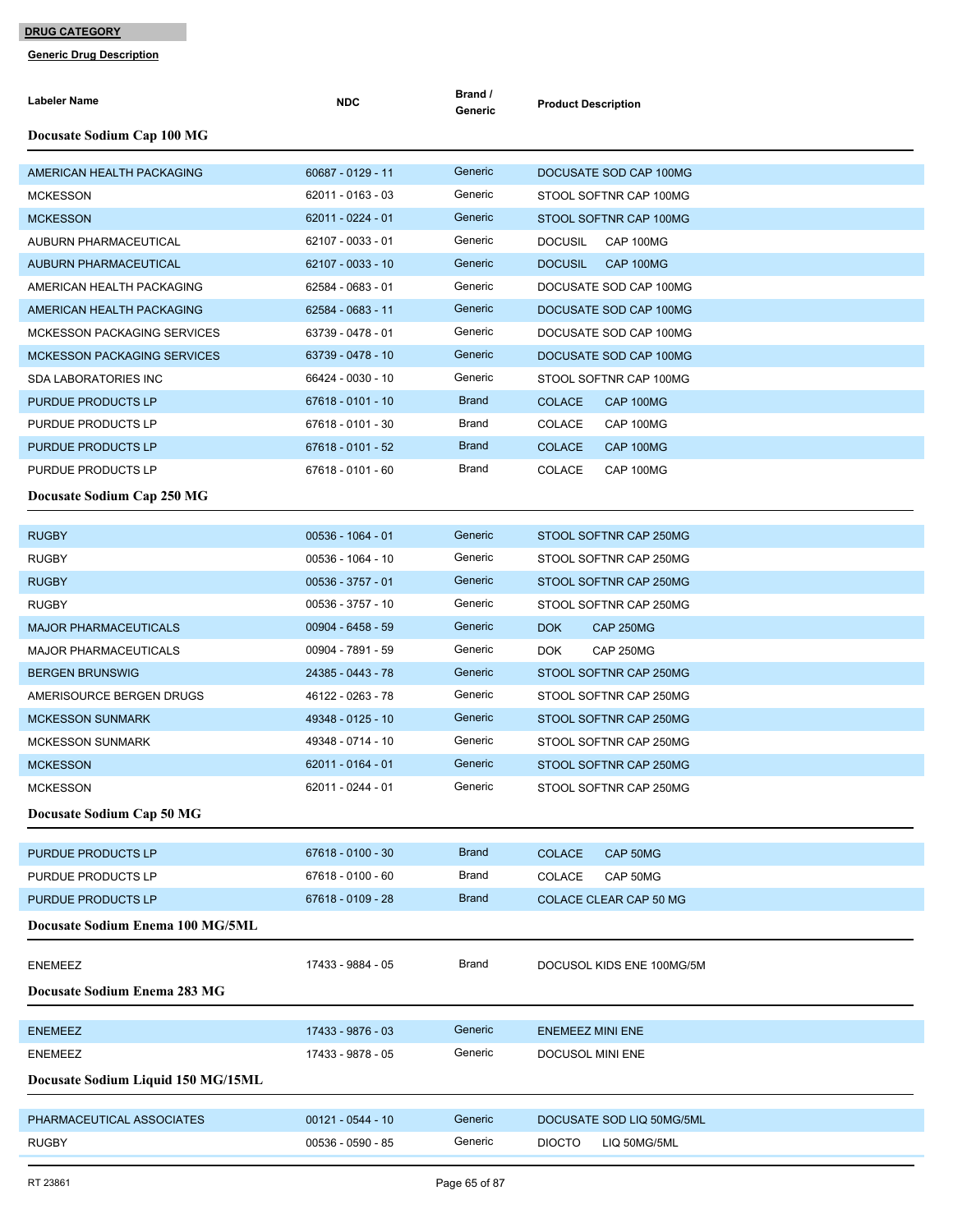| Labeler Name                                       | <b>NDC</b>          | Brand /<br>Generic | <b>Product Description</b>            |
|----------------------------------------------------|---------------------|--------------------|---------------------------------------|
| Docusate Sodium Liquid 150 MG/15ML                 |                     |                    |                                       |
| <b>HI-TECH</b>                                     | 50383 - 0771 - 10   | Generic            | <b>DOCU</b><br>LIQ 50MG/5ML           |
| <b>HI-TECH</b>                                     | 50383 - 0771 - 11   | Generic            | <b>DOCU</b><br>LIQ 50MG/5ML           |
| <b>HI-TECH</b>                                     | 50383 - 0771 - 16   | Generic            | <b>DOCU</b><br>LIQ 50MG/5ML           |
| <b>SILARX</b>                                      | 54838 - 0116 - 80   | Generic            | <b>SILACE</b><br>LIQ 10MG/ML          |
| Docusate Sodium Liquid 50 MG/15ML                  |                     |                    |                                       |
| <b>FLEET PHARMACEUTICALS</b>                       | 00132 - 0106 - 24   | <b>Brand</b>       | PEDIA-LAX LIQ 50MG                    |
| Docusate Sodium Syrup 60 MG/15ML                   |                     |                    |                                       |
| <b>RUGBY</b>                                       | 00536 - 1001 - 85   | Generic            | <b>DIOCTO</b><br>SYP 60/15ML          |
| <b>SILARX</b>                                      | 54838 - 0107 - 80   | Generic            | <b>SILACE</b><br>SYP 60/15ML          |
| <b>Docusate Sodium Tab 100 MG</b>                  |                     |                    |                                       |
| <b>MAJOR PHARMACEUTICALS</b>                       | 00904 - 5869 - 60   | Generic            | <b>DOK</b><br><b>TAB 100MG</b>        |
| Glycerin Enema Adult 5.4 GM/Average Delivered Dose |                     |                    |                                       |
| <b>FLEET PHARMACEUTICALS</b>                       | 00132 - 0185 - 82   | <b>Brand</b>       | FLEET LIQUID ENE GLYCERIN             |
| Glycerin Liquid Suppos 2.8 GM (2.7 ML)             |                     |                    |                                       |
| FLEET PHARMACEUTICALS                              | $00132 - 0190 - 12$ | Brand              | PEDIA-LAX SUP 2.8GM                   |
| <b>Glycerin Suppos 1 GM</b>                        |                     |                    |                                       |
| <b>FLEET PHARMACEUTICALS</b>                       | $00132 - 0081 - 12$ | <b>Brand</b>       | PEDIA-LAX SUP 1GM                     |
| <b>Glycerin Suppos 1.2 GM</b>                      |                     |                    |                                       |
| G & W LABS                                         | 00713 - 0102 - 09   | Generic            | SANI-SUPP SUP PEDIATRI                |
| G & W LABS                                         | $00713 - 0102 - 13$ | Generic            | <b>GLYCERIN PED SUP 1.2GM</b>         |
| G & W LABS                                         | 00713 - 0102 - 25   | Generic            | SANI-SUPP SUP PEDIATRI                |
| G & W LABS                                         | 00713 - 0102 - 26   | Generic            | <b>GLYCERIN PED SUP 1.2GM</b>         |
| <b>Glycerin Suppos 2 GM</b>                        |                     |                    |                                       |
| FLEET PHARMACEUTICALS                              | 00132 - 0079 - 12   | <b>Brand</b>       | <b>GLYCERIN</b><br>SUP 2GM            |
| <b>FLEET PHARMACEUTICALS</b>                       | 00132 - 0079 - 24   | <b>Brand</b>       | <b>GLYCERIN</b><br>SUP <sub>2GM</sub> |
| FLEET PHARMACEUTICALS                              | $00132 - 0079 - 50$ | <b>Brand</b>       | <b>GLYCERIN</b><br>SUP <sub>2GM</sub> |
| G & W LABS                                         | $00713 - 0101 - 09$ | Generic            | SANI-SUPP<br><b>SUP ADULT</b>         |
| G & W LABS                                         | 00713 - 0101 - 25   | Generic            | SANI-SUPP SUP ADULT                   |
| <b>Glycerin Suppos 2.1 GM</b>                      |                     |                    |                                       |
| G & W LABS                                         | $00713 - 0101 - 02$ | Generic            | <b>GLYCERIN</b><br><b>SUP 2.1GM</b>   |
| G & W LABS                                         | 00713 - 0101 - 13   | Generic            | <b>SUP 2.1GM</b><br><b>GLYCERIN</b>   |
| G & W LABS                                         | $00713 - 0101 - 26$ | Generic            | <b>GLYCERIN</b><br><b>SUP 2.1GM</b>   |
| G & W LABS                                         | 00713 - 0101 - 51   | Generic            | <b>SUP 2.1GM</b><br><b>GLYCERIN</b>   |
| <b>Magnesium Citrate Soln</b>                      |                     |                    |                                       |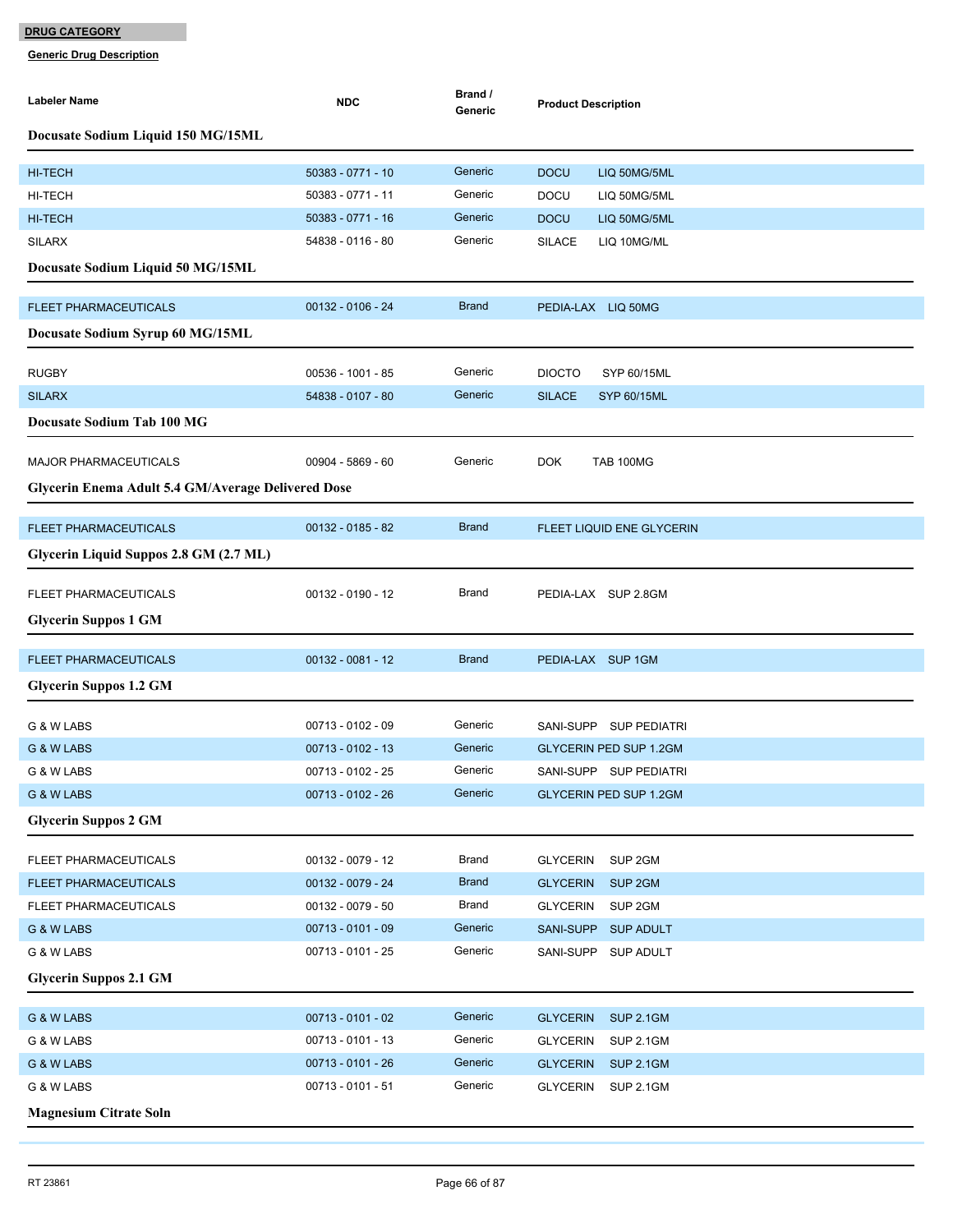| Labeler Name                                      | <b>NDC</b>          | Brand /<br>Generic | <b>Product Description</b>   |
|---------------------------------------------------|---------------------|--------------------|------------------------------|
| <b>Magnesium Citrate Soln</b>                     |                     |                    |                              |
| <b>MAJOR PHARMACEUTICALS</b>                      | 00904 - 6304 - 77   | Generic            | <b>MAG CITRATE SOL LEMON</b> |
| <b>BERGEN BRUNSWIG</b>                            | 24385 - 0675 - 10   | Generic            | MAG CITRATE SOL LEMON        |
| <b>BERGEN BRUNSWIG</b>                            | 24385 - 0910 - 10   | Generic            | MAG CITRATE SOL CHERRY       |
| <b>MCKESSON SUNMARK</b>                           | 49348 - 0504 - 49   | Generic            | MAG CITRATE SOL CHERRY       |
| <b>MCKESSON SUNMARK</b>                           | 49348 - 0696 - 49   | Generic            | <b>MAG CITRATE SOL LEMON</b> |
| <b>MCKESSON</b>                                   | 62011 - 0166 - 01   | Generic            | MAG CITRATE SOL LEMON        |
| <b>CHAIN DRUG MARKETING ASSOC</b>                 | 63868 - 0934 - 10   | Generic            | MAG CITRATE SOL CHERRY       |
| CHAIN DRUG MARKETING ASSOC                        | 63868 - 0935 - 10   | Generic            | MAG CITRATE SOL LEMON        |
| <b>Magnesium Hydroxide Chew Tab 400 MG</b>        |                     |                    |                              |
| <b>FLEET PHARMACEUTICALS</b>                      | $00132 - 0655 - 01$ | <b>Brand</b>       | PEDIA-LAX CHW 400MG          |
| <b>Magnesium Hydroxide Susp 400 MG/5ML</b>        |                     |                    |                              |
| PERRIGO PHARMACEUTICALS                           | 00113 - 0332 - 40   | Generic            | MILK OF MAGN SUS FRSH MNT    |
| PERRIGO PHARMACEUTICALS                           | $00113 - 0396 - 40$ | Generic            | <b>MILK OF MAGN SUS</b>      |
| PHARMACEUTICAL ASSOCIATES                         | 00121 - 0431 - 30   | Generic            | <b>MILK OF MAGN SUS</b>      |
| <b>RUGBY</b>                                      | 00536 - 2470 - 83   | Generic            | <b>MILK OF MAGN SUS</b>      |
| <b>RUGBY</b>                                      | 00536 - 2470 - 85   | Generic            | <b>MILK OF MAGN SUS</b>      |
| <b>MAJOR PHARMACEUTICALS</b>                      | 00904 - 0788 - 14   | Generic            | MILK OF MAGN SUS 1200/15     |
| <b>MAJOR PHARMACEUTICALS</b>                      | 00904 - 0788 - 16   | Generic            | MILK OF MAGN SUS 1200/15     |
| <b>MAJOR PHARMACEUTICALS</b>                      | 00904 - 0789 - 14   | Generic            | MILK OF MAGN SUS MINT        |
| <b>SELECT BRAND</b>                               | 15127 - 0833 - 73   | Generic            | <b>SB MILK MAGN SUS</b>      |
| <b>SELECT BRAND</b>                               | 15127 - 0835 - 73   | Generic            | <b>SB MILK MAGN SUS MINT</b> |
| <b>BERGEN BRUNSWIG</b>                            | 24385 - 0332 - 40   | Generic            | <b>GNP MILK MAG SUS</b>      |
| <b>BERGEN BRUNSWIG</b>                            | 24385 - 0396 - 40   | Generic            | <b>GNP MILK MAG SUS</b>      |
| <b>BERGEN BRUNSWIG</b>                            | 24385 - 0608 - 40   | Generic            | <b>GNP MILK MAG SUS</b>      |
| <b>TOPCO</b>                                      | 36800 - 0332 - 40   | Generic            | MILK OF MAGN SUS 1200/15     |
| TOPCO                                             | 36800 - 0396 - 40   | Generic            | MILK OF MAGN SUS             |
| <b>TOPCO</b>                                      | 36800 - 0949 - 40   | Generic            | MILK OF MAGN SUS CHERRY      |
| LEADER BRAND PRODUCTS                             | 37205 - 0833 - 40   | Generic            | MILK OF MAGN SUS 400/5ML     |
| <b>LEADER BRAND PRODUCTS</b>                      | 37205 - 0834 - 40   | Generic            | MILK OF MAGN SUS MINT        |
| <b>MCKESSON SUNMARK</b>                           | 49348 - 0307 - 39   | Generic            | MILK OF MAGN SUS 1200/15     |
| <b>MCKESSON</b>                                   | 62011 - 0123 - 01   | Generic            | MILK OF MAGN SUS 400/5ML     |
| <b>MCKESSON</b>                                   | 62011 - 0124 - 01   | Generic            | MILK OF MAGN SUS 400/5ML     |
| <b>CHAIN DRUG MARKETING ASSOC</b>                 | 63868 - 0310 - 12   | Generic            | MILK OF MAGN SUS 400/5ML     |
| <b>CHAIN DRUG MARKETING ASSOC</b>                 | 63868 - 0787 - 57   | Generic            | MILK OF MAGN SUS 400/5ML     |
| <b>CHAIN DRUG MARKETING ASSOC</b>                 | 63868 - 0788 - 57   | Generic            | MILK OF MAGN SUS 400/5ML     |
| Magnesium Hydroxide Susp Concentrate 2400 MG/10ML |                     |                    |                              |
| ROXANE                                            | 00054 - 3567 - 49   | Brand              | MILK OF MAGN SUS 2400MG      |
| <b>ROXANE</b>                                     | $00054 - 3567 - 61$ | <b>Brand</b>       | MILK OF MAGN SUS 2400MG      |
| PHARMACEUTICAL ASSOCIATES                         | 00121 - 0527 - 10   | Brand              | MILK OF MAGN SUS 2400MG      |
| <b>Magnesium Sulfate Oral Granules</b>            |                     |                    |                              |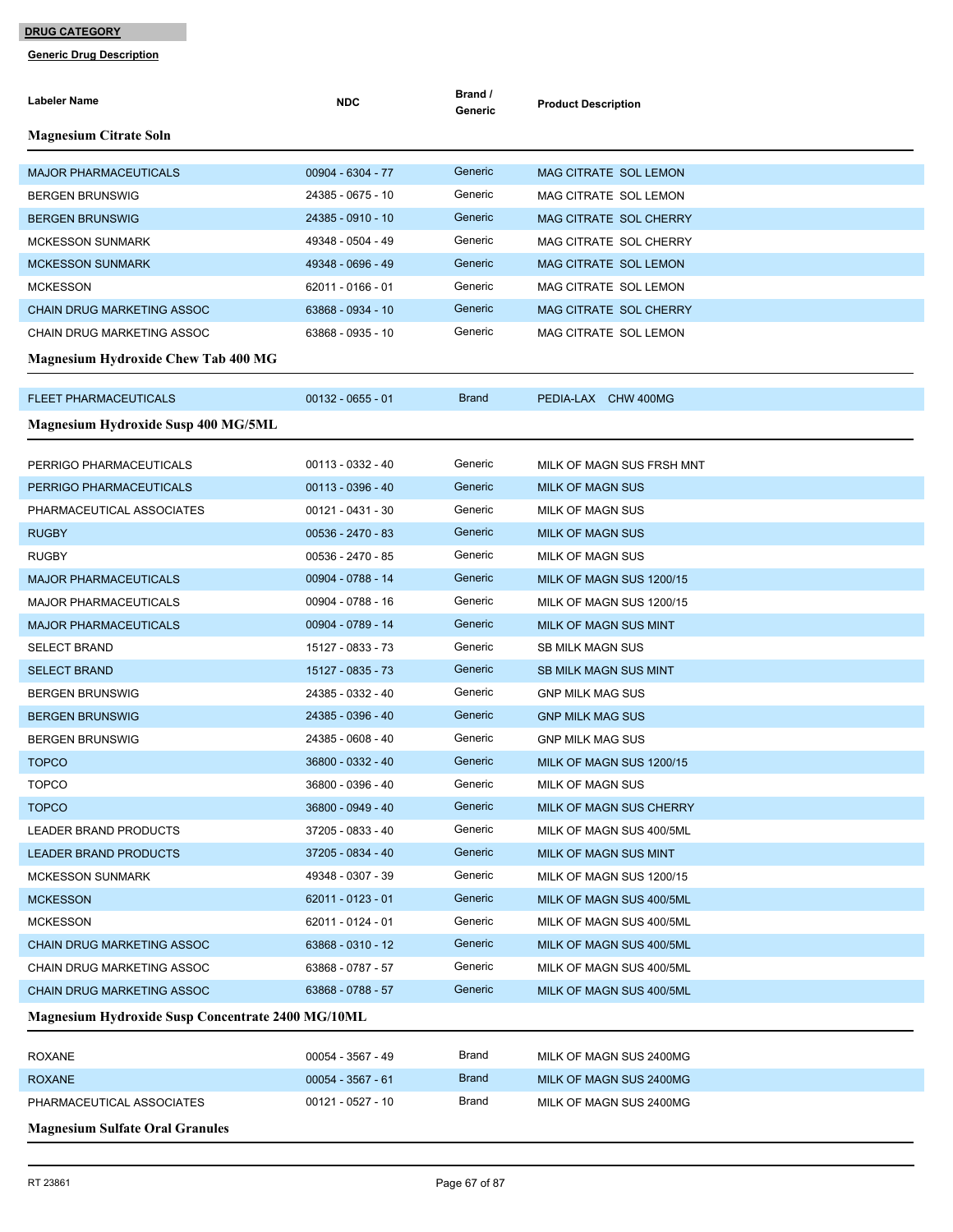| <b>Magnesium Sulfate Oral Granules</b><br>24385 - 0807 - 01<br>Generic<br><b>BERGEN BRUNSWIG</b><br>GNP EPSOM GRA SALT<br>24385 - 0807 - 04<br>Generic<br><b>BERGEN BRUNSWIG</b><br>GNP EPSOM GRA SALT<br>Generic<br>49348 - 0018 - 63<br>SM EPSOM GRA SALT<br><b>MCKESSON SUNMARK</b><br>Generic<br>49348 - 0018 - 75<br><b>MCKESSON SUNMARK</b><br>SM EPSOM<br>GRA SALT<br><b>Methylcellulose Powder Laxative</b><br><b>Brand</b><br>$00135 - 0089 - 69$<br>GLAXO CONSUMER HEALTHCARE L.P.<br><b>CITRUCEL</b><br><b>POW ORANGE</b><br>GLAXO CONSUMER HEALTHCARE L.P.<br>00135 - 0089 - 71<br>Brand<br>CITRUCEL<br><b>POW ORANGE</b><br><b>Brand</b><br>GLAXO CONSUMER HEALTHCARE L.P.<br>$00135 - 0090 - 70$<br><b>CITRUCEL</b><br>POW SF ORANG<br>Brand<br>00135 - 0090 - 74<br>GLAXO CONSUMER HEALTHCARE L.P.<br>CITRUCEL<br>POW SF ORANG<br><b>Brand</b><br>$00135 - 0090 - 75$<br><b>GLAXO CONSUMER HEALTHCARE L.P.</b><br><b>CITRUCEL</b><br><b>POW SF ORANG</b><br>Generic<br>00904 - 5675 - 16<br>SOLUBLE FIB POW THERAPY<br><b>MAJOR PHARMACEUTICALS</b><br><b>Methylcellulose Tab 500 MG</b><br><b>Brand</b><br>$00135 - 0199 - 01$<br>GLAXO CONSUMER HEALTHCARE L.P.<br><b>CITRUCEL</b><br>TAB 500MG<br>Brand<br><b>TAB 500MG</b><br>GLAXO CONSUMER HEALTHCARE L.P.<br>$00135 - 0199 - 02$<br>CITRUCEL | Labeler Name | <b>NDC</b> | Brand /<br>Generic | <b>Product Description</b> |
|--------------------------------------------------------------------------------------------------------------------------------------------------------------------------------------------------------------------------------------------------------------------------------------------------------------------------------------------------------------------------------------------------------------------------------------------------------------------------------------------------------------------------------------------------------------------------------------------------------------------------------------------------------------------------------------------------------------------------------------------------------------------------------------------------------------------------------------------------------------------------------------------------------------------------------------------------------------------------------------------------------------------------------------------------------------------------------------------------------------------------------------------------------------------------------------------------------------------------------------------------------------------------------------------------------------------|--------------|------------|--------------------|----------------------------|
|                                                                                                                                                                                                                                                                                                                                                                                                                                                                                                                                                                                                                                                                                                                                                                                                                                                                                                                                                                                                                                                                                                                                                                                                                                                                                                                    |              |            |                    |                            |
|                                                                                                                                                                                                                                                                                                                                                                                                                                                                                                                                                                                                                                                                                                                                                                                                                                                                                                                                                                                                                                                                                                                                                                                                                                                                                                                    |              |            |                    |                            |
|                                                                                                                                                                                                                                                                                                                                                                                                                                                                                                                                                                                                                                                                                                                                                                                                                                                                                                                                                                                                                                                                                                                                                                                                                                                                                                                    |              |            |                    |                            |
|                                                                                                                                                                                                                                                                                                                                                                                                                                                                                                                                                                                                                                                                                                                                                                                                                                                                                                                                                                                                                                                                                                                                                                                                                                                                                                                    |              |            |                    |                            |
|                                                                                                                                                                                                                                                                                                                                                                                                                                                                                                                                                                                                                                                                                                                                                                                                                                                                                                                                                                                                                                                                                                                                                                                                                                                                                                                    |              |            |                    |                            |
|                                                                                                                                                                                                                                                                                                                                                                                                                                                                                                                                                                                                                                                                                                                                                                                                                                                                                                                                                                                                                                                                                                                                                                                                                                                                                                                    |              |            |                    |                            |
|                                                                                                                                                                                                                                                                                                                                                                                                                                                                                                                                                                                                                                                                                                                                                                                                                                                                                                                                                                                                                                                                                                                                                                                                                                                                                                                    |              |            |                    |                            |
|                                                                                                                                                                                                                                                                                                                                                                                                                                                                                                                                                                                                                                                                                                                                                                                                                                                                                                                                                                                                                                                                                                                                                                                                                                                                                                                    |              |            |                    |                            |
|                                                                                                                                                                                                                                                                                                                                                                                                                                                                                                                                                                                                                                                                                                                                                                                                                                                                                                                                                                                                                                                                                                                                                                                                                                                                                                                    |              |            |                    |                            |
|                                                                                                                                                                                                                                                                                                                                                                                                                                                                                                                                                                                                                                                                                                                                                                                                                                                                                                                                                                                                                                                                                                                                                                                                                                                                                                                    |              |            |                    |                            |
|                                                                                                                                                                                                                                                                                                                                                                                                                                                                                                                                                                                                                                                                                                                                                                                                                                                                                                                                                                                                                                                                                                                                                                                                                                                                                                                    |              |            |                    |                            |
|                                                                                                                                                                                                                                                                                                                                                                                                                                                                                                                                                                                                                                                                                                                                                                                                                                                                                                                                                                                                                                                                                                                                                                                                                                                                                                                    |              |            |                    |                            |
|                                                                                                                                                                                                                                                                                                                                                                                                                                                                                                                                                                                                                                                                                                                                                                                                                                                                                                                                                                                                                                                                                                                                                                                                                                                                                                                    |              |            |                    |                            |
|                                                                                                                                                                                                                                                                                                                                                                                                                                                                                                                                                                                                                                                                                                                                                                                                                                                                                                                                                                                                                                                                                                                                                                                                                                                                                                                    |              |            |                    |                            |
|                                                                                                                                                                                                                                                                                                                                                                                                                                                                                                                                                                                                                                                                                                                                                                                                                                                                                                                                                                                                                                                                                                                                                                                                                                                                                                                    |              |            |                    |                            |
| <b>Brand</b><br>GLAXO CONSUMER HEALTHCARE L.P.<br>$00135 - 0199 - 07$<br>CITRUCEL TAB 500MG                                                                                                                                                                                                                                                                                                                                                                                                                                                                                                                                                                                                                                                                                                                                                                                                                                                                                                                                                                                                                                                                                                                                                                                                                        |              |            |                    |                            |
| Generic<br>24385 - 0466 - 78<br>FIBER THERAP TAB 500MG<br><b>BERGEN BRUNSWIG</b>                                                                                                                                                                                                                                                                                                                                                                                                                                                                                                                                                                                                                                                                                                                                                                                                                                                                                                                                                                                                                                                                                                                                                                                                                                   |              |            |                    |                            |
| Generic<br>49348 - 0541 - 10<br><b>MCKESSON SUNMARK</b><br>SM FIBER LAX TAB 500MG                                                                                                                                                                                                                                                                                                                                                                                                                                                                                                                                                                                                                                                                                                                                                                                                                                                                                                                                                                                                                                                                                                                                                                                                                                  |              |            |                    |                            |
| 62011 - 0134 - 01<br>Generic<br><b>MCKESSON</b><br>HM FIBER TAB 500MG                                                                                                                                                                                                                                                                                                                                                                                                                                                                                                                                                                                                                                                                                                                                                                                                                                                                                                                                                                                                                                                                                                                                                                                                                                              |              |            |                    |                            |
| <b>Mineral Oil</b>                                                                                                                                                                                                                                                                                                                                                                                                                                                                                                                                                                                                                                                                                                                                                                                                                                                                                                                                                                                                                                                                                                                                                                                                                                                                                                 |              |            |                    |                            |
| $00574 - 0618 - 16$<br>Generic<br><b>PERRIGO</b><br><b>MINERAL</b><br>OIL                                                                                                                                                                                                                                                                                                                                                                                                                                                                                                                                                                                                                                                                                                                                                                                                                                                                                                                                                                                                                                                                                                                                                                                                                                          |              |            |                    |                            |
| Brand<br><b>GNP MINERAL OIL HEAVY</b><br><b>BERGEN BRUNSWIG</b><br>24385 - 0685 - 16                                                                                                                                                                                                                                                                                                                                                                                                                                                                                                                                                                                                                                                                                                                                                                                                                                                                                                                                                                                                                                                                                                                                                                                                                               |              |            |                    |                            |
| <b>Brand</b><br>49348 - 0804 - 38<br>SM MINERAL OIL<br><b>MCKESSON SUNMARK</b>                                                                                                                                                                                                                                                                                                                                                                                                                                                                                                                                                                                                                                                                                                                                                                                                                                                                                                                                                                                                                                                                                                                                                                                                                                     |              |            |                    |                            |
| Brand<br>63868 - 0938 - 16<br>CHAIN DRUG MARKETING ASSOC<br>QC MINERAL OIL HEAVY                                                                                                                                                                                                                                                                                                                                                                                                                                                                                                                                                                                                                                                                                                                                                                                                                                                                                                                                                                                                                                                                                                                                                                                                                                   |              |            |                    |                            |
| <b>Mineral Oil Enema</b>                                                                                                                                                                                                                                                                                                                                                                                                                                                                                                                                                                                                                                                                                                                                                                                                                                                                                                                                                                                                                                                                                                                                                                                                                                                                                           |              |            |                    |                            |
| <b>Brand</b><br>$00132 - 0301 - 40$<br>FLEET OIL ENE<br><b>FLEET PHARMACEUTICALS</b>                                                                                                                                                                                                                                                                                                                                                                                                                                                                                                                                                                                                                                                                                                                                                                                                                                                                                                                                                                                                                                                                                                                                                                                                                               |              |            |                    |                            |
| 62011 - 0190 - 01<br>Generic<br><b>MCKESSON</b><br>MINERAL OIL ENE                                                                                                                                                                                                                                                                                                                                                                                                                                                                                                                                                                                                                                                                                                                                                                                                                                                                                                                                                                                                                                                                                                                                                                                                                                                 |              |            |                    |                            |
| Polyethylene Glycol 3350 Oral Packet                                                                                                                                                                                                                                                                                                                                                                                                                                                                                                                                                                                                                                                                                                                                                                                                                                                                                                                                                                                                                                                                                                                                                                                                                                                                               |              |            |                    |                            |
| Generic<br>$00904 - 6025 - 61$<br><b>MAJOR PHARMACEUTICALS</b><br>PEG 3350<br><b>POW</b>                                                                                                                                                                                                                                                                                                                                                                                                                                                                                                                                                                                                                                                                                                                                                                                                                                                                                                                                                                                                                                                                                                                                                                                                                           |              |            |                    |                            |
| Generic<br><b>MAJOR PHARMACEUTICALS</b><br>00904 - 6422 - 81<br>PEG 3350<br><b>POW</b>                                                                                                                                                                                                                                                                                                                                                                                                                                                                                                                                                                                                                                                                                                                                                                                                                                                                                                                                                                                                                                                                                                                                                                                                                             |              |            |                    |                            |
| Generic<br>00904 - 6422 - 86<br><b>POW</b><br><b>MAJOR PHARMACEUTICALS</b><br><b>PEG 3350</b>                                                                                                                                                                                                                                                                                                                                                                                                                                                                                                                                                                                                                                                                                                                                                                                                                                                                                                                                                                                                                                                                                                                                                                                                                      |              |            |                    |                            |
| Generic<br>36800 - 0306 - 52<br><b>TOPCO</b><br>CLEARLAX POW                                                                                                                                                                                                                                                                                                                                                                                                                                                                                                                                                                                                                                                                                                                                                                                                                                                                                                                                                                                                                                                                                                                                                                                                                                                       |              |            |                    |                            |
| Generic<br>51079 - 0306 - 01<br><b>MYLAN INSTITUTIONAL</b><br>POLYETH GLYC POW 3350 NF                                                                                                                                                                                                                                                                                                                                                                                                                                                                                                                                                                                                                                                                                                                                                                                                                                                                                                                                                                                                                                                                                                                                                                                                                             |              |            |                    |                            |
| Generic<br>51079 - 0306 - 30<br><b>MYLAN INSTITUTIONAL</b><br>POLYETH GLYC POW 3350 NF                                                                                                                                                                                                                                                                                                                                                                                                                                                                                                                                                                                                                                                                                                                                                                                                                                                                                                                                                                                                                                                                                                                                                                                                                             |              |            |                    |                            |
| Generic<br>68084 - 0430 - 98<br>AMERICAN HEALTH PACKAGING<br>HEALTHYLAX POW                                                                                                                                                                                                                                                                                                                                                                                                                                                                                                                                                                                                                                                                                                                                                                                                                                                                                                                                                                                                                                                                                                                                                                                                                                        |              |            |                    |                            |
| 68084 - 0430 - 99<br>Generic<br>AMERICAN HEALTH PACKAGING<br>HEALTHYLAX POW                                                                                                                                                                                                                                                                                                                                                                                                                                                                                                                                                                                                                                                                                                                                                                                                                                                                                                                                                                                                                                                                                                                                                                                                                                        |              |            |                    |                            |
| Polyethylene Glycol 3350 Oral Powder                                                                                                                                                                                                                                                                                                                                                                                                                                                                                                                                                                                                                                                                                                                                                                                                                                                                                                                                                                                                                                                                                                                                                                                                                                                                               |              |            |                    |                            |
| Generic<br><b>RUGBY</b><br>00536 - 1052 - 24<br><b>POW</b><br><b>PEG3350</b>                                                                                                                                                                                                                                                                                                                                                                                                                                                                                                                                                                                                                                                                                                                                                                                                                                                                                                                                                                                                                                                                                                                                                                                                                                       |              |            |                    |                            |
| <b>RUGBY</b><br>00536 - 1052 - 27<br>Generic<br>PEG3350<br><b>POW</b>                                                                                                                                                                                                                                                                                                                                                                                                                                                                                                                                                                                                                                                                                                                                                                                                                                                                                                                                                                                                                                                                                                                                                                                                                                              |              |            |                    |                            |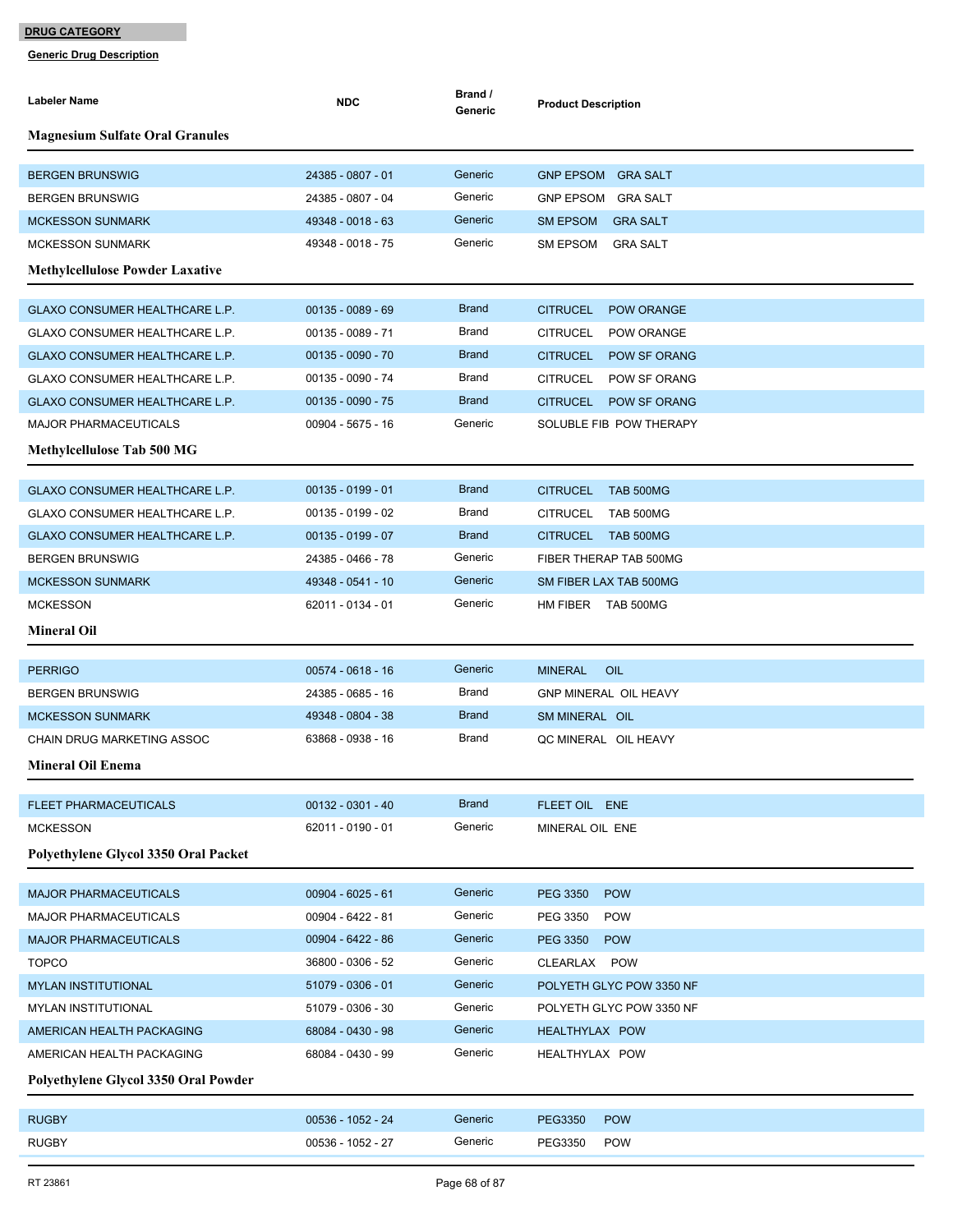| Labeler Name                         | <b>NDC</b>          | Brand /<br>Generic | <b>Product Description</b>    |
|--------------------------------------|---------------------|--------------------|-------------------------------|
| Polyethylene Glycol 3350 Oral Powder |                     |                    |                               |
| <b>RUGBY</b>                         | 00536 - 1052 - 84   | Generic            | <b>PEG3350</b><br><b>POW</b>  |
| <b>MAJOR PHARMACEUTICALS</b>         | 00904 - 6025 - 76   | Generic            | PEG 3350<br><b>POW</b>        |
| <b>MAJOR PHARMACEUTICALS</b>         | 00904 - 6025 - 77   | Generic            | PEG 3350<br><b>POW</b>        |
| <b>MAJOR PHARMACEUTICALS</b>         | 00904 - 6025 - 84   | Generic            | PEG 3350<br><b>POW</b>        |
| <b>TOPCO</b>                         | 36800 - 0181 - 04   | Generic            | CLEARLAX POW                  |
| <b>TOPCO</b>                         | 36800 - 0306 - 01   | Generic            | CLEARLAX<br><b>POW</b>        |
| <b>TOPCO</b>                         | 36800 - 0306 - 02   | Generic            | <b>CLEARLAX</b><br><b>POW</b> |
| <b>TOPCO</b>                         | 36800 - 0306 - 03   | Generic            | <b>POW</b><br>CLEARLAX        |
| <b>LEADER BRAND PRODUCTS</b>         | 37205 - 0612 - 71   | Generic            | CLEARLAX POW                  |
| LEADER BRAND PRODUCTS                | 37205 - 0612 - 72   | Generic            | CLEARLAX<br><b>POW</b>        |
| <b>LEADER BRAND PRODUCTS</b>         | 37205 - 0612 - 73   | Generic            | CLEARLAX POW                  |
| <b>GAVIS PHARMACEUTICALS</b>         | 43386 - 0312 - 08   | Generic            | GAVILAX<br><b>POW</b>         |
| <b>GAVIS PHARMACEUTICALS</b>         | 43386 - 0312 - 14   | Generic            | <b>GAVILAX</b><br><b>POW</b>  |
| PERRIGO PHARMACEUTICALS              | 45802 - 0868 - 01   | Generic            | POLYETH GLYC POW 3350 NF      |
| PERRIGO PHARMACEUTICALS              | 45802 - 0868 - 02   | Generic            | POLYETH GLYC POW 3350 NF      |
| PERRIGO PHARMACEUTICALS              | 45802 - 0868 - 03   | Generic            | POLYETH GLYC POW 3350 NF      |
| AMERISOURCE BERGEN DRUGS             | 46122 - 0014 - 31   | Generic            | <b>GNP CLEARLAX POW</b>       |
| AMERISOURCE BERGEN DRUGS             | 46122 - 0014 - 33   | Generic            | <b>GNP CLEARLAX POW</b>       |
| AMERISOURCE BERGEN DRUGS             | 46122 - 0014 - 38   | Generic            | <b>GNP CLEARLAX POW</b>       |
| AMERISOURCE BERGEN DRUGS             | 46122 - 0014 - 71   | Generic            | <b>GNP CLEARLAX POW</b>       |
| <b>MCKESSON SUNMARK</b>              | 49348 - 0893 - 50   | Generic            | <b>SM CLEARLAX POW</b>        |
| <b>MCKESSON SUNMARK</b>              | 49348 - 0893 - 70   | Generic            | SM CLEARLAX POW               |
| <b>MCKESSON SUNMARK</b>              | 49348 - 0893 - 92   | Generic            | <b>SM CLEARLAX POW</b>        |
| <b>MCKESSON</b>                      | 62011 - 0153 - 01   | Generic            | HM CLEARLAX POW               |
| <b>MCKESSON</b>                      | 62011 - 0153 - 02   | Generic            | HM CLEARLAX POW               |
| <b>MCKESSON</b>                      | 62011 - 0153 - 04   | Generic            | HM CLEARLAX POW               |
| <b>KREMERS URBAN</b>                 | 62175 - 0190 - 15   | Generic            | GLYCOLAX POW 3350 NF          |
| <b>KREMERS URBAN</b>                 | 62175 - 0190 - 31   | Generic            | GLYCOLAX POW 3350 NF          |
| <b>KREMERS URBAN</b>                 | 62175 - 0195 - 07   | Generic            | POLYETH GLYC POW 3350 NF      |
| <b>KREMERS URBAN</b>                 | 62175 - 0195 - 15   | Generic            | POLYETH GLYC POW 3350 NF      |
| <b>KREMERS URBAN</b>                 | 62175 - 0195 - 31   | Generic            | POLYETH GLYC POW 3350 NF      |
| CHAIN DRUG MARKETING ASSOC           | 63868 - 0002 - 14   | Generic            | NATURA-LAX POW 3350 NF        |
| <b>Psyllium Cap 0.52 GM</b>          |                     |                    |                               |
| KONSYL PHARMACEUTICAL                | 00224 - 1847 - 10   | Generic            | <b>KONSYL</b><br>CAP 520MG    |
| KONSYL PHARMACEUTICAL                | 00224 - 1847 - 80   | Generic            | <b>KONSYL</b><br>CAP 520MG    |
| <b>RUGBY</b>                         | $00536 - 1500 - 60$ | Generic            | REGULOID CAP 0.52GM           |
| LEADER BRAND PRODUCTS                | 37205 - 0372 - 78   | Generic            | FIBER LAXTIV CAP 0.52GM       |
| <b>MCKESSON SUNMARK</b>              | 49348 - 0633 - 49   | Generic            | SM FIBER LAX CAP 0.52GM       |
| <b>MCKESSON</b>                      | 62011 - 0053 - 01   | Generic            | HM FIBER CAP 0.52GM           |
| AMERICAN HEALTH PACKAGING            | 68084 - 0973 - 32   | Generic            | NATRL FIBER CAP 0.52GM        |
| AMERICAN HEALTH PACKAGING            | 68084 - 0973 - 33   | Generic            | NATRL FIBER CAP 0.52GM        |
| <b>Psyllium Powder 100%</b>          |                     |                    |                               |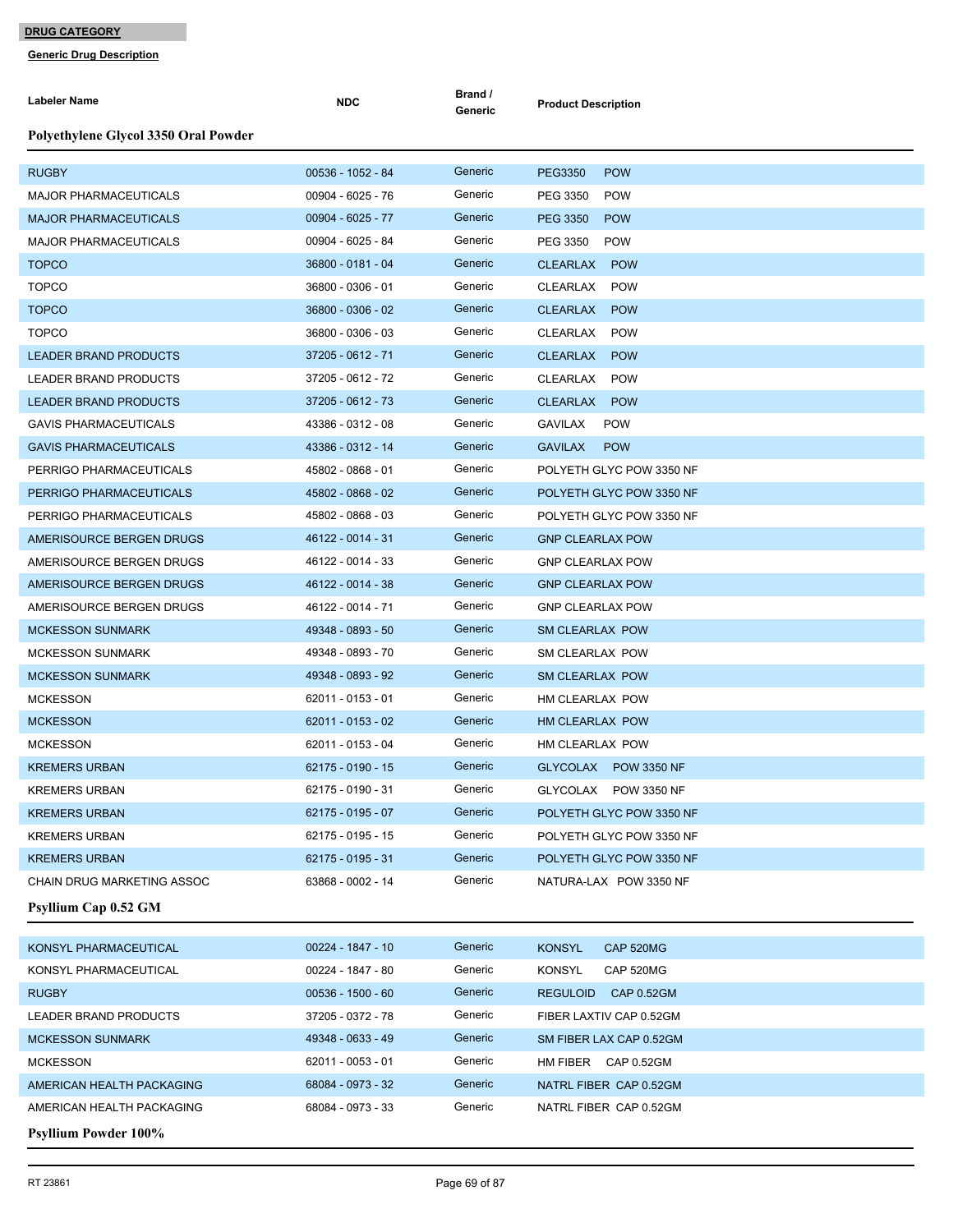| Labeler Name                  | <b>NDC</b>        | Brand /<br>Generic | <b>Product Description</b>       |
|-------------------------------|-------------------|--------------------|----------------------------------|
| KONSYL PHARMACEUTICAL         | 00224 - 1801 - 06 | <b>Brand</b>       | <b>KONSYL</b><br><b>POW 100%</b> |
| KONSYL PHARMACEUTICAL         | 00224 - 1801 - 07 | Brand              | <b>KONSYL</b><br><b>POW 100%</b> |
| KONSYL PHARMACEUTICAL         | 00224 - 1801 - 80 | <b>Brand</b>       | <b>KONSYL</b><br><b>POW 100%</b> |
| KONSYL PHARMACEUTICAL         | 00224 - 1801 - 81 | Brand              | <b>KONSYL</b><br><b>POW 100%</b> |
| <b>Psyllium Powder 28.3%</b>  |                   |                    |                                  |
| KONSYL PHARMACEUTICAL         | 00224 - 1852 - 06 | Generic            | <b>KONSYL</b><br>POW 28.3%       |
| KONSYL PHARMACEUTICAL         | 00224 - 1852 - 80 | Generic            | <b>KONSYL</b><br>POW 28.3%       |
| <b>RUGBY</b>                  | 00536 - 4445 - 54 | Generic            | <b>REGULOID</b><br>POW 28.3%     |
| <b>RUGBY</b>                  | 00536 - 4445 - 89 | Generic            | <b>REGULOID</b><br>POW 28.3%     |
| <b>MCKESSON SUNMARK</b>       | 49348 - 0047 - 65 | Generic            | SM FIBER<br>POW 28.3%            |
| <b>MCKESSON SUNMARK</b>       | 49348 - 0091 - 68 | Generic            | <b>SM FIBER</b><br>POW 28.3%     |
| <b>MCKESSON</b>               | 62011 - 0133 - 01 | Generic            | HM FIBER<br>POW 28.3%            |
| <b>Psyllium Powder 30.9%</b>  |                   |                    |                                  |
| KONSYL PHARMACEUTICAL         | 00224 - 1841 - 03 | Generic            | <b>KONSYL</b><br>POW 30.9%       |
| <b>KONSYL PHARMACEUTICAL</b>  | 00224 - 1841 - 80 | Generic            | <b>KONSYL</b><br>POW 30.9%       |
| <b>MAJOR PHARMACEUTICALS</b>  | 00904 - 5200 - 65 | Generic            | NATURL FIBER POW THERAPY         |
| <b>MAJOR PHARMACEUTICALS</b>  | 00904 - 5200 - 66 | Generic            | NATURL FIBER POW THERAPY         |
| <b>MCKESSON</b>               | 62011 - 0135 - 01 | Generic            | HM FIBER POW 30.9%               |
| <b>Psyllium Powder 48.57%</b> |                   |                    |                                  |
| <b>RUGBY</b>                  | 00536 - 4444 - 54 | Generic            | <b>REGULOID</b><br>POW 48.57%    |
| <b>RUGBY</b>                  | 00536 - 4444 - 89 | Generic            | REGULOID<br>POW 48.57%           |
| <b>MAJOR PHARMACEUTICALS</b>  | 00904 - 5199 - 65 | Generic            | NAT FIBER POW THERAPY            |
| <b>MAJOR PHARMACEUTICALS</b>  | 00904 - 5199 - 66 | Generic            | NAT FIBER POW THERAPY            |
| <b>BERGEN BRUNSWIG</b>        | 24385 - 0301 - 27 | Generic            | NAT FIBER POW 48.57%             |
| <b>MCKESSON SUNMARK</b>       | 49348 - 0166 - 65 | Generic            | <b>SM FIBER</b><br>POW 48.57%    |
| <b>MCKESSON SUNMARK</b>       | 49348 - 0166 - 93 | Generic            | <b>SM FIBER</b><br>POW 48.57%    |
| <b>MCKESSON</b>               | 62011 - 0136 - 01 | Generic            | HM FIBER<br>POW 48.57%           |
| <b>Psyllium Powder 52.3%</b>  |                   |                    |                                  |
|                               |                   |                    |                                  |
| KONSYL PHARMACEUTICAL         | 00224 - 1822 - 03 | <b>Brand</b>       | KONSYL-D<br>POW 52.3%            |
| KONSYL PHARMACEUTICAL         | 00224 - 1822 - 07 | Brand              | KONSYL-D<br>POW 52.3%            |
| KONSYL PHARMACEUTICAL         | 00224 - 1822 - 80 | <b>Brand</b>       | KONSYL-D<br>POW 52.3%            |
| Psyllium Powder 58.6%         |                   |                    |                                  |
| <b>RUGBY</b>                  | 00536 - 1875 - 16 | Generic            | <b>REGULOID</b><br>POW 58.6%     |
| <b>RUGBY</b>                  | 00536 - 1875 - 79 | Generic            | <b>REGULOID</b><br>POW 58.6%     |
| <b>RUGBY</b>                  | 00536 - 1881 - 16 | Generic            | POW 58.6%<br><b>REGULOID</b>     |
| <b>RUGBY</b>                  | 00536 - 1881 - 79 | Generic            | <b>REGULOID</b><br>POW 58.6%     |
| <b>MAJOR PHARMACEUTICALS</b>  | 00904 - 5788 - 77 | Generic            | FIBER THERAP POW 58.6%           |
| <b>MCKESSON SUNMARK</b>       | 49348 - 0090 - 92 | Generic            | SM FIBER<br>POW 58.6%            |
| <b>MCKESSON</b>               | 62011 - 0137 - 01 | Generic            | HM FIBER<br>POW 58.6%            |
| <b>Psyllium Powder 60.3%</b>  |                   |                    |                                  |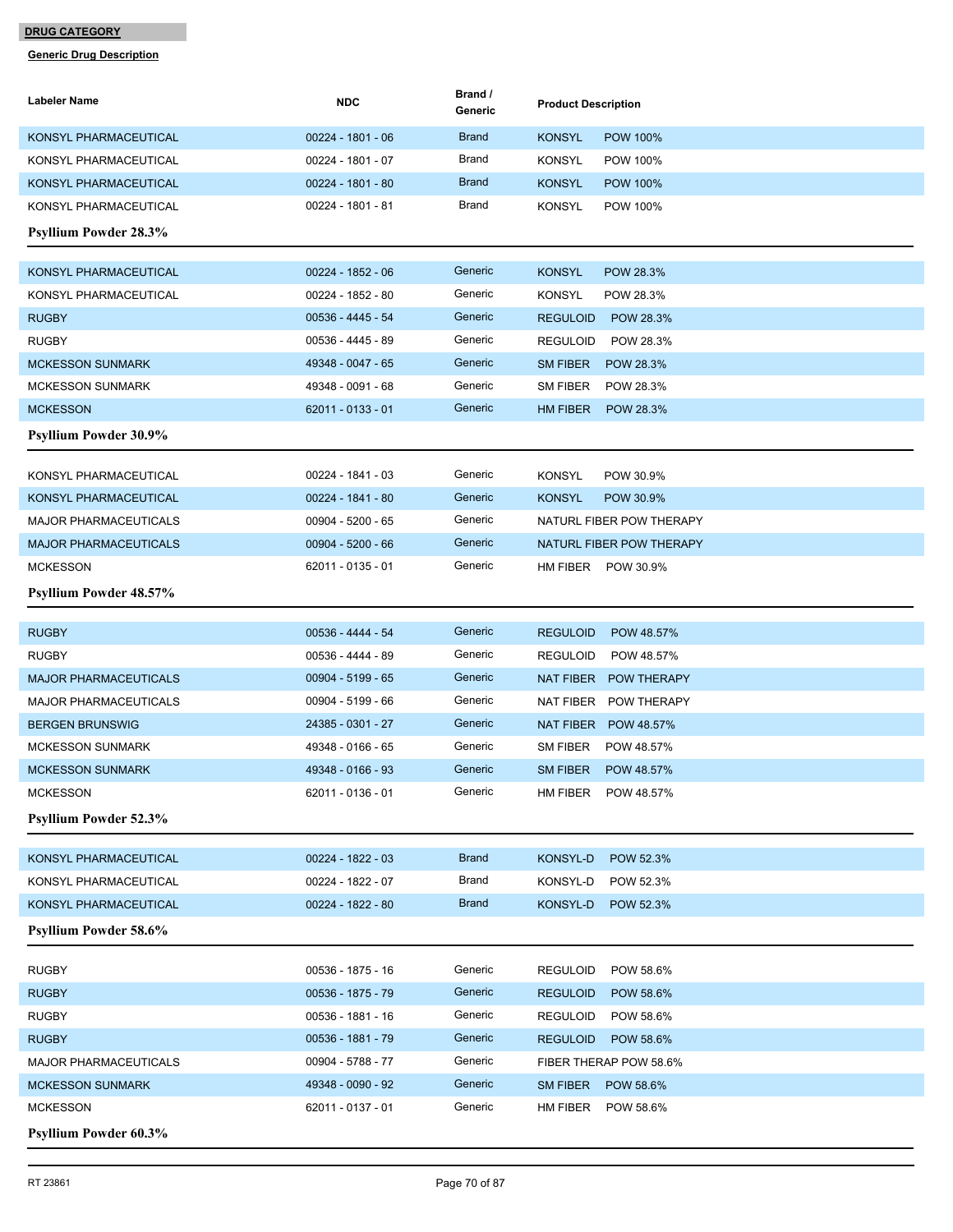| Labeler Name                        | <b>NDC</b>          | Brand /<br>Generic | <b>Product Description</b>       |
|-------------------------------------|---------------------|--------------------|----------------------------------|
| KONSYL PHARMACEUTICAL               | $00224 - 1855 - 07$ | <b>Brand</b>       | <b>KONSYL</b><br>POW 60.3%       |
| KONSYL PHARMACEUTICAL               | 00224 - 1855 - 81   | Brand              | <b>KONSYL</b><br>POW 60.3%       |
| KONSYL PHARMACEUTICAL               | 00224 - 1866 - 28   | <b>Brand</b>       | <b>KONSYL</b><br>POW 60.3%       |
| KONSYL PHARMACEUTICAL               | 00224 - 1866 - 80   | Brand              | <b>KONSYL</b><br>POW 60.3%       |
| <b>Psyllium Powder 71.67%</b>       |                     |                    |                                  |
| KONSYL PHARMACEUTICAL               | 00224 - 1856 - 06   | <b>Brand</b>       | <b>KONSYL</b><br>POW 71.67%      |
| KONSYL PHARMACEUTICAL               | 00224 - 1856 - 80   | Brand              | <b>KONSYL</b><br>POW 71.67%      |
| <b>Psyllium Powder Packet 100%</b>  |                     |                    |                                  |
| KONSYL PHARMACEUTICAL               | 00224 - 1801 - 24   | <b>Brand</b>       | <b>KONSYL</b><br><b>POW 100%</b> |
| KONSYL PHARMACEUTICAL               | 00224 - 1801 - 35   | Brand              | <b>KONSYL</b><br>POW 100%        |
| KONSYL PHARMACEUTICAL               | 00224 - 1801 - 84   | <b>Brand</b>       | <b>KONSYL</b><br><b>POW 100%</b> |
| <b>Psyllium Powder Packet 28.3%</b> |                     |                    |                                  |
| KONSYL PHARMACEUTICAL               | 00224 - 1852 - 13   | <b>Brand</b>       | <b>KONSYL</b><br>POW 28.3%       |
| KONSYL PHARMACEUTICAL               | 00224 - 1852 - 81   | <b>Brand</b>       | <b>KONSYL</b><br>POW 28.3%       |
| Psyllium Powder Packet 60.3%        |                     |                    |                                  |
| KONSYL PHARMACEUTICAL               | 00224 - 1855 - 30   | Brand              | <b>KONSYL</b><br>POW 60.3%       |
| KONSYL PHARMACEUTICAL               | 00224 - 1855 - 82   | <b>Brand</b>       | <b>KONSYL</b><br>POW 60.3%       |
| <b>Sennosides Chew Tab 15 MG</b>    |                     |                    |                                  |
| <b>NOVARTIS</b>                     | $00067 - 0005 - 12$ | Brand              | EX-LAX<br>CHW 15MG               |
| <b>NOVARTIS</b>                     | $00067 - 0005 - 24$ | <b>Brand</b>       | EX-LAX<br>CHW 15MG               |
| <b>NOVARTIS</b>                     | $00067 - 0005 - 48$ | Brand              | EX-LAX<br>CHW 15MG               |
| Sennosides Syrup 8.8 MG/5ML         |                     |                    |                                  |
| <b>RUGBY</b>                        | 00536 - 1000 - 59   | Generic            | <b>SENEXON</b><br>LIQ 8.8MG/5    |
| MAJOR PHARMACEUTICALS               | 00904 - 6289 - 09   | Generic            | SENNA<br>SYP 8.8MG/5             |
| <b>Sennosides Tab 15 MG</b>         |                     |                    |                                  |
| <b>NOVARTIS</b>                     | $00067 - 0003 - 08$ | <b>Brand</b>       | TAB 15MG<br>EX-LAX               |
| <b>NOVARTIS</b>                     | $00067 - 0003 - 30$ | <b>Brand</b>       | TAB 15MG<br>EX-LAX               |
| <b>NOVARTIS</b>                     | $00067 - 6025 - 60$ | Generic            | PERDIEM OVER TAB 15MG            |
| <b>Sennosides Tab 17.2 MG</b>       |                     |                    |                                  |
| PURDUE PRODUCTS LP                  | 67618 - 0315 - 12   | Brand              | SENOKOT XTRA TAB 17.2MG          |
| <b>Sennosides Tab 25 MG</b>         |                     |                    |                                  |
| <b>NOVARTIS</b>                     | $00067 - 0016 - 24$ | <b>Brand</b>       | EX-LAX<br>TAB MAX ST             |
| <b>NOVARTIS</b>                     | $00067 - 0016 - 48$ | <b>Brand</b>       | EX-LAX<br>TAB MAX ST             |
| <b>NOVARTIS</b>                     | $00067 - 0016 - 90$ | <b>Brand</b>       | EX-LAX<br><b>TAB MAX ST</b>      |
| <b>BERGEN BRUNSWIG</b>              | 24385 - 0369 - 62   | Generic            | <b>GNP LAXATIVE TAB 25MG</b>     |
| <b>LEADER BRAND PRODUCTS</b>        | 37205 - 0294 - 62   | Generic            | LAXATIVE TAB 25MG                |
| <b>MCKESSON SUNMARK</b>             | 49348 - 0224 - 04   | Generic            | SM SENNA LAX TAB MAX STR         |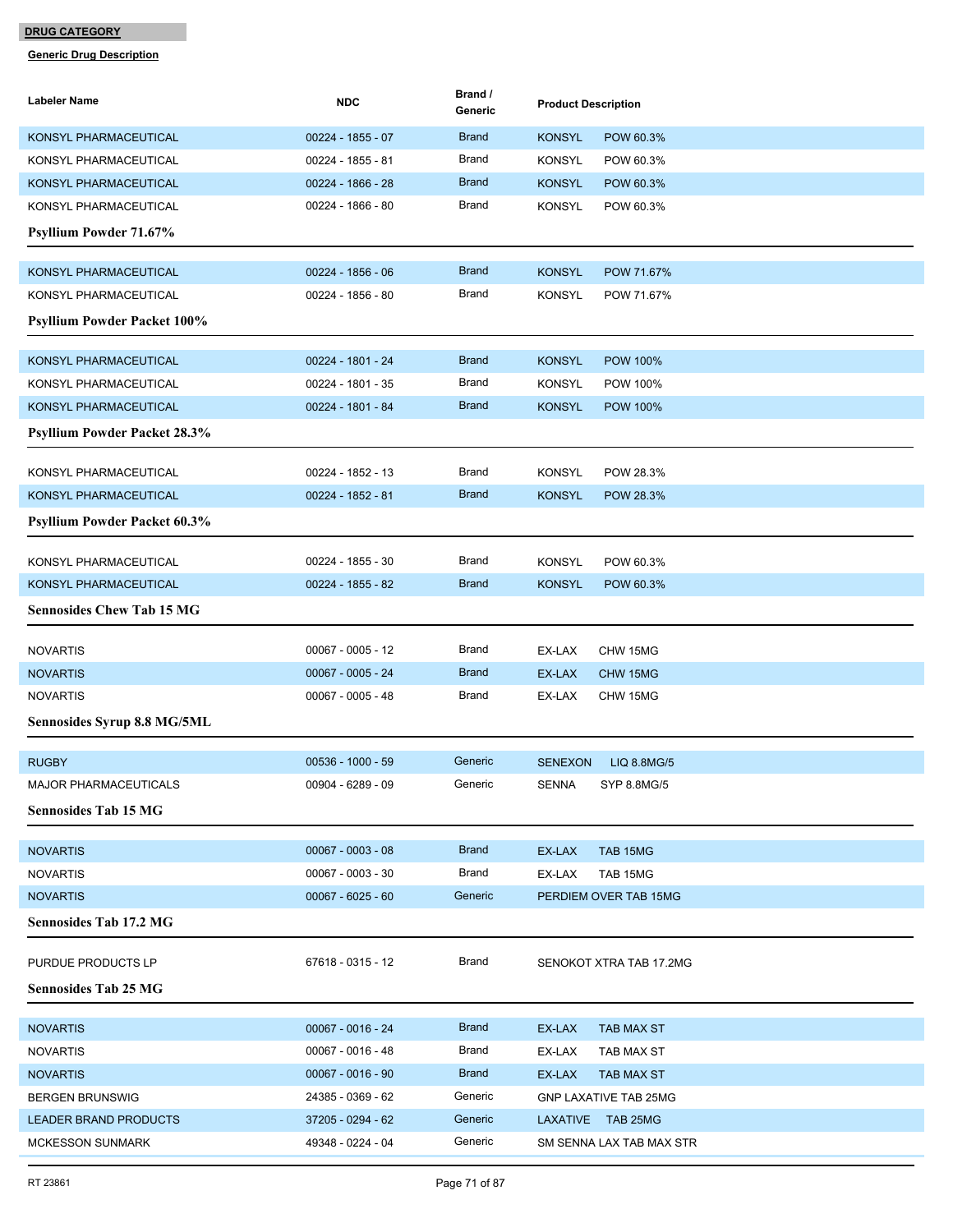| <b>Labeler Name</b>                             | <b>NDC</b>          | Brand /<br>Generic | <b>Product Description</b>     |
|-------------------------------------------------|---------------------|--------------------|--------------------------------|
| <b>Sennosides Tab 25 MG</b>                     |                     |                    |                                |
| <b>CHAIN DRUG MARKETING ASSOC</b>               | 63868 - 0549 - 24   | Generic            | LAXATIVE<br>TAB MAX-STR        |
| <b>Sennosides Tab 8.6 MG</b>                    |                     |                    |                                |
| IVAX PHARMACEUTICALS, INC.                      | 00182 - 1093 - 01   | Generic            | SENNA-GEN TAB 8.6MG            |
| IVAX PHARMACEUTICALS, INC.                      | 00182 - 1093 - 10   | Generic            | SENNA-GEN TAB 8.6MG            |
| <b>RUGBY</b>                                    | 00536 - 5904 - 01   | Generic            | SENEXON<br>TAB 8.6MG           |
| <b>RUGBY</b>                                    | $00536 - 5904 - 10$ | Generic            | <b>SENEXON</b><br>TAB 8.6MG    |
| PAR PHARMACEUTICALS                             | 00603 - 0282 - 21   | Generic            | SENNA LAX TAB 8.6MG            |
| <b>PAR PHARMACEUTICALS</b>                      | 00603 - 0282 - 32   | Generic            | SENNA LAX TAB 8.6MG            |
| <b>MAJOR PHARMACEUTICALS</b>                    | 00904 - 5165 - 59   | Generic            | SENNA<br>TAB 8.6MG             |
| <b>MAJOR PHARMACEUTICALS</b>                    | $00904 - 5165 - 61$ | Generic            | <b>SENNA</b><br>TAB 8.6MG      |
| <b>MAJOR PHARMACEUTICALS</b>                    | 00904 - 5165 - 80   | Generic            | <b>SENNA</b><br>TAB 8.6MG      |
| <b>MAJOR PHARMACEUTICALS</b>                    | 00904 - 6434 - 59   | Generic            | <b>SENNA</b><br>TAB 8.6MG      |
| <b>MAJOR PHARMACEUTICALS</b>                    | 00904 - 6434 - 80   | Generic            | <b>SENNA</b><br>TAB 8.6MG      |
| <b>SELECT BRAND</b>                             | 15127 - 0105 - 01   | Generic            | SB SENNA-LAX TAB 8.6MG         |
| PHARBEST PHARMACEUTICALS                        | 16103 - 0363 - 08   | Generic            | SENNA-TABS TAB 8.6MG           |
| PHARBEST PHARMACEUTICALS                        | 16103 - 0363 - 11   | Generic            | SENNA-TABS TAB 8.6MG           |
| <b>BERGEN BRUNSWIG</b>                          | 24385 - 0404 - 78   | Generic            | SENNA-LAX TAB 8.6MG            |
| <b>LEADER BRAND PRODUCTS</b>                    | 37205 - 0241 - 78   | Generic            | TAB 8.6MG<br><b>SENNA</b>      |
| TIME-CAP LABS                                   | 49483 - 0080 - 01   | Generic            | SENNA-TIME TAB 8.6MG           |
| <b>TIME-CAP LABS</b>                            | 49483 - 0080 - 10   | Generic            | SENNA-TIME TAB 8.6MG           |
| <b>PLUS PHARMA</b>                              | 51645 - 0851 - 99   | Generic            | <b>SENNA</b><br>TAB 8.6MG      |
| <b>CYPRESS PHARMACEUTICAL</b>                   | $60258 - 0950 - 01$ | Generic            | <b>SENNA</b><br>TAB 8.6MG      |
| <b>MCKESSON</b>                                 | 62011 - 0192 - 01   | Generic            | HM SENNA TAB 8.6MG             |
| <b>AUBURN PHARMACEUTICAL</b>                    | 62107 - 0031 - 01   | Generic            | <b>SENNO</b><br>TAB 8.6MG      |
| <b>CHAIN DRUG MARKETING ASSOC</b>               | 63868 - 0257 - 10   | Generic            | NAT VEG LAX TAB 8.6MG          |
| PURDUE PRODUCTS LP                              | 67618 - 0300 - 10   | <b>Brand</b>       | <b>SENOKOT</b><br>TAB 8.6MG    |
| PURDUE PRODUCTS LP                              | 67618 - 0300 - 11   | Brand              | <b>SENOKOT</b><br>TAB 8.6MG    |
| PURDUE PRODUCTS LP                              | 67618 - 0300 - 20   | <b>Brand</b>       | <b>SENOKOT</b><br>TAB 8.6MG    |
| PURDUE PRODUCTS LP                              | 67618 - 0300 - 50   | Brand              | TAB 8.6MG<br><b>SENOKOT</b>    |
| <b>Sennosides-Docusate Sodium Tab 8.6-50 MG</b> |                     |                    |                                |
| <b>IVAX PHARMACEUTICALS, INC.</b>               | $00182 - 1113 - 01$ | Generic            | <b>SENNA S</b><br>TAB 8.6-50MG |
| IVAX PHARMACEUTICALS, INC.                      | 00182 - 1113 - 10   | Generic            | SENNA S<br>TAB 8.6-50MG        |
| <b>RUGBY</b>                                    | $00536 - 0355 - 01$ | Generic            | DSS/SENNA TAB 8.6-50MG         |
| <b>RUGBY</b>                                    | 00536 - 0355 - 10   | Generic            | DSS/SENNA TAB 8.6-50MG         |
| <b>RUGBY</b>                                    | $00536 - 4086 - 01$ | Generic            | SENEXON-S TAB 8.6-50MG         |
| <b>RUGBY</b>                                    | 00536 - 4086 - 10   | Generic            | SENEXON-S TAB 8.6-50MG         |
| PAR PHARMACEUTICALS                             | $00603 - 0149 - 21$ | Generic            | DOC-Q-LAX TAB 8.6-50MG         |
| PAR PHARMACEUTICALS                             | 00603 - 0149 - 32   | Generic            | DOC-Q-LAX TAB 8.6-50MG         |
| <b>PAR PHARMACEUTICALS</b>                      | $00603 - 0283 - 21$ | Generic            | SENNALAX-S TAB 8.6-50MG        |
| PAR PHARMACEUTICALS                             | 00603 - 0283 - 32   | Generic            | SENNALAX-S TAB 8.6-50MG        |
|                                                 |                     |                    |                                |
| <b>MAJOR PHARMACEUTICALS</b>                    | $00904 - 5643 - 60$ | Generic            | DOK PLUS TAB 8.6-50MG          |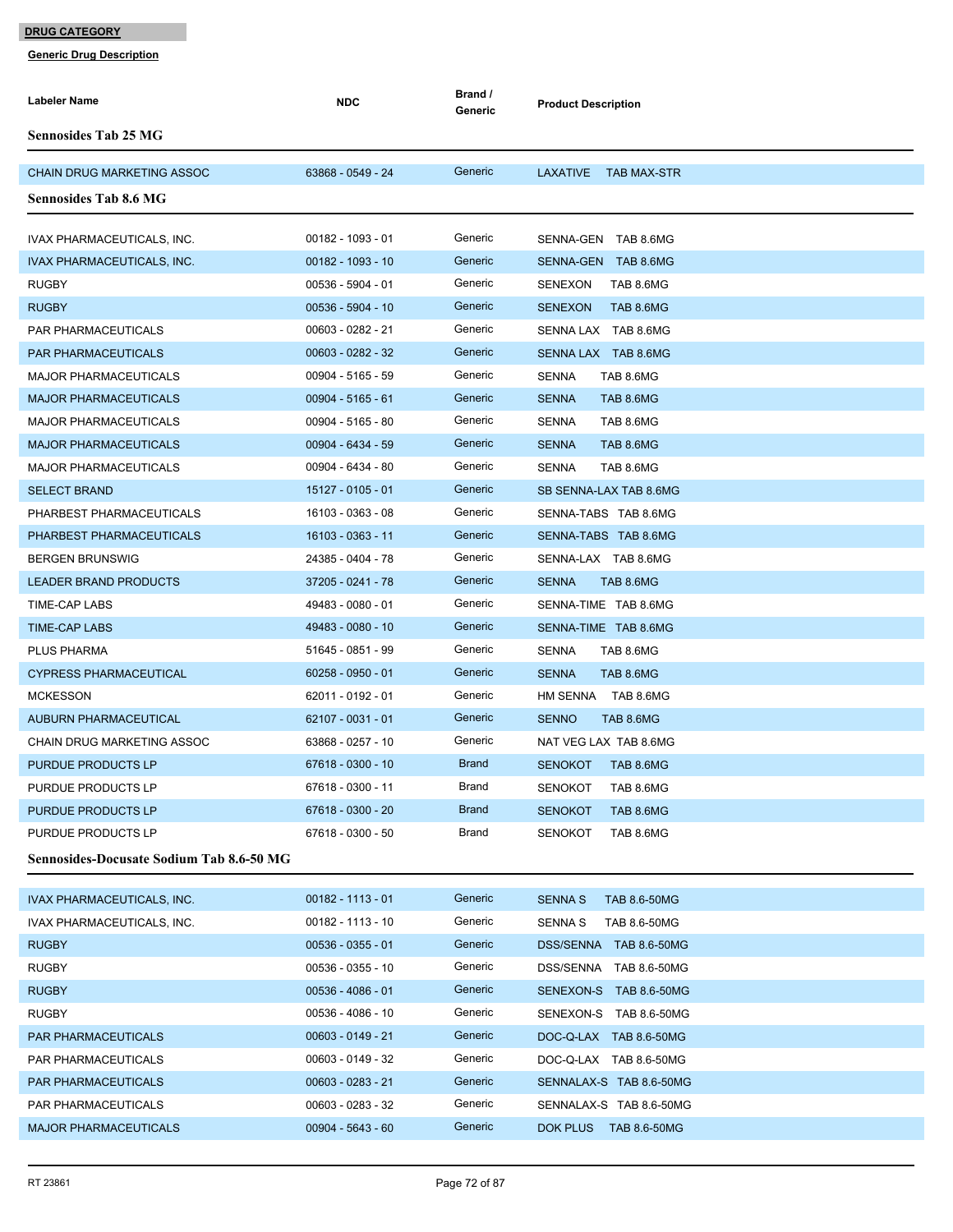| Labeler Name                                                 | <b>NDC</b>          | Brand /<br>Generic | <b>Product Description</b>            |
|--------------------------------------------------------------|---------------------|--------------------|---------------------------------------|
| <b>Sennosides-Docusate Sodium Tab 8.6-50 MG</b>              |                     |                    |                                       |
| <b>MAJOR PHARMACEUTICALS</b>                                 | 00904 - 5643 - 61   | Generic            | DOK PLUS TAB 8.6-50MG                 |
| <b>MAJOR PHARMACEUTICALS</b>                                 | 00904 - 6339 - 61   | Generic            | SENNA PLUS TAB 8.6-50MG               |
| <b>BERGEN BRUNSWIG</b>                                       | 24385 - 0495 - 72   | Generic            | STOOL SOFTNR TAB 8.6-50MG             |
| <b>BERGEN BRUNSWIG</b>                                       | 24385 - 0495 - 78   | Generic            | STOOL SOFTNR TAB 8.6-50MG             |
| <b>BERGEN BRUNSWIG</b>                                       | 24385 - 0505 - 72   | Generic            | SENNA PLUS TAB 8.6-50MG               |
| <b>LEADER BRAND PRODUCTS</b>                                 | 37205 - 0251 - 72   | Generic            | SENNA PLUS TAB 8.6-50MG               |
| <b>MCKESSON SUNMARK</b>                                      | 49348 - 0532 - 12   | Generic            | LAX/STL SOFT TAB 8.6-50MG             |
| <b>MCKESSON SUNMARK</b>                                      | 49348 - 0544 - 10   | Generic            | STOOL SOFTNR TAB 8.6-50MG             |
| <b>MCKESSON SUNMARK</b>                                      | 49348 - 0544 - 19   | Generic            | STOOL SOFTNR TAB 8.6-50MG             |
| <b>TIME-CAP LABS</b>                                         | 49483 - 0081 - 01   | Generic            | SENNA-TIME S TAB 8.6-50MG             |
| TIME-CAP LABS                                                | 49483 - 0081 - 10   | Generic            | SENNA-TIME S TAB 8.6-50MG             |
| <b>CYPRESS PHARMACEUTICAL</b>                                | $60258 - 0951 - 06$ | Generic            | <b>SENNA-S</b><br><b>TAB 8.6-50MG</b> |
| <b>MCKESSON</b>                                              | 62011 - 0161 - 01   | Generic            | SENNA-S<br><b>TAB 8.6-50MG</b>        |
| <b>MCKESSON</b>                                              | 62011 - 0165 - 01   | Generic            | STOOL SOFTNR TAB 8.6-50MG             |
| <b>MCKESSON</b>                                              | 62011 - 0273 - 01   | Generic            | STOOL SOFTNR TAB 8.6-50MG             |
| <b>MCKESSON PACKAGING SERVICES</b>                           | 63739 - 0432 - 01   | Generic            | SENNA/DSS TAB 8.6-50MG                |
| <b>MCKESSON PACKAGING SERVICES</b>                           | 63739 - 0432 - 10   | Generic            | SENNA/DSS TAB 8.6-50MG                |
| <b>CHAIN DRUG MARKETING ASSOC</b>                            | 63868 - 0131 - 01   | Generic            | STOOL SOFTNR TAB 8.6-50MG             |
| PURDUE PRODUCTS LP                                           | 67618 - 0106 - 10   | Generic            | PERI-COLACE TAB 8.6-50MG              |
| PURDUE PRODUCTS LP                                           | 67618 - 0106 - 30   | Generic            | PERI-COLACE TAB 8.6-50MG              |
| PURDUE PRODUCTS LP                                           | 67618 - 0106 - 60   | Generic            | PERI-COLACE TAB 8.6-50MG              |
| PURDUE PRODUCTS LP                                           | 67618 - 0310 - 01   | <b>Brand</b>       | SENOKOT S TAB 8.6-50MG                |
| PURDUE PRODUCTS LP                                           | 67618 - 0310 - 11   | Brand              | SENOKOT S TAB 8.6-50MG                |
| <b>PURDUE PRODUCTS LP</b>                                    | 67618 - 0310 - 30   | <b>Brand</b>       | SENOKOT S TAB 8.6-50MG                |
| PURDUE PRODUCTS LP                                           | 67618 - 0310 - 60   | Brand              | SENOKOT S TAB 8.6-50MG                |
| Sennosides-Psyllium Cap 9-500 MG                             |                     |                    |                                       |
| KONSYL PHARMACEUTICAL                                        | 00224 - 1860 - 60   | <b>Brand</b>       | SENNA PROMPT CAP 9-500MG              |
| KONSYL PHARMACEUTICAL                                        | 00224 - 1860 - 81   | Brand              | SENNA PROMPT CAP 9-500MG              |
|                                                              |                     |                    |                                       |
| <b>MINERALS &amp; ELECTROLYTES</b>                           |                     |                    |                                       |
| Calcium Carbonate Susp 1250 MG/5ML (500 MG/5ML Elemental Ca) |                     |                    |                                       |
| <b>ROXANE</b>                                                | $00054 - 3117 - 63$ | Generic            | CALCIUM CARB SUS 1250/5ML             |
| PHARMACEUTICAL ASSOCIATES                                    | 00121 - 0766 - 16   | Generic            | CALCIUM CARB SUS 1250/5ML             |
| PHARMACEUTICAL ASSOCIATES                                    | $00121 - 4766 - 05$ | Generic            | CALCIUM CARB SUS 1250/5ML             |
| Calcium Carbonate Tab 1250 MG (500 MG Elemental Ca)          |                     |                    |                                       |
|                                                              |                     |                    |                                       |
| <b>ROXANE</b>                                                | 00054 - 4120 - 25   | Generic            | CALCIUM CARB TAB 1250MG               |
| <b>ROXANE</b>                                                | 00054 - 8120 - 25   | Generic            | CALCIUM CARB TAB 1250MG               |
| Calcium Carbonate-Magnesium Carbonate Tab 250-300 MG         |                     |                    |                                       |
| NEPHRO-TECH                                                  | 59528 - 0508 - 05   | Brand              | MAGNEBIND TAB 300                     |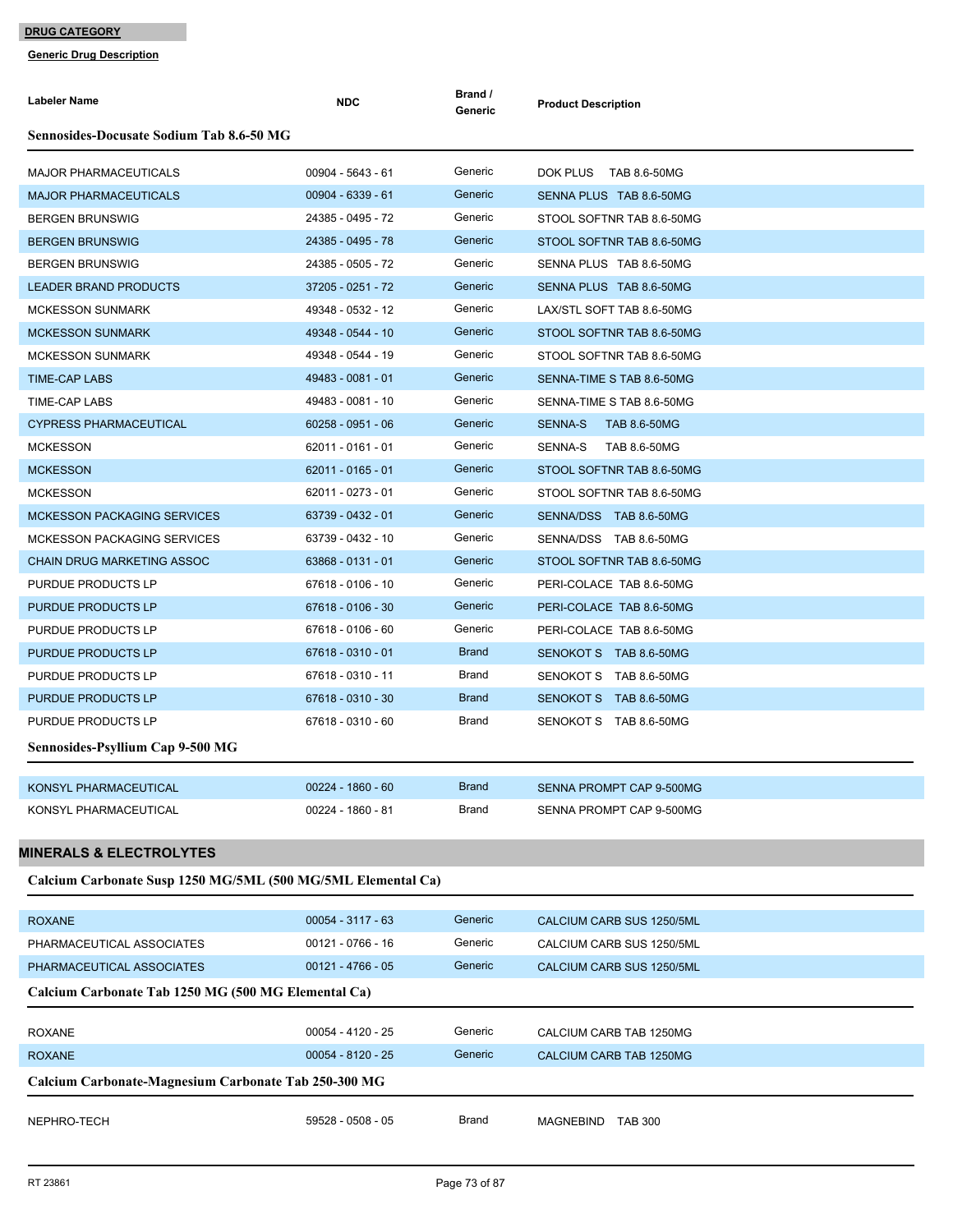| Labeler Name                                       | <b>NDC</b>          | Brand /<br>Generic | <b>Product Description</b> |
|----------------------------------------------------|---------------------|--------------------|----------------------------|
| <b>Calcium Gluconate Tab 500 MG</b>                |                     |                    |                            |
|                                                    |                     |                    |                            |
| <b>ROXANE</b>                                      | $00054 - 0262 - 20$ | Generic            | CALCIUM GLUC TAB 500MG     |
| <b>ROXANE</b>                                      | $00054 - 0262 - 25$ | Generic            | CALCIUM GLUC TAB 500MG     |
| NASAL AGENTS - SYSTEMIC AND TOPICAL                |                     |                    |                            |
| Cromolyn Sodium Nasal Aerosol Soln 5.2 MG/ACT (4%) |                     |                    |                            |
|                                                    |                     |                    |                            |
| <b>MAJOR PHARMACEUTICALS</b>                       | $00904 - 5532 - 67$ | Generic            | CROMOLYN SOD SPR 5.2/ACT   |
| VALEANT                                            | 57782 - 0397 - 26   | Generic            | CROMOLYN SOD SPR 5.2/ACT   |
| Oxymetazoline HCl Nasal Soln 0.05%                 |                     |                    |                            |
|                                                    |                     |                    |                            |
| PERRIGO PHARMACEUTICALS                            | $00113 - 0065 - 10$ | Generic            | <b>NASAL</b><br>SPR 0.05%  |
| PERRIGO PHARMACEUTICALS                            | 00113 - 0304 - 10   | Generic            | NASAL 12 HR SPR 0.05%      |
| PERRIGO PHARMACEUTICALS                            | $00113 - 0388 - 10$ | Generic            | 12 HR NASAL SPR 0.05%      |
| PERRIGO PHARMACEUTICALS                            | $00113 - 0817 - 10$ | Generic            | SINUS NASAL SPR 0.05%      |
| <b>RUGBY</b>                                       | 00536 - 1013 - 94   | Generic            | NRS NASAL SPR 0.05%        |
| <b>MAJOR PHARMACEUTICALS</b>                       | 00904 - 5711 - 30   | Generic            | NASAL DECONG SPR 0.05%     |
| <b>MAJOR PHARMACEUTICALS</b>                       | 00904 - 5711 - 35   | Generic            | NASAL DECONG SPR 0.05%     |
| <b>SELECT BRAND</b>                                | 15127 - 0304 - 05   | Generic            | 12 HR NASAL SPR 0.05%      |
| <b>SELECT BRAND</b>                                | 15127 - 0304 - 10   | Generic            | 12 HR NASAL SPR 0.05%      |
| <b>BERGEN BRUNSWIG</b>                             | 24385 - 0067 - 10   | Generic            | GNP NASAL SPR 0.05%        |
| <b>BERGEN BRUNSWIG</b>                             | 24385 - 0304 - 10   | Generic            | 12 HR NASAL SPR 0.05%      |
| <b>BERGEN BRUNSWIG</b>                             | 24385 - 0304 - 11   | Generic            | 12 HR NASAL SPR 0.05%      |
| <b>BERGEN BRUNSWIG</b>                             | 24385 - 0352 - 10   | Generic            | GNP NASAL SPR 0.05%        |
| <b>BERGEN BRUNSWIG</b>                             | 24385 - 0498 - 10   | Generic            | 12 HR NASAL SPR 0.05%      |
| <b>TOPCO</b>                                       | 36800 - 0065 - 10   | Generic            | NASAL 12 HR SPR 0.05%      |
| <b>TOPCO</b>                                       | 36800 - 0304 - 10   | Generic            | NASAL 12 HR SPR 0.05%      |
| <b>TOPCO</b>                                       | 36800 - 0388 - 10   | Generic            | NO DRIP NASL SPR 0.05%     |
| <b>TOPCO</b>                                       | 36800 - 0688 - 05   | Generic            | SINUS RELIEF SPR 0.05%     |
| <b>TOPCO</b>                                       | 36800 - 0817 - 10   | Generic            | NASAL 12 HR SPR 0.05%      |
| <b>PERRIGO</b>                                     | 45802 - 0410 - 59   | Generic            | NASAL RELIEF SPR 0.05%     |
| AMERISOURCE BERGEN DRUGS                           | 46122 - 0165 - 10   | Generic            | GNP NASAL SPR 0.05%        |
| AMERISOURCE BERGEN DRUGS                           | 46122 - 0165 - 11   | Generic            | GNP NASAL SPR 0.05%        |
| <b>MCKESSON SUNMARK</b>                            | 49348 - 0028 - 27   | Generic            | SM NASAL 12H SPR 0.05%     |
| <b>MCKESSON SUNMARK</b>                            | 49348 - 0130 - 27   | Generic            | SM NASAL SPR 0.05%         |
| <b>MCKESSON SUNMARK</b>                            | 49348 - 0230 - 27   | Generic            | SM NASAL SPR 0.05%         |
| <b>MCKESSON SUNMARK</b>                            | 49348 - 0231 - 27   | Generic            | SM NASAL SPR 0.05%         |
| <b>MCKESSON SUNMARK</b>                            | 49348 - 0472 - 27   | Generic            | SM 12-HOUR SPR 0.05%       |
| <b>TARO</b>                                        | 51672 - 2030 - 03   | Generic            | NASAL DECONG SPR 0.05%     |
| TARO                                               | 51672 - 2030 - 05   | Generic            | NASAL DECONG SPR 0.05%     |
| <b>MCKESSON</b>                                    | 62011 - 0079 - 01   | Generic            | SINUS NASAL SPR 0.05%      |
| <b>MCKESSON</b>                                    | $62011 - 0080 - 01$ | Generic            | HM NASAL SPR 0.05%         |
| <b>MCKESSON</b>                                    | 62011 - 0081 - 01   | Generic            | HM NASAL SPR 0.05%         |
| <b>RECKITT BENCKISER</b>                           | 63824 - 0126 - 75   | Generic            | MUCINEX MS SPR 0.05%       |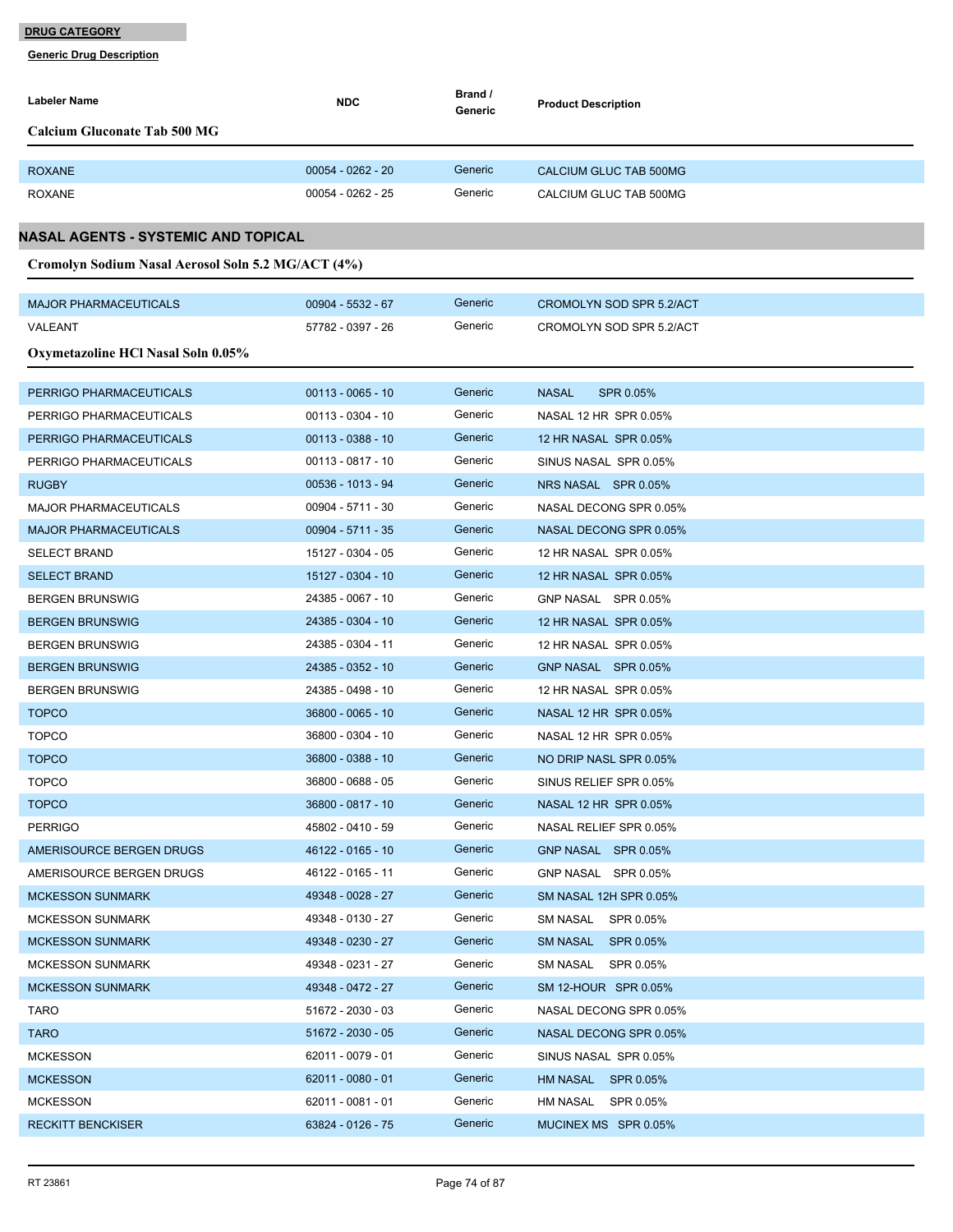| Labeler Name                                  | <b>NDC</b>          | Brand /<br>Generic | <b>Product Description</b>      |
|-----------------------------------------------|---------------------|--------------------|---------------------------------|
| Oxymetazoline HCl Nasal Soln 0.05%            |                     |                    |                                 |
| <b>RECKITT BENCKISER</b>                      | 63824 - 0127 - 75   | Generic            | MUCINEX FF SPR 0.05%            |
| Phenylephrine HCl Nasal Soln 1%               |                     |                    |                                 |
| <b>NOVARTIS</b>                               | $00067 - 2086 - 01$ | Generic            | 4-WAY FAST SPR 1%               |
| PERRIGO PHARMACEUTICALS                       | 00113 - 0648 - 10   | Generic            | NASAL FOUR SOL 1%               |
| <b>BERGEN BRUNSWIG</b>                        | 24385 - 0390 - 10   | Generic            | GNP NOSE DRO 1%                 |
| <b>TOPCO</b>                                  | 36800 - 0390 - 10   | Generic            | <b>DRO 1%</b><br><b>NOSE</b>    |
| <b>TOPCO</b>                                  | 36800 - 0648 - 10   | Generic            | NASAL FOUR SOL 1%               |
| LEADER BRAND PRODUCTS                         | 37205 - 0483 - 10   | Generic            | DECONGESTANT SOL 1%             |
| AMERISOURCE BERGEN DRUGS                      | 46122 - 0149 - 03   | Generic            | GNP NASAL SPR 1%                |
| <b>MCKESSON SUNMARK</b>                       | 49348 - 0197 - 27   | Generic            | <b>SM NOSE</b><br><b>DRO 1%</b> |
| <b>MCKESSON</b>                               | 62011 - 0085 - 01   | Generic            | <b>HM NOSE</b><br><b>DRO 1%</b> |
| Phenylephrine HCl Tab 10 MG                   |                     |                    |                                 |
| PERRIGO PHARMACEUTICALS                       | 00113 - 0094 - 23   | Generic            | NASAL DECONG TAB 10MG           |
| PERRIGO PHARMACEUTICALS                       | $00113 - 0094 - 68$ | Generic            | NASAL DECONG TAB 10MG           |
| PERRIGO PHARMACEUTICALS                       | 00113 - 0094 - 89   | Generic            | NASAL DECONG TAB 10MG           |
| <b>MAJOR PHARMACEUTICALS</b>                  | 00904 - 5733 - 49   | Generic            | SUDOGEST PE TAB 10MG            |
| <b>MAJOR PHARMACEUTICALS</b>                  | 00904 - 5733 - 73   | Generic            | SUDOGEST PE TAB 10MG            |
| <b>BERGEN BRUNSWIG</b>                        | 24385 - 0603 - 68   | Generic            | NASAL DECONG TAB 10MG           |
| <b>BERGEN BRUNSWIG</b>                        | 24385 - 0603 - 89   | Generic            | NASAL DECONG TAB 10MG           |
| <b>TOPCO</b>                                  | 36800 - 0094 - 23   | Generic            | <b>NASAL DECONG TAB 10MG</b>    |
| <b>TOPCO</b>                                  | 36800 - 0094 - 47   | Generic            | NASAL DECONG TAB 10MG           |
| <b>TOPCO</b>                                  | 36800 - 0094 - 68   | Generic            | <b>NASAL DECONG TAB 10MG</b>    |
| <b>TOPCO</b>                                  | 36800 - 0094 - 89   | Generic            | NASAL DECONG TAB 10MG           |
| <b>LEADER BRAND PRODUCTS</b>                  | 37205 - 0473 - 69   | Generic            | <b>NASAL DECONG TAB 10MG</b>    |
| <b>LEADER BRAND PRODUCTS</b>                  | 37205 - 0473 - 89   | Generic            | NASAL DECONG TAB 10MG           |
| <b>MCKESSON SUNMARK</b>                       | 49348 - 0700 - 07   | Generic            | NASAL DECONG TAB 10MG           |
| <b>MCKESSON SUNMARK</b>                       | 49348 - 0700 - 48   | Generic            | NASAL DECONG TAB 10MG           |
| <b>MCKESSON</b>                               | 62011 - 0077 - 01   | Generic            | NASAL DECONG TAB 10MG           |
| <b>MCKESSON</b>                               | 62011 - 0077 - 02   | Generic            | NASAL DECONG TAB 10MG           |
| Pseudoephedrine HCl Liq 15 MG/5ML             |                     |                    |                                 |
| <b>SILARX</b>                                 | 54838 - 0104 - 40   | Generic            | CHILD SILFED LIQ 15MG/5ML       |
| <b>SILARX</b>                                 | 54838 - 0104 - 70   | Generic            | CHILD SILFED LIQ 15MG/5ML       |
| Pseudoephedrine HCl Liq 30 MG/5ML             |                     |                    |                                 |
| <b>RUGBY</b>                                  | 00536 - 1850 - 97   | <b>Brand</b>       | NASAL DECONG LIQ 30MG/5ML       |
| Pseudoephedrine HCl Syrup 30 MG/5ML           |                     |                    |                                 |
|                                               | 00536 - 1850 - 85   | Brand              |                                 |
| <b>RUGBY</b><br>Pseudoephedrine HCl Tab 30 MG |                     |                    | NASAL DECON SYP 30MG/5ML        |
|                                               |                     |                    |                                 |
| PERRIGO PHARMACEUTICALS                       | 00113 - 0432 - 62   | Generic            | NASAL DECONG TAB 30MG           |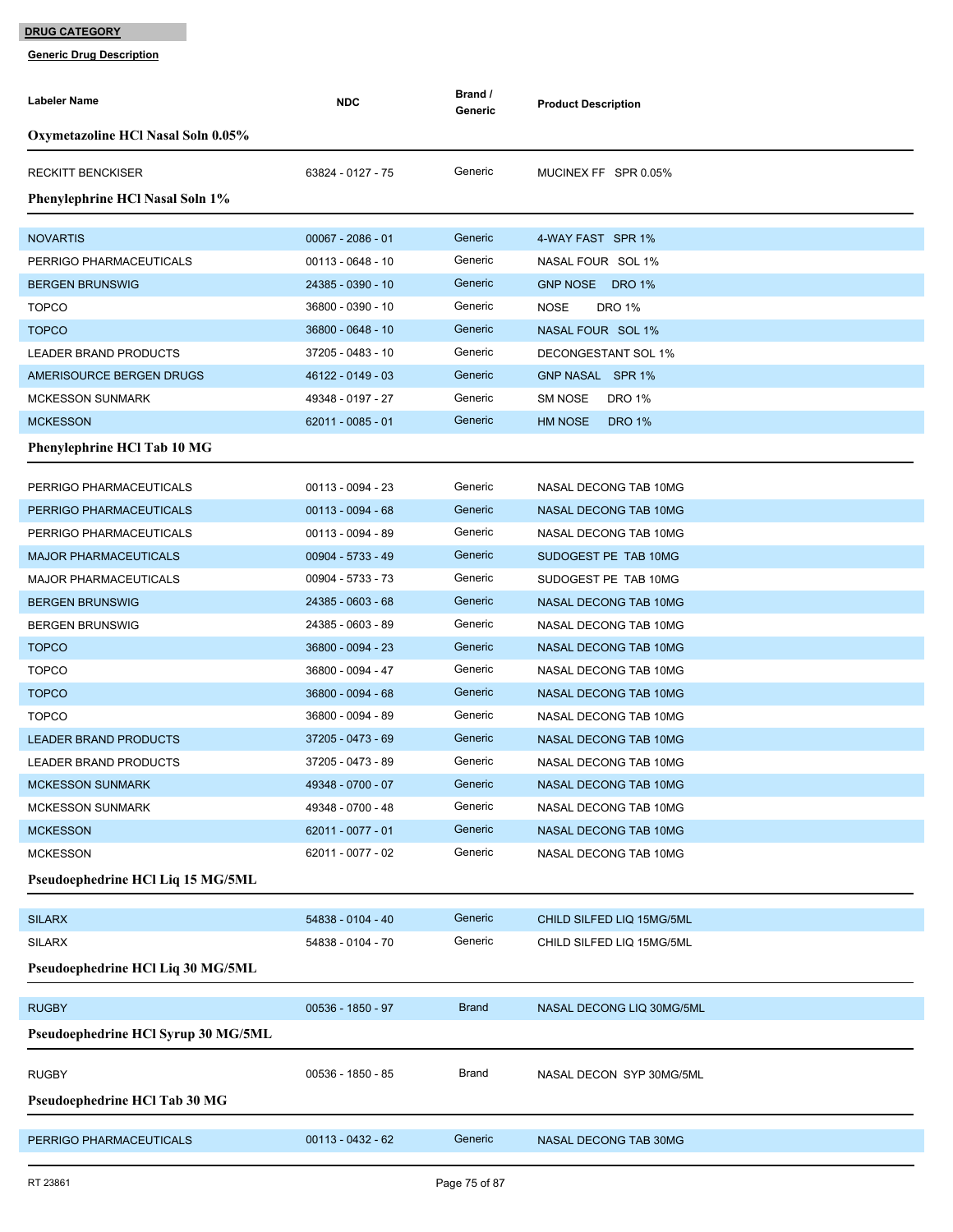**Generic Drug Description**

| <b>Labeler Name</b>                    | <b>NDC</b>          | Brand /<br>Generic | <b>Product Description</b>  |
|----------------------------------------|---------------------|--------------------|-----------------------------|
| Pseudoephedrine HCl Tab 30 MG          |                     |                    |                             |
| <b>PERRIGO</b>                         | 00113 - 2432 - 62   | Generic            | NASAL DECONG TAB 30MG       |
| <b>PERRIGO</b>                         | 00113 - 2432 - 67   | Generic            | NASAL DECONG TAB 30MG       |
| <b>PERRIGO</b>                         | 00113 - 2432 - 80   | Generic            | NASAL DECONG TAB 30MG       |
| <b>RUGBY</b>                           | 00536 - 3607 - 35   | Generic            | NASAL DECONG TAB 30MG       |
| <b>MAJOR PHARMACEUTICALS</b>           | 00904 - 5053 - 24   | Generic            | SUDOGEST TAB 30MG           |
| <b>MAJOR PHARMACEUTICALS</b>           | $00904 - 5053 - 59$ | Generic            | SUDOGEST TAB 30MG           |
| <b>MAJOR PHARMACEUTICALS</b>           | 00904 - 5053 - 60   | Generic            | SUDOGEST TAB 30MG           |
| <b>MAJOR PHARMACEUTICALS</b>           | $00904 - 6338 - 60$ | Generic            | SUDOGEST TAB 30MG           |
| <b>BERGEN BRUNSWIG</b>                 | 24385 - 0432 - 62   | Generic            | NASAL DECONG TAB 30MG       |
| <b>BERGEN BRUNSWIG</b>                 | 24385 - 0432 - 80   | Generic            | NASAL DECONG TAB 30MG       |
| <b>TOPCO</b>                           | 36800 - 0432 - 62   | Generic            | NASAL DECONG TAB 30MG       |
| <b>TOPCO</b>                           | 36800 - 0432 - 67   | Generic            | NASAL DECONG TAB 30MG       |
| LEADER BRAND PRODUCTS                  | 37205 - 0445 - 80   | Generic            | PSEUDOEPHEDR TAB 30MG       |
| PERRIGO PHARMACEUTICALS                | 45802 - 0432 - 62   | Generic            | PSEUDOEPHEDR TAB 30MG       |
| <b>MCKESSON SUNMARK</b>                | 49348 - 0024 - 04   | Generic            | SM NASAL DEC TAB 30MG       |
| <b>MCKESSON SUNMARK</b>                | 49348 - 0024 - 08   | Generic            | SM NASAL DEC TAB 30MG       |
| <b>MCKESSON SUNMARK</b>                | 49348 - 0024 - 34   | Generic            | SM NASAL DEC TAB 30MG       |
| <b>MCKESSON</b>                        | $62011 - 0078 - 01$ | Generic            | NASAL DECONG TAB 30MG       |
| <b>MCKESSON</b>                        | 62011 - 0078 - 02   | Generic            | NASAL DECONG TAB 30MG       |
| CHAIN DRUG MARKETING ASSOC             | 63868 - 0146 - 24   | Generic            | SUPHEDRINE TAB 30MG         |
| CHAIN DRUG MARKETING ASSOC             | 63868 - 0146 - 48   | Generic            | SUPHEDRINE TAB 30MG         |
| Pseudoephedrine HCl Tab 60 MG          |                     |                    |                             |
| <b>MAJOR PHARMACEUTICALS</b>           | 00904 - 5125 - 46   | Generic            | <b>SUDOGEST</b><br>TAB 60MG |
| <b>MAJOR PHARMACEUTICALS</b>           | 00904 - 5125 - 59   | Generic            | <b>SUDOGEST</b><br>TAB 60MG |
| Pseudoephedrine HCl Tab SR 12HR 120 MG |                     |                    |                             |
| PERRIGO PHARMACEUTICALS                | $00113 - 0054 - 52$ | Generic            | DECONGESTANT TAB 120MG ER   |
| <b>PERRIGO</b>                         | $00113 - 2054 - 60$ | Generic            | DECONGESTANT TAB 120MG ER   |
| <b>MAJOR PHARMACEUTICALS</b>           | $00904 - 5803 - 15$ | Generic            | SUDOGEST TAB 120MG ER       |
| <b>BERGEN BRUNSWIG</b>                 | 24385 - 0054 - 52   | Generic            | PSEUDOEPHEDR TAB 120MG ER   |
| <b>TOPCO</b>                           | 36800 - 0054 - 52   | Generic            | DECONGESTANT TAB 120MG ER   |
| <b>TOPCO</b>                           | 36800 - 0054 - 60   | Generic            | DECONGESTANT TAB 120MG ER   |
| LEADER BRAND PRODUCTS                  | 37205 - 0446 - 52   | Generic            | DECONGESTANT TAB 120MG ER   |
| PERRIGO PHARMACEUTICALS                | 45802 - 0107 - 52   | Generic            | PSEUDOEPHEDR TAB 120MG ER   |
| AMERISOURCE BERGEN DRUGS               | 46122 - 0166 - 60   | Generic            | PSEUDOEPHEDR TAB 120MG ER   |
| <b>MCKESSON SUNMARK</b>                | 49348 - 0361 - 01   | Generic            | DECONGESTANT TAB 120MG ER   |
| OHM LABS                               | 51660 - 0204 - 69   | Generic            | PSEUDOEPHEDR TAB 120MG ER   |
| <b>MCKESSON</b>                        | 62011 - 0087 - 01   | Generic            | NASAL DECONG TAB 120MG ER   |
| CHAIN DRUG MARKETING ASSOC             | 63868 - 0143 - 10   | Generic            | QC SUPHEDRIN TAB 120MG SR   |
|                                        |                     |                    |                             |

## **OPHTHALMIC AGENTS**

**Sodium Chloride Hypertonic Ophth Oint 5%**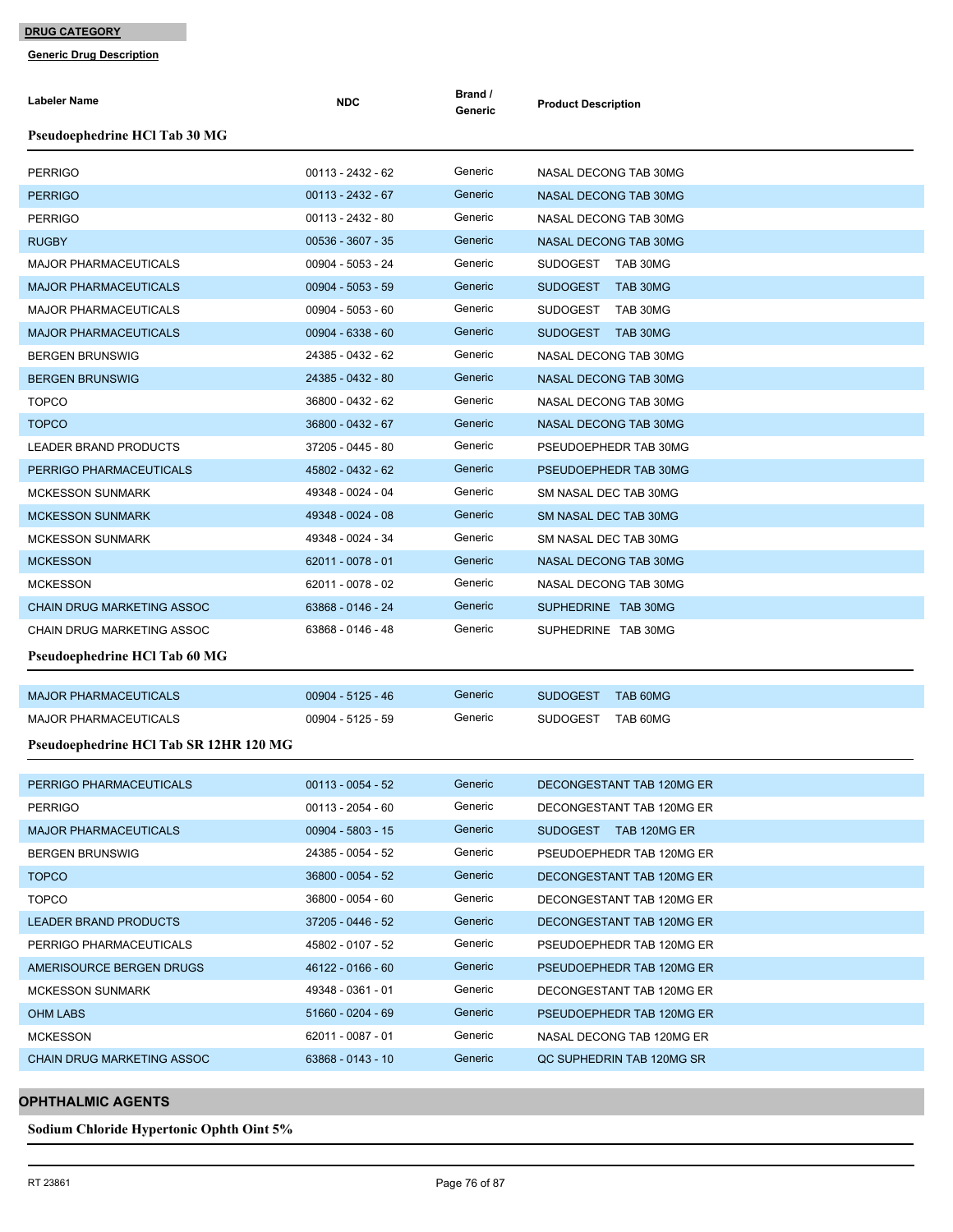#### **Generic Drug Description**

| <b>Labeler Name</b>                      | <b>NDC</b>          | Brand /<br>Generic | <b>Product Description</b>          |
|------------------------------------------|---------------------|--------------------|-------------------------------------|
| MAJOR PHARMACEUTICALS                    | $00904 - 5315 - 38$ | Generic            | SOD CHLORIDE OIN 5% OP              |
| <b>MAJOR PHARMACEUTICALS</b>             | 00904 - 6489 - 38   | Generic            | SOD CHLORIDE OIN 5% OP              |
| <b>AKORN</b>                             | 17478 - 0622 - 35   | Generic            | SOD CHLORIDE OIN 5% OP              |
| <b>VALEANT</b>                           | 24208 - 0385 - 55   | <b>Brand</b>       | <b>OIN 5% OP</b><br><b>MURO 128</b> |
| VALEANT                                  | 24208 - 0385 - 56   | Brand              | OIN 5% OP<br><b>MURO 128</b>        |
| Sodium Chloride Hypertonic Ophth Soln 2% |                     |                    |                                     |

| <b>VALEANT</b>                           | 24208 - 0276 - 15   | <b>Brand</b> | <b>SOL 2% OP</b><br><b>MURO 128</b> |
|------------------------------------------|---------------------|--------------|-------------------------------------|
| Sodium Chloride Hypertonic Ophth Soln 5% |                     |              |                                     |
|                                          |                     |              |                                     |
| <b>MAJOR PHARMACEUTICALS</b>             | $00904 - 5314 - 35$ | Generic      | SOD CHLORIDE SOL 5% OP              |
| <b>MAJOR PHARMACEUTICALS</b>             | $00904 - 6490 - 35$ | Generic      | SOD CHLORIDE SOL 5% OP              |
| <b>AKORN</b>                             | 17478 - 0623 - 12   | Generic      | SOD CHLORIDE SOL 5% OP              |
| <b>VALEANT</b>                           | 24208 - 0277 - 15   | <b>Brand</b> | SOL 5% OP<br><b>MURO 128</b>        |
| VALEANT                                  | 24208 - 0277 - 30   | Brand        | SOL 5% OP<br><b>MURO 128</b>        |

# **PSYCHOTHERAPEUTIC AND NEUROLOGICAL AGENTS - MISC.**

#### **Nicotine Polacrilex Gum 2 MG**

| <b>PERRIGO</b>                        | $00113 - 0206 - 25$ | Generic      | NICOTINE POL GUM 2MG MINT               |
|---------------------------------------|---------------------|--------------|-----------------------------------------|
| <b>GLAXO CONSUMER HEALTHCARE L.P.</b> | $00135 - 0157 - 07$ | <b>Brand</b> | NICORETTE ST GUM 2MG ORIG               |
| <b>GLAXO CONSUMER HEALTHCARE L.P.</b> | $00135 - 0157 - 10$ | <b>Brand</b> | NICORETTE GUM 2MG ORIG                  |
| <b>GLAXO CONSUMER HEALTHCARE L.P.</b> | $00135 - 0157 - 11$ | Brand        | NICORETTE GUM 2MG ORIG                  |
| <b>GLAXO CONSUMER HEALTHCARE L.P.</b> | $00135 - 0225 - 02$ | <b>Brand</b> | NICORETTE ST GUM 2MG MINT               |
| <b>GLAXO CONSUMER HEALTHCARE L.P.</b> | $00135 - 0225 - 03$ | <b>Brand</b> | NICORETTE GUM 2MG MINT                  |
| <b>GLAXO CONSUMER HEALTHCARE L.P.</b> | $00135 - 0229 - 04$ | <b>Brand</b> | NICORETTE GUM 2MG MINT                  |
| <b>GLAXO CONSUMER HEALTHCARE L.P.</b> | $00135 - 0229 - 05$ | <b>Brand</b> | NICORETTE GUM 2MG MINT                  |
| GLAXO CONSUMER HEALTHCARE L.P.        | $00135 - 0241 - 02$ | <b>Brand</b> | NICORETTE GUM 2MGFRUIT                  |
| GLAXO CONSUMER HEALTHCARE L.P.        | $00135 - 0241 - 03$ | <b>Brand</b> | <b>NICORETTE</b><br>GUM 2MGFRUIT        |
| GLAXO CONSUMER HEALTHCARE L.P.        | $00135 - 0241 - 05$ | <b>Brand</b> | NICORETTE GUM 2MGFRUIT                  |
| <b>GLAXO CONSUMER HEALTHCARE L.P.</b> | $00135 - 0241 - 06$ | <b>Brand</b> | <b>NICORETTE</b><br><b>GUM 2MGFRUIT</b> |
| <b>GLAXO CONSUMER HEALTHCARE L.P.</b> | $00135 - 0241 - 08$ | <b>Brand</b> | NICORETTE GUM 2MGFRUIT                  |
| <b>GLAXO CONSUMER HEALTHCARE L.P.</b> | 00135 - 0466 - 01   | Brand        | NICORETTE GUM 2MG CINN                  |
| <b>GLAXO CONSUMER HEALTHCARE L.P.</b> | $00135 - 0466 - 02$ | <b>Brand</b> | <b>NICORETTE</b><br><b>GUM 2MG CINN</b> |
| <b>GLAXO CONSUMER HEALTHCARE L.P.</b> | $00135 - 0466 - 03$ | <b>Brand</b> | NICORETTE GUM 2MG CINN                  |
| <b>GLAXO CONSUMER HEALTHCARE L.P.</b> | $00135 - 0466 - 05$ | <b>Brand</b> | NICORETTE GUM 2MG CINN                  |
| <b>GLAXO CONSUMER HEALTHCARE L.P.</b> | $00135 - 0474 - 01$ | <b>Brand</b> | NICORETTE GUM 2MG MINT                  |
| GLAXO CONSUMER HEALTHCARE L.P.        | $00135 - 0474 - 02$ | <b>Brand</b> | NICORETTE GUM 2MG MINT                  |
| <b>GLAXO CONSUMER HEALTHCARE L.P.</b> | $00135 - 0474 - 03$ | <b>Brand</b> | NICORETTE GUM 2MG MINT                  |
| GLAXO CONSUMER HEALTHCARE L.P.        | $00135 - 0474 - 05$ | <b>Brand</b> | NICORETTE GUM 2MG MINT                  |
| <b>GLAXO CONSUMER HEALTHCARE L.P.</b> | $00135 - 0474 - 08$ | <b>Brand</b> | NICORETTE GUM 2MG MINT                  |
| <b>RUGBY</b>                          | $00536 - 1362 - 06$ | Generic      | NICOTINE POL GUM 2MG                    |
| <b>RUGBY</b>                          | 00536 - 1362 - 23   | Generic      | NICOTINE POL GUM 2MG                    |
| <b>RUGBY</b>                          | 00536 - 1362 - 34   | Generic      | NICOTINE POL GUM 2MG                    |
| <b>RUGBY</b>                          | 00536 - 3029 - 06   | Generic      | NICOTINE POL GUM 2MG ORIG               |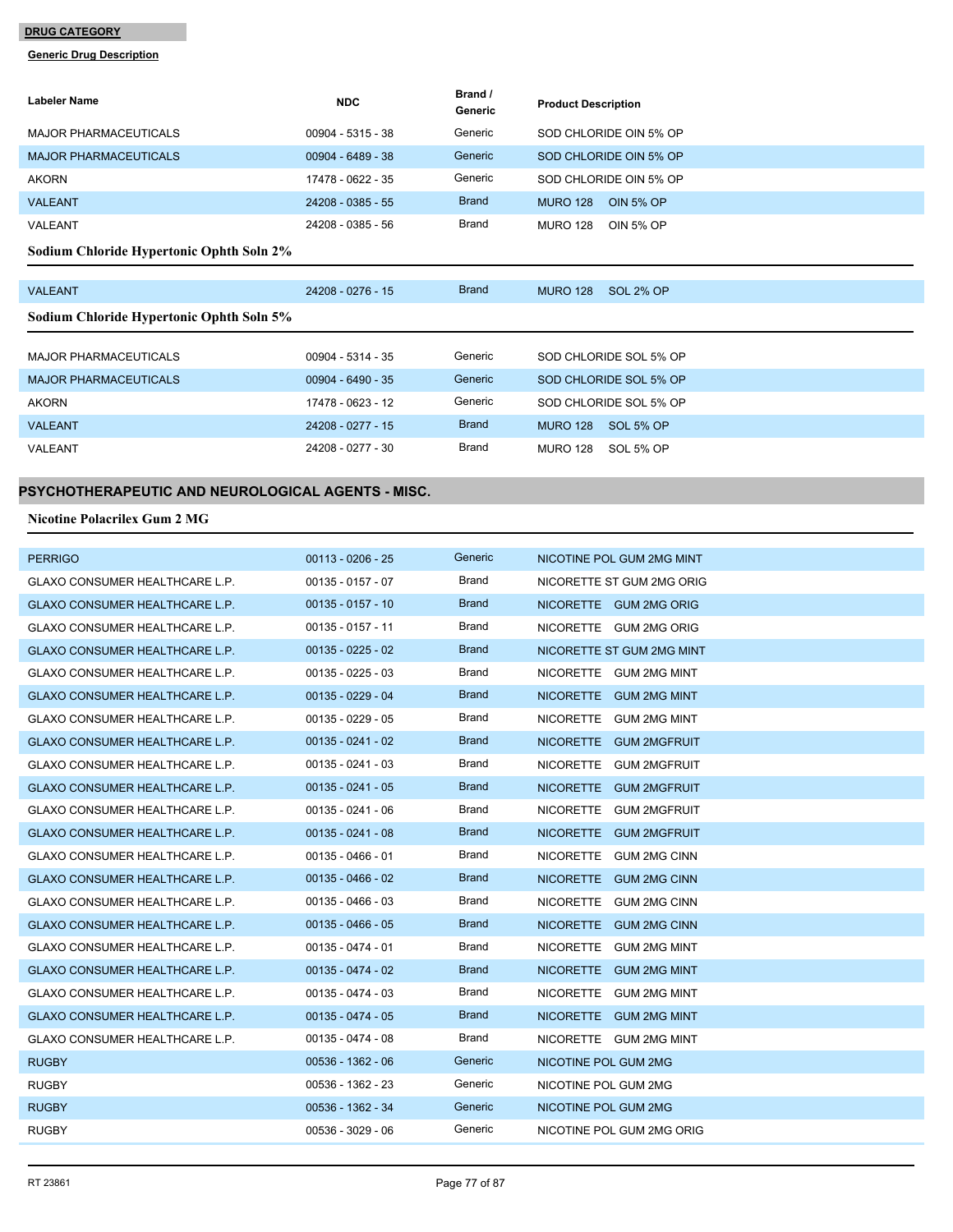| <b>Labeler Name</b>                   | <b>NDC</b>          | Brand /<br>Generic | <b>Product Description</b>       |
|---------------------------------------|---------------------|--------------------|----------------------------------|
| <b>Nicotine Polacrilex Gum 2 MG</b>   |                     |                    |                                  |
| <b>RUGBY</b>                          | 00536 - 3029 - 23   | Generic            | NICOTINE POL GUM 2MG ORIG        |
| <b>RUGBY</b>                          | 00536 - 3029 - 34   | Generic            | NICOTINE POL GUM 2MG ORIG        |
| <b>RUGBY</b>                          | $00536 - 3112 - 01$ | Generic            | NICOTINE POL GUM 2MG MINT        |
| <b>RUGBY</b>                          | 00536 - 3112 - 37   | Generic            | NICOTINE POL GUM 2MG MINT        |
| <b>RUGBY</b>                          | $00536 - 3386 - 01$ | Generic            | NICOTINE POL GUM 2MGFRUIT        |
| <b>RUGBY</b>                          | 00536 - 3404 - 01   | Generic            | NICOTINE POL GUM 2MG CINN        |
| <b>MAJOR PHARMACEUTICALS</b>          | 00904 - 5734 - 11   | Generic            | NICORELIEF GUM 2MG ORIG          |
| <b>MAJOR PHARMACEUTICALS</b>          | 00904 - 5734 - 51   | Generic            | NICORELIEF GUM 2MG ORIG          |
| <b>MAJOR PHARMACEUTICALS</b>          | 00904 - 5736 - 11   | Generic            | NICORELIEF GUM 2MG MINT          |
| <b>MAJOR PHARMACEUTICALS</b>          | 00904 - 5736 - 51   | Generic            | NICORELIEF GUM 2MG MINT          |
| <b>BERGEN BRUNSWIG</b>                | 24385 - 0170 - 58   | Generic            | <b>GNP NICOTINE GUM 2MG MINT</b> |
| <b>BERGEN BRUNSWIG</b>                | 24385 - 0594 - 71   | Generic            | GNP NICOTINE GUM 2MG MINT        |
| <b>TOPCO</b>                          | 36800 - 0029 - 25   | Generic            | NICOTINE POL GUM 2MG ORIG        |
| <b>TOPCO</b>                          | 36800 - 0206 - 25   | Generic            | NICOTINE POL GUM 2MG MINT        |
| <b>TOPCO</b>                          | 36800 - 0352 - 78   | Generic            | NICOTINE POL GUM 2MGFRUIT        |
| <b>TOPCO</b>                          | 36800 - 0456 - 78   | Generic            | NICOTINE POL GUM 2MG MINT        |
| <b>LEADER BRAND PRODUCTS</b>          | 37205 - 0203 - 71   | Generic            | NICOTINE POL GUM 2MG             |
| LEADER BRAND PRODUCTS                 | 37205 - 0967 - 58   | Generic            | NICOTINE POL GUM 2MG MINT        |
| <b>LEADER BRAND PRODUCTS</b>          | 37205 - 0967 - 78   | Generic            | NICOTINE POL GUM 2MG MINT        |
| <b>PERRIGO</b>                        | 45802 - 0206 - 25   | Generic            | NICOTINE POL GUM 2MG MINT        |
| AMERISOURCE BERGEN DRUGS              | 46122 - 0171 - 25   | Generic            | <b>GNP NICOTINE GUM 2MG MINT</b> |
| AMERISOURCE BERGEN DRUGS              | 46122 - 0173 - 20   | Generic            | <b>GNP NICOTINE GUM 2MG ORIG</b> |
| <b>MCKESSON SUNMARK</b>               | 49348 - 0573 - 08   | Generic            | SM NICOTINE GUM 2MG              |
| <b>MCKESSON SUNMARK</b>               | 49348 - 0573 - 36   | Generic            | SM NICOTINE GUM 2MG              |
| <b>MCKESSON SUNMARK</b>               | 49348 - 0691 - 36   | Generic            | SM NICOTINE GUM 2MG MINT         |
| <b>MCKESSON SUNMARK</b>               | 49348 - 0787 - 10   | Generic            | SM NICOTINE GUM 2MG MINT         |
| <b>MCKESSON</b>                       | 62011 - 0047 - 02   | Generic            | HM NICOTINE GUM 2MG MINT         |
| <b>Nicotine Polacrilex Gum 4 MG</b>   |                     |                    |                                  |
| <b>PERRIGO</b>                        | $00113 - 0170 - 60$ | Generic            | NICOTINE GUM 4MG                 |
| <b>PERRIGO</b>                        | $00113 - 0422 - 25$ | Generic            | NICOTINE POL GUM 4MG MINT        |
| PERRIGO PHARMACEUTICALS               | 00113 - 0532 - 78   | Generic            | NICOTINE POL GUM 4MG MINT        |
| GLAXO CONSUMER HEALTHCARE L.P.        | $00135 - 0158 - 07$ | <b>Brand</b>       | NICORETTE ST GUM 4MG ORIG        |
| <b>GLAXO CONSUMER HEALTHCARE L.P.</b> | $00135 - 0158 - 10$ | Brand              | NICORETTE GUM 4MG ORIG           |
| GLAXO CONSUMER HEALTHCARE L.P.        | $00135 - 0158 - 11$ | <b>Brand</b>       | NICORETTE GUM 4MG ORIG           |
| GLAXO CONSUMER HEALTHCARE L.P.        | $00135 - 0226 - 02$ | Brand              | NICORETTE GUM 4MG MINT           |
| GLAXO CONSUMER HEALTHCARE L.P.        | $00135 - 0226 - 03$ | <b>Brand</b>       | NICORETTE GUM 4MG MINT           |
| GLAXO CONSUMER HEALTHCARE L.P.        | 00135 - 0230 - 04   | Brand              | NICORETTE GUM 4MG MINT           |
| GLAXO CONSUMER HEALTHCARE L.P.        | $00135 - 0230 - 05$ | <b>Brand</b>       | NICORETTE GUM 4MG MINT           |
| GLAXO CONSUMER HEALTHCARE L.P.        | $00135 - 0242 - 01$ | Brand              | NICORETTE GUM 4MGFRUIT           |
| GLAXO CONSUMER HEALTHCARE L.P.        | $00135 - 0242 - 02$ | <b>Brand</b>       | NICORETTE GUM 4MGFRUIT           |
| GLAXO CONSUMER HEALTHCARE L.P.        | $00135 - 0242 - 03$ | Brand              | NICORETTE GUM 4MGFRUIT           |
| GLAXO CONSUMER HEALTHCARE L.P.        | $00135 - 0242 - 05$ | <b>Brand</b>       | NICORETTE GUM 4MGFRUIT           |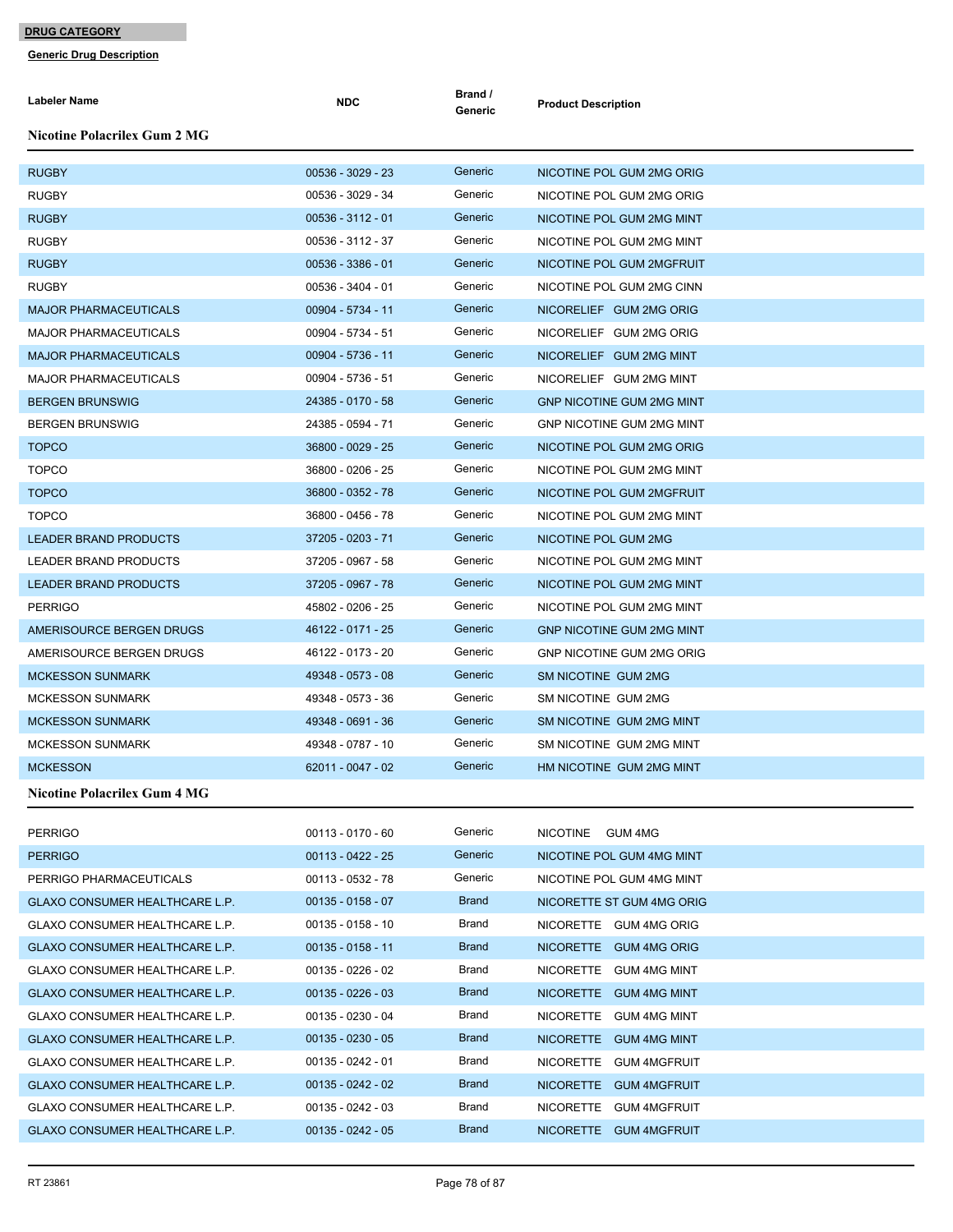| Labeler Name                            | <b>NDC</b>          | Brand /<br>Generic | <b>Product Description</b>       |
|-----------------------------------------|---------------------|--------------------|----------------------------------|
| <b>Nicotine Polacrilex Gum 4 MG</b>     |                     |                    |                                  |
| GLAXO CONSUMER HEALTHCARE L.P.          | $00135 - 0242 - 06$ | Brand              | NICORETTE GUM 4MGFRUIT           |
| GLAXO CONSUMER HEALTHCARE L.P.          | $00135 - 0242 - 08$ | <b>Brand</b>       | NICORETTE GUM 4MGFRUIT           |
| GLAXO CONSUMER HEALTHCARE L.P.          | 00135 - 0467 - 02   | Brand              | NICORETTE GUM 4MG CINN           |
| GLAXO CONSUMER HEALTHCARE L.P.          | $00135 - 0467 - 03$ | <b>Brand</b>       | NICORETTE GUM 4MG CINN           |
| GLAXO CONSUMER HEALTHCARE L.P.          | $00135 - 0467 - 05$ | Brand              | NICORETTE GUM 4MG CINN           |
| <b>GLAXO CONSUMER HEALTHCARE L.P.</b>   | $00135 - 0475 - 01$ | <b>Brand</b>       | NICORETTE GUM 4MG MINT           |
| <b>GLAXO CONSUMER HEALTHCARE L.P.</b>   | $00135 - 0475 - 02$ | Brand              | NICORETTE GUM 4MG MINT           |
| GLAXO CONSUMER HEALTHCARE L.P.          | $00135 - 0475 - 03$ | <b>Brand</b>       | NICORETTE GUM 4MG MINT           |
| GLAXO CONSUMER HEALTHCARE L.P.          | $00135 - 0475 - 05$ | Brand              | NICORETTE GUM 4MG MINT           |
| GLAXO CONSUMER HEALTHCARE L.P.          | $00135 - 0475 - 08$ | <b>Brand</b>       | NICORETTE GUM 4MG MINT           |
| <b>RUGBY</b>                            | 00536 - 1372 - 06   | Generic            | NICOTINE POL GUM 4MG MINT        |
| <b>RUGBY</b>                            | 00536 - 1372 - 23   | Generic            | NICOTINE POL GUM 4MG MINT        |
| <b>RUGBY</b>                            | 00536 - 1372 - 34   | Generic            | NICOTINE POL GUM 4MG MINT        |
| <b>RUGBY</b>                            | $00536 - 3030 - 06$ | Generic            | NICOTINE POL GUM 4MG ORIG        |
| <b>RUGBY</b>                            | 00536 - 3030 - 23   | Generic            | NICOTINE POL GUM 4MG ORIG        |
| <b>RUGBY</b>                            | $00536 - 3113 - 01$ | Generic            | NICOTINE POL GUM 4MG MINT        |
| <b>RUGBY</b>                            | 00536 - 3113 - 37   | Generic            | NICOTINE POL GUM 4MG MINT        |
| <b>RUGBY</b>                            | $00536 - 3387 - 01$ | Generic            | NICOTINE POL GUM 4MG             |
| <b>RUGBY</b>                            | $00536 - 3405 - 01$ | Generic            | NICOTINE POL GUM 4MG             |
| <b>MAJOR PHARMACEUTICALS</b>            | 00904 - 5735 - 11   | Generic            | NICORELIEF GUM 4MG ORIG          |
| <b>MAJOR PHARMACEUTICALS</b>            | 00904 - 5735 - 51   | Generic            | NICORELIEF GUM 4MG ORIG          |
| <b>MAJOR PHARMACEUTICALS</b>            | 00904 - 5737 - 11   | Generic            | NICORELIEF GUM 4MG MINT          |
| <b>MAJOR PHARMACEUTICALS</b>            | 00904 - 5737 - 51   | Generic            | NICORELIEF GUM 4MG MINT          |
| <b>BERGEN BRUNSWIG</b>                  | 24385 - 0598 - 71   | Generic            | <b>GNP NICOTINE GUM 4MG MINT</b> |
| <b>TOPCO</b>                            | 36800 - 0170 - 25   | Generic            | NICOTINE POL GUM 4MG ORIG        |
| <b>TOPCO</b>                            | 36800 - 0170 - 71   | Generic            | NICOTINE POL GUM 4MG ORIG        |
| <b>TOPCO</b>                            | 36800 - 0422 - 71   | Generic            | NICOTINE POL GUM 4MG MINT        |
| <b>TOPCO</b>                            | 36800 - 0532 - 78   | Generic            | NICOTINE POL GUM 4MG MINT        |
| <b>TOPCO</b>                            | 36800 - 0854 - 78   | Generic            | NICOTINE POL GUM 4MGFRUIT        |
| LEADER BRAND PRODUCTS                   | 37205 - 0204 - 71   | Generic            | NICOTINE POL GUM 4MG             |
| <b>LEADER BRAND PRODUCTS</b>            | 37205 - 0968 - 58   | Generic            | NICOTINE POL GUM 4MG MINT        |
| <b>LEADER BRAND PRODUCTS</b>            | 37205 - 0968 - 78   | Generic            | NICOTINE POL GUM 4MG MINT        |
| <b>PERRIGO</b>                          | 45802 - 0001 - 25   | Generic            | NICOTINE POL GUM 4MG MINT        |
| <b>PERRIGO</b>                          | 45802 - 0110 - 78   | Generic            | NICOTINE POL GUM 4MG MINT        |
| AMERISOURCE BERGEN DRUGS                | 46122 - 0286 - 60   | Generic            | GNP NICOTINE GUM 4MG MINT        |
| <b>MCKESSON SUNMARK</b>                 | 49348 - 0572 - 08   | Generic            | SM NICOTINE GUM 4MG              |
| <b>MCKESSON SUNMARK</b>                 | 49348 - 0572 - 36   | Generic            | SM NICOTINE GUM 4MG              |
| <b>MCKESSON SUNMARK</b>                 | 49348 - 0692 - 36   | Generic            | SM NICOTINE GUM 4MG MINT         |
| <b>MCKESSON SUNMARK</b>                 | 49348 - 0788 - 10   | Generic            | SM NICOTINE GUM 4MG MINT         |
| <b>MCKESSON</b>                         | 62011 - 0170 - 01   | Generic            | HM NICOTINE GUM 4MG MINT         |
| <b>Nicotine Polacrilex Lozenge 2 MG</b> |                     |                    |                                  |
| PERRIGO PHARMACEUTICALS                 | 00113 - 0344 - 05   | Generic            | NICOTINE POL LOZ 2MG MINT        |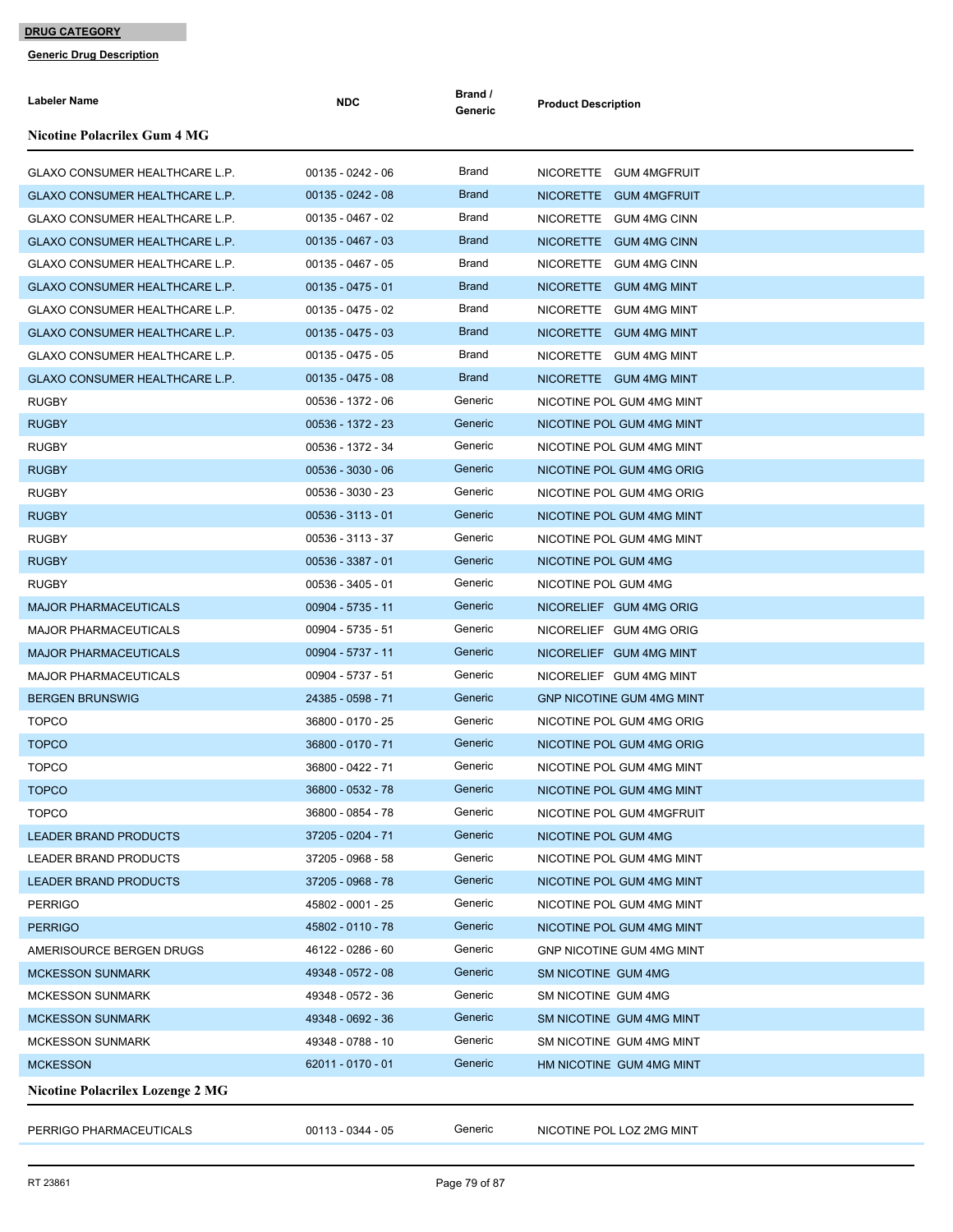| Labeler Name                            | <b>NDC</b>          | Brand /<br>Generic | <b>Product Description</b>       |
|-----------------------------------------|---------------------|--------------------|----------------------------------|
| <b>Nicotine Polacrilex Lozenge 2 MG</b> |                     |                    |                                  |
| <b>GLAXO CONSUMER HEALTHCARE L.P.</b>   | $00135 - 0508 - 02$ | <b>Brand</b>       | NICORETTE LOZ 2MG MINT           |
| GLAXO CONSUMER HEALTHCARE L.P.          | $00135 - 0508 - 03$ | Brand              | NICORETTE LOZ 2MG MINT           |
| <b>GLAXO CONSUMER HEALTHCARE L.P.</b>   | $00135 - 0510 - 01$ | <b>Brand</b>       | NICORETTE LOZ 2MG MINT           |
| GLAXO CONSUMER HEALTHCARE L.P.          | $00135 - 0510 - 02$ | <b>Brand</b>       | NICORETTE LOZ 2MG MINT           |
| GLAXO CONSUMER HEALTHCARE L.P.          | $00135 - 0510 - 03$ | <b>Brand</b>       | NICORETTE LOZ 2MG MINT           |
| GLAXO CONSUMER HEALTHCARE L.P.          | $00135 - 0510 - 05$ | Brand              | NICORETTE LOZ 2MG MINT           |
| GLAXO CONSUMER HEALTHCARE L.P.          | $00135 - 0510 - 06$ | <b>Brand</b>       | NICORETTE LOZ 2MG MINT           |
| GLAXO CONSUMER HEALTHCARE L.P.          | $00135 - 0510 - 07$ | <b>Brand</b>       | NICORETTE LOZ 2MG MINT           |
| GLAXO CONSUMER HEALTHCARE L.P.          | $00135 - 0512 - 01$ | <b>Brand</b>       | NICORETTE LOZ 2MG CHRY           |
| GLAXO CONSUMER HEALTHCARE L.P.          | $00135 - 0512 - 05$ | Brand              | NICORETTE LOZ 2MG CHRY           |
| GLAXO CONSUMER HEALTHCARE L.P.          | $00135 - 0514 - 03$ | <b>Brand</b>       | NICORETTE LOZ 2MG ORIG           |
| <b>RUGBY</b>                            | 00536 - 1038 - 81   | Generic            | NICOTINE POL LOZ 2MG MINT        |
| <b>TOPCO</b>                            | 36800 - 0344 - 05   | Generic            | NICOTINE POL LOZ 2MG MINT        |
| LEADER BRAND PRODUCTS                   | 37205 - 0987 - 69   | Generic            | NICOTINE POL LOZ 2MG MINT        |
| PERRIGO PHARMACEUTICALS                 | 45802 - 0344 - 05   | Generic            | NICOTINE POL LOZ 2MG MINT        |
| AMERISOURCE BERGEN DRUGS                | 46122 - 0176 - 08   | Generic            | <b>GNP NICOTINE LOZ 2MG MINT</b> |
| AMERISOURCE BERGEN DRUGS                | 46122 - 0254 - 15   | Generic            | <b>GNP NICOTINE LOZ MINI 2MG</b> |
| <b>MCKESSON SUNMARK</b>                 | 49348 - 0852 - 16   | Generic            | SM NICOTINE LOZ 2MG MINT         |
| <b>MCKESSON</b>                         | 62011 - 0048 - 01   | Generic            | HM NICOTINE LOZ 2MG MINT         |
| <b>MCKESSON</b>                         | 62011 - 0199 - 01   | Generic            | HM NICOTINE LOZ 2MG MINT         |
| <b>Nicotine Polacrilex Lozenge 4 MG</b> |                     |                    |                                  |
| PERRIGO PHARMACEUTICALS                 | $00113 - 0873 - 05$ | Generic            | NICOTINE POL LOZ 4MG MINT        |
| <b>GLAXO CONSUMER HEALTHCARE L.P.</b>   | $00135 - 0509 - 02$ | Brand              | NICORETTE LOZ 4MG MINT           |
| GLAXO CONSUMER HEALTHCARE L.P.          | $00135 - 0509 - 03$ | <b>Brand</b>       | NICORETTE LOZ 4MG MINT           |
| GLAXO CONSUMER HEALTHCARE L.P.          | $00135 - 0511 - 01$ | Brand              | NICORETTE LOZ 4MG MINT           |
| <b>GLAXO CONSUMER HEALTHCARE L.P.</b>   | $00135 - 0511 - 02$ | <b>Brand</b>       | NICORETTE LOZ 4MG MINT           |
| GLAXO CONSUMER HEALTHCARE L.P.          | $00135 - 0511 - 05$ | Brand              | NICORETTE LOZ 4MG MINT           |
| GLAXO CONSUMER HEALTHCARE L.P.          | $00135 - 0511 - 06$ | <b>Brand</b>       | NICORETTE LOZ 4MG MINT           |
| GLAXO CONSUMER HEALTHCARE L.P.          | $00135 - 0511 - 07$ | Brand              | NICORETTE LOZ 4MG MINT           |
| GLAXO CONSUMER HEALTHCARE L.P.          | $00135 - 0513 - 01$ | <b>Brand</b>       | NICORETTE LOZ 4MG CHRY           |
| GLAXO CONSUMER HEALTHCARE L.P.          | $00135 - 0513 - 05$ | Brand              | NICORETTE LOZ 4MG CHRY           |
| GLAXO CONSUMER HEALTHCARE L.P.          | $00135 - 0515 - 03$ | <b>Brand</b>       | NICORETTE LOZ 4MG ORIG           |
| <b>RUGBY</b>                            | 00536 - 1039 - 81   | Generic            | NICOTINE POL LOZ 4MG MINT        |
| <b>TOPCO</b>                            | 36800 - 0873 - 05   | Generic            | NICOTINE POL LOZ 4MG MINT        |
| LEADER BRAND PRODUCTS                   | 37205 - 0988 - 69   | Generic            | NICOTINE POL LOZ 4MG MINT        |
| PERRIGO PHARMACEUTICALS                 | 45802 - 0873 - 05   | Generic            | NICOTINE POL LOZ 4MG MINT        |
| AMERISOURCE BERGEN DRUGS                | 46122 - 0177 - 08   | Generic            | GNP NICOTINE LOZ 4MG MINT        |
| AMERISOURCE BERGEN DRUGS                | 46122 - 0255 - 15   | Generic            | <b>GNP NICOTINE LOZ 4MG MINT</b> |
| <b>MCKESSON SUNMARK</b>                 | 49348 - 0853 - 16   | Generic            | SM NICOTINE LOZ 4MG MINT         |
| <b>MCKESSON</b>                         | 62011 - 0171 - 01   | Generic            | HM NICOTINE LOZ 4MG MINT         |
| <b>MCKESSON</b>                         | 62011 - 0171 - 02   | Generic            | HM NICOTINE LOZ 4MG MINT         |
| <b>MCKESSON</b>                         | 62011 - 0200 - 01   | Generic            | HM NICOTINE LOZ 4MG MINT         |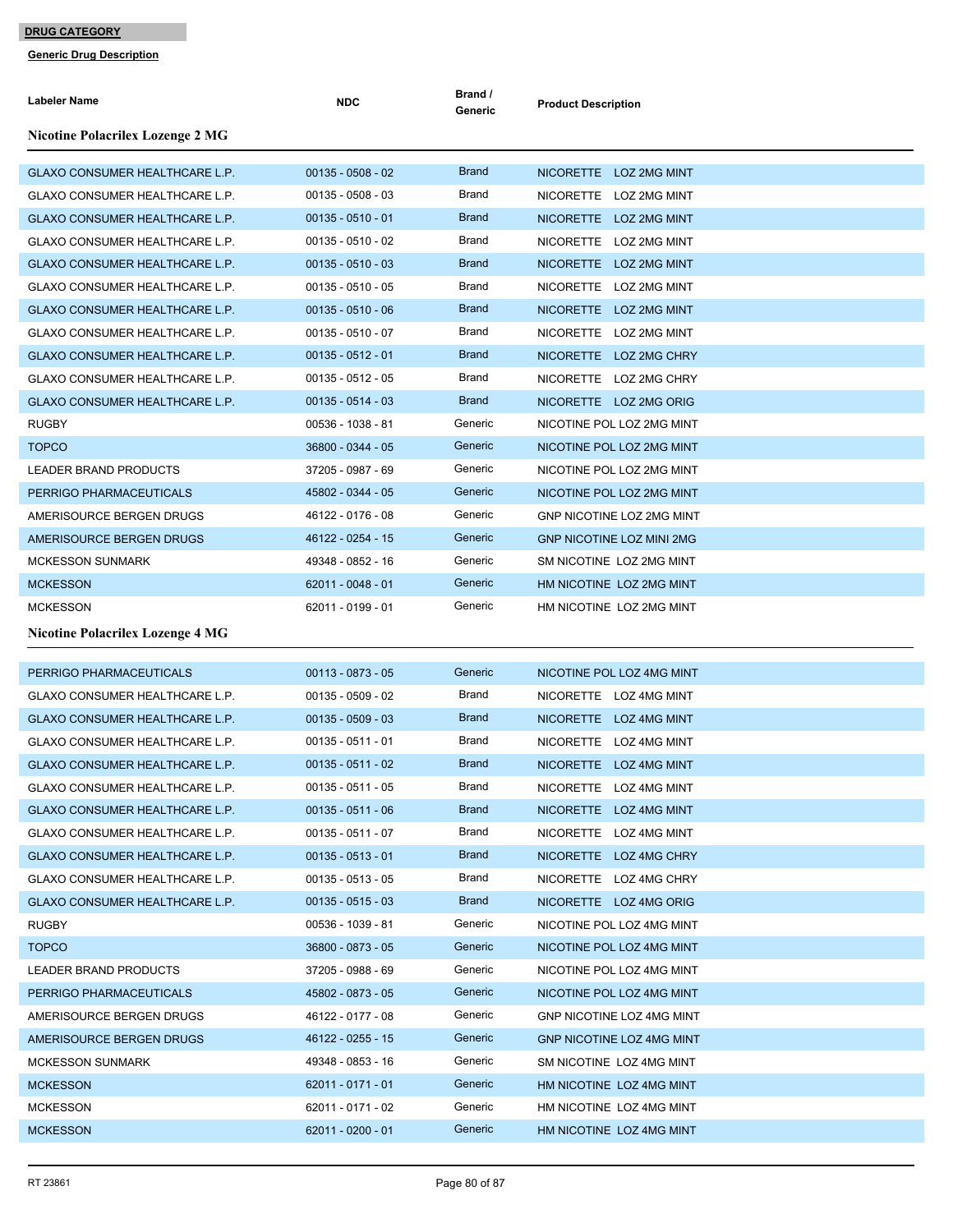| Labeler Name                                | <b>NDC</b>          | Brand /<br>Generic | <b>Product Description</b>             |  |  |
|---------------------------------------------|---------------------|--------------------|----------------------------------------|--|--|
| Nicotine TD Patch 24 HR Kit 21-14-7 MG/24HR |                     |                    |                                        |  |  |
| DR. REDDY'S LABORATORIES                    | 00067 - 6045 - 56   | Generic            | NICOTINE SYS KIT TRANSDER              |  |  |
| DR. REDDY'S LABORATORIES                    | 43598 - 0445 - 56   | Generic            | NICOTINE SYS KIT TRANSDER              |  |  |
| Nicotine TD Patch 24HR 14 MG/24HR           |                     |                    |                                        |  |  |
| DR. REDDY'S LABORATORIES                    | $00067 - 5125 - 07$ | Generic            | <b>NICOTINE</b><br><b>DIS 14MG/24H</b> |  |  |
| DR. REDDY'S LABORATORIES                    | $00067 - 5125 - 14$ | Generic            | <b>NICOTINE</b><br><b>DIS 14MG/24H</b> |  |  |
| <b>MCKESSON SUNMARK</b>                     | 00067 - 6129 - 14   | Generic            | SM NICOTINE DIS 14MG/24H               |  |  |
| <b>GLAXO CONSUMER HEALTHCARE L.P.</b>       | $00135 - 0195 - 02$ | <b>Brand</b>       | NICODERM CQ DIS 14MG/24H               |  |  |
| <b>GLAXO CONSUMER HEALTHCARE L.P.</b>       | $00135 - 0195 - 03$ | <b>Brand</b>       | NICODERM CQ DIS 14MG/24H               |  |  |
| <b>GLAXO CONSUMER HEALTHCARE L.P.</b>       | $00135 - 0195 - 05$ | <b>Brand</b>       | NICODERM CQ DIS 14MG/24H               |  |  |
| <b>RUGBY</b>                                | 00536 - 1107 - 88   | Generic            | NICOTINE TD DIS 14MG/24H               |  |  |
| <b>RUGBY</b>                                | $00536 - 5895 - 88$ | Generic            | NICOTINE TD DIS 14MG/24H               |  |  |
| <b>LEADER BRAND PRODUCTS</b>                | 37205 - 0361 - 74   | Generic            | NICOTINE TD DIS 14MG/24H               |  |  |
| DR. REDDY'S LABORATORIES                    | 43598 - 0447 - 70   | Generic            | NICOTINE TD DIS 14MG/24H               |  |  |
| DR.REDDY'S LABORATORIES                     | 43598 - 0447 - 74   | Generic            | NICOTINE TD DIS 14MG/24H               |  |  |
| <b>MCKESSON SUNMARK</b>                     | 49348 - 0145 - 46   | Generic            | SM NICOTINE DIS 14MG/24H               |  |  |
| <b>MCKESSON</b>                             | 62011 - 0172 - 01   | Generic            | HM NICOTINE DIS 14MG/24H               |  |  |
| Nicotine TD Patch 24HR 21 MG/24HR           |                     |                    |                                        |  |  |
| DR. REDDY'S LABORATORIES                    | $00067 - 5126 - 07$ | Generic            | <b>NICOTINE</b><br><b>DIS 21MG/24H</b> |  |  |
| DR. REDDY'S LABORATORIES                    | 00067 - 5126 - 14   | Generic            | <b>NICOTINE</b><br>DIS 21MG/24H        |  |  |
| DR. REDDY'S LABORATORIES                    | $00067 - 5126 - 28$ | Generic            | NICOTINE DIS 21MG/24H                  |  |  |
| <b>MCKESSON SUNMARK</b>                     | 00067 - 6130 - 14   | Generic            | SM NICOTINE DIS 21MG                   |  |  |
| <b>GLAXO CONSUMER HEALTHCARE L.P.</b>       | $00135 - 0145 - 02$ | <b>Brand</b>       | NICODERM CQ DIS 21MG/24H               |  |  |
| <b>GLAXO CONSUMER HEALTHCARE L.P.</b>       | 00135 - 0194 - 01   | Brand              | NICODERM CQ DIS 21MG/24H               |  |  |
| GLAXO CONSUMER HEALTHCARE L.P.              | $00135 - 0194 - 02$ | <b>Brand</b>       | NICODERM CQ DIS 21MG/24H               |  |  |
| GLAXO CONSUMER HEALTHCARE L.P.              | $00135 - 0194 - 03$ | Brand              | NICODERM CQ DIS 21MG/24H               |  |  |
| GLAXO CONSUMER HEALTHCARE L.P.              | $00135 - 0194 - 05$ | <b>Brand</b>       | NICODERM CQ DIS 21MG/24H               |  |  |
| RUGBY                                       | 00536 - 1108 - 88   | Generic            | NICOTINE TD DIS 21MG/24H               |  |  |
| <b>RUGBY</b>                                | 00536 - 5896 - 88   | Generic            | NICOTINE TD DIS 21MG/24H               |  |  |
| LEADER BRAND PRODUCTS                       | 37205 - 0358 - 74   | Generic            | NICOTINE TD DIS 21MG/24H               |  |  |
| DR. REDDY'S LABORATORIES                    | 43598 - 0448 - 28   | Generic            | NICOTINE TD DIS 21MG/24H               |  |  |
| DR.REDDY'S LABORATORIES                     | 43598 - 0448 - 70   | Generic            | NICOTINE TD DIS 21MG/24H               |  |  |
| DR. REDDY'S LABORATORIES                    | 43598 - 0448 - 74   | Generic            | NICOTINE TD DIS 21MG/24H               |  |  |
| <b>MCKESSON SUNMARK</b>                     | 49348 - 0144 - 46   | Generic            | SM NICOTINE DIS 21MG/24H               |  |  |
| <b>MCKESSON</b>                             | 62011 - 0173 - 01   | Generic            | HM NICOTINE DIS 21MG/24H               |  |  |
| Nicotine TD Patch 24HR 7 MG/24HR            |                     |                    |                                        |  |  |
| DR.REDDY'S LABORATORIES                     | 00067 - 5124 - 07   | Generic            | NICOTINE DIS 7MG/24HR                  |  |  |
| DR. REDDY'S LABORATORIES                    | 00067 - 5124 - 14   | Generic            | NICOTINE DIS 7MG/24HR                  |  |  |
| <b>MCKESSON SUNMARK</b>                     | 00067 - 6128 - 14   | Generic            | SM NICOTINE DIS 7MG/24HR               |  |  |
| GLAXO CONSUMER HEALTHCARE L.P.              | $00135 - 0196 - 02$ | <b>Brand</b>       | NICODERM CQ DIS 7MG/24HR               |  |  |
| GLAXO CONSUMER HEALTHCARE L.P.              | $00135 - 0196 - 05$ | Brand              | NICODERM CQ DIS 7MG/24HR               |  |  |
| <b>RUGBY</b>                                | $00536 - 1106 - 88$ | Generic            | NICOTINE TD DIS 7MG/24HR               |  |  |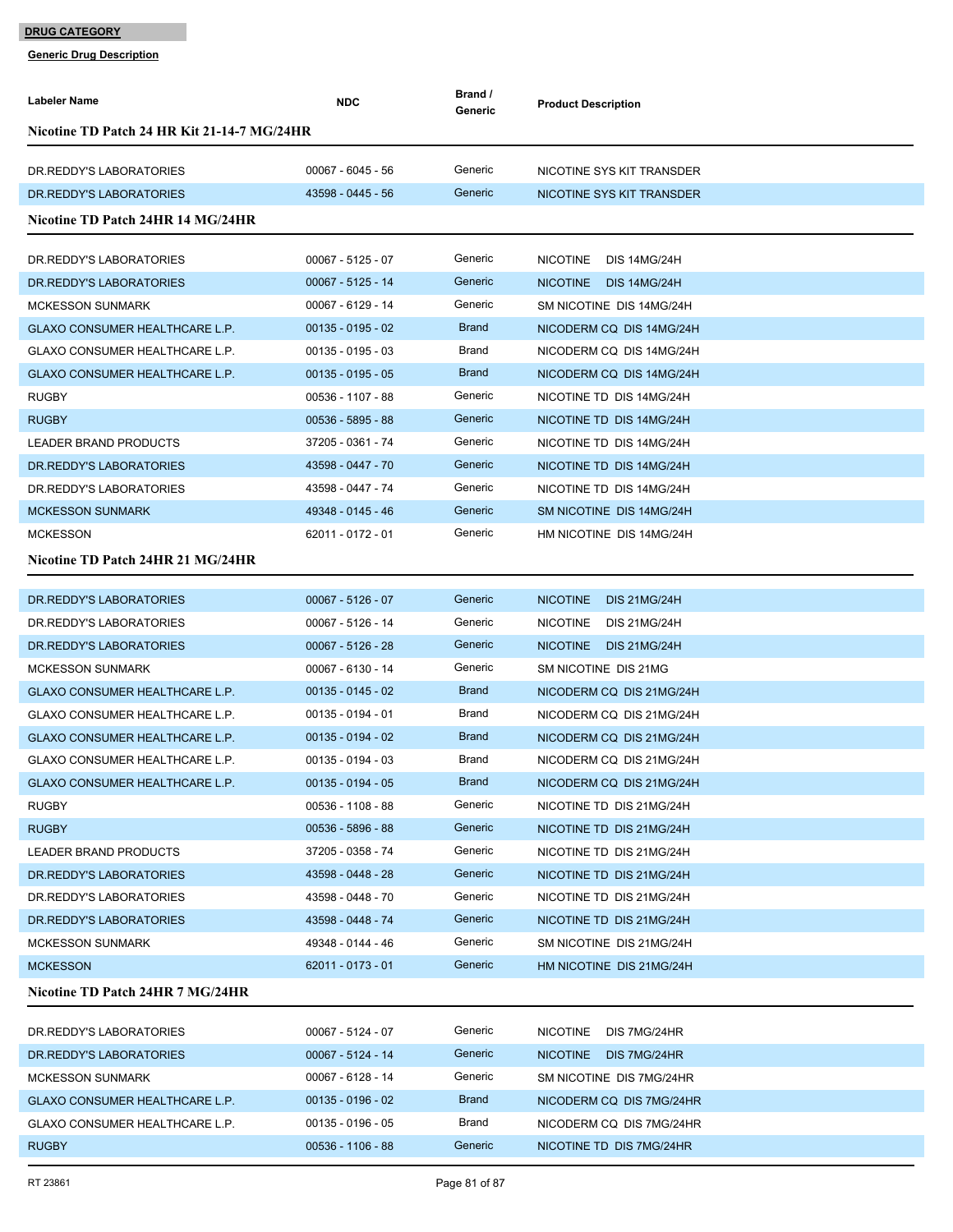| Labeler Name                      | <b>NDC</b>          | Brand /<br>Generic | <b>Product Description</b> |
|-----------------------------------|---------------------|--------------------|----------------------------|
| Nicotine TD Patch 24HR 7 MG/24HR  |                     |                    |                            |
| <b>RUGBY</b>                      | 00536 - 5894 - 88   | Generic            | NICOTINE TD DIS 7MG/24HR   |
| <b>LEADER BRAND PRODUCTS</b>      | 37205 - 0363 - 74   | Generic            | NICOTINE TD DIS 7MG/24HR   |
| DR. REDDY'S LABORATORIES          | 43598 - 0446 - 70   | Generic            | NICOTINE TD DIS 7MG/24HR   |
| DR. REDDY'S LABORATORIES          | 43598 - 0446 - 74   | Generic            | NICOTINE TD DIS 7MG/24HR   |
| <b>MCKESSON SUNMARK</b>           | 49348 - 0146 - 46   | Generic            | SM NICOTINE DIS 7MG/24HR   |
| <b>MCKESSON</b>                   | $62011 - 0050 - 01$ | Generic            | NICOTINE TD DIS 7MG/24HR   |
|                                   |                     |                    |                            |
| <b>ULCER DRUGS</b>                |                     |                    |                            |
| Cimetidine Tab 200 MG             |                     |                    |                            |
| <b>BERGEN BRUNSWIG</b>            | 24385 - 0111 - 65   | Generic            | HEARTBURN TAB 200MG        |
| <b>TOPCO</b>                      | 36800 - 0022 - 39   | Generic            | HEARTBURN TAB RELIEF       |
| <b>MCKESSON SUNMARK</b>           | 49348 - 0246 - 44   | Generic            | SM ACID REDU TAB 200MG     |
| <b>Famotidine Tab 10 MG</b>       |                     |                    |                            |
|                                   |                     |                    |                            |
| <b>TEVA PHARMACEUTICALS USA</b>   | $00093 - 2748 - 65$ | Generic            | FAMOTIDINE TAB 10MG        |
| TEVA PHARMACEUTICALS USA          | 00093 - 2748 - 92   | Generic            | FAMOTIDINE TAB 10MG        |
| TEVA PHARMACEUTICALS USA          | 00093 - 2748 - 94   | Generic            | FAMOTIDINE TAB 10MG        |
| PERRIGO PHARMACEUTICALS           | $00113 - 0141 - 65$ | Generic            | ACID REDUCER TAB 10MG      |
| <b>MAJOR PHARMACEUTICALS</b>      | $00904 - 5529 - 52$ | Generic            | HEARTBURN TAB RELIEF       |
| <b>MAJOR PHARMACEUTICALS</b>      | 00904 - 5529 - 87   | Generic            | HEARTBURN TAB RELIEF       |
| <b>SELECT BRAND</b>               | 15127 - 0370 - 30   | Generic            | ACID REDUCER TAB 10MG      |
| <b>BERGEN BRUNSWIG</b>            | 24385 - 0255 - 72   | Generic            | ACID REDUCER TAB 10MG      |
| <b>TOPCO</b>                      | 36800 - 0141 - 65   | Generic            | ACID REDUCER TAB 10MG      |
| <b>TOPCO</b>                      | 36800 - 0141 - 72   | Generic            | ACID REDUCER TAB 10MG      |
| <b>LEADER BRAND PRODUCTS</b>      | 37205 - 0614 - 65   | Generic            | ACID REDUCER TAB 10MG      |
| <b>MCKESSON SUNMARK</b>           | 49348 - 0128 - 12   | Generic            | ACID REDUCER TAB 10MG      |
| <b>MCKESSON SUNMARK</b>           | 49348 - 0128 - 13   | Generic            | ACID REDUCER TAB 10MG      |
| <b>MCKESSON SUNMARK</b>           | 49348 - 0128 - 44   | Generic            | ACID REDUCER TAB 10MG      |
| <b>MCKESSON SUNMARK</b>           | 49348 - 0442 - 13   | Generic            | ACID REDUCER TAB 10MG      |
| <b>MCKESSON</b>                   | 62011 - 0142 - 01   | Generic            | FAMOTIDINE TAB 10MG        |
| <b>CHAIN DRUG MARKETING ASSOC</b> | 63868 - 0714 - 30   | Generic            | ACID CONTROL TAB 10MG      |
| <b>Famotidine Tab 20 MG</b>       |                     |                    |                            |
| PERRIGO PHARMACEUTICALS           | $00113 - 0194 - 02$ | Generic            | ACID REDUCER TAB 20MG      |
| <b>MAJOR PHARMACEUTICALS</b>      | 00904 - 5780 - 17   | Generic            | HEARTBURN TAB 20MG         |
| <b>MAJOR PHARMACEUTICALS</b>      | 00904 - 5780 - 51   | Generic            | HEARTBURN TAB 20MG         |
| <b>BERGEN BRUNSWIG</b>            | 24385 - 0385 - 51   | Generic            | ACID REDUCER TAB 20MG      |
| <b>BERGEN BRUNSWIG</b>            | 24385 - 0385 - 63   | Generic            | ACID REDUCER TAB 20MG      |
| <b>BERGEN BRUNSWIG</b>            | 24385 - 0385 - 71   | Generic            | ACID REDUCER TAB 20MG      |
| <b>TOPCO</b>                      | 36800 - 0194 - 02   | Generic            | ACID REDUCER TAB 20MG      |
| <b>TOPCO</b>                      | 36800 - 0194 - 51   | Generic            | ACID REDUCER TAB 20MG      |
| <b>TOPCO</b>                      | 36800 - 0194 - 71   | Generic            | ACID REDUCER TAB 20MG      |
|                                   |                     |                    |                            |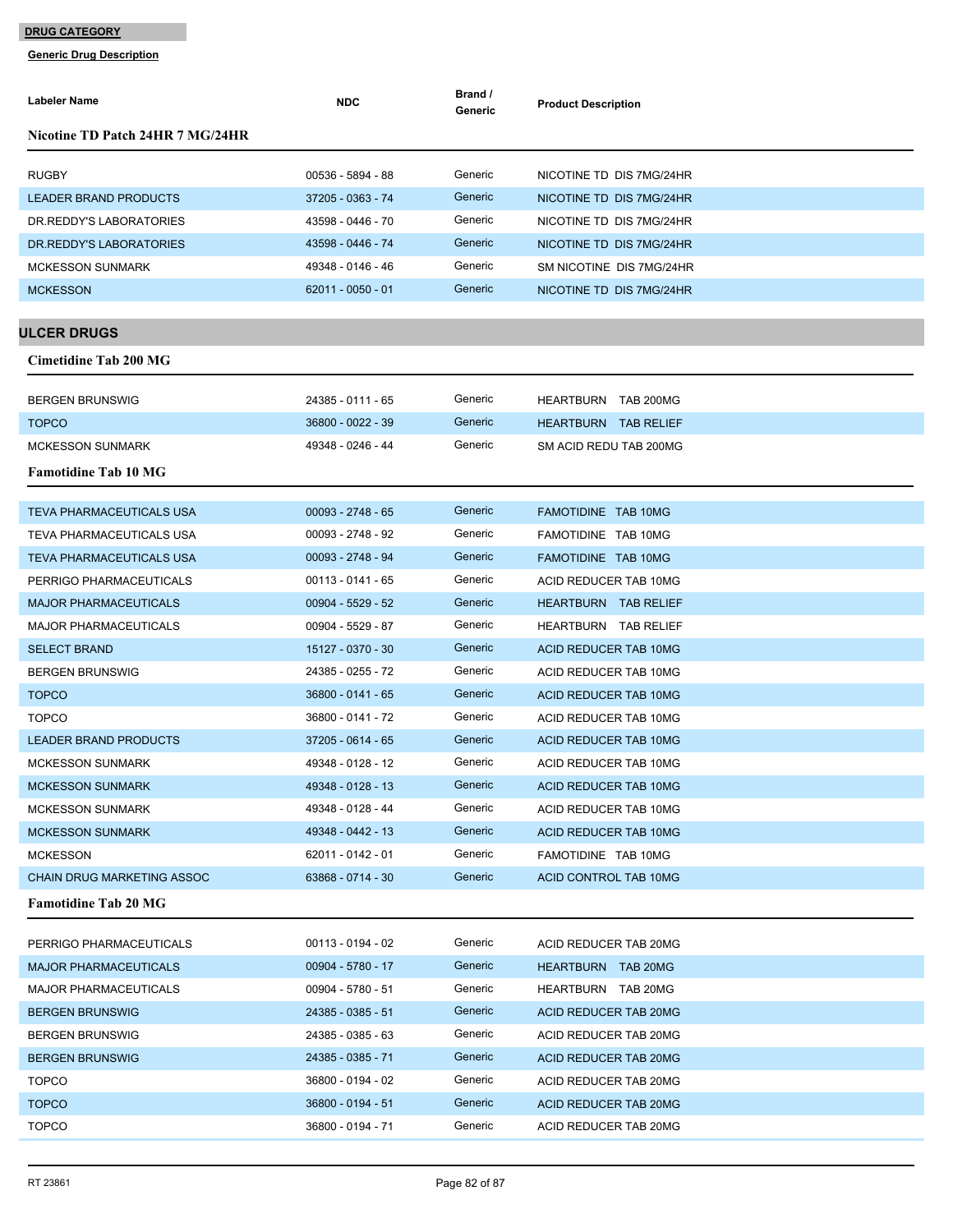| <b>Labeler Name</b>                                          | <b>NDC</b>          | Brand /<br>Generic | <b>Product Description</b>   |  |  |
|--------------------------------------------------------------|---------------------|--------------------|------------------------------|--|--|
| <b>Famotidine Tab 20 MG</b>                                  |                     |                    |                              |  |  |
| <b>LEADER BRAND PRODUCTS</b>                                 | 37205 - 0861 - 63   | Generic            | ACID REDUCER TAB 20MG        |  |  |
| AMERISOURCE BERGEN DRUGS                                     | 46122 - 0168 - 78   | Generic            | ACID REDUCER TAB 20MG        |  |  |
| <b>MCKESSON SUNMARK</b>                                      | 49348 - 0817 - 05   | Generic            | ACID REDUCER TAB 20MG        |  |  |
| <b>MCKESSON SUNMARK</b>                                      | 49348 - 0817 - 09   | Generic            | ACID REDUCER TAB 20MG        |  |  |
| <b>MCKESSON</b>                                              | 62011 - 0143 - 01   | Generic            | <b>FAMOTIDINE TAB 20MG</b>   |  |  |
| CHAIN DRUG MARKETING ASSOC                                   | 63868 - 0486 - 25   | Generic            | ACID CONTROL TAB 20MG        |  |  |
| Famotidine-Ca Carbonate-Mag Hydroxide Chew Tab 10-800-165 MG |                     |                    |                              |  |  |
| PERRIGO PHARMACEUTICALS                                      | $00113 - 0321 - 63$ | Generic            | DUAL ACTION CHW COMPLETE     |  |  |
| <b>BERGEN BRUNSWIG</b>                                       | 24385 - 0201 - 63   | Generic            | DUAL ACTION CHW COMPLETE     |  |  |
| <b>BERGEN BRUNSWIG</b>                                       | 24385 - 0202 - 63   | Generic            | DUAL ACTION CHW COMPLETE     |  |  |
| <b>TOPCO</b>                                                 | 36800 - 0321 - 63   | Generic            | DUAL ACTION CHW COMPLETE     |  |  |
| <b>TOPCO</b>                                                 | 36800 - 0321 - 71   | Generic            | DUAL ACTION CHW COMPLETE     |  |  |
| <b>TOPCO</b>                                                 | 36800 - 0546 - 63   | Generic            | DUAL ACTION CHW COMPLETE     |  |  |
| <b>TOPCO</b>                                                 | 36800 - 0546 - 71   | Generic            | DUAL ACTION CHW COMPLETE     |  |  |
| LEADER BRAND PRODUCTS                                        | 37205 - 0680 - 63   | Generic            | ACID REDUCER CHW COMPLETE    |  |  |
| <b>MCKESSON SUNMARK</b>                                      | 49348 - 0403 - 05   | Generic            | SM COMPLETE CHW DUAL ACT     |  |  |
| <b>MCKESSON</b>                                              | 62011 - 0182 - 01   | Generic            | COMPLETE CHW DUAL ACT        |  |  |
| Lansoprazole Cap Delayed Release 15 MG                       |                     |                    |                              |  |  |
| <b>NOVARTIS</b>                                              | 00067 - 6286 - 14   | <b>Brand</b>       | PREVACID 24H CAP 15MG DR     |  |  |
| <b>NOVARTIS</b>                                              | 00067 - 6286 - 28   | Brand              | PREVACID 24H CAP 15MG DR     |  |  |
| <b>NOVARTIS</b>                                              | $00067 - 6286 - 42$ | <b>Brand</b>       | PREVACID 24H CAP 15MG DR     |  |  |
| <b>RUGBY</b>                                                 | 00536 - 1034 - 13   | Generic            | <b>HEARTBURN TR CAP 15MG</b> |  |  |
| <b>RUGBY</b>                                                 | 00536 - 1034 - 71   | Generic            | <b>HEARTBURN TR CAP 15MG</b> |  |  |
| <b>RUGBY</b>                                                 | 00536 - 1034 - 88   | Generic            | <b>HEARTBURN TR CAP 15MG</b> |  |  |
| <b>MAJOR PHARMACEUTICALS</b>                                 | 00904 - 6282 - 71   | Generic            | HRTBRN REL CAP 15MG DR       |  |  |
| LEADER BRAND PRODUCTS                                        | 37205 - 0661 - 74   | Generic            | LANSOPRAZOLE CAP 15MG DR     |  |  |
| PERRIGO PHARMACEUTICALS                                      | 45802 - 0245 - 01   | Generic            | LANSOPRAZOLE CAP 15MG DR     |  |  |
| PERRIGO PHARMACEUTICALS                                      | 45802 - 0245 - 02   | Generic            | LANSOPRAZOLE CAP 15MG DR     |  |  |
| PERRIGO PHARMACEUTICALS                                      | 45802 - 0245 - 03   | Generic            | LANSOPRAZOLE CAP 15MG DR     |  |  |
| AMERISOURCE BERGEN DRUGS                                     | 46122 - 0107 - 03   | Generic            | LANSOPRAZOLE CAP 15MG DR     |  |  |
| AMERISOURCE BERGEN DRUGS                                     | 46122 - 0107 - 04   | Generic            | LANSOPRAZOLE CAP 15MG DR     |  |  |
| AMERISOURCE BERGEN DRUGS                                     | 46122 - 0107 - 74   | Generic            | LANSOPRAZOLE CAP 15MG DR     |  |  |
| <b>MCKESSON SUNMARK</b>                                      | 49348 - 0301 - 46   | Generic            | LANSOPRAZOLE CAP 15MG DR     |  |  |
| <b>MCKESSON SUNMARK</b>                                      | 49348 - 0301 - 61   | Generic            | LANSOPRAZOLE CAP 15MG DR     |  |  |
| <b>MCKESSON SUNMARK</b>                                      | 49348 - 0301 - 78   | Generic            | LANSOPRAZOLE CAP 15MG DR     |  |  |
| <b>MCKESSON</b>                                              | 62011 - 0168 - 01   | Generic            | LANSOPRAZOLE CAP 15MG DR     |  |  |
| <b>MCKESSON</b>                                              | 62011 - 0168 - 02   | Generic            | LANSOPRAZOLE CAP 15MG DR     |  |  |
| <b>MCKESSON</b>                                              | 62011 - 0168 - 03   | Generic            | LANSOPRAZOLE CAP 15MG DR     |  |  |
| <b>Omeprazole Delayed Release Tab 20 MG</b>                  |                     |                    |                              |  |  |
| PERRIGO PHARMACEUTICALS                                      | $00113 - 0915 - 30$ | Generic            | OMEPRAZOLE TAB 20MG          |  |  |
|                                                              |                     |                    |                              |  |  |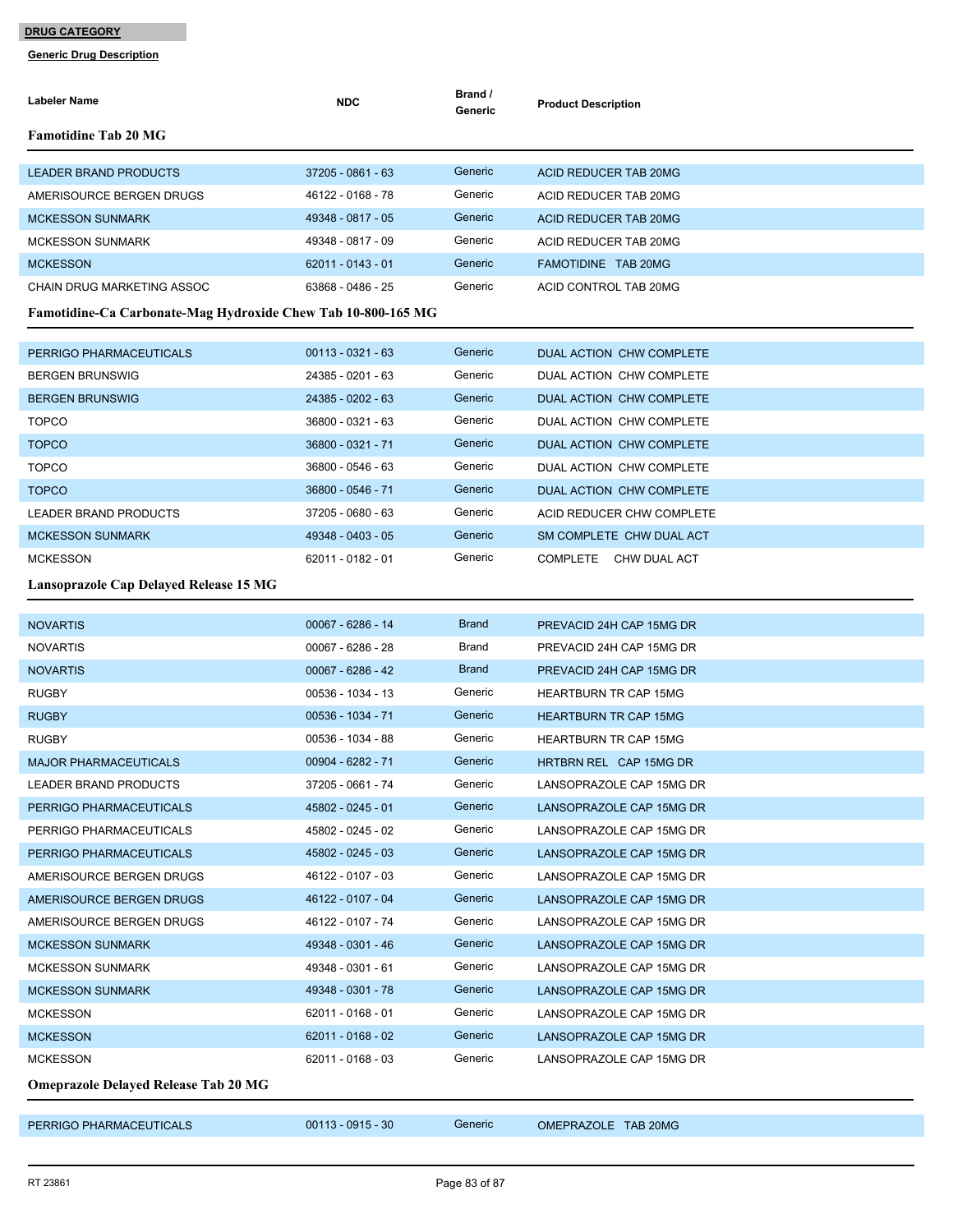| <b>Labeler Name</b>                                           | <b>NDC</b>          | Brand /<br>Generic | <b>Product Description</b> |
|---------------------------------------------------------------|---------------------|--------------------|----------------------------|
| <b>Omeprazole Delayed Release Tab 20 MG</b>                   |                     |                    |                            |
| PERRIGO PHARMACEUTICALS                                       | $00113 - 0915 - 55$ | Generic            | OMEPRAZOLE TAB 20MG        |
| PERRIGO PHARMACEUTICALS                                       | $00113 - 0915 - 74$ | Generic            | OMEPRAZOLE TAB 20MG        |
| <b>MAJOR PHARMACEUTICALS</b>                                  | 00904 - 5834 - 41   | Generic            | OMEPRAZOLE TAB 20MG        |
| <b>MAJOR PHARMACEUTICALS</b>                                  | 00904 - 5834 - 42   | Generic            | OMEPRAZOLE TAB 20MG        |
| <b>MAJOR PHARMACEUTICALS</b>                                  | 00904 - 5834 - 71   | Generic            | OMEPRAZOLE TAB 20MG        |
| <b>TOPCO</b>                                                  | 36800 - 0915 - 01   | Generic            | OMEPRAZOLE TAB 20MG        |
| <b>TOPCO</b>                                                  | 36800 - 0915 - 30   | Generic            | OMEPRAZOLE TAB 20MG        |
| <b>TOPCO</b>                                                  | 36800 - 0915 - 55   | Generic            | OMEPRAZOLE TAB 20MG        |
| <b>TOPCO</b>                                                  | 36800 - 0915 - 74   | Generic            | OMEPRAZOLE TAB 20MG        |
| <b>LEADER BRAND PRODUCTS</b>                                  | 37205 - 0837 - 06   | Generic            | OMEPRAZOLE TAB 20MG        |
| <b>LEADER BRAND PRODUCTS</b>                                  | 37205 - 0837 - 15   | Generic            | OMEPRAZOLE TAB 20MG        |
| <b>LEADER BRAND PRODUCTS</b>                                  | 37205 - 0837 - 66   | Generic            | OMEPRAZOLE TAB 20MG        |
| LEADER BRAND PRODUCTS                                         | 37205 - 0837 - 74   | Generic            | OMEPRAZOLE TAB 20MG        |
| <b>PERRIGO</b>                                                | 45802 - 0888 - 30   | Generic            | OMEPRAZOLE TAB 20MG        |
| <b>PERRIGO</b>                                                | 45802 - 0888 - 55   | Generic            | OMEPRAZOLE TAB 20MG        |
| AMERISOURCE BERGEN DRUGS                                      | 46122 - 0029 - 03   | <b>Brand</b>       | OMEPRAZOLE TAB 20MG        |
| AMERISOURCE BERGEN DRUGS                                      | 46122 - 0029 - 04   | Brand              | OMEPRAZOLE TAB 20MG        |
| AMERISOURCE BERGEN DRUGS                                      | 46122 - 0029 - 74   | <b>Brand</b>       | OMEPRAZOLE TAB 20MG        |
| AMERISOURCE BERGEN DRUGS                                      | 46122 - 0029 - 99   | Brand              | OMEPRAZOLE TAB 20MG        |
| <b>MCKESSON SUNMARK</b>                                       | 49348 - 0846 - 46   | <b>Brand</b>       | OMEPRAZOLE TAB 20MG        |
| <b>MCKESSON SUNMARK</b>                                       | 49348 - 0846 - 61   | Brand              | OMEPRAZOLE TAB 20MG        |
| <b>MCKESSON SUNMARK</b>                                       | 49348 - 0846 - 78   | <b>Brand</b>       | OMEPRAZOLE TAB 20MG        |
| <b>MCKESSON</b>                                               | 62011 - 0157 - 01   | Brand              | OMEPRAZOLE TAB 20MG        |
| <b>MCKESSON</b>                                               | 62011 - 0157 - 02   | <b>Brand</b>       | OMEPRAZOLE TAB 20MG        |
| <b>MCKESSON</b>                                               | 62011 - 0157 - 03   | Brand              | OMEPRAZOLE TAB 20MG        |
| <b>Omeprazole Magnesium Cap DR 20.6 MG (20 MG Base Equiv)</b> |                     |                    |                            |
| DR.REDDY'S LABORATORIES, INC.                                 | 55111 - 0397 - 27   | Generic            | OMEPRAZOLE CAP 20.6MGDR    |
| DR. REDDY'S LABORATORIES, INC.                                | 55111 - 0397 - 33   | Generic            | OMEPRAZOLE CAP 20.6MGDR    |
| DR. REDDY'S LABORATORIES, INC.                                | 55111 - 0397 - 52   | Generic            | OMEPRAZOLE CAP 20.6MGDR    |
| CHAIN DRUG MARKETING ASSOC                                    | 63868 - 0177 - 42   | Generic            | OMEPRAZOLE CAP 20.6MGDR    |
| Ranitidine HCl Tab 150 MG                                     |                     |                    |                            |
|                                                               |                     |                    |                            |
| <b>PERRIGO</b>                                                | $00113 - 0852 - 02$ | Generic            | ACID REDUCER TAB 150MG     |
| <b>PERRIGO</b>                                                | 00113 - 0852 - 71   | Generic            | ACID REDUCER TAB 150MG     |
| <b>BOEHRINGER CONS</b>                                        | 00597 - 0120 - 24   | <b>Brand</b>       | ZANTAC<br><b>TAB 150MG</b> |
| <b>BOEHRINGER CONS</b>                                        | 00597 - 0120 - 50   | Brand              | ZANTAC<br><b>TAB 150MG</b> |
| <b>BOEHRINGER CONS</b>                                        | $00597 - 0120 - 68$ | <b>Brand</b>       | ZANTAC<br><b>TAB 150MG</b> |
| <b>BOEHRINGER CONS</b>                                        | 00597 - 0121 - 24   | Brand              | ZANTAC<br><b>TAB 150MG</b> |
| <b>BOEHRINGER CONS</b>                                        | $00597 - 0121 - 50$ | <b>Brand</b>       | ZANTAC<br><b>TAB 150MG</b> |
| <b>BOEHRINGER CONS</b>                                        | 00597 - 0121 - 68   | Brand              | ZANTAC<br><b>TAB 150MG</b> |
| <b>BOEHRINGER CONS</b>                                        | 00597 - 0121 - 90   | <b>Brand</b>       | ZANTAC<br><b>TAB 150MG</b> |
| <b>BOEHRINGER CONS</b>                                        | 00597 - 0121 - 95   | Brand              | ZANTAC<br><b>TAB 150MG</b> |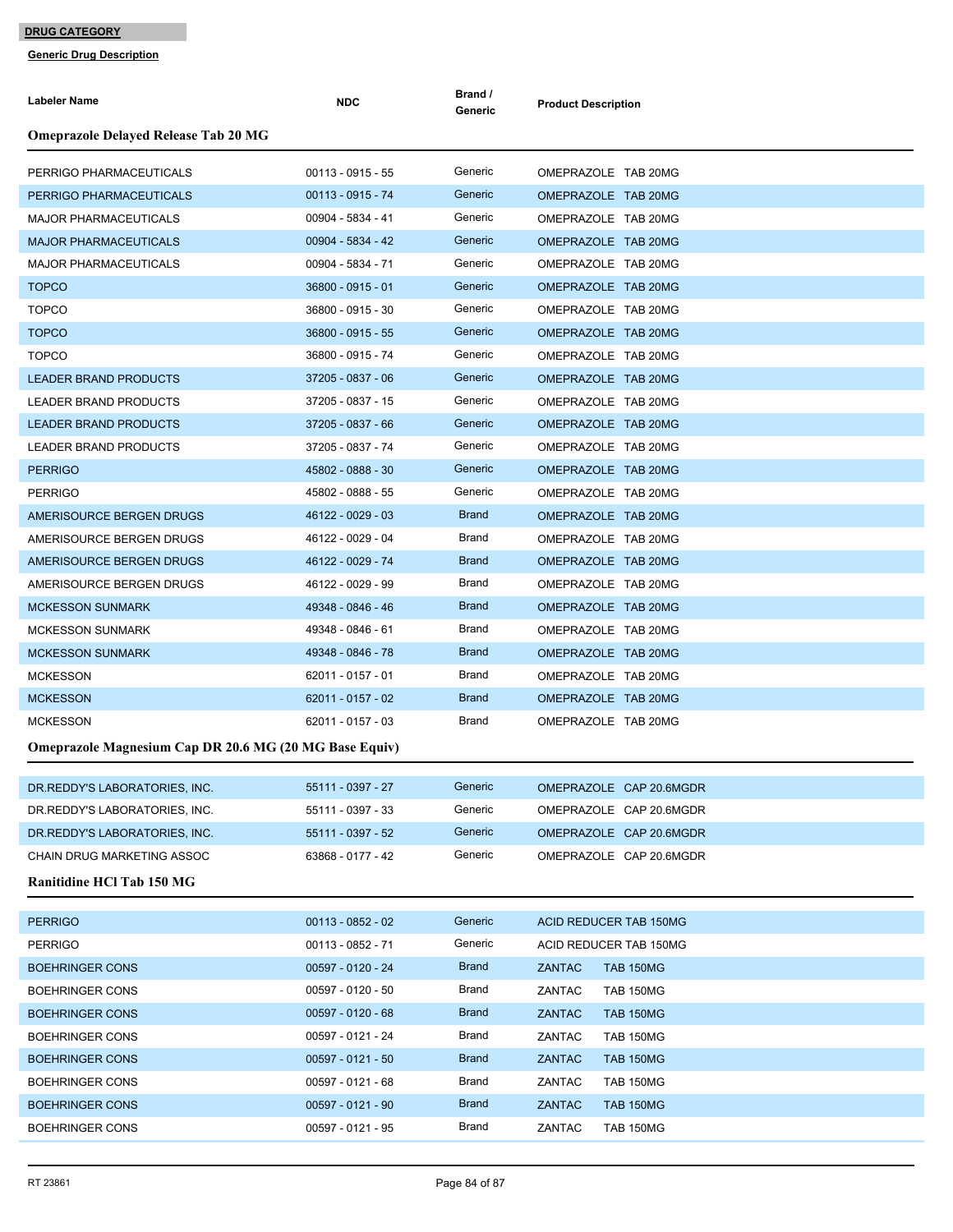**Generic Drug Description**

| <b>Labeler Name</b>              | <b>NDC</b>          | Brand /<br>Generic | <b>Product Description</b>    |
|----------------------------------|---------------------|--------------------|-------------------------------|
| <b>Ranitidine HCl Tab 150 MG</b> |                     |                    |                               |
| <b>MAJOR PHARMACEUTICALS</b>     | 00904 - 6350 - 24   | Generic            | RANITIDINE TAB 150MG          |
| <b>MAJOR PHARMACEUTICALS</b>     | 00904 - 6350 - 51   | Generic            | RANITIDINE TAB 150MG          |
| <b>BERGEN BRUNSWIG</b>           | 24385 - 0268 - 62   | Generic            | ACID CONTROL TAB 150MG        |
| <b>BERGEN BRUNSWIG</b>           | 24385 - 0268 - 71   | Generic            | ACID CONTROL TAB 150MG        |
| <b>TOPCO</b>                     | 36800 - 0047 - 02   | Generic            | HEARTBURN TAB 150MG           |
| <b>TOPCO</b>                     | 36800 - 0047 - 71   | Generic            | <b>HEARTBURN TAB 150MG</b>    |
| <b>TOPCO</b>                     | 36800 - 0852 - 71   | Generic            | HEARTBURN TAB 150MG           |
| AMERISOURCE BERGEN DRUGS         | 46122 - 0041 - 62   | Generic            | ACID CONTROL TAB 150MG        |
| AMERISOURCE BERGEN DRUGS         | 46122 - 0041 - 71   | Generic            | ACID CONTROL TAB 150MG        |
| AMERISOURCE BERGEN DRUGS         | 46122 - 0224 - 62   | Generic            | ACID CONTROL TAB 150MG        |
| <b>MCKESSON SUNMARK</b>          | 49348 - 0026 - 54   | Generic            | <b>ACID REDUCER TAB 150MG</b> |
| <b>OHM LABS</b>                  | 51660 - 0351 - 60   | Generic            | ACID REDUCER TAB 150MG        |
| DR.REDDY'S LABORATORIES, INC.    | 55111 - 0404 - 34   | Generic            | RANITIDINE TAB 150MG          |
| <b>MCKESSON</b>                  | 62011 - 0227 - 01   | Generic            | ACID REDUCER TAB 150MG        |
| <b>Ranitidine HCl Tab 75 MG</b>  |                     |                    |                               |
| <b>BOEHRINGER CONS</b>           | 00597 - 0122 - 13   | <b>Brand</b>       | <b>ZANTAC</b><br>TAB 75MG     |
| <b>BOEHRINGER CONS</b>           | 00597 - 0122 - 27   | Brand              | ZANTAC<br>TAB 75MG            |
| <b>BOEHRINGER CONS</b>           | 00597 - 0122 - 37   | <b>Brand</b>       | <b>ZANTAC</b><br>TAB 75MG     |
| <b>BOEHRINGER CONS</b>           | 00597 - 0122 - 54   | Brand              | ZANTAC<br>TAB 75MG            |
| <b>BOEHRINGER CONS</b>           | 00597 - 0122 - 81   | <b>Brand</b>       | <b>ZANTAC</b><br>TAB 75MG     |
| <b>MAJOR PHARMACEUTICALS</b>     | 00904 - 6349 - 46   | Generic            | RANITIDINE TAB 75MG           |
| <b>MAJOR PHARMACEUTICALS</b>     | 00904 - 6349 - 52   | Generic            | RANITIDINE TAB 75MG           |
| <b>TOPCO</b>                     | 36800 - 0271 - 39   | Generic            | <b>HEARTBRN REL TAB 75MG</b>  |
| <b>TOPCO</b>                     | 36800 - 0271 - 72   | Generic            | <b>HEARTBRN REL TAB 75MG</b>  |
| AMERISOURCE BERGEN DRUGS         | 46122 - 0223 - 65   | Generic            | ACID REDUCER TAB 75MG         |
| AMERISOURCE BERGEN DRUGS         | 46122 - 0223 - 72   | Generic            | ACID REDUCER TAB 75MG         |
| <b>MCKESSON SUNMARK</b>          | 49348 - 0473 - 12   | Generic            | ACID REDUCER TAB 75MG         |
| <b>MCKESSON SUNMARK</b>          | 49348 - 0473 - 44   | Generic            | <b>ACID REDUCER TAB 75MG</b>  |
| OHM LABS                         | 51660 - 0352 - 30   | Generic            | ACID REDUCER TAB 75MG         |
| <b>OHM LABS</b>                  | 51660 - 0352 - 60   | Generic            | ACID REDUCER TAB 75MG         |
| <b>MCKESSON</b>                  | 62011 - 0144 - 01   | Generic            | ACID REDUCER TAB 75MG         |
| <b>MCKESSON</b>                  | 62011 - 0144 - 02   | Generic            | <b>ACID REDUCER TAB 75MG</b>  |
| <b>MCKESSON</b>                  | 62011 - 0225 - 01   | Generic            | ACID REDUCER TAB 75MG         |
| <b>MCKESSON</b>                  | $62011 - 0225 - 02$ | Generic            | ACID REDUCER TAB 75MG         |
|                                  |                     |                    |                               |

### **VAGINAL PRODUCTS**

**Clotrimazole Vaginal Cream 1%**

| ACTAVIS MID ATLANTIC | 00472 - 0220 - 41 | Generic | CLOTRIMAZOLE CRE 1%     |
|----------------------|-------------------|---------|-------------------------|
| ACTAVIS MID ATLANTIC | 00472 - 0220 - 63 | Generic | CLOTRIMAZOLE CRE 1%     |
| MCKESSON SUNMARK     | 49348 - 0793 - 76 | Generic | CLOTRIMAZOLE CRE 1% VAG |
| <b>TARO</b>          | 51672 - 2003 - 06 | Generic | CLOTRIMAZOLE CRE 1% VAG |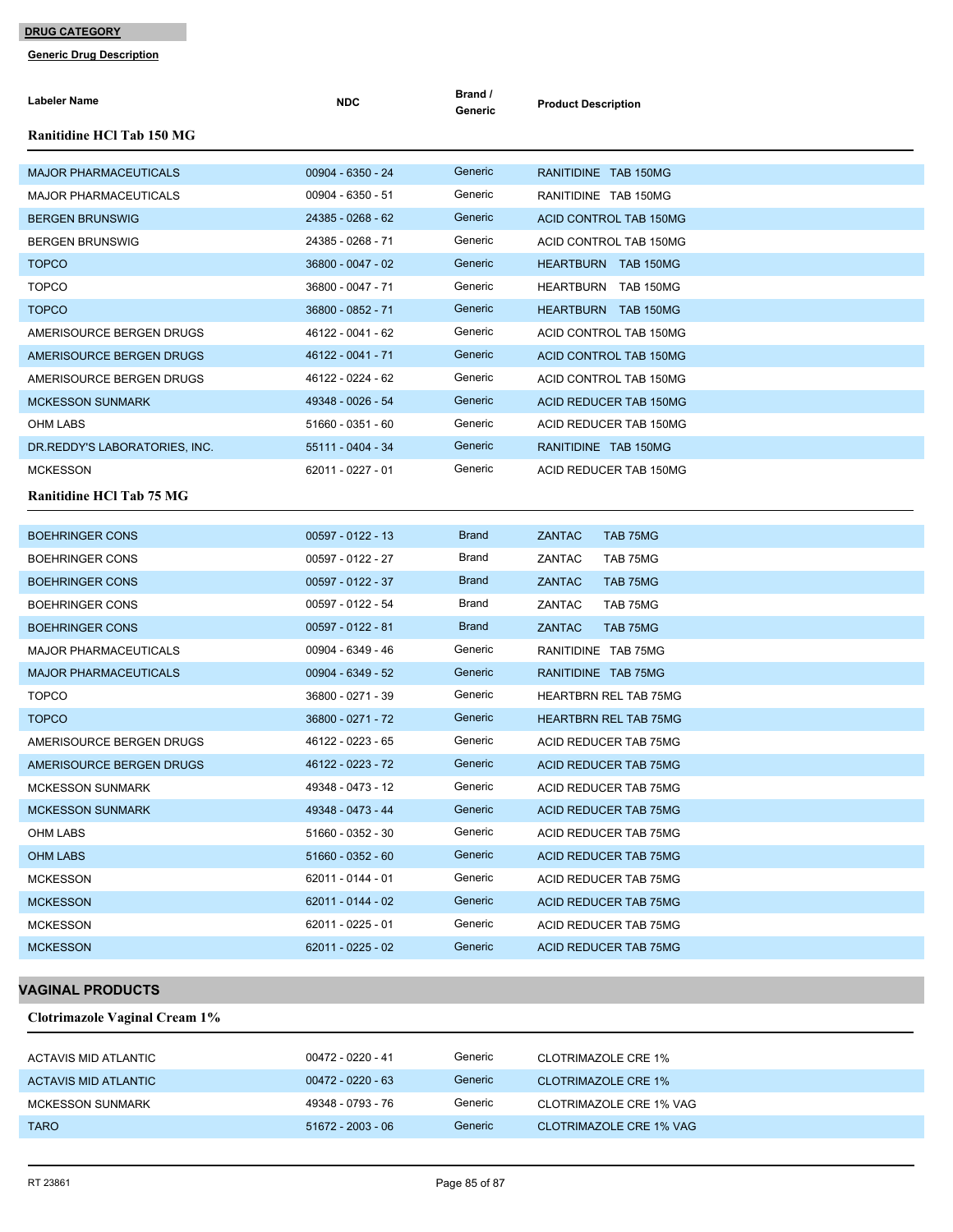| <b>Labeler Name</b>                                        | <b>NDC</b>          | Brand /<br>Generic | <b>Product Description</b>    |  |
|------------------------------------------------------------|---------------------|--------------------|-------------------------------|--|
| <b>Clotrimazole Vaginal Cream 2%</b>                       |                     |                    |                               |  |
| <b>BERGEN BRUNSWIG</b>                                     | 24385 - 0110 - 09   | Generic            | <b>CLOTRIMAZOLE CRE 3 DAY</b> |  |
| <b>MCKESSON SUNMARK</b>                                    | 49348 - 0379 - 54   | Generic            | 3 DAY VAGINL CRE 2%           |  |
| <b>TARO</b>                                                | 51672 - 2062 - 00   | Generic            | 3 DAY VAGINL CRE 2%           |  |
|                                                            |                     |                    |                               |  |
| Miconazole Nitrate Vaginal App 200 MG & 2% Cream 9 GM Kit  |                     |                    |                               |  |
| <b>TOPCO</b>                                               | 36800 - 0982 - 00   | Generic            | MICONAZOLE 3 KIT COMBINAT     |  |
| AMERISOURCE BERGEN DRUGS                                   | 46122 - 0144 - 04   | Generic            | MICONAZOLE 3 KIT COMBO PK     |  |
| <b>MCKESSON SUNMARK</b>                                    | 49348 - 0645 - 73   | Generic            | MICONAZOLE 3 KIT COMBINAT     |  |
| Miconazole Nitrate Vaginal Cream 2%                        |                     |                    |                               |  |
| PERRIGO PHARMACEUTICALS                                    | $00113 - 0214 - 29$ | Generic            | MICONAZOLE 7 CRE TUBE/KIT     |  |
| PERRIGO PHARMACEUTICALS                                    | $00113 - 0825 - 29$ | Generic            | MICONAZOLE 7 CRE 2%           |  |
| <b>ACTAVIS MID ATLANTIC</b>                                | 00472 - 0730 - 41   | Generic            | MICONAZOLE CRE 2%             |  |
| <b>ACTAVIS MID ATLANTIC</b>                                | $00472 - 0730 - 63$ | Generic            | MICONAZOLE CRE 2%             |  |
| G & W LABS                                                 | 00713 - 0252 - 37   | Generic            | MICONAZOLE CRE 2%             |  |
| <b>MAJOR PHARMACEUTICALS</b>                               | 00904 - 7734 - 45   | Generic            | MICONAZOLE 7 CRE 2%           |  |
| <b>MAJOR PHARMACEUTICALS</b>                               | 00904 - 7734 - 57   | Generic            | MICONAZOLE 7 CRE 2%           |  |
| <b>BERGEN BRUNSWIG</b>                                     | 24385 - 0590 - 29   | Generic            | MICONAZOLE 7 CRE 2%           |  |
| <b>TOPCO</b>                                               | 36800 - 0825 - 29   | Generic            | MICONAZOLE 7 CRE 2%           |  |
| <b>MCKESSON SUNMARK</b>                                    | 49348 - 0530 - 77   | Generic            | MICONAZOLE 7 CRE 2%           |  |
| <b>MCKESSON SUNMARK</b>                                    | 49348 - 0872 - 77   | Generic            | MICONAZOLE 7 CRE 2%           |  |
| <b>TARO</b>                                                | 51672 - 2035 - 06   | Generic            | MICONAZOLE CRE 2%             |  |
| Miconazole Nitrate Vaginal Cream 4% (200 MG/5GM)           |                     |                    |                               |  |
| <b>CHAIN DRUG MARKETING ASSOC</b>                          | 63868 - 0197 - 25   | Generic            | 3 DAY VAGNAL CRE 4%           |  |
| Miconazole Nitrate Vaginal Supp 1200 MG & 2% Cream Kit     |                     |                    |                               |  |
|                                                            |                     |                    |                               |  |
| <b>TOPCO</b>                                               | 36800 - 0737 - 45   | Generic            | MICONAZOLE 1 KIT              |  |
| LEADER BRAND PRODUCTS                                      | 37205 - 0640 - 03   | Generic            | MICONAZOLE 1 KIT 1200-2%      |  |
| AMERISOURCE BERGEN DRUGS                                   | 46122 - 0027 - 02   | Generic            | MICONAZOLE 1 KIT              |  |
| Miconazole Nitrate Vaginal Supp 200 MG & 2% Cream 9 GM Kit |                     |                    |                               |  |
| <b>NOVARTIS</b>                                            | $00067 - 2091 - 03$ | Generic            | VAGISTAT-3 KIT COMBO PK       |  |
| PERRIGO PHARMACEUTICALS                                    | $00113 - 0081 - 00$ | Generic            | MICONAZOLE 3 KIT COMBO PK     |  |
| <b>MAJOR PHARMACEUTICALS</b>                               | 00904 - 5415 - 01   | Generic            | MICONAZOLE 3 KIT COMBO PK     |  |
| <b>BERGEN BRUNSWIG</b>                                     | 24385 - 0606 - 02   | Generic            | MICONAZOLE 3 KIT COMBO PK     |  |
| <b>TOPCO</b>                                               | 36800 - 0081 - 00   | Generic            | MICONAZOLE 3 KIT COMBO PK     |  |
| <b>MCKESSON SUNMARK</b>                                    | 49348 - 0355 - 43   | Generic            | MICONAZOLE 3 KIT COMBO PK     |  |
| Miconazole Nitrate Vaginal Suppos 100 MG                   |                     |                    |                               |  |
| <b>ACTAVIS MID ATLANTIC</b>                                | 00472 - 1736 - 07   | Generic            | MICONAZOLE 7 SUP 100MG        |  |
| G & W LABS                                                 | 00713 - 0197 - 57   | Generic            | MICONAZOLE SUP 100MG          |  |
| <b>MCKESSON SUNMARK</b>                                    | 49348 - 0833 - 61   | Generic            | SM MICON 7 SUP 100MG          |  |
| Nonoxynol-9 Film 28%                                       |                     |                    |                               |  |
|                                                            |                     |                    |                               |  |